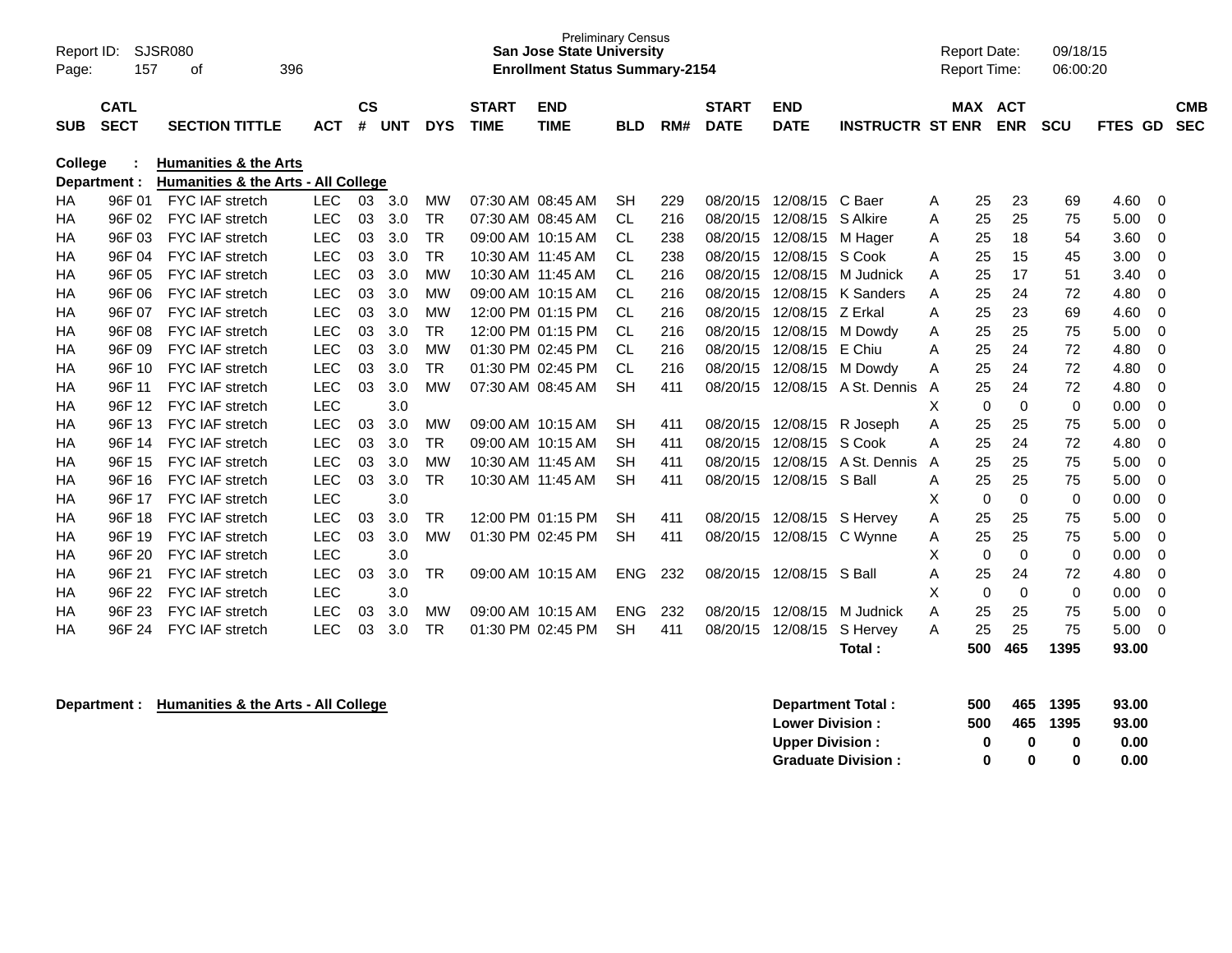| Report ID:<br>Page: | 158                        | <b>SJSR080</b><br>396<br>of      |            |                    |            |            |                             | <b>San Jose State University</b><br><b>Enrollment Status Summary-2154</b> | <b>Preliminary Census</b> |     |                             |                            |                                            | <b>Report Date:</b><br>Report Time: |                     | 09/18/15<br>06:00:20 |                     |                          |            |
|---------------------|----------------------------|----------------------------------|------------|--------------------|------------|------------|-----------------------------|---------------------------------------------------------------------------|---------------------------|-----|-----------------------------|----------------------------|--------------------------------------------|-------------------------------------|---------------------|----------------------|---------------------|--------------------------|------------|
| SUB                 | <b>CATL</b><br><b>SECT</b> | <b>SECTION TITTLE</b>            | <b>ACT</b> | $\mathsf{cs}$<br># | <b>UNT</b> | <b>DYS</b> | <b>START</b><br><b>TIME</b> | <b>END</b><br><b>TIME</b>                                                 | <b>BLD</b>                | RM# | <b>START</b><br><b>DATE</b> | <b>END</b><br><b>DATE</b>  | INSTRUCTR ST ENR ENR                       | MAX ACT                             |                     | <b>SCU</b>           | FTES GD SEC         |                          | <b>CMB</b> |
| <b>College</b>      | Department : Art           | <b>Humanities &amp; the Arts</b> |            |                    |            |            |                             |                                                                           |                           |     |                             |                            |                                            |                                     |                     |                      |                     |                          |            |
|                     |                            | ARED 184Y 01 Stdt Tchg II        | <b>SUP</b> |                    | 25 4.0     | TBA        |                             |                                                                           |                           |     |                             |                            | 08/20/15 12/08/15 S Trimingham A<br>Total: | 15<br>15                            | $\mathbf{1}$        | 4<br>4               | $0.27 \ 0$<br>0.27  |                          |            |
|                     |                            | ARED 184Z 01 Stdt Tchg III       | <b>SUP</b> | 25                 | 4.0        | TBA        |                             |                                                                           |                           |     |                             |                            | 08/20/15 12/08/15 S Trimingham A<br>Total: | 15<br>15                            | 1<br>$\mathbf{1}$   | 4<br>4               | 0.27<br>0.27        | $\overline{\phantom{0}}$ |            |
|                     | ARED 238 01                | Prin Art Educ                    | SEM        | 05                 | 3.0        | $\top$     |                             | 04:30 PM 07:15 PM                                                         | ART                       | 203 |                             | 08/20/15 12/08/15          | <b>B</b> Hughes<br>Total:                  | 15<br>Α<br>15                       | 7<br>$\overline{7}$ | 21<br>21             | $1.40 \ 0$<br>1.40  |                          |            |
| ART                 | 1 0 1                      | Prof Prep in Art                 | <b>LEC</b> | 01                 | 1.0        | $\top$     |                             | 06:30 PM 07:20 PM                                                         | ART                       | 135 |                             | 08/20/15 12/08/15          | K Daly<br>Total:                           | 55<br>Α<br>55                       | 55<br>55            | 55<br>55             | $3.67$ 0<br>3.67    |                          |            |
| ART                 | 201                        | Artist in Culture                | SEM        | 05                 | 3.0        | MW         |                             | 09:00 AM 10:15 AM                                                         | ART                       | 108 |                             | 08/20/15 12/08/15          | N Cox                                      | Α<br>24                             | 22                  | 66                   | $4.40 \ 0$          |                          |            |
| ART                 | 202                        | Artist in Culture                | <b>SEM</b> | 05                 | 3.0        | MW         |                             | 10:30 AM 11:45 AM                                                         | ART                       | 108 |                             |                            | 08/20/15 12/08/15 L Rodriguez              | 24<br>A                             | 24                  | 72                   | 4.80 0              |                          |            |
| ART                 | 2 0 3                      | <b>Artist in Culture</b>         | <b>SEM</b> | 05                 | 3.0        | MW         |                             | 10:30 AM 11:45 AM                                                         | <b>ART</b>                | 110 |                             | 08/20/15 12/08/15 R Lasser | Total:                                     | 24<br>A<br>72                       | 24<br>70            | 72<br>210            | 4.80 0<br>14.00     |                          |            |
| ART                 | 301                        | Medium and Message SEM 05 3.0    |            |                    |            | TR         |                             | 09:00 AM 10:15 AM                                                         | ART                       | 108 |                             | 08/20/15 12/08/15 C Gray   |                                            | 24<br>A                             | 22                  | 66                   | $4.40 \ 0$          |                          |            |
| ART                 | 302                        | Medium and Message SEM           |            |                    | 05 3.0     | TR         |                             | 10:30 AM 11:45 AM                                                         | ART                       | 108 |                             | 08/20/15 12/08/15          | I Yeh<br>Total:                            | 24<br>A<br>48                       | 24<br>46            | 72<br>138            | $4.80\ 0$<br>9.20   |                          |            |
| ART                 | 12 01                      | 2-D Des and Color Co ACT         |            | 07                 | 3.0        | МW         |                             | 03:00 PM 05:50 PM                                                         | ART                       | 301 |                             | 08/20/15 12/08/15          | H Chen                                     | Α<br>25                             | 24                  | 72                   | $4.80\ 0$           |                          |            |
| ART                 | 12 02                      | 2-D Des and Color Co ACT         |            | 07                 | 3.0        | <b>TR</b>  |                             | 08:00 AM 10:50 AM                                                         | ART                       | 301 | 08/20/15                    | 12/08/15                   | I Lewin                                    | 25<br>A                             | 21                  | 63                   | $4.20 \ 0$          |                          |            |
| ART                 | 12 03                      | 2-D Des and Color Co ACT         |            | 07                 | 3.0        | MW         |                             | 08:00 AM 10:50 AM                                                         | <b>ART</b>                | 301 |                             |                            | 08/20/15 12/08/15 P Surgalski<br>Total:    | 25<br>A<br>75                       | 21<br>66            | 63<br>198            | $4.20 \ 0$<br>13.20 |                          |            |
| ART                 | 1301                       | 3-D Concepts                     | ACT        | 07                 | 3.0        | MW         |                             | 12:00 PM 02:50 PM                                                         | ART                       | 108 | 08/20/15                    | 12/08/15                   | A Valenziano A                             | 25                                  | 25                  | 75                   | 5.00                | $\overline{\phantom{0}}$ |            |
| ART                 | 1302                       | 3-D Concepts                     | <b>ACT</b> | 07                 | 3.0        | MW         |                             | 03:00 PM 05:50 PM                                                         | <b>ART</b>                | 108 | 08/20/15                    | 12/08/15                   | C Slade                                    | 25<br>Α                             | 21                  | 63                   | 4.20                | $\overline{\phantom{0}}$ |            |
| ART                 | 1303                       | 3-D Concepts                     | <b>ACT</b> | 07                 | 3.0        | <b>TR</b>  |                             | 12:00 PM 02:50 PM                                                         | <b>ART</b>                | 108 |                             | 08/20/15 12/08/15 S Wright |                                            | 25<br>Α                             | 24                  | 72                   | 4.80                | $\overline{\phantom{0}}$ |            |
|                     |                            |                                  |            |                    |            |            |                             |                                                                           |                           |     |                             |                            | Total:                                     | 75                                  | 70                  | 210                  | 14.00               |                          |            |
| ART                 | 24 01                      | Drawing I                        | ACT        | 07                 | 3.0        | МW         |                             | 12:00 PM 02:50 PM                                                         | ART                       | 312 |                             |                            | 08/20/15 12/08/15 M Angeja                 | 24<br>Α                             | 23                  | 69                   | $4.60$ 0            |                          |            |
| ART                 | 24 02                      | Drawing I                        | <b>ACT</b> |                    | 07 3.0     | TR         |                             | 03:00 PM 05:50 PM                                                         | ART                       | 312 |                             |                            | 08/20/15 12/08/15 E Friedman               | 24<br>A                             | 24                  | 72                   | 4.80 0              |                          |            |
| ART                 | 24 03                      | Drawing I                        | <b>ACT</b> |                    | 07 3.0     | <b>TR</b>  |                             | 06:00 PM 08:50 PM                                                         | ART                       | 312 |                             |                            | 08/20/15 12/08/15 E Friedman               | 24<br>A                             | 24                  | 72                   | 4.80 0              |                          |            |
| ART                 | 24 04                      | Drawing I                        | <b>ACT</b> | 07                 | 3.0        | TR         |                             | 03:00 PM 05:50 PM                                                         | ART 337                   |     |                             | 08/20/15 12/08/15 D Feasel |                                            | 24<br>Α                             | 22                  | 66                   | 4.40 0              |                          |            |
|                     |                            |                                  |            |                    |            |            |                             |                                                                           |                           |     |                             |                            | Total:                                     | 96                                  | 93                  | 279                  | 18.60               |                          |            |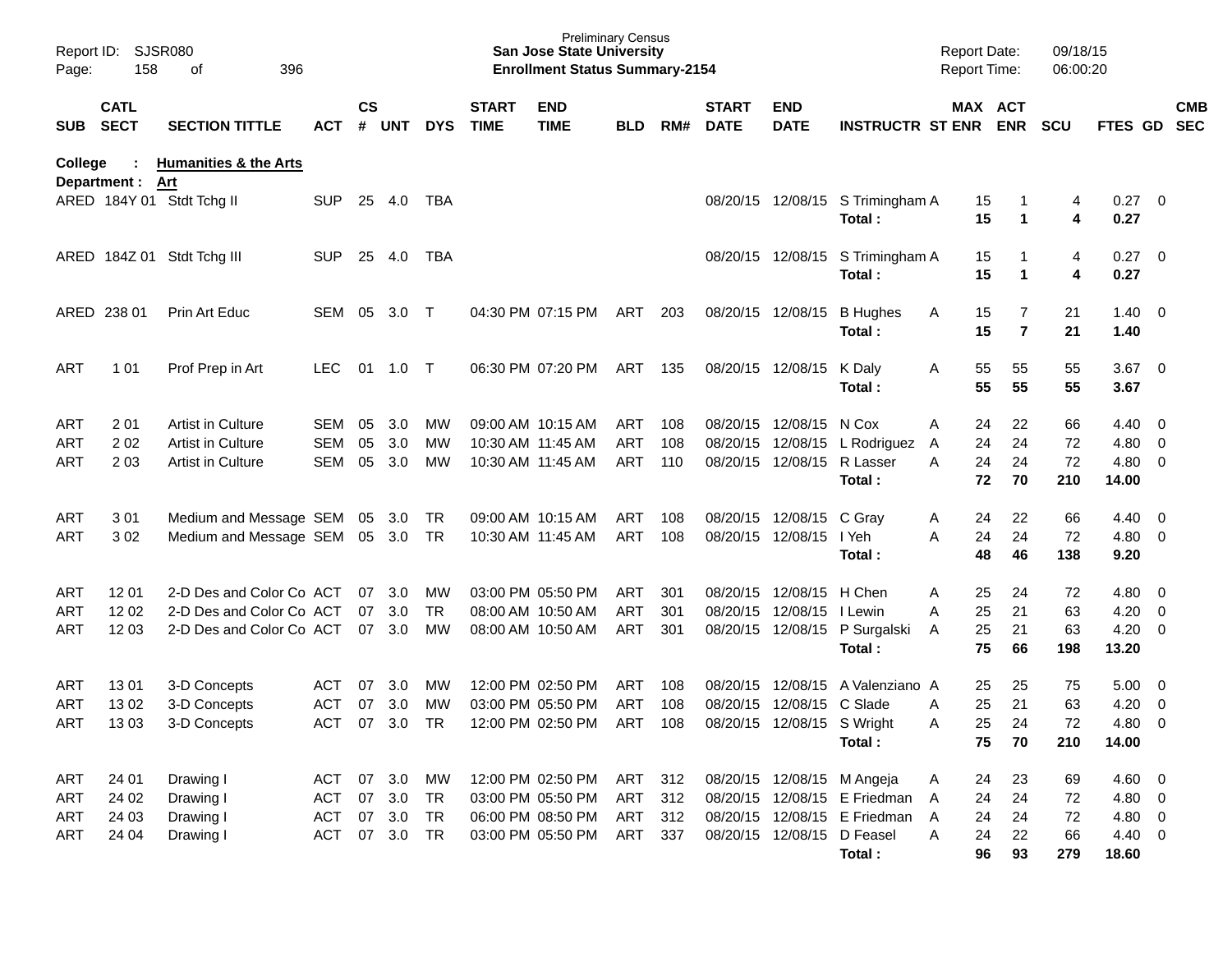| Report ID:<br>Page: | SJSR080<br>159                                                                           | 396<br>οf                 |            |    |                      |            |                             | <b>Preliminary Census</b><br><b>San Jose State University</b><br><b>Enrollment Status Summary-2154</b> |            |     |                             |                             |                                 | <b>Report Date:</b><br><b>Report Time:</b> |                       | 09/18/15<br>06:00:20 |                    |                          |                          |
|---------------------|------------------------------------------------------------------------------------------|---------------------------|------------|----|----------------------|------------|-----------------------------|--------------------------------------------------------------------------------------------------------|------------|-----|-----------------------------|-----------------------------|---------------------------------|--------------------------------------------|-----------------------|----------------------|--------------------|--------------------------|--------------------------|
| <b>SUB</b>          | <b>CATL</b><br><b>SECT</b><br><b>SECTION TITTLE</b><br><b>ACT</b><br>26 01<br>Drawing II |                           |            |    | $\mathsf{cs}$<br>UNT | <b>DYS</b> | <b>START</b><br><b>TIME</b> | <b>END</b><br><b>TIME</b>                                                                              | <b>BLD</b> | RM# | <b>START</b><br><b>DATE</b> | <b>END</b><br><b>DATE</b>   | <b>INSTRUCTR ST ENR</b>         |                                            | MAX ACT<br><b>ENR</b> | <b>SCU</b>           | <b>FTES GD</b>     |                          | <b>CMB</b><br><b>SEC</b> |
| <b>ART</b>          |                                                                                          |                           | <b>ACT</b> | 07 | 3.0                  | TR         |                             | 12:00 PM 02:50 PM                                                                                      | ART        | 312 | 08/20/15 12/08/15           |                             | M Taylor                        | 24<br>A                                    | 22                    | 66                   | 4.40               | $\overline{0}$           |                          |
| ART                 | 26 02                                                                                    | Drawing II                | <b>ACT</b> | 07 | 3.0                  | TR         |                             | 08:00 AM 10:50 AM                                                                                      | ART        | 312 | 08/20/15 12/08/15           |                             | M Taylor<br>Total:              | A<br>24<br>48                              | 17<br>39              | 51<br>117            | 3.40<br>7.80       | $\overline{0}$           |                          |
| ART                 | 39 01                                                                                    | Multi Arts/Children       | LAB        | 07 | 3.0                  | TR         |                             | 12:00 PM 02:50 PM                                                                                      | ART        | 203 |                             | 08/20/15 12/08/15           | S Trimingham A<br>Total:        | 16<br>16                                   | 16<br>16              | 48<br>48             | $3.20 \ 0$<br>3.20 |                          |                          |
| ART                 | 46 01                                                                                    | Intro to Ceramics         | ACT        | 07 | 3.0                  | МW         |                             | 12:00 PM 02:50 PM                                                                                      | IS.        | 166 |                             | 08/20/15 12/08/15           | M Niv                           | 25<br>A                                    | 25                    | 75                   | 5.00               | $\overline{\phantom{0}}$ |                          |
| ART                 | 46 02                                                                                    | Intro to Ceramics         | <b>ACT</b> | 07 | 3.0                  | MW         |                             | 03:00 PM 05:50 PM                                                                                      | IS         | 166 | 08/20/15                    | 12/08/15                    | C Morey                         | 25<br>Α                                    | 23                    | 69                   | 4.60               | $\overline{0}$           |                          |
| ART                 | 46 03                                                                                    | Intro to Ceramics         | <b>ACT</b> | 07 | 3.0                  | <b>TR</b>  |                             | 12:00 PM 02:50 PM                                                                                      | IS         | 165 |                             | 08/20/15 12/08/15           | A Shiverdeck A<br>Total:        | 25<br>75                                   | 24<br>72              | 72<br>216            | 4.80<br>14.40      | $\overline{0}$           |                          |
| ART                 | 47 01                                                                                    | Intro Metal Smithing      | ACT        | 07 | 3.0 <sub>2</sub>     | - F        |                             | 09:30 AM 03:30 PM                                                                                      | ART        | 210 |                             | 08/20/15 12/08/15           | Y Escalante<br>Total:           | 24<br>A<br>24                              | 21<br>21              | 63<br>63             | $4.20 \ 0$<br>4.20 |                          |                          |
| ART                 | 61 01                                                                                    | <b>Beginning Painting</b> | ACT        | 07 | 3.0                  | МW         |                             | 03:00 PM 05:50 PM                                                                                      | ART        | 306 |                             | 08/20/15 12/08/15           | <b>G</b> Antokal<br>Total:      | Α<br>24<br>24                              | 18<br>18              | 54<br>54             | $3.60 \ 0$<br>3.60 |                          |                          |
| ART                 | 68 01                                                                                    | Beg. Sculpture            | ACT        | 07 | 3.0                  | MW         |                             | 12:00 PM 02:50 PM                                                                                      | AF         | 001 |                             | 08/20/15 12/08/15           | N Cox<br>Total:                 | 24<br>Α<br>24                              | 22<br>22              | 66<br>66             | 4.40<br>4.40       | $\overline{\mathbf{0}}$  |                          |
| ART                 | 74 01                                                                                    | Intro to Digital Med      | <b>ACT</b> | 07 | 3.0                  | МW         |                             | 12:00 PM 02:50 PM                                                                                      | ART        | 241 |                             | 08/20/15 12/08/15           | J Morgan                        | 24<br>A                                    | 23                    | 69                   | 4.60               | $\overline{\mathbf{0}}$  |                          |
| ART                 | 74 02                                                                                    | Intro to Digital Med      | <b>ACT</b> | 07 | 3.0                  | MW         |                             | 03:00 PM 05:50 PM                                                                                      | ART        | 241 | 08/20/15                    | 12/08/15                    | J Morgan                        | 24<br>A                                    | 23                    | 69                   | 4.60               | $\overline{0}$           |                          |
| ART                 | 74 03                                                                                    | Intro to Digital Med      | <b>ACT</b> | 07 | 3.0                  | <b>TR</b>  |                             | 03:00 PM 05:50 PM                                                                                      | ART        | 241 | 08/20/15                    | 12/08/15                    | A Blanton                       | 24<br>Α                                    | 23                    | 69                   | 4.60               | $\overline{0}$           |                          |
| ART                 | 74 04                                                                                    | Intro to Digital Med      | <b>ACT</b> | 07 | 3.0                  | MW         |                             | 09:00 AM 11:50 AM                                                                                      | ART        | 241 | 08/20/15                    | 12/08/15                    | R Cortez                        | 24<br>Α                                    | 24                    | 72                   | 4.80               | $\overline{0}$           |                          |
| ART                 | 74 05                                                                                    | Intro to Digital Med      | <b>ACT</b> |    | 3.0                  |            |                             |                                                                                                        |            |     |                             |                             |                                 | X<br>$\mathbf 0$                           | 0                     | $\pmb{0}$            | 0.00               | $\overline{\mathbf{0}}$  |                          |
|                     |                                                                                          |                           |            |    |                      |            |                             |                                                                                                        |            |     |                             |                             | Total:                          | 96                                         | 93                    | 279                  | 18.60              |                          |                          |
| ART                 | 75 01                                                                                    | Intro Digital Video       | <b>ACT</b> | 07 | 3.0                  | TR         |                             | 12:00 PM 02:50 PM                                                                                      | ART        | 241 | 08/20/15                    | 12/08/15                    | S Durie                         | 24<br>A                                    | 23                    | 69                   | 4.60               | $\overline{\phantom{0}}$ |                          |
| ART                 | 75 02                                                                                    | Intro Digital Video       | <b>ACT</b> |    | 3.0                  |            |                             |                                                                                                        |            |     |                             |                             |                                 | X<br>0                                     | $\mathbf 0$           | 0                    | 0.00               | $\overline{0}$           |                          |
| ART                 | 75 03                                                                                    | Intro Digital Video       | <b>ACT</b> | 07 | 3.0                  | F          |                             | 10:30 AM 04:30 PM                                                                                      | ART        | 241 |                             | 08/20/15 12/08/15           | M Allahyari                     | 24<br>A                                    | 22                    | 66                   | 4.40               | $\overline{0}$           |                          |
|                     |                                                                                          |                           |            |    |                      |            |                             |                                                                                                        |            |     |                             |                             | Total:                          | 48                                         | 45                    | 135                  | 9.00               |                          |                          |
| ART                 |                                                                                          | 100W 01 Writng Wrkshp FA  | SEM 04     |    | 3.0                  | МW         |                             | 01:30 PM 02:45 PM                                                                                      | ART        | 141 |                             |                             | 08/20/15 12/08/15 A Junkerman A | 25                                         | 25                    | 75                   | $5.00 \t 0$        |                          |                          |
| <b>ART</b>          |                                                                                          | 100W 02 Writng Wrkshp FA  | SEM 04     |    | 3.0                  | МW         |                             | 03:00 PM 04:15 PM                                                                                      | ART        | 141 |                             | 08/20/15 12/08/15           | J Silk                          | 25<br>A                                    | 25                    | 75                   | $5.00 \t 0$        |                          |                          |
| ART                 |                                                                                          | 100W 03 Writng Wrkshp FA  | SEM 04     |    | 3.0                  | MW         |                             | 04:30 PM 05:45 PM                                                                                      | ART        | 141 |                             | 08/20/15 12/08/15           | J Silk                          | 25<br>A                                    | 23                    | 69                   | 4.60 0             |                          |                          |
| ART                 |                                                                                          | 100W 04 Writng Wrkshp FA  | SEM        | 04 | 3.0                  | TR         |                             | 10:30 AM 11:45 AM                                                                                      | ART        | 141 |                             | 08/20/15 12/08/15 I Pafford | Total:                          | 25<br>A<br>100                             | 24<br>97              | 72<br>291            | 4.80 0<br>19.40    |                          |                          |
|                     |                                                                                          |                           |            |    |                      |            |                             |                                                                                                        |            |     |                             |                             |                                 |                                            |                       |                      |                    |                          |                          |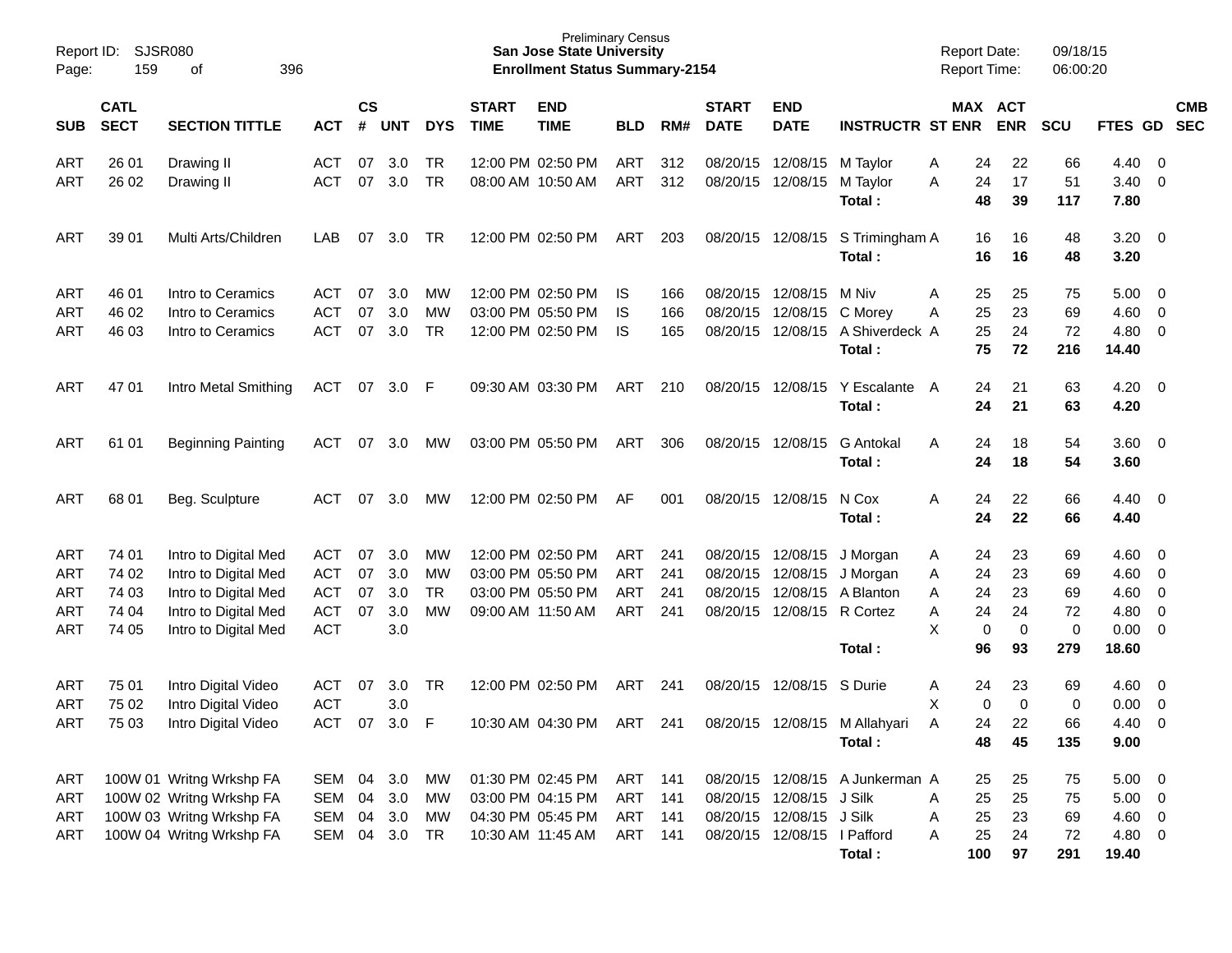| Report ID:<br>Page: | 160                        | SJSR080<br>396<br>οf                                    |                          |                    |            |                 |                             | <b>Preliminary Census</b><br><b>San Jose State University</b><br><b>Enrollment Status Summary-2154</b> |                   |            |                             |                           |                                                                                | <b>Report Date:</b><br>Report Time: |                                  | 09/18/15<br>06:00:20    |                                |                          |                |
|---------------------|----------------------------|---------------------------------------------------------|--------------------------|--------------------|------------|-----------------|-----------------------------|--------------------------------------------------------------------------------------------------------|-------------------|------------|-----------------------------|---------------------------|--------------------------------------------------------------------------------|-------------------------------------|----------------------------------|-------------------------|--------------------------------|--------------------------|----------------|
| <b>SUB</b>          | <b>CATL</b><br><b>SECT</b> | <b>SECTION TITTLE</b>                                   | ACT                      | $\mathsf{cs}$<br># | UNT        | <b>DYS</b>      | <b>START</b><br><b>TIME</b> | <b>END</b><br><b>TIME</b>                                                                              | <b>BLD</b>        | RM#        | <b>START</b><br><b>DATE</b> | <b>END</b><br><b>DATE</b> | <b>INSTRUCTR ST ENR</b>                                                        |                                     | MAX ACT<br><b>ENR</b>            | <b>SCU</b>              | FTES GD SEC                    |                          | <b>CMB</b>     |
| ART                 | 101 01                     | Digital Media Art                                       | <b>ACT</b>               | 07                 | 3.0        | мw              |                             | 03:00 PM 05:50 PM                                                                                      | ART               | 237        |                             | 08/20/15 12/08/15         | S Durie<br>Total:                                                              | Α                                   | 24<br>25<br>25<br>24             | 75<br>75                | 5.00<br>5.00                   | $\overline{\mathbf{0}}$  |                |
| ART                 | 103 01                     | Art as System                                           | <b>ACT</b>               | 13                 | 3.0        | TR.             |                             | 03:00 PM 05:50 PM                                                                                      | ART               | 237        |                             | 08/20/15 12/08/15         | S Durie<br>Total:                                                              | A                                   | 22<br>24<br>22<br>24             | 66<br>66                | 4.40<br>4.40                   | $\overline{\mathbf{0}}$  |                |
| ART<br>ART          | 104 01<br>104 02           | Interdisc Sem Dig Me SEM<br>Interdisc Sem Dig Me SEM 05 |                          |                    | 3.0<br>3.0 | W               |                             | 12:00 PM 02:45 PM                                                                                      | ART               | 237        |                             | 08/20/15 12/08/15         | A Blanton<br>Total:                                                            | Χ<br>A                              | 0<br>24<br>18<br>24<br>18        | 0<br>0<br>54<br>54      | 0.00<br>$3.60 \quad 0$<br>3.60 | $\overline{\mathbf{0}}$  |                |
| ART                 | 105 01                     | Advanced Digit Video ACT 07 3.0 TR                      |                          |                    |            |                 |                             | 12:00 PM 02:50 PM                                                                                      | ART               | 237        |                             | 08/20/15 12/08/15         | G Hobbs<br>Total:                                                              | A                                   | 25<br>24<br>25<br>24             | 75<br>75                | 5.10<br>5.10                   | $\overline{\phantom{0}}$ |                |
| ART<br><b>CS</b>    | 108 01<br>108 01           | Intro Game Studies<br>Intro Game Studies                | <b>LEC</b><br><b>LEC</b> | 01<br>01           | 3.0<br>3.0 | МW<br>MW        |                             | 06:00 PM 07:15 PM<br>06:00 PM 07:15 PM                                                                 | ART<br><b>ART</b> | 135<br>135 | 08/20/15 12/08/15           | 08/20/15 12/08/15         | J Morgan<br>J Morgan<br>Total:                                                 | A<br>A                              | 23<br>50<br>26<br>0<br>50<br>49  | 69<br>78<br>147         | 4.65<br>5.20<br>9.85           | 0 <sup>o</sup>           | 1 C            |
| ART                 | 132 01                     | <b>TpcsInterCeramics</b>                                | <b>ACT</b>               | 07                 | 3.0        | МW              |                             | 12:00 PM 02:50 PM                                                                                      | IS                | 124        |                             | 08/20/15 12/08/15         | M Van Den DoA<br>Total:                                                        |                                     | 24<br>24<br>24<br>24             | 72<br>72                | 4.90<br>4.90                   | $\overline{2}$           |                |
| ART                 | 133 01                     | Tpcs:Ceramic Sculptu ACT 07 3.0 TR                      |                          |                    |            |                 |                             | 03:00 PM 05:50 PM                                                                                      | IS.               | 124        |                             | 08/20/15 12/08/15         | A Shiverdeck A<br>Total:                                                       |                                     | 18<br>13<br>18<br>13             | 39<br>39                | 2.70<br>2.70                   | $\overline{\phantom{0}}$ |                |
| ART                 | 134 01                     | Tpcs:Advanced CeramiACT 13 3.0 TR                       |                          |                    |            |                 |                             | 03:00 PM 05:50 PM                                                                                      | IS.               | 124        |                             | 08/20/15 12/08/15         | A Shiverdeck A<br>Total:                                                       |                                     | 7<br>$\overline{7}$<br>8         | 24<br>8<br>24           | 1.60<br>1.60                   | $\overline{\mathbf{0}}$  |                |
| ART                 | 137 01                     | Figure Modeling                                         | <b>ACT</b>               | 07                 | 3.0        | МW              |                             | 03:00 PM 05:50 PM                                                                                      | IS                | 165        |                             | 08/20/15 12/08/15         | M Van Den DoA<br>Total:                                                        |                                     | 20<br>25<br>25<br>20             | 60<br>60                | 4.15<br>4.15                   | $\mathbf{3}$             |                |
| ART<br>CA           | 139 01<br>139 01           | Adv. Multicultural<br>Adv. Multicultural                | <b>ACT</b><br><b>ACT</b> | 07<br>07           | 3.0<br>3.0 | TR<br><b>TR</b> |                             | 12:00 PM 02:50 PM<br>12:00 PM 02:50 PM                                                                 | ART<br><b>ART</b> | 203<br>203 |                             |                           | 08/20/15 12/08/15 S Trimingham A<br>08/20/15 12/08/15 S Trimingham A<br>Total: |                                     | 10<br>0<br>10<br>9               | 6<br>18<br>3<br>9<br>27 | 1.20<br>0.60<br>1.80           | 0 <sup>o</sup>           | 0 <sup>o</sup> |
| ART<br>ART          | 140 01<br>140 02           | Glass<br>Glass                                          | ACT<br>ACT 07 3.0 TR     |                    | 07 3.0     | TR              |                             | 12:00 PM 02:50 PM IS<br>03:00 PM 05:50 PM                                                              | IS.               | 235<br>235 |                             |                           | 08/20/15 12/08/15 C Straubing A<br>08/20/15 12/08/15 C Straubing A<br>Total:   |                                     | 20<br>20<br>20<br>17<br>40<br>37 | 60<br>51<br>111         | 4.10 2<br>$3.50$ 2<br>7.60     |                          |                |
| ART                 | 14701                      | Tpcs: Mtlsmithing/Je ACT 07 3.0 TR                      |                          |                    |            |                 |                             | 12:00 PM 02:50 PM ART 210                                                                              |                   |            |                             |                           | 08/20/15 12/08/15 Y Escalante A<br>Total:                                      |                                     | 22<br>24<br>24<br>22             | 66<br>66                | 4.50 2<br>4.50                 |                          |                |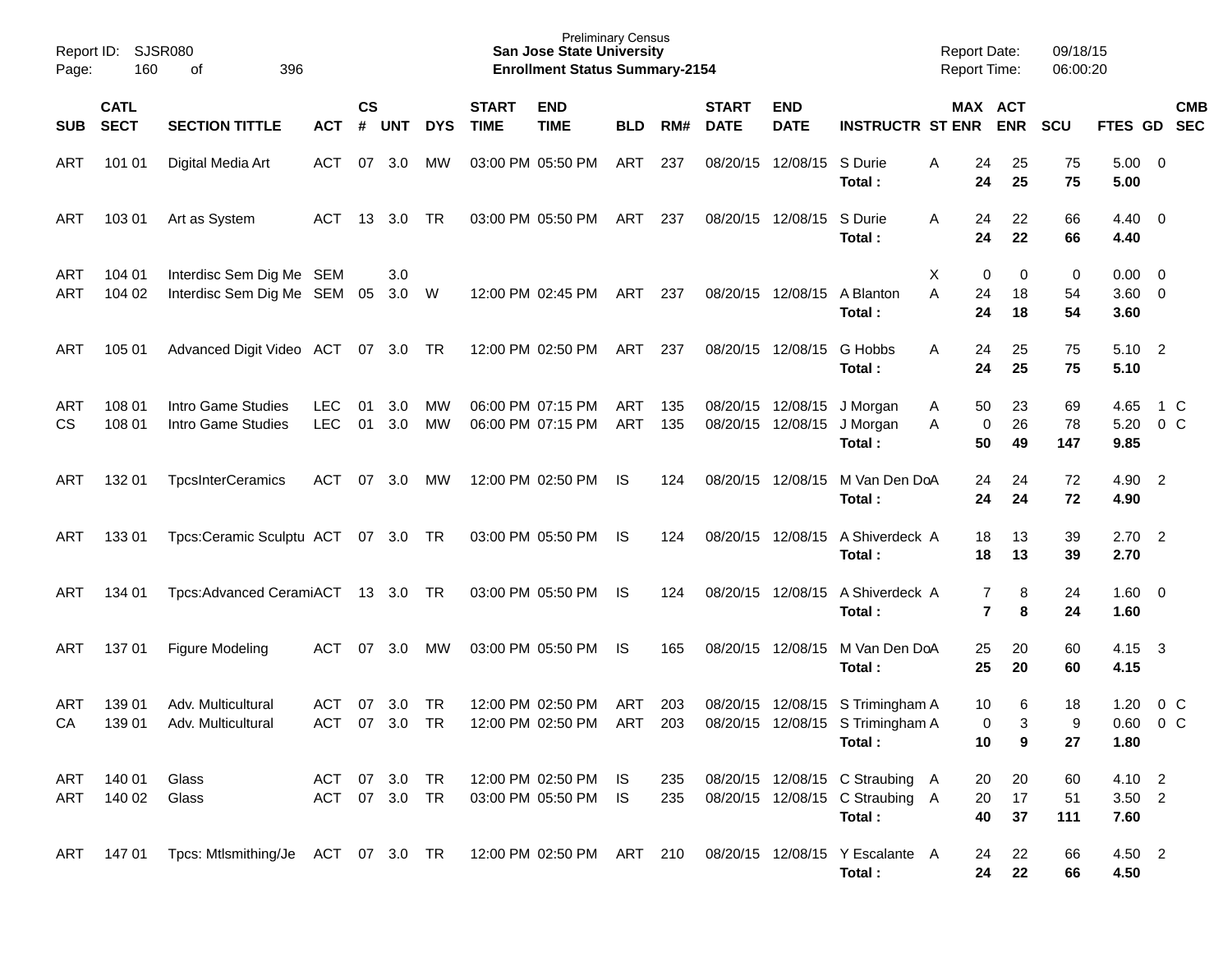| Page:      | Report ID: SJSR080<br>161 | 396<br>of                         |                |               |            |            |                             | <b>Preliminary Census</b><br><b>San Jose State University</b><br><b>Enrollment Status Summary-2154</b> |            |     |                             |                           |                                           | <b>Report Date:</b><br><b>Report Time:</b> |                      | 09/18/15<br>06:00:20 |                        |                            |            |
|------------|---------------------------|-----------------------------------|----------------|---------------|------------|------------|-----------------------------|--------------------------------------------------------------------------------------------------------|------------|-----|-----------------------------|---------------------------|-------------------------------------------|--------------------------------------------|----------------------|----------------------|------------------------|----------------------------|------------|
|            | <b>CATL</b><br>SUB SECT   | <b>SECTION TITTLE</b>             | ACT            | $\mathsf{cs}$ | # UNT      | <b>DYS</b> | <b>START</b><br><b>TIME</b> | <b>END</b><br><b>TIME</b>                                                                              | <b>BLD</b> | RM# | <b>START</b><br><b>DATE</b> | <b>END</b><br><b>DATE</b> | <b>INSTRUCTR ST ENR ENR</b>               |                                            | MAX ACT              | <b>SCU</b>           | FTES GD SEC            |                            | <b>CMB</b> |
| ART        | 149 01                    | Tpcs:JewelSmSculp                 | ACT 07 3.0 TR  |               |            |            |                             | 03:00 PM 05:50 PM                                                                                      | ART        | 210 |                             |                           | 08/20/15 12/08/15 Y Escalante A<br>Total: |                                            | 24<br>24<br>24<br>24 | 72<br>72             | 4.90 2<br>4.90         |                            |            |
| ART        | 151 01                    | Screen-Printing                   | ACT            |               | 07 3.0 TR  |            |                             | 12:00 PM 02:50 PM                                                                                      | ART        | 301 |                             | 08/20/15 12/08/15         | I Yeh<br>Total:                           | Α                                          | 24<br>24<br>24<br>24 | 72<br>72             | $4.80\ 0$<br>4.80      |                            |            |
| ART        | 15201                     | Tpcs in Lithography               | ACT            |               | 07 3.0 MW  |            |                             | 12:00 PM 02:50 PM                                                                                      | ART        | 307 |                             | 08/20/15 12/08/15         | P Surgalski<br>Total:                     | A                                          | 24<br>19<br>24<br>19 | 57<br>57             | 3.85<br>3.85           | $\overline{\phantom{0}}$ 1 |            |
| ART        | 158 01                    | Tpcs: Adv Drawing                 | ACT            |               | 07 3.0     | MW         |                             | 03:00 PM 05:50 PM                                                                                      | ART        | 312 | 08/20/15 12/08/15           |                           | M Angeja<br>Total:                        | A                                          | 16<br>24<br>24<br>16 | 48<br>48             | 3.25<br>3.25           | $\overline{\phantom{0}}$ 1 |            |
| ART        | 162 01                    | Watercolor                        | ACT            | 07            | - 3.0      | MW         |                             | 03:00 PM 05:50 PM                                                                                      | ART        | 337 |                             | 08/20/15 12/08/15         | P Surgalski<br>Total:                     | A                                          | 18<br>24<br>24<br>18 | 54<br>54             | $3.65$ 1<br>3.65       |                            |            |
| ART        |                           | 164A 01 Intermed Painting         | ACT            | 07            | 3.0        | MW         |                             | 12:00 PM 02:50 PM                                                                                      | ART        | 310 |                             | 08/20/15 12/08/15         | L Rodriguez A<br>Total:                   |                                            | 20<br>24<br>24<br>20 | 60<br>60             | $4.00 \ 0$<br>4.00     |                            |            |
| ART        | 165 01                    | Tpcs: Figure Paintin              | ACT 07 3.0 TR  |               |            |            |                             | 12:00 PM 02:50 PM                                                                                      | ART        | 306 |                             | 08/20/15 12/08/15         | D Feasel<br>Total:                        | Α                                          | 24<br>22<br>22<br>24 | 66<br>66             | $4.40 \ 0$<br>4.40     |                            |            |
| ART        | 166 01                    | Tpcs:Advanced Painti LAB 15 3.0 T |                |               |            |            |                             | 12:00 PM 06:00 PM                                                                                      | ART        | 310 | 08/20/15 12/08/15           |                           | <b>G</b> Antokal<br>Total:                | A                                          | 24<br>18<br>24<br>18 | 54<br>54             | 3.75<br>3.75           | $\overline{\mathbf{3}}$    |            |
| <b>ART</b> | 168 01                    | Woodworking                       | LAB            | 15            | 3.0 F      |            |                             | 09:00 AM 03:00 PM                                                                                      | ART        | 108 |                             | 08/20/15 12/08/15         | S Wright<br>Total:                        | A                                          | 23<br>24<br>23<br>24 | 69<br>69             | 4.65<br>4.65           | $\overline{\phantom{0}}$ 1 |            |
| ART        | 169 01                    | <b>Metal Sculpture</b>            | ACT            | 07            | 3.0        | MW         |                             | 03:00 PM 05:50 PM                                                                                      | AF         | 001 |                             | 08/20/15 12/08/15         | A Valenziano A<br>Total:                  |                                            | 21<br>24<br>21<br>24 | 63<br>63             | $4.40 \quad 4$<br>4.40 |                            |            |
| ART        | 178 01                    | Art Field Work                    | SUP 78 3.0 TBA |               |            |            |                             |                                                                                                        |            |     |                             | 08/20/15 12/08/15         |                                           | A                                          | 0<br>0               | 0                    | $0.00 \t 0$            |                            |            |
| ART        | 178 02                    | Art Field Work                    | <b>SUP</b>     |               | 3.0        |            |                             |                                                                                                        |            |     |                             |                           |                                           | X                                          | 0<br>0               | 0                    | $0.00 \t 0$            |                            |            |
| ART        |                           | 178 03 Art Field Work             | <b>SUP</b>     |               | 78 3.0 TBA |            |                             |                                                                                                        |            |     |                             |                           | 08/20/15 12/08/15 A Simonson              | A                                          | 10<br>2              | 6                    | $0.40 \quad 0$         |                            |            |
|            |                           |                                   |                |               |            |            |                             |                                                                                                        |            |     |                             |                           | Total:                                    |                                            | 10<br>2              | 6                    | 0.40                   |                            |            |
| ART        |                           | 179 01 Spec Prob in Art           | SUP 78 3.0 TBA |               |            |            |                             |                                                                                                        |            |     |                             | 08/20/15 12/08/15         |                                           | Α                                          | 10<br>0              | 0                    | $0.00 \t 0$            |                            |            |
|            |                           |                                   |                |               |            |            |                             |                                                                                                        |            |     |                             |                           | Total:                                    |                                            | 10<br>0              | 0                    | 0.00                   |                            |            |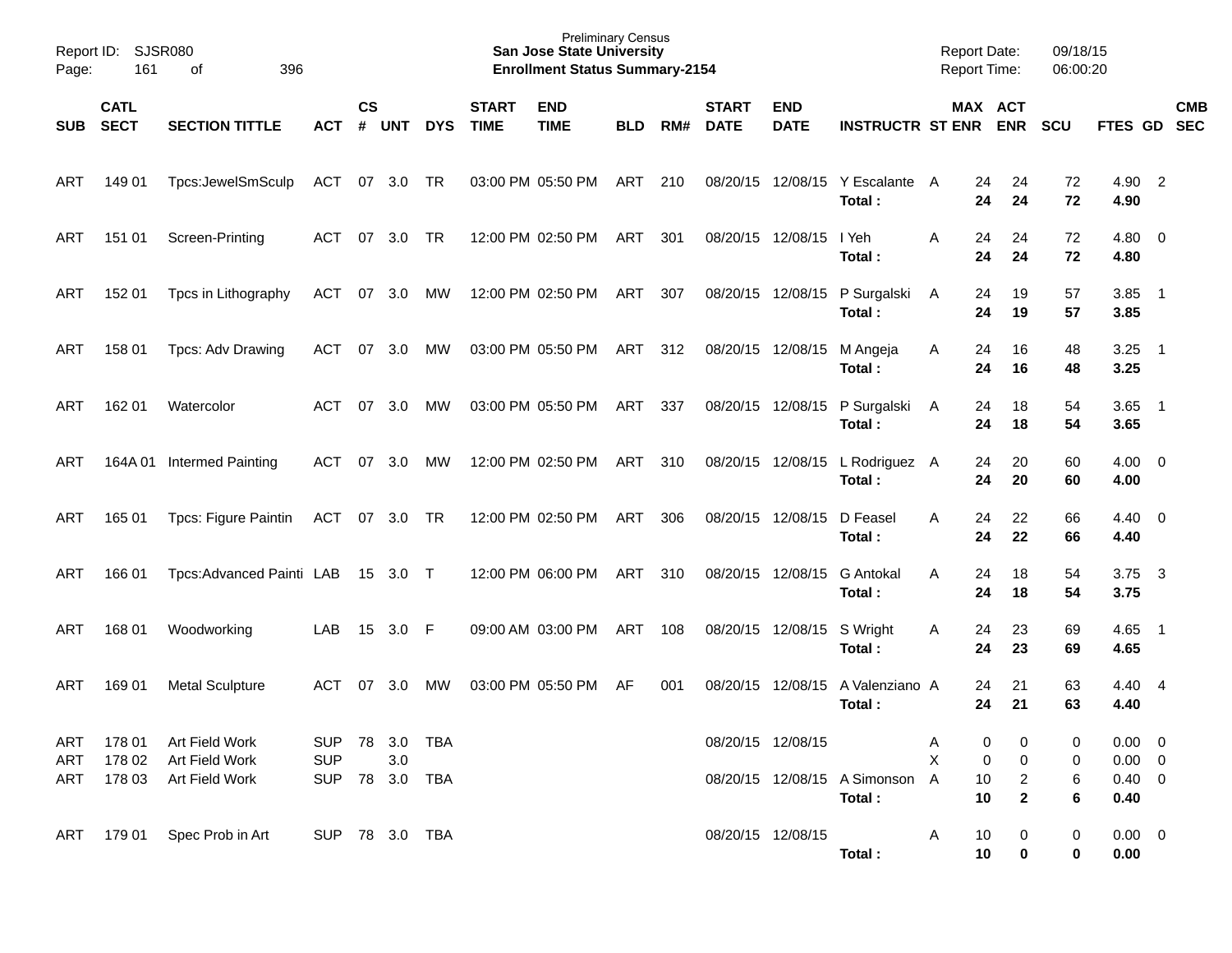| Page:      | Report ID: SJSR080<br>162<br>396<br>оf<br><b>CATL</b><br><b>SECT</b><br><b>SECTION TITTLE</b> |                                              |                          |               |               |                   |                             | <b>Preliminary Census</b><br><b>San Jose State University</b><br><b>Enrollment Status Summary-2154</b> |            |     |                             |                           |                                                                          | <b>Report Date:</b><br><b>Report Time:</b> |                                            | 09/18/15<br>06:00:20     |                                 |                                                      |            |
|------------|-----------------------------------------------------------------------------------------------|----------------------------------------------|--------------------------|---------------|---------------|-------------------|-----------------------------|--------------------------------------------------------------------------------------------------------|------------|-----|-----------------------------|---------------------------|--------------------------------------------------------------------------|--------------------------------------------|--------------------------------------------|--------------------------|---------------------------------|------------------------------------------------------|------------|
| <b>SUB</b> |                                                                                               |                                              | ACT                      | $\mathsf{cs}$ | # UNT         | <b>DYS</b>        | <b>START</b><br><b>TIME</b> | <b>END</b><br><b>TIME</b>                                                                              | <b>BLD</b> | RM# | <b>START</b><br><b>DATE</b> | <b>END</b><br><b>DATE</b> | <b>INSTRUCTR ST ENR</b>                                                  |                                            | MAX ACT<br><b>ENR</b>                      | <b>SCU</b>               | FTES GD SEC                     |                                                      | <b>CMB</b> |
| ART<br>ART | 180 01<br>180 02                                                                              | <b>Indiv Studies</b><br><b>Indiv Studies</b> | <b>SUP</b><br><b>SUP</b> | 78            | 3.0<br>3.0    | TBA               |                             |                                                                                                        |            |     | 08/20/15 12/08/15           |                           |                                                                          | A<br>X                                     | 0<br>0<br>0<br>0                           | 0<br>0                   | 0.00<br>0.00                    | $\overline{\phantom{0}}$<br>$\overline{\phantom{0}}$ |            |
| ART<br>ART | 180 03<br>180 04                                                                              | <b>Indiv Studies</b><br><b>Indiv Studies</b> | <b>SUP</b><br><b>SUP</b> | 78            | 3.0<br>78 1.0 | TBA<br><b>TBA</b> |                             |                                                                                                        |            |     |                             |                           | 08/20/15 12/08/15 A Simonson<br>08/20/15 12/08/15 A Simonson A<br>Total: | A                                          | 10<br>5<br>5<br>$\mathbf{1}$<br>15<br>6    | 15<br>$\mathbf{1}$<br>16 | $1.00 \t 0$<br>$0.07$ 0<br>1.07 |                                                      |            |
| ART        | 198 01                                                                                        | B.F.A. Seminar                               | SEM                      |               | 05 3.0        | W                 |                             | 12:00 PM 02:45 PM                                                                                      | ART        | 110 | 08/20/15 12/08/15           |                           | <b>G</b> Antokal<br>Total:                                               | A                                          | 24<br>22<br>24<br>22                       | 66<br>66                 | $4.40 \quad 0$<br>4.40          |                                                      |            |
| ART        | 199 01                                                                                        | <b>BFA Project</b>                           | <b>SUP</b>               |               | 78 3.0 TBA    |                   |                             |                                                                                                        |            |     |                             | 08/20/15 12/08/15         | A Simonson A<br>Total:                                                   |                                            | 30<br>14<br>30<br>14                       | 42<br>42                 | $2.80 \ 0$<br>2.80              |                                                      |            |
| ART        |                                                                                               | 200W 01 Prof Writing Worksho SEM 05 3.0 M    |                          |               |               |                   |                             | 09:00 AM 11:45 AM                                                                                      | ART 141    |     | 08/20/15 12/08/15           |                           | J Silk<br>Total:                                                         | A                                          | 24<br>19<br>24<br>19                       | 57<br>57                 | 4.70 18<br>4.70                 |                                                      |            |
| ART        | 208 01                                                                                        | <b>Grad Photo Crit</b>                       | LAB                      |               | 15 3.0 T      |                   |                             | 06:00 PM 08:50 PM                                                                                      | IS         |     | 219C 08/20/15 12/08/15      |                           | V Mendoza<br>Total:                                                      | A                                          | 15<br>15<br>15<br>15                       | 45<br>45                 | 3.75 15<br>3.75                 |                                                      |            |
| ART        | 21701                                                                                         | <b>Tutrls Pictorial</b>                      | LAB                      |               | 78 3.0        | TBA               |                             |                                                                                                        |            |     |                             | 08/20/15 12/08/15         | A Simonson A<br>Total:                                                   |                                            | 20<br>$\overline{2}$<br>$\mathbf{2}$<br>20 | 6<br>6                   | $0.50$ 2<br>0.50                |                                                      |            |
| ART        | 219 01                                                                                        | <b>Tutrls Spatial Art</b>                    | LAB                      |               | 78 3.0        | TBA               |                             |                                                                                                        |            |     |                             | 08/20/15 12/08/15         | A Simonson A<br>Total:                                                   |                                            | 20<br>3<br>20<br>3                         | 9<br>9                   | 0.75<br>0.75                    | $\overline{\mathbf{3}}$                              |            |
| ART        | 220 01                                                                                        | <b>Tutrls Digital Art</b>                    | LAB                      |               | 78 3.0        | TBA               |                             |                                                                                                        |            |     |                             | 08/20/15 12/08/15         | A Simonson A<br>Total:                                                   |                                            | 20<br>$\overline{2}$<br>$\mathbf{2}$<br>20 | 6<br>6                   | $0.50$ 2<br>0.50                |                                                      |            |
| ART        | 222 01                                                                                        | <b>Grad Tutrls Photog</b>                    | LAB                      |               | 78 3.0        | TBA               |                             |                                                                                                        |            |     |                             | 08/20/15 12/08/15         | A Simonson A<br>Total:                                                   |                                            | 20<br>5<br>5<br>20                         | 15<br>15                 | 1.25<br>1.25                    | $-5$                                                 |            |
| ART        | 260 01                                                                                        | Spec Tutrls in Art                           | LAB                      |               | 78 3.0 TBA    |                   |                             |                                                                                                        |            |     |                             |                           | 08/20/15 12/08/15 A Simonson A<br>Total:                                 |                                            | 20<br>4<br>20<br>4                         | $12 \,$<br>12            | $1.00 \quad 4$<br>1.00          |                                                      |            |
| ART        | 281 01                                                                                        | Interdis Critique                            | SEM 05 3.0 M             |               |               |                   |                             | 03:00 PM 05:45 PM ART 110                                                                              |            |     |                             |                           | 08/20/15 12/08/15 L Rodriguez A<br>Total:                                |                                            | 13<br>15<br>15<br>13                       | 39<br>39                 | 3.25 13<br>3.25                 |                                                      |            |
| ART        |                                                                                               | 282A 01 Sem Theory & Crit                    | SEM 05 3.0 R             |               |               |                   |                             | 03:00 PM 05:45 PM                                                                                      | ART 110    |     | 08/20/15 12/08/15           |                           | D Bowen<br>Total:                                                        | Α                                          | 20<br>18<br>20<br>18                       | 54<br>54                 | 4.50 18<br>4.50                 |                                                      |            |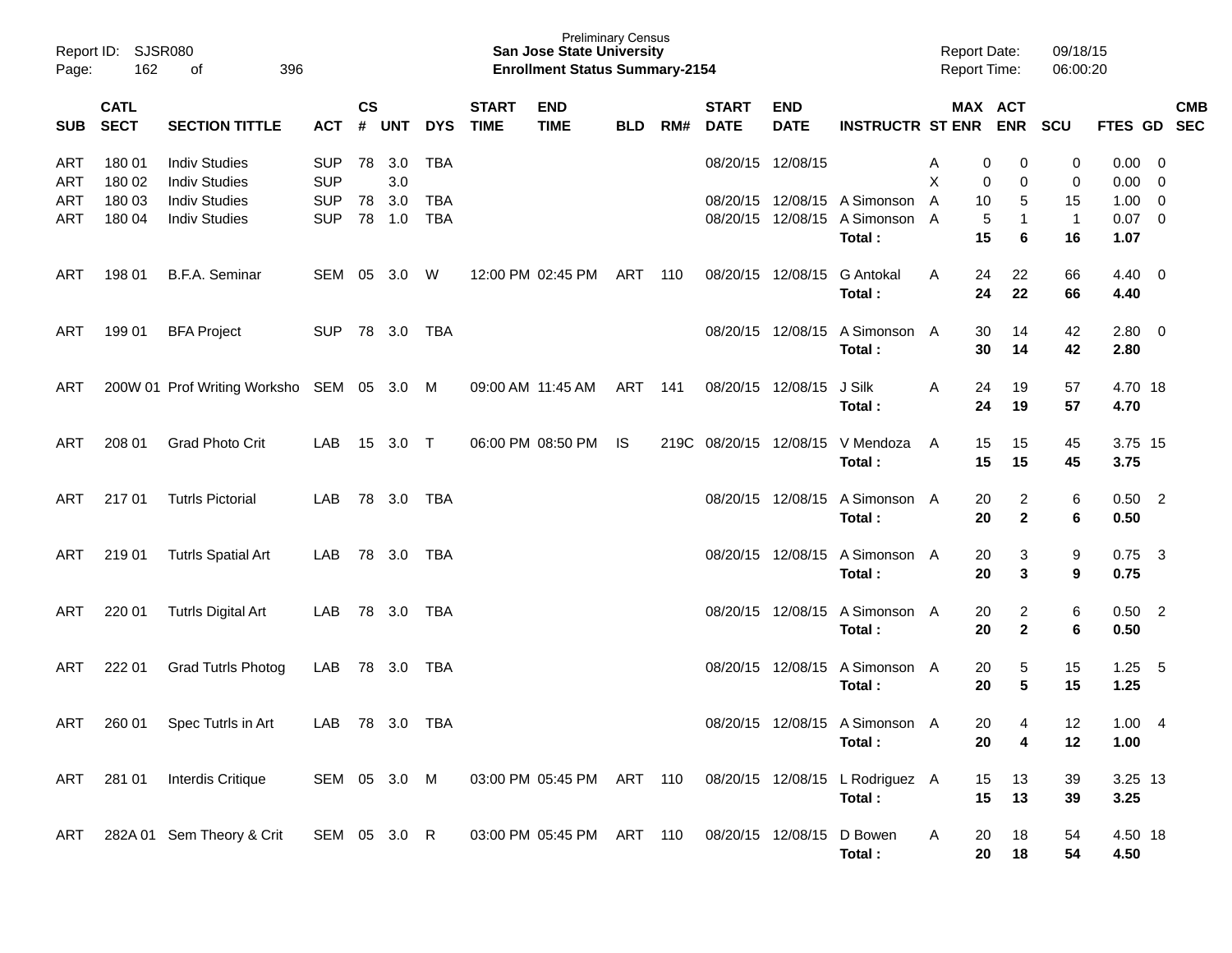| Report ID:<br>Page: | 163                        | SJSR080<br>396<br>οf     |               |                    |              |            |                             | <b>Preliminary Census</b><br><b>San Jose State University</b><br><b>Enrollment Status Summary-2154</b> |            |     |                             |                           |                                  | <b>Report Date:</b><br><b>Report Time:</b> |     |                      | 09/18/15<br>06:00:20 |             |                         |            |
|---------------------|----------------------------|--------------------------|---------------|--------------------|--------------|------------|-----------------------------|--------------------------------------------------------------------------------------------------------|------------|-----|-----------------------------|---------------------------|----------------------------------|--------------------------------------------|-----|----------------------|----------------------|-------------|-------------------------|------------|
| <b>SUB</b>          | <b>CATL</b><br><b>SECT</b> | <b>SECTION TITTLE</b>    | <b>ACT</b>    | $\mathsf{cs}$<br># | <b>UNT</b>   | <b>DYS</b> | <b>START</b><br><b>TIME</b> | <b>END</b><br><b>TIME</b>                                                                              | <b>BLD</b> | RM# | <b>START</b><br><b>DATE</b> | <b>END</b><br><b>DATE</b> | <b>INSTRUCTR ST ENR</b>          | MAX ACT                                    |     | <b>ENR</b>           | <b>SCU</b>           | FTES GD SEC |                         | <b>CMB</b> |
| ART                 | 297A01                     | <b>MA Special Study</b>  | <b>SUP</b>    | 78                 | 3.0          | <b>TBA</b> |                             |                                                                                                        |            |     |                             | 08/20/15 12/08/15         |                                  | Α                                          | 10  | 0                    | 0                    | 0.00        | 0                       |            |
| ART                 |                            | 297A 02 MA Special Study | <b>SUP</b>    | 78                 | 3.0          | <b>TBA</b> |                             |                                                                                                        |            |     | 08/20/15                    | 12/08/15                  | A Simonson                       | A                                          | 10  | 1                    | 3                    | 0.25        | -1                      |            |
| ART                 | 297A03                     | <b>MA Special Study</b>  | <b>SUP</b>    | 78                 | 3.0          | <b>TBA</b> |                             |                                                                                                        |            |     | 08/20/15                    | 12/08/15                  |                                  | A                                          | 10  | 0                    | 0                    | 0.00        | $\overline{0}$          |            |
| ART                 |                            | 297A 04 MA Special Study | <b>SUP</b>    | 78                 | 3.0          | <b>TBA</b> |                             |                                                                                                        |            |     |                             | 08/20/15 12/08/15         |                                  | A                                          | 10  | 0                    | 0                    | 0.00        | 0                       |            |
|                     |                            |                          |               |                    |              |            |                             |                                                                                                        |            |     |                             |                           | Total:                           |                                            | 40  | $\blacktriangleleft$ | 3                    | 0.25        |                         |            |
| ART                 |                            | 297B 01 Masters Project  | <b>SUP</b>    |                    | 78 3.0       | TBA        |                             |                                                                                                        |            |     |                             | 08/20/15 12/08/15         |                                  | Α                                          | 10  | 0                    | 0                    | 0.00        | $\overline{\mathbf{0}}$ |            |
|                     |                            |                          |               |                    |              |            |                             |                                                                                                        |            |     |                             |                           | Total:                           |                                            | 10  | 0                    | 0                    | 0.00        |                         |            |
| ART                 | 298A01                     | <b>MFA Special Study</b> | <b>SUP</b>    |                    | 78 3.0       | TBA        |                             |                                                                                                        |            |     |                             | 08/20/15 12/08/15         | G Hobbs                          | Α                                          | 25  | 10                   | 30                   | 2.50 10     |                         |            |
|                     |                            |                          |               |                    |              |            |                             |                                                                                                        |            |     |                             |                           | Total:                           |                                            | 25  | 10                   | 30                   | 2.50        |                         |            |
| ART                 |                            | 298B 01 MFA Project      | <b>SUP</b>    |                    | 78 3.0       | TBA        |                             |                                                                                                        |            |     |                             | 08/20/15 12/08/15         | G Hobbs                          | Α                                          | 25  | 6                    | 18                   | 1.50        | - 6                     |            |
|                     |                            |                          |               |                    |              |            |                             |                                                                                                        |            |     |                             |                           | Total:                           |                                            | 25  | 6                    | 18                   | 1.50        |                         |            |
| ART                 | 299 01                     | Master's Thesis          | <b>SUP</b>    |                    | 78 3.0       | TBA        |                             |                                                                                                        |            |     |                             | 08/20/15 12/08/15         | A Simonson A                     |                                            | 25  | 2                    | 6                    | $0.50$ 2    |                         |            |
|                     |                            |                          |               |                    |              |            |                             |                                                                                                        |            |     |                             |                           | Total:                           |                                            | 25  | $\mathbf{2}$         | 6                    | 0.50        |                         |            |
|                     | ARTH 1501                  | <b>Visual Culture</b>    | <b>LEC</b>    | 02                 | 3.0          | TR         |                             | 01:30 PM 02:45 PM                                                                                      | ART        | 133 |                             | 08/20/15 12/08/15         | I Pafford                        | Α                                          | 70  | 68                   | 204                  | 13.60       | $\overline{\mathbf{0}}$ |            |
|                     |                            |                          |               |                    |              |            |                             |                                                                                                        |            |     |                             |                           | Total:                           |                                            | 70  | 68                   | 204                  | 13.60       |                         |            |
| ARTH                | 70B 01                     | Art Hist Ren-Mod         | <b>LEC</b>    | 02                 | 3.0          | MW         |                             | 01:30 PM 02:45 PM                                                                                      | <b>ART</b> | 133 |                             | 08/20/15 12/08/15         | J Smits                          | A                                          | 70  | 69                   | 207                  | 13.80       | $\overline{0}$          |            |
| <b>ARTH</b>         | 70B 02                     | Art Hist Ren-Mod         | <b>LEC</b>    | 02                 | 3.0          | <b>MW</b>  |                             | 04:30 PM 05:45 PM                                                                                      | <b>ART</b> | 133 | 08/20/15                    | 12/08/15                  | J Smits                          | A                                          | 70  | 70                   | 210                  | 14.00       | 0                       |            |
| <b>ARTH</b>         | 70B 03                     | Art Hist Ren-Mod         | <b>LEC</b>    |                    | 02 3.0       | <b>TR</b>  |                             | 12:00 PM 01:15 PM                                                                                      | <b>ART</b> | 133 |                             | 08/20/15 12/08/15         | E Consavari                      | A                                          | 70  | 69                   | 207                  | 13.80       | 0                       |            |
|                     |                            |                          |               |                    |              |            |                             |                                                                                                        |            |     |                             |                           | Total:                           |                                            | 210 | 208                  | 624                  | 41.60       |                         |            |
|                     | ARTH 72 01                 | Design in Society        | <b>LEC</b>    | 01                 | 3.0          | MW         |                             | 10:30 AM 11:45 AM                                                                                      | ART        | 133 |                             | 08/20/15 12/08/15         | J Thompson A                     |                                            | 70  | 71                   | 213                  | 14.20       | 0                       |            |
| ARTH                | 72 02                      | Design in Society        | <b>LEC</b>    | 01                 | 3.0          | <b>MW</b>  |                             | 03:00 PM 04:15 PM                                                                                      | <b>ART</b> | 133 | 08/20/15                    | 12/08/15                  | E Consavari A                    |                                            | 70  | 70                   | 210                  | 14.00       | 0                       |            |
|                     | ARTH 72 04                 | Design in Society        | <b>LEC</b>    | 01                 | 3.0          | F          |                             | 09:30 AM 12:15 PM                                                                                      | <b>ART</b> | 133 |                             | 08/20/15 12/08/15         | E Consavari A                    |                                            | 70  | 70                   | 210                  | 14.00       | $\overline{0}$          |            |
|                     |                            |                          |               |                    |              |            |                             |                                                                                                        |            |     |                             |                           | Total:                           |                                            | 210 | 211                  | 633                  | 42.20       |                         |            |
|                     | ARTH 101 01                | Intro to Art History     |               |                    | SEM 05 3.0 W |            |                             | 03:00 PM 05:45 PM ART 110                                                                              |            |     |                             |                           | 08/20/15 12/08/15 J Movassat A   |                                            | 30  | 17                   | 51                   | $3.50$ 2    |                         |            |
|                     |                            |                          |               |                    |              |            |                             |                                                                                                        |            |     |                             |                           | Total:                           |                                            | 30  | 17                   | 51                   | 3.50        |                         |            |
|                     | ARTH 110 01                | Hst/Thry New Media       | LEC 01 3.0    |                    |              | TR         |                             | 10:30 AM 11:45 AM                                                                                      | ART        | 133 |                             | 08/20/15 12/08/15 D Bowen |                                  | A                                          | 70  | 46                   | 138                  | 9.75 11 C   |                         |            |
| ART                 | 110 01                     | Hst/Thry New Media       | LEC 01 3.0    |                    |              | TR         |                             | 10:30 AM 11:45 AM                                                                                      | ART        | 133 |                             | 08/20/15 12/08/15 D Bowen |                                  | A                                          | 0   | 18                   | 54                   | 3.65 1 C    |                         |            |
|                     |                            |                          |               |                    |              |            |                             |                                                                                                        |            |     |                             |                           | Total:                           |                                            | 70  | 64                   | 192                  | 13.40       |                         |            |
|                     | ARTH 126 01                | History of Photo         | LEC 02 3.0 TR |                    |              |            |                             | 10:30 AM 11:45 AM ART 135                                                                              |            |     |                             |                           | 08/20/15 12/08/15 B Grindstaff A |                                            | 50  | 31                   | 93                   | 6.25 1 C    |                         |            |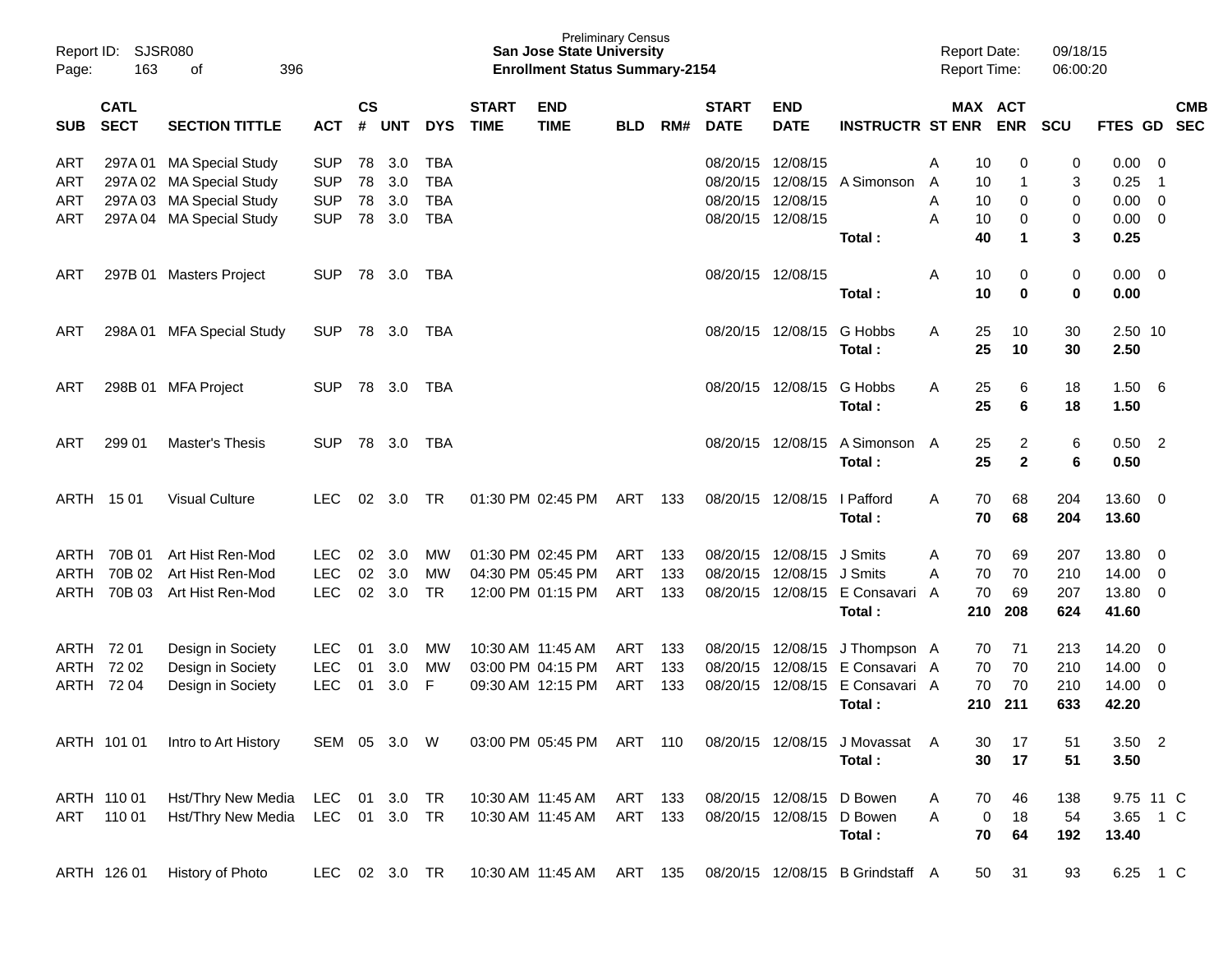| Page:      | Report ID: SJSR080<br>164                 | 396                                                                   |                                        |                    |                   |                        | <b>Preliminary Census</b><br><b>San Jose State University</b><br><b>Enrollment Status Summary-2154</b> |                                                                                                  |            |            |                             |                                        | <b>Report Date:</b><br><b>Report Time:</b>                                 |                      | 09/18/15<br>06:00:20                      |                           |                                            |                           |  |
|------------|-------------------------------------------|-----------------------------------------------------------------------|----------------------------------------|--------------------|-------------------|------------------------|--------------------------------------------------------------------------------------------------------|--------------------------------------------------------------------------------------------------|------------|------------|-----------------------------|----------------------------------------|----------------------------------------------------------------------------|----------------------|-------------------------------------------|---------------------------|--------------------------------------------|---------------------------|--|
| <b>SUB</b> | <b>CATL</b><br><b>SECT</b>                | <b>SECTION TITTLE</b>                                                 | <b>ACT</b>                             | $\mathsf{cs}$<br># | <b>UNT</b>        | <b>DYS</b>             | <b>START</b><br><b>TIME</b>                                                                            | <b>END</b><br><b>TIME</b>                                                                        | <b>BLD</b> | RM#        | <b>START</b><br><b>DATE</b> | <b>END</b><br><b>DATE</b>              | <b>INSTRUCTR ST ENR</b>                                                    |                      | MAX ACT<br><b>ENR</b>                     | <b>SCU</b>                | FTES GD SEC                                | <b>CMB</b>                |  |
|            | PHOT 126 01                               | History of Photo                                                      | <b>LEC</b>                             |                    | $02 \quad 3.0$    | TR                     |                                                                                                        | 10:30 AM 11:45 AM                                                                                | ART        | 135        |                             | 08/20/15 12/08/15                      | B Grindstaff A<br>Total:                                                   | 50                   | 0<br>18<br>49                             | 54<br>147                 | 3.60<br>9.85                               | 0 C                       |  |
|            |                                           | ARTH 176A 01 Gr Des Hist/Theory<br>DSGD 176A 01 Gr Des Hist/Theory    | <b>LEC</b><br><b>LEC</b>               | 01<br>01           | 3.0<br>3.0        | TR<br>TR               |                                                                                                        | 09:00 AM 10:15 AM<br>09:00 AM 10:15 AM                                                           | ART<br>ART | 133<br>133 |                             | 08/20/15 12/08/15<br>08/20/15 12/08/15 | <b>B</b> Grindstaff<br><b>B</b> Grindstaff A<br>Total:                     | 70<br>A<br>70        | 23<br>44<br>0<br>67                       | 69<br>132<br>201          | 4.70<br>8.80<br>13.50                      | 2 C<br>$0\,$ C            |  |
|            | ARTH 178 01<br>ARTH 178 02                | Arth Field Work<br>Arth Field Work                                    | <b>SUP</b><br><b>SUP</b>               | 78<br>78           | 3.0<br>3.0        | TBA<br><b>TBA</b>      |                                                                                                        |                                                                                                  |            |            | 08/20/15 12/08/15           |                                        | 08/20/15 12/08/15 A Simonson<br>Total:                                     | A<br>10<br>A<br>10   | 0<br>0<br>0<br>0                          | 0<br>0<br>0               | $0.00 \t 0$<br>$0.00 \t 0$<br>0.00         |                           |  |
|            | ARTH 180 01<br>ARTH 180 02<br>ARTH 180 03 | Indiv Studies ArtH<br><b>Indiv Studies ArtH</b><br>Indiv Studies ArtH | <b>SUP</b><br><b>SUP</b><br><b>SUP</b> | 78<br>78           | 4.0<br>3.0<br>3.0 | TBA<br>TBA             |                                                                                                        |                                                                                                  | ART        | 110        |                             |                                        | 08/20/15 12/08/15 A Simonson A<br>08/20/15 12/08/15 A Simonson A<br>Total: | X<br>10<br>10        | 0<br>0<br>0<br>0<br>3<br>3                | 0<br>0<br>9<br>9          | $0.00 \t 0$<br>$0.00 \t 0$<br>0.75<br>0.75 | $\overline{\mathbf{3}}$   |  |
|            | ARTH 181 01                               | Sp Top Art History                                                    | LEC.                                   | 02                 | - 3.0             | <b>MW</b>              |                                                                                                        | 12:00 PM 01:15 PM                                                                                | ART        | 135        | 08/20/15 12/08/15           |                                        | J Thompson A<br>Total:                                                     | 50<br>50             | 27<br>27                                  | 81<br>81                  | 5.65<br>5.65                               | - 5                       |  |
|            |                                           | ARTH 183A 01 Art Egypt & Msop<br>MDES 183A 01 Art Egypt & Msop        | LEC.<br><b>LEC</b>                     | 02                 | 3.0<br>02 3.0     | <b>MW</b><br><b>MW</b> |                                                                                                        | 01:30 PM 02:45 PM<br>01:30 PM 02:45 PM                                                           | ART<br>ART | 135<br>135 |                             | 08/20/15 12/08/15<br>08/20/15 12/08/15 | J Movassat<br>J Movassat A<br>Total:                                       | 30<br>A<br>30        | 20<br>0<br>$\mathbf 0$<br>20              | 60<br>0<br>60             | 4.10<br>0.00<br>4.10                       | 2 C<br>0 <sup>o</sup>     |  |
|            | ARTH 187C 01 Venice                       |                                                                       | LEC.                                   | 01                 | 3.0               | <b>MW</b>              |                                                                                                        | 10:30 AM 11:45 AM                                                                                | ART        | 135        |                             | 08/20/15 12/08/15                      | A Junkerman A<br>Total:                                                    | 30<br>30             | 24<br>24                                  | 72<br>72                  | 4.90 2<br>4.90                             |                           |  |
| DSIT       |                                           | ARTH 192C 01 Interior Design Hist<br>192C 01 Interior Design Hist     | <b>LEC</b><br><b>LEC</b>               | 01<br>01           | 3.0<br>3.0        | TR<br>TR               |                                                                                                        | 01:30 PM 02:45 PM<br>01:30 PM 02:45 PM                                                           | ART<br>ART | 110<br>110 | 08/20/15                    | 12/08/15<br>08/20/15 12/08/15          | <b>B</b> Grindstaff<br>B Grindstaff A<br>Total:                            | 25<br>A<br>25        | 14<br>0<br>3<br>17                        | 42<br>9<br>51             | 2.80<br>0.60<br>3.40                       | $0\,$ C<br>0 <sup>o</sup> |  |
|            |                                           | ARTH 193A 01 Worlds Art/Culture<br>ARTH 193A 02 Worlds Art/Culture    | LEC.                                   |                    | 02 3.0            | TR                     |                                                                                                        | 12:00 PM 01:15 PM<br>LEC 02 3.0 TR  03:00 PM  04:15 PM  ART  135  08/20/15  12/08/15  I  Pafford | ART        | 135        |                             | 08/20/15 12/08/15 P Albers             | Total:                                                                     | 50<br>A<br>50<br>100 | 50<br>49<br>99                            | 150<br>147<br>297         | $10.00 \t 0$<br>$9.80\ 0$<br>19.80         |                           |  |
|            |                                           | ARTH 193B 01 East West in Art<br>ASIA 193B 01 East West in Art        | LEC 01 3.0 MW<br>LEC 01 3.0 MW         |                    |                   |                        |                                                                                                        | 09:00 AM 10:15 AM ART 135<br>09:00 AM 10:15 AM ART 135                                           |            |            |                             |                                        | 08/20/15 12/08/15 J Movassat A<br>08/20/15 12/08/15 J Movassat A<br>Total: | 50<br>50             | 48<br>$\overline{0}$<br>$\mathbf 0$<br>48 | 144<br>$\mathbf 0$<br>144 | 9.60 0 C<br>$0.00 \t 0 C$<br>9.60          |                           |  |
|            |                                           | ARTH 272 01 Sem: Renaiss Art                                          | SEM 05 3.0 T                           |                    |                   |                        |                                                                                                        |                                                                                                  |            |            |                             |                                        | 03:00 PM 05:45 PM ART 110 08/20/15 12/08/15 A Junkerman A                  |                      | 18 13                                     | 39                        | $3.00\quad 8$                              |                           |  |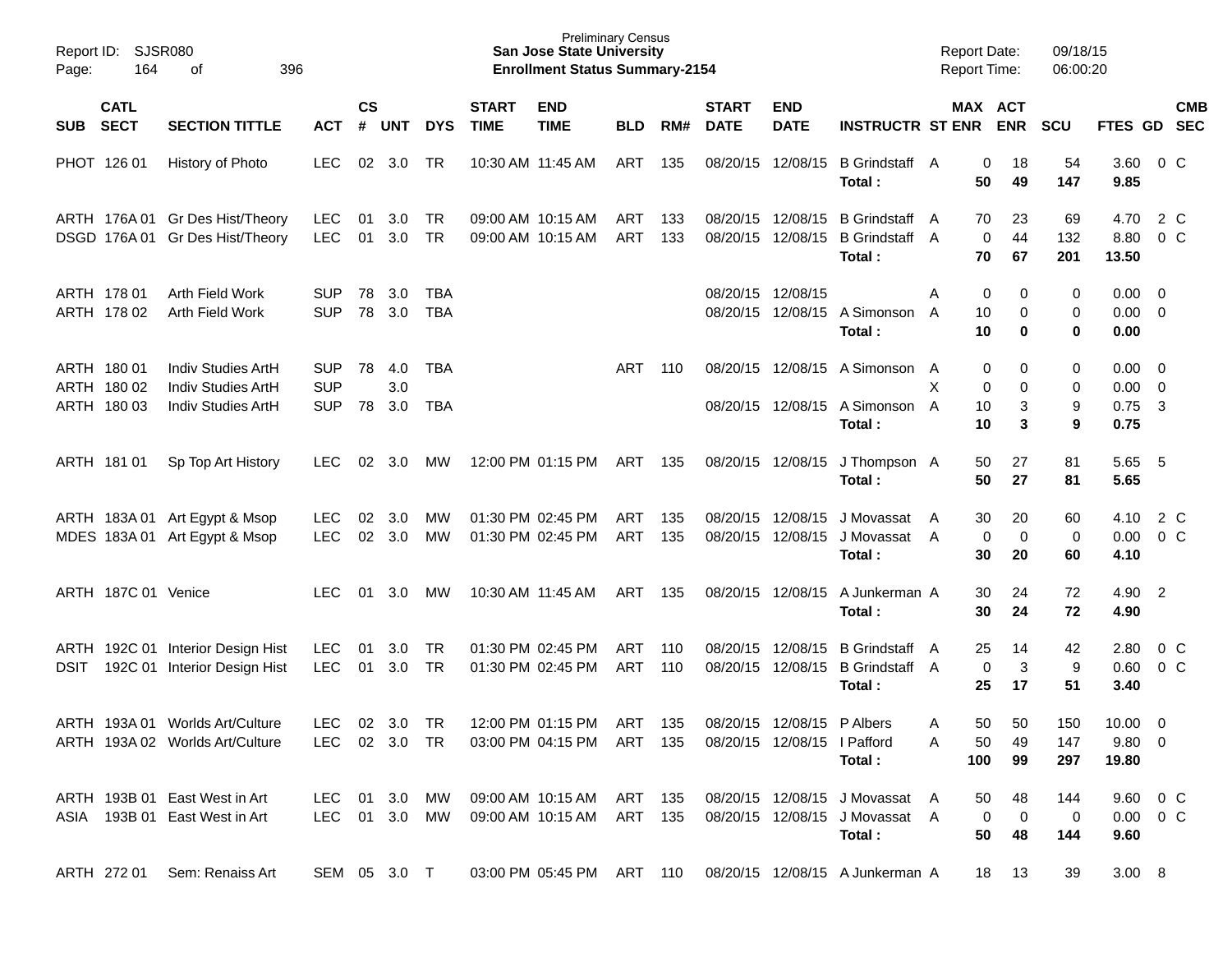| Page:       | <b>SJSR080</b><br>Report ID:<br>165<br>396<br>of<br><b>CATL</b><br><b>SECT</b><br><b>SECTION TITTLE</b> |                           |               |                    |        |            |                             | <b>Preliminary Census</b><br><b>San Jose State University</b><br><b>Enrollment Status Summary-2154</b> |            |      |                             |                            |                              | <b>Report Date:</b><br>Report Time: |        |                       | 09/18/15<br>06:00:20 |                     |                            |                          |
|-------------|---------------------------------------------------------------------------------------------------------|---------------------------|---------------|--------------------|--------|------------|-----------------------------|--------------------------------------------------------------------------------------------------------|------------|------|-----------------------------|----------------------------|------------------------------|-------------------------------------|--------|-----------------------|----------------------|---------------------|----------------------------|--------------------------|
| <b>SUB</b>  |                                                                                                         |                           | <b>ACT</b>    | $\mathsf{cs}$<br># | UNT    | <b>DYS</b> | <b>START</b><br><b>TIME</b> | <b>END</b><br><b>TIME</b>                                                                              | <b>BLD</b> | RM#  | <b>START</b><br><b>DATE</b> | <b>END</b><br><b>DATE</b>  | <b>INSTRUCTR ST ENR</b>      |                                     |        | MAX ACT<br><b>ENR</b> | <b>SCU</b>           | FTES GD             |                            | <b>CMB</b><br><b>SEC</b> |
|             |                                                                                                         |                           |               |                    |        |            |                             |                                                                                                        |            |      |                             |                            | Total:                       |                                     | 18     | 13                    | 39                   | 3.00                |                            |                          |
|             | ARTH 291 01                                                                                             | <b>Grad Prob Art Hist</b> | <b>SEM</b>    |                    | 3.0    |            |                             |                                                                                                        |            |      |                             |                            | Total:                       | X                                   | 0<br>0 | 0<br>$\mathbf 0$      | 0<br>0               | $0.00 \t 0$<br>0.00 |                            |                          |
|             | PHOT 40 01                                                                                              | Beg Photography           | <b>ACT</b>    | 13                 | 3.0    | MW         |                             | 06:00 PM 08:50 PM                                                                                      | IS         | 219C | 08/20/15 12/08/15 Y Huang   |                            |                              | Α                                   | 24     | 23                    | 69                   | $4.60 \quad 0$      |                            |                          |
| <b>PHOT</b> | 40 02                                                                                                   | Beg Photography           | <b>ACT</b>    | 13                 | 3.0    | MW         |                             | 12:00 PM 02:50 PM                                                                                      | IS         | 219C | 08/20/15                    | 12/08/15                   | V Solak                      | Α                                   | 24     | 24                    | 72                   | 4.80                | $\overline{\phantom{0}}$   |                          |
| <b>PHOT</b> | 40 03                                                                                                   | Beg Photography           | <b>ACT</b>    | 13                 | 3.0    | <b>TR</b>  |                             | 12:00 PM 02:50 PM                                                                                      | DH         | 406  | 08/20/15                    | 12/08/15                   | C Eliason                    | Α                                   | 21     | 21                    | 63                   | 4.20                | $\overline{0}$             |                          |
| PHOT        | 40 04                                                                                                   | Beg Photography           | <b>ACT</b>    | 13                 | 3.0    | <b>TR</b>  |                             | 03:00 PM 05:50 PM                                                                                      | IS         | 219C | 08/20/15                    | 12/08/15                   | J Brewer                     | Α                                   | 21     | 20                    | 60                   | 4.00                | $\overline{\mathbf{0}}$    |                          |
|             | PHOT 40 05                                                                                              | Beg Photography           | <b>ACT</b>    | 13                 | 3.0    | MW         |                             | 03:00 PM 05:50 PM                                                                                      | IS         | 219C |                             | 08/20/15 12/08/15 A Fay    |                              | Α                                   | 24     | 24                    | 72                   | 4.80                | $\overline{\phantom{0}}$   |                          |
|             |                                                                                                         |                           |               |                    |        |            |                             |                                                                                                        |            |      |                             |                            | Total:                       |                                     | 114    | 112                   | 336                  | 22.40               |                            |                          |
|             | PHOT 110 01                                                                                             | Black & White Photo       | ACT           | 13                 | 3.0    | MW         |                             | 12:00 PM 02:50 PM                                                                                      | DH.        | 406  | 08/20/15                    | 12/08/15                   | V Heilweil                   | Α                                   | 21     | 19                    | 57                   | 3.80                | $\overline{\phantom{0}}$   |                          |
|             | PHOT 110 02                                                                                             | Black & White Photo       | <b>ACT</b>    | 13                 | 3.0    | <b>TR</b>  |                             | 03:00 PM 05:50 PM                                                                                      | DH.        | 406  | 08/20/15                    | 12/08/15                   | E Cetto                      | A                                   | 21     | 18                    | 54                   | 3.65                | $\overline{\phantom{0}}$   |                          |
|             |                                                                                                         |                           |               |                    |        |            |                             |                                                                                                        |            |      |                             |                            | Total:                       |                                     | 42     | 37                    | 111                  | 7.45                |                            |                          |
|             | PHOT 11201                                                                                              | <b>Color Photo</b>        | ACT           | 13                 | 3.0    | MW         |                             | 06:00 PM 08:50 PM                                                                                      | DH.        | 410  | 08/20/15                    | 12/08/15                   | Y Williams                   | Α                                   | 21     | 18                    | 54                   | 3.65                | $\overline{\phantom{0}}$ 1 |                          |
|             | PHOT 112 02                                                                                             | <b>Color Photo</b>        | <b>ACT</b>    | 13                 | 3.0    | MW         |                             | 03:00 PM 05:50 PM                                                                                      | DH.        | 410  | 08/20/15                    | 12/08/15                   | Y Williams                   | Α                                   | 21     | 20                    | 60                   | 4.00                | $\overline{\phantom{0}}$   |                          |
|             | PHOT 112 03                                                                                             | <b>Color Photo</b>        | <b>ACT</b>    | 13                 | 3.0    | <b>TR</b>  |                             | 12:00 PM 02:50 PM                                                                                      | DH.        | 410  |                             | 08/20/15 12/08/15          | J Cathey                     | Α                                   | 21     | 21                    | 63                   | 4.20                | $\overline{\phantom{0}}$   |                          |
|             |                                                                                                         |                           |               |                    |        |            |                             |                                                                                                        |            |      |                             |                            | Total:                       |                                     | 63     | 59                    | 177                  | 11.85               |                            |                          |
|             | PHOT 114 01                                                                                             | Adv Blk/Wht Photo         | <b>ACT</b>    |                    | 3.0    |            |                             |                                                                                                        |            |      |                             |                            |                              | Χ                                   | 0      | 0                     | 0                    | $0.00 \quad 0$      |                            |                          |
|             |                                                                                                         |                           |               |                    |        |            |                             |                                                                                                        |            |      |                             |                            | Total:                       |                                     | 0      | $\mathbf 0$           | 0                    | 0.00                |                            |                          |
|             | PHOT 115 01                                                                                             | Int Digital Imaging       | <b>ACT</b>    | 13                 | 3.0    | MW         |                             | 06:00 PM 08:50 PM                                                                                      | IS         | 219  | 08/20/15                    | 12/08/15                   | H Edwards                    | A                                   | 24     | 24                    | 72                   | 4.80                | $\overline{\phantom{0}}$   |                          |
|             | PHOT 115 02                                                                                             | Int Digital Imaging       | <b>ACT</b>    | 13                 | 3.0    | <b>TR</b>  |                             | 12:00 PM 02:50 PM                                                                                      | IS         | 219  | 08/20/15                    | 12/08/15                   | D Herrera                    | Α                                   | 24     | 24                    | 72                   | 4.80                | $\overline{\phantom{0}}$   |                          |
|             | PHOT 115 03                                                                                             | Int Digital Imaging       | <b>ACT</b>    | 13                 | 3.0    | <b>TR</b>  |                             | 03:00 PM 05:50 PM                                                                                      | IS         | 219  | 08/20/15                    | 12/08/15                   | V Mendoza                    | A                                   | 24     | 23                    | 69                   | $4.60$ 0            |                            |                          |
|             |                                                                                                         |                           |               |                    |        |            |                             |                                                                                                        |            |      |                             |                            | Total:                       |                                     | 72     | 71                    | 213                  | 14.20               |                            |                          |
|             | PHOT 116 01                                                                                             | Cont Issues Photog        | <b>SEM</b>    |                    | 3.0    |            |                             |                                                                                                        |            |      |                             |                            |                              | х                                   | 0      | 0                     | 0                    | 0.00                | $\overline{\phantom{0}}$   |                          |
|             | PHOT 116 02                                                                                             | Cont Issues Photog        | SEM           | 04                 | 3.0    | $\top$     |                             | 12:00 PM 02:50 PM                                                                                      | IS         | 219C |                             |                            | 08/20/15 12/08/15 V Mendoza  | A                                   | 21     | 20                    | 60                   | 4.20                | -4                         |                          |
|             |                                                                                                         |                           |               |                    |        |            |                             |                                                                                                        |            |      |                             |                            | Total:                       |                                     | 21     | 20                    | 60                   | 4.20                |                            |                          |
|             | PHOT 120 01                                                                                             | Image and Idea            | ACT           |                    | 13 3.0 | MW         |                             | 12:00 PM 02:50 PM                                                                                      | IS.        | 219  |                             | 08/20/15 12/08/15 R Lasser |                              | Α                                   | 24     | 24                    | 72                   | 4.80 0              |                            |                          |
|             | PHOT 120 02                                                                                             | Image and Idea            | <b>ACT</b>    |                    | 13 3.0 | MW         |                             | 03:00 PM 05:50 PM                                                                                      | IS         | 219  |                             | 08/20/15 12/08/15 R Lasser |                              | Α                                   | 24     | 21                    | 63                   | 4.35 3              |                            |                          |
|             |                                                                                                         |                           |               |                    |        |            |                             |                                                                                                        |            |      |                             |                            | Total:                       |                                     | 48     | 45                    | 135                  | 9.15                |                            |                          |
|             | PHOT 121 01                                                                                             | Intro to Studio Ligh      | ACT           |                    | 13 3.0 | МW         |                             | 12:00 PM 02:50 PM                                                                                      | DH         | 407  |                             |                            | 08/20/15 12/08/15 Y Williams | Α                                   | 18     | 18                    | 54                   | $3.60 \t 0$         |                            |                          |
|             | PHOT 121 02                                                                                             | Intro to Studio Ligh      | ACT 13 3.0 TR |                    |        |            |                             | 12:00 PM 02:50 PM                                                                                      | DH         | 407  |                             | 08/20/15 12/08/15 S Frank  |                              | Α                                   | 18     | 19                    | 57                   | $3.90$ 2            |                            |                          |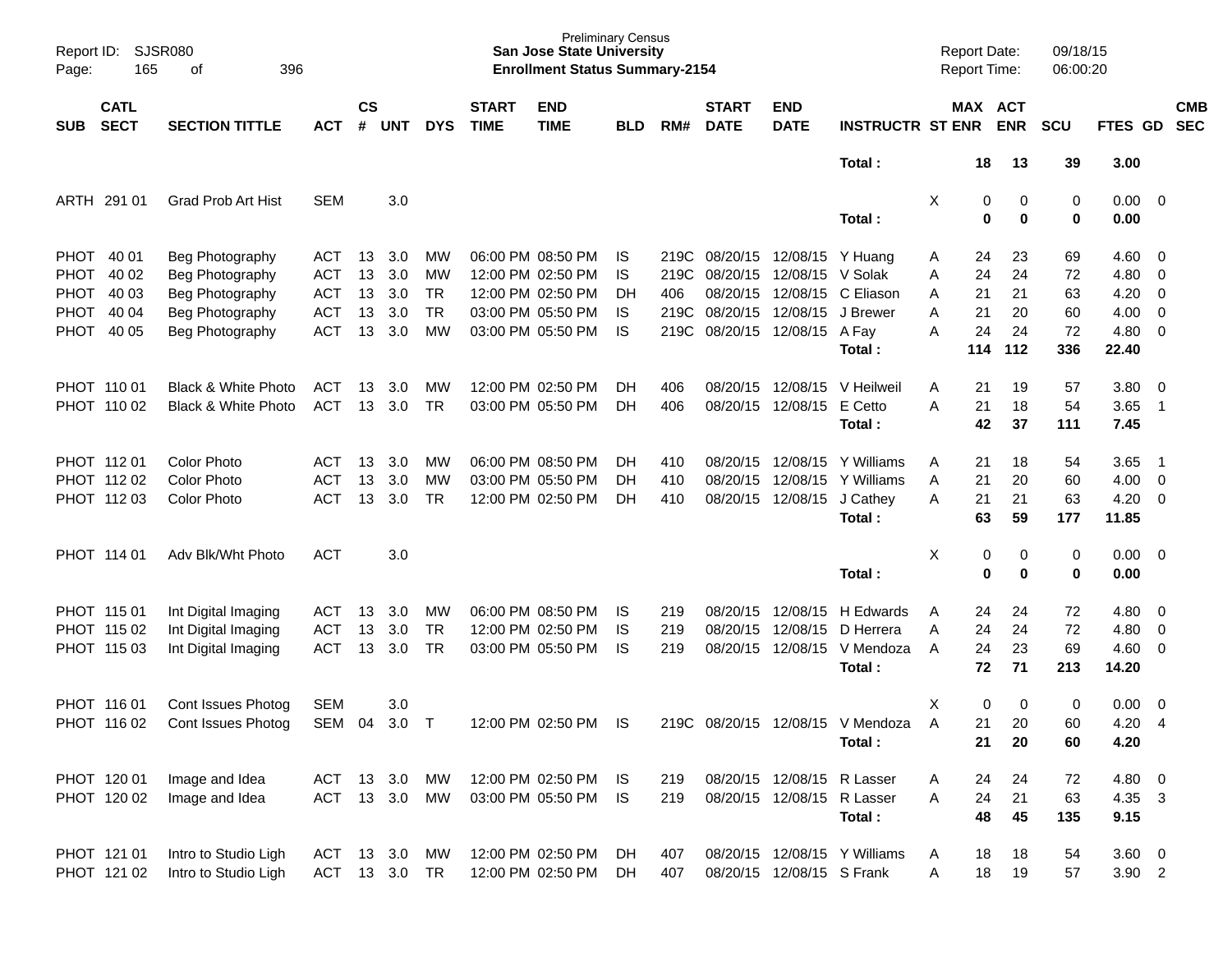| Report ID:<br>Page:        | <b>SJSR080</b><br>396<br>166<br>οf |                                                    |                                        |                |                   |                   |                             | <b>Preliminary Census</b><br><b>San Jose State University</b><br><b>Enrollment Status Summary-2154</b> |            |     |                             |                                                  |                                                       |              | <b>Report Date:</b><br><b>Report Time:</b> |                             | 09/18/15<br>06:00:20        |                                     |                          |                          |
|----------------------------|------------------------------------|----------------------------------------------------|----------------------------------------|----------------|-------------------|-------------------|-----------------------------|--------------------------------------------------------------------------------------------------------|------------|-----|-----------------------------|--------------------------------------------------|-------------------------------------------------------|--------------|--------------------------------------------|-----------------------------|-----------------------------|-------------------------------------|--------------------------|--------------------------|
| <b>SUB</b>                 | <b>CATL</b><br><b>SECT</b>         | <b>SECTION TITTLE</b>                              | <b>ACT</b>                             | <b>CS</b><br># | <b>UNT</b>        | <b>DYS</b>        | <b>START</b><br><b>TIME</b> | <b>END</b><br>TIME                                                                                     | <b>BLD</b> | RM# | <b>START</b><br><b>DATE</b> | <b>END</b><br><b>DATE</b>                        | <b>INSTRUCTR ST ENR</b>                               |              | MAX ACT                                    | <b>ENR</b>                  | <b>SCU</b>                  | <b>FTES GD</b>                      |                          | <b>CMB</b><br><b>SEC</b> |
|                            |                                    |                                                    |                                        |                |                   |                   |                             |                                                                                                        |            |     |                             |                                                  | Total:                                                |              | 36                                         | 37                          | 111                         | 7.50                                |                          |                          |
|                            | PHOT 122 01                        | Adv Studio Lighting                                | ACT                                    | 13             | 3.0               | TR                |                             | 03:00 PM 05:50 PM                                                                                      | DH         | 407 | 08/20/15                    | 12/08/15                                         | S Frank<br>Total:                                     | A            | 18<br>18                                   | 16<br>16                    | 48<br>48                    | 3.25<br>3.25                        | $\overline{\phantom{1}}$ |                          |
|                            | PHOT 123 01                        | <b>Photo Illustration</b>                          | <b>ACT</b>                             | 13             | 3.0               | <b>TR</b>         |                             | 08:00 AM 10:50 AM                                                                                      | <b>DH</b>  | 407 | 08/20/15                    | 12/08/15                                         | S Frank<br>Total:                                     | $\mathsf{A}$ | 18<br>18                                   | 17<br>17                    | 51<br>51                    | 3.45<br>3.45                        | $\overline{1}$           |                          |
| <b>PHOT</b><br><b>PHOT</b> | PHOT 180 01<br>180 02<br>180 03    | Indiv St Photo<br>Indiv St Photo<br>Indiv St Photo | <b>SUP</b><br><b>SUP</b><br><b>SUP</b> | 78<br>78       | 3.0<br>3.0<br>3.0 | <b>TBA</b><br>TBA |                             |                                                                                                        |            |     | 08/20/15<br>08/20/15        | 12/08/15<br>12/08/15                             | A Simonson<br>Total:                                  | A<br>X<br>A  | 0<br>$\Omega$<br>10<br>10                  | 0<br>0<br>3<br>3            | 0<br>0<br>9<br>9            | 0.00<br>0.00<br>0.60<br>0.60        | - 0<br>- 0<br>- 0        |                          |
|                            | Department : Art                   |                                                    |                                        |                |                   |                   |                             |                                                                                                        |            |     |                             | <b>Lower Division:</b><br><b>Upper Division:</b> | <b>Department Total:</b><br><b>Graduate Division:</b> |              | 3318<br>1380<br>1630<br>308                | 2805<br>1325<br>1379<br>101 | 8305<br>3865<br>4137<br>303 | 562.57<br>257.67<br>280.25<br>24.65 |                          |                          |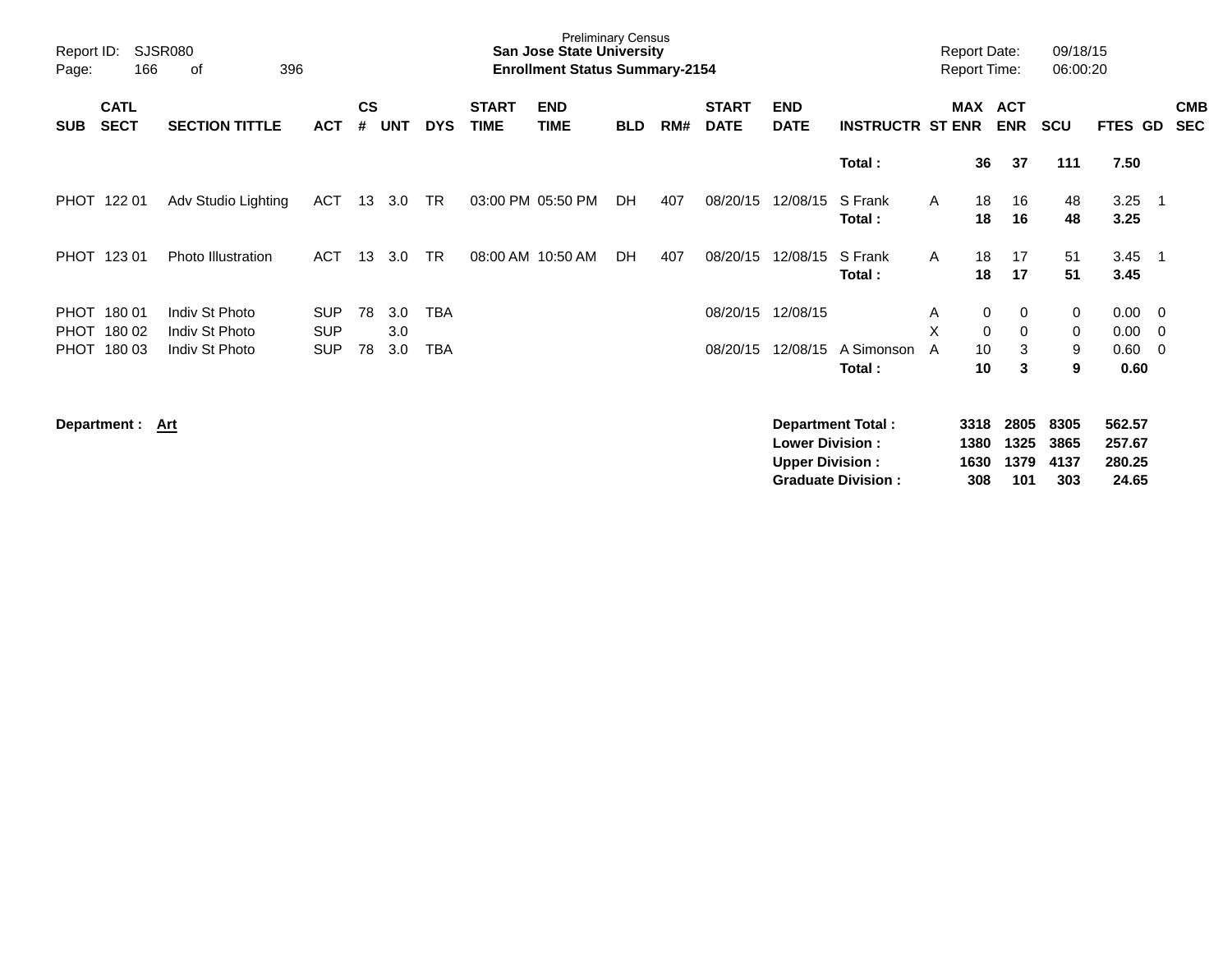| Report ID:<br>Page: | 167                        | <b>SJSR080</b><br>396<br>оf                       |               |                    |            |            |                             | <b>Preliminary Census</b><br><b>San Jose State University</b><br><b>Enrollment Status Summary-2154</b> |            |      |                             |                            |                         | <b>Report Date:</b><br><b>Report Time:</b> |                            | 09/18/15<br>06:00:20 |                |                          |                          |
|---------------------|----------------------------|---------------------------------------------------|---------------|--------------------|------------|------------|-----------------------------|--------------------------------------------------------------------------------------------------------|------------|------|-----------------------------|----------------------------|-------------------------|--------------------------------------------|----------------------------|----------------------|----------------|--------------------------|--------------------------|
| <b>SUB</b>          | <b>CATL</b><br><b>SECT</b> | <b>SECTION TITTLE</b>                             | <b>ACT</b>    | $\mathsf{cs}$<br># | <b>UNT</b> | <b>DYS</b> | <b>START</b><br><b>TIME</b> | <b>END</b><br><b>TIME</b>                                                                              | <b>BLD</b> | RM#  | <b>START</b><br><b>DATE</b> | <b>END</b><br><b>DATE</b>  | <b>INSTRUCTR ST ENR</b> |                                            | MAX ACT<br><b>ENR</b>      | <b>SCU</b>           | <b>FTES GD</b> |                          | <b>CMB</b><br><b>SEC</b> |
| <b>College</b>      | Department :               | <b>Humanities &amp; the Arts</b><br><b>Design</b> |               |                    |            |            |                             |                                                                                                        |            |      |                             |                            |                         |                                            |                            |                      |                |                          |                          |
| ANI                 | 1 0 1                      | <b>ANI Survey</b>                                 | <b>LEC</b>    | 02                 | 3.0        | $\top$     |                             | 06:30 PM 09:20 PM                                                                                      | CL         | 324  | 08/20/15                    | 12/08/15                   | M McNamara A<br>Total:  | 50<br>50                                   | 42<br>42                   | 126<br>126           | 8.40 0<br>8.40 |                          |                          |
| ANI                 | 12 01                      | Light & Optics                                    | ACT           | 07                 | 3.0        | MW.        | 08:30 AM 11:20 AM           |                                                                                                        | ART        | 243  | 08/20/15                    | 12/08/15                   | J Clapp                 | 23<br>Α                                    | 24                         | 72                   | $4.80\ 0$      |                          |                          |
| ANI                 | 12 02                      | Light & Optics                                    | <b>ACT</b>    | 07                 | 3.0        | <b>TR</b>  |                             | 08:00 AM 10:50 AM                                                                                      | <b>ART</b> | 243  | 08/20/15                    | 12/08/15                   | J Clapp                 | 23<br>Α                                    | 23                         | 69                   | $4.60$ 0       |                          |                          |
| ANI                 | 12 03                      | Light & Optics                                    | <b>ACT</b>    | 07                 | 3.0        | <b>MW</b>  |                             | 12:30 PM 03:20 PM                                                                                      | ART        | 243  | 08/20/15                    | 12/08/15                   | J Clapp                 | 25<br>Α                                    | 25                         | 75                   | 5.00           | $\overline{\phantom{0}}$ |                          |
| ANI                 | 12 04                      | Light & Optics                                    | <b>ACT</b>    |                    | 3.0        |            |                             |                                                                                                        |            |      |                             |                            |                         | X                                          | $\mathbf 0$<br>$\mathbf 0$ | $\pmb{0}$            | $0.00 \t 0$    |                          |                          |
|                     |                            |                                                   |               |                    |            |            |                             |                                                                                                        |            |      |                             |                            | Total:                  | 71                                         | 72                         | 216                  | 14.40          |                          |                          |
| ANI                 | 24 01                      | <b>Illus Fundamentals</b>                         | ACT           | 07                 | 3.0        | TR         |                             | 12:00 PM 02:50 PM                                                                                      | ART        | 314  | 08/20/15                    | 12/08/15                   | A Wu                    | 18<br>Α                                    | 18                         | 54                   | 3.60 0         |                          |                          |
| ANI                 | 24 02                      | <b>Illus Fundamentals</b>                         | <b>ACT</b>    | 07                 | 3.0        | <b>TR</b>  |                             | 03:00 PM 05:50 PM                                                                                      | ART        | 314  | 08/20/15                    | 12/08/15                   | A Wu                    | Α<br>23                                    | 25                         | 75                   | $5.00 \t 0$    |                          |                          |
| ANI                 | 24 03                      | <b>Illus Fundamentals</b>                         | <b>ACT</b>    |                    | 3.0        |            |                             |                                                                                                        |            |      |                             |                            |                         | X                                          | $\mathbf 0$<br>0           | 0                    | 0.00           | $\overline{\phantom{0}}$ |                          |
| ANI                 | 24 04                      | <b>Illus Fundamentals</b>                         | <b>ACT</b>    | 07                 | 3.0        | <b>TR</b>  | 08:00 AM 10:50 AM           |                                                                                                        | ART        | 314  | 08/20/15                    | 12/08/15                   | A Wu<br>Total:          | Α<br>15<br>56                              | 15<br>58                   | 45<br>174            | 3.00<br>11.60  | $\overline{\phantom{0}}$ |                          |
|                     |                            |                                                   |               |                    |            |            |                             |                                                                                                        |            |      |                             |                            |                         |                                            |                            |                      |                |                          |                          |
| ANI                 | 28 01                      | <b>ANI Fundamentals</b>                           | ACT           | 07                 | 3.0        | <b>MW</b>  |                             | 08:30 AM 11:20 AM                                                                                      | ART        | 218  | 08/20/15                    | 12/08/15                   | <b>B</b> Moore          | 25<br>Α                                    | 25                         | 75                   | 5.00           | $\overline{\phantom{0}}$ |                          |
| ANI                 | 28 02                      | <b>ANI Fundamentals</b>                           | <b>ACT</b>    | 07                 | 3.0        | MW         |                             | 03:30 PM 06:20 PM                                                                                      | <b>ART</b> | 218  | 08/20/15                    | 12/08/15                   | <b>B</b> Moore          | 25<br>Α                                    | 25                         | 75                   | 5.00           | $\overline{\phantom{0}}$ |                          |
| ANI                 | 28 03                      | <b>ANI Fundamentals</b>                           | <b>ACT</b>    | 07                 | 3.0        | MW         |                             | 06:50 PM 09:40 PM                                                                                      | ART        | 218  | 08/20/15                    | 12/08/15                   | <b>B</b> Moore          | A<br>25                                    | 22                         | 66                   | 4.40           | $\overline{\phantom{0}}$ |                          |
|                     |                            |                                                   |               |                    |            |            |                             |                                                                                                        |            |      |                             |                            | Total:                  | 75                                         | 72                         | 216                  | 14.40          |                          |                          |
| ANI                 | 50 01                      | <b>Visual Principles</b>                          | <b>ACT</b>    | 07                 | 3.0        | MW         |                             | 12:30 PM 03:20 PM                                                                                      | ART        | 206  | 08/20/15                    | 12/08/15                   | E Briggs                | 25<br>A                                    | 25                         | 75                   | 5.00           | $\overline{\phantom{0}}$ |                          |
| ANI                 | 50 02                      | <b>Visual Principles</b>                          | ACT           | 07                 | 3.0        | <b>MW</b>  |                             | 03:30 PM 06:20 PM                                                                                      | ART        | 206  | 08/20/15                    | 12/08/15                   | E Briggs                | 24<br>Α                                    | 25                         | 75                   | $5.00 \t 0$    |                          |                          |
| ANI                 | 50 03                      | <b>Visual Principles</b>                          | <b>ACT</b>    |                    | 3.0        |            |                             |                                                                                                        |            |      |                             |                            |                         | X                                          | $\mathbf 0$<br>$\mathbf 0$ | 0                    | 0.00           | $\overline{\phantom{0}}$ |                          |
| ANI                 | 50 04                      | <b>Visual Principles</b>                          | <b>ACT</b>    |                    | 3.0        |            |                             |                                                                                                        |            |      |                             |                            |                         | Χ                                          | 0<br>0                     | 0                    | 0.00           | $\overline{\phantom{0}}$ |                          |
|                     |                            |                                                   |               |                    |            |            |                             |                                                                                                        |            |      |                             |                            | Total:                  | 49                                         | 50                         | 150                  | 10.00          |                          |                          |
| ANI                 | 51A 01                     | Intro 3D Modeling                                 | ACT           | -07                | 3.0        | MW         |                             | 12:30 PM 03:20 PM                                                                                      | ART        | 222  | 08/20/15                    | 12/08/15                   | D Gustlin               | 20<br>Α                                    | 20                         | 60                   | 4.00           | $\overline{\phantom{0}}$ |                          |
| ANI                 | 51A02                      | Intro 3D Modeling                                 | <b>ACT</b>    | 07                 | 3.0        | <b>TR</b>  |                             | 12:00 PM 02:50 PM                                                                                      | <b>ART</b> | 222  | 08/20/15                    | 12/08/15                   | <b>T</b> Austin         | 20<br>Α                                    | 20                         | 60                   | 4.00           | $\overline{0}$           |                          |
|                     |                            |                                                   |               |                    |            |            |                             |                                                                                                        |            |      |                             |                            | Total:                  | 40                                         | 40                         | 120                  | 8.00           |                          |                          |
| ANI                 | 51B 01                     | Intro 3D Animation                                | ACT           | -07                | 3.0        | MW.        |                             | 03:30 PM 06:20 PM                                                                                      | ART        | -224 |                             | 08/20/15 12/08/15 C Larsen |                         | 20                                         | 20                         | 60                   | $4.00 \ 0$     |                          |                          |
| ANI                 |                            | 51B 02 Intro 3D Animation                         | ACT 07 3.0    |                    |            | MW         |                             | 12:30 PM 03:20 PM                                                                                      | ART        | -224 |                             | 08/20/15 12/08/15 C Larsen |                         | 20<br>Α                                    | 20                         | 60                   | $4.00 \ 0$     |                          |                          |
|                     |                            |                                                   |               |                    |            |            |                             |                                                                                                        |            |      |                             |                            | Total:                  | 40                                         | 40                         | 120                  | 8.00           |                          |                          |
| ANI                 |                            | 112A 01 Intro to ANI                              | ACT 07 3.0 MW |                    |            |            |                             | 12:30 PM 03:20 PM ART 218                                                                              |            |      |                             | 08/20/15 12/08/15 C Chun   |                         | 25<br>A                                    | 23                         | 69                   | $4.60 \quad 0$ |                          |                          |
|                     |                            |                                                   |               |                    |            |            |                             |                                                                                                        |            |      |                             |                            | Total:                  | 25                                         | 23                         | 69                   | 4.60           |                          |                          |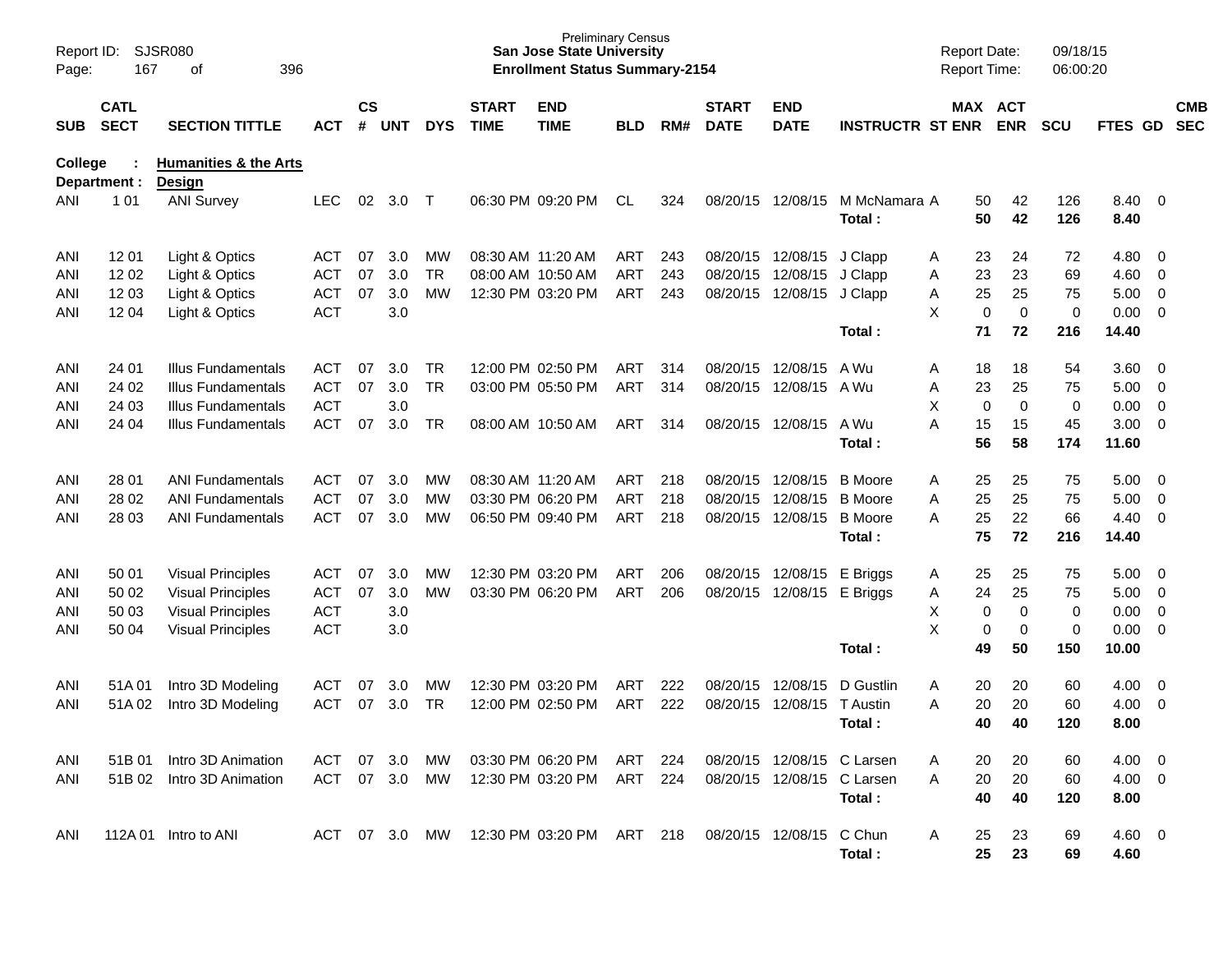| Report ID:<br>Page: | SJSR080<br>168             | 396                          |               |                    |            |            | <b>Preliminary Census</b><br><b>San Jose State University</b><br><b>Enrollment Status Summary-2154</b> |                           |            |     |                             |                           | <b>Report Date:</b><br><b>Report Time:</b> |   |    | 09/18/15<br>06:00:20  |            |                |                         |            |
|---------------------|----------------------------|------------------------------|---------------|--------------------|------------|------------|--------------------------------------------------------------------------------------------------------|---------------------------|------------|-----|-----------------------------|---------------------------|--------------------------------------------|---|----|-----------------------|------------|----------------|-------------------------|------------|
| SUB                 | <b>CATL</b><br><b>SECT</b> | <b>SECTION TITTLE</b>        | <b>ACT</b>    | $\mathsf{cs}$<br># | <b>UNT</b> | <b>DYS</b> | <b>START</b><br><b>TIME</b>                                                                            | <b>END</b><br><b>TIME</b> | <b>BLD</b> | RM# | <b>START</b><br><b>DATE</b> | <b>END</b><br><b>DATE</b> | <b>INSTRUCTR ST ENR</b>                    |   |    | MAX ACT<br><b>ENR</b> | <b>SCU</b> | FTES GD SEC    |                         | <b>CMB</b> |
| ANI                 | 112B 01                    | Drawing for ANI              | <b>ACT</b>    | 07                 | 3.0        | F          |                                                                                                        | 08:45 AM 02:20 PM         | ART        | 314 | 08/20/15                    | 12/08/15                  | S Borenstein A                             |   | 25 | 25                    | 75         | 5.00           | 0                       |            |
| ANI                 | 112B 02                    | Drawing for ANI              | <b>ACT</b>    | 07                 | 3.0        | F          |                                                                                                        | 02:30 PM 07:50 PM         | <b>ART</b> | 314 | 08/20/15                    | 12/08/15                  | S Borenstein A                             |   | 25 | 25                    | 75         | 5.00           | $\overline{0}$          |            |
| ANI                 | 112B 03                    | Drawing for ANI              | <b>ACT</b>    | 07                 | 3.0        | <b>MW</b>  |                                                                                                        | 03:30 PM 06:20 PM         | ART        | 314 | 08/20/15                    | 12/08/15                  | C Chun                                     | A | 25 | 25                    | 75         | 5.00           | 0                       |            |
|                     |                            |                              |               |                    |            |            |                                                                                                        |                           |            |     |                             |                           | Total:                                     |   | 75 | 75                    | 225        | 15.00          |                         |            |
| ANI                 | 113A 01                    | Inter. Al                    | <b>ACT</b>    | 07                 | 3.0        | TR         |                                                                                                        | 12:00 PM 02:50 PM         | <b>ART</b> | 206 | 08/20/15                    | 12/08/15                  | I Poslitur                                 | Α | 25 | 25                    | 75         | 5.00           | 0                       |            |
| ANI                 | 113A 02                    | Inter. AI                    | <b>ACT</b>    | 07                 | 3.0        | <b>TR</b>  |                                                                                                        | 03:00 PM 05:50 PM         | <b>ART</b> | 206 | 08/20/15                    | 12/08/15                  | I Poslitur                                 | A | 25 | 25                    | 75         | 5.00           | 0                       |            |
| ANI                 | 113A03                     | Inter. Al                    | <b>ACT</b>    | 07                 | 3.0        | <b>MW</b>  |                                                                                                        | 06:50 PM 09:40 PM         | ART        | 206 | 08/20/15                    | 12/08/15                  | C Chun                                     | A | 25 | 25                    | 75         | 5.00           | 0                       |            |
|                     |                            |                              |               |                    |            |            |                                                                                                        |                           |            |     |                             |                           | Total:                                     |   | 75 | 75                    | 225        | 15.00          |                         |            |
| ANI                 | 113B 01                    | Inter Project                | <b>ACT</b>    |                    | 3.0        |            |                                                                                                        |                           |            |     |                             |                           |                                            | X | 0  | 0                     | 0          | 0.00           | $\overline{0}$          |            |
| ANI                 | 113B 02                    | Inter Project                | <b>ACT</b>    | 07                 | 3.0        | TR         |                                                                                                        | 06:30 PM 09:20 PM         | ART        | 206 | 08/20/15                    | 12/08/15                  | I Poslitur                                 | A | 25 | 21                    | 63         | 4.20           | 0                       |            |
|                     |                            |                              |               |                    |            |            |                                                                                                        |                           |            |     |                             |                           | Total:                                     |   | 25 | 21                    | 63         | 4.20           |                         |            |
| ANI                 | 114 01                     | Animation                    | <b>ACT</b>    | 07                 | 3.0        | <b>TR</b>  |                                                                                                        | 03:00 PM 05:50 PM         | ART        | 218 | 08/20/15                    | 12/08/15                  | J Jackson                                  | Α | 25 | 24                    | 72         | 4.80           | 0                       |            |
| ANI                 | 114 02                     | Animation                    | <b>ACT</b>    | 07                 | 3.0        | <b>TR</b>  |                                                                                                        | 06:30 PM 09:20 PM         | ART        | 218 | 08/20/15                    | 12/08/15                  | J Jackson                                  | A | 25 | 22                    | 66         | 4.40           | $\overline{0}$          |            |
|                     |                            |                              |               |                    |            |            |                                                                                                        |                           |            |     |                             |                           | Total:                                     |   | 50 | 46                    | 138        | 9.20           |                         |            |
| ANI                 | 115 01                     | <b>Inter Animation</b>       | <b>ACT</b>    | 07                 | 3.0        | <b>TR</b>  |                                                                                                        | 08:00 AM 10:50 AM         | <b>ART</b> | 218 | 08/20/15                    | 12/08/15                  | D Chai                                     | Α | 25 | 22                    | 66         | 4.40           | $\overline{0}$          |            |
| ANI                 | 115 02                     | Inter Animation              | <b>ACT</b>    | 07                 | 3.0        | <b>TR</b>  |                                                                                                        | 12:00 PM 02:50 PM         | ART        | 218 | 08/20/15                    | 12/08/15                  | J Jackson                                  | A | 25 | 23                    | 69         | 4.60           | $\mathbf{0}$            |            |
|                     |                            |                              |               |                    |            |            |                                                                                                        |                           |            |     |                             |                           | Total:                                     |   | 50 | 45                    | 135        | 9.00           |                         |            |
| ANI                 | 116 01                     | Conceptual Illus             | <b>ACT</b>    | 07                 | 3.0        | TR         |                                                                                                        | 06:30 PM 09:20 PM         | ART        | 243 | 08/20/15                    | 12/08/15                  | R Storey                                   | A | 25 | 24                    | 72         | 4.80           | $\overline{\mathbf{0}}$ |            |
|                     |                            |                              |               |                    |            |            |                                                                                                        |                           |            |     |                             |                           | Total:                                     |   | 25 | 24                    | 72         | 4.80           |                         |            |
| ANI                 | 117A 01                    | Adv Illustration             | LAB           | 15                 | 3.0        | MW         |                                                                                                        | 03:30 PM 06:20 PM         | ART        | 243 | 08/20/15                    | 12/08/15                  | T Esmeralda A                              |   | 25 | 19                    | 57         | 3.80           | $\overline{\mathbf{0}}$ |            |
|                     |                            |                              |               |                    |            |            |                                                                                                        |                           |            |     |                             |                           | Total:                                     |   | 25 | 19                    | 57         | 3.80           |                         |            |
| ANI                 |                            | 117B 01 Visual Development   | LAB           | 15                 | 3.0        | <b>MW</b>  |                                                                                                        | 12:30 PM 03:20 PM         | ART        | 203 | 08/20/15                    | 12/08/15                  | T Esmeralda A                              |   | 25 | 22                    | 66         | 4.40           | $\overline{0}$          |            |
| ANI                 |                            | 117B 02 Visual Development   | LAB           | 15                 | 3.0        | <b>MW</b>  |                                                                                                        | 06:50 PM 09:40 PM         | <b>ART</b> | 243 | 08/20/15                    |                           | 12/08/15 T Esmeralda A                     |   | 25 | 20                    | 60         | 4.00           | 0                       |            |
|                     |                            |                              |               |                    |            |            |                                                                                                        |                           |            |     |                             |                           | Total:                                     |   | 50 | 42                    | 126        | 8.40           |                         |            |
| ANI                 | 118 01                     | <b>Adv Animation</b>         | LAB 15 3.0 S  |                    |            |            |                                                                                                        | 10:00 AM 03:40 PM ART 218 |            |     |                             | 08/20/15 12/08/15 E Chen  |                                            | A | 25 | 22                    | 66         | $4.40 \quad 0$ |                         |            |
|                     |                            |                              |               |                    |            |            |                                                                                                        |                           |            |     |                             |                           | Total:                                     |   | 25 | 22                    | 66         | 4.40           |                         |            |
|                     |                            |                              |               |                    |            |            |                                                                                                        |                           |            |     |                             |                           |                                            |   |    |                       |            |                |                         |            |
| ANI                 | 128A 01                    | Digital Animation I          | ACT 07 3.0 TR |                    |            |            |                                                                                                        | 08:00 AM 10:50 AM ART 224 |            |     |                             | 08/20/15 12/08/15         | R Coelho                                   | A | 20 | 15                    | 45         | $3.00 \ 0$     |                         |            |
|                     |                            |                              |               |                    |            |            |                                                                                                        |                           |            |     |                             |                           | Total:                                     |   | 20 | 15                    | 45         | 3.00           |                         |            |
| ANI                 |                            | 128B 01 Digital Animation II | ACT 07 3.0    |                    |            | MW         |                                                                                                        | 08:30 AM 11:20 AM         | ART 224    |     |                             |                           | 08/20/15 12/08/15 R Coelho                 | A | 20 | 20                    | 60         | $4.00 \ 0$     |                         |            |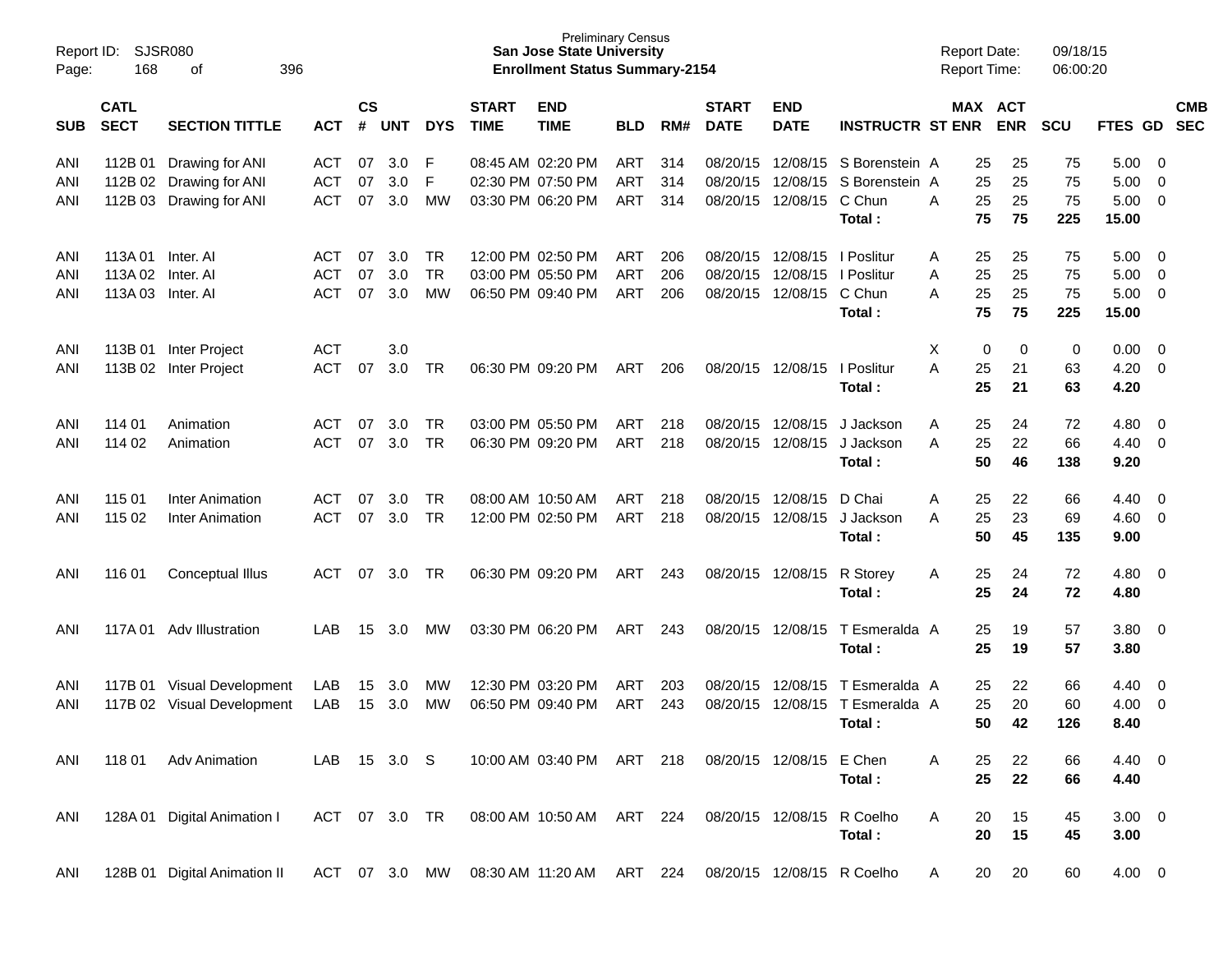| Report ID:<br>Page:      | 169                                         | <b>SJSR080</b><br>396<br>οf                                                                        |                                               |                      |                          |                  |                             | <b>Preliminary Census</b><br><b>San Jose State University</b><br><b>Enrollment Status Summary-2154</b>                            |                          |                          |                                              |                                              |                                                                       | <b>Report Date:</b><br><b>Report Time:</b> |                             |                              | 09/18/15<br>06:00:20        |                                                   |                                                                  |                          |
|--------------------------|---------------------------------------------|----------------------------------------------------------------------------------------------------|-----------------------------------------------|----------------------|--------------------------|------------------|-----------------------------|-----------------------------------------------------------------------------------------------------------------------------------|--------------------------|--------------------------|----------------------------------------------|----------------------------------------------|-----------------------------------------------------------------------|--------------------------------------------|-----------------------------|------------------------------|-----------------------------|---------------------------------------------------|------------------------------------------------------------------|--------------------------|
| <b>SUB</b>               | <b>CATL</b><br><b>SECT</b>                  | <b>SECTION TITTLE</b>                                                                              | <b>ACT</b>                                    | $\mathsf{cs}$<br>#   | <b>UNT</b>               | <b>DYS</b>       | <b>START</b><br><b>TIME</b> | <b>END</b><br><b>TIME</b>                                                                                                         | <b>BLD</b>               | RM#                      | <b>START</b><br><b>DATE</b>                  | <b>END</b><br><b>DATE</b>                    | <b>INSTRUCTR ST ENR</b>                                               |                                            |                             | <b>MAX ACT</b><br><b>ENR</b> | <b>SCU</b>                  | FTES GD                                           |                                                                  | <b>CMB</b><br><b>SEC</b> |
|                          |                                             |                                                                                                    |                                               |                      |                          |                  |                             |                                                                                                                                   |                          |                          |                                              |                                              | Total:                                                                |                                            | 20                          | 20                           | 60                          | 4.00                                              |                                                                  |                          |
| ANI                      | 130A 01                                     | Digital Modeling I                                                                                 | ACT                                           | 07                   | 3.0                      | TR               |                             | 08:00 AM 10:50 AM                                                                                                                 | ART                      | 222                      | 08/20/15                                     | 12/08/15                                     | D Gustlin<br>Total:                                                   | A                                          | 20<br>20                    | 17<br>17                     | 51<br>51                    | $3.40 \quad 0$<br>3.40                            |                                                                  |                          |
| ANI                      | 130B 01                                     | Digital Modeling II                                                                                | <b>ACT</b>                                    |                      | 3.0                      |                  |                             |                                                                                                                                   |                          |                          |                                              |                                              | Total:                                                                | X                                          | 0<br>0                      | 0<br>0                       | 0<br>0                      | $0.00 \ 0$<br>0.00                                |                                                                  |                          |
| ANI                      | 178 01                                      | ANI Internship                                                                                     | <b>SUP</b>                                    | 36                   | 3.0                      | TBA              |                             |                                                                                                                                   |                          |                          | 08/20/15                                     | 12/08/15                                     | D Chai<br>Total:                                                      | Α                                          | 40<br>40                    | 2<br>$\mathbf{2}$            | 6<br>6                      | $0.40 \quad 0$<br>0.40                            |                                                                  |                          |
| ANI                      | 179 01                                      | Spec Topics A/I                                                                                    | <b>SUP</b>                                    | 36                   | 3.0                      | TBA              |                             |                                                                                                                                   |                          |                          | 08/20/15                                     | 12/08/15                                     | D Chai<br>Total:                                                      | Α                                          | 2<br>$\mathbf{2}$           | 0<br>0                       | 0<br>0                      | $0.00 \ 0$<br>0.00                                |                                                                  |                          |
| ANI                      | 180 01                                      | <b>Indiv Studies</b>                                                                               | <b>SUP</b>                                    | 78                   | 3.0                      | TBA              |                             |                                                                                                                                   |                          |                          | 08/20/15                                     | 12/08/15                                     | J Clapp<br>Total:                                                     | A                                          | 35<br>35                    | 0<br>0                       | 0<br>0                      | $0.00 \ 0$<br>0.00                                |                                                                  |                          |
| ANI<br>ANI<br>ANI<br>ANI | 198 01<br>198 02<br>198 03<br>198 04        | <b>Senior Seminar ANI</b><br>Senior Seminar ANI<br><b>Senior Seminar ANI</b><br>Senior Seminar ANI | ACT<br><b>ACT</b><br><b>ACT</b><br><b>ACT</b> | 07<br>07<br>07<br>07 | 3.0<br>3.0<br>3.0<br>3.0 | F<br>F<br>F<br>F |                             | 09:30 AM 03:10 PM<br>09:30 AM 03:10 PM<br>09:30 AM 03:10 PM<br>09:30 AM 03:10 PM                                                  | ART<br>ART<br>ART<br>ART | 206<br>243<br>224<br>222 | 08/20/15<br>08/20/15<br>08/20/15<br>08/20/15 | 12/08/15<br>12/08/15<br>12/08/15<br>12/08/15 | A Carter<br>J Granner<br>R Coelho<br>T Austin<br>Total :              | Α<br>A<br>Α<br>Α                           | 25<br>25<br>25<br>20<br>95  | 23<br>19<br>20<br>20<br>82   | 69<br>57<br>60<br>60<br>246 | 4.60<br>3.80<br>4.00<br>4.00<br>16.40             | - 0<br>$\overline{\mathbf{0}}$<br>$\overline{\mathbf{0}}$<br>- 0 |                          |
|                          | DSGD 63 01<br>DSGD 6302                     | <b>Fund Graphic Visual</b><br><b>Fund Graphic Visual</b>                                           | ACT<br>ACT                                    | 07<br>07             | 3.0<br>3.0               | TR<br><b>TR</b>  |                             | 08:00 AM 10:50 AM<br>12:00 PM 02:50 PM                                                                                            | ART<br>ART               | 206<br>243               | 08/20/15<br>08/20/15                         | 12/08/15<br>12/08/15                         | J Levy<br>J Levy<br>Total:                                            | A<br>Α                                     | 25<br>25<br>50              | 25<br>24<br>49               | 75<br>72<br>147             | 5.00<br>$4.80\ 0$<br>9.80                         | $\overline{\phantom{0}}$                                         |                          |
| <b>DSGD</b>              | DSGD 8301<br>8302<br>DSGD 8303<br>DSGD 8304 | Digital Apps Basic<br>Digital Apps Basic<br>Digital Apps Basic<br>Digital Apps Basic               | <b>ACT</b><br><b>ACT</b><br><b>ACT</b>        | 07<br>07<br>07       | 3.0<br>3.0<br>3.0        | MW<br>MW<br>MW   |                             | 08:30 AM 11:20 AM<br>12:30 PM 03:20 PM<br>03:30 PM 06:20 PM<br>ACT 07 3.0 MW 06:30 PM 09:20 PM ART 212 08/20/15 12/08/15 E Briggs | ART<br>ART<br>ART        | 201<br>201<br>201        | 08/20/15<br>08/20/15<br>08/20/15             | 12/08/15<br>12/08/15                         | A Thompson A<br>A Thompson A<br>12/08/15 A Thompson A<br>Total:       |                                            | 25<br>25<br>25<br>25<br>100 | 25<br>25<br>24<br>24<br>98   | 75<br>75<br>72<br>72<br>294 | 5.00<br>5.00<br>4.80<br>4.80 0<br>19.60           | - 0<br>$\overline{\phantom{0}}$<br>0                             |                          |
|                          | DSGD 99 01<br>DSGD 99 02<br>DSGD 99 03      | Intro to Typography<br>Intro to Typography<br>Intro to Typography                                  | ACT 07 3.0 TR<br>ACT<br>ACT 07 3.0 F          | 07                   | 3.0                      | MW               |                             | 08:00 AM 10:50 AM ART 201<br>08:30 AM 11:20 AM<br>08:30 AM 02:20 PM ART 216                                                       | ART                      | 212                      |                                              | 08/20/15 12/08/15 B Jeung                    | 08/20/15 12/08/15 A English<br>08/20/15 12/08/15 J Martinez<br>Total: | A<br>A<br>Α                                | 25<br>25<br>25<br>75        | 25<br>15<br>11<br>51         | 75<br>45<br>33<br>153       | $5.00 \t 0$<br>$3.00 \ 0$<br>$2.20 \t 0$<br>10.20 |                                                                  |                          |
|                          | DSGD 100 01                                 | Vis Comm & Process ACT 07 3.0 TR 12:00 PM 02:50 PM ART 212                                         |                                               |                      |                          |                  |                             |                                                                                                                                   |                          |                          |                                              | 08/20/15 12/08/15 J Miller                   |                                                                       | A                                          | 25                          | 25                           | 75                          | $5.00 \t 0$                                       |                                                                  |                          |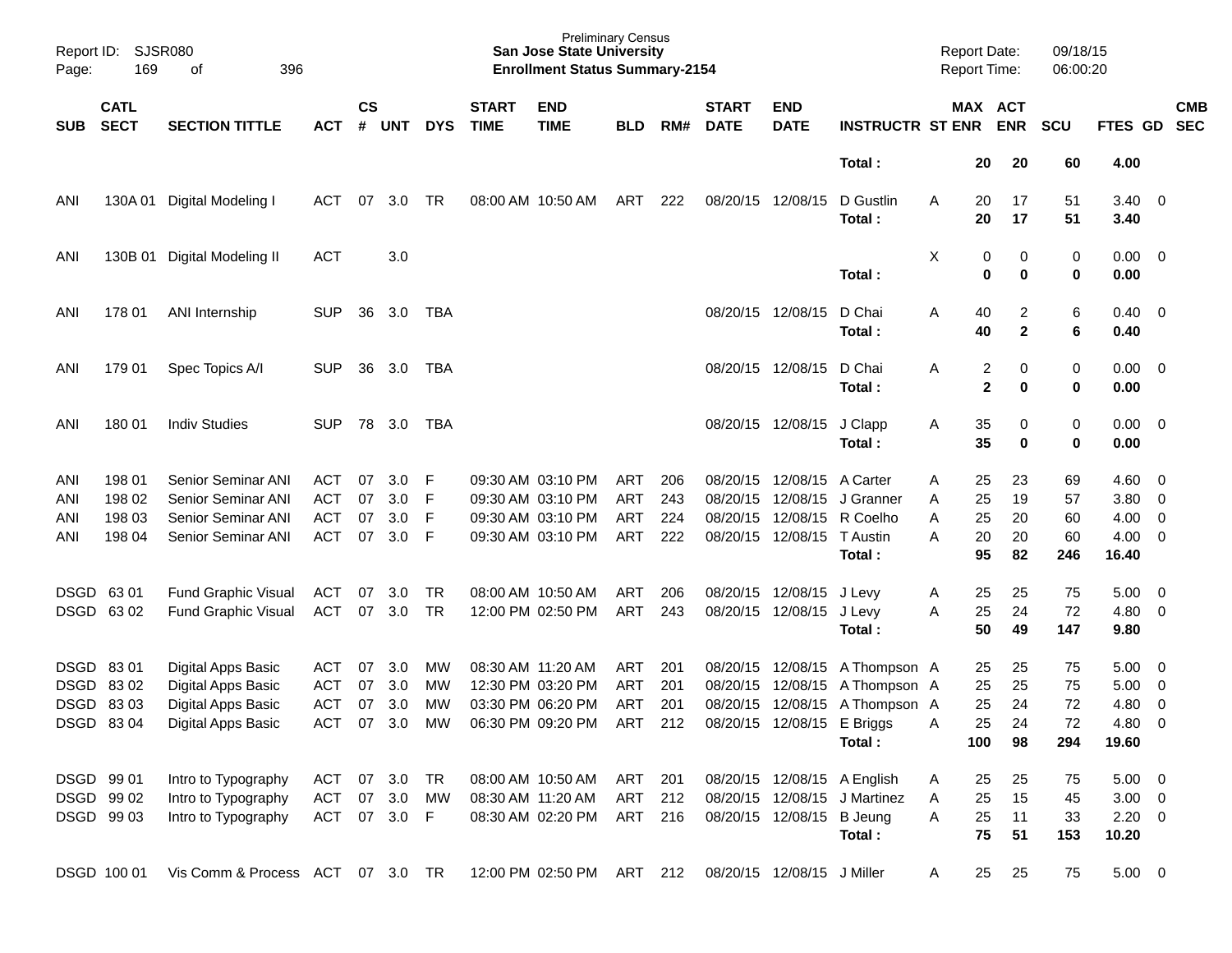| Report ID:<br>Page: | <b>SJSR080</b><br>170      | 396<br>οf                             |            |                    |            |            |                             | <b>Preliminary Census</b><br><b>San Jose State University</b><br><b>Enrollment Status Summary-2154</b> |            |          |                             |                            |                         |    | <b>Report Date:</b><br><b>Report Time:</b> |                       | 09/18/15<br>06:00:20 |             |                          |                          |
|---------------------|----------------------------|---------------------------------------|------------|--------------------|------------|------------|-----------------------------|--------------------------------------------------------------------------------------------------------|------------|----------|-----------------------------|----------------------------|-------------------------|----|--------------------------------------------|-----------------------|----------------------|-------------|--------------------------|--------------------------|
| <b>SUB</b>          | <b>CATL</b><br><b>SECT</b> | <b>SECTION TITTLE</b>                 | <b>ACT</b> | $\mathsf{cs}$<br># | <b>UNT</b> | <b>DYS</b> | <b>START</b><br><b>TIME</b> | <b>END</b><br><b>TIME</b>                                                                              | <b>BLD</b> | RM#      | <b>START</b><br><b>DATE</b> | <b>END</b><br><b>DATE</b>  | <b>INSTRUCTR ST ENR</b> |    |                                            | MAX ACT<br><b>ENR</b> | <b>SCU</b>           | FTES GD     |                          | <b>CMB</b><br><b>SEC</b> |
|                     | DSGD 100 02                | <b>ACT</b>                            | 07         | 3.0                | TR         |            | 03:00 PM 05:50 PM           | <b>ART</b>                                                                                             | 212        | 08/20/15 | 12/08/15                    | J Miller                   | A                       | 25 | 25                                         | 75                    | 5.00                 | - 0         |                          |                          |
| DSGD 100 03         |                            | Vis Comm & Process                    | <b>ACT</b> | 07                 | 3.0        | МW         | 08:30 AM 11:20 AM           |                                                                                                        | ART        | 216      | 08/20/15                    | 12/08/15                   | G Yokota                | A  | 25                                         | 24                    | 72                   | 4.80        | -0                       |                          |
|                     | DSGD 100 04                | Vis Comm & Process                    | <b>ACT</b> | 07                 | 3.0        | МW         |                             | 12:30 PM 03:20 PM                                                                                      | ART        | 216      | 08/20/15                    | 12/08/15                   | K Almon                 | A  | 25                                         | 25                    | 75                   | 5.00        | -0                       |                          |
| DSGD 100 05         |                            | Vis Comm & Process                    | <b>ACT</b> | 07                 | 3.0        | МW         |                             | 03:30 PM 06:20 PM                                                                                      | <b>ART</b> | 216      | 08/20/15                    | 12/08/15                   | K Almon                 | A  | 25                                         | 24                    | 72                   | 4.80        | -0                       |                          |
|                     | DSGD 100 06                | Vis Comm & Process                    | <b>ACT</b> | 07                 | 3.0        | <b>TR</b>  |                             | 12:00 PM 02:50 PM                                                                                      | <b>ART</b> | 216      | 08/20/15                    | 12/08/15                   | R Sexton                | A  | 25                                         | 25                    | 75                   | 5.00        | 0                        |                          |
|                     | DSGD 100 07                | Vis Comm & Process                    | <b>ACT</b> | 07                 | 3.0        | <b>TR</b>  |                             | 03:00 PM 05:50 PM                                                                                      | <b>ART</b> | 216      | 08/20/15                    | 12/08/15                   | G Yokota                | A  | 25                                         | 24                    | 72                   | 4.80        | 0                        |                          |
|                     |                            |                                       |            |                    |            |            |                             |                                                                                                        |            |          |                             |                            | Total:                  |    | 175                                        | 172                   | 516                  | 34.40       |                          |                          |
| DSGD 102 01         |                            | Interm Typography                     | <b>ACT</b> | 07                 | 3.0        | МW         | 08:30 AM 11:20 AM           |                                                                                                        | IS         | 226      |                             | 08/20/15 12/08/15          | <b>B</b> Jeung          | A  | 25                                         | 22                    | 66                   | 4.40        | - 0                      |                          |
|                     | DSGD 102 02                | Interm Typography                     | <b>ACT</b> | 07                 | 3.0        | МW         |                             | 12:30 PM 03:20 PM                                                                                      | <b>IS</b>  | 226      |                             | 08/20/15 12/08/15          | C Kim                   | A  | 25                                         | 21                    | 63                   | 4.20        | - 0                      |                          |
|                     |                            |                                       |            |                    |            |            |                             |                                                                                                        |            |          |                             |                            | Total:                  |    | 50                                         | 43                    | 129                  | 8.60        |                          |                          |
|                     | DSGD 103B 01               | Adv Typography II                     | ACT        | 07                 | 3.0        | TR         |                             | 03:00 PM 05:50 PM                                                                                      | IS         | 226      |                             | 08/20/15 12/08/15          | R Sexton                | Α  | 25                                         | 20                    | 60                   | 4.00        | - 0                      |                          |
|                     |                            |                                       |            |                    |            |            |                             |                                                                                                        |            |          |                             |                            | Total:                  |    | 25                                         | 20                    | 60                   | 4.00        |                          |                          |
|                     | DSGD 108 01                | Gr Des Portfolio                      | <b>ACT</b> | 07                 | 3.0        | TR         |                             | 08:00 AM 10:50 AM                                                                                      | <b>ART</b> | 216      |                             | 08/20/15 12/08/15          | R Sexton                | A  | 29                                         | 30                    | 90                   | 6.00        | - 0                      |                          |
|                     |                            |                                       |            |                    |            |            |                             |                                                                                                        |            |          |                             |                            | Total:                  |    | 29                                         | 30                    | 90                   | 6.00        |                          |                          |
| DSGD 110 01         |                            | Image Making                          | <b>ACT</b> | 07                 | 3.0        | МW         |                             | 12:30 PM 03:20 PM                                                                                      | ART        | 212      | 08/20/15                    | 12/08/15                   | J Martinez              | A  | 25                                         | 22                    | 66                   | 4.40        | - 0                      |                          |
|                     | DSGD 110 02                | Image Making                          | <b>ACT</b> | 07                 | 3.0        | МW         |                             | 03:30 PM 06:20 PM                                                                                      | ART        | 212      | 08/20/15                    | 12/08/15                   | J Martinez              | A  | 25                                         | 21                    | 63                   | 4.20        | - 0                      |                          |
|                     |                            |                                       |            |                    |            |            |                             |                                                                                                        |            |          |                             |                            | Total:                  |    | 50                                         | 43                    | 129                  | 8.60        |                          |                          |
| DSGD 13201          |                            | UI & Interaction D                    | <b>ACT</b> | 07                 | 3.0        | МW         |                             | 03:30 PM 06:20 PM                                                                                      | <b>ART</b> | 203      |                             | 08/20/15 12/08/15          | J Kim                   | A  | 25                                         | 19                    | 57                   | 3.80        | - 0                      |                          |
|                     |                            |                                       |            |                    |            |            |                             |                                                                                                        |            |          |                             |                            | Total :                 |    | 25                                         | 19                    | 57                   | 3.80        |                          |                          |
|                     | DSGD 141 01                |                                       | ACT        | 07                 | 3.0        | TR         |                             | 08:00 AM 10:50 AM                                                                                      | ART        | 212      |                             | 08/20/15 12/08/15          | J Miller                | A  | 25                                         | 20                    |                      | 4.00        | - 0                      |                          |
|                     |                            | 3D B& P Design                        |            |                    |            |            |                             |                                                                                                        |            |          |                             |                            | Total :                 |    | 25                                         | 20                    | 60<br>60             | 4.00        |                          |                          |
|                     |                            |                                       |            |                    |            |            |                             |                                                                                                        |            |          |                             |                            |                         |    |                                            |                       |                      |             |                          |                          |
|                     | DSGD 150 01                | <b>GD Senior Studio</b>               | <b>ACT</b> | 07                 | 4.0        | МW         |                             | 03:30 PM 06:20 PM                                                                                      | IS.        | 226      |                             | 08/20/15 12/08/15          | C Kim                   | A  | 29                                         | 30                    | 90                   | 8.00        | - 0                      |                          |
|                     |                            |                                       |            |                    |            |            |                             |                                                                                                        |            |          |                             |                            | Total :                 |    | 29                                         | 30                    | 90                   | 8.00        |                          |                          |
| DSGD 186 01         |                            | Digi Apps Method                      | LAB        |                    | 3.0        |            |                             |                                                                                                        |            |          |                             |                            |                         | Х  | 0                                          | 0                     | 0                    | 0.00        | - 0                      |                          |
|                     | DSGD 186 02                | Digi Apps Method                      | LAB        |                    | 3.0        |            |                             |                                                                                                        |            |          |                             |                            |                         | X  | 0                                          | 0                     | 0                    | 0.00        | - 0                      |                          |
|                     | DSGD 186 03                | Digi Apps Method                      | LAB        | 15                 | 3.0        | TR         |                             | 08:00 AM 10:50 AM                                                                                      | IS         | 226      |                             | 08/20/15 12/08/15 W Tan    |                         | Α  | 25                                         | 22                    | 66                   | 4.40        | - 0                      |                          |
|                     | DSGD 186 04                | Digi Apps Method                      | LAB        | 15                 | 3.0        | <b>TR</b>  |                             | 12:00 PM 02:50 PM                                                                                      | <b>IS</b>  | 226      |                             | 08/20/15 12/08/15          | W Tan                   | Α  | 25                                         | 23                    | 69                   | 4.60        | - 0                      |                          |
|                     |                            |                                       |            |                    |            |            |                             |                                                                                                        |            |          |                             |                            | Total:                  |    | 50                                         | 45                    | 135                  | 9.00        |                          |                          |
|                     |                            | DSGN 100W 01 Writing Workshop: De LEC |            |                    | 04 3.0     | TR         |                             | 10:30 AM 11:45 AM                                                                                      | SH         | 444      |                             | 08/20/15 12/08/15 B Kimura |                         | A  | 25                                         | 24                    | 72                   | 4.80        | $\overline{\phantom{0}}$ |                          |
|                     |                            | DSGN 100W 02 Writing Workshop: De LEC |            |                    | 04 3.0 TR  |            |                             | 01:30 PM 02:45 PM                                                                                      | ART        | 141      |                             | 08/20/15 12/08/15 J Loomis |                         | A  | 25                                         | 25                    | 75                   | $5.00 \t 0$ |                          |                          |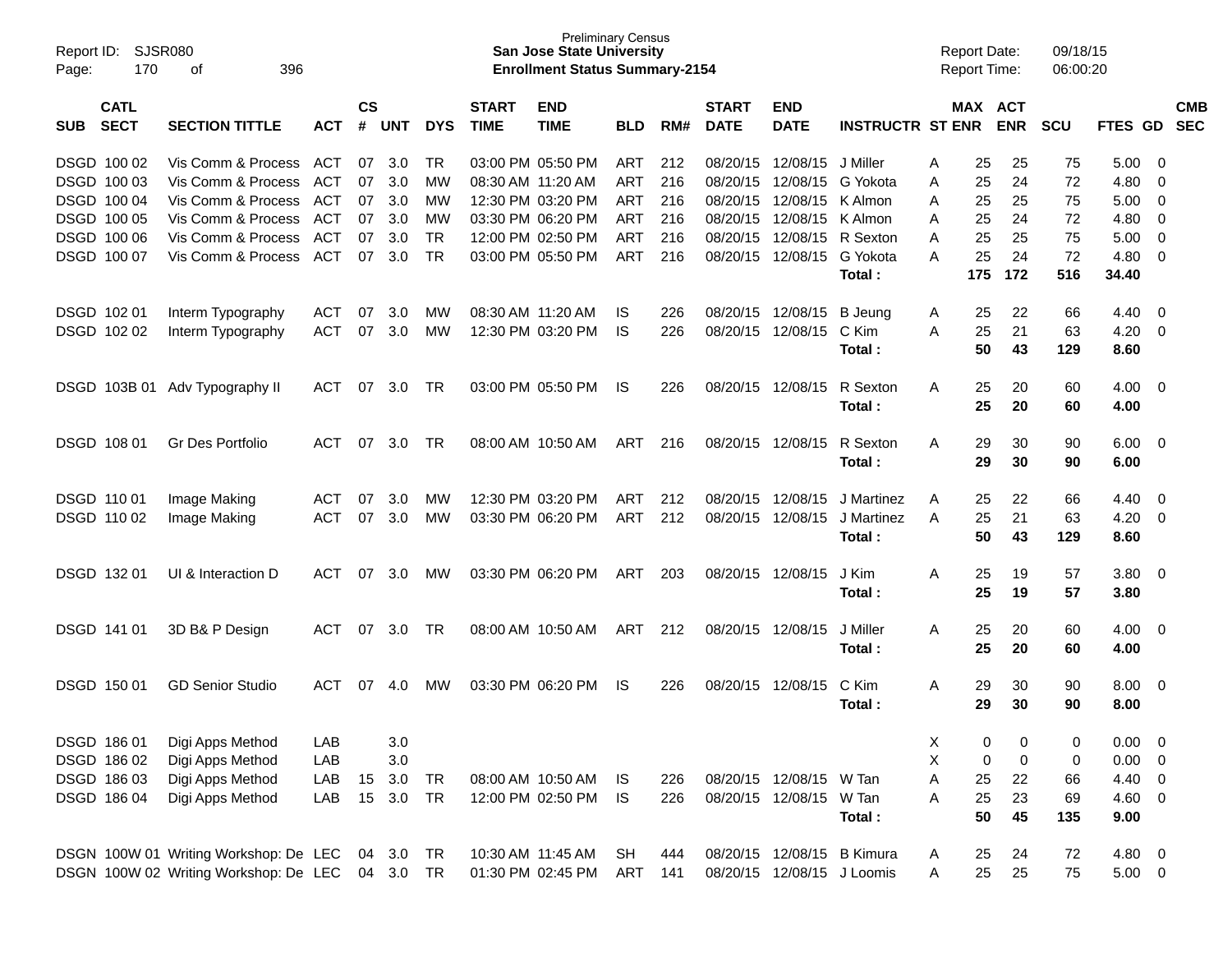| Report ID:<br>Page:                        | SJSR080<br>171                                                 |                                                                                               |                                                      |                      |                          |                                                      | <b>Preliminary Census</b><br><b>San Jose State University</b><br><b>Enrollment Status Summary-2154</b> |                                                             |                          |                   |                                           |                                                             |                                                                                    | <b>Report Date:</b><br><b>Report Time:</b> |                            | 09/18/15<br>06:00:20                  |                            |                                       |                                                                    |            |
|--------------------------------------------|----------------------------------------------------------------|-----------------------------------------------------------------------------------------------|------------------------------------------------------|----------------------|--------------------------|------------------------------------------------------|--------------------------------------------------------------------------------------------------------|-------------------------------------------------------------|--------------------------|-------------------|-------------------------------------------|-------------------------------------------------------------|------------------------------------------------------------------------------------|--------------------------------------------|----------------------------|---------------------------------------|----------------------------|---------------------------------------|--------------------------------------------------------------------|------------|
| <b>SUB</b>                                 | <b>CATL</b><br><b>SECT</b>                                     | <b>SECTION TITTLE</b>                                                                         | <b>ACT</b>                                           | $\mathsf{cs}$<br>#   | <b>UNT</b>               | <b>DYS</b>                                           | <b>START</b><br><b>TIME</b>                                                                            | <b>END</b><br><b>TIME</b>                                   | <b>BLD</b>               | RM#               | <b>START</b><br><b>DATE</b>               | <b>END</b><br><b>DATE</b>                                   | <b>INSTRUCTR ST ENR</b>                                                            |                                            | <b>MAX ACT</b>             | <b>ENR</b>                            | <b>SCU</b>                 | FTES GD SEC                           |                                                                    | <b>CMB</b> |
|                                            |                                                                | DSGN 100W 03 Writing Workshop: De LEC<br>DSGN 100W 04 Writing Workshop: De LEC                |                                                      | 04<br>04             | 3.0<br>3.0               | TR<br><b>TR</b>                                      |                                                                                                        | 03:00 PM 04:15 PM<br>04:30 PM 05:45 PM                      | ART<br>ART               | 141<br>141        |                                           | 08/20/15 12/08/15<br>08/20/15 12/08/15                      | J Loomis<br>J Loomis<br>Total:                                                     | A<br>A                                     | 25<br>25<br>100            | 25<br>24<br>98                        | 75<br>72<br>294            | 5.00<br>4.80<br>19.60                 | - 0<br>- 0                                                         |            |
|                                            | <b>DSGN 12701</b><br>DSGN 127 02<br>DSGN 127 03<br>DSGN 127 04 | Intern<br>Intern<br>Intern<br>Intern                                                          | <b>SUP</b><br><b>SUP</b><br><b>SUP</b><br><b>SUP</b> | 36<br>36<br>36<br>36 | 3.0<br>2.0<br>4.0<br>1.0 | <b>TBA</b><br><b>TBA</b><br><b>TBA</b><br><b>TBA</b> |                                                                                                        |                                                             |                          |                   | 08/20/15 12/08/15<br>08/20/15<br>08/20/15 | 12/08/15<br>12/08/15<br>08/20/15 12/08/15                   | <b>B</b> Kimura<br><b>B</b> Kimura<br><b>B</b> Kimura<br><b>B</b> Kimura<br>Total: | A<br>A<br>A<br>A                           | 45<br>15<br>15<br>15<br>90 | 44<br>$\overline{4}$<br>15<br>6<br>69 | 132<br>8<br>60<br>6<br>206 | 8.80<br>0.53<br>4.00<br>0.40<br>13.73 | - 0<br>$\overline{0}$<br>$\overline{0}$<br>$\overline{\mathbf{0}}$ |            |
|                                            | <b>DSGN 18001</b>                                              | <b>Indiv Studies</b>                                                                          | <b>SUP</b>                                           | 78                   | 3.0                      | TBA                                                  |                                                                                                        |                                                             |                          |                   |                                           | 08/20/15 12/08/15                                           | <b>B</b> Kimura<br>Total:                                                          | A                                          | 35<br>35                   | 10<br>10                              | 30<br>30                   | 2.00<br>2.00                          | $\overline{\mathbf{0}}$                                            |            |
|                                            | <b>DSGN 19701</b><br>DSGN 197 02                               | <b>BA Senior Project</b><br><b>BA Senior Project</b>                                          | ACT<br><b>ACT</b>                                    | 07<br>07             | 4.0<br>4.0               | <b>TR</b><br><b>TR</b>                               |                                                                                                        | 12:00 PM 02:50 PM<br>03:00 PM 05:50 PM                      | ART<br>ART               | 201<br>201        |                                           | 08/20/15 12/08/15 A English                                 | 08/20/15 12/08/15 A English<br>Total:                                              | A<br>A                                     | 25<br>25<br>50             | 25<br>25<br>50                        | 75<br>75<br>150            | 6.67<br>6.67<br>13.33                 | - 0<br>$\overline{0}$                                              |            |
| DSID<br><b>DSID</b><br><b>DSID</b><br>DSID | 21 01<br>21 02<br>21 03<br>21 04                               | Visualization I<br>Visualization I<br>Visualization I<br>Visualization I                      | ACT<br><b>ACT</b><br><b>ACT</b><br><b>ACT</b>        | 07<br>07<br>07       | 3.0<br>3.0<br>3.0<br>3.0 | F<br><b>MW</b><br><b>TR</b>                          |                                                                                                        | 11:30 AM 02:20 PM<br>12:30 PM 03:20 PM<br>03:00 PM 05:50 PM | IS<br><b>IS</b><br>IS    | 118<br>118<br>118 |                                           | 08/20/15 12/08/15 L Speer<br>08/20/15 12/08/15              | 08/20/15 12/08/15 J Guenther<br>J Nelson<br>Total:                                 | A<br>Α<br>X<br>A                           | 26<br>26<br>0<br>26<br>78  | 25<br>26<br>$\mathbf 0$<br>25<br>76   | 75<br>78<br>0<br>75<br>228 | 5.00<br>5.20<br>0.00<br>5.00<br>15.20 | - 0<br>$\overline{0}$<br>$\overline{0}$<br>$\overline{\mathbf{0}}$ |            |
| DSID<br><b>DSID</b><br><b>DSID</b><br>DSID | 31 01<br>31 02<br>31 03<br>31 04                               | <b>ID Foundation I</b><br><b>ID Foundation I</b><br>ID Foundation I<br><b>ID Foundation I</b> | <b>ACT</b><br><b>ACT</b><br><b>ACT</b><br><b>ACT</b> | 13<br>13<br>13       | 3.0<br>3.0<br>3.0<br>3.0 | <b>MW</b><br><b>TR</b><br>MW                         | 08:30 AM 11:20 AM                                                                                      | 03:30 PM 06:20 PM<br>03:00 PM 05:50 PM                      | ART<br><b>ART</b><br>ART | 103<br>103<br>103 |                                           | 08/20/15 12/08/15<br>08/20/15 12/08/15<br>08/20/15 12/08/15 | G Skullev<br>J McClusky<br><b>G Skulley</b><br>Total:                              | A<br>A<br>X<br>A                           | 26<br>26<br>0<br>26<br>78  | 25<br>26<br>$\mathbf 0$<br>25<br>76   | 75<br>78<br>0<br>75<br>228 | 5.00<br>5.20<br>0.00<br>5.00<br>15.20 | - 0<br>$\overline{0}$<br>$\overline{0}$<br>$\overline{\mathbf{0}}$ |            |
| DSID                                       | 41 01                                                          | Matls & Process I                                                                             | ACT                                                  | 07                   | 3.0                      | TR.                                                  |                                                                                                        | 12:00 PM 02:50 PM                                           | ART                      | 105               |                                           | 08/20/15 12/08/15                                           | R Boeder<br>Total:                                                                 | A                                          | 24<br>24                   | 24<br>24                              | 72<br>72                   | 4.80<br>4.80                          | $\overline{\mathbf{0}}$                                            |            |
|                                            | DSID 121 01                                                    | <b>ID Process</b>                                                                             |                                                      |                      |                          |                                                      |                                                                                                        | ACT 07 3.0 TR 12:00 PM 02:50 PM ART 205                     |                          |                   |                                           |                                                             | 08/20/15 12/08/15 J McClusky A<br>Total:                                           |                                            | 24<br>24                   | 23<br>23                              | 69<br>69                   | $4.60 \quad 0$<br>4.60                |                                                                    |            |
|                                            | DSID 123 01                                                    | Intermed Ind Des                                                                              | ACT 07 3.0 TR                                        |                      |                          |                                                      |                                                                                                        | 08:00 AM 10:50 AM IS                                        |                          | 118               |                                           |                                                             | 08/20/15 12/08/15 J McClusky A<br>Total:                                           |                                            | 24<br>24                   | 24<br>24                              | 72<br>72                   | $4.80\ 0$<br>4.80                     |                                                                    |            |
|                                            |                                                                | DSID 123A 01 Portfolio Proj 2                                                                 | <b>ACT</b>                                           |                      | 3.0                      |                                                      |                                                                                                        |                                                             |                          |                   |                                           |                                                             |                                                                                    | X                                          | $\mathbf 0$                | 0                                     | 0                          | $0.00 \t 0$                           |                                                                    |            |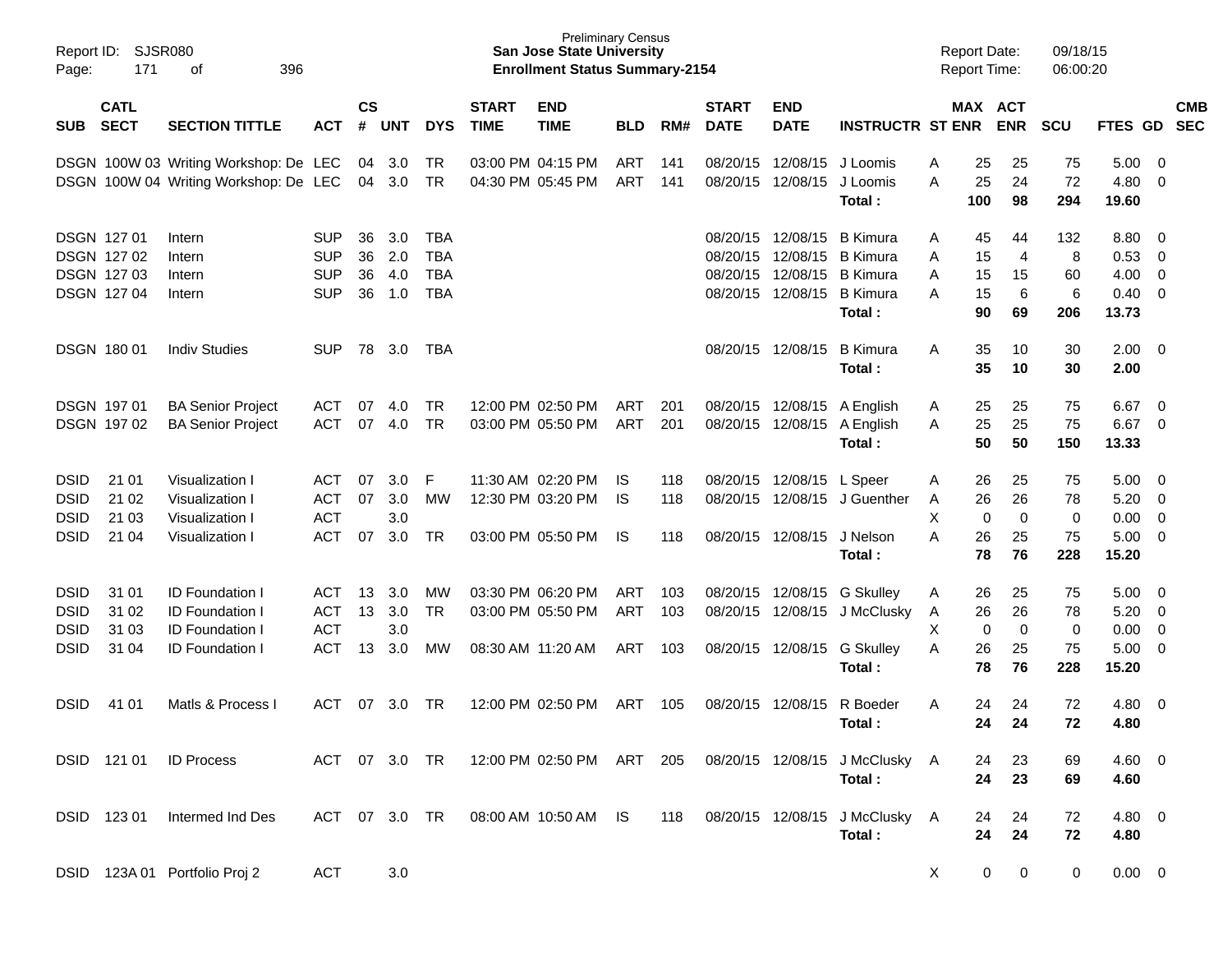| Page:                      | Report ID: SJSR080<br>172<br>396<br>оf |                                                             |                          |                    |            |                 |                             | <b>Preliminary Census</b><br><b>San Jose State University</b><br><b>Enrollment Status Summary-2154</b> |                   |            |                             |                           |                                                |        | <b>Report Date:</b><br>Report Time: |                             | 09/18/15<br>06:00:20                  |                                                    |                           |
|----------------------------|----------------------------------------|-------------------------------------------------------------|--------------------------|--------------------|------------|-----------------|-----------------------------|--------------------------------------------------------------------------------------------------------|-------------------|------------|-----------------------------|---------------------------|------------------------------------------------|--------|-------------------------------------|-----------------------------|---------------------------------------|----------------------------------------------------|---------------------------|
| SUB                        | <b>CATL</b><br><b>SECT</b>             | <b>SECTION TITTLE</b>                                       | <b>ACT</b>               | $\mathsf{cs}$<br># | <b>UNT</b> | <b>DYS</b>      | <b>START</b><br><b>TIME</b> | <b>END</b><br><b>TIME</b>                                                                              | <b>BLD</b>        | RM#        | <b>START</b><br><b>DATE</b> | <b>END</b><br><b>DATE</b> | <b>INSTRUCTR ST ENR</b>                        |        | MAX ACT<br><b>ENR</b>               | <b>SCU</b>                  |                                       |                                                    | <b>CMB</b><br>FTES GD SEC |
| <b>DSID</b>                |                                        | 123A 02 Portfolio Proj 2                                    | ACT                      | 07                 | 3.0        | МW              |                             | 08:30 AM 11:20 AM                                                                                      | IS.               | 118        | 08/20/15                    | 12/08/15                  | K Scott<br>Total:                              | A      | 24<br>24                            | 23<br>23                    | 23<br>23<br>4.60                      | $4.60 \ 0$                                         |                           |
| <b>DSID</b><br><b>DSID</b> | 125 01<br>125 02                       | Adv Industr Design<br>Adv Industr Design                    | LAB<br>LAB               | 15                 | 3.0<br>3.0 | MW              |                             | 08:30 AM 09:45 AM                                                                                      | ART               | 205        |                             | 08/20/15 12/08/15         | J Guenther<br>Total:                           | X<br>A | 0<br>24<br>24                       | 0<br>23<br>23               | 0<br>0.00<br>69<br>69<br>4.60         | $\overline{\phantom{0}}$<br>$4.60$ 0               |                           |
| <b>DSID</b><br><b>DSID</b> | 126 01<br>126 02                       | Ergonom for Design<br>Ergonom for Design                    | <b>LEC</b><br><b>ACT</b> | 13<br>13           | 3.0<br>0.0 | MW<br><b>MW</b> |                             | 12:30 PM 01:20 PM<br>01:30 PM 02:20 PM                                                                 | ART<br><b>ART</b> | 105<br>105 | 08/20/15<br>08/20/15        | 12/08/15<br>12/08/15      | <b>G Skulley</b><br><b>G Skulley</b><br>Total: | A<br>A | 24<br>24<br>48                      | 25<br>25<br>50              | 5.00<br>25<br>25<br>50<br>5.00        | $\overline{\phantom{0}}$<br>$0.00 \t 0$            |                           |
| <b>DSID</b><br><b>DSID</b> | 128 01<br>128 02                       | Adv Projects in ID<br>Adv Projects in ID                    | LAB<br>LAB               | 15                 | 3.0<br>3.0 | MW              |                             | 12:30 PM 03:20 PM                                                                                      | ART               | 205        | 08/20/15                    | 12/08/15                  | L Speer<br>Total:                              | Х<br>Α | 0<br>36<br>36                       | 0<br>34<br>102<br>34<br>102 | 0<br>6.80                             | $0.00 \t 0$<br>$6.80$ 0                            |                           |
| <b>DSID</b>                |                                        | 128A 01 Portfolio Proj 4                                    | LAB                      | 15                 | 1.0        | M               |                             | 06:30 PM 08:20 PM                                                                                      | ART               | 105        |                             | 08/20/15 12/08/15         | G Hom<br>Total:                                | A      | 24<br>24                            | 16<br>16                    | 16<br>1.07<br>16<br>1.07              | $\overline{\phantom{0}}$                           |                           |
| <b>DSID</b><br><b>DSID</b> | 129 01<br>129 02                       | Visualization III<br>Visualization III                      | <b>ACT</b><br><b>ACT</b> | 07                 | 3.0<br>3.0 | МW              |                             | 07:00 PM 09:50 PM                                                                                      | <b>IS</b>         | 118        | 08/20/15                    | 12/08/15                  | J Ammon<br>Total:                              | X<br>A | 0<br>24<br>24                       | 0<br>22<br>22               | 0<br>0.00<br>66<br>4.40<br>66<br>4.40 | $\overline{\mathbf{0}}$<br>$\overline{\mathbf{0}}$ |                           |
| <b>DSID</b>                | 130 01                                 | Sustainable Design                                          | <b>ACT</b>               | 07                 | 3.0        | МW              |                             | 03:30 PM 06:20 PM                                                                                      | ART               | 205        |                             | 08/20/15 12/08/15         | L Speer<br>Total:                              | A      | 24<br>24                            | 24<br>24                    | 72<br>72<br>4.80                      | $4.80\ 0$                                          |                           |
| <b>DSID</b>                | 131 01                                 | Interactive Design                                          | ACT                      | 07                 | 3.0        | TR              |                             | 08:00 AM 10:50 AM                                                                                      | ART               | 105        |                             | 08/20/15 12/08/15         | J Nelson<br>Total:                             | A      | 24<br>24                            | 24<br>24                    | 72<br>5.00<br>72<br>5.00              | - 4                                                |                           |
| <b>DSID</b>                | 132 01                                 | Softgoods                                                   | ACT                      | 07                 | 3.0        | <b>TR</b>       |                             | 08:00 AM 10:50 AM                                                                                      | ART               | 205        | 08/20/15                    | 12/08/15                  | A Armstrong A<br>Total:                        |        | 24<br>24                            | 23<br>23                    | 69<br>69<br>4.60                      | $4.60 \ 0$                                         |                           |
|                            |                                        | DSID 135 01 Entrepreneur&Intel P ACT                        |                          |                    | 3.0        |                 |                             |                                                                                                        |                   |            |                             |                           | Total:                                         | X      | 0<br>$\bf{0}$                       | 0<br>0                      | 0<br>0<br>0.00                        | $0.00 \t 0$                                        |                           |
|                            | DSID 136 01<br>DSID 136 02             | Adv Digital Workshop ACT<br>Adv Digital Workshop ACT 07 3.0 |                          |                    | $3.0\,$    | MW              |                             | 07:00 PM 09:50 PM ART 205                                                                              |                   |            |                             | 08/20/15 12/08/15         | K Schulze<br>Total:                            | X<br>Α | 0<br>24<br>24                       | 0<br>24<br>24               | $\pmb{0}$<br>72<br>72<br>4.80         | $0.00 \t 0$<br>4.80 0                              |                           |
|                            | DSID 137 01                            | Adv Physical Prototy ACT                                    |                          |                    | $3.0\,$    |                 |                             |                                                                                                        |                   |            |                             |                           |                                                | X      | 0                                   | $\mathbf 0$                 | 0                                     | $0.00 \t 0$                                        |                           |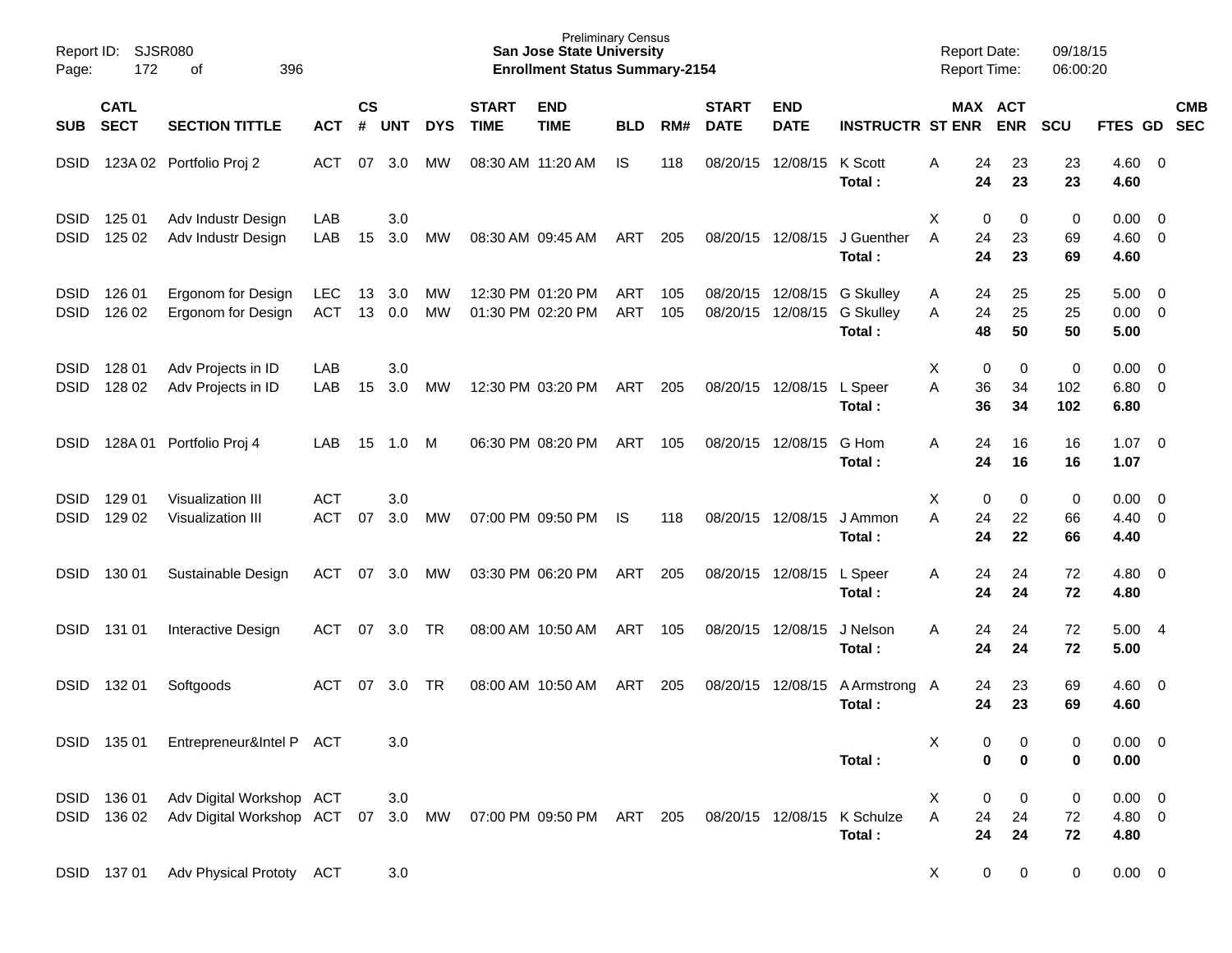| Page:                      | Report ID:<br>SJSR080<br>173<br>396<br>оf |                                          |                   |                    |            |            |                             | <b>Preliminary Census</b><br><b>San Jose State University</b><br><b>Enrollment Status Summary-2154</b> |                   |            |                             |                           |                                                | <b>Report Date:</b><br>Report Time: |                            | 09/18/15<br>06:00:20 |                                       |                                                      |                          |
|----------------------------|-------------------------------------------|------------------------------------------|-------------------|--------------------|------------|------------|-----------------------------|--------------------------------------------------------------------------------------------------------|-------------------|------------|-----------------------------|---------------------------|------------------------------------------------|-------------------------------------|----------------------------|----------------------|---------------------------------------|------------------------------------------------------|--------------------------|
| SUB                        | <b>CATL</b><br><b>SECT</b>                | <b>SECTION TITTLE</b>                    | <b>ACT</b>        | $\mathsf{cs}$<br># | <b>UNT</b> | <b>DYS</b> | <b>START</b><br><b>TIME</b> | <b>END</b><br><b>TIME</b>                                                                              | <b>BLD</b>        | RM#        | <b>START</b><br><b>DATE</b> | <b>END</b><br><b>DATE</b> | <b>INSTRUCTR ST ENR</b>                        |                                     | MAX ACT<br><b>ENR</b>      | <b>SCU</b>           | <b>FTES GD</b>                        |                                                      | <b>CMB</b><br><b>SEC</b> |
|                            |                                           |                                          |                   |                    |            |            |                             |                                                                                                        |                   |            |                             |                           | Total:                                         |                                     | 0<br>0                     | 0                    | 0.00                                  |                                                      |                          |
| <b>DSID</b>                | 14301                                     | Adv M, P & Tech                          | ACT               | 07                 | 3.0        | <b>TR</b>  |                             | 03:00 PM 05:50 PM                                                                                      | CL                | 238        | 08/20/15                    | 12/08/15                  | R Boeder<br>Total:                             | A<br>24                             | 23<br>24<br>23             | 69<br>69             | $4.60 \ 0$<br>4.60                    |                                                      |                          |
| <b>DSID</b><br><b>DSID</b> | 144 01<br>144 02                          | Trans. Design<br>Trans. Design           | ACT<br><b>ACT</b> | 07<br>07           | 3.0<br>3.0 | <b>TR</b>  |                             | 07:00 PM 09:58 PM                                                                                      | ART               | 103        | 08/20/15<br>08/20/15        | 12/08/15<br>12/08/15      | J Shook<br>Total:                              | X<br>A<br>24<br>24                  | 0<br>0<br>22<br>22         | 0<br>66<br>66        | 0.00<br>4.40<br>4.40                  | $\overline{\phantom{0}}$<br>$\overline{\phantom{0}}$ |                          |
| <b>DSID</b><br><b>DSID</b> | 226 01<br>226 02                          | Ergonom for Design<br>Ergonom for Design | LEC<br>ACT        | 02<br>13           | 3.0<br>0.0 | МW<br>MW   |                             | 12:30 PM 01:20 PM<br>01:30 PM 02:20 PM                                                                 | ART<br><b>ART</b> | 105<br>105 | 08/20/15<br>08/20/15        | 12/08/15<br>12/08/15      | <b>G Skulley</b><br><b>G</b> Skulley<br>Total: | A<br>Α                              | 2<br>0<br>2<br>0<br>4<br>0 | 0<br>0<br>0          | $0.00 \quad 0$<br>$0.00 \t 0$<br>0.00 |                                                      |                          |
| <b>DSIT</b>                | 501                                       | Intro Int Dsn+Arch                       | ACT               | 07                 | 3.0        | TR         |                             | 08:00 AM 10:50 AM                                                                                      | IS                | 241        | 08/20/15                    | 12/08/15                  | D Seah<br>Total:                               | 25<br>Α<br>25                       | 25<br>25                   | 75<br>75             | $5.00 \t 0$<br>5.00                   |                                                      |                          |
| <b>DSIT</b><br><b>DSIT</b> | 10 01<br>10 02                            | Sketch+Draw+Model<br>Sketch+Draw+Model   | ACT<br>ACT        | 07                 | 3.0<br>3.0 | TR         |                             | 12:00 PM 02:50 PM                                                                                      | IS                | 240        |                             | 08/20/15 12/08/15         | B Lin<br>Total:                                | X<br>A<br>25<br>25                  | 0<br>0<br>25<br>25         | 0<br>75<br>75        | $0.00 \t 0$<br>$5.00 \t 0$<br>5.00    |                                                      |                          |
| DSIT                       | 15 01                                     | Arch Draw & 3-D Mod ACT 07 3.0           |                   |                    |            | <b>TR</b>  |                             | 03:00 PM 05:50 PM                                                                                      | IS                | 240        | 08/20/15 12/08/15           |                           | D Seah<br>Total:                               | 25<br>Α<br>25                       | 19<br>19                   | 57<br>57             | 3.80 0<br>3.80                        |                                                      |                          |
| <b>DSIT</b>                | 29 01                                     | Design Process                           | <b>ACT</b>        |                    | 3.0        |            |                             |                                                                                                        |                   |            |                             |                           | Total:                                         | X                                   | 0<br>0<br>0<br>0           | 0<br>0               | $0.00 \t 0$<br>0.00                   |                                                      |                          |
| <b>DSIT</b>                | 33 01                                     | <b>Arch Presentation</b>                 | ACT               | 07                 | 3.0        | TR         |                             | 08:00 AM 10:50 AM                                                                                      | IS                | 240        | 08/20/15 12/08/15           |                           | <b>B</b> Lin<br>Total:                         | 25<br>Α<br>25                       | 21<br>21                   | 63<br>63             | 4.20<br>4.20                          | $\overline{\phantom{0}}$                             |                          |
| <b>DSIT</b>                | 34 01                                     | Int Arc Fdn Studio                       | ACT               | 07                 | 3.0        | TR         |                             | 12:00 PM 02:50 PM                                                                                      | IS                | 241        | 08/20/15                    | 12/08/15                  | D Seah<br>Total:                               | A<br>25<br>25                       | 20<br>20                   | 60<br>60             | 4.00<br>4.00                          | $\overline{\phantom{0}}$                             |                          |
| DSIT                       | 8301                                      | Vis communicatn 1                        | ACT 07 3.0 TR     |                    |            |            |                             | 06:00 PM 08:50 PM IS                                                                                   |                   | 240        |                             | 08/20/15 12/08/15         | N Steele<br>Total:                             | 25<br>A<br>25                       | 19<br>19                   | 57<br>57             | 3.80 0<br>3.80                        |                                                      |                          |
|                            | DSIT 101 01                               | Arch Sys+Adv Model ACT 07 3.0 MW         |                   |                    |            |            |                             | 08:00 AM 10:50 AM IS                                                                                   |                   | 241        |                             | 08/20/15 12/08/15         | M Medved<br>Total:                             | A<br>25<br>25                       | 25<br>25                   | 75<br>75             | $5.00 \t 0$<br>5.00                   |                                                      |                          |
|                            | DSIT 102 01                               | Comp Graph Int Arc ACT 07 3.0 MW         |                   |                    |            |            |                             | 12:30 PM 03:20 PM IS                                                                                   |                   | 240        |                             |                           | 08/20/15 12/08/15 V San Fratel A               |                                     | 26<br>29                   | 78                   | $5.20 \ 0$                            |                                                      |                          |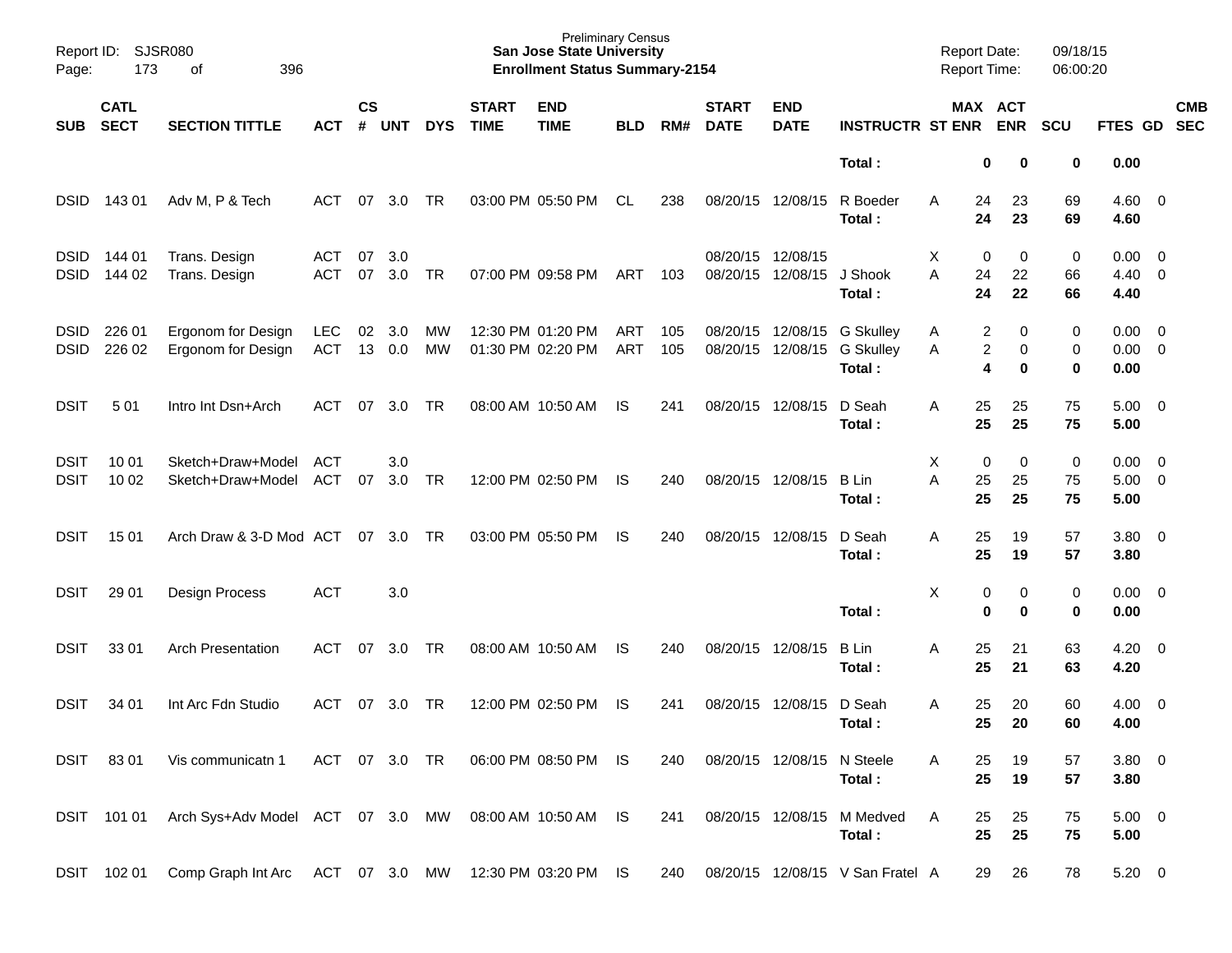| Report ID:<br>Page: | 174                        | SJSR080<br>396<br>οf  |            |                    |            |            |                             | <b>Preliminary Census</b><br><b>San Jose State University</b><br><b>Enrollment Status Summary-2154</b> |            |     |                             |                                                  |                          |   | <b>Report Date:</b><br><b>Report Time:</b> |                     | 09/18/15<br>06:00:20 |                            |                          |                          |
|---------------------|----------------------------|-----------------------|------------|--------------------|------------|------------|-----------------------------|--------------------------------------------------------------------------------------------------------|------------|-----|-----------------------------|--------------------------------------------------|--------------------------|---|--------------------------------------------|---------------------|----------------------|----------------------------|--------------------------|--------------------------|
| <b>SUB</b>          | <b>CATL</b><br><b>SECT</b> | <b>SECTION TITTLE</b> | <b>ACT</b> | $\mathsf{cs}$<br># | <b>UNT</b> | <b>DYS</b> | <b>START</b><br><b>TIME</b> | <b>END</b><br><b>TIME</b>                                                                              | <b>BLD</b> | RM# | <b>START</b><br><b>DATE</b> | <b>END</b><br><b>DATE</b>                        | <b>INSTRUCTR ST ENR</b>  |   | <b>MAX ACT</b>                             | <b>ENR</b>          | <b>SCU</b>           | FTES GD                    |                          | <b>CMB</b><br><b>SEC</b> |
|                     |                            |                       |            |                    |            |            |                             |                                                                                                        |            |     |                             |                                                  | Total:                   |   | 29                                         | 26                  | 78                   | 5.20                       |                          |                          |
| DSIT                | 103 01                     | Int Arc Con Studio    | <b>ACT</b> | 07                 | 3.0        | МW         |                             | 03:30 PM 06:20 PM                                                                                      | IS.        | 240 | 08/20/15                    | 12/08/15                                         | V San Fratel A<br>Total: |   | 29<br>29                                   | 26<br>26            | 78<br>78             | 5.20<br>5.20               | $\overline{\phantom{0}}$ |                          |
| DSIT                | 105 01                     | Int Arc Adv Studio    | <b>ACT</b> | 07                 | 3.0        | <b>MW</b>  |                             | 07:00 PM 09:50 PM                                                                                      | IS.        | 241 | 08/20/15                    | 12/08/15                                         | J Komen<br>Total:        | A | 27<br>27                                   | 26<br>26            | 78<br>78             | 5.20<br>5.20               | $\overline{\mathbf{0}}$  |                          |
| DSIT                | 107 01                     | Furniture Design      | <b>ACT</b> | 07                 | 3.0        | F          |                             | 12:30 PM 03:20 PM                                                                                      | IS.        | 241 | 08/20/15                    | 12/08/15                                         | J Scouffas<br>Total:     | A | 27<br>27                                   | 26<br>26            | 78<br>78             | $5.20 \ 0$<br>5.20         |                          |                          |
| DSIT                | 108 01                     | Arch Lighting Des     | <b>ACT</b> | 07                 | 3.0        | F.         |                             | 07:00 PM 09:50 PM                                                                                      | <b>IS</b>  | 241 | 08/20/15                    | 12/08/15                                         | S Zacharias<br>Total:    | A | 25<br>25                                   | 24<br>24            | 72<br>72             | 4.80<br>4.80               | $\overline{\phantom{0}}$ |                          |
|                     | Department :               | <b>Design</b>         |            |                    |            |            |                             |                                                                                                        |            |     |                             | <b>Lower Division:</b><br><b>Upper Division:</b> | <b>Department Total:</b> |   | 2864<br>936<br>1924                        | 2562<br>877<br>1685 | 7507<br>2631<br>4876 | 510.73<br>175.40<br>335.33 |                          |                          |

**Graduate Division : 4 0 0 0.00**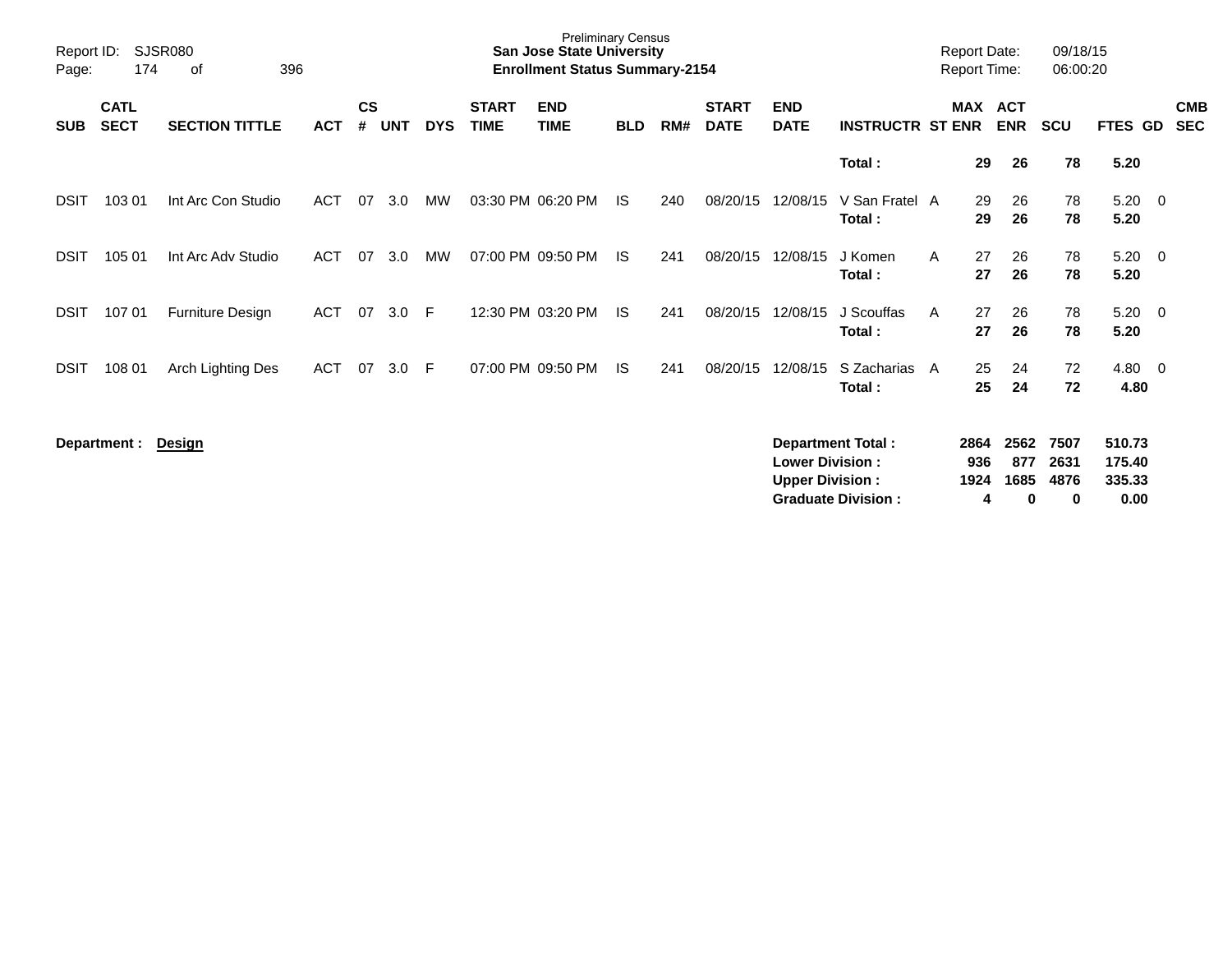| Report ID:<br>Page: | 175                                                                           | SJSR080<br>396<br>οf      |                |    |                             |              |                             | <b>San Jose State University</b><br><b>Enrollment Status Summary-2154</b> | <b>Preliminary Census</b> |      |                             |                            |                              |   | <b>Report Date:</b><br><b>Report Time:</b> |            | 09/18/15<br>06:00:20 |                |                          |                          |
|---------------------|-------------------------------------------------------------------------------|---------------------------|----------------|----|-----------------------------|--------------|-----------------------------|---------------------------------------------------------------------------|---------------------------|------|-----------------------------|----------------------------|------------------------------|---|--------------------------------------------|------------|----------------------|----------------|--------------------------|--------------------------|
| <b>SUB</b>          | <b>CATL</b><br><b>SECT</b><br><b>SECTION TITTLE</b><br><b>ACT</b>             |                           |                |    | $\mathsf{cs}$<br><b>UNT</b> | <b>DYS</b>   | <b>START</b><br><b>TIME</b> | <b>END</b><br><b>TIME</b>                                                 | <b>BLD</b>                | RM#  | <b>START</b><br><b>DATE</b> | <b>END</b><br><b>DATE</b>  | <b>INSTRUCTR ST ENR</b>      |   | MAX ACT                                    | <b>ENR</b> | <b>SCU</b>           | <b>FTES GD</b> |                          | <b>CMB</b><br><b>SEC</b> |
| College             | <b>Humanities &amp; the Arts</b><br>TV, Radio, Film & Theatre<br>Department : |                           |                |    |                             |              |                             |                                                                           |                           |      |                             |                            |                              |   |                                            |            |                      |                |                          |                          |
| <b>RTVF</b>         | 10 01                                                                         | Art of Film               | <b>LEC</b>     | 01 | 3.0                         | W            |                             | 03:00 PM 05:45 PM                                                         | <b>BBC</b>                | 203  |                             | 08/20/15 12/08/15 L Walker |                              | A | 45                                         | 44         | 132                  | 8.80           | - 0                      |                          |
| <b>RTVF</b>         | 10 02                                                                         | Art of Film               | <b>LEC</b>     | 01 | 3.0                         | м            |                             | 06:00 PM 08:45 PM                                                         | <b>YUH</b>                | 124  | 08/20/15                    | 12/08/15                   | J Todd, Jr.                  | Α | 60                                         | 59         | 177                  | 11.80          | 0                        |                          |
| <b>RTVF</b>         | 10 03                                                                         | Art of Film               | <b>LEC</b>     | 01 | 3.0                         | F            |                             | 10:30 AM 01:15 PM                                                         | <b>HGH</b>                | 118  | 08/20/15                    | 12/08/15                   | L Walker                     | Α | 45                                         | 44         | 132                  | 8.80           | 0                        |                          |
| <b>RTVF</b>         | 10 04                                                                         | Art of Film               | <b>LEC</b>     | 01 | 3.0                         | F            |                             | 01:30 PM 04:15 PM                                                         | <b>HGH 118</b>            |      |                             | 08/20/15 12/08/15          | L Walker                     | A | 45                                         | 44         | 132                  | 8.80           | $\overline{0}$           |                          |
|                     |                                                                               |                           |                |    |                             |              |                             |                                                                           |                           |      |                             |                            | Total:                       |   | 195                                        | 191        | 573                  | 38.20          |                          |                          |
| <b>RTVF</b>         | 20 01                                                                         | Intro Sound Prod          | <b>LEC</b>     | 01 | 3.0                         | $\top$       |                             | 06:00 PM 07:45 PM                                                         | <b>HGH 120</b>            |      |                             | 08/20/15 12/08/15          | D Leventhal                  | A | 18                                         | 18         | 36                   | 3.60           | - 0                      |                          |
| <b>RTVF</b>         | 20 02                                                                         | Intro Sound Prod          | <b>ACT</b>     | 07 | 0.0                         | $\top$       |                             | 08:00 PM 09:45 PM                                                         | <b>HGH</b>                | 121F | 08/20/15                    | 12/08/15                   | D Leventhal                  | A | 18                                         | 18         | 18                   | 0.00           | $\overline{0}$           |                          |
| <b>RTVF</b>         | 20 03                                                                         | Intro Sound Prod          | <b>LEC</b>     | 01 | 3.0                         | R            |                             | 06:00 PM 07:45 PM                                                         | <b>HGH</b>                | -114 | 08/20/15                    | 12/08/15                   | D Leventhal                  | A | 18                                         | 18         | 36                   | 3.60           | 0                        |                          |
| <b>RTVF</b>         | 20 04                                                                         | Intro Sound Prod          | <b>ACT</b>     | 07 | 0.0                         | R            |                             | 08:00 PM 09:45 PM                                                         | <b>HGH</b>                | 121F | 08/20/15                    | 12/08/15                   | D Leventhal                  | A | 18                                         | 18         | 18                   | 0.00           | 0                        |                          |
| <b>RTVF</b>         | 20 05                                                                         | Intro Sound Prod          | <b>LEC</b>     | 01 | 3.0                         | $\top$       |                             | 02:00 PM 03:45 PM                                                         | <b>HGH</b>                | 114  | 08/20/15                    | 12/08/15                   | J Abramson                   | A | 18                                         | 18         | 36                   | 3.60           | 0                        |                          |
| <b>RTVF</b>         | 20 06                                                                         | Intro Sound Prod          | <b>ACT</b>     | 07 | 0.0                         | $\mathsf{T}$ |                             | 04:00 PM 05:45 PM                                                         | <b>HGH</b>                | 121F |                             | 08/20/15 12/08/15          | J Abramson                   | A | 18                                         | 18         | 18                   | 0.00           | $\overline{0}$           |                          |
|                     |                                                                               |                           |                |    |                             |              |                             |                                                                           |                           |      |                             |                            | Total:                       |   | 108                                        | 108        | 162                  | 10.80          |                          |                          |
| <b>RTVF</b>         | 21 01                                                                         | KSJS On-Air Operat        | <b>LEC</b>     | 02 | 3.0                         | м            |                             | 07:00 PM 07:50 PM                                                         | <b>HGH 124</b>            |      |                             | 08/20/15 12/08/15          | J Biagini                    | A | 40                                         | 37         | 37                   | 7.40           | $\overline{0}$           |                          |
| <b>RTVF</b>         | 21 02                                                                         | <b>KSJS On-Air Operat</b> | <b>ACT</b>     | 07 | 0.0                         | <b>TBA</b>   |                             |                                                                           |                           |      |                             | 08/20/15 12/08/15          | J Biagini                    | A | 40                                         | 37         | 74                   | 0.00           | $\overline{0}$           |                          |
|                     |                                                                               |                           |                |    |                             |              |                             |                                                                           |                           |      |                             |                            | Total:                       |   | 80                                         | 74         | 111                  | 7.40           |                          |                          |
| <b>RTVF</b>         | 30 01                                                                         | Intro Film/TV Prod        | <b>LEC</b>     |    | 3.0                         |              |                             |                                                                           |                           |      |                             |                            |                              | х | 0                                          | 0          | 0                    | 0.00           | $\overline{0}$           |                          |
| <b>RTVF</b>         | 30 02                                                                         | Intro Film/TV Prod        | <b>ACT</b>     |    | 0.0                         |              |                             |                                                                           |                           |      |                             |                            |                              | X | $\mathbf 0$                                | 0          | 0                    | 0.00           | 0                        |                          |
| <b>RTVF</b>         | 30 03                                                                         | Intro Film/TV Prod        | <b>LEC</b>     | 01 | 3.0                         | W            |                             | 10:30 AM 12:15 PM                                                         | HGH                       | 217  |                             | 08/20/15 12/08/15          | C Guzzetta                   | A | 18                                         | 17         | 34                   | 3.40           | 0                        |                          |
| <b>RTVF</b>         | 30 04                                                                         | Intro Film/TV Prod        | <b>ACT</b>     | 07 | 0.0                         | W            |                             | 12:30 PM 02:15 PM                                                         | <b>HGH 115</b>            |      | 08/20/15                    | 12/08/15                   | C Guzzetta                   | A | 18                                         | 17         | 17                   | 0.00           | $\mathbf 0$              |                          |
| <b>RTVF</b>         | 30 05                                                                         | Intro Film/TV Prod        | <b>LEC</b>     | 01 | 3.0                         | W            |                             | 03:30 PM 05:15 PM                                                         | <b>HGH 114</b>            |      | 08/20/15                    | 12/08/15                   | C Guzzetta                   | A | 18                                         | 17         | 34                   | 3.40           | 0                        |                          |
| <b>RTVF</b>         | 30 06                                                                         | Intro Film/TV Prod        | <b>ACT</b>     | 07 | 0.0                         | W            |                             | 05:30 PM 07:15 PM                                                         | <b>HGH 115</b>            |      | 08/20/15                    | 12/08/15                   | C Guzzetta                   | Α | 18                                         | 17         | 17                   | 0.00           | $\mathbf 0$              |                          |
| <b>RTVF</b>         | 30 07                                                                         | Intro Film/TV Prod        | <b>LEC</b>     | 02 | 3.0                         | R            |                             | 04:00 PM 05:45 PM                                                         | <b>HGH 114</b>            |      | 08/20/15                    | 12/08/15                   | J Serna                      | Α | 18                                         | 14         | 28                   | 2.80           | $\mathbf 0$              |                          |
| <b>RTVF</b>         | 30 08                                                                         | Intro Film/TV Prod        | <b>ACT</b>     | 07 | 0.0                         | R            |                             | 06:00 PM 07:45 PM                                                         | <b>HGH 115</b>            |      | 08/20/15                    | 12/08/15                   | J Serna                      | Α | 18                                         | 14         | 14                   | 0.00           | $\mathbf 0$              |                          |
| <b>RTVF</b>         | 30 09                                                                         | Intro Film/TV Prod        | <b>LEC</b>     | 02 | 3.0                         | MW           |                             | 09:00 AM 09:50 AM                                                         | <b>HGH 118</b>            |      | 08/20/15                    | 12/08/15                   | J LeFever                    | A | 18                                         | 13         | 26                   | 2.60           | $\mathbf 0$              |                          |
| <b>RTVF</b>         | 30 10                                                                         | Intro Film/TV Prod        | <b>ACT</b>     | 07 | 0.0                         | Т            |                             | 09:00 AM 10:45 AM                                                         | <b>HGH</b>                | 115  | 08/20/15                    | 12/08/15                   | J LeFever                    | A | 18                                         | 13         | 13                   | 0.00           | 0                        |                          |
|                     |                                                                               |                           |                |    |                             |              |                             |                                                                           |                           |      |                             |                            | Total:                       |   | 144                                        | 122        | 183                  | 12.20          |                          |                          |
|                     | RTVF 3180                                                                     | <b>FILM/TV Aesthetics</b> | LEC.           |    | $02 \quad 3.0$              | TBA          |                             |                                                                           |                           |      |                             |                            | 08/20/15 12/08/15 B Sarrafan | A | 40                                         | 40         | 120                  | 8.00           | $\overline{\phantom{0}}$ |                          |
|                     | RTVF 31 81                                                                    | <b>FILM/TV Aesthetics</b> | LEC 02 3.0 TBA |    |                             |              |                             |                                                                           |                           |      |                             |                            | 08/20/15 12/08/15 B Sarrafan | A | 40                                         | 38         | 114                  | $7.60\quad 0$  |                          |                          |
|                     |                                                                               |                           |                |    |                             |              |                             |                                                                           |                           |      |                             |                            | Total:                       |   | 80                                         | 78         | 234                  | 15.60          |                          |                          |
| <b>RTVF</b>         | 80 01                                                                         | Introduction to Medi      | LEC            |    | 02 3.0                      | TR           |                             | 12:00 PM 01:15 PM HGH 118                                                 |                           |      |                             |                            | 08/20/15 12/08/15 C Burrows  | A | 50                                         | 44         | 132                  | $8.80\quad 0$  |                          |                          |
|                     | RTVF 80 02                                                                    | Introduction to Medi      | LEC            |    | 02 3.0                      | <b>TR</b>    |                             | 09:00 AM 10:15 AM                                                         | HGH 124                   |      |                             |                            | 08/20/15 12/08/15 C Burrows  | A | 45                                         | 44         | 132                  | $8.80\quad 0$  |                          |                          |
|                     |                                                                               |                           |                |    |                             |              |                             |                                                                           |                           |      |                             |                            | Total:                       |   | 95                                         | 88         | 264                  | 17.60          |                          |                          |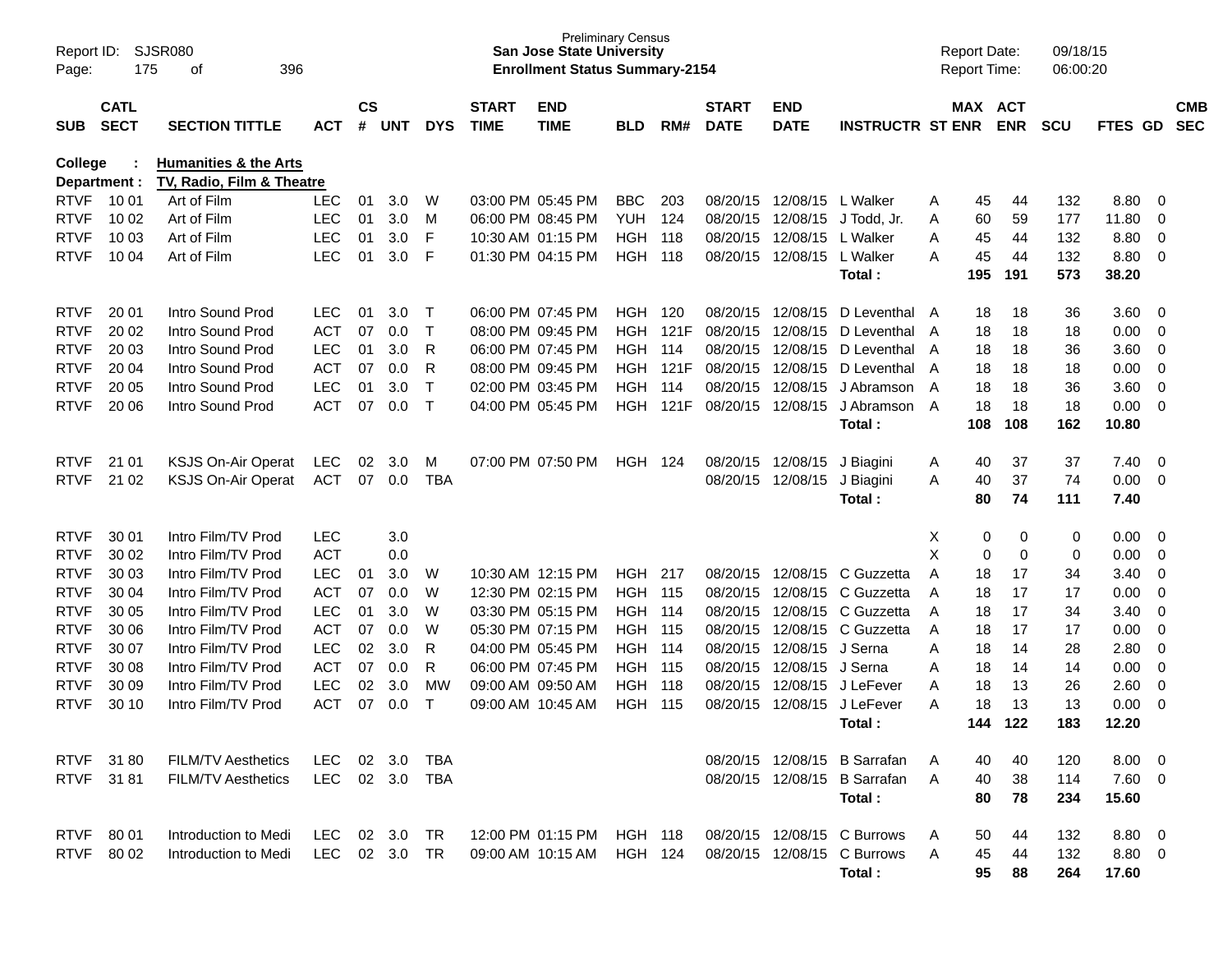| Report ID:<br>Page:                                      | <b>SJSR080</b><br>176                                             | 396                                                                                  |                                                      |                      |                          |                       | <b>Preliminary Census</b><br><b>San Jose State University</b><br><b>Enrollment Status Summary-2154</b> |                                                                                  |                                                              |                            |                                                       |                                                       | <b>Report Date:</b><br><b>Report Time:</b>                                                                       |                             |                             | 09/18/15<br>06:00:20        |                                 |                                                   |                                         |                          |
|----------------------------------------------------------|-------------------------------------------------------------------|--------------------------------------------------------------------------------------|------------------------------------------------------|----------------------|--------------------------|-----------------------|--------------------------------------------------------------------------------------------------------|----------------------------------------------------------------------------------|--------------------------------------------------------------|----------------------------|-------------------------------------------------------|-------------------------------------------------------|------------------------------------------------------------------------------------------------------------------|-----------------------------|-----------------------------|-----------------------------|---------------------------------|---------------------------------------------------|-----------------------------------------|--------------------------|
| <b>SUB</b>                                               | <b>CATL</b><br><b>SECT</b><br><b>SECTION TITTLE</b><br><b>ACT</b> |                                                                                      |                                                      |                      | $\mathsf{cs}$<br>UNT     | <b>DYS</b>            | <b>START</b><br><b>TIME</b>                                                                            | <b>END</b><br><b>TIME</b>                                                        | <b>BLD</b>                                                   | RM#                        | <b>START</b><br><b>DATE</b>                           | <b>END</b><br><b>DATE</b>                             | <b>INSTRUCTR ST ENR</b>                                                                                          |                             |                             | MAX ACT<br><b>ENR</b>       | <b>SCU</b>                      | FTES GD                                           |                                         | <b>CMB</b><br><b>SEC</b> |
| <b>RTVF</b><br><b>RTVF</b>                               | 8201<br>8280                                                      | Intro Film History<br>Intro Film History                                             | <b>LEC</b><br><b>LEC</b>                             | 02<br>02             | 3.0<br>3.0               | M<br>TBA              |                                                                                                        | 03:00 PM 05:45 PM                                                                | <b>HGH 118</b>                                               |                            |                                                       | 08/20/15 12/08/15<br>08/20/15 12/08/15                | A McKee<br>S Sublett<br>Total:                                                                                   | A<br>A                      | 50<br>40<br>90              | 43<br>40<br>83              | 129<br>120<br>249               | 8.60<br>8.00<br>16.60                             | $\overline{0}$<br>0                     |                          |
| <b>RTVF</b><br><b>RTVF</b>                               | RTVF 110 01<br>RTVF 110 02<br>110 03<br>110 04                    | Media and Culture<br>Media and Culture<br>Media and Culture<br>Media and Culture     | <b>LEC</b><br><b>LEC</b><br>LEC<br><b>LEC</b>        | 01<br>01<br>01<br>01 | 3.0<br>3.0<br>3.0<br>3.0 | TR<br>TR<br>MW<br>MW  |                                                                                                        | 01:30 PM 02:45 PM<br>03:00 PM 04:15 PM<br>03:00 PM 04:15 PM<br>01:30 PM 02:45 PM | <b>HGH 118</b><br><b>HGH</b><br>CL.<br><b>HGH</b>            | 118<br>225<br>118          | 08/20/15<br>08/20/15<br>08/20/15                      | 08/20/15 12/08/15<br>12/08/15<br>12/08/15<br>12/08/15 | C Burrows<br>W Guess<br>K Massey<br>W Guess<br>Total:                                                            | A<br>Α<br>Α<br>A            | 50<br>50<br>50<br>52<br>202 | 50<br>50<br>50<br>52<br>202 | 150<br>150<br>150<br>156<br>606 | 10.00<br>10.05<br>10.00<br>10.40<br>40.45         | 0<br>$\overline{1}$<br>$\mathbf 0$<br>0 |                          |
| RTVF 111 01<br><b>RTVF</b><br><b>RTVF</b>                | RTVF 111 02<br>111 03<br>111 04                                   | Alternative Cinema<br>Alternative Cinema<br>Alternative Cinema<br>Alternative Cinema | <b>LEC</b><br><b>LEC</b><br><b>LEC</b><br><b>LEC</b> | 01<br>01<br>01<br>01 | 3.0<br>3.0<br>3.0<br>3.0 | W<br>W<br>M<br>W      |                                                                                                        | 03:00 PM 05:45 PM<br>07:00 PM 09:45 PM<br>03:00 PM 05:45 PM<br>06:00 PM 08:45 PM | <b>HGH 118</b><br><b>YUH</b><br><b>BBC</b><br><b>HGH 118</b> | 124<br>326                 | 08/20/15<br>08/20/15<br>08/20/15                      | 08/20/15 12/08/15<br>12/08/15<br>12/08/15<br>12/08/15 | J Todd, Jr.<br>H Mathias<br>J Todd, Jr.<br>J Todd, Jr.<br>Total:                                                 | A<br>Α<br>Α<br>A            | 52<br>60<br>50<br>52<br>214 | 52<br>61<br>49<br>52<br>214 | 156<br>183<br>147<br>156<br>642 | 10.40<br>12.20<br>9.80<br>10.40<br>42.80          | 0<br>0<br>0<br>0                        |                          |
| <b>RTVF</b><br><b>RTVF</b><br><b>RTVF</b><br><b>RTVF</b> | 120 01<br>120 02<br>120 03<br>120 04                              | Intermediate Sound<br>Intermediate Sound<br>Intermediate Sound<br>Intermediate Sound | <b>LEC</b><br><b>ACT</b><br><b>LEC</b><br><b>ACT</b> | 02<br>07<br>02<br>07 | 3.0<br>0.0<br>3.0<br>0.0 | M<br>м<br>W<br>W      |                                                                                                        | 06:00 PM 07:45 PM<br>08:00 PM 09:45 PM<br>06:00 PM 07:45 PM<br>08:00 PM 09:45 PM | HGH.<br><b>HGH</b><br><b>HGH</b><br><b>HGH</b>               | 120<br>121F<br>120<br>121F | 08/20/15<br>08/20/15<br>08/20/15<br>08/20/15 12/08/15 | 12/08/15<br>12/08/15<br>12/08/15                      | J Abramson A<br>J Abramson A<br>J Abramson<br>J Abramson A<br>Total:                                             | A                           | 18<br>18<br>18<br>18<br>72  | 18<br>18<br>19<br>19<br>74  | 36<br>18<br>38<br>19<br>111     | 3.60<br>0.00<br>3.80<br>0.00<br>7.40              | 0<br>0<br>0<br>0                        |                          |
|                                                          | RTVF 121 01                                                       | <b>KSJS-FM Radio</b>                                                                 | ACT                                                  | 20                   | 3.0                      | M                     |                                                                                                        | 06:00 PM 06:45 PM                                                                | HGH                                                          | 103                        |                                                       | 08/20/15 12/08/15                                     | A McKee<br>Total:                                                                                                | Α                           | 132<br>132                  | 100<br>100                  | 100<br>100                      | 20.00<br>20.00                                    | $\overline{0}$                          |                          |
| <b>RTVF</b>                                              | 122 01                                                            | <b>KSJS Management</b>                                                               | <b>LEC</b>                                           | 01                   | 3.0                      | M                     |                                                                                                        | 04:30 PM 05:20 PM                                                                | <b>HGH 114</b>                                               |                            | 08/20/15 12/08/15                                     |                                                       | K Massey<br>Total:                                                                                               | A                           | 20<br>20                    | 19<br>19                    | 57<br>57                        | 3.85<br>3.85                                      | - 1                                     |                          |
| <b>RTVF</b><br><b>RTVF</b>                               | 130 01<br>130 02<br>RTVF 130 03<br>RTVF 130 04                    | Inter Film/TV Prod<br>Inter Film/TV Prod<br>Inter Film/TV Prod<br>Inter Film/TV Prod | <b>LEC</b><br><b>ACT</b><br>LEC.<br>ACT 12 0.0 R     | 02                   | 3.0<br>12 0.0<br>02 3.0  | $\top$<br>$\top$<br>R |                                                                                                        | 12:00 PM 01:45 PM<br>02:00 PM 03:45 PM<br>12:00 PM 01:45 PM<br>02:00 PM 03:45 PM | HGH<br><b>HGH 115</b><br>HGH 114<br><b>HGH 115</b>           | 114                        | 08/20/15                                              | 12/08/15<br>08/20/15 12/08/15                         | <b>B</b> Sarrafan<br><b>B</b> Sarrafan<br>08/20/15 12/08/15 C Guzzetta<br>08/20/15 12/08/15 C Guzzetta<br>Total: | Α<br>A<br>$\mathsf{A}$<br>A | 18<br>18<br>18<br>18<br>72  | 18<br>18<br>17<br>17<br>70  | 36<br>18<br>34<br>17<br>105     | 3.60<br>0.00<br>$3.40 \ 0$<br>$0.00 \t 0$<br>7.00 | 0<br>$\overline{0}$                     |                          |
|                                                          |                                                                   | RTVF 131A 01 Color Correction<br>RTVF 131A 02 Color Correction                       | LEC<br>LAB                                           |                      | 02 3.0 M<br>07  0.0  M   |                       |                                                                                                        | 01:30 PM 03:15 PM HGH 114<br>03:30 PM 05:15 PM HGH 115                           |                                                              |                            |                                                       |                                                       | 08/20/15 12/08/15 B Sarrafan<br>08/20/15 12/08/15 B Sarrafan<br>Total:                                           | A<br>A                      | 18<br>18<br>36              | 18<br>18<br>36              | 36<br>18<br>54                  | $3.60 \quad 0$<br>$0.00 \t 0$<br>3.60             |                                         |                          |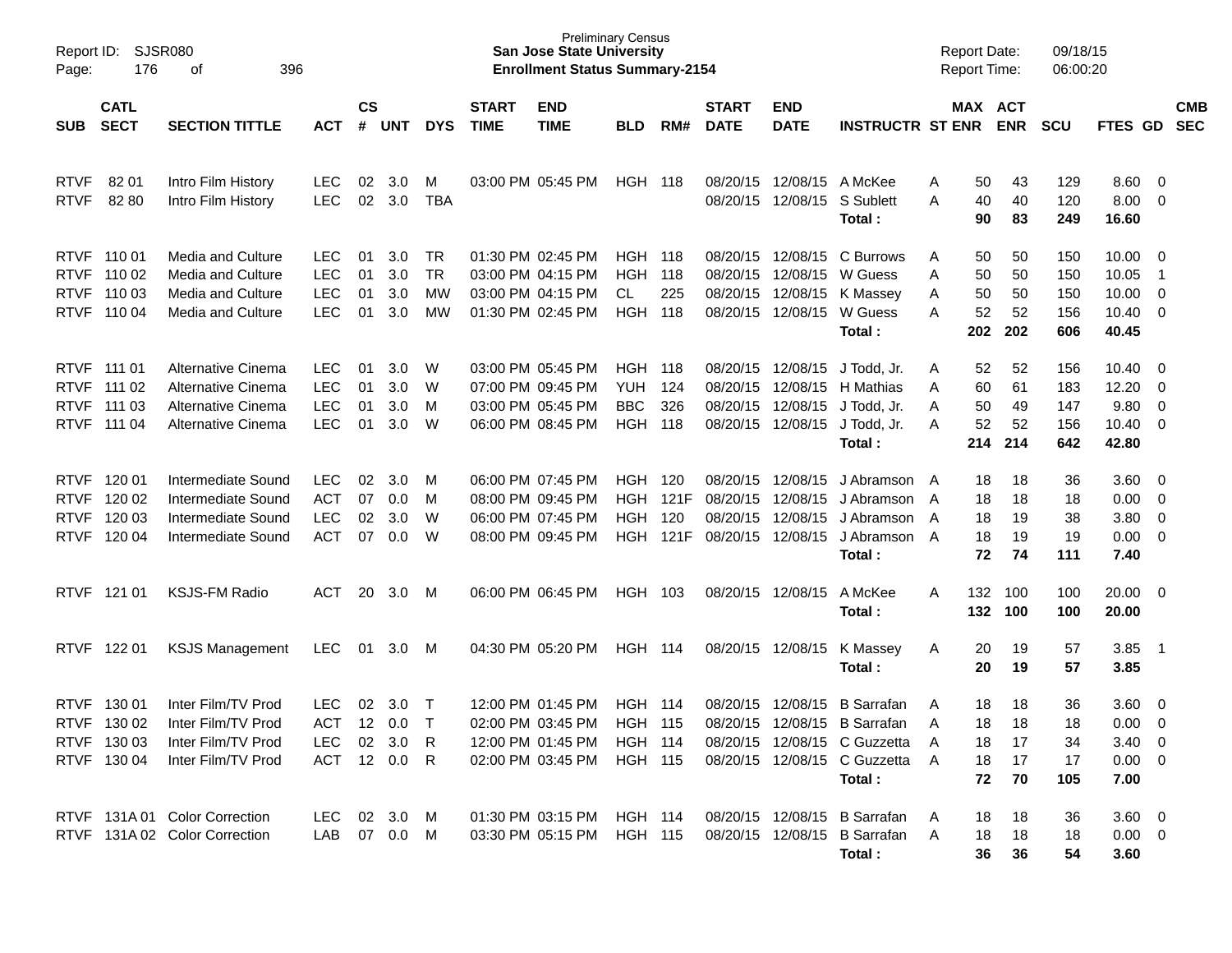| Page:                      | Report ID: SJSR080<br>177<br>396<br>оf |                                                                   |                                                                    |                    |                                             |                            |                             | <b>Preliminary Census</b><br><b>San Jose State University</b><br><b>Enrollment Status Summary-2154</b> |                                                     |             |                             |                                                  |                                                                                                                                        | <b>Report Date:</b><br><b>Report Time:</b> |                            |                               | 09/18/15<br>06:00:20       |                                                          |                                                 |                          |
|----------------------------|----------------------------------------|-------------------------------------------------------------------|--------------------------------------------------------------------|--------------------|---------------------------------------------|----------------------------|-----------------------------|--------------------------------------------------------------------------------------------------------|-----------------------------------------------------|-------------|-----------------------------|--------------------------------------------------|----------------------------------------------------------------------------------------------------------------------------------------|--------------------------------------------|----------------------------|-------------------------------|----------------------------|----------------------------------------------------------|-------------------------------------------------|--------------------------|
| SUB                        | <b>CATL</b><br><b>SECT</b>             | <b>SECTION TITTLE</b>                                             | <b>ACT</b>                                                         | $\mathsf{cs}$<br># | <b>UNT</b>                                  | <b>DYS</b>                 | <b>START</b><br><b>TIME</b> | <b>END</b><br><b>TIME</b>                                                                              | <b>BLD</b>                                          | RM#         | <b>START</b><br><b>DATE</b> | <b>END</b><br><b>DATE</b>                        | <b>INSTRUCTR ST ENR ENR</b>                                                                                                            |                                            |                            | MAX ACT                       | <b>SCU</b>                 | FTES GD                                                  |                                                 | <b>CMB</b><br><b>SEC</b> |
| <b>RTVF</b><br><b>RTVF</b> | 132A 01                                | Intr Cinematograpy<br>132A 02 Intr Cinematograpy                  | <b>LEC</b><br><b>ACT</b>                                           | 02<br>07           | 3.0<br>0.0                                  | W<br>W                     |                             | 03:00 PM 04:45 PM<br>05:00 PM 06:45 PM                                                                 | <b>HGH</b><br><b>HGH</b>                            | 124<br>226  |                             | 08/20/15 12/08/15                                | 08/20/15 12/08/15 H Mathias<br>H Mathias<br>Total:                                                                                     | A<br>Α                                     | 18<br>18<br>36             | 18<br>18<br>36                | 36<br>18<br>54             | 3.60<br>0.00<br>3.60                                     | $\overline{0}$<br>$\overline{0}$                |                          |
| <b>RTVF</b><br><b>RTVF</b> |                                        | 132B 01 Adv Cinematography<br>132B 02 Adv Cinematography          | <b>LEC</b><br>LAB                                                  | 02<br>15           | 3.0<br>0.0                                  | M<br>M                     |                             | 03:00 PM 04:45 PM<br>05:00 PM 06:45 PM                                                                 | <b>HGH</b><br><b>HGH</b>                            | -217<br>226 |                             | 08/20/15 12/08/15<br>08/20/15 12/08/15           | H Mathias<br>H Mathias<br>Total:                                                                                                       | A<br>A                                     | 18<br>18<br>36             | 16<br>16<br>32                | 32<br>16<br>48             | 3.20<br>0.00<br>3.20                                     | $\overline{0}$<br>$\overline{0}$                |                          |
|                            | RTVF 133 01                            | Film/TV Mgmnt                                                     | <b>LEC</b>                                                         | 02                 | 3.0                                         | -F                         |                             | 12:00 PM 02:45 PM                                                                                      | <b>HGH 124</b>                                      |             |                             | 08/20/15 12/08/15                                | N Martinez<br>Total:                                                                                                                   | A                                          | 25<br>25                   | 24<br>24                      | 72<br>72                   | 4.80<br>4.80                                             | $\overline{0}$                                  |                          |
| <b>RTVF</b>                | RTVF 135 01<br>135 02                  | <b>RTVF Prod Projects</b><br><b>RTVF Prod Projects</b>            | <b>LEC</b><br><b>ACT</b>                                           | 02<br>12           | 3.0<br>0.0                                  | M<br>M                     |                             | 07:00 PM 08:15 PM<br>08:30 PM 09:45 PM                                                                 | HGH<br>HGH                                          | 226<br>226  |                             | 08/20/15 12/08/15<br>08/20/15 12/08/15           | H Mathias<br>H Mathias<br>Total:                                                                                                       | Α<br>A                                     | 25<br>25<br>50             | 24<br>24<br>48                | 48<br>24<br>72             | 4.80<br>0.00<br>4.80                                     | $\overline{0}$<br>$\overline{\mathbf{0}}$       |                          |
| <b>RTVF</b><br><b>RTVF</b> | RTVF 160 01<br>160 02<br>16080         | Intro Screenwriting<br>Intro Screenwriting<br>Intro Screenwriting | <b>SEM</b><br><b>SEM</b><br><b>SEM</b>                             | 04<br>04           | 3.0<br>3.0<br>3.0                           | W<br><b>TBA</b>            |                             | 03:00 PM 05:45 PM                                                                                      | <b>HGH 120</b>                                      |             |                             | 08/20/15 12/08/15<br>08/20/15 12/08/15 S Sublett | <b>B</b> Dallas<br>Total:                                                                                                              | Χ<br>A<br>Α                                | 0<br>25<br>25<br>50        | $\mathbf 0$<br>25<br>25<br>50 | 0<br>75<br>75<br>150       | 0.00<br>5.15<br>5.05<br>10.20                            | $\overline{\mathbf{0}}$<br>-3<br>$\overline{1}$ |                          |
| <b>RTVF</b>                | 180S 01                                | <b>Individual Studies</b>                                         | <b>SUP</b>                                                         | 78                 | 3.0                                         | TBA                        |                             |                                                                                                        |                                                     |             |                             | 08/20/15 12/08/15                                | A McKee<br>Total:                                                                                                                      | Α                                          | 20<br>20                   | 8<br>8                        | 24<br>24                   | 1.60<br>1.60                                             | $\overline{\mathbf{0}}$                         |                          |
|                            | RTVF 181 01                            | Modern Film History                                               | LEC                                                                |                    | 02 3.0 M                                    |                            |                             | 06:00 PM 08:45 PM                                                                                      | <b>HGH 118</b>                                      |             |                             | 08/20/15 12/08/15                                | S Sublett<br>Total:                                                                                                                    | A                                          | 50<br>50                   | 46<br>46                      | 138<br>138                 | 9.20<br>9.20                                             | $\overline{\mathbf{0}}$                         |                          |
| <b>RTVF</b>                | 18301                                  | Study-Resrch RTVF                                                 | LEC                                                                | 03                 | 3.0                                         | МW                         |                             | 10:30 AM 11:45 AM                                                                                      | <b>HGH 124</b>                                      |             |                             | 08/20/15 12/08/15                                | K Massey<br>Total:                                                                                                                     | A                                          | 30<br>30                   | 28<br>28                      | 84<br>84                   | 5.60<br>5.60                                             | $\overline{\mathbf{0}}$                         |                          |
| <b>RTVF</b>                | 198 01<br>RTVF 198 02                  | <b>RTVF</b> Internships<br><b>RTVF Internships</b>                | <b>LEC</b><br><b>ACT</b>                                           | 02<br>20           | 0.0<br>3.0                                  | TBA<br><b>TBA</b>          |                             |                                                                                                        |                                                     |             | 08/20/15                    | 12/08/15<br>08/20/15 12/08/15 A McKee            | A McKee<br>Total:                                                                                                                      | Α<br>Α                                     | 40<br>40<br>80             | 27<br>27<br>54                | 27<br>54<br>81             | 0.00<br>5.40<br>5.40                                     | $\overline{0}$<br>$\overline{0}$                |                          |
| TA<br>TA<br>TA<br>TA<br>TA | 501<br>5 0 2<br>503<br>5 0 4<br>5 0 5  | Acting<br>Acting<br>Acting<br>Acting<br>Acting                    | <b>LEC</b><br><b>LEC</b><br><b>LEC</b><br><b>LEC</b><br><b>LEC</b> | 04                 | 04 3.0<br>04 3.0<br>04 3.0<br>04 3.0<br>3.0 | МW<br>МW<br>МW<br>МW<br>MW |                             | 09:00 AM 10:15 AM<br>10:30 AM 11:45 AM<br>12:00 PM 01:15 PM<br>01:30 PM 02:45 PM<br>03:00 PM 04:15 PM  | HGH 226<br>HGH 226<br>HGH 226<br>HGH 226<br>HGH 226 |             |                             | 08/20/15 12/08/15 B Butler                       | 08/20/15 12/08/15 A Glazer Con A<br>08/20/15 12/08/15 M Cymanski A<br>08/20/15 12/08/15 S Anderson A<br>08/20/15 12/08/15 S Anderson A | A                                          | 24<br>24<br>24<br>24<br>24 | 24<br>24<br>23<br>26<br>23    | 72<br>72<br>69<br>78<br>69 | 4.80<br>4.80 0<br>$4.60 \ 0$<br>$5.20 \ 0$<br>$4.60 \ 0$ | $\overline{\phantom{0}}$                        |                          |
| TA                         | 5 0 6                                  | Acting                                                            | <b>LEC</b>                                                         |                    | 04 3.0 TR                                   |                            |                             | 09:00 AM 10:15 AM                                                                                      | HGH 226                                             |             |                             | 08/20/15 12/08/15 B Butler                       |                                                                                                                                        | Α                                          | 24                         | 24                            | 72                         | 4.80 0                                                   |                                                 |                          |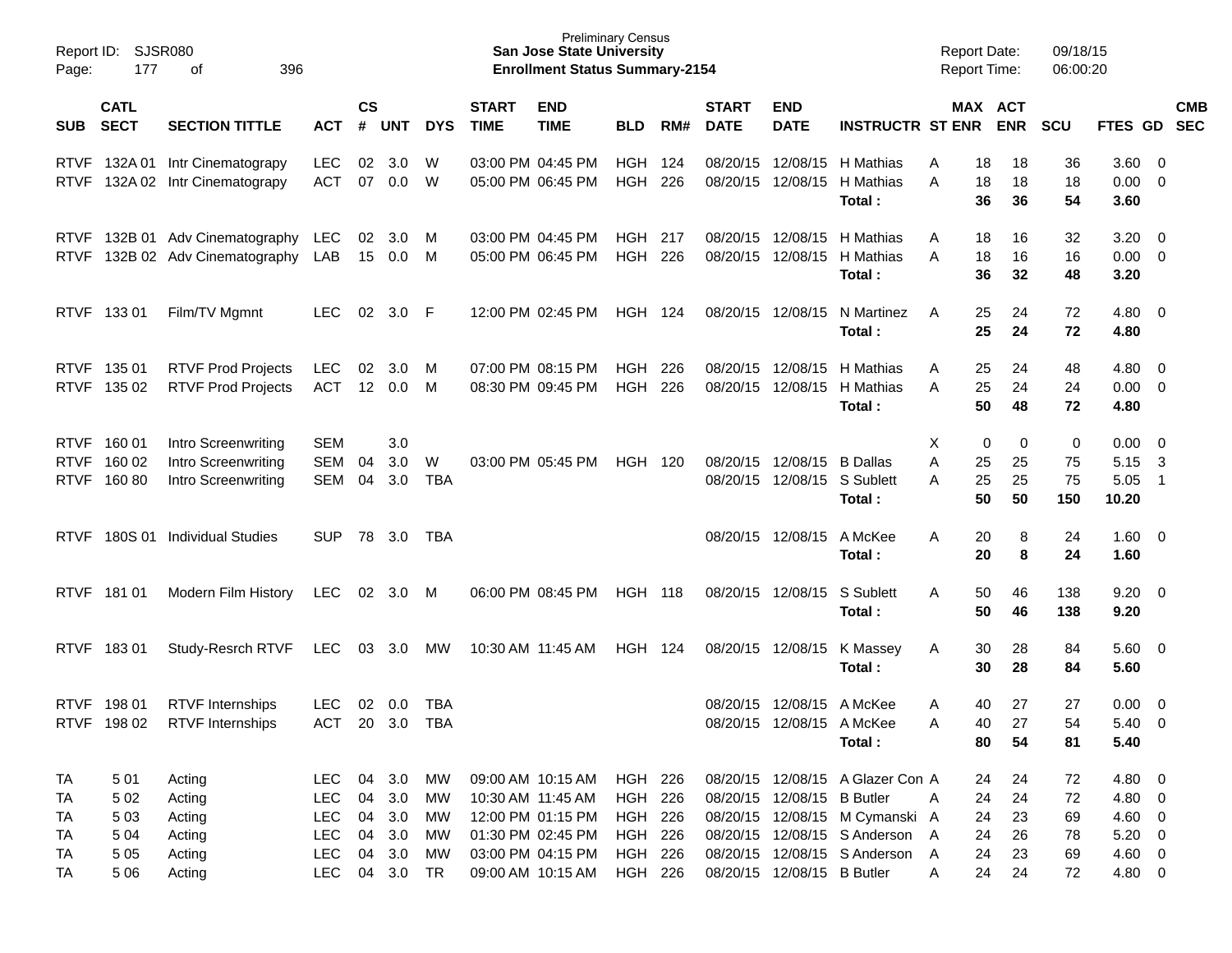| Page:      | <b>SJSR080</b><br>Report ID:<br>178<br>396<br>οf |                           |                |            |            |                             |                           | <b>San Jose State University</b><br><b>Enrollment Status Summary-2154</b> | <b>Preliminary Census</b> |                             |                           |                         |                  |                |                       | <b>Report Date:</b><br><b>Report Time:</b> | 09/18/15<br>06:00:20 |             |                          |  |
|------------|--------------------------------------------------|---------------------------|----------------|------------|------------|-----------------------------|---------------------------|---------------------------------------------------------------------------|---------------------------|-----------------------------|---------------------------|-------------------------|------------------|----------------|-----------------------|--------------------------------------------|----------------------|-------------|--------------------------|--|
| <b>SUB</b> | <b>CATL</b><br><b>SECT</b>                       | <b>ACT</b>                | <b>CS</b><br># | <b>UNT</b> | <b>DYS</b> | <b>START</b><br><b>TIME</b> | <b>END</b><br><b>TIME</b> | <b>BLD</b>                                                                | RM#                       | <b>START</b><br><b>DATE</b> | <b>END</b><br><b>DATE</b> | <b>INSTRUCTR ST ENR</b> |                  |                | MAX ACT<br><b>ENR</b> | <b>SCU</b>                                 | FTES GD              |             | <b>CMB</b><br><b>SEC</b> |  |
| TA         | 507                                              | Acting                    | <b>LEC</b>     | 04         | 3.0        | <b>TR</b>                   |                           | 10:30 AM 11:45 AM                                                         | <b>HGH</b>                | 226                         | 08/20/15                  | 12/08/15                | J Marx           | A              | 24                    | 25                                         | 75                   | 5.00        | - 0                      |  |
| TA         | <b>LEC</b><br>5 0 8<br>Acting                    |                           |                | 04         | 3.0        | <b>TR</b>                   |                           | 12:00 PM 01:15 PM                                                         | <b>HGH</b>                | 226                         | 08/20/15                  | 12/08/15                | K Kratochvil     | A              | 24                    | 24                                         | 72                   | 4.80        | $\Omega$                 |  |
| TA         | 5 0 9                                            | Acting                    | <b>LEC</b>     | 04         | 3.0        | <b>TR</b>                   |                           | 01:30 PM 02:45 PM                                                         | HGH                       | 226                         | 08/20/15                  | 12/08/15                | <b>B</b> Swanson | A              | 24                    | 22                                         | 66                   | 4.40        | $\mathbf 0$              |  |
| TA         | 5 10                                             | Acting                    | <b>LEC</b>     | 04         | 3.0        | <b>TR</b>                   |                           | 03:00 PM 04:15 PM                                                         | <b>HGH</b>                | 226                         | 08/20/15                  | 12/08/15                | <b>B</b> Swanson | A              | 24                    | 23                                         | 69                   | 4.60        | $\mathbf 0$              |  |
| TA         | 5 1 1                                            | Acting                    | <b>LEC</b>     | 04         | 3.0        | F                           |                           | 12:00 PM 02:45 PM                                                         | <b>HGH 226</b>            |                             | 08/20/15                  | 12/08/15                | J Moreno         | A              | 24                    | 21                                         | 63                   | 4.20        | $\Omega$                 |  |
|            |                                                  |                           |                |            |            |                             |                           |                                                                           |                           |                             |                           |                         | Total:           |                | 264                   | 259                                        | 777                  | 51.80       |                          |  |
| TA         | 10 01                                            | Theatre Apprecia          | <b>LEC</b>     | 01         | 3.0        | MW                          |                           | 12:00 PM 01:15 PM                                                         | HGH 103                   |                             | 08/20/15                  | 12/08/15                | K Piemme         | A              | 50                    | 49                                         | 147                  | 9.80        | - 0                      |  |
| TA         | 10 02                                            | Theatre Apprecia          | <b>LEC</b>     | 01         | 3.0        | <b>TR</b>                   |                           | 12:00 PM 01:15 PM                                                         | <b>YUH</b>                | 124                         | 08/20/15                  | 12/08/15                | S Anderson       | A              | 50                    | 49                                         | 147                  | 9.80        | $\mathbf 0$              |  |
| TA         | 10 03                                            | Theatre Apprecia          | <b>LEC</b>     | 01         | 3.0        | <b>MW</b>                   |                           | 03:00 PM 04:15 PM                                                         | <b>YUH</b>                | 124                         | 08/20/15                  | 12/08/15                | M Locher         | A              | 50                    | 46                                         | 138                  | 9.20        | $\mathbf 0$              |  |
| TA         | 10 04                                            | Theatre Apprecia          | <b>LEC</b>     | 01         | 3.0        | <b>TR</b>                   |                           | 10:30 AM 11:45 AM                                                         | HGH                       | 103                         | 08/20/15                  | 12/08/15                | K Kratochvil     | $\overline{A}$ | 50                    | 50                                         | 150                  | 10.00       | $\Omega$                 |  |
|            |                                                  |                           |                |            |            |                             |                           |                                                                           |                           |                             |                           |                         | Total:           |                | 200                   | 194                                        | 582                  | 38.80       |                          |  |
| TA         | 11 01                                            | <b>Script Analysis</b>    | <b>LEC</b>     | 03         | 3.0        | TR                          |                           | 10:30 AM 11:45 AM                                                         | <b>HGH 217</b>            |                             |                           | 08/20/15 12/08/15       | L Long           | A              | 25                    | 22                                         | 66                   | 4.40        | - 0                      |  |
|            |                                                  |                           |                |            |            |                             |                           |                                                                           |                           |                             |                           |                         | Total:           |                | 25                    | 22                                         | 66                   | 4.40        |                          |  |
| TA         | 1301                                             | Great Comedies for T LEC  |                | 03         | 3.0        | TR                          |                           | 10:30 AM 11:45 AM                                                         | <b>HGH 118</b>            |                             | 08/20/15                  | 12/08/15                | K Normington A   |                | 40                    | 40                                         | 120                  | 8.00        | - 0                      |  |
|            |                                                  |                           |                |            |            |                             |                           |                                                                           |                           |                             |                           |                         | Total:           |                | 40                    | 40                                         | 120                  | 8.00        |                          |  |
| TA         | 1701                                             | Int Acting                | <b>LEC</b>     |            | 3.0        |                             |                           |                                                                           |                           |                             |                           |                         |                  | X              | 0                     | 0                                          | 0                    | 0.00        | - 0                      |  |
| TA         | 1702                                             | Int Acting                | LAB            |            | 0.0        |                             |                           |                                                                           |                           |                             |                           |                         |                  | X              | 0                     | 0                                          | 0                    | 0.00        | $\Omega$                 |  |
|            |                                                  |                           |                |            |            |                             |                           |                                                                           |                           |                             |                           |                         | Total:           |                | $\mathbf 0$           | $\bf{0}$                                   | $\bf{0}$             | 0.00        |                          |  |
| TA         | 48 01                                            | Voice & Movement          | <b>LEC</b>     | 01         | 3.0        | <b>TR</b>                   |                           | 09:00 AM 10:15 AM                                                         | <b>HGH</b>                | 103                         | 08/20/15                  | 12/08/15                | K Normington A   |                | 30                    | 23                                         | 69                   | 4.60        | - 0                      |  |
| TA         | 48 02                                            | Voice & Movement          | <b>LEC</b>     | 01         | 3.0        | TR                          |                           | 10:30 AM 11:45 AM                                                         | <b>MUS</b>                | 250                         | 08/20/15                  | 12/08/15                | S Anderson A     |                | 30                    | 27                                         | 81                   | 5.40        | $\Omega$                 |  |
|            |                                                  |                           |                |            |            |                             |                           |                                                                           |                           |                             |                           |                         | Total:           |                | 60                    | 50                                         | 150                  | 10.00       |                          |  |
| TA         | 51A01                                            | <b>Scenery Props Arts</b> | <b>LEC</b>     | 02         | 1.0        | F                           |                           | 01:30 PM 01:50 PM                                                         | <b>HGH</b>                | 120                         | 08/20/15                  | 12/08/15                | J York           | Α              | 25                    | 11                                         | 6                    | 0.73        | - 0                      |  |
| TA         | 51A02                                            | <b>Scenery Props Arts</b> | <b>ACT</b>     | 15         | 0.0        | F                           |                           | 01:55 PM 02:45 PM                                                         | <b>HGH 120</b>            |                             | 08/20/15                  | 12/08/15                | J York           | A              | 25                    | 11                                         | 6                    | 0.00        | $\overline{0}$           |  |
|            |                                                  |                           |                |            |            |                             |                           |                                                                           |                           |                             |                           |                         | Total:           |                | 50                    | 22                                         | 11                   | 0.73        |                          |  |
| <b>TA</b>  |                                                  | 51B 01 Costume Perf Arts  | LEC            | 02         | 0.0        | М                           |                           | 01:30 PM 02:45 PM                                                         | HGH 120                   |                             |                           | 08/20/15 12/08/15       | D Weber          | Α              | 18                    | 11                                         | 6                    | 0.00        | $\overline{\mathbf{0}}$  |  |
| TA         |                                                  | 51B 02 Costume Perf Arts  | <b>ACT</b>     |            |            | 15  1.0  TBA                |                           |                                                                           |                           |                             |                           | 08/20/15 12/08/15       | D Weber          | A              | 18                    | 11                                         | 6                    | $0.73 \ 0$  |                          |  |
|            |                                                  |                           |                |            |            |                             |                           |                                                                           |                           |                             |                           |                         | Total:           |                | 36                    | 22                                         | 11                   | 0.73        |                          |  |
|            |                                                  |                           |                |            |            |                             |                           |                                                                           |                           |                             |                           |                         |                  |                |                       |                                            |                      |             |                          |  |
| TA         |                                                  | 51C 01 Stage Management   | LEC            |            | 02 0.0     | W                           |                           | 01:30 PM 02:45 PM                                                         | HGH 120                   |                             |                           | 08/20/15 12/08/15       | W Nichols        | A              | 25                    |                                            | 4                    | $0.00 \t 0$ |                          |  |
| TA         |                                                  | 51C 02 Stage Management   | ACT 15 1.0 TBA |            |            |                             |                           |                                                                           |                           |                             |                           | 08/20/15 12/08/15       | W Nichols        | A              | 25                    | 7                                          | 4                    | $0.47 \ 0$  |                          |  |
|            |                                                  |                           |                |            |            |                             |                           |                                                                           |                           |                             |                           |                         | Total:           |                | 50                    | 14                                         | 7                    | 0.47        |                          |  |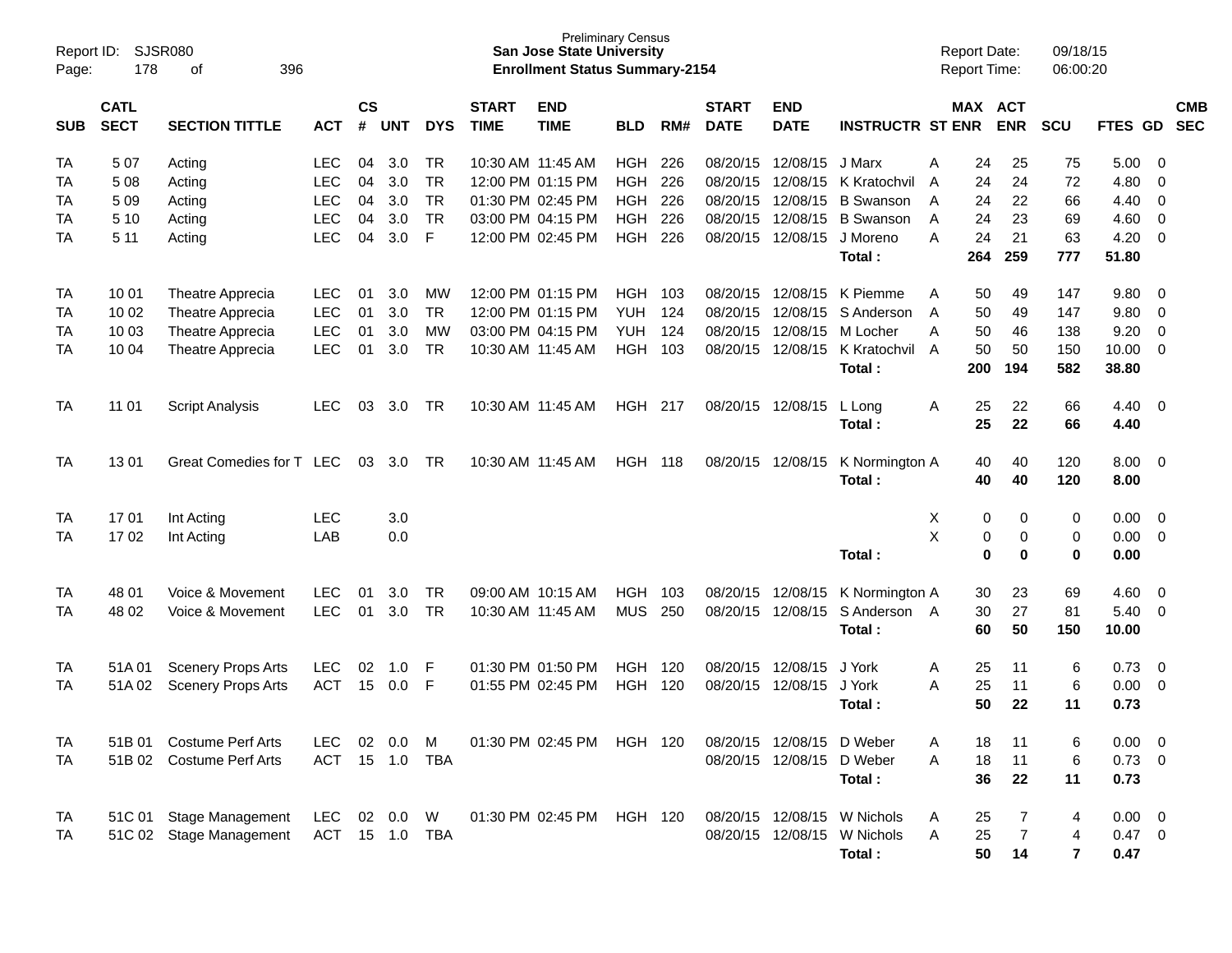| Report ID:<br>Page: | <b>SJSR080</b><br>179                                             | 396                         |                          |                 |            |                        | <b>San Jose State University</b><br><b>Enrollment Status Summary-2154</b> | <b>Preliminary Census</b>              |                          |      |                             |                            |                                          | <b>Report Date:</b><br>Report Time: |                | 09/18/15<br>06:00:20  |                |                      |                                           |            |
|---------------------|-------------------------------------------------------------------|-----------------------------|--------------------------|-----------------|------------|------------------------|---------------------------------------------------------------------------|----------------------------------------|--------------------------|------|-----------------------------|----------------------------|------------------------------------------|-------------------------------------|----------------|-----------------------|----------------|----------------------|-------------------------------------------|------------|
| <b>SUB</b>          | <b>CATL</b><br><b>SECT</b><br><b>SECTION TITTLE</b><br><b>ACT</b> |                             |                          |                 | UNT        | <b>DYS</b>             | <b>START</b><br><b>TIME</b>                                               | <b>END</b><br><b>TIME</b>              | <b>BLD</b>               | RM#  | <b>START</b><br><b>DATE</b> | <b>END</b><br><b>DATE</b>  | <b>INSTRUCTR ST ENR</b>                  |                                     |                | MAX ACT<br><b>ENR</b> | SCU            | FTES GD SEC          |                                           | <b>CMB</b> |
| TA<br>TA            | 64 01<br>64 02                                                    | Make-up<br>Make-up          | <b>LEC</b><br><b>ACT</b> | 04<br>12        | 3.0<br>0.0 | <b>TR</b><br><b>TR</b> |                                                                           | 01:30 PM 02:20 PM<br>02:25 PM 02:45 PM | <b>HGH</b><br><b>HGH</b> | 136C | 136C 08/20/15 12/08/15      | 08/20/15 12/08/15          | C Carpenter A<br>C Carpenter A<br>Total: |                                     | 18<br>18<br>36 | 19<br>19<br>38        | 38<br>19<br>57 | 3.80<br>0.00<br>3.80 | $\overline{\mathbf{0}}$<br>$\overline{0}$ |            |
| TA                  | 91 01                                                             | <b>Tech Theatre Activit</b> | ACT                      |                 | 20 3.0     | TBA                    |                                                                           |                                        |                          |      |                             | 08/20/15 12/08/15          | W Nichols<br>Total:                      | A                                   | 20<br>20       | 8<br>8                | 24<br>24       | $1.60 \t 0$<br>1.60  |                                           |            |
| TA                  |                                                                   | 100W 01 Wrt Wkshp Th Arts   | <b>LEC</b>               |                 | 3.0        |                        |                                                                           |                                        |                          |      |                             |                            |                                          | Χ                                   | 0              | 0                     | 0              | 0.00                 | $\overline{\mathbf{0}}$                   |            |
| TA                  |                                                                   | 100W 02 Wrt Wkshp Th Arts   | <b>LEC</b>               | 04              | 3.0        | <b>TR</b>              |                                                                           | 12:00 PM 01:15 PM                      | <b>HGH 120</b>           |      |                             | 08/20/15 12/08/15 L Long   |                                          | Α                                   | 25             | 25                    | 75             | 5.00                 | $\overline{0}$                            |            |
| TA                  |                                                                   | 100W 03 Wrt Wkshp Th Arts   | LEC                      | 04              | 3.0        | <b>TR</b>              |                                                                           | 01:30 PM 02:45 PM                      | <b>HGH</b>               | 120  |                             | 08/20/15 12/08/15          | K Kahn                                   | Α                                   | 25             | 25                    | 75             | 5.00                 | $\overline{0}$                            |            |
| TA                  |                                                                   | 100W 04 Wrt Wkshp Th Arts   | LEC                      | 04              | 3.0        | R                      |                                                                           | 03:00 PM 05:45 PM                      | <b>HGH</b>               | 217  |                             | 08/20/15 12/08/15          | K Kratochvil                             | A                                   | 25             | 24                    | 72             | 4.80                 | $\overline{0}$                            |            |
| TA                  |                                                                   | 100W 05 Wrt Wkshp Th Arts   | <b>LEC</b>               | 04              | 3.0        | MW                     |                                                                           | 01:30 PM 02:45 PM                      | HGH                      | 122  |                             | 08/20/15 12/08/15          | L Long                                   | A                                   | 25             | 26                    | 78             | 5.20                 | $\overline{\mathbf{0}}$                   |            |
|                     |                                                                   |                             |                          |                 |            |                        |                                                                           |                                        |                          |      |                             |                            | Total:                                   |                                     | 100            | 100                   | 300            | 20.00                |                                           |            |
| TA                  | 110 01                                                            | Adv Acting                  | <b>LEC</b>               |                 | 3.0        |                        |                                                                           |                                        |                          |      |                             |                            |                                          | X                                   | 0              | 0                     | 0              | 0.00                 | $\overline{\mathbf{0}}$                   |            |
| TA                  | 110 02                                                            | Adv Acting                  | LAB                      |                 | 0.0        |                        |                                                                           |                                        |                          |      |                             |                            |                                          | X                                   | $\mathbf 0$    | 0                     | 0              | 0.00                 | $\overline{\mathbf{0}}$                   |            |
| TA                  | 110 03                                                            | Adv Acting                  | <b>LEC</b>               | 04              | 3.0        | F                      |                                                                           | 09:30 AM 11:15 AM                      | <b>HGH</b>               | 103  |                             | 08/20/15 12/08/15          | K Normington A                           |                                     | 25             | 15                    | 30             | 3.00                 | $\overline{0}$                            |            |
| TA                  | 110 04                                                            | Adv Acting                  | LAB                      | 15              | 0.0        | F                      |                                                                           | 11:30 AM 01:00 PM                      | <b>HGH</b>               | 103  |                             | 08/20/15 12/08/15          | K Normington A                           |                                     | 25             | 15                    | 15             | 0.00                 | $\overline{\mathbf{0}}$                   |            |
|                     |                                                                   |                             |                          |                 |            |                        |                                                                           |                                        |                          |      |                             |                            | Total:                                   |                                     | 50             | 30                    | 45             | 3.00                 |                                           |            |
| TA                  | 112 01                                                            | Rehearse & Perform          | ACT                      |                 | 20 3.0     | TBA                    |                                                                           |                                        |                          |      |                             | 08/20/15 12/08/15          | K Piemme                                 | A                                   | 25             | 10                    | 30             | $2.00 \t 0$          |                                           |            |
|                     |                                                                   |                             |                          |                 |            |                        |                                                                           |                                        |                          |      |                             |                            | Total:                                   |                                     | 25             | 10                    | 30             | 2.00                 |                                           |            |
|                     |                                                                   |                             |                          |                 |            |                        |                                                                           |                                        |                          |      |                             |                            |                                          |                                     |                |                       |                |                      |                                           |            |
| TA                  | 116 01                                                            | Directing                   | <b>LEC</b>               | 02              | 3.0        | M                      |                                                                           | 01:30 PM 03:15 PM                      | <b>HGH</b>               | 103  |                             | 08/20/15 12/08/15          | A Glazer Con A                           |                                     | 28             | 18                    | 36             | 3.60                 | $\overline{0}$                            |            |
| TA                  | 116 02                                                            | Directing                   | <b>ACT</b>               | 12 <sup>2</sup> | 0.0        | M                      |                                                                           | 03:30 PM 05:15 PM                      | <b>HGH</b>               | 103  |                             |                            | 08/20/15 12/08/15 A Glazer Con A         |                                     | 28             | 18                    | 18             | 0.00                 | $\overline{0}$                            |            |
|                     |                                                                   |                             |                          |                 |            |                        |                                                                           |                                        |                          |      |                             |                            | Total:                                   |                                     | 56             | 36                    | 54             | 3.60                 |                                           |            |
| TA                  | 117 01                                                            | Pract Act or Direc          | <b>LEC</b>               | 04              | 1.0        | <b>TBA</b>             |                                                                           |                                        |                          |      |                             | 08/20/15 12/08/15          | J Moreno                                 | A                                   | 25             | 8                     | 8              | 0.53                 | $\overline{\mathbf{0}}$                   |            |
| TA                  | 117 02                                                            | <b>Pract Act or Direc</b>   | <b>ACT</b>               | 20              | 0.0        | <b>TBA</b>             |                                                                           |                                        |                          |      |                             | 08/20/15 12/08/15 J Moreno |                                          | Α                                   | 25             | 8                     | 16             | 0.00                 | $\overline{0}$                            |            |
| TA                  | 117 03                                                            | Pract Act or Direc          | <b>LEC</b>               |                 | 2.0        |                        |                                                                           |                                        |                          |      |                             |                            |                                          | X                                   | 0              | 0                     | 0              | 0.00                 | $\mathbf 0$                               |            |
| <b>TA</b>           | 117 04                                                            | <b>Pract Act or Direc</b>   | <b>ACT</b>               |                 | 0.0        |                        |                                                                           |                                        |                          |      |                             |                            |                                          | X                                   | $\mathbf 0$    | $\Omega$              | $\mathbf 0$    | 0.00                 | $\overline{0}$                            |            |
| <b>TA</b>           | 117 05                                                            | Pract Act or Direc          | <b>LEC</b>               |                 | 3.0        |                        |                                                                           |                                        |                          |      |                             |                            |                                          | Х                                   | 0              | 0                     | 0              | $0.00 \t 0$          |                                           |            |
| TA                  | 117 06                                                            | Pract Act or Direc          | <b>ACT</b>               |                 | 0.0        |                        |                                                                           |                                        |                          |      |                             |                            |                                          | Χ                                   | 0              | 0                     | 0              | $0.00 \t 0$          |                                           |            |
| TA                  | 117 07                                                            | Pract Act or Direc          | <b>LEC</b>               |                 | 1.0        |                        |                                                                           |                                        |                          |      |                             |                            |                                          | X                                   | 0              | 0                     | 0              | $0.00 \t 0$          |                                           |            |
| TA                  | 117 08                                                            | Pract Act or Direc          | <b>ACT</b>               |                 | 0.0        |                        |                                                                           |                                        |                          |      |                             |                            |                                          | X                                   | 0              | 0                     | 0              | $0.00 \t 0$          |                                           |            |
| TA                  | 117 09                                                            | Pract Act or Direc          | <b>LEC</b>               | 04              | 2.0        | <b>TBA</b>             |                                                                           |                                        |                          |      |                             | 08/20/15 12/08/15 J Moreno |                                          | Α                                   | 25             | 13                    | 13             | $1.73 \t 0$          |                                           |            |
| TA                  | 117 10                                                            | Pract Act or Direc          | <b>ACT</b>               | 20              | 0.0        | <b>TBA</b>             |                                                                           |                                        |                          |      |                             | 08/20/15 12/08/15 J Moreno |                                          | Α                                   | 20             | 13                    | 26             | $0.00 \t 0$          |                                           |            |
| TA                  | 117 11                                                            | Pract Act or Direc          | <b>LEC</b>               | 04              | 3.0        | <b>TBA</b>             |                                                                           |                                        |                          |      |                             | 08/20/15 12/08/15 L Long   |                                          | A                                   | 25             | 13                    | 13             | $2.60 \t 0$          |                                           |            |
| TA                  | 117 12                                                            | Pract Act or Direc          | ACT                      |                 |            | 20 0.0 TBA             |                                                                           |                                        |                          |      |                             | 08/20/15 12/08/15 L Long   |                                          | A                                   | 20             | 13                    | 26             | $0.00 \t 0$          |                                           |            |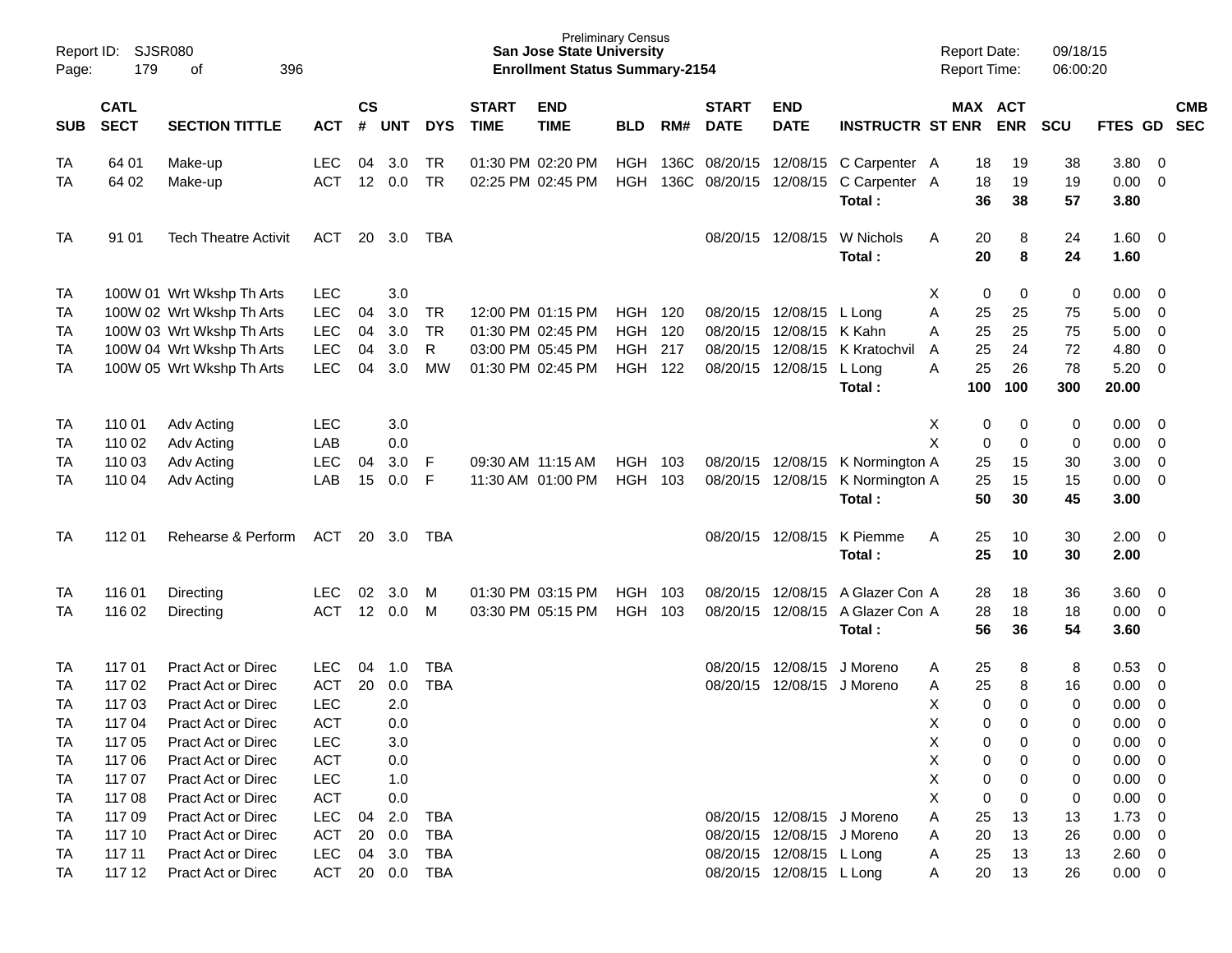| Page:           | Report ID: SJSR080<br>180  | 396<br>of                                            |                          |                |                         |                        |                                        | <b>Preliminary Census</b><br><b>San Jose State University</b><br><b>Enrollment Status Summary-2154</b> |                                  |            |                             |                               |                                                                                | <b>Report Date:</b><br><b>Report Time:</b> |                                                       | 09/18/15<br>06:00:20 |                                   |                                           |                          |
|-----------------|----------------------------|------------------------------------------------------|--------------------------|----------------|-------------------------|------------------------|----------------------------------------|--------------------------------------------------------------------------------------------------------|----------------------------------|------------|-----------------------------|-------------------------------|--------------------------------------------------------------------------------|--------------------------------------------|-------------------------------------------------------|----------------------|-----------------------------------|-------------------------------------------|--------------------------|
| <b>SUB</b>      | <b>CATL</b><br><b>SECT</b> | <b>SECTION TITTLE</b>                                | <b>ACT</b>               | <b>CS</b><br># | <b>UNT</b>              | <b>DYS</b>             | <b>START</b><br><b>TIME</b>            | <b>END</b><br><b>TIME</b>                                                                              | <b>BLD</b>                       | RM#        | <b>START</b><br><b>DATE</b> | <b>END</b><br><b>DATE</b>     | <b>INSTRUCTR ST ENR</b>                                                        |                                            | MAX ACT<br><b>ENR</b>                                 | <b>SCU</b>           | FTES GD                           |                                           | <b>CMB</b><br><b>SEC</b> |
|                 |                            |                                                      |                          |                |                         |                        |                                        |                                                                                                        |                                  |            |                             |                               | Total:                                                                         | 140                                        | 68                                                    | 102                  | 4.87                              |                                           |                          |
| ТA              | 120 01<br>ENGL 120 01      | <b>Theatre History</b><br><b>Theatre History</b>     | <b>LEC</b><br><b>LEC</b> | 02<br>02       | 3.0<br>3.0              | МW<br>MW               |                                        | 01:30 PM 02:45 PM<br>01:30 PM 02:45 PM                                                                 | HGH<br>HGH                       | 217<br>217 | 08/20/15<br>08/20/15        | 12/08/15<br>12/08/15          | <b>B</b> Butler<br><b>B</b> Butler<br>Total:                                   | A<br>A                                     | 13<br>25<br>10<br>0<br>25<br>23                       | 39<br>30<br>69       | 2.60<br>2.00<br>4.60              | $0\,C$<br>0 <sup>o</sup>                  |                          |
| TA              | 127 01<br>ENGL 127 01      | <b>Contemp Theatre</b><br><b>Contemp Theatre</b>     | <b>LEC</b><br><b>LEC</b> | 02<br>02       | 3.0<br>3.0              | TR.<br><b>TR</b>       |                                        | 04:30 PM 05:45 PM<br>04:30 PM 05:45 PM                                                                 | <b>HGH 118</b><br>HGH            | - 118      | 08/20/15                    | 08/20/15 12/08/15<br>12/08/15 | K Normington A<br>K Normington A<br>Total:                                     |                                            | 26<br>35<br>$\mathbf 0$<br>$\overline{7}$<br>35<br>33 | 78<br>21<br>99       | 5.25<br>1.40<br>6.65              | 1 C<br>0 <sup>o</sup>                     |                          |
| TA<br>ENGL      | 128 01<br>128 01           | Scriptwriting<br>Scriptwriting                       | <b>LEC</b><br><b>LEC</b> | 02<br>02       | 3.0<br>3.0              | <b>TR</b><br><b>TR</b> | 10:30 AM 11:45 AM                      | 10:30 AM 11:45 AM                                                                                      | <b>HGH</b><br><b>HGH</b>         | 120<br>120 | 08/20/15<br>08/20/15        | 12/08/15<br>12/08/15          | <b>B</b> Butler<br><b>B</b> Butler<br>Total:                                   | Α<br>A                                     | 16<br>25<br>8<br>$\pmb{0}$<br>25<br>24                | 48<br>24<br>72       | 3.25<br>1.60<br>4.85              | 1 C<br>$0\,C$                             |                          |
| TA              | 129 01                     | <b>Adv Scriptwriting</b>                             | <b>LEC</b>               |                | 3.0                     |                        |                                        |                                                                                                        |                                  |            |                             |                               | Total:                                                                         | X                                          | 0<br>0<br>$\mathbf 0$<br>0                            | 0<br>$\bf{0}$        | $0.00 \t 0$<br>0.00               |                                           |                          |
| TA<br>TA        | 131 01<br>131 02           | Storytelling<br>Storytelling                         | <b>LEC</b><br><b>LEC</b> | 04<br>04       | 3.0<br>3.0              | TR.<br><b>TR</b>       | 10:30 AM 11:45 AM                      | 12:00 PM 01:15 PM                                                                                      | <b>HGH</b><br>HGH                | 114<br>103 | 08/20/15<br>08/20/15        | 12/08/15<br>12/08/15          | <b>B</b> Swanson<br><b>B</b> Swanson<br>Total:                                 | A<br>A                                     | 25<br>24<br>23<br>25<br>50<br>47                      | 72<br>69<br>141      | 4.80<br>$4.60$ 0<br>9.40          | $\overline{\phantom{0}}$                  |                          |
| TA<br>TA        | 151 01<br>151 02           | Lighting<br>Lighting                                 | <b>LEC</b><br><b>ACT</b> | 02<br>20       | 3.0<br>0.0              | МW<br>МW               | 10:30 AM 10:50 AM<br>10:55 AM 11:45 AM |                                                                                                        | <b>HGH</b><br>HGH                | 120<br>120 | 08/20/15<br>08/20/15        | 12/08/15<br>12/08/15          | J Bernard<br>J Bernard<br>Total:                                               | Α<br>A                                     | 23<br>17<br>23<br>17<br>46<br>34                      | 34<br>17<br>51       | $3.40 \ 0$<br>$0.00 \t 0$<br>3.40 |                                           |                          |
| TA<br>TA        | 153 01<br>153 02           | Costume<br>Costume                                   | <b>LEC</b><br><b>ACT</b> | 04<br>12       | 3.0 <sub>2</sub><br>0.0 | $\top$<br><b>TBA</b>   |                                        | 03:00 PM 04:40 PM                                                                                      | HGH 217                          |            | 08/20/15 12/08/15           | 08/20/15 12/08/15             | C Carpenter<br>Total:                                                          | A<br>A                                     | 15<br>25<br>15<br>25<br>50<br>30                      | 30<br>15<br>45       | $3.00 \ 0$<br>$0.00 \t 0$<br>3.00 |                                           |                          |
| TA<br>TA        | 161 01<br>161 02           | Theatre Design Top<br>Theatre Design Top             | <b>LEC</b><br><b>ACT</b> | 04             | 3.0<br>12 0.0           | W<br>W                 |                                        | 03:00 PM 04:15 PM<br>04:30 PM 05:45 PM                                                                 | HGH<br><b>HGH 217</b>            | 217        | 08/20/15                    | 12/08/15<br>08/20/15 12/08/15 | M Locher<br>M Locher<br>Total:                                                 | Α<br>A                                     | 11<br>25<br>11<br>25<br>50<br>22                      | 22<br>11<br>33       | 2.20<br>0.00<br>2.20              | $\overline{\mathbf{0}}$<br>$\overline{0}$ |                          |
| <b>TA</b>       | 167 01                     | Theatre in Education LEC 02 3.0 TR                   |                          |                |                         |                        |                                        | 01:30 PM 02:45 PM HGH 103                                                                              |                                  |            |                             |                               | 08/20/15 12/08/15 K Kratochvil A<br>Total:                                     |                                            | 18<br>25<br>25<br>18                                  | 54<br>54             | $3.65$ 1<br>3.65                  |                                           |                          |
| <b>TA</b><br>TA |                            | 170A 01 Act & Dir Camera<br>170A 02 Act & Dir Camera | LEC.<br>ACT 12 0.0 W     |                | 02 3.0 W                |                        |                                        | 01:30 PM 03:15 PM<br>03:30 PM 05:15 PM                                                                 | <b>HGH 114</b><br><b>HGH 115</b> |            |                             |                               | 08/20/15 12/08/15 A Glazer Con A<br>08/20/15 12/08/15 A Glazer Con A<br>Total: |                                            | 28<br>27<br>27<br>28<br>56<br>54                      | 54<br>27<br>81       | $5.40 \ 0$<br>$0.00 \t 0$<br>5.40 |                                           |                          |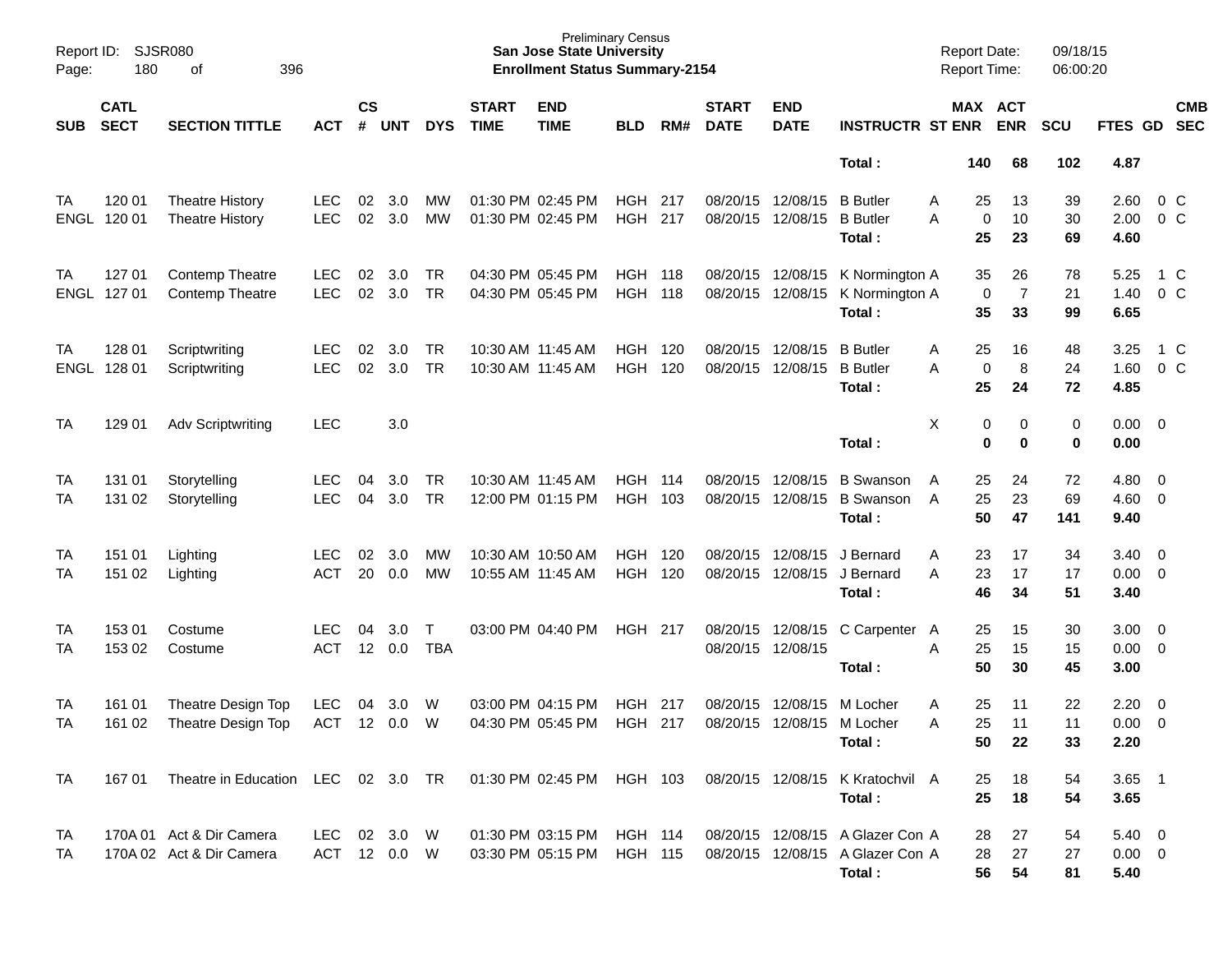| Report ID:<br>Page:          | 181                        | SJSR080<br>396<br>of                                                 |                                        |                |                   |                                        |                           | <b>Preliminary Census</b><br><b>San Jose State University</b><br><b>Enrollment Status Summary-2154</b> |     |                             |                                  |                                  |                                                  |                              | <b>Report Date:</b><br><b>Report Time:</b>       | 09/18/15<br>06:00:20            |                              |                                                  |  |
|------------------------------|----------------------------|----------------------------------------------------------------------|----------------------------------------|----------------|-------------------|----------------------------------------|---------------------------|--------------------------------------------------------------------------------------------------------|-----|-----------------------------|----------------------------------|----------------------------------|--------------------------------------------------|------------------------------|--------------------------------------------------|---------------------------------|------------------------------|--------------------------------------------------|--|
| <b>SUB</b>                   | <b>CATL</b><br><b>SECT</b> | <b>ACT</b>                                                           | $\mathsf{cs}$<br>#                     | <b>UNT</b>     | <b>DYS</b>        | <b>START</b><br><b>TIME</b>            | <b>END</b><br><b>TIME</b> | <b>BLD</b>                                                                                             | RM# | <b>START</b><br><b>DATE</b> | <b>END</b><br><b>DATE</b>        | <b>INSTRUCTR ST ENR</b>          |                                                  | <b>MAX ACT</b><br><b>ENR</b> | <b>SCU</b>                                       | <b>FTES GD</b>                  |                              | <b>CMB</b><br><b>SEC</b>                         |  |
| <b>TA</b>                    | 180 01                     | <b>Indiv Studies</b>                                                 | <b>SUP</b>                             |                | 78 1.0            | <b>TBA</b>                             |                           |                                                                                                        |     |                             | 08/20/15                         | 12/08/15                         | D Kahn<br>Total:                                 | A                            | 15<br>0<br>15<br>$\bf{0}$                        | 0<br>$\bf{0}$                   | 0.00<br>0.00                 | $\mathbf{0}$                                     |  |
| <b>TA</b><br>TA<br><b>TA</b> | 191 01<br>191 02<br>191 03 | Act Proj Thea Prod<br>Act Proj Thea Prod<br>Act Proj Thea Prod       | <b>ACT</b><br><b>ACT</b><br><b>ACT</b> | 20<br>20<br>20 | 1.0<br>2.0<br>3.0 | <b>TBA</b><br><b>TBA</b><br><b>TBA</b> |                           |                                                                                                        |     |                             | 08/20/15<br>08/20/15<br>08/20/15 | 12/08/15<br>12/08/15<br>12/08/15 | C Carpenter A<br>J Bernard<br>M Locher<br>Total: | A<br>A                       | 30<br>7<br>30<br>8<br>30<br>10<br>25<br>90       | $\overline{7}$<br>8<br>10<br>25 | 0.48<br>1.07<br>2.05<br>3.60 | -1<br>$\overline{0}$<br>-1                       |  |
| <b>TA</b><br>TA              | 198 01<br>198 02           | Internship<br>Internship                                             | <b>LEC</b><br><b>ACT</b>               | 02<br>20       | 3.0<br>0.0        | W<br><b>TBA</b>                        |                           | 05:30 PM 06:30 PM                                                                                      |     |                             | 08/20/15<br>08/20/15             | 12/08/15<br>12/08/15             | A Glazer Con A<br>A Glazer Con A<br>Total:       |                              | 30<br>24<br>24<br>30<br>48<br>60                 | 24<br>48<br>72                  | 4.85<br>0.00<br>4.85         | -1<br>-1                                         |  |
| TA<br><b>RTVF</b>            |                            | 199H 01 Honors Program<br>199H 01 Honors Program                     | <b>SUP</b><br><b>SUP</b>               | 78<br>78       | 3.0<br>3.0        | <b>TBA</b><br><b>TBA</b>               |                           |                                                                                                        |     |                             | 08/20/15<br>08/20/15             | 12/08/15<br>12/08/15             | D Kahn<br>D Kahn<br>Total:                       | $\mathsf{A}$<br>A            | 20<br>0<br>0<br>1<br>20<br>$\blacktriangleleft$  | 0<br>3<br>3                     | 0.00<br>0.20<br>0.20         | $0\,C$<br>$0\,C$                                 |  |
| <b>TA</b><br>TA<br>TA        | 298 01<br>298 02<br>298 03 | <b>Special Study</b><br><b>Special Study</b><br><b>Special Study</b> | <b>SUP</b><br><b>SUP</b><br><b>SUP</b> | 78<br>78<br>78 | 1.0<br>2.0<br>3.0 | <b>TBA</b><br><b>TBA</b><br><b>TBA</b> |                           |                                                                                                        |     |                             | 08/20/15<br>08/20/15<br>08/20/15 | 12/08/15<br>12/08/15<br>12/08/15 | D Kahn<br>D Kahn<br>D Kahn<br>Total:             | A<br>A<br>A                  | 5<br>0<br>5<br>0<br>5<br>2<br>15<br>$\mathbf{2}$ | 0<br>0<br>6<br>6                | 0.00<br>0.00<br>0.50<br>0.50 | $\mathbf{0}$<br>$\overline{0}$<br>$\overline{2}$ |  |

**Department : TV, Radio, Film & Theatre Department Total : 3631 3059 7261 498.00 Lower Division : 1573 1413 3581 238.73** 2043 1644 3674<br>15 2 6 **Graduate Division : 15 2 6 0.50**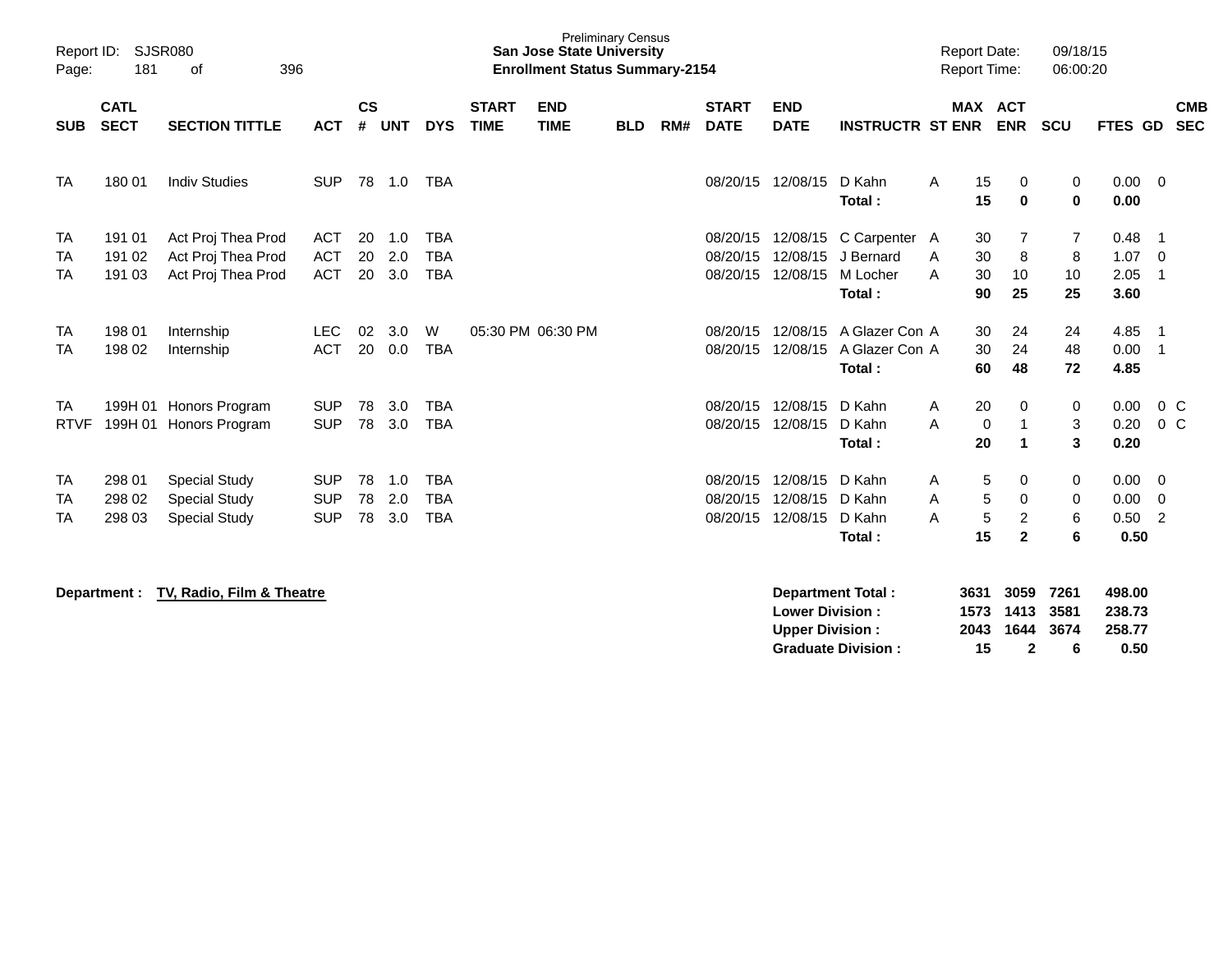| Page:          | Report ID: SJSR080<br>182<br>396<br>οf |                                                                                   |            |                    |        |            |                             | <b>Preliminary Census</b><br><b>San Jose State University</b><br><b>Enrollment Status Summary-2154</b> |            |     |                             |                            |                                 | <b>Report Date:</b><br><b>Report Time:</b> |                       |             | 09/18/15<br>06:00:20 |                |                          |                          |
|----------------|----------------------------------------|-----------------------------------------------------------------------------------|------------|--------------------|--------|------------|-----------------------------|--------------------------------------------------------------------------------------------------------|------------|-----|-----------------------------|----------------------------|---------------------------------|--------------------------------------------|-----------------------|-------------|----------------------|----------------|--------------------------|--------------------------|
| <b>SUB</b>     | <b>CATL</b><br><b>SECT</b>             | <b>SECTION TITTLE</b>                                                             | <b>ACT</b> | $\mathsf{cs}$<br># | UNT    | <b>DYS</b> | <b>START</b><br><b>TIME</b> | <b>END</b><br><b>TIME</b>                                                                              | <b>BLD</b> | RM# | <b>START</b><br><b>DATE</b> | <b>END</b><br><b>DATE</b>  | <b>INSTRUCTR ST ENR</b>         |                                            | MAX ACT<br><b>ENR</b> |             | <b>SCU</b>           | <b>FTES GD</b> |                          | <b>CMB</b><br><b>SEC</b> |
| <b>College</b> |                                        | <b>Humanities &amp; the Arts</b><br>Department : English & Comparative Literature |            |                    |        |            |                             |                                                                                                        |            |     |                             |                            |                                 |                                            |                       |             |                      |                |                          |                          |
|                |                                        | ENED 184Y 01 Stdt Tchg II                                                         | <b>SUP</b> | 25                 | 4.0    | <b>TBA</b> |                             |                                                                                                        |            |     |                             | 08/20/15 12/08/15 J Lovell |                                 | A                                          | 6                     | 6           | 24                   | 1.60           | - 0                      |                          |
|                |                                        | ENED 184Y 02 Stdt Tchg II                                                         | <b>SUP</b> | 25                 | 4.0    | <b>TBA</b> |                             |                                                                                                        |            |     | 08/20/15                    | 12/08/15 L Hamor           |                                 | Α                                          | 6                     | 5           | 20                   | 1.33           | 0                        |                          |
|                |                                        | ENED 184Y 03 Stdt Tchg II                                                         | <b>SUP</b> | 25                 | 4.0    | <b>TBA</b> |                             |                                                                                                        |            |     | 08/20/15 12/08/15           |                            |                                 | Α                                          | 6                     | $\mathbf 0$ | 0                    | 0.00           | - 0                      |                          |
|                |                                        | ENED 184Y 04 Stdt Tchg II                                                         | <b>SUP</b> | 25                 | 4.0    | <b>TBA</b> |                             |                                                                                                        |            |     | 08/20/15 12/08/15           |                            |                                 | A                                          | 6                     | 0           | 0                    | 0.00           | - 0                      |                          |
|                |                                        |                                                                                   |            |                    |        |            |                             |                                                                                                        |            |     |                             |                            | Total:                          |                                            | 24                    | 11          | 44                   | 2.93           |                          |                          |
|                |                                        | ENED 184Z 01 Stdt Tchg III                                                        | <b>SUP</b> | 25                 | 4.0    | <b>TBA</b> |                             |                                                                                                        |            |     |                             | 08/20/15 12/08/15          | J Lovell                        | A                                          | 6                     | 4           | 16                   | 1.07           | - 0                      |                          |
|                |                                        | ENED 184Z 02 Stdt Tchg III                                                        | <b>SUP</b> | 25                 | 4.0    | <b>TBA</b> |                             |                                                                                                        |            |     |                             | 08/20/15 12/08/15          | L Hamor                         | Α                                          | 6                     | 5           | 20                   | 1.33           | 0                        |                          |
|                |                                        | ENED 184Z 03 Stdt Tchg III                                                        | <b>SUP</b> | 25                 | 4.0    | <b>TBA</b> |                             |                                                                                                        |            |     | 08/20/15 12/08/15           |                            |                                 | Α                                          | 6                     | $\mathbf 0$ | 0                    | 0.00           | $\overline{0}$           |                          |
|                |                                        | ENED 184Z 04 Stdt Tchg III                                                        | <b>SUP</b> | 25                 | 4.0    | <b>TBA</b> |                             |                                                                                                        |            |     | 08/20/15 12/08/15           |                            |                                 | Α                                          | 6                     | 0           | 0                    | 0.00           | - 0                      |                          |
|                |                                        |                                                                                   |            |                    |        |            |                             |                                                                                                        |            |     |                             |                            | Total:                          |                                            | 24                    | 9           | 36                   | 2.40           |                          |                          |
|                | ENED 353 01                            | Meth Tchng English                                                                | SEM 05     |                    | 3.0    | $\top$     |                             | 04:00 PM 06:45 PM                                                                                      | SH         | 433 | 08/20/15 12/08/15           |                            | S Marsh                         | Α                                          | 20                    | 18          | 54                   | 3.60           | $\overline{\mathbf{0}}$  |                          |
|                |                                        |                                                                                   |            |                    |        |            |                             |                                                                                                        |            |     |                             |                            | Total:                          |                                            | 20                    | 18          | 54                   | 3.60           |                          |                          |
|                | ENED 365 03                            | Seminar in English E SEM 05 1.0                                                   |            |                    |        | R          |                             | 04:00 PM 06:45 PM                                                                                      | <b>SH</b>  | 433 | 08/20/15 12/08/15           |                            | M Warner                        | A                                          | 15                    | 10          | 10                   | 0.67           | $\overline{\mathbf{0}}$  |                          |
|                |                                        |                                                                                   |            |                    |        |            |                             |                                                                                                        |            |     |                             |                            | Total:                          |                                            | 15                    | 10          | 10                   | 0.67           |                          |                          |
| <b>ENGL</b>    | 1A 01                                  | <b>First Year Writing</b>                                                         | <b>LEC</b> | 03                 | 3.0    | MW         |                             | 07:30 AM 08:45 AM                                                                                      | <b>BBC</b> | 121 |                             | 08/20/15 12/08/15          | D Hendel De A                   |                                            | 25                    | 25          | 75                   | 5.00           | 0                        |                          |
| <b>ENGL</b>    | 1A 02                                  | <b>First Year Writing</b>                                                         | <b>LEC</b> | 03                 | 3.0    | <b>MW</b>  |                             | 07:30 AM 08:45 AM                                                                                      | <b>BBC</b> | 122 | 08/20/15                    | 12/08/15                   | <b>G</b> Collins                | A                                          | 25                    | 25          | 75                   | 5.00           | 0                        |                          |
| <b>ENGL</b>    | 1A 03                                  | <b>First Year Writing</b>                                                         | <b>LEC</b> | 03                 | 3.0    | MW         |                             | 07:30 AM 08:45 AM                                                                                      | <b>BBC</b> | 123 | 08/20/15                    | 12/08/15                   | M Bischoff                      | A                                          | 25                    | 25          | 75                   | 5.00           | 0                        |                          |
| <b>ENGL</b>    | 1A 04                                  | <b>First Year Writing</b>                                                         | <b>LEC</b> | 03                 | 3.0    | MW         |                             | 07:30 AM 08:45 AM                                                                                      | <b>BBC</b> | 124 | 08/20/15                    | 12/08/15                   | I Russ                          | A                                          | 25                    | 25          | 75                   | 5.00           | 0                        |                          |
| <b>ENGL</b>    | 1A 05                                  | <b>First Year Writing</b>                                                         | <b>LEC</b> | 03                 | 3.0    | MW         |                             | 07:30 AM 08:45 AM                                                                                      | <b>SH</b>  | 348 | 08/20/15                    | 12/08/15                   | K Kareemi                       | A                                          | 25                    | 23          | 69                   | 4.60           | 0                        |                          |
| <b>ENGL</b>    | 1A 06                                  | <b>First Year Writing</b>                                                         | <b>LEC</b> | 03                 | 3.0    | MW         |                             | 07:30 AM 08:45 AM                                                                                      | CL.        | 306 | 08/20/15                    | 12/08/15                   | A Tran                          | A                                          | 25                    | 25          | 75                   | 5.00           | 0                        |                          |
| <b>ENGL</b>    | 1A 07                                  | <b>First Year Writing</b>                                                         | <b>LEC</b> | 03                 | 3.0    | MW         |                             | 09:00 AM 10:15 AM                                                                                      | <b>BBC</b> | 121 | 08/20/15                    | 12/08/15                   | D Hendel De A                   |                                            | 25                    | 25          | 75                   | 5.00           | 0                        |                          |
| <b>ENGL</b>    | 1A 08                                  | <b>First Year Writing</b>                                                         | <b>LEC</b> | 03                 | 3.0    | MW         |                             | 09:00 AM 10:15 AM                                                                                      | <b>BBC</b> | 122 |                             | 08/20/15 12/08/15 J Sparks |                                 | A                                          | 25                    | 25          | 75                   | 5.00           | 0                        |                          |
| <b>ENGL</b>    | 1A 09                                  | <b>First Year Writing</b>                                                         | <b>LEC</b> | 03                 | 3.0    | MW         |                             | 09:00 AM 10:15 AM                                                                                      | <b>BBC</b> | 123 | 08/20/15                    | 12/08/15                   | M Mohsenzade                    |                                            | 25                    | 25          | 75                   | 5.00           | 0                        |                          |
| <b>ENGL</b>    | 1A 10                                  | <b>First Year Writing</b>                                                         | <b>LEC</b> | 03                 | 3.0    | МW         |                             | 09:00 AM 10:15 AM                                                                                      | <b>BBC</b> | 124 | 08/20/15                    | 12/08/15                   | M Bischoff                      | A                                          | 25                    | 25          | 75                   | 5.00           | 0                        |                          |
| <b>ENGL</b>    | 1A 11                                  | <b>First Year Writing</b>                                                         | <b>LEC</b> | 03                 | 3.0    | <b>MW</b>  |                             | 09:00 AM 10:15 AM                                                                                      | CL.        | 316 |                             |                            | 08/20/15 12/08/15 K Papacosta A |                                            | 25                    | 24          | 72                   | 4.80           | 0                        |                          |
|                | ENGL 1A12                              | First Year Writing                                                                | <b>LEC</b> | 03                 | 3.0    | MW         |                             | 10:30 AM 11:45 AM                                                                                      | <b>BBC</b> | 121 |                             | 08/20/15 12/08/15 S Diven  |                                 | A                                          | 25                    | 25          | 75                   | 5.00           | $\mathbf 0$              |                          |
| ENGL           | 1A 13                                  | <b>First Year Writing</b>                                                         | <b>LEC</b> | 03                 | 3.0    | MW         |                             | 10:30 AM 11:45 AM                                                                                      | <b>BBC</b> | 122 |                             | 08/20/15 12/08/15 J Sparks |                                 | A                                          | 25                    | 25          | 75                   | 5.00           | $\overline{\mathbf{0}}$  |                          |
| ENGL           | 1A 14                                  | <b>First Year Writing</b>                                                         | LEC        |                    | 03 3.0 | MW         |                             | 10:30 AM 11:45 AM                                                                                      | <b>BBC</b> | 123 |                             | 08/20/15 12/08/15 S Prasad |                                 | A                                          | 25                    | 25          | 75                   | 5.00           | $\overline{\mathbf{0}}$  |                          |
| ENGL           | 1A 15                                  | <b>First Year Writing</b>                                                         | LEC        | 03                 | 3.0    | MW         |                             | 10:30 AM 11:45 AM                                                                                      | CL         | 316 |                             | 08/20/15 12/08/15 L Goebel |                                 | A                                          | 25                    | 25          | 75                   | 5.00           | $\overline{0}$           |                          |
| ENGL           | 1A 16                                  | <b>First Year Writing</b>                                                         | LEC        | 03                 | 3.0    | MW         |                             | 10:30 AM 11:45 AM                                                                                      | <b>BBC</b> | 124 |                             | 08/20/15 12/08/15 I Russ   |                                 | Α                                          | 25                    | 25          | 75                   | 5.00           | $\overline{\mathbf{0}}$  |                          |
| ENGL           | 1A 17                                  | <b>First Year Writing</b>                                                         | <b>LEC</b> | 03                 | 3.0    | MW         |                             | 12:00 PM 01:15 PM                                                                                      | BBC        | 121 |                             |                            | 08/20/15 12/08/15 D Hendel De A |                                            | 25                    | 25          | 75                   | 5.00           | $\overline{\phantom{0}}$ |                          |
| ENGL           | 1A 18                                  | <b>First Year Writing</b>                                                         | <b>LEC</b> | 03                 | 3.0    | MW         |                             | 12:00 PM 01:15 PM                                                                                      | <b>BBC</b> | 122 |                             | 08/20/15 12/08/15 L Lappin |                                 | A                                          | 25                    | 25          | 75                   | 5.00           | $\overline{\phantom{0}}$ |                          |
|                | ENGL 1A19                              | <b>First Year Writing</b>                                                         | LEC        |                    | 03 3.0 | MW         |                             | 12:00 PM 01:15 PM                                                                                      | BBC 123    |     |                             | 08/20/15 12/08/15 L Landau |                                 | A                                          | 25                    | 25          | 75                   | $5.00 \t 0$    |                          |                          |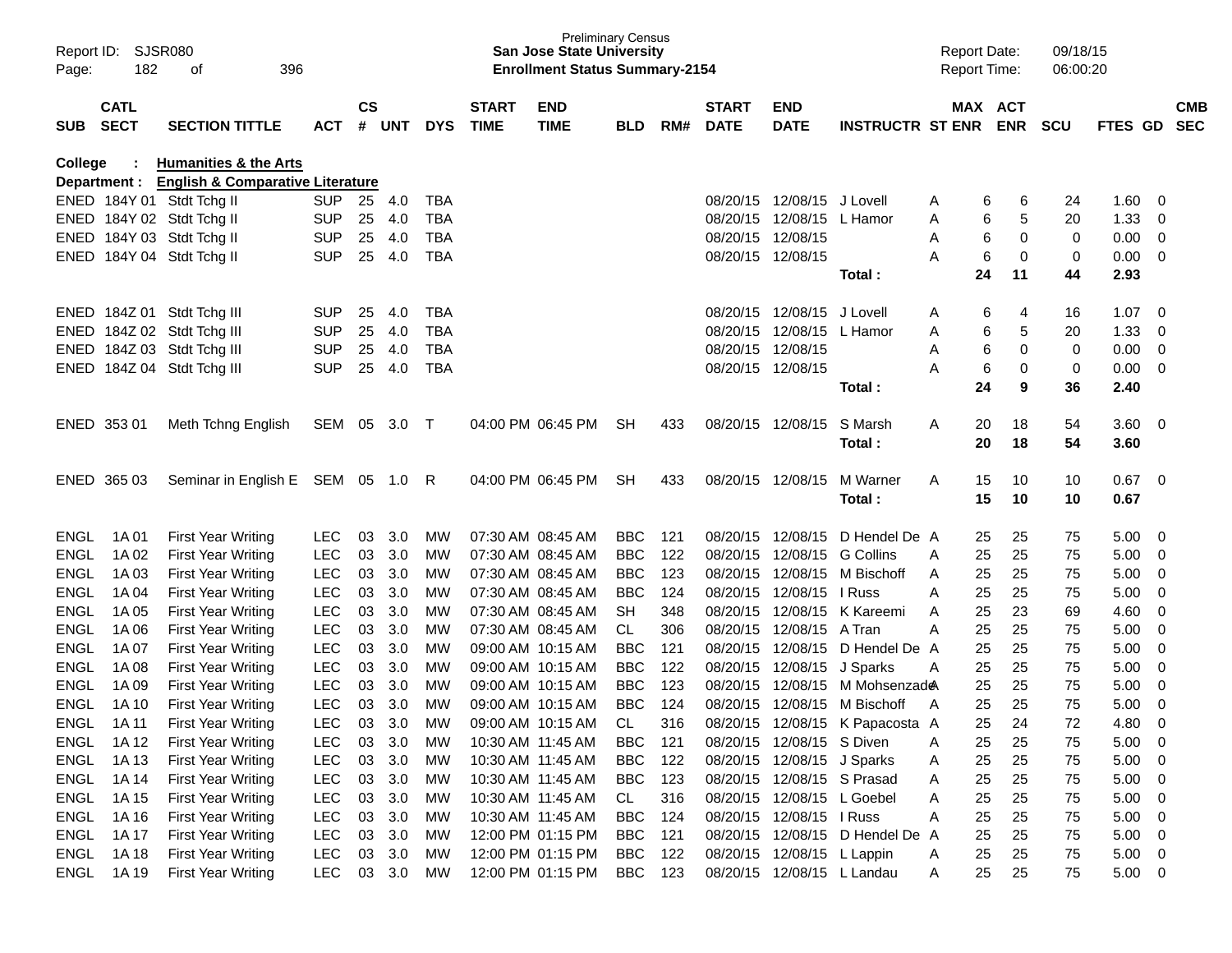| Report ID:<br>Page: | SJSR080<br>183 | οf                        | 396           |           |            |            |                   | <b>Preliminary Census</b><br>San Jose State University<br><b>Enrollment Status Summary-2154</b> |            |       |              |                              |                              | <b>Report Date:</b><br><b>Report Time:</b> |     |            | 09/18/15<br>06:00:20 |             |                |
|---------------------|----------------|---------------------------|---------------|-----------|------------|------------|-------------------|-------------------------------------------------------------------------------------------------|------------|-------|--------------|------------------------------|------------------------------|--------------------------------------------|-----|------------|----------------------|-------------|----------------|
|                     | <b>CATL</b>    |                           |               | <b>CS</b> |            |            | <b>START</b>      | <b>END</b>                                                                                      |            |       | <b>START</b> | <b>END</b>                   |                              |                                            | MAX | <b>ACT</b> |                      |             | <b>CMB</b>     |
| <b>SUB</b>          | <b>SECT</b>    | <b>SECTION TITTLE</b>     | ACT           | #         | <b>UNT</b> | <b>DYS</b> | <b>TIME</b>       | <b>TIME</b>                                                                                     | <b>BLD</b> | RM#   | <b>DATE</b>  | <b>DATE</b>                  | <b>INSTRUCTR ST ENR</b>      |                                            |     | <b>ENR</b> | <b>SCU</b>           | FTES GD     | <b>SEC</b>     |
| ENGL                | 1A 20          | <b>First Year Writing</b> | <b>LEC</b>    | 03        | 3.0        | <b>MW</b>  | 12:00 PM 01:15 PM |                                                                                                 | <b>BBC</b> | 124   | 08/20/15     | 12/08/15                     | I Russ                       | Α                                          | 25  | 25         | 75                   | 5.00        | 0              |
| <b>ENGL</b>         | 1A 21          | <b>First Year Writing</b> | <b>LEC</b>    | 03        | 3.0        | MW         |                   | 12:00 PM 01:15 PM                                                                               | <b>BBC</b> | 128   | 08/20/15     | 12/08/15                     | M Mohsenzad <del></del>      |                                            | 25  | 25         | 75                   | 5.00        | 0              |
| <b>ENGL</b>         | 1A 22          | <b>First Year Writing</b> | <b>LEC</b>    | 03        | 3.0        | MW         |                   | 12:00 PM 01:15 PM                                                                               | CL         | 316   | 08/20/15     | 12/08/15                     | E James-PennA                |                                            | 25  | 25         | 75                   | 5.00        | 0              |
| <b>ENGL</b>         | 1A 23          | <b>First Year Writing</b> | <b>LEC</b>    | 03        | 3.0        | MW         | 01:30 PM 02:45 PM |                                                                                                 | <b>BBC</b> | 121   | 08/20/15     | 12/08/15 L Lappin            |                              | A                                          | 25  | 24         | 72                   | 4.80        | 0              |
| <b>ENGL</b>         | 1A 24          | <b>First Year Writing</b> | <b>LEC</b>    | 03        | 3.0        | MW         | 01:30 PM 02:45 PM |                                                                                                 | <b>BBC</b> | 122   | 08/20/15     |                              | 12/08/15 G Saratsioti        | Α                                          | 25  | 25         | 75                   | 5.00        | 0              |
| <b>ENGL</b>         | 1A 25          | <b>First Year Writing</b> | <b>LEC</b>    | 03        | 3.0        | MW         | 01:30 PM 02:45 PM |                                                                                                 | <b>BBC</b> | 123   | 08/20/15     | 12/08/15 W Kelly             |                              | Α                                          | 25  | 24         | 72                   | 4.80        | 0              |
| <b>ENGL</b>         | 1A 26          | <b>First Year Writing</b> | <b>LEC</b>    | 03        | 3.0        | MW         | 01:30 PM 02:45 PM |                                                                                                 | <b>BBC</b> | 124   | 08/20/15     |                              | 12/08/15 J Hibbard           | Α                                          | 25  | 25         | 75                   | 5.00        | 0              |
| <b>ENGL</b>         | 1A 27          | <b>First Year Writing</b> | <b>LEC</b>    | 03        | 3.0        | MW         | 01:30 PM 02:45 PM |                                                                                                 | <b>SH</b>  | 348   | 08/20/15     |                              | 12/08/15 E Schragg           | Α                                          | 25  | 25         | 75                   | 5.00        | 0              |
| <b>ENGL</b>         | 1A 28          | <b>First Year Writing</b> | <b>LEC</b>    | 03        | 3.0        | MW         | 03:00 PM 04:15 PM |                                                                                                 | <b>SH</b>  | 348   | 08/20/15     |                              | 12/08/15 E Schragg           | Α                                          | 25  | 24         | 72                   | 4.80        | 0              |
| <b>ENGL</b>         | 1A 29          | <b>First Year Writing</b> | <b>LEC</b>    | 03        | 3.0        | MW         |                   | 03:00 PM 04:15 PM                                                                               | <b>BBC</b> | 122   | 08/20/15     |                              | 12/08/15 M Mohsenzade        |                                            | 25  | 25         | 75                   | 5.00        | 0              |
| <b>ENGL</b>         | 1A 30          | <b>First Year Writing</b> | <b>LEC</b>    | 03        | 3.0        | MW         |                   | 03:00 PM 04:15 PM                                                                               | <b>BBC</b> | 123   | 08/20/15     | 12/08/15 C Wynne             |                              | Α                                          | 25  | 25         | 75                   | 5.00        | 0              |
| <b>ENGL</b>         | 1A 31          | <b>First Year Writing</b> | <b>LEC</b>    | 03        | 3.0        | MW         |                   | 03:00 PM 04:15 PM                                                                               | <b>BBC</b> | 124   | 08/20/15     | 12/08/15 S Tran              |                              | A                                          | 25  | 25         | 75                   | 5.00        | 0              |
| <b>ENGL</b>         | 1A 32          | <b>First Year Writing</b> | <b>LEC</b>    | 03        | 3.0        | MW         |                   | 03:00 PM 04:15 PM                                                                               | <b>BBC</b> | 121   | 08/20/15     |                              | 12/08/15 G Saratsioti        | A                                          | 25  | 25         | 75                   | 5.00        | 0              |
| <b>ENGL</b>         | 1A 33          | <b>First Year Writing</b> | <b>LEC</b>    | 03        | 3.0        | MW         | 04:30 PM 05:45 PM |                                                                                                 | <b>BBC</b> | 121   | 08/20/15     | 12/08/15                     | J Goodman                    | A                                          | 25  | 25         | 75                   | 5.00        | 0              |
| <b>ENGL</b>         | 1A 34          | <b>First Year Writing</b> | <b>LEC</b>    | 03        | 3.0        | MW         | 04:30 PM 05:45 PM |                                                                                                 | <b>BBC</b> | 122   | 08/20/15     | 12/08/15                     | M Mohsenzad <b>e</b>         |                                            | 25  | 25         | 75                   | 5.00        | 0              |
| <b>ENGL</b>         | 1A 35          | <b>First Year Writing</b> | <b>LEC</b>    | 03        | 3.0        | MW         | 04:30 PM 05:45 PM |                                                                                                 | <b>BBC</b> | 123   | 08/20/15     | 12/08/15 W Kelly             |                              | Α                                          | 25  | 25         | 75                   | 5.00        | 0              |
| <b>ENGL</b>         | 1A 36          | <b>First Year Writing</b> | <b>LEC</b>    | 03        | 3.0        | MW         | 04:30 PM 05:45 PM |                                                                                                 | <b>BBC</b> | 124   | 08/20/15     |                              | 12/08/15 G Saratsioti        | A                                          | 25  | 25         | 75                   | 5.00        | 0              |
| <b>ENGL</b>         | 1A 37          | <b>First Year Writing</b> | <b>LEC</b>    | 03        | 3.0        | TR         | 07:30 AM 08:45 AM |                                                                                                 | <b>BBC</b> | 121   | 08/20/15     | 12/08/15 E Sams              |                              | A                                          | 25  | 25         | 75                   | 5.00        | 0              |
| <b>ENGL</b>         | 1A 38          | <b>First Year Writing</b> | <b>LEC</b>    | 03        | 3.0        | TR         | 07:30 AM 08:45 AM |                                                                                                 | <b>BBC</b> | 122   | 08/20/15     |                              | 12/08/15 D Hendel De A       |                                            | 25  | 25         | 75                   | 5.00        | 0              |
| <b>ENGL</b>         | 1A 39          | <b>First Year Writing</b> | <b>LEC</b>    | 03        | 3.0        | <b>TR</b>  | 07:30 AM 08:45 AM |                                                                                                 | <b>BBC</b> | 123   | 08/20/15     | 12/08/15                     | C Lore                       | A                                          | 25  | 25         | 75                   | 5.00        | 0              |
| <b>ENGL</b>         | 1A 40          | <b>First Year Writing</b> | <b>LEC</b>    | 03        | 3.0        | <b>TR</b>  | 07:30 AM 08:45 AM |                                                                                                 | <b>BBC</b> | 124   | 08/20/15     |                              | 12/08/15 E James-PennA       |                                            | 25  | 23         | 69                   | 4.60        | 0              |
| <b>ENGL</b>         | 1A41           | <b>First Year Writing</b> | <b>LEC</b>    | 03        | 3.0        | <b>TR</b>  | 07:30 AM 08:45 AM |                                                                                                 | <b>SH</b>  | 348   | 08/20/15     | 12/08/15 A Petty             |                              | Α                                          | 25  | 25         | 75                   | 5.00        | 0              |
| <b>ENGL</b>         | 1A 42          | <b>First Year Writing</b> | <b>LEC</b>    | 03        | 3.0        | <b>TR</b>  | 07:30 AM 08:45 AM |                                                                                                 | <b>CL</b>  | 306   | 08/20/15     | 12/08/15 S Hervey            |                              | A                                          | 25  | 24         | 72                   | 4.80        | 0              |
| <b>ENGL</b>         | 1A43           | <b>First Year Writing</b> | <b>LEC</b>    | 03        | 3.0        | <b>TR</b>  | 09:00 AM 10:15 AM |                                                                                                 | <b>BBC</b> | 121   | 08/20/15     | 12/08/15 E Sams              |                              | Α                                          | 25  | 24         | 72                   | 4.80        | 0              |
| <b>ENGL</b>         | 1A 45          | <b>First Year Writing</b> | <b>LEC</b>    | 03        | 3.0        | <b>TR</b>  | 09:00 AM 10:15 AM |                                                                                                 | <b>BBC</b> | 123   | 08/20/15     |                              | 12/08/15 R Skinnell          | Α                                          | 25  | 24         | 72                   | 4.80        | 0              |
| <b>ENGL</b>         | 1A46           | <b>First Year Writing</b> | <b>LEC</b>    | 03        | 3.0        | <b>TR</b>  | 09:00 AM 10:15 AM |                                                                                                 | <b>SH</b>  | 444   | 08/20/15     | 12/08/15                     | S Ashton                     | Α                                          | 25  | 25         | 75                   | 5.00        | 0              |
| <b>ENGL</b>         | 1A 47          | <b>First Year Writing</b> | <b>LEC</b>    | 03        | 3.0        | <b>TR</b>  | 09:00 AM 10:15 AM |                                                                                                 | SН         | 238   | 08/20/15     | 12/08/15                     | A Petty                      | Α                                          | 25  | 25         | 75                   | 5.00        | 0              |
| <b>ENGL</b>         | 1A48           | <b>First Year Writing</b> | <b>LEC</b>    | 03        | 3.0        | <b>TR</b>  | 10:30 AM 11:45 AM |                                                                                                 | CL.        | 316   | 08/20/15     | 12/08/15                     | J Logan                      | Α                                          | 25  | 25         | 75                   | 5.00        | 0              |
| <b>ENGL</b>         | 1A 49          | <b>First Year Writing</b> | <b>LEC</b>    | 03        | 3.0        | <b>TR</b>  | 10:30 AM 11:45 AM |                                                                                                 | <b>BBC</b> | 122   | 08/20/15     | 12/08/15                     | R Vora                       | Α                                          | 25  | 25         | 75                   | 5.00        | 0              |
| <b>ENGL</b>         | 1A 50          | First Year Writing        | <b>LEC</b>    | 03        | 3.0        | <b>TR</b>  |                   | 10:30 AM 11:45 AM                                                                               | <b>BBC</b> | 123   | 08/20/15     |                              | 12/08/15 J Hallford          | Α                                          | 25  | 25         | 75                   | 5.00        | $\mathbf 0$    |
| ENGL                | 1A 51          | <b>First Year Writing</b> | LEC           |           | 03 3.0     | <b>TR</b>  |                   | 10:30 AM 11:45 AM                                                                               | CL         | 111   |              | 08/20/15 12/08/15 K Harris   |                              | Α                                          | 25  | 23         | 69                   | 4.60        | $\overline{0}$ |
| ENGL                | 1A 52          | <b>First Year Writing</b> | <b>LEC</b>    |           | 03 3.0     | TR         | 10:30 AM 11:45 AM |                                                                                                 | BBC        | 121   |              |                              | 08/20/15 12/08/15 C Browne   | A                                          | 25  | 25         | 75                   | 5.00        | 0              |
| ENGL                | 1A 53          | <b>First Year Writing</b> | <b>LEC</b>    |           | 03 3.0     | TR         |                   | 12:00 PM 01:15 PM                                                                               | BBC        | 121   |              |                              | 08/20/15 12/08/15 C Browne   | A                                          | 25  | 25         | 75                   | 5.00        | 0              |
| ENGL                | 1A 54          | <b>First Year Writing</b> | <b>LEC</b>    |           | 03 3.0     | TR         |                   | 12:00 PM 01:15 PM                                                                               | SH         | 238   |              | 08/20/15 12/08/15 J Keaton   |                              | A                                          | 25  | 25         | 75                   | 5.00        | 0              |
| ENGL                | 1A 55          | <b>First Year Writing</b> | <b>LEC</b>    | 03        | 3.0        | TR         |                   | 12:00 PM 01:15 PM                                                                               | BBC        | - 123 |              | 08/20/15 12/08/15 J Hallford |                              | A                                          | 25  | 25         | 75                   | 5.00        | 0              |
| ENGL                | 1A 56          | <b>First Year Writing</b> | <b>LEC</b>    | 03        | 3.0        | TR         |                   | 12:00 PM 01:15 PM                                                                               | BBC        | 124   |              | 08/20/15 12/08/15 C Lore     |                              | A                                          | 25  | 25         | 75                   | 5.00        | 0              |
| ENGL                | 1A 57          | <b>First Year Writing</b> | <b>LEC</b>    |           | 03 3.0     | TR         |                   | 12:00 PM 01:15 PM                                                                               | <b>BBC</b> | 125   |              | 08/20/15 12/08/15 J Sparks   |                              | A                                          | 25  | 24         | 72                   | 4.80        | 0              |
|                     | ENGL 1A58      | <b>First Year Writing</b> | LEC           |           | 03 3.0     | TR         |                   | 12:00 PM 01:15 PM                                                                               | CL         | 316   |              | 08/20/15 12/08/15 T Mouton   |                              | A                                          | 25  | 25         | 75                   | 5.00        | 0              |
|                     | ENGL 1A59      | <b>First Year Writing</b> | LEC 03 3.0 TR |           |            |            |                   | 01:30 PM 02:45 PM                                                                               | BBC 121    |       |              |                              | 08/20/15 12/08/15 L Lindelof | A                                          | 25  | 25         | 75                   | $5.00 \t 0$ |                |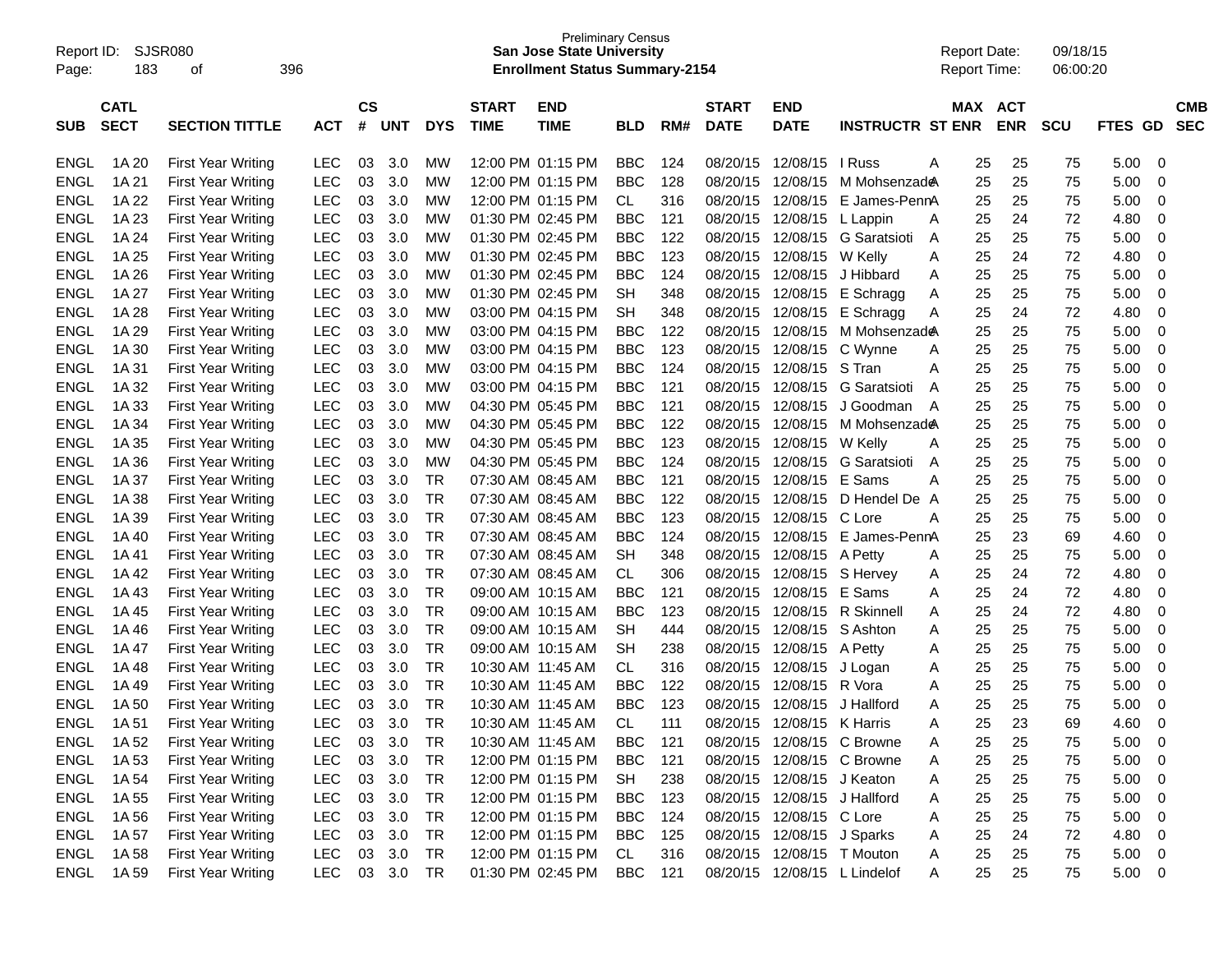| Report ID:<br>Page: | 184         | <b>SJSR080</b><br>396<br>οf |            |           |            |            |                   | <b>Preliminary Census</b><br><b>San Jose State University</b><br><b>Enrollment Status Summary-2154</b> |            |     |              |                            |                         |   | <b>Report Date:</b><br>Report Time: |            | 09/18/15<br>06:00:20 |                    |            |
|---------------------|-------------|-----------------------------|------------|-----------|------------|------------|-------------------|--------------------------------------------------------------------------------------------------------|------------|-----|--------------|----------------------------|-------------------------|---|-------------------------------------|------------|----------------------|--------------------|------------|
|                     | <b>CATL</b> |                             |            | <b>CS</b> |            |            | <b>START</b>      | <b>END</b>                                                                                             |            |     | <b>START</b> | <b>END</b>                 |                         |   | MAX ACT                             |            |                      |                    | <b>CMB</b> |
| <b>SUB</b>          | <b>SECT</b> | <b>SECTION TITTLE</b>       | <b>ACT</b> | #         | <b>UNT</b> | <b>DYS</b> | <b>TIME</b>       | <b>TIME</b>                                                                                            | <b>BLD</b> | RM# | <b>DATE</b>  | <b>DATE</b>                | <b>INSTRUCTR ST ENR</b> |   |                                     | <b>ENR</b> | <b>SCU</b>           | <b>FTES</b><br>GD. | <b>SEC</b> |
| <b>ENGL</b>         | 1A 60       | <b>First Year Writing</b>   | LEC        | 03        | 3.0        | TR         |                   | 01:30 PM 02:45 PM                                                                                      | <b>BBC</b> | 122 | 08/20/15     | 12/08/15                   | C Lore                  | A | 25                                  | 25         | 75                   | 5.00               | 0          |
| <b>ENGL</b>         | 1A61        | <b>First Year Writing</b>   | <b>LEC</b> | 03        | 3.0        | TR         |                   | 01:30 PM 02:45 PM                                                                                      | <b>BBC</b> | 123 | 08/20/15     | 12/08/15                   | K Camacho               | Α | 25                                  | 25         | 75                   | 5.00               | 0          |
| <b>ENGL</b>         | 1A62        | <b>First Year Writing</b>   | <b>LEC</b> | 03        | 3.0        | TR         |                   | 01:30 PM 02:45 PM                                                                                      | <b>BBC</b> | 124 | 08/20/15     | 12/08/15                   | C Wynne                 | Α | 25                                  | 24         | 72                   | 4.80               | 0          |
| ENGL                | 1A63        | <b>First Year Writing</b>   | <b>LEC</b> | 03        | 3.0        | TR         |                   | 09:00 AM 10:15 AM                                                                                      | <b>BBC</b> | 124 | 08/20/15     | 12/08/15                   | D Hendel De A           |   | 25                                  | 24         | 72                   | 4.80               | 0          |
| <b>ENGL</b>         | 1A64        | <b>First Year Writing</b>   | <b>LEC</b> | 03        | 3.0        | TR         |                   | 03:00 PM 04:15 PM                                                                                      | <b>BBC</b> | 121 | 08/20/15     | 12/08/15                   | L Lindelof              | A | 25                                  | 24         | 72                   | 4.80               | 0          |
| <b>ENGL</b>         | 1A 65       | <b>First Year Writing</b>   | <b>LEC</b> | 03        | 3.0        | TR         |                   | 03:00 PM 04:15 PM                                                                                      | <b>BBC</b> | 122 | 08/20/15     | 12/08/15                   | C Browne                | Α | 25                                  | 25         | 75                   | 5.00               | 0          |
| <b>ENGL</b>         | 1A66        | <b>First Year Writing</b>   | <b>LEC</b> | 03        | 3.0        | TR         |                   | 03:00 PM 04:15 PM                                                                                      | <b>BBC</b> | 123 | 08/20/15     | 12/08/15                   | C Lore                  | A | 25                                  | 24         | 72                   | 4.80               | 0          |
| ENGL                | 1A 67       | <b>First Year Writing</b>   | <b>LEC</b> | 03        | 3.0        | TR         |                   | 03:00 PM 04:15 PM                                                                                      | BBC        | 124 | 08/20/15     | 12/08/15                   | K Camacho               | A | 25                                  | 25         | 75                   | 5.00               | 0          |
| <b>ENGL</b>         | 1A68        | <b>First Year Writing</b>   | <b>LEC</b> | 03        | 3.0        | TR         |                   | 03:00 PM 04:15 PM                                                                                      | <b>SH</b>  | 348 | 08/20/15     | 12/08/15                   | L Jacoby                | A | 25                                  | 23         | 69                   | 4.60               | 0          |
| <b>ENGL</b>         | 1A 69       | <b>First Year Writing</b>   | <b>LEC</b> | 03        | 3.0        | TR         |                   | 04:30 PM 05:45 PM                                                                                      | BBC        | 121 | 08/20/15     | 12/08/15                   | C Wynne                 | Α | 25                                  | 22         | 66                   | 4.40               | 0          |
| <b>ENGL</b>         | 1A 70       | <b>First Year Writing</b>   | <b>LEC</b> | 03        | 3.0        | TR         |                   | 04:30 PM 05:45 PM                                                                                      | <b>BBC</b> | 122 | 08/20/15     | 12/08/15                   | K Camacho               | A | 25                                  | 24         | 72                   | 4.80               | 0          |
| ENGL                | 1A 71       | <b>First Year Writing</b>   | <b>LEC</b> | 03        | 3.0        | <b>TR</b>  |                   | 04:30 PM 05:45 PM                                                                                      | <b>BBC</b> | 123 | 08/20/15     | 12/08/15                   | P O'Sullivan            | A | 25                                  | 25         | 75                   | 5.00               | 0          |
| <b>ENGL</b>         | 1A 73       | <b>First Year Writing</b>   | <b>LEC</b> | 03        | 3.0        | F          |                   | 09:30 AM 12:15 PM                                                                                      | <b>BBC</b> | 121 | 08/20/15     | 12/08/15                   | G Saratsioti            | A | 25                                  | 24         | 72                   | 4.80               | 0          |
| <b>ENGL</b>         | 1A 74       | <b>First Year Writing</b>   | <b>LEC</b> | 03        | 3.0        | F          |                   | 09:30 AM 12:15 PM                                                                                      | <b>BBC</b> | 122 | 08/20/15     | 12/08/15                   | R Buyco                 | Α | 25                                  | 24         | 72                   | 4.80               | 0          |
| <b>ENGL</b>         | 1A 75       | <b>First Year Writing</b>   | <b>LEC</b> | 03        | 3.0        | F          |                   | 09:30 AM 12:15 PM                                                                                      | <b>SH</b>  | 413 | 08/20/15     | 12/08/15                   | T Mouton                | Α | 25                                  | 23         | 69                   | 4.60               | 0          |
| <b>ENGL</b>         | 1A 76       | <b>First Year Writing</b>   | <b>LEC</b> | 03        | 3.0        | F          |                   | 09:30 AM 12:15 PM                                                                                      | <b>BBC</b> | 124 | 08/20/15     | 12/08/15 L Landau          |                         | A | 25                                  | 23         | 69                   | 4.60               | 0          |
| <b>ENGL</b>         | 1A 77       | <b>First Year Writing</b>   | <b>LEC</b> |           | 3.0        |            |                   |                                                                                                        |            |     |              |                            |                         | х | 0                                   | 0          | 0                    | 0.00               | 0          |
| <b>ENGL</b>         | 1A 78       | <b>First Year Writing</b>   | <b>LEC</b> | 03        | 3.0        | МW         | 10:30 AM 11:45 AM |                                                                                                        | SН         | 348 | 08/20/15     | 12/08/15                   | R Buyco                 | Α | 25                                  | 25         | 75                   | 5.00               | 0          |
| <b>ENGL</b>         | 1A 79       | <b>First Year Writing</b>   | <b>LEC</b> | 03        | 3.0        | МW         |                   | 03:00 PM 04:15 PM                                                                                      | СL         | 306 | 08/20/15     | 12/08/15                   | L Landau                | Α | 25                                  | 25         | 75                   | 5.00               | 0          |
| <b>ENGL</b>         | 1A 80       | <b>First Year Writing</b>   | <b>LEC</b> | 03        | 3.0        | МW         |                   | 04:30 PM 05:45 PM                                                                                      | CL         | 316 | 08/20/15     | 12/08/15                   | L Landau                | A | 25                                  | 25         | 75                   | 5.00               | 0          |
| <b>ENGL</b>         | 1A 81       | <b>First Year Writing</b>   | <b>LEC</b> | 03        | 3.0        | TR.        |                   | 03:00 PM 04:15 PM                                                                                      | <b>SH</b>  | 238 | 08/20/15     | 12/08/15                   | R James                 | A | 25                                  | 24         | 72                   | 4.80               | 0          |
| <b>ENGL</b>         | 1A 82       | <b>First Year Writing</b>   | <b>LEC</b> | 03        | 3.0        | МW         |                   | 04:30 PM 05:45 PM                                                                                      | <b>BBC</b> | 128 | 08/20/15     | 12/08/15                   | L Goebel                | A | 25                                  | 24         | 72                   | 4.80               | 0          |
| ENGL                | 1A83        | <b>First Year Writing</b>   | <b>LEC</b> |           | 3.0        |            |                   |                                                                                                        |            |     |              |                            |                         | X | 0                                   | 0          | 0                    | 0.00               | 0          |
| ENGL                | 1A 84       | <b>First Year Writing</b>   | <b>LEC</b> | 03        | 3.0        | R          |                   | 06:00 PM 08:45 PM                                                                                      | <b>CL</b>  | 316 | 08/20/15     | 12/08/15                   | C Mujal                 | A | 25                                  | 25         | 75                   | 5.00               | 0          |
|                     |             |                             |            |           |            |            |                   |                                                                                                        |            |     |              |                            | Total:                  |   |                                     | 2000 1968  | 5904                 | 393.60             |            |
| <b>ENGL</b>         | 1B 01       | Argument and Analysi LEC    |            | 03        | 3.0        | МW         |                   | 12:00 PM 01:15 PM                                                                                      | <b>DMH</b> | 356 | 08/20/15     | 12/08/15                   | M Williams              | Α | 25                                  | 24         | 72                   | 4.80               | 0          |
| <b>ENGL</b>         | 1B 02       | Argument and Analysi LEC    |            | 03        | 3.0        | TR         |                   | 09:00 AM 10:15 AM                                                                                      | <b>BBC</b> | 122 | 08/20/15     | 12/08/15                   | D Sirkin                | A | 25                                  | 25         | 75                   | 5.00               | 0          |
| <b>ENGL</b>         | 1B 03       | Argument and Analysi LEC    |            | 03        | 3.0        | МW         |                   | 04:30 PM 05:45 PM                                                                                      | <b>SH</b>  | 348 | 08/20/15     | 12/08/15                   | A Rohatgi               | A | 25                                  | 25         | 75                   | 5.00               | 0          |
| ENGL                | 1B 04       | Argument and Analysi LEC    |            | 03        | 3.0        | F          |                   | 09:30 AM 12:15 PM                                                                                      | <b>BBC</b> | 123 | 08/20/15     | 12/08/15                   | A Rohatgi               | Α | 25                                  | 24         | 72                   | 4.80               | 0          |
|                     | ENGL 1B 05  | Argument and Analysi LEC    |            | 03        | 3.0        | TR         |                   | 07:30 AM 08:45 AM                                                                                      | <b>BBC</b> | 120 |              | 08/20/15 12/08/15 S Harvey |                         | A | 25                                  | 24         | 72                   | 4.80               | 0          |
| ENGL                | 1B 06       | Argument and Analysi LEC    |            |           | 03 3.0     | TR         |                   | 03:00 PM 04:15 PM                                                                                      | <b>BBC</b> | 128 |              | 08/20/15 12/08/15 J Sparks |                         | A | 25                                  | 23         | 69                   | 4.60               | 0          |
| <b>ENGL</b>         | 1B 07       | Argument and Analysi LEC    |            |           | 03 3.0     | TR         |                   | 04:30 PM 05:45 PM                                                                                      | <b>BBC</b> | 120 |              | 08/20/15 12/08/15 L Jacoby |                         | A | 25                                  | 23         | 69                   | 4.60               | 0          |
| <b>ENGL</b>         | 1B 08       | Argument and Analysi LEC    |            |           | 03 3.0     | TR         |                   | 07:30 AM 08:45 AM                                                                                      | SH         | 238 |              | 08/20/15 12/08/15 D Sirkin |                         | A | 25                                  | 23         | 69                   | 4.60               | 0          |
| <b>ENGL</b>         | 1B 09       | Argument and Analysi LEC    |            |           | 03 3.0     | TR         |                   | 09:00 AM 10:15 AM                                                                                      | <b>BBC</b> | 120 |              | 08/20/15 12/08/15 S Harvey |                         | A | 25                                  | 25         | 75                   | 5.00               | 0          |
| <b>ENGL</b>         | 1B 10       | Argument and Analysi LEC    |            |           | 03 3.0     | TR         |                   | 12:00 PM 01:15 PM                                                                                      | <b>SH</b>  | 444 |              | 08/20/15 12/08/15 D Sirkin |                         | A | 25                                  | 25         | 75                   | 5.00               | 0          |
| <b>ENGL</b>         | 1B 11       | Argument and Analysi LEC    |            |           | 03 3.0     | TR         |                   | 12:00 PM 01:15 PM                                                                                      | <b>BBC</b> | 122 |              | 08/20/15 12/08/15 S Harvey |                         | Α | 25                                  | 26         | 78                   | 5.20               | 0          |
|                     |             |                             |            |           |            |            |                   |                                                                                                        |            |     |              |                            | Total:                  |   | 275                                 | 267        | 801                  | 53.40              |            |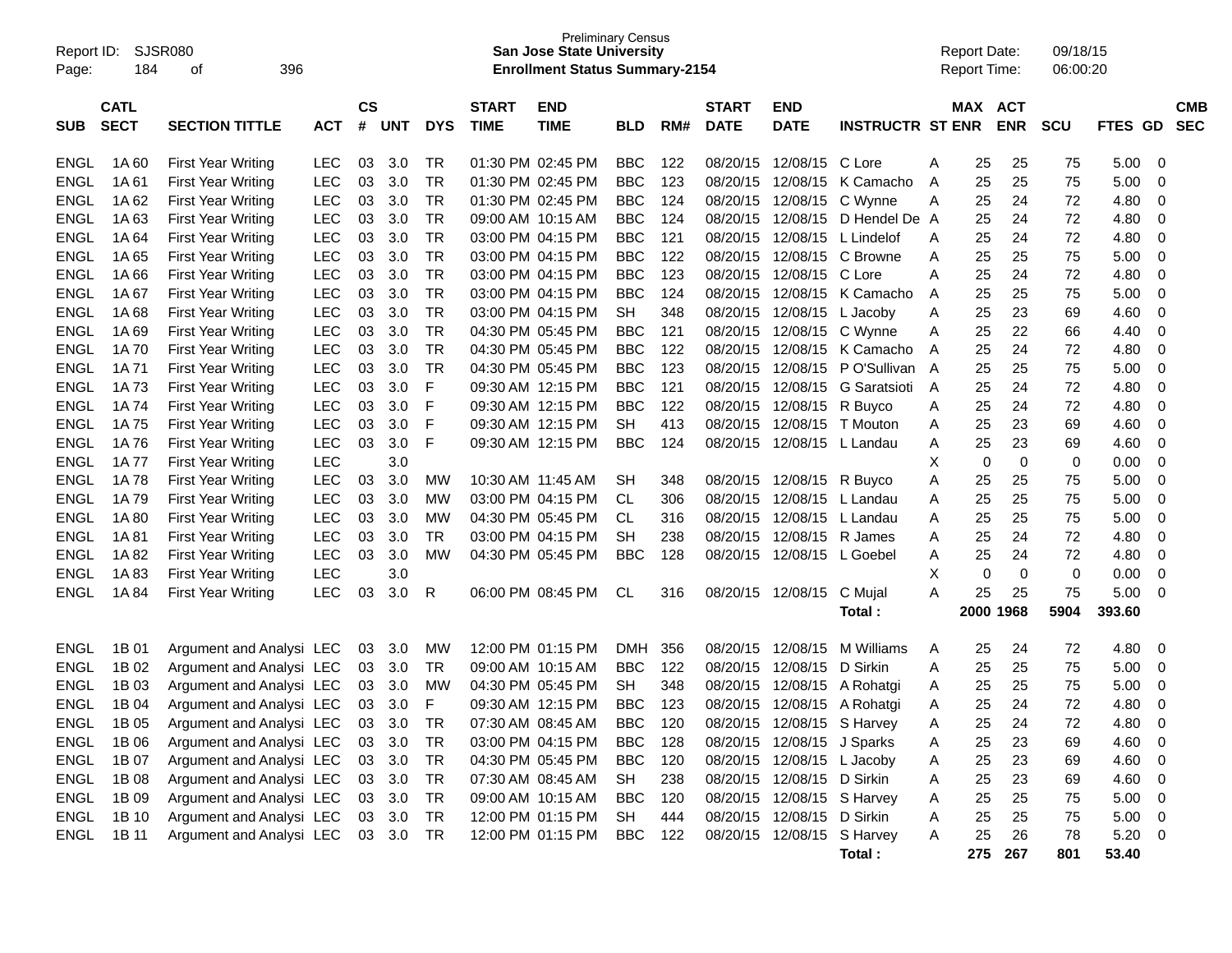| Page:       | Report ID:<br>SJSR080<br>185<br>396<br>οf<br><b>CATL</b> |                       |            |                |            |            |                             | <b>Preliminary Census</b><br><b>San Jose State University</b><br><b>Enrollment Status Summary-2154</b> |            |     |                             |                           |                               | <b>Report Date:</b><br><b>Report Time:</b> |                        | 09/18/15<br>06:00:20 |                |                         |                          |
|-------------|----------------------------------------------------------|-----------------------|------------|----------------|------------|------------|-----------------------------|--------------------------------------------------------------------------------------------------------|------------|-----|-----------------------------|---------------------------|-------------------------------|--------------------------------------------|------------------------|----------------------|----------------|-------------------------|--------------------------|
| <b>SUB</b>  | <b>SECT</b>                                              | <b>SECTION TITTLE</b> | <b>ACT</b> | <b>CS</b><br># | <b>UNT</b> | <b>DYS</b> | <b>START</b><br><b>TIME</b> | <b>END</b><br><b>TIME</b>                                                                              | <b>BLD</b> | RM# | <b>START</b><br><b>DATE</b> | <b>END</b><br><b>DATE</b> | <b>INSTRUCTR ST ENR</b>       |                                            | MAX ACT<br><b>ENR</b>  | <b>SCU</b>           | <b>FTES GD</b> |                         | <b>CMB</b><br><b>SEC</b> |
| <b>ENGL</b> | 2 0 1                                                    | Critical Thinking an  | <b>LEC</b> |                | 3.0        |            |                             |                                                                                                        |            |     |                             |                           |                               | Х                                          | 0<br>0                 | 0                    | 0.00           | - 0                     |                          |
| <b>ENGL</b> | 202                                                      | Critical Thinking an  | <b>LEC</b> |                | 3.0        |            |                             |                                                                                                        |            |     |                             |                           |                               | Χ                                          | 0<br>0                 | 0                    | 0.00           | 0                       |                          |
| <b>ENGL</b> | 203                                                      | Critical Thinking an  | LEC        |                | 3.0        |            |                             |                                                                                                        |            |     |                             |                           |                               | X                                          | 0<br>0                 | 0                    | 0.00           | 0                       |                          |
| <b>ENGL</b> | 2 0 4                                                    | Critical Thinking an  | LEC        | 03             | 3.0        | МW         |                             | 09:00 AM 10:15 AM                                                                                      | HGH 120    |     |                             | 08/20/15 12/08/15 A Smith |                               | 25<br>A                                    | 25                     | 75                   | 5.00           | $\mathbf 0$             |                          |
| <b>ENGL</b> | 2 0 5                                                    | Critical Thinking an  | <b>LEC</b> |                | 3.0        |            |                             |                                                                                                        |            |     |                             |                           |                               | X                                          | 0<br>0                 | 0                    | 0.00           | 0                       |                          |
| <b>ENGL</b> | 2 0 6                                                    | Critical Thinking an  | LEC        |                | 3.0        |            |                             |                                                                                                        |            |     |                             |                           |                               | X                                          | 0<br>0                 | 0                    | 0.00           | 0                       |                          |
| <b>ENGL</b> | 207                                                      | Critical Thinking an  | LEC        | 03             | 3.0        | МW         |                             | 10:30 AM 11:45 AM                                                                                      | CL         | 308 | 08/20/15                    | 12/08/15                  | M Williams                    | 25<br>A                                    | 24                     | 72                   | 4.80           | $\mathbf 0$             |                          |
| <b>ENGL</b> | 2 0 8                                                    | Critical Thinking an  | LEC        | 03             | 3.0        | МW         |                             | 01:30 PM 02:45 PM                                                                                      | <b>BBC</b> | 128 | 08/20/15                    | 12/08/15 E Selle          |                               | 25<br>A                                    | 25                     | 75                   | 5.00           | 0                       |                          |
| <b>ENGL</b> | 209                                                      | Critical Thinking an  | LEC        | 03             | 3.0        | <b>MW</b>  |                             | 12:00 PM 01:15 PM                                                                                      | <b>MUS</b> | 211 | 08/20/15                    | 12/08/15 L Goebel         |                               | 25<br>A                                    | 25                     | 75                   | 5.00           | 0                       |                          |
| <b>ENGL</b> | 2 10                                                     | Critical Thinking an  | LEC        |                | 3.0        |            |                             |                                                                                                        |            |     |                             |                           |                               | X                                          | $\mathbf 0$<br>0       | 0                    | 0.00           | 0                       |                          |
| <b>ENGL</b> | 211                                                      | Critical Thinking an  | LEC        | 03             | 3.0        | МW         |                             | 01:30 PM 02:45 PM                                                                                      | <b>BBC</b> | 120 | 08/20/15                    | 12/08/15                  | O Sonntag                     | 25<br>Α                                    | 25                     | 75                   | 5.00           | 0                       |                          |
| <b>ENGL</b> | 2 1 2                                                    | Critical Thinking an  | LEC        | 03             | 3.0        | <b>MW</b>  |                             | 01:30 PM 02:45 PM                                                                                      | <b>CL</b>  | 316 | 08/20/15                    | 12/08/15                  | J Goodman                     | 25<br>A                                    | 25                     | 75                   | 5.00           | 0                       |                          |
| <b>ENGL</b> | 2 1 3                                                    | Critical Thinking an  | LEC        |                | 3.0        |            |                             |                                                                                                        |            |     |                             |                           |                               | х                                          | $\mathbf 0$<br>0       | 0                    | 0.00           | 0                       |                          |
| <b>ENGL</b> | 2 14                                                     | Critical Thinking an  | LEC        | 03             | 3.0        | МW         |                             | 03:00 PM 04:15 PM                                                                                      | CL         | 316 | 08/20/15                    | 12/08/15                  | L Goebel                      | 25<br>A                                    | 25                     | 75                   | 5.00           | 0                       |                          |
| <b>ENGL</b> | 2 1 5                                                    | Critical Thinking an  | LEC        | 03             | 3.0        | <b>TR</b>  |                             | 04:30 PM 05:45 PM                                                                                      | <b>BBC</b> | 128 | 08/20/15                    | 12/08/15 C Mujal          |                               | 25<br>A                                    | 25                     | 75                   | 5.00           | 0                       |                          |
| <b>ENGL</b> | 2 1 6                                                    | Critical Thinking an  | <b>LEC</b> |                | 3.0        |            |                             |                                                                                                        |            |     |                             |                           |                               | х                                          | 0<br>0                 | 0                    | 0.00           | 0                       |                          |
| <b>ENGL</b> | 2 1 7                                                    | Critical Thinking an  | <b>LEC</b> |                | 3.0        |            |                             |                                                                                                        |            |     |                             |                           |                               | X                                          | 0<br>0                 | 0                    | 0.00           | 0                       |                          |
| <b>ENGL</b> | 2 1 8                                                    | Critical Thinking an  | <b>LEC</b> |                | 3.0        |            |                             |                                                                                                        |            |     |                             |                           |                               | X                                          | 0<br>0                 | 0                    | 0.00           | 0                       |                          |
| <b>ENGL</b> | 2 1 9                                                    | Critical Thinking an  | LEC        | 03             | 3.0        | МW         |                             | 06:00 PM 07:15 PM                                                                                      | <b>CL</b>  | 316 |                             | 08/20/15 12/08/15         | O Sonntag                     | 25<br>A                                    | 25                     | 75                   | 5.00           | $\mathbf 0$             |                          |
| <b>ENGL</b> | 2 2 0                                                    | Critical Thinking an  | <b>LEC</b> |                | 3.0        |            |                             |                                                                                                        |            |     |                             |                           |                               | X                                          | 0<br>0                 | 0                    | 0.00           | 0                       |                          |
| <b>ENGL</b> | 2 2 1                                                    | Critical Thinking an  | <b>LEC</b> |                | 3.0        |            |                             |                                                                                                        |            |     |                             |                           |                               | X                                          | 0<br>0                 | 0                    | 0.00           | 0                       |                          |
| <b>ENGL</b> | 2 2 2                                                    | Critical Thinking an  | <b>LEC</b> |                | 3.0        |            |                             |                                                                                                        |            |     |                             |                           |                               | X                                          | 0<br>0                 | 0                    | 0.00           | 0                       |                          |
| <b>ENGL</b> | 2 2 3                                                    | Critical Thinking an  | LEC        | 03             | 3.0        | TR         |                             | 09:00 AM 10:15 AM                                                                                      | <b>BBC</b> | 221 |                             | 08/20/15 12/08/15 R James |                               | 25<br>A                                    | 25                     | 75                   | 5.00           | 0                       |                          |
| <b>ENGL</b> | 2 2 4                                                    | Critical Thinking an  | LEC        |                | 3.0        |            |                             |                                                                                                        |            |     |                             |                           |                               | X                                          | $\mathbf 0$<br>0       | 0                    | 0.00           | 0                       |                          |
| <b>ENGL</b> | 2 2 5                                                    | Critical Thinking an  | LEC        | 03             | 3.0        | TR         |                             | 10:30 AM 11:45 AM                                                                                      | <b>SH</b>  | 238 | 08/20/15                    | 12/08/15                  | P O'Sullivan                  | 25<br>A                                    | 25                     | 75                   | 5.00           | 0                       |                          |
| <b>ENGL</b> | 2 2 6                                                    | Critical Thinking an  | <b>LEC</b> | 03             | 3.0        | TR         |                             | 10:30 AM 11:45 AM                                                                                      | <b>BBC</b> | 120 | 08/20/15                    | 12/08/15 R James          |                               | 25<br>A                                    | 24                     | 72                   | 4.80           | 0                       |                          |
| <b>ENGL</b> | 2 2 7                                                    | Critical Thinking an  | LEC        | 03             | 3.0        | <b>TR</b>  |                             | 09:00 AM 10:15 AM                                                                                      | CL         | 316 | 08/20/15                    | 12/08/15 J Keaton         |                               | 25<br>A                                    | 25                     | 75                   | 5.00           | 0                       |                          |
| <b>ENGL</b> | 2 2 8                                                    | Critical Thinking an  | <b>LEC</b> |                | 3.0        |            |                             |                                                                                                        |            |     |                             |                           |                               | X                                          | 0<br>0                 | 0                    | 0.00           | 0                       |                          |
| <b>ENGL</b> | 2 2 9                                                    | Critical Thinking an  | <b>LEC</b> |                | 3.0        |            |                             |                                                                                                        |            |     |                             |                           |                               | X                                          | 0<br>0                 | 0                    | 0.00           | 0                       |                          |
| <b>ENGL</b> | 2 3 0                                                    | Critical Thinking an  | LEC        | 03             | 3.0        | TR         |                             | 01:30 PM 02:45 PM                                                                                      | <b>BBC</b> | 128 | 08/20/15                    | 12/08/15                  | S Harvey                      | 25<br>Α                                    | 23                     | 69                   | 4.60           | 0                       |                          |
| <b>ENGL</b> | 2 3 1                                                    | Critical Thinking an  | LEC        | 03             | 3.0        | <b>TR</b>  |                             | 01:30 PM 02:45 PM                                                                                      | <b>CL</b>  | 316 |                             | 08/20/15 12/08/15 R James |                               | 25                                         | 25                     | 75                   | 5.00           | $\Omega$                |                          |
| ENGL        | 2 3 2                                                    | Critical Thinking an  | LEC        |                | $3.0\,$    |            |                             |                                                                                                        |            |     |                             |                           |                               | X                                          | 0<br>0                 | 0                    | 0.00           | $\overline{\mathbf{0}}$ |                          |
| ENGL        | 2 3 3                                                    | Critical Thinking an  | LEC        | 03             | 3.0        | <b>TR</b>  |                             | 03:00 PM 04:15 PM CL                                                                                   |            | 316 |                             |                           | 08/20/15 12/08/15 PO'Sullivan | 25<br>$\mathsf{A}$                         | 24                     | 72                   | 4.80           | $\overline{\mathbf{0}}$ |                          |
| ENGL        | 2 3 4                                                    | Critical Thinking an  | <b>LEC</b> |                | 3.0        |            |                             |                                                                                                        |            |     |                             |                           |                               | х                                          | $\,0\,$<br>0           | 0                    | 0.00           | $\overline{\mathbf{0}}$ |                          |
| ENGL        | 2 3 5                                                    | Critical Thinking an  | <b>LEC</b> |                | 3.0        |            |                             |                                                                                                        |            |     |                             |                           |                               | X                                          | 0<br>0                 | 0                    | 0.00           | $\overline{\mathbf{0}}$ |                          |
| ENGL        | 2 3 6                                                    | Critical Thinking an  | <b>LEC</b> |                | 3.0        |            |                             |                                                                                                        |            |     |                             |                           |                               | Χ                                          | 0<br>0                 | 0                    | 0.00           | $\overline{\mathbf{0}}$ |                          |
| ENGL        | 2 3 7                                                    | Critical Thinking an  | LEC        | 03             | 3.0        | T          |                             | 06:00 PM 08:45 PM SH                                                                                   |            | 348 |                             | 08/20/15 12/08/15 C Mujal |                               | 25<br>Α                                    | 25                     | 75                   | 5.00 0         |                         |                          |
| ENGL        | 2 3 8                                                    | Critical Thinking an  | <b>LEC</b> |                | 3.0        |            |                             |                                                                                                        |            |     |                             |                           |                               | X                                          | $\pmb{0}$<br>$\pmb{0}$ | 0                    | 0.00           | $\overline{\mathbf{0}}$ |                          |
| ENGL 239    |                                                          | Critical Thinking an  | <b>LEC</b> |                | $3.0\,$    |            |                             |                                                                                                        |            |     |                             |                           |                               | X                                          | 0<br>0                 | 0                    | $0.00 \t 0$    |                         |                          |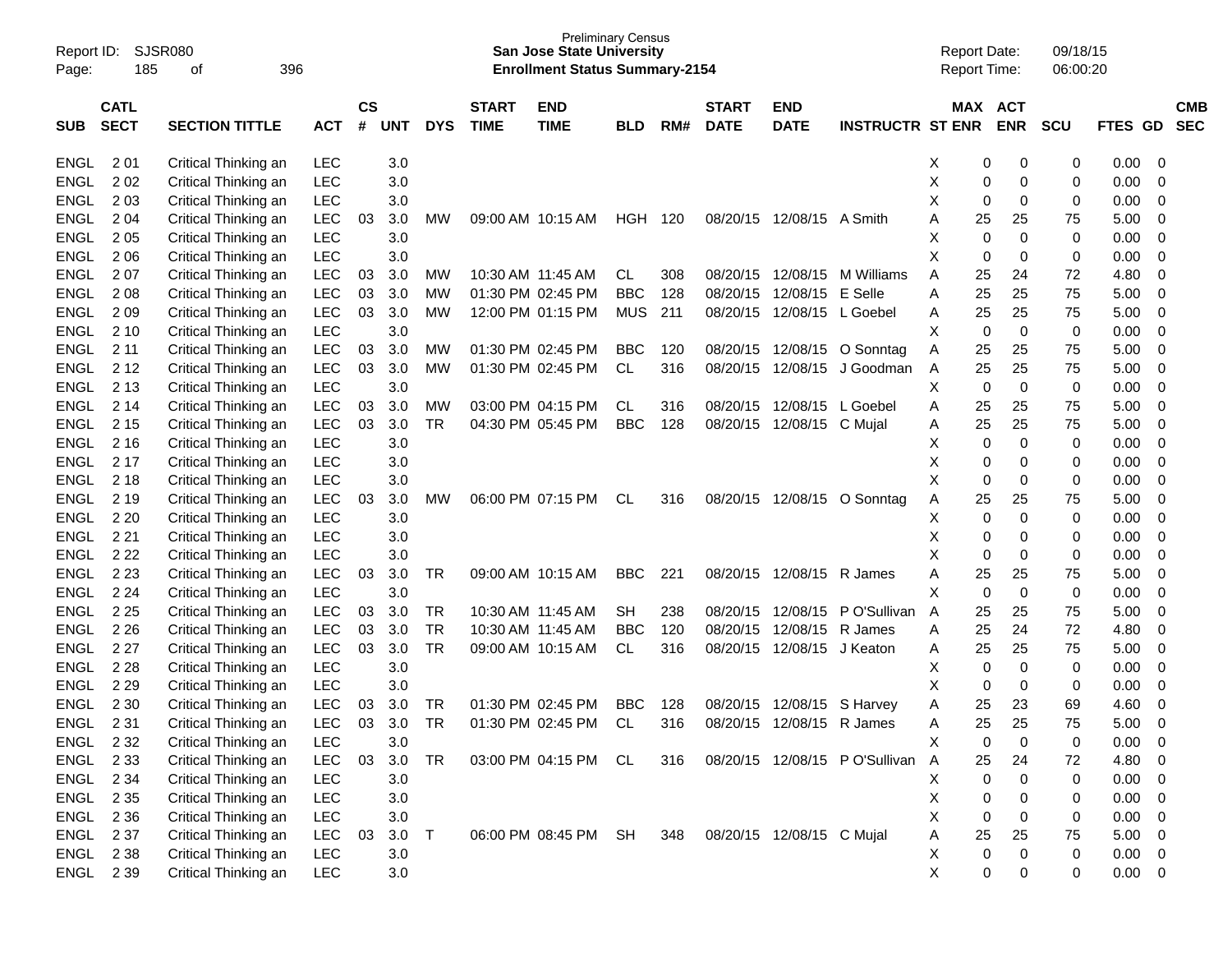| Report ID:<br>Page: | SJSR080<br>186             | 396<br>οf                                      |            |                    |            |            |                             | <b>Preliminary Census</b><br><b>San Jose State University</b><br><b>Enrollment Status Summary-2154</b> |                |     |                             |                           |                                | <b>Report Date:</b> |          | <b>Report Time:</b>   | 09/18/15<br>06:00:20 |                        |                          |                          |
|---------------------|----------------------------|------------------------------------------------|------------|--------------------|------------|------------|-----------------------------|--------------------------------------------------------------------------------------------------------|----------------|-----|-----------------------------|---------------------------|--------------------------------|---------------------|----------|-----------------------|----------------------|------------------------|--------------------------|--------------------------|
| SUB                 | <b>CATL</b><br><b>SECT</b> | <b>SECTION TITTLE</b>                          | <b>ACT</b> | $\mathsf{cs}$<br># | <b>UNT</b> | <b>DYS</b> | <b>START</b><br><b>TIME</b> | <b>END</b><br><b>TIME</b>                                                                              | <b>BLD</b>     | RM# | <b>START</b><br><b>DATE</b> | <b>END</b><br><b>DATE</b> | <b>INSTRUCTR ST ENR</b>        |                     |          | MAX ACT<br><b>ENR</b> | <b>SCU</b>           | FTES GD                |                          | <b>CMB</b><br><b>SEC</b> |
|                     |                            |                                                |            |                    |            |            |                             |                                                                                                        |                |     |                             |                           | Total:                         |                     | 425      | 420                   | 1260                 | 84.00                  |                          |                          |
| ENGL 1001           |                            | Great Works of Lit                             | <b>LEC</b> | 03                 | 3.0        | TR         |                             | 09:00 AM 10:15 AM                                                                                      | <b>SH</b>      | 413 |                             | 08/20/15 12/08/15         | R Vora<br>Total:               | A                   | 40<br>40 | 38<br>38              | 114<br>114           | $7.60 \quad 0$<br>7.60 |                          |                          |
| ENGL 22 01          |                            | <b>Fantasy Science Fic</b>                     | LEC        | 03                 | 3.0        | R          |                             | 01:30 PM 04:15 PM                                                                                      | <b>YUH 124</b> |     |                             | 08/20/15 12/08/15         | E Sams<br>Total:               | A                   | 80<br>80 | 76<br>76              | 228<br>228           | 15.25<br>15.25         | $\overline{\phantom{1}}$ |                          |
|                     | ENGL 56A 01                | Eng Lit to 1800                                | <b>LEC</b> | 03                 | 3.0        | МW         |                             | 10:30 AM 11:45 AM                                                                                      | <b>SH</b>      | 413 |                             | 08/20/15 12/08/15         | A Eastwood<br>Total:           | A                   | 30<br>30 | 32<br>32              | 96<br>96             | $6.40 \quad 0$<br>6.40 |                          |                          |
|                     | ENGL 56B 01                | Engl Lit 1800 On                               | <b>LEC</b> | 03                 | 3.0        | TR         |                             | 04:30 PM 05:45 PM                                                                                      | <b>SH</b>      | 238 |                             | 08/20/15 12/08/15         | W Wilson<br>Total:             | A                   | 30<br>30 | 30<br>30              | 90<br>90             | $6.00 \quad 0$<br>6.00 |                          |                          |
|                     | ENGL 68A01                 | Am Lit to 1865                                 | <b>LEC</b> | 03                 | 3.0        | TR         |                             | 09:00 AM 10:15 AM                                                                                      | CL             | 306 |                             | 08/20/15 12/08/15         | K English<br>Total:            | A                   | 30<br>30 | 30<br>30              | 90<br>90             | $6.00 \quad 0$<br>6.00 |                          |                          |
|                     | ENGL 68B 01                | Am Lit 1865 On                                 | <b>LEC</b> | 03                 | 3.0        | TR         |                             | 01:30 PM 02:45 PM                                                                                      | <b>BBC</b>     | 120 |                             | 08/20/15 12/08/15         | D Mesher<br>Total:             | Α                   | 30<br>30 | 30<br>30              | 90<br>90             | $6.00 \quad 0$<br>6.00 |                          |                          |
| <b>ENGL 7101</b>    |                            | <b>Intro Creative Writ</b>                     | SEM        | 04                 | 3.0        | TBA        |                             |                                                                                                        |                |     | 08/20/15                    |                           | 12/08/15 A Soldofsky           | $\overline{A}$      | 25       | 24                    | 72                   | $4.80\ 0$              |                          |                          |
| ENGL 71 02          |                            | <b>Intro Creative Writ</b>                     | <b>SEM</b> | 04                 | 3.0        | <b>TR</b>  |                             | 04:30 PM 05:45 PM                                                                                      | CL             | 306 | 08/20/15                    | 12/08/15                  | T Mouton                       | A                   | 25       | 24                    | 72                   | $4.80\ 0$              |                          |                          |
| ENGL 71 03          |                            | <b>Intro Creative Writ</b>                     | <b>SEM</b> | 04                 | 3.0        | <b>TR</b>  |                             | 09:00 AM 10:15 AM                                                                                      | <b>SH</b>      | 348 | 08/20/15                    | 12/08/15                  | P O'Sullivan                   | A                   | 25       | 24                    | 72                   | 4.80 0                 |                          |                          |
| ENGL 71 04          |                            | <b>Intro Creative Writ</b>                     | <b>SEM</b> | 04                 | 3.0        | МW         |                             | 12:00 PM 01:15 PM                                                                                      | <b>SH</b>      | 238 | 08/20/15                    | 12/08/15                  | E Schragg                      | Α                   | 25       | 25                    | 75                   | 5.00                   | $\overline{\phantom{0}}$ |                          |
| ENGL 71 05          |                            | <b>Intro Creative Writ</b>                     | <b>SEM</b> | 04                 | 3.0        | MW         |                             | 12:00 PM 01:15 PM                                                                                      | CL.            | 306 | 08/20/15                    | 12/08/15                  | K Chen                         | Α                   | 25       | 24                    | 72                   | $4.80\ 0$              |                          |                          |
| ENGL 71 06          |                            | <b>Intro Creative Writ</b>                     | <b>SEM</b> | 04                 | 3.0        | TR         |                             | 09:00 AM 10:15 AM                                                                                      | <b>BBC</b>     | 128 | 08/20/15                    | 12/08/15                  | J Logan                        | Α                   | 25       | 23                    | 69                   | $4.60$ 0               |                          |                          |
| ENGL 71 07          |                            | <b>Intro Creative Writ</b>                     | <b>SEM</b> | 04                 | 3.0        | W          |                             | 06:00 PM 08:45 PM                                                                                      | <b>SH</b>      | 238 | 08/20/15                    | 12/08/15                  | L Lindelof                     | A                   | 25       | 24                    | 72                   | 4.80                   | $\overline{\phantom{0}}$ |                          |
| ENGL 71 08          |                            | <b>Intro Creative Writ</b>                     | <b>SEM</b> | 04                 | 3.0        | TR         |                             | 12:00 PM 01:15 PM                                                                                      | <b>BBC</b>     | 128 | 08/20/15                    | 12/08/15                  | S Ashton                       | А                   | 25       | 25                    | 75                   | 5.05                   | $\overline{1}$           |                          |
|                     |                            |                                                |            |                    |            |            |                             |                                                                                                        |                |     |                             |                           | Total:                         |                     | 200      | 193                   | 579                  | 38.65                  |                          |                          |
| <b>ENGL 7801</b>    |                            | Intro Shakespeare                              | LEC.       | 03                 | 3.0        | МW         |                             | 03:00 PM 04:15 PM                                                                                      | CL             | 234 |                             |                           | 08/20/15 12/08/15 A Eastwood A |                     | 40       | 38                    | 114                  | $7.60 \quad 0$         |                          |                          |
|                     |                            |                                                |            |                    |            |            |                             |                                                                                                        |                |     |                             |                           | Total:                         |                     | 40       | 38                    | 114                  | 7.60                   |                          |                          |
|                     |                            | ENGL 100W 01 Wrtg Wrkshop                      | SEM 04     |                    | 3.0        | MW         |                             | 09:00 AM 10:15 AM                                                                                      | ENG            | 403 |                             | 08/20/15 12/08/15 N Stork |                                | A                   | 25       | 25                    | 75                   | $5.00 \t 0$            |                          |                          |
|                     |                            | ENGL 100W 02 Wrtg Wrkshop                      | SEM 04 3.0 |                    |            | TR         |                             | 10:30 AM 11:45 AM                                                                                      | SH             | 413 |                             |                           | 08/20/15 12/08/15 K English    | A                   | 25       | 23                    | 69                   | 4.60 0                 |                          |                          |
|                     |                            | ENGL 100W 03 Wrtg Wrkshop                      | SEM 04 3.0 |                    |            | MW         |                             | 01:30 PM 02:45 PM                                                                                      | SH             | 238 |                             |                           | 08/20/15 12/08/15 A Rohatgi    | Α                   | 25       | 25                    | 75                   | $5.00 \t 0$            |                          |                          |
|                     |                            |                                                |            |                    |            |            |                             |                                                                                                        |                |     |                             |                           | Total:                         |                     | 75       | 73                    | 219                  | 14.60                  |                          |                          |
|                     |                            | ENGL 100WB 01Written Comm Busines SEM 04 3.0 M |            |                    |            |            |                             | 09:00 AM 11:45 AM                                                                                      | BBC 120        |     |                             | 08/20/15 12/08/15 S Kirby |                                | A                   | 25       | 25                    | 75                   | $5.00 \t 0$            |                          |                          |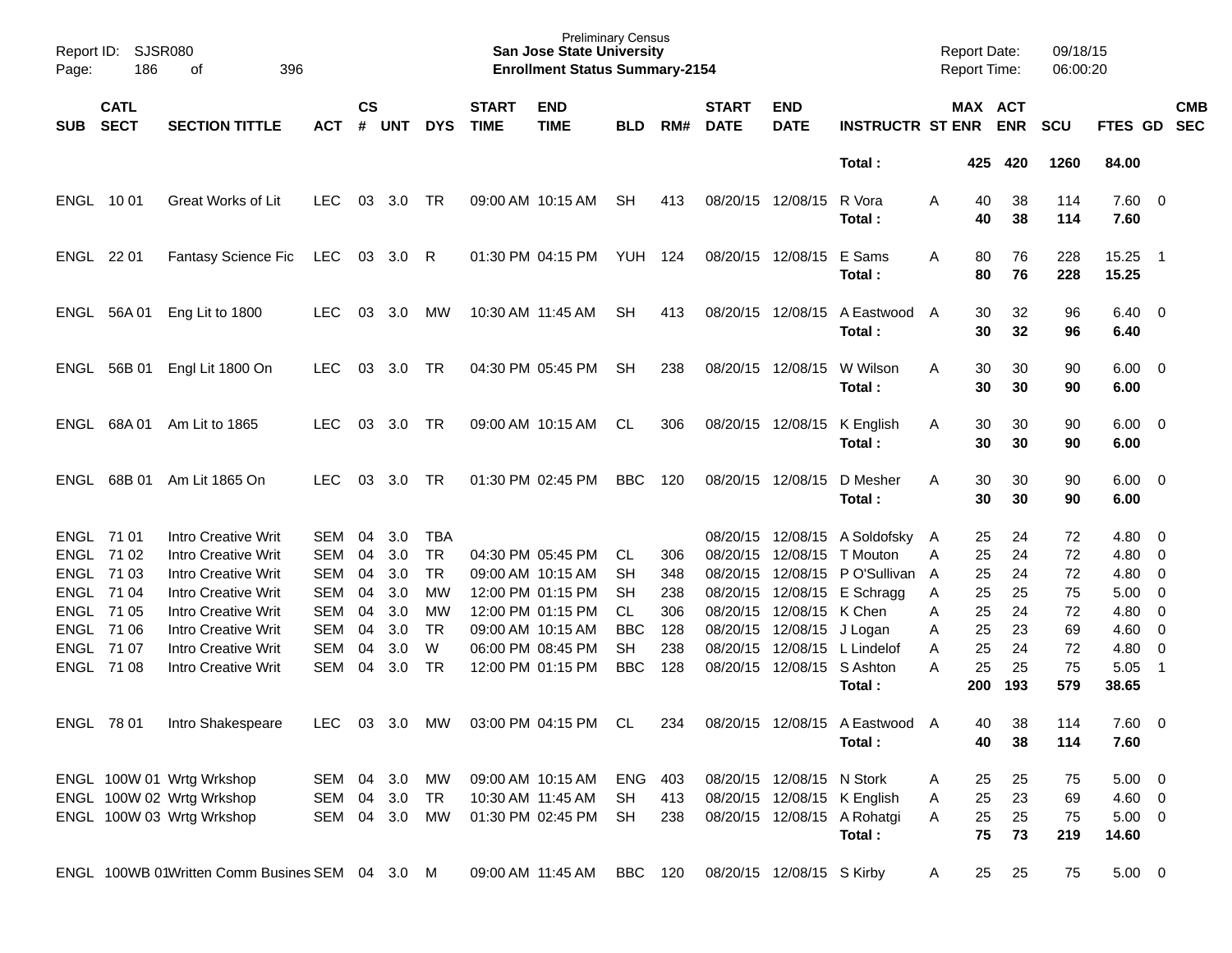| Report ID:<br>Page: | 187                                                                                                   | SJSR080<br>396<br>οf                                                 |              |    |            |            |                             | <b>Preliminary Census</b><br><b>San Jose State University</b><br><b>Enrollment Status Summary-2154</b> |            |     |                             |                           |                                  |   | <b>Report Date:</b><br><b>Report Time:</b> |            | 09/18/15<br>06:00:20 |                |     |                          |
|---------------------|-------------------------------------------------------------------------------------------------------|----------------------------------------------------------------------|--------------|----|------------|------------|-----------------------------|--------------------------------------------------------------------------------------------------------|------------|-----|-----------------------------|---------------------------|----------------------------------|---|--------------------------------------------|------------|----------------------|----------------|-----|--------------------------|
| <b>SUB</b>          | <b>CATL</b><br><b>SECT</b><br><b>SECTION TITTLE</b><br><b>ACT</b><br>100WB 02Written Comm Busines SEM |                                                                      |              |    | <b>UNT</b> | <b>DYS</b> | <b>START</b><br><b>TIME</b> | <b>END</b><br><b>TIME</b>                                                                              | BLD        | RM# | <b>START</b><br><b>DATE</b> | <b>END</b><br><b>DATE</b> | <b>INSTRUCTR ST ENR</b>          |   | MAX ACT                                    | <b>ENR</b> | <b>SCU</b>           | FTES GD        |     | <b>CMB</b><br><b>SEC</b> |
| ENGL                |                                                                                                       |                                                                      |              | 04 | 3.0        | M          |                             | 06:00 PM 08:45 PM                                                                                      | <b>BBC</b> | 121 | 08/20/15                    | 12/08/15                  | J Hessler                        | A | 25                                         | 24         | 72                   | 4.80           | 0   |                          |
| ENGL                |                                                                                                       | 100WB 03Written Comm Busines SEM                                     |              | 04 | 3.0        | M          |                             | 06:00 PM 08:45 PM                                                                                      | CL         | 238 | 08/20/15                    | 12/08/15                  | L Lindelof                       | A | 25                                         | 25         | 75                   | 5.00           | 0   |                          |
| ENGL                |                                                                                                       | 100WB 04Written Comm Busines SEM                                     |              | 04 | 3.0        | т          |                             | 06:00 PM 08:45 PM                                                                                      | <b>BBC</b> | 121 | 08/20/15                    | 12/08/15                  | J Hessler                        | A | 25                                         | 25         | 75                   | 5.00           | 0   |                          |
| ENGL                |                                                                                                       | 100WB 05Written Comm Busines SEM                                     |              | 04 | 3.0        | Т          |                             | 06:00 PM 08:45 PM                                                                                      | <b>BBC</b> | 123 | 08/20/15                    | 12/08/15                  | L Lappin                         | A | 25                                         | 25         | 75                   | 5.00           | 0   |                          |
| ENGL                |                                                                                                       | 100WB 06Written Comm Busines SEM                                     |              | 04 | 3.0        | Τ          |                             | 06:00 PM 08:45 PM                                                                                      | <b>BBC</b> | 120 | 08/20/15                    | 12/08/15                  | S Kirby                          | A | 25                                         | 25         | 75                   | 5.00           | 0   |                          |
| ENGL                |                                                                                                       | 100WB 07Written Comm Busines SEM                                     |              | 04 | 3.0        | W          | 09:00 AM 11:45 AM           |                                                                                                        | <b>BBC</b> | 120 | 08/20/15                    | 12/08/15                  | L Lo                             | A | 25                                         | 22         | 66                   | 4.40           | 0   |                          |
| ENGL                |                                                                                                       | 100WB 08Written Comm Busines SEM                                     |              | 04 | 3.0        | W          |                             | 06:00 PM 08:45 PM                                                                                      | <b>BBC</b> | 121 | 08/20/15                    | 12/08/15                  | J Hessler                        | A | 25                                         | 24         | 72                   | 4.80           | 0   |                          |
| ENGL                |                                                                                                       | 100WB 09Written Comm Busines SEM                                     |              | 04 | 3.0        | W          |                             | 06:00 PM 08:45 PM                                                                                      | <b>BBC</b> | 120 | 08/20/15                    | 12/08/15                  | C Mujal                          | A | 25                                         | 25         | 75                   | 5.00           | 0   |                          |
| ENGL                |                                                                                                       | 100WB 10Written Comm Busines SEM<br>100WB 11Written Comm Busines SEM |              | 04 | 3.0        | R          |                             | 06:00 PM 08:45 PM                                                                                      | <b>BBC</b> | 121 | 08/20/15                    | 12/08/15                  | J Hessler                        | A | 25                                         | 24         | 72                   | 4.80           | 0   |                          |
| ENGL                |                                                                                                       |                                                                      |              | 04 | 3.0        | F          |                             | 09:30 AM 12:15 PM                                                                                      | <b>BBC</b> | 120 | 08/20/15                    | 12/08/15                  | L Lo                             | A | 25                                         | 23<br>267  | 69                   | 4.60           | 0   |                          |
|                     |                                                                                                       |                                                                      |              |    |            |            |                             |                                                                                                        |            |     |                             |                           | Total:                           |   | 275                                        |            | 801                  | 53.40          |     |                          |
|                     | ENGL 101 01                                                                                           | <b>Literary Criticism</b>                                            | <b>SEM</b>   | 04 | 3.0        | МW         | 10:30 AM 11:45 AM           |                                                                                                        | CL.        | 306 | 08/20/15                    | 12/08/15                  | A Brada<br>Total :               | A | 25<br>25                                   | 25<br>25   | 75<br>75             | 5.00<br>5.00   | - 0 |                          |
|                     | ENGL 103 01                                                                                           | Modern English                                                       | LEC          | 03 | 3.0        | МW         |                             | 09:00 AM 10:15 AM                                                                                      | SН         | 413 | 08/20/15                    | 12/08/15                  | L Mitchell                       | A | 35                                         | 34         | 102                  | 6.80           | 0   |                          |
| ENGL                | 103 02                                                                                                | Modern English                                                       | <b>LEC</b>   | 03 | 3.0        | МW         |                             | 01:30 PM 02:45 PM                                                                                      | SH         | 413 | 08/20/15                    | 12/08/15                  | L Mitchell                       | A | 35                                         | 35         | 105                  | 7.00           | 0   |                          |
|                     | ENGL 103 03                                                                                           | Modern English                                                       | <b>LEC</b>   | 03 | 3.0        | МW         | 10:30 AM 11:45 AM           |                                                                                                        | <b>SH</b>  | 238 |                             | 08/20/15 12/08/15         | N Stork                          | A | 35                                         | 36         | 108                  | 7.20           | 0   |                          |
|                     |                                                                                                       |                                                                      |              |    |            |            |                             |                                                                                                        |            |     |                             |                           | Total :                          |   | 105                                        | 105        | 315                  | 21.00          |     |                          |
|                     |                                                                                                       |                                                                      |              |    |            |            |                             |                                                                                                        |            |     |                             |                           |                                  |   |                                            |            |                      |                |     |                          |
|                     | ENGL 105 01                                                                                           | Sem in Adv Comp                                                      | <b>SEM</b>   | 04 | 3.0        | <b>TR</b>  |                             | 01:30 PM 02:45 PM                                                                                      | <b>SH</b>  | 413 | 08/20/15                    | 12/08/15                  | <b>T</b> Moriarty                | A | 25                                         | 24         | 72                   | 4.80           | 0   |                          |
|                     | ENGL 105 02                                                                                           | Sem in Adv Comp                                                      | SEM          | 04 | 3.0        | <b>TR</b>  |                             | 01:30 PM 02:45 PM                                                                                      | MН         | 234 | 08/20/15 12/08/15           |                           | C Baer                           | A | 25                                         | 24         | 72                   | 4.80           | 0   |                          |
|                     |                                                                                                       |                                                                      |              |    |            |            |                             |                                                                                                        |            |     |                             |                           | Total:                           |   | 50                                         | 48         | 144                  | 9.60           |     |                          |
|                     | ENGL 106 01                                                                                           | <b>Editing for Writers</b>                                           | SEM          | 04 | 3.0        | <b>MW</b>  |                             | 03:00 PM 04:15 PM                                                                                      | <b>SH</b>  | 238 | 08/20/15 12/08/15           |                           | M Thompson A                     |   | 25                                         | 23         | 69                   | 4.60           | - 0 |                          |
|                     |                                                                                                       |                                                                      |              |    |            |            |                             |                                                                                                        |            |     |                             |                           | Total :                          |   | 25                                         | 23         | 69                   | 4.60           |     |                          |
|                     | ENGL 107 01                                                                                           | <b>Prof Tech Writing</b>                                             | SEM          | 04 | 3.0        | TR         |                             | 12:00 PM 01:15 PM                                                                                      | <b>SH</b>  | 229 | 08/20/15 12/08/15           |                           | M Thompson A                     |   | 25                                         | 23         | 69                   | 4.60           | - 0 |                          |
|                     |                                                                                                       |                                                                      |              |    |            |            |                             |                                                                                                        |            |     |                             |                           | Total :                          |   | 25                                         | 23         | 69                   | 4.60           |     |                          |
|                     |                                                                                                       |                                                                      |              |    |            |            |                             |                                                                                                        |            |     |                             |                           |                                  |   |                                            |            |                      |                |     |                          |
|                     |                                                                                                       | ENGL 109 01 Writing & the Young                                      | LEC 03 3.0 M |    |            |            |                             | 04:30 PM 07:15 PM                                                                                      | <b>BBC</b> | 125 |                             |                           | 08/20/15 12/08/15 C Browne       | A | 30                                         | 30         | 90                   | 6.00           | 0   |                          |
|                     |                                                                                                       |                                                                      |              |    |            |            |                             |                                                                                                        |            |     |                             |                           | Total:                           |   | 30                                         | 30         | 90                   | 6.00           |     |                          |
|                     |                                                                                                       |                                                                      |              |    |            |            |                             |                                                                                                        |            |     |                             |                           |                                  |   |                                            |            |                      |                |     |                          |
|                     |                                                                                                       | ENGL 112A 01 Childrens Lit                                           | LEC 03 3.0   |    |            | MW         |                             | 09:00 AM 10:15 AM SH                                                                                   |            | 348 |                             |                           | 08/20/15 12/08/15 R Krishnaswa A |   | 32                                         | 32         | 96                   | $6.40 \quad 0$ |     |                          |
|                     |                                                                                                       | ENGL 112A 02 Childrens Lit                                           | LEC 03 3.0   |    |            | MW         |                             | 12:00 PM 01:15 PM                                                                                      | BBC 120    |     | 08/20/15 12/08/15           |                           | R Krishnaswa A                   |   | 40                                         | 40         | 120                  | $8.00 \t 0$    |     |                          |
|                     |                                                                                                       |                                                                      |              |    |            |            |                             |                                                                                                        |            |     |                             |                           | Total:                           |   | 72                                         | 72         | 216                  | 14.40          |     |                          |
|                     |                                                                                                       |                                                                      |              |    |            |            |                             |                                                                                                        |            |     |                             |                           |                                  |   |                                            |            |                      |                |     |                          |
|                     |                                                                                                       | ENGL 112B 01 Lit for Young Adults                                    | LEC 03 3.0 W |    |            |            |                             | 04:30 PM 07:15 PM BBC 125                                                                              |            |     |                             |                           | 08/20/15 12/08/15 S Hervey       | A | 35                                         | 29         | 87                   | 5.85 1         |     |                          |
|                     |                                                                                                       |                                                                      |              |    |            |            |                             |                                                                                                        |            |     |                             |                           | Total:                           |   | 35                                         | 29         | 87                   | 5.85           |     |                          |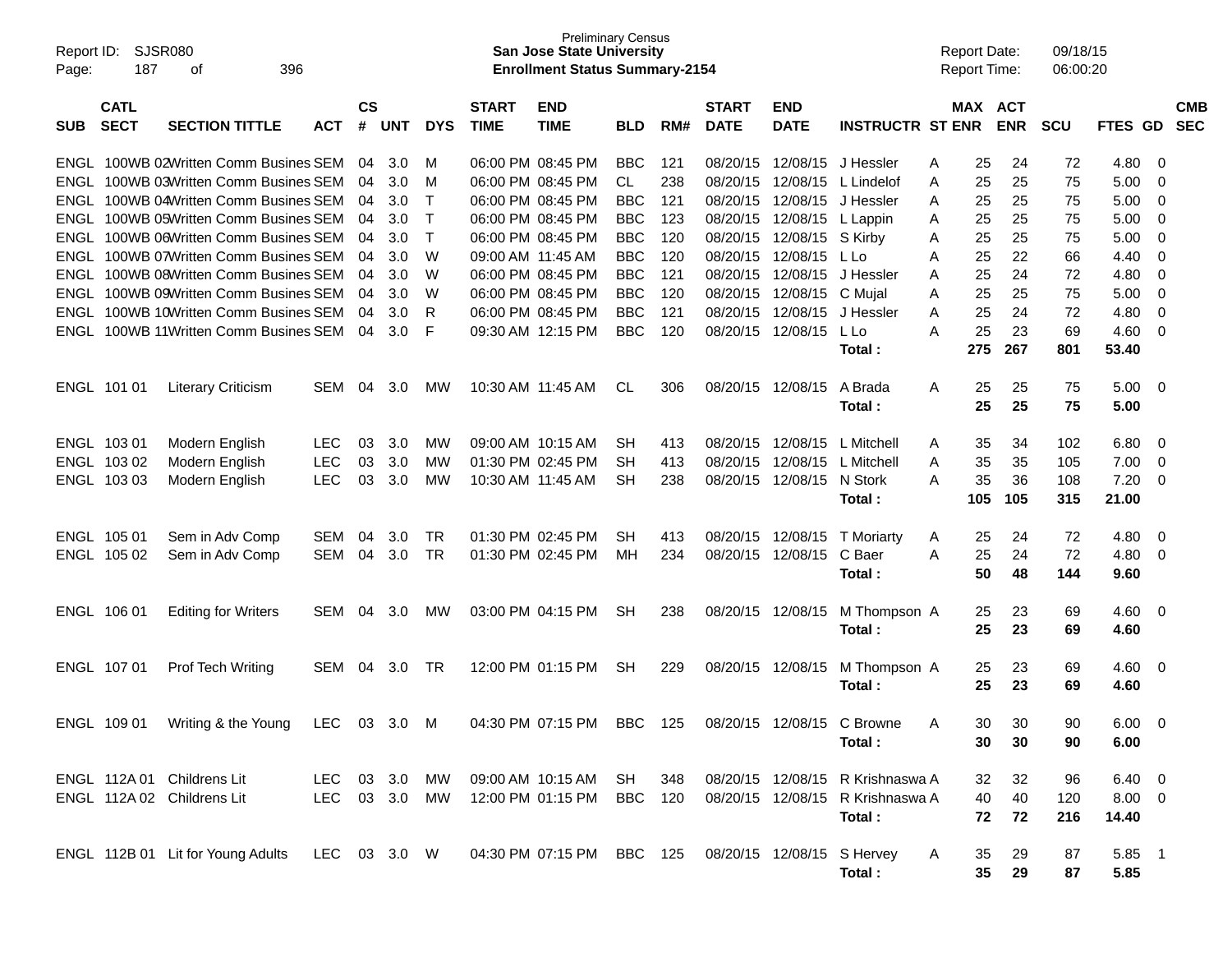| Page:      | Report ID:<br><b>SJSR080</b><br>188<br>396<br>of |                                                                                                |                          |               |            |                 |                             | <b>Preliminary Census</b><br><b>San Jose State University</b><br><b>Enrollment Status Summary-2154</b> |                    |            |                             |                                        |                                                                            |        | <b>Report Date:</b><br><b>Report Time:</b> |                         | 09/18/15<br>06:00:20 |                               |                                           |            |
|------------|--------------------------------------------------|------------------------------------------------------------------------------------------------|--------------------------|---------------|------------|-----------------|-----------------------------|--------------------------------------------------------------------------------------------------------|--------------------|------------|-----------------------------|----------------------------------------|----------------------------------------------------------------------------|--------|--------------------------------------------|-------------------------|----------------------|-------------------------------|-------------------------------------------|------------|
| <b>SUB</b> | <b>CATL</b><br><b>SECT</b>                       | <b>SECTION TITTLE</b>                                                                          | <b>ACT</b>               | $\mathsf{cs}$ | # UNT      | <b>DYS</b>      | <b>START</b><br><b>TIME</b> | <b>END</b><br><b>TIME</b>                                                                              | <b>BLD</b>         | RM#        | <b>START</b><br><b>DATE</b> | <b>END</b><br><b>DATE</b>              | <b>INSTRUCTR ST ENR ENR</b>                                                |        | MAX ACT                                    |                         | <b>SCU</b>           | FTES GD SEC                   |                                           | <b>CMB</b> |
|            |                                                  | ENGL 117A 01 Am Lit, Film, Cult                                                                | <b>LEC</b>               | 01            | 3.0 T      |                 |                             | 01:30 PM 04:15 PM                                                                                      | <b>YUH 124</b>     |            |                             | 08/20/15 12/08/15 J Engell             | Total:                                                                     | A      | 100<br>100                                 | 47<br>47                | 141<br>141           | $9.40 \quad 0$<br>9.40        |                                           |            |
|            |                                                  | ENGL 123B 01 Global-Lit-Africa                                                                 | <b>LEC</b>               | 03            | 3.0        | TR              |                             | 03:00 PM 04:15 PM                                                                                      | BBC                | 120        | 08/20/15 12/08/15           |                                        | D Mesher<br>Total:                                                         | A      | 35<br>35                                   | 37<br>37                | 111<br>111           | $7.40 \quad 0$<br>7.40        |                                           |            |
|            | ENGL 125 01                                      | European Lit                                                                                   | <b>LEC</b>               | 03            | 3.0        | МW              |                             | 04:30 PM 05:45 PM                                                                                      | BBC                | 120        |                             | 08/20/15 12/08/15                      | W Wilson<br>Total:                                                         | Α      | 35<br>35                                   | 34<br>34                | 102<br>102           | 6.85<br>6.85                  | $\overline{\phantom{0}}$                  |            |
|            | ENGL 129 01                                      | Intro Career Wrtg                                                                              | SEM                      | 04            | 3.0        | TR              |                             | 10:30 AM 11:45 AM                                                                                      | <b>SH</b>          | 229        |                             | 08/20/15 12/08/15                      | M Thompson A<br>Total:                                                     |        | 25<br>25                                   | 24<br>24                | 72<br>72             | $4.80\ 0$<br>4.80             |                                           |            |
|            | ENGL 130 01<br>ENGL 130 02                       | <b>Writing Fiction</b><br><b>Writing Fiction</b>                                               | SEM<br><b>SEM</b>        | 05<br>05      | 3.0<br>3.0 | TR<br>TR        |                             | 10:30 AM 11:45 AM<br>01:30 PM 02:45 PM                                                                 | CL<br>CL.          | 306<br>306 | 08/20/15                    | 08/20/15 12/08/15 J Engell<br>12/08/15 | T Mouton<br>Total:                                                         | A<br>A | 25<br>25<br>50                             | 25<br>25<br>50          | 75<br>75<br>150      | 5.00<br>5.05<br>10.05         | $\overline{\mathbf{0}}$<br>$\overline{1}$ |            |
|            | ENGL 131 01                                      | <b>Writing Poetry</b>                                                                          | SEM                      | 05            | 3.0        | МW              |                             | 10:30 AM 11:45 AM                                                                                      | CL                 | 111        |                             | 08/20/15 12/08/15                      | A Soldofsky A<br>Total:                                                    |        | 25<br>25                                   | 23<br>23                | 69<br>69             | 4.70 2<br>4.70                |                                           |            |
|            | ENGL 133 01                                      | Reed Magazine                                                                                  | SEM                      | 04            | 3.0 T      |                 |                             | 03:00 PM 05:45 PM                                                                                      | <b>SH</b>          | 229        |                             | 08/20/15 12/08/15                      | C Miller<br>Total:                                                         | Α      | 25<br>25                                   | 26<br>26                | 78<br>78             | 5.45<br>5.45                  | 5                                         |            |
|            | ENGL 142 01                                      | Chaucer                                                                                        | <b>LEC</b>               | 03            | 3.0        | МW              |                             | 03:00 PM 04:15 PM                                                                                      | <b>SH</b>          | 240        |                             | 08/20/15 12/08/15                      | N Stork<br>Total:                                                          | A      | 30<br>30                                   | 26<br>26                | 78<br>78             | 5.25<br>5.25                  | $\overline{\phantom{0}}$ 1                |            |
| TA         | ENGL 144 01<br>144 01                            | Shakespeare I<br>Shakespeare I                                                                 | <b>LEC</b><br><b>LEC</b> | 03<br>03      | 3.0<br>3.0 | <b>TR</b><br>TR |                             | 12:00 PM 01:15 PM<br>12:00 PM 01:15 PM                                                                 | DMH 150<br>DMH 150 |            | 08/20/15<br>08/20/15        | 12/08/15<br>12/08/15                   | S Miller<br>S Miller<br>Total:                                             | A<br>A | 35<br>0<br>35                              | 37<br>$\mathbf 0$<br>37 | 111<br>0<br>111      | 7.40<br>0.00<br>7.40          | 0 <sup>o</sup><br>0 <sup>o</sup>          |            |
| <b>TA</b>  | ENGL 145 01                                      | Shakespeare + Perfor LEC<br>145 01 Shakespeare + Perfor LEC 03 3.0 MW 09:00 AM 10:15 AM MH 223 |                          |               | 03 3.0     | MW              |                             | 09:00 AM 10:15 AM                                                                                      | МH                 | 223        |                             |                                        | 08/20/15 12/08/15 A Eastwood A<br>08/20/15 12/08/15 A Eastwood A<br>Total: |        | 30<br>0<br>30                              | 31<br>0<br>31           | 93<br>0<br>93        | 6.20<br>$0.00 \t 0 C$<br>6.20 | 0 <sup>o</sup>                            |            |
|            | ENGL 149 01                                      | <b>Romantic Period</b>                                                                         | LEC                      |               | 3.0        |                 |                             |                                                                                                        |                    |            |                             |                                        | Total:                                                                     | X      | 0<br>$\mathbf 0$                           | 0<br>$\bf{0}$           | 0<br>$\mathbf 0$     | $0.00 \t 0$<br>0.00           |                                           |            |
|            | ENGL 167 01                                      | Steinbeck                                                                                      | LEC 03 3.0 TR            |               |            |                 |                             | 12:00 PM 01:15 PM SH                                                                                   |                    |            |                             |                                        | 348 08/20/15 12/08/15 S Shillingla A<br>Total:                             |        | 30<br>30                                   | 31<br>31                | 93<br>93             | $6.25$ 1<br>6.25              |                                           |            |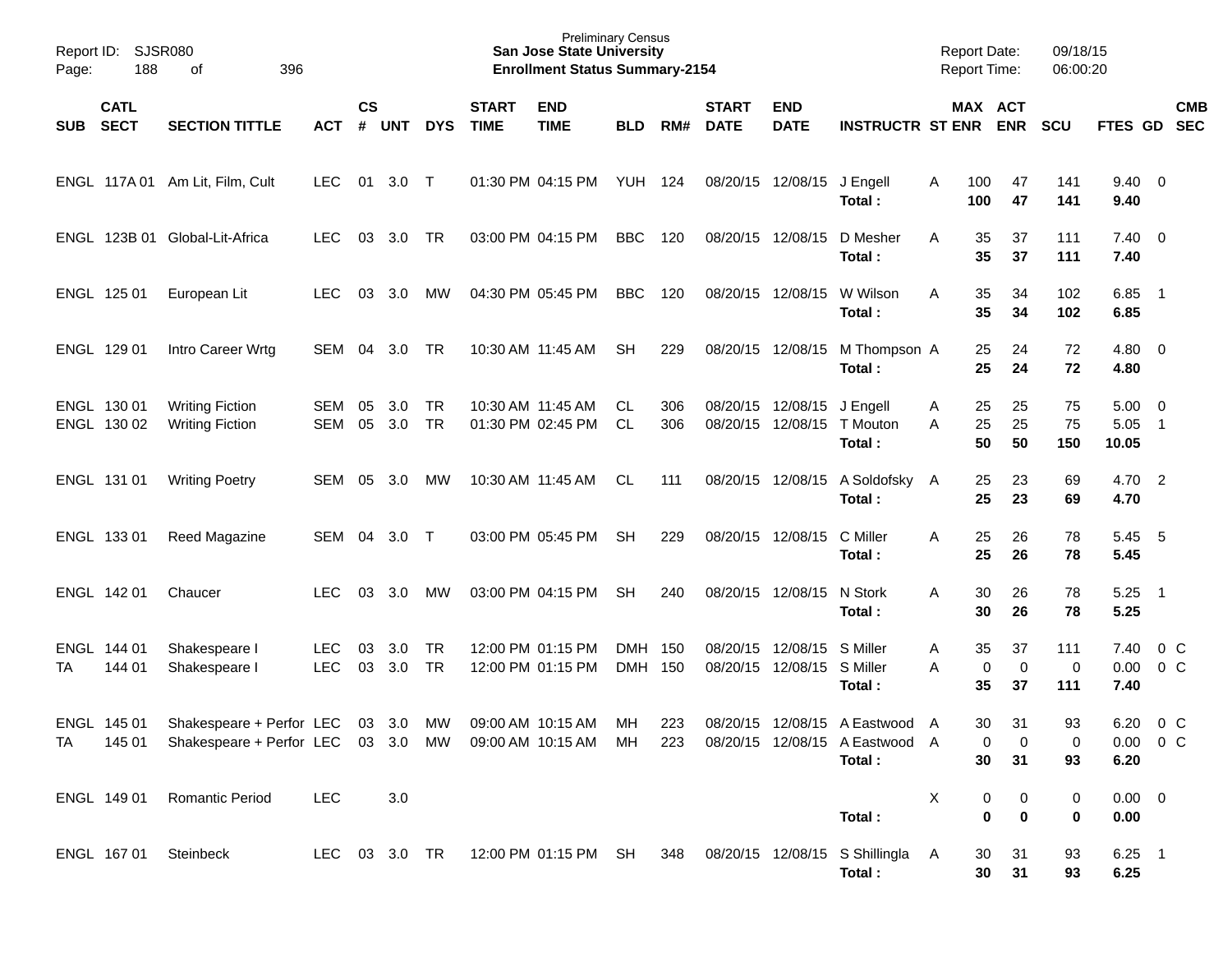| Page:    | Report ID: SJSR080<br>189<br>396<br>of    |                                                                   |                                        |                    |                   |                                 |                             | <b>Preliminary Census</b><br><b>San Jose State University</b><br><b>Enrollment Status Summary-2154</b> |                          |            |                             |                                                           |                                                          | <b>Report Date:</b> |                      | <b>Report Time:</b>                     | 09/18/15<br>06:00:20                    |                                                      |                          |            |
|----------|-------------------------------------------|-------------------------------------------------------------------|----------------------------------------|--------------------|-------------------|---------------------------------|-----------------------------|--------------------------------------------------------------------------------------------------------|--------------------------|------------|-----------------------------|-----------------------------------------------------------|----------------------------------------------------------|---------------------|----------------------|-----------------------------------------|-----------------------------------------|------------------------------------------------------|--------------------------|------------|
| SUB SECT | <b>CATL</b>                               | <b>SECTION TITTLE</b>                                             | <b>ACT</b>                             | $\mathsf{cs}$<br># | <b>UNT</b>        | <b>DYS</b>                      | <b>START</b><br><b>TIME</b> | <b>END</b><br><b>TIME</b>                                                                              | <b>BLD</b>               | RM#        | <b>START</b><br><b>DATE</b> | <b>END</b><br><b>DATE</b>                                 | <b>INSTRUCTR ST ENR</b>                                  |                     |                      | MAX ACT<br><b>ENR</b>                   | <b>SCU</b>                              | FTES GD SEC                                          |                          | <b>CMB</b> |
|          | ENGL 169 01                               | Ethnicity in Amer Li                                              | <b>LEC</b>                             | 03                 | 3.0               | <b>TR</b>                       |                             | 12:00 PM 01:15 PM                                                                                      | <b>SH</b>                | 413        | 08/20/15                    | 12/08/15                                                  | P Karim<br>Total:                                        | A                   | 35<br>35             | 36<br>36                                | 108<br>108                              | 7.25<br>7.25                                         | $\overline{\phantom{1}}$ |            |
|          | ENGL 178 01                               | CreativeNonfiction                                                | <b>LEC</b>                             |                    | 3.0               |                                 |                             |                                                                                                        |                          |            |                             |                                                           | Total:                                                   | X                   | 0<br>$\bf{0}$        | 0<br>0                                  | 0<br>$\bf{0}$                           | $0.00 \ 0$<br>0.00                                   |                          |            |
|          | ENGL 180 01<br>ENGL 180 02<br>ENGL 180 03 | <b>Indv Studies</b><br><b>Indv Studies</b><br><b>Indv Studies</b> | <b>SUP</b><br><b>SUP</b><br><b>SUP</b> | 78<br>78<br>78     | 1.0<br>2.0<br>3.0 | TBA<br><b>TBA</b><br><b>TBA</b> |                             |                                                                                                        |                          |            | 08/20/15<br>08/20/15        | 12/08/15 A Brada<br>12/08/15<br>08/20/15 12/08/15 A Brada | Total:                                                   | Α<br>Α<br>A         | 13<br>13<br>13<br>39 | 2<br>$\mathbf 0$<br>5<br>$\overline{7}$ | $\overline{c}$<br>$\pmb{0}$<br>15<br>17 | $0.13 \quad 0$<br>$0.00 \t 0$<br>$1.00 \t 0$<br>1.13 |                          |            |
|          | ENGL 182 01<br>WOMS 182 01                | Women in Lit<br>Women in Lit                                      | <b>LEC</b><br><b>LEC</b>               | 03<br>03           | 3.0<br>3.0        | <b>TR</b><br><b>TR</b>          |                             | 10:30 AM 11:45 AM<br>10:30 AM 11:45 AM                                                                 | <b>BBC</b><br><b>BBC</b> | 128<br>128 | 08/20/15                    | 12/08/15                                                  | 08/20/15 12/08/15 S Shillingla<br>S Shillingla<br>Total: | A<br>A              | 30<br>0<br>30        | 26<br>$\overline{4}$<br>30              | 78<br>12<br>90                          | 5.25<br>0.80<br>6.05                                 | 1 C<br>$0\,C$            |            |
|          | ENGL 190 01                               | Honors Colloquium                                                 | SEM                                    | 05                 | 3.0               | МW                              |                             | 01:30 PM 02:45 PM                                                                                      | CL                       | 306        |                             | 08/20/15 12/08/15                                         | A Eastwood A<br>Total:                                   |                     | 25<br>25             | 13<br>13                                | 39<br>39                                | 2.60 0<br>2.60                                       |                          |            |
|          | ENGL 193 01                               | Lit & Self-Reflect                                                | SEM                                    | 05                 | 3.0               | <b>TR</b>                       |                             | 01:30 PM 02:45 PM                                                                                      | <b>SH</b>                | 348        |                             | 08/20/15 12/08/15                                         | S Shillingla<br>Total:                                   | A                   | 25<br>25             | 25<br>25                                | 75<br>75                                | $5.00 \t 0$<br>5.00                                  |                          |            |
|          | ENGL 199 01                               | Writing Internship                                                | <b>SUP</b>                             | 36                 | 3.0               | TBA                             |                             |                                                                                                        |                          |            |                             | 08/20/15 12/08/15                                         | A Brada<br>Total:                                        | Α                   | 6<br>6               | 1<br>1                                  | 3<br>3                                  | $0.20 \ 0$<br>0.20                                   |                          |            |
|          | ENGL 201 01                               | Mat & Meth Lit Res                                                | SEM                                    | 05                 | 3.0               | M                               |                             | 04:00 PM 06:45 PM                                                                                      | <b>BBC</b>               | 126        | 08/20/15 12/08/15           |                                                           | L Mitchell<br>Total:                                     | A                   | 16<br>16             | 9<br>9                                  | 27<br>27                                | 2.25<br>2.25                                         | - 9                      |            |
|          |                                           | ENGL 201C 01 Mat & Meth Lit Prod                                  | SEM                                    | 05                 | 3.0 <sub>2</sub>  | M                               |                             | 04:00 PM 06:45 PM                                                                                      | CL                       | 111        | 08/20/15                    | 12/08/15                                                  | A Soldofsky A<br>Total:                                  |                     | 16<br>16             | 10<br>10                                | 30<br>30                                | 2.50 10<br>2.50                                      |                          |            |
|          | ENGL 202 01                               | Poetic Craft & Theo SEM 05 3.0 R                                  |                                        |                    |                   |                                 |                             | 07:00 PM 09:45 PM                                                                                      | FO                       | 104        |                             | 08/20/15 12/08/15 P Karim                                 | Total:                                                   |                     | 16<br>16             | 11<br>11                                | 33<br>33                                | 2.70 10<br>2.70                                      |                          |            |
|          | ENGL 215 01                               | Sem Myth & Symbol SEM 05 3.0 T                                    |                                        |                    |                   |                                 |                             | 04:00 PM 06:45 PM BBC 126                                                                              |                          |            | 08/20/15 12/08/15           |                                                           | N Stork<br>Total:                                        | Α                   | 16<br>16             | 14<br>14                                | 42<br>42                                | 3.50 14<br>3.50                                      |                          |            |
|          |                                           | ENGL 241 01 Fic Writ Workshop                                     | SEM 05 3.0 M                           |                    |                   |                                 |                             | 07:00 PM 09:45 PM FO                                                                                   |                          | 104        | 08/20/15 12/08/15 N Taylor  |                                                           | Total:                                                   | A                   | 16<br>16             | 12<br>12                                | 36<br>36                                | 3.00 12<br>3.00                                      |                          |            |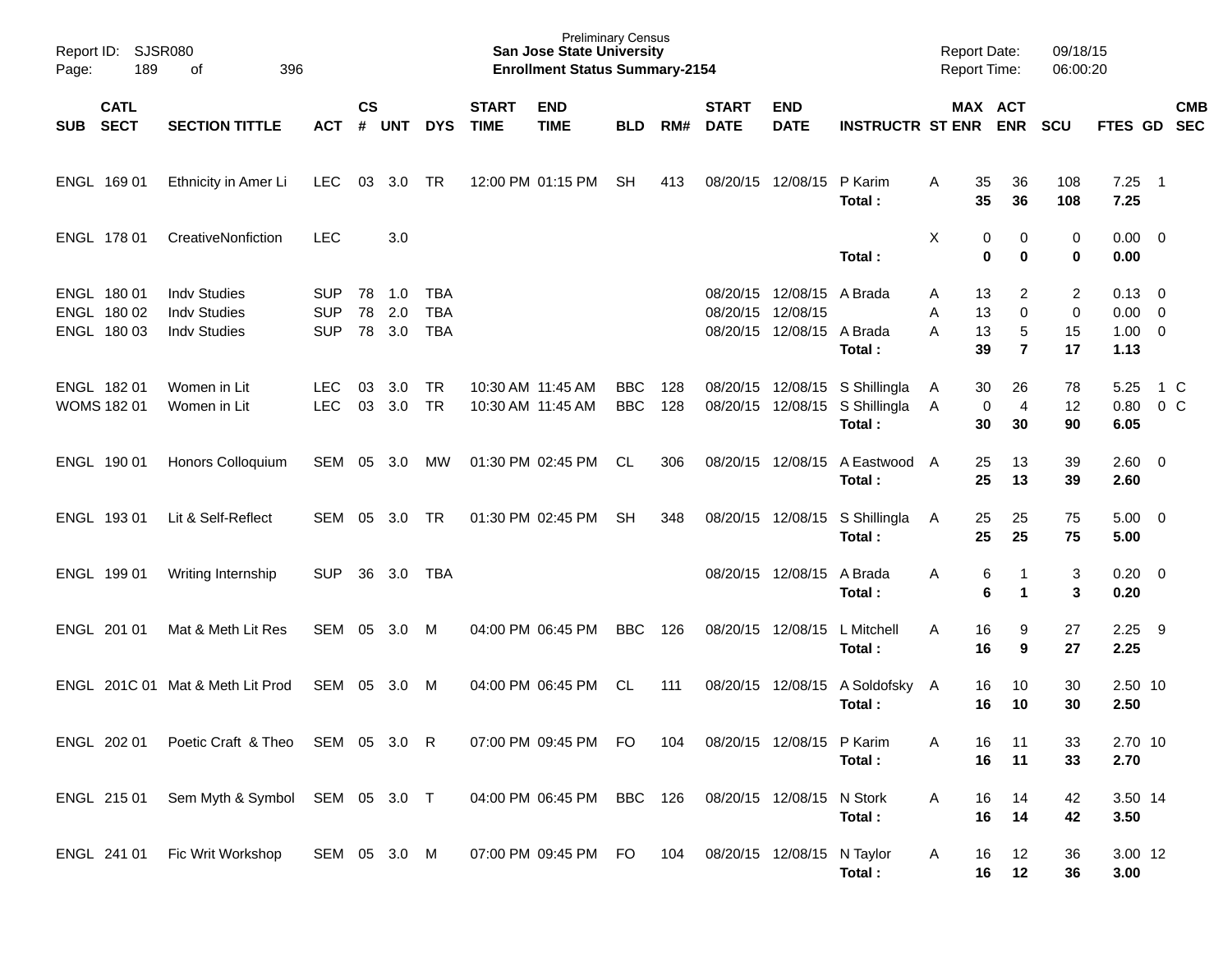| Report ID:<br>Page: | 190                                                 | <b>SJSR080</b><br>396<br>of                                                                      |                                                      |                      |                          |                                                      |                             | <b>Preliminary Census</b><br><b>San Jose State University</b><br><b>Enrollment Status Summary-2154</b> |            |     |                                              |                                                      |                         | <b>Report Date:</b><br><b>Report Time:</b> |                          |                                                  | 09/18/15<br>06:00:20    |                                      |                                          |                          |
|---------------------|-----------------------------------------------------|--------------------------------------------------------------------------------------------------|------------------------------------------------------|----------------------|--------------------------|------------------------------------------------------|-----------------------------|--------------------------------------------------------------------------------------------------------|------------|-----|----------------------------------------------|------------------------------------------------------|-------------------------|--------------------------------------------|--------------------------|--------------------------------------------------|-------------------------|--------------------------------------|------------------------------------------|--------------------------|
| <b>SUB</b>          | <b>CATL</b><br><b>SECT</b>                          | <b>SECTION TITTLE</b>                                                                            | <b>ACT</b>                                           | $\mathsf{cs}$<br>#   | <b>UNT</b>               | <b>DYS</b>                                           | <b>START</b><br><b>TIME</b> | <b>END</b><br><b>TIME</b>                                                                              | <b>BLD</b> | RM# | <b>START</b><br><b>DATE</b>                  | <b>END</b><br><b>DATE</b>                            | <b>INSTRUCTR ST ENR</b> |                                            |                          | <b>MAX ACT</b><br><b>ENR</b>                     | <b>SCU</b>              | FTES GD                              |                                          | <b>CMB</b><br><b>SEC</b> |
|                     | ENGL 242 01                                         | Nonfic Writ Wrkshp                                                                               | SEM                                                  | 05                   | 3.0                      | $\top$                                               |                             | 07:00 PM 09:45 PM                                                                                      | <b>FO</b>  | 104 | 08/20/15                                     | 12/08/15                                             | C Miller<br>Total:      | A                                          | 16<br>16                 | 11<br>11                                         | 33<br>33                | 2.75 11<br>2.75                      |                                          |                          |
|                     | ENGL 254 01                                         | Genres in Amer Lit                                                                               | <b>SEM</b>                                           | 05                   | 3.0                      | R.                                                   |                             | 04:00 PM 06:45 PM                                                                                      | <b>FO</b>  | 104 | 08/20/15                                     | 12/08/15                                             | J Engell<br>Total:      | A                                          | 16<br>16                 | 16<br>16                                         | 48<br>48                | 4.00 16<br>4.00                      |                                          |                          |
|                     | ENGL 259 01                                         | Sem in Compos Studs SEM 05 3.0                                                                   |                                                      |                      |                          | W                                                    |                             | 04:00 PM 06:45 PM                                                                                      | <b>BBC</b> | 126 | 08/20/15                                     | 12/08/15                                             | R McNabb<br>Total:      | A                                          | 16<br>16                 | 14<br>14                                         | 42<br>42                | 3.50 14<br>3.50                      |                                          |                          |
| <b>ENGL</b><br>ENGL | ENGL 298 01<br>298 02<br>298 03<br>ENGL 298 04      | <b>Spec Study</b><br>Spec Study<br>Spec Study<br><b>Spec Study</b>                               | <b>SUP</b><br><b>SUP</b><br><b>SUP</b><br><b>SUP</b> | 78<br>78<br>78<br>78 | 1.0<br>2.0<br>3.0<br>4.0 | <b>TBA</b><br><b>TBA</b><br><b>TBA</b><br><b>TBA</b> |                             |                                                                                                        |            |     | 08/20/15<br>08/20/15<br>08/20/15<br>08/20/15 | 12/08/15 A Brada<br>12/08/15<br>12/08/15<br>12/08/15 | A Brada<br>Total:       | A<br>A<br>A<br>A                           | 3<br>3<br>10<br>6<br>22  | $\mathbf 0$<br>5<br>$\Omega$<br>6                | 1<br>0<br>15<br>0<br>16 | 0.08<br>0.00<br>1.25<br>0.00<br>1.33 | - 1<br>- 0<br>5<br>- 0                   |                          |
| <b>ENGL</b>         | ENGL 299 01<br>ENGL 299 02<br>299 03<br>ENGL 299 04 | <b>Masters Thesis</b><br><b>Masters Thesis</b><br><b>Masters Thesis</b><br><b>Masters Thesis</b> | <b>SUP</b><br><b>SUP</b><br><b>SUP</b><br><b>SUP</b> | 25<br>25<br>25<br>25 | 1.0<br>3.0<br>4.0<br>6.0 | <b>TBA</b><br><b>TBA</b><br><b>TBA</b><br><b>TBA</b> |                             |                                                                                                        |            |     | 08/20/15<br>08/20/15<br>08/20/15<br>08/20/15 | 12/08/15<br>12/08/15<br>12/08/15<br>12/08/15         | A Brada<br>Total:       | Α<br>A<br>A<br>A                           | 6<br>10<br>3<br>10<br>29 | 0<br>$\Omega$<br>$\mathbf 0$<br>2<br>$\mathbf 2$ | 0<br>0<br>0<br>12<br>12 | 0.00<br>0.00<br>0.00<br>1.00<br>1.00 | - 0<br>- 0<br>$\Omega$<br>$\overline{2}$ |                          |

**Department : English & Comparative Literature Department Total : 4739 4448 13344 895.67 Lower Division : 3180 3122 9366 624.50 Upper Division : 1345 1193 3595 240.37 Graduate Division : 214 133 383 30.80**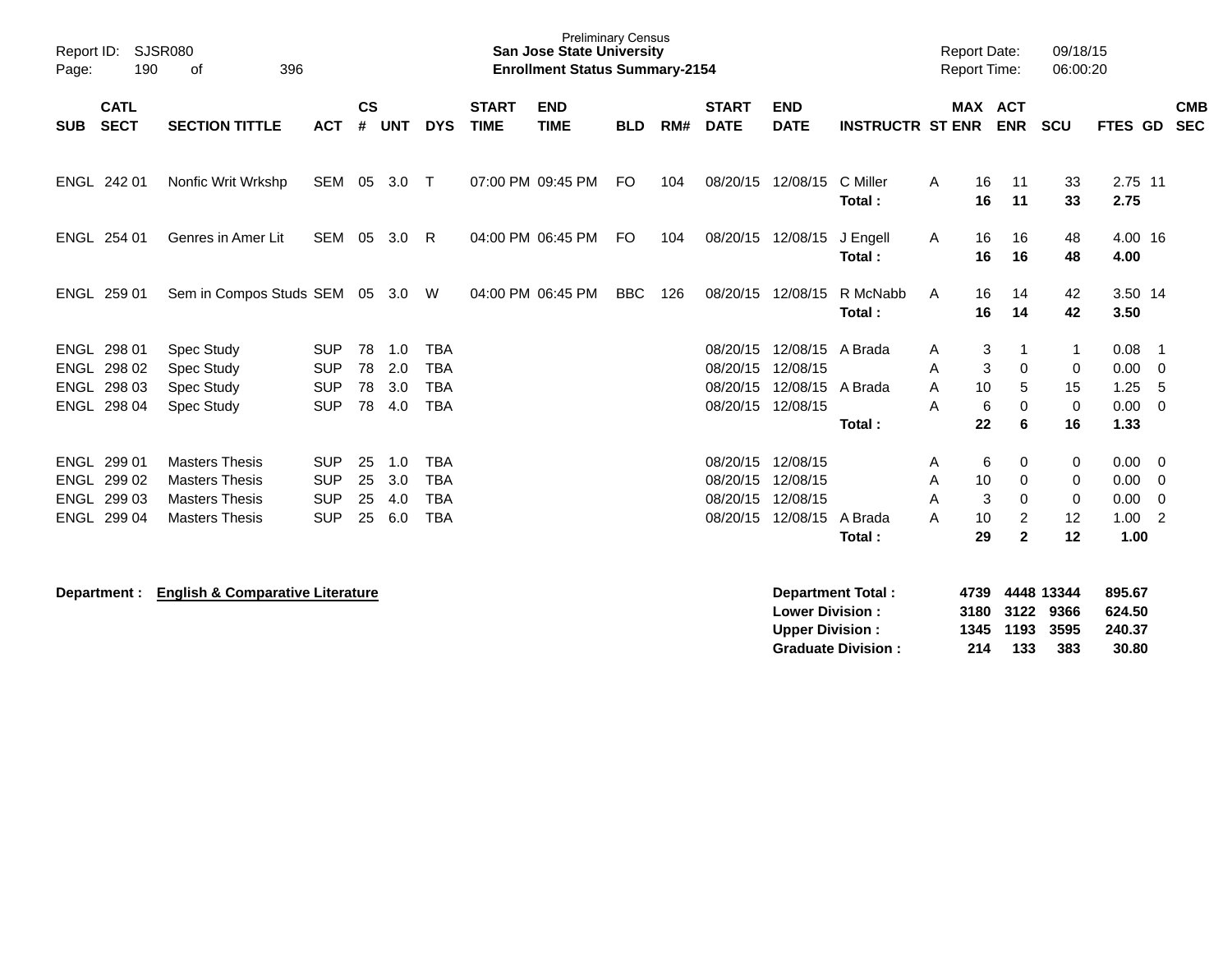| Page:          | Report ID: SJSR080<br>191  | 396<br>οf                                                                    |                |               |         |            |                             | <b>Preliminary Census</b><br><b>San Jose State University</b><br><b>Enrollment Status Summary-2154</b> |            |     |                             |                           |                         | <b>Report Date:</b><br><b>Report Time:</b> |                               | 09/18/15<br>06:00:20 |                |                         |                          |
|----------------|----------------------------|------------------------------------------------------------------------------|----------------|---------------|---------|------------|-----------------------------|--------------------------------------------------------------------------------------------------------|------------|-----|-----------------------------|---------------------------|-------------------------|--------------------------------------------|-------------------------------|----------------------|----------------|-------------------------|--------------------------|
| SUB            | <b>CATL</b><br><b>SECT</b> | <b>SECTION TITTLE</b>                                                        | <b>ACT</b>     | $\mathsf{cs}$ | # UNT   | <b>DYS</b> | <b>START</b><br><b>TIME</b> | <b>END</b><br><b>TIME</b>                                                                              | <b>BLD</b> | RM# | <b>START</b><br><b>DATE</b> | <b>END</b><br><b>DATE</b> | <b>INSTRUCTR ST ENR</b> |                                            | MAX ACT<br><b>ENR</b>         | <b>SCU</b>           | <b>FTES GD</b> |                         | <b>CMB</b><br><b>SEC</b> |
| <b>College</b> | Department :               | <b>Humanities &amp; the Arts</b><br><b>World Languages &amp; Literatures</b> |                |               |         |            |                             |                                                                                                        |            |     |                             |                           |                         |                                            |                               |                      |                |                         |                          |
| <b>CHIN</b>    | 1A 01                      | Elem Chinese                                                                 | <b>LEC</b>     | 02 4.0        |         | MW         |                             | 08:30 AM 10:10 AM                                                                                      | <b>BBC</b> | 221 | 08/20/15                    | 12/08/15                  | Y Yao                   | Α<br>30                                    | 30                            | 120                  | 8.00           | $\Omega$                |                          |
| <b>CHIN</b>    | 1A 02                      | Elem Chinese                                                                 | <b>LEC</b>     |               | 02 4.0  | <b>TR</b>  |                             | 01:30 PM 03:10 PM                                                                                      | <b>BBC</b> | 126 |                             | 08/20/15 12/08/15         | C Peng<br>Total:        | A<br>30<br>60                              | 29<br>59                      | 116<br>236           | 7.80<br>15.80  | $\overline{1}$          |                          |
| <b>CHIN</b>    | 25A 01                     | Inter Chinese                                                                | SEM 04 5.0     |               |         | TR.        |                             | 09:00 AM 11:05 AM                                                                                      | CL.        | 218 | 08/20/15 12/08/15           |                           | Y Yao                   | A<br>32                                    | 30                            | 150                  | $10.00 \t 0$   |                         |                          |
|                |                            |                                                                              |                |               |         |            |                             |                                                                                                        |            |     |                             |                           | Total:                  | 32                                         | 30                            | 150                  | 10.00          |                         |                          |
| <b>CHIN</b>    |                            | 101A 01 Advanced Chinese                                                     | SEM 04         |               | 3.0     | MW         |                             | 10:30 AM 11:45 AM                                                                                      | <b>BBC</b> | 221 | 08/20/15 12/08/15           |                           | Y Yao                   | 30<br>A                                    | 23                            | 69                   | 4.60           | $\overline{\mathbf{0}}$ |                          |
|                |                            |                                                                              |                |               |         |            |                             |                                                                                                        |            |     |                             |                           | Total:                  | 30                                         | 23                            | 69                   | 4.60           |                         |                          |
|                | CHIN 140 01                | Chin Cul & Pol Lit                                                           | SEM            | 04            | 3.0     | <b>TR</b>  | 10:30 AM 11:45 AM           |                                                                                                        | <b>BBC</b> | 221 |                             | 08/20/15 12/08/15 C Peng  |                         | 30<br>A                                    | 21                            | 63                   | 4.25           | 1 C                     |                          |
| ASIA           | 140 01                     | Chin Cul & Pol Lit                                                           | <b>SEM</b>     | 04            | 3.0     | <b>TR</b>  | 10:30 AM 11:45 AM           |                                                                                                        | <b>BBC</b> | 221 |                             | 08/20/15 12/08/15 C Peng  |                         | A                                          | 9<br>0                        | 27                   | 1.80           | $0\,C$                  |                          |
|                |                            |                                                                              |                |               |         |            |                             |                                                                                                        |            |     |                             |                           | Total:                  | 30                                         | 30                            | 90                   | 6.05           |                         |                          |
| <b>CHIN</b>    | 18001                      | <b>Indiv Studies</b>                                                         | <b>SUP</b>     | 78            | 3.0     | <b>TBA</b> |                             |                                                                                                        |            |     | 08/20/15 12/08/15           |                           |                         | Α                                          | 0<br>0                        | 0                    | 0.00           | - 0                     |                          |
| <b>CHIN</b>    | 180 02                     | <b>Indiv Studies</b>                                                         | <b>SUP</b>     | 78            | 1.0     | <b>TBA</b> |                             |                                                                                                        |            |     | 08/20/15 12/08/15           |                           | Y Yao                   | A                                          | $\overline{1}$<br>3           | 1                    | 0.07           | $\overline{0}$          |                          |
| <b>CHIN</b>    | 180 03                     | <b>Indiv Studies</b>                                                         | <b>SUP</b>     | 78            | 2.0     | <b>TBA</b> |                             |                                                                                                        |            |     | 08/20/15                    | 12/08/15                  | Y Yao                   | A                                          | 3<br>$\overline{1}$           | $\overline{2}$       | 0.13           | $\overline{0}$          |                          |
| <b>CHIN</b>    | 180 04                     | <b>Indiv Studies</b>                                                         | <b>SUP</b>     | 78            | 3.0     | <b>TBA</b> |                             |                                                                                                        |            |     |                             | 08/20/15 12/08/15 C Peng  | Total:                  | A                                          | $\overline{1}$<br>3<br>9<br>3 | 3<br>6               | 0.20<br>0.40   | $\overline{0}$          |                          |
| FLED           |                            | 184Y 01 Stdt Tchg II                                                         | <b>SUP</b>     | 25            | 4.0     | TBA        |                             |                                                                                                        |            |     |                             | 08/20/15 12/08/15         | H Smith                 | A<br>15                                    | 5                             | 20                   | 1.33           | $\overline{0}$          |                          |
|                |                            |                                                                              |                |               |         |            |                             |                                                                                                        |            |     |                             |                           | Total:                  | 15                                         | 5                             | 20                   | 1.33           |                         |                          |
| FLED           |                            | 184Z 01 Stdt Tchg III                                                        | <b>SUP</b>     | 25            | 4.0     | TBA        |                             |                                                                                                        |            |     |                             | 08/20/15 12/08/15         | H Smith                 | 15<br>A                                    | 5                             | 20                   | 1.33           | $\overline{\mathbf{0}}$ |                          |
|                |                            |                                                                              |                |               |         |            |                             |                                                                                                        |            |     |                             |                           | Total:                  | 15                                         | 5                             | 20                   | 1.33           |                         |                          |
| FLED           | 285 02                     | Teaching Sem FL Ed SEM 06                                                    |                |               | 1.0     | R          |                             | 04:30 PM 06:30 PM                                                                                      | CL.        | 208 | 08/20/15 12/08/15           |                           | H Smith                 | A<br>15                                    | 4                             | 4                    | $0.27 \t 0$    |                         |                          |
|                |                            |                                                                              |                |               |         |            |                             |                                                                                                        |            |     |                             |                           | Total:                  | 15                                         | 4                             | 4                    | 0.27           |                         |                          |
|                |                            | FLED 380 01 Teaching FI                                                      | SEM 04 3.0 TBA |               |         |            |                             |                                                                                                        |            |     | 08/20/15 12/08/15           |                           |                         | Α<br>15                                    | 5                             | 15                   | $1.05$ 1       |                         |                          |
|                |                            |                                                                              |                |               |         |            |                             |                                                                                                        |            |     |                             |                           | Total:                  | 15                                         | $5\phantom{1}$                | 15                   | 1.05           |                         |                          |
|                | FORL 25 01                 | <b>World Cultures</b>                                                        | LEC            |               | 6.0     |            |                             |                                                                                                        |            |     |                             |                           |                         | X                                          | 0<br>0                        | $\pmb{0}$            | $0.00 \t 0$    |                         |                          |
|                |                            |                                                                              |                |               |         |            |                             |                                                                                                        |            |     |                             |                           | Total:                  |                                            | $\mathbf 0$<br>$\pmb{0}$      | $\bf{0}$             | 0.00           |                         |                          |
|                |                            | FORL 100W 01 Writing Workshop                                                | <b>SEM</b>     |               | $3.0\,$ |            |                             |                                                                                                        |            |     |                             |                           |                         | X                                          | 0<br>$\boldsymbol{0}$         | $\boldsymbol{0}$     | $0.00 \t 0$    |                         |                          |
|                |                            |                                                                              |                |               |         |            |                             |                                                                                                        |            |     |                             |                           | Total:                  |                                            | $\pmb{0}$<br>0                | 0                    | 0.00           |                         |                          |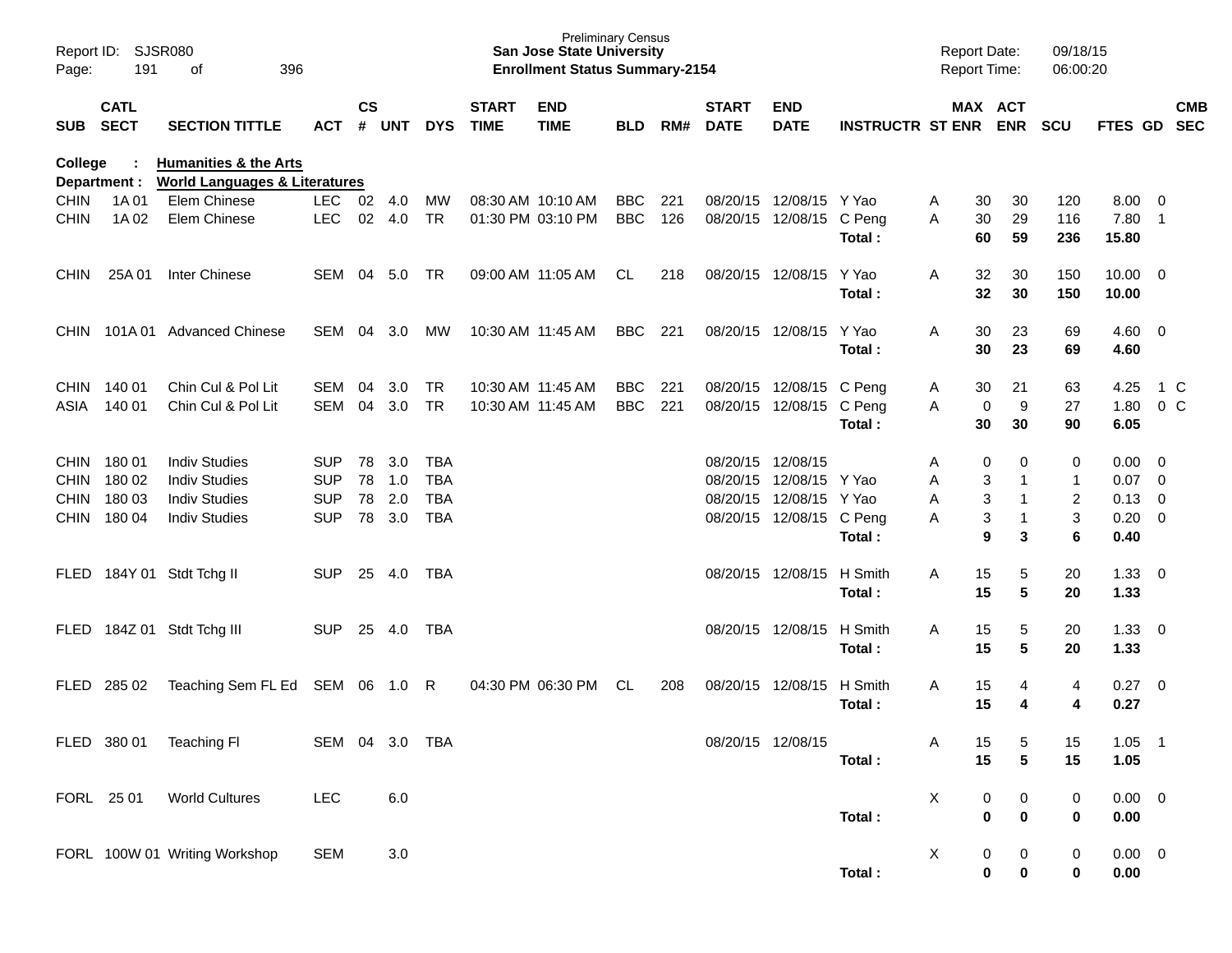| Report ID: SJSR080<br>192<br>Page: |                            | 396<br>of                                        |                          | <b>Preliminary Census</b><br><b>San Jose State University</b><br><b>Enrollment Status Summary-2154</b> |                  |            |                             |                                        |            |     |                             | <b>Report Date:</b><br><b>Report Time:</b> |                                                  | 09/18/15<br>06:00:20     |                                |                  |                                |                          |            |
|------------------------------------|----------------------------|--------------------------------------------------|--------------------------|--------------------------------------------------------------------------------------------------------|------------------|------------|-----------------------------|----------------------------------------|------------|-----|-----------------------------|--------------------------------------------|--------------------------------------------------|--------------------------|--------------------------------|------------------|--------------------------------|--------------------------|------------|
|                                    | <b>CATL</b><br>SUB SECT    | <b>SECTION TITTLE</b>                            | ACT                      | $\mathsf{cs}$                                                                                          | # UNT            | <b>DYS</b> | <b>START</b><br><b>TIME</b> | <b>END</b><br><b>TIME</b>              | <b>BLD</b> | RM# | <b>START</b><br><b>DATE</b> | <b>END</b><br><b>DATE</b>                  | <b>INSTRUCTR ST ENR ENR</b>                      |                          | MAX ACT                        | <b>SCU</b>       | FTES GD SEC                    |                          | <b>CMB</b> |
|                                    | FORL 180 01<br>FORL 180 02 | Idv. Stds World Lang<br>Idv. Stds World Lang     | <b>SUP</b><br><b>SUP</b> |                                                                                                        | 78 3.0<br>78 3.0 | TR<br>TR   |                             | 01:30 PM 02:45 PM<br>03:00 PM 04:15 PM |            |     |                             | 08/20/15 12/08/15                          | 08/20/15 12/08/15 R Katzen<br>R Katzen<br>Total: | 30<br>A<br>A<br>30<br>60 | 2<br>$\mathbf{1}$<br>3         | 6<br>3<br>9      | $0.40 \quad 0$<br>0.25<br>0.65 | $\overline{\phantom{1}}$ |            |
|                                    | FORL 200 01                | Grad Research & Writ SEM                         |                          |                                                                                                        | 3.0              |            |                             |                                        |            |     |                             |                                            | Total:                                           | X<br>0<br>$\bf{0}$       | 0<br>$\bf{0}$                  | 0<br>$\mathbf 0$ | $0.00 \t 0$<br>0.00            |                          |            |
| <b>FREN</b>                        | 1A 01                      | Elem French                                      | SEM 04 5.0               |                                                                                                        |                  | TR         |                             | 03:00 PM 05:05 PM                      | <b>BBC</b> | 221 | 08/20/15 12/08/15           |                                            | J Desalvo<br>Total:                              | 30<br>A<br>30            | 29<br>29                       | 145<br>145       | $9.67$ 0<br>9.67               |                          |            |
| <b>FREN</b>                        | 1B 01                      | Elem French                                      | <b>LEC</b>               |                                                                                                        | 02 5.0           | TBA        |                             |                                        |            |     | 08/20/15 12/08/15           |                                            | Total:                                           | A<br>30<br>30            | 26<br>26                       | 130<br>130       | 8.83 2<br>8.83                 |                          |            |
|                                    | FREN 25A01                 | Inter Fren Reading                               | SEM 04 3.0               |                                                                                                        |                  | TR         |                             | 01:30 PM 02:45 PM                      | <b>BBC</b> | 221 | 08/20/15 12/08/15           |                                            | D Trudeau<br>Total:                              | A<br>30<br>30            | 15<br>15                       | 45<br>45         | $3.10 \quad 2$<br>3.10         |                          |            |
|                                    |                            | FREN 101A 01 Adv Frn Read Write                  | SEM 04 3.0 TR            |                                                                                                        |                  |            |                             | 12:00 PM 01:15 PM                      | <b>SH</b>  | 241 | 08/20/15 12/08/15           |                                            | J Desalvo<br>Total:                              | A<br>42<br>42            | 15<br>15                       | 45<br>45         | $3.05$ 1<br>3.05               |                          |            |
|                                    |                            | FREN 102B 01 Frncphone Lit & Cine SEM 04 3.0 TBA |                          |                                                                                                        |                  |            |                             |                                        |            |     |                             | 08/20/15 12/08/15                          | J Desalvo<br>Total:                              | A<br>30<br>30            | 19<br>19                       | 57<br>57         | $3.85$ 1<br>3.85               |                          |            |
|                                    |                            | FREN 140B 01 Fr Lit 20-21 Cent                   | SEM                      | 04                                                                                                     | 3.0              | R          |                             | 05:00 PM 07:45 PM                      | CL         | 205 | 08/20/15 12/08/15           |                                            | D Trudeau<br>Total:                              | A<br>24<br>24            | 11<br>11                       | 33<br>33         | $2.40 \quad 4$<br>2.40         |                          |            |
|                                    | FREN 280 01                | Sem Fr Thinkers                                  | <b>SEM</b>               |                                                                                                        | 3.0              |            |                             |                                        |            |     |                             |                                            | Total:                                           | X<br>0<br>$\mathbf 0$    | 0<br>0                         | 0<br>0           | $0.00 \t 0$<br>0.00            |                          |            |
|                                    | FREN 298 01                | <b>Special Study</b>                             | <b>SUP</b>               |                                                                                                        | 78 3.0           | TBA        |                             |                                        |            |     | 08/20/15 12/08/15           |                                            | D Trudeau<br>Total:                              | 3<br>A<br>3              | $\overline{c}$<br>$\mathbf{2}$ | 6<br>6           | 0.50<br>0.50                   | $\overline{\phantom{0}}$ |            |
|                                    |                            | GERM 1A01 Elem Germ                              | SEM 04 5.0               |                                                                                                        |                  | MW.        |                             | 08:00 AM 10:05 AM CL                   |            | 308 |                             |                                            | 08/20/15 12/08/15 R Sabalius<br>Total:           | A<br>30<br>30            | 27<br>27                       | 135<br>135       | $9.17$ 2<br>9.17               |                          |            |
|                                    |                            | GERM 25A 01 Inter German                         | SEM 04 5.0               |                                                                                                        |                  | MW.        |                             | 12:00 PM 01:40 PM CL                   |            | 308 |                             |                                            | 08/20/15 12/08/15 L Chiriaeva<br>Total:          | A<br>30<br>30            | 12<br>12                       | 60<br>60         | $4.00 \quad 0$<br>4.00         |                          |            |
|                                    |                            | GRK 105A 01 Class Koine Grk                      | <b>SEM</b>               |                                                                                                        | 3.0              |            |                             |                                        |            |     |                             |                                            |                                                  | $\mathsf{X}$             | $\mathbf 0$<br>0               | 0                | $0.00 \quad 0$                 |                          |            |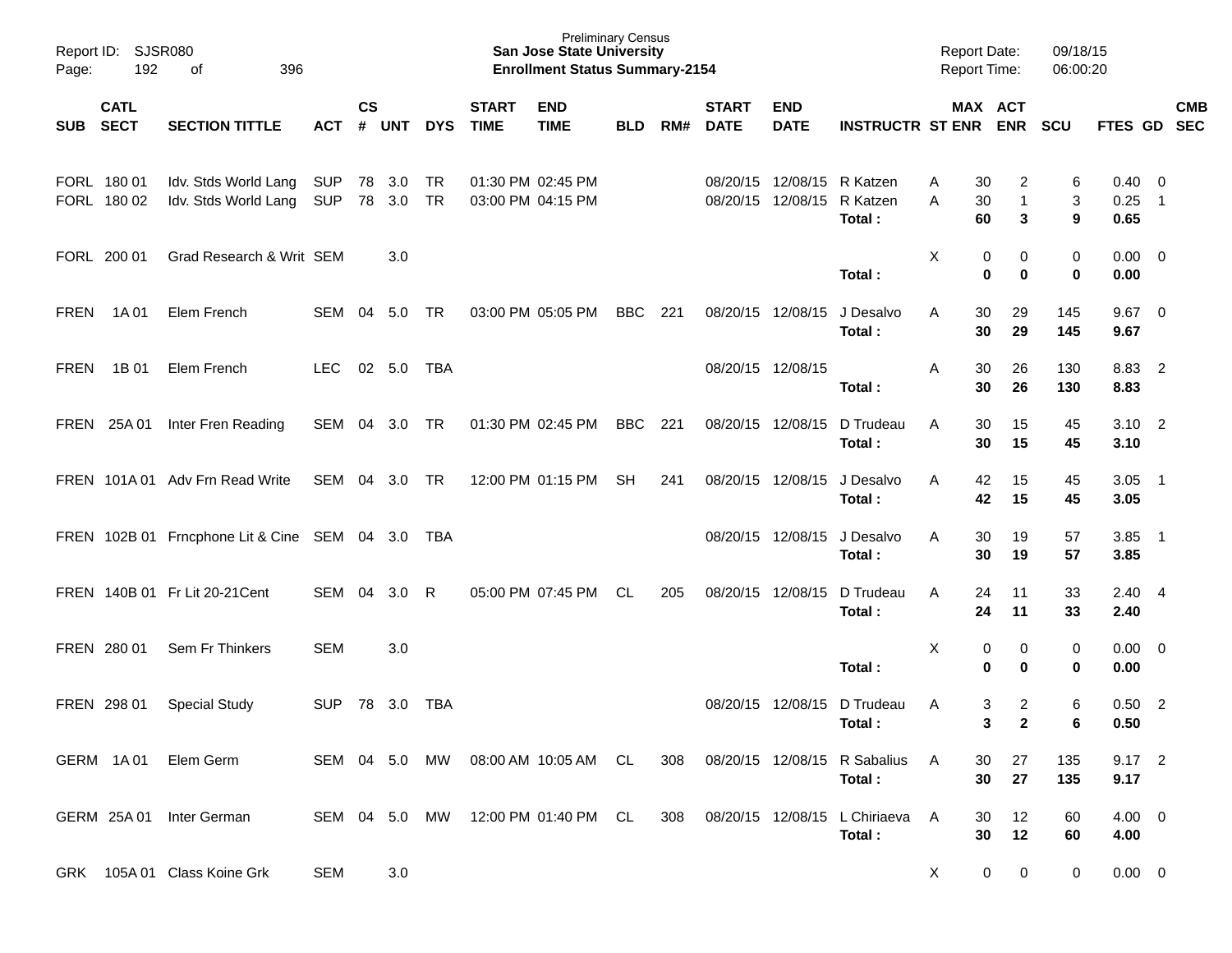| Page:                                                | Report ID: SJSR080<br>193            | 396<br>оf                                                                                    |                                                      |                      |                          |                                               |                                                 | <b>Preliminary Census</b><br><b>San Jose State University</b><br><b>Enrollment Status Summary-2154</b> |                          |                   |                                                       |                                  |                                                           | <b>Report Date:</b><br>Report Time: |                                 |                                             | 09/18/15<br>06:00:20    |                                              |                                                                                 |                                  |
|------------------------------------------------------|--------------------------------------|----------------------------------------------------------------------------------------------|------------------------------------------------------|----------------------|--------------------------|-----------------------------------------------|-------------------------------------------------|--------------------------------------------------------------------------------------------------------|--------------------------|-------------------|-------------------------------------------------------|----------------------------------|-----------------------------------------------------------|-------------------------------------|---------------------------------|---------------------------------------------|-------------------------|----------------------------------------------|---------------------------------------------------------------------------------|----------------------------------|
| SUB                                                  | <b>CATL</b><br><b>SECT</b>           | <b>SECTION TITTLE</b>                                                                        | <b>ACT</b>                                           | $\mathsf{cs}$<br>#   | <b>UNT</b>               | <b>DYS</b>                                    | <b>START</b><br><b>TIME</b>                     | <b>END</b><br><b>TIME</b>                                                                              | <b>BLD</b>               | RM#               | <b>START</b><br><b>DATE</b>                           | <b>END</b><br><b>DATE</b>        | <b>INSTRUCTR ST ENR</b>                                   |                                     | MAX ACT                         | <b>ENR</b>                                  | <b>SCU</b>              | FTES GD SEC                                  |                                                                                 | <b>CMB</b>                       |
| <b>RELS</b>                                          | 105A 01                              | Class Koine Grk                                                                              | <b>SEM</b>                                           |                      | 3.0                      |                                               |                                                 |                                                                                                        |                          |                   |                                                       |                                  | Total:                                                    | X                                   | 0<br>$\mathbf 0$                | 0<br>0                                      | 0<br>$\bf{0}$           | $0.00 \t 0$<br>0.00                          |                                                                                 |                                  |
| <b>GRK</b><br><b>GRK</b><br><b>GRK</b><br><b>GRK</b> | 180 01<br>180 02<br>180 03<br>180 04 | <b>Indiv Studies</b><br><b>Indiv Studies</b><br><b>Indiv Studies</b><br><b>Indiv Studies</b> | <b>SUP</b><br><b>SUP</b><br><b>SUP</b><br><b>SUP</b> | 78<br>78<br>78<br>78 | 3.0<br>1.0<br>2.0<br>3.0 | TBA<br><b>TBA</b><br><b>TBA</b><br><b>TBA</b> |                                                 |                                                                                                        |                          |                   | 08/20/15<br>08/20/15<br>08/20/15<br>08/20/15 12/08/15 | 12/08/15<br>12/08/15<br>12/08/15 | M Olcott                                                  | Α<br>Α<br>Α<br>Α                    | 0<br>3<br>3<br>3                | 0<br>0<br>0<br>0                            | 0<br>0<br>0<br>0        | 0.00<br>0.00<br>0.00<br>$0.00 \t 0$          | $\overline{\phantom{0}}$<br>$\overline{\mathbf{0}}$<br>$\overline{\phantom{0}}$ |                                  |
| <b>HEBR</b><br><b>JWSS</b><br><b>RELS</b>            | 10A 01<br>10A 01<br>10A 01           | <b>Elementary Hebrew</b><br><b>Elementary Hebrew</b><br><b>Elementary Hebrew</b>             | SEM<br><b>SEM</b><br><b>SEM</b>                      | 04<br>04<br>04       | 3.0<br>3.0<br>3.0        | <b>TR</b><br><b>TR</b><br><b>TR</b>           |                                                 | 10:30 AM 11:45 AM<br>10:30 AM 11:45 AM<br>10:30 AM 11:45 AM                                            | CL.<br>CL.<br>CL         | 308<br>308<br>308 | 08/20/15<br>08/20/15<br>08/20/15                      | 12/08/15<br>12/08/15<br>12/08/15 | Total:<br>R Katzen<br>R Katzen<br>R Katzen<br>Total:      | Α<br>Α<br>Α                         | 9<br>30<br>0<br>$\pmb{0}$<br>30 | 0<br>6<br>1<br>$\overline{\mathbf{c}}$<br>9 | 0<br>18<br>3<br>6<br>27 | 0.00<br>1.20<br>0.20<br>0.40<br>1.80         | 0 C                                                                             | 0 <sup>o</sup><br>0 <sup>o</sup> |
| <b>ITAL</b>                                          | 1A 01                                | Elem Italian                                                                                 | SEM                                                  | 04                   | 5.0                      | МW                                            |                                                 | 10:30 AM 12:35 PM                                                                                      | CL                       | 206               |                                                       | 08/20/15 12/08/15                | A lacomini-B A<br>Total:                                  |                                     | 30<br>30                        | 27<br>27                                    | 135<br>135              | $9.00 \t 0$<br>9.00                          |                                                                                 |                                  |
| ITAL<br><b>ITAL</b><br><b>ITAL</b>                   | 180 01<br>180 02<br>180 03           | Ind Studies<br><b>Ind Studies</b><br><b>Ind Studies</b>                                      | <b>SUP</b><br><b>SUP</b><br><b>SUP</b>               | 78<br>78<br>78       | 1.0<br>2.0<br>3.0        | <b>TBA</b><br><b>TBA</b><br><b>TBA</b>        |                                                 |                                                                                                        |                          |                   | 08/20/15<br>08/20/15<br>08/20/15                      | 12/08/15<br>12/08/15<br>12/08/15 | D Cereghino A<br>D Cereghino A<br>D Cereghino A<br>Total: |                                     | 1<br>1<br>1<br>3                | 1<br>1<br>$\mathbf{1}$<br>3                 | 1<br>2<br>3<br>6        | 0.07<br>$0.13 \quad 0$<br>$0.20 \ 0$<br>0.40 | $\overline{\phantom{0}}$                                                        |                                  |
| <b>JPN</b><br>JPN                                    | 1A 01<br>1A 02                       | Elem Japanese<br>Elem Japanese                                                               | <b>LEC</b><br><b>LEC</b>                             | 02<br>02             | 5.0<br>5.0               |                                               | MTWR 12:00 PM 01:05 PM<br>MTWR01:30 PM 02:35 PM |                                                                                                        | <b>BBC</b><br><b>BBC</b> | 205<br>205        | 08/20/15<br>08/20/15                                  | 12/08/15<br>12/08/15             | Y Shimazu<br>Y Shimazu<br>Total:                          | A<br>A                              | 45<br>45<br>90                  | 44<br>42<br>86                              | 220<br>210<br>430       | 14.67<br>14.08<br>28.75                      | $\overline{\phantom{0}}$<br>-1                                                  |                                  |
| <b>JPN</b>                                           | 1B 01                                | Elem Japanese                                                                                | <b>LEC</b>                                           | 02                   | 5.0                      |                                               | MTWR 10:30 AM 11:35 AM                          |                                                                                                        | <b>BBC</b>               | 205               |                                                       | 08/20/15 12/08/15                | S Inaba<br>Total:                                         | A                                   | 45<br>45                        | 28<br>28                                    | 140<br>140              | 9.33<br>9.33                                 | $\overline{\phantom{0}}$                                                        |                                  |
| JPN                                                  | 25A 01                               | Interm Japanese                                                                              | <b>SEM</b>                                           | 04                   | 5.0                      | MWF                                           | 10:30 AM 11:55 AM                               |                                                                                                        | <b>SH</b>                | 242               | 08/20/15                                              | 12/08/15                         | Y Yanai<br>Total:                                         | Α                                   | 40<br>40                        | 36<br>36                                    | 180<br>180              | 12.08<br>12.08                               | - 1                                                                             |                                  |
| <b>JPN</b>                                           |                                      | 101A 01 Advanced Jpanese                                                                     | SEM 04 4.0                                           |                      |                          | MW                                            |                                                 | 08:30 AM 10:10 AM                                                                                      | <b>BBC</b>               | 205               |                                                       | 08/20/15 12/08/15                | S Inaba<br>Total:                                         | Α                                   | 45<br>45                        | 36<br>36                                    | 144<br>144              | 9.67<br>9.67                                 | $\overline{\phantom{0}}$ 1                                                      |                                  |
| <b>JPN</b>                                           | 102 01                               | Japanese Culture                                                                             | SEM 04 3.0 W                                         |                      |                          |                                               |                                                 | 03:30 PM 06:00 PM CL                                                                                   |                          | 238               |                                                       | 08/20/15 12/08/15                | Y Yanai<br>Total:                                         | A                                   | 25<br>25                        | 14<br>14                                    | 42<br>42                | 2.80 0<br>2.80                               |                                                                                 |                                  |
| JPN                                                  | 130 01                               | Read in Jpn Cult                                                                             | SEM 04 3.0 TR                                        |                      |                          |                                               |                                                 | 09:00 AM 10:15 AM CL                                                                                   |                          | 308               |                                                       | 08/20/15 12/08/15 S Inaba        |                                                           | A                                   | 30                              | 15                                          | 45                      | $3.00 \ 0$                                   |                                                                                 |                                  |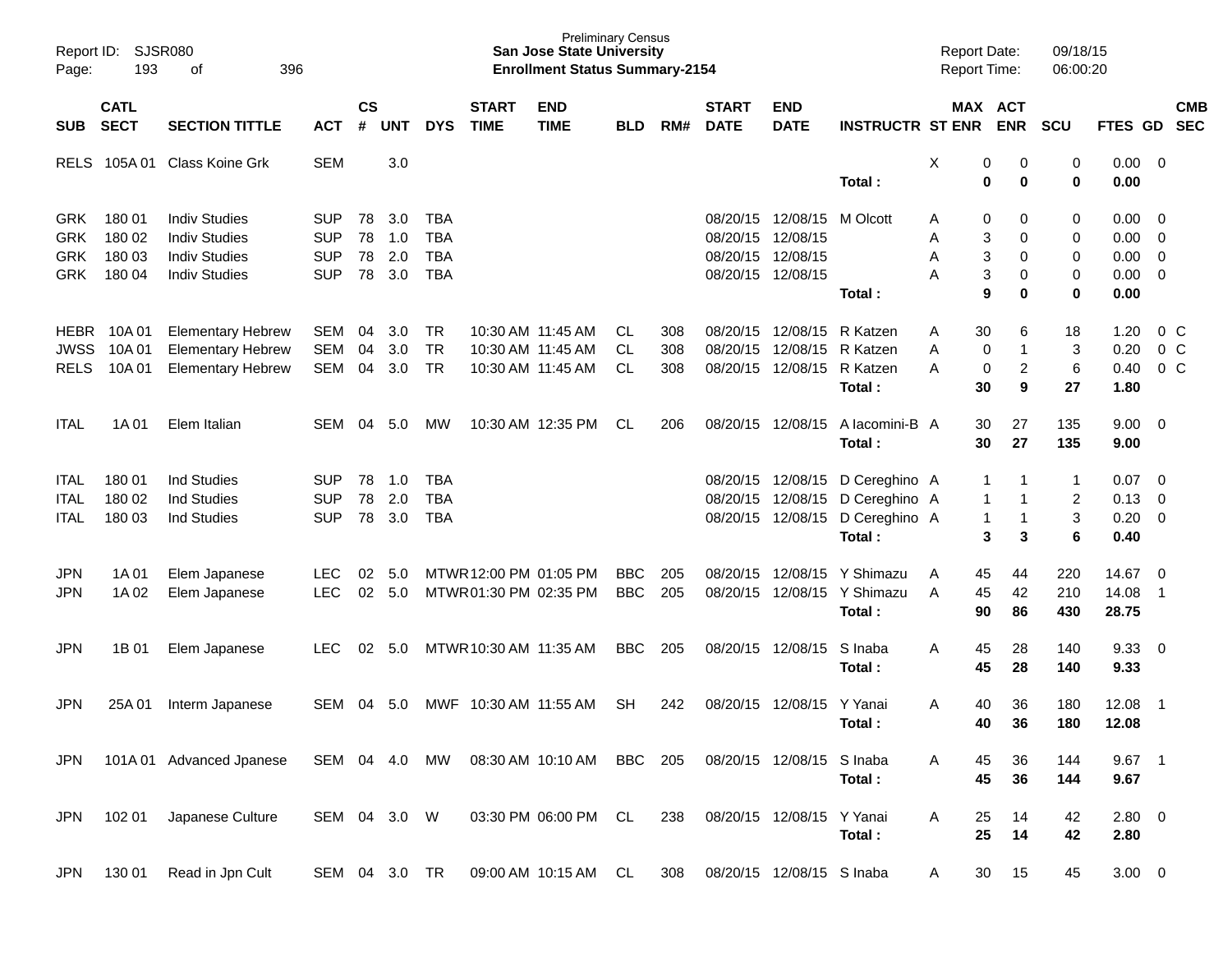| Report ID:<br>Page:                    | 194                                                 | <b>SJSR080</b><br>396<br>оf                                                                  |                                                      |                      |                          |                                                      |                             | <b>Preliminary Census</b><br><b>San Jose State University</b><br><b>Enrollment Status Summary-2154</b> |                          |            |                                              |                                              |                                            | <b>Report Date:</b><br><b>Report Time:</b> |                                                                | 09/18/15<br>06:00:20    |                                       |                                                                                                           |                          |
|----------------------------------------|-----------------------------------------------------|----------------------------------------------------------------------------------------------|------------------------------------------------------|----------------------|--------------------------|------------------------------------------------------|-----------------------------|--------------------------------------------------------------------------------------------------------|--------------------------|------------|----------------------------------------------|----------------------------------------------|--------------------------------------------|--------------------------------------------|----------------------------------------------------------------|-------------------------|---------------------------------------|-----------------------------------------------------------------------------------------------------------|--------------------------|
| <b>SUB</b>                             | <b>CATL</b><br><b>SECT</b>                          | <b>SECTION TITTLE</b>                                                                        | <b>ACT</b>                                           | $\mathsf{cs}$<br>#   | <b>UNT</b>               | <b>DYS</b>                                           | <b>START</b><br><b>TIME</b> | <b>END</b><br><b>TIME</b>                                                                              | <b>BLD</b>               | RM#        | <b>START</b><br><b>DATE</b>                  | <b>END</b><br><b>DATE</b>                    | <b>INSTRUCTR ST ENR</b>                    |                                            | MAX ACT<br><b>ENR</b>                                          | SCU                     | FTES GD                               |                                                                                                           | <b>CMB</b><br><b>SEC</b> |
|                                        |                                                     |                                                                                              |                                                      |                      |                          |                                                      |                             |                                                                                                        |                          |            |                                              |                                              | Total:                                     |                                            | 30<br>15                                                       | 45                      | 3.00                                  |                                                                                                           |                          |
| JPN                                    | 160 01                                              | <b>Topics Jpn Studies</b>                                                                    | <b>LEC</b>                                           | 04                   | 3.0                      | МW                                                   |                             | 01:30 PM 02:45 PM                                                                                      | CL                       | 206        | 08/20/15                                     | 12/08/15                                     | Y Yanai<br>Total:                          | A                                          | 30<br>10<br>30<br>10                                           | 30<br>30                | $2.00 \t 0$<br>2.00                   |                                                                                                           |                          |
| <b>JPN</b><br><b>JPN</b><br>JPN<br>JPN | 180 01<br>180 02<br>180 03<br>180 04                | <b>Indiv Studies</b><br><b>Indiv Studies</b><br><b>Indiv Studies</b><br><b>Indiv Studies</b> | <b>SUP</b><br><b>SUP</b><br><b>SUP</b><br><b>SUP</b> | 78<br>78<br>78<br>78 | 3.0<br>1.0<br>2.0<br>3.0 | TBA<br><b>TBA</b><br><b>TBA</b><br><b>TBA</b>        |                             |                                                                                                        |                          |            | 08/20/15<br>08/20/15<br>08/20/15<br>08/20/15 | 12/08/15<br>12/08/15<br>12/08/15<br>12/08/15 | Total:                                     | Α<br>А<br>А<br>А                           | 0<br>0<br>3<br>0<br>3<br>0<br>3<br>0<br>9<br>0                 | 0<br>0<br>0<br>0<br>0   | 0.00<br>0.00<br>0.00<br>0.00<br>0.00  | $\overline{\phantom{0}}$<br>$\overline{\mathbf{0}}$<br>$\overline{\mathbf{0}}$<br>$\overline{\mathbf{0}}$ |                          |
| LATN<br><b>PERS</b><br><b>PORT</b>     | 1A 01<br>1A 01<br>1A 01                             | Elem Latin<br>Elem Persian Cult&La LEC<br>Elem Portuguese                                    | <b>SEM</b><br><b>SEM</b>                             | 02<br>04             | 3.0<br>3.0<br>5.0        | <b>TR</b><br><b>TR</b>                               |                             | 02:00 PM 03:15 PM<br>05:30 PM 07:35 PM                                                                 | <b>ENG</b><br>CL         | 303<br>206 | 08/20/15<br>08/20/15                         | 12/08/15<br>12/08/15                         | Y Afshar<br>A Dias Ferre<br>Total:         | х<br>Α<br>A                                | 0<br>0<br>12<br>20<br>30<br>24<br>50<br>36                     | 0<br>36<br>120<br>156   | 0.00<br>2.45<br>8.00<br>10.45         | $\overline{\phantom{0}}$<br>$\overline{1}$<br>- 0                                                         |                          |
| <b>PORT</b>                            | 20A 02                                              | Inter Portuguese                                                                             | <b>SEM</b>                                           |                      | 3.0                      |                                                      |                             |                                                                                                        |                          |            |                                              |                                              | Total:                                     | X                                          | 0<br>0<br>0<br>0                                               | 0<br>0                  | $0.00 \t 0$<br>0.00                   |                                                                                                           |                          |
|                                        | PORT 102B 01                                        | <b>Brazilian Culture</b>                                                                     | <b>LEC</b>                                           | 02                   | 3.0                      | TBA                                                  |                             |                                                                                                        |                          |            | 08/20/15 12/08/15                            |                                              | Total:                                     | A                                          | 30<br>12<br>30<br>12                                           | 36<br>36                | $2.40 \ 0$<br>2.40                    |                                                                                                           |                          |
| <b>PORT</b>                            | PORT 180 01<br>PORT 180 02<br>180 03<br>PORT 180 04 | <b>Indiv Studies</b><br><b>Indiv Studies</b><br><b>Indiv Studies</b><br><b>Indiv Studies</b> | <b>SUP</b><br><b>SUP</b><br><b>SUP</b><br><b>SUP</b> | 78<br>78<br>78<br>78 | 3.0<br>1.0<br>2.0<br>3.0 | <b>TBA</b><br><b>TBA</b><br><b>TBA</b><br><b>TBA</b> |                             |                                                                                                        |                          |            | 08/20/15<br>08/20/15<br>08/20/15<br>08/20/15 | 12/08/15<br>12/08/15<br>12/08/15<br>12/08/15 | D Adão<br>D Adão<br>D Adão<br>Total:       | Α<br>Α<br>Α<br>А                           | 0<br>0<br>3<br>3<br>3<br>3<br>12<br>$\overline{7}$<br>18<br>13 | 0<br>3<br>6<br>21<br>30 | 0.00<br>0.25<br>0.50<br>1.604<br>2.35 | $\overline{\phantom{0}}$<br>$\mathbf{3}$<br>3                                                             |                          |
| <b>SPAN</b><br><b>SPAN</b>             | 1A 01<br>1A 02                                      | Elem Spanish<br>Elem Spanish                                                                 | <b>LEC</b><br><b>LEC</b>                             | 02<br>02             | 4.0<br>-4.0              | MW<br>TR.                                            |                             | 03:00 PM 04:40 PM<br>03:00 PM 04:40 PM                                                                 | <b>BBC</b><br><b>BBC</b> | 205<br>205 | 08/20/15<br>08/20/15                         | 12/08/15<br>12/08/15                         | J Zamora- Me A<br>P Amaral Con A<br>Total: |                                            | 45<br>39<br>45<br>41<br>90<br>80                               | 156<br>164<br>320       | 10.40<br>10.93<br>21.33               | $\overline{\mathbf{0}}$<br>$\overline{\mathbf{0}}$                                                        |                          |
| <b>SPAN</b><br><b>SPAN</b>             | 1B 01<br>1B 02                                      | Elem Spanish<br>Elem Spanish                                                                 | LEC.<br><b>LEC</b>                                   |                      | 02 4.0<br>02 4.0         | МW<br><b>TR</b>                                      |                             | 03:00 PM 04:40 PM CL<br>03:00 PM 04:40 PM                                                              | CL                       | 216<br>216 |                                              | 08/20/15 12/08/15 J Reyes                    | 08/20/15 12/08/15 P Villalvazo<br>Total:   | A<br>A                                     | 32<br>25<br>32<br>25<br>64<br>50                               | 100<br>100<br>200       | $6.67$ 0<br>$6.73$ 1<br>13.40         |                                                                                                           |                          |
| SPAN                                   | 301                                                 | <b>Practical Spanish</b>                                                                     | <b>SEM</b>                                           |                      | $3.0\,$                  |                                                      |                             |                                                                                                        |                          |            |                                              |                                              | Total:                                     | X                                          | $\boldsymbol{0}$<br>0<br>0<br>$\mathbf 0$                      | 0<br>0                  | $0.00 \t 0$<br>0.00                   |                                                                                                           |                          |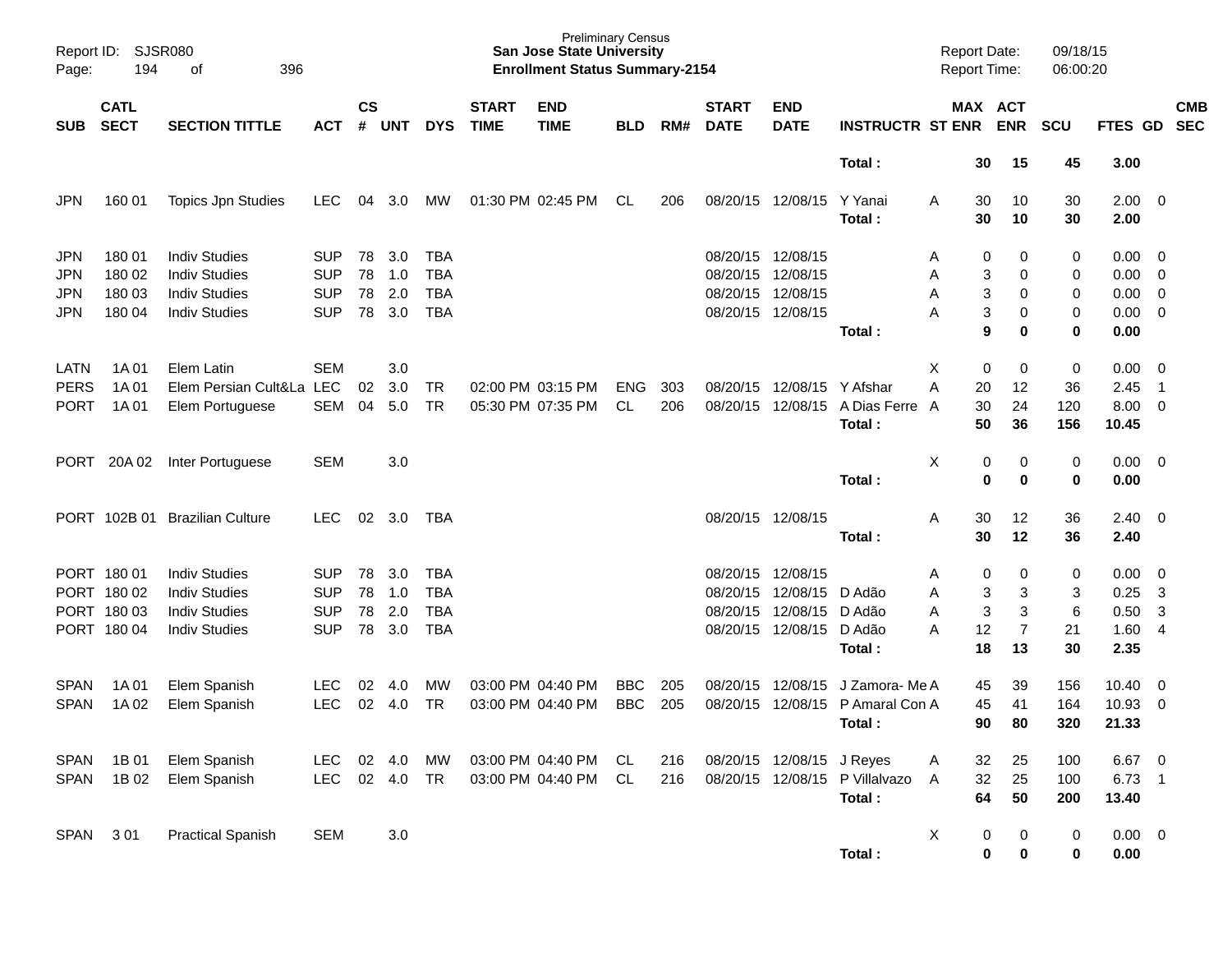| Page:       | Report ID: SJSR080<br>195  | 396<br>оf                                                      |               |                    |            |                 |                             | <b>Preliminary Census</b><br><b>San Jose State University</b><br><b>Enrollment Status Summary-2154</b> |            |            |                             |                                        |                                        | <b>Report Date:</b><br><b>Report Time:</b> |                       | 09/18/15<br>06:00:20 |                        |                                            |            |
|-------------|----------------------------|----------------------------------------------------------------|---------------|--------------------|------------|-----------------|-----------------------------|--------------------------------------------------------------------------------------------------------|------------|------------|-----------------------------|----------------------------------------|----------------------------------------|--------------------------------------------|-----------------------|----------------------|------------------------|--------------------------------------------|------------|
| SUB         | <b>CATL</b><br><b>SECT</b> | <b>SECTION TITTLE</b>                                          | <b>ACT</b>    | $\mathsf{cs}$<br># | <b>UNT</b> | <b>DYS</b>      | <b>START</b><br><b>TIME</b> | <b>END</b><br><b>TIME</b>                                                                              | <b>BLD</b> | RM#        | <b>START</b><br><b>DATE</b> | <b>END</b><br><b>DATE</b>              | <b>INSTRUCTR ST ENR</b>                |                                            | MAX ACT<br><b>ENR</b> | <b>SCU</b>           | FTES GD SEC            |                                            | <b>CMB</b> |
| <b>SPAN</b> | 4A 01                      | Basic Spanish I                                                | SEM           |                    | 04 3.0     | TBA             |                             |                                                                                                        |            |            | 08/20/15                    | 12/08/15                               | A Dias Ferre A<br>Total:               | 30<br>30                                   | 30<br>30              | 90<br>90             | 6.15<br>6.15           | $\overline{\mathbf{3}}$                    |            |
| SPAN        | 4B 01                      | <b>Basic Spanish II</b>                                        | SEM           |                    | 04 3.0     | TBA             |                             |                                                                                                        |            |            |                             | 08/20/15 12/08/15                      | A Dias Ferre A<br>Total:               | 30<br>30                                   | 28<br>28              | 84<br>84             | $5.65$ 1<br>5.65       |                                            |            |
| SPAN        | 25A 01                     | Inter Spanish                                                  | <b>SEM</b>    | 04                 | 5.0        | <b>MW</b>       |                             | 03:00 PM 05:05 PM                                                                                      | CL.        | 218        |                             | 08/20/15 12/08/15                      | T Estrabao<br>Total:                   | 32<br>A<br>32                              | 23<br>23              | 115<br>115           | $7.67$ 0<br>7.67       |                                            |            |
| SPAN        | 25B 01                     | Inter Spanish                                                  | <b>SEM</b>    | 05                 | 5.0        | TR              |                             | 03:00 PM 05:05 PM                                                                                      | CL.        | 308        |                             | 08/20/15 12/08/15                      | C Samuelson A<br>Total:                | 30<br>30                                   | 13<br>13              | 65<br>65             | 4.33<br>4.33           | $\overline{\mathbf{0}}$                    |            |
|             |                            | SPAN 101A 01 Advanced Spanish<br>SPAN 101A 02 Advanced Spanish | SEM<br>SEM    | 04<br>04           | 4.0<br>4.0 | МW<br><b>MW</b> |                             | 08:30 AM 10:10 AM<br>03:00 PM 04:40 PM                                                                 | CL.<br>CL  | 206<br>206 |                             | 08/20/15 12/08/15<br>08/20/15 12/08/15 | E Marsh<br>E Marsh<br>Total:           | 30<br>A<br>30<br>A<br>60                   | 29<br>29<br>58        | 116<br>116<br>232    | 7.73<br>7.80<br>15.53  | $\overline{0}$<br>$\overline{\phantom{1}}$ |            |
|             |                            | SPAN 101B 01 Advanced Spanish                                  | <b>SEM</b>    | 04                 | 4.0        | МW              |                             | 06:00 PM 07:40 PM                                                                                      | CL         | 218        |                             | 08/20/15 12/08/15                      | T Estrabao<br>Total:                   | 32<br>A<br>32                              | 32<br>32              | 128<br>128           | 8.53<br>8.53           | $\overline{\mathbf{0}}$                    |            |
|             | SPAN 102A01                | <b>Spanish Culture</b>                                         | SEM           | 04                 | 3.0        | R               |                             | 06:00 PM 08:45 PM                                                                                      | HGH        | 217        |                             | 08/20/15 12/08/15                      | F De La Call A<br>Total:               | 35<br>35                                   | 30<br>30              | 90<br>90             | 6.25<br>6.25           | $-5$                                       |            |
|             |                            | SPAN 102B 01 Hisp Amer Culture                                 | SEM           | 04                 | 3.0        | TR              |                             | 09:00 AM 10:15 AM                                                                                      | CL.        | 206        | 08/20/15 12/08/15           |                                        | <b>B</b> Smith                         | 30<br>Α                                    | 29                    | 87                   | 5.80                   | $\overline{0}$                             |            |
|             |                            | SPAN 102B 02 Hisp Amer Culture                                 | <b>SEM</b>    | 04                 | 3.0        | <b>TR</b>       |                             | 10:30 AM 11:45 AM                                                                                      | CL.        | 206        | 08/20/15                    | 12/08/15                               | <b>B</b> Smith                         | 30<br>Α                                    | 29                    | 87                   | 5.80                   | $\overline{0}$                             |            |
| SPAN        |                            | 102B 03 Hisp Amer Culture                                      | <b>SEM</b>    | 04                 | 3.0        | F               |                             | 09:00 AM 11:45 AM                                                                                      | CL         | 206        |                             |                                        | 08/20/15 12/08/15 A Fountain<br>Total: | 30<br>A<br>90                              | 29<br>87              | 87<br>261            | 5.80<br>17.40          | $\overline{\mathbf{0}}$                    |            |
|             | SPAN 110 01                | Spanish Morphology                                             | SEM           | 04                 | 3.0        | M               |                             | 06:00 PM 08:45 PM                                                                                      | HGH        | 217        | 08/20/15 12/08/15           |                                        | E Marsh<br>Total:                      | 35<br>A<br>35                              | 35<br>35              | 105<br>105           | 7.50 10<br>7.50        |                                            |            |
|             | SPAN 115 01                | Intro Lit Studies                                              | SEM           | 04                 | 3.0        | MW              |                             | 09:00 AM 10:15 AM                                                                                      | CL         | 218        |                             |                                        | 08/20/15 12/08/15 T Estrabao<br>Total: | 32<br>$\overline{A}$<br>32                 | 23<br>23              | 69<br>69             | $4.60 \quad 0$<br>4.60 |                                            |            |
|             |                            | SPAN 120A 01 Spanish Lit                                       | SEM 04 3.0 T  |                    |            |                 |                             | 03:00 PM 05:45 PM CL                                                                                   |            | 218        |                             | 08/20/15 12/08/15                      | E Marsh<br>Total:                      | 32<br>A<br>32                              | 31<br>31              | 93<br>93             | 6.55 7<br>6.55         |                                            |            |
|             |                            | SPAN 140A 01 Spanish Amer Lit                                  | SEM 04 3.0 MW |                    |            |                 |                             | 03:00 PM 04:15 PM CL                                                                                   |            | 308        | 08/20/15 12/08/15           |                                        | A Fountain<br>Total:                   | A<br>30<br>30                              | 23<br>23              | 69<br>69             | 4.75 3<br>4.75         |                                            |            |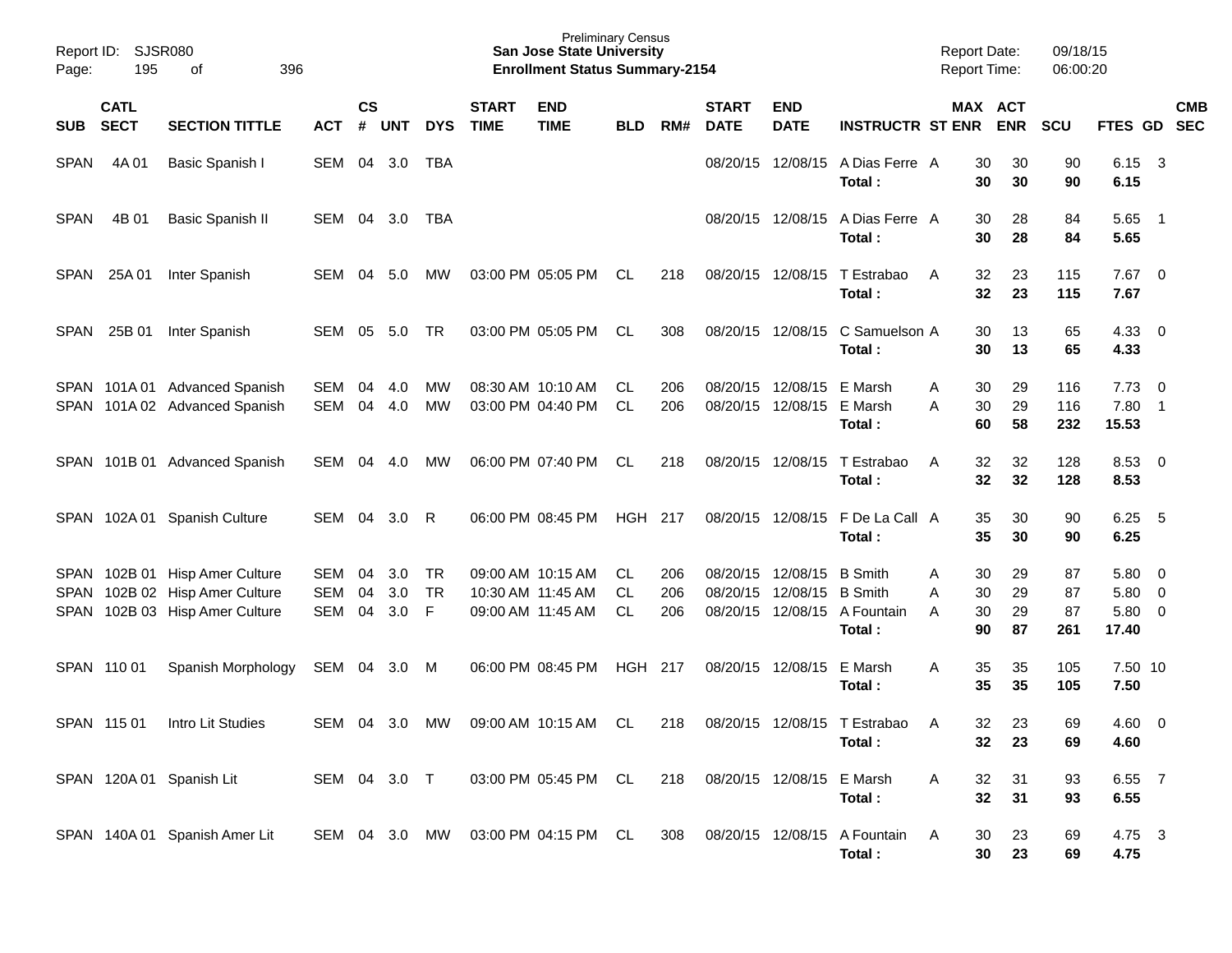| Report ID:<br>Page:        | 196                        | <b>SJSR080</b><br>396<br>οf                  |                          |                    |            |                   |                             | <b>Preliminary Census</b><br><b>San Jose State University</b><br><b>Enrollment Status Summary-2154</b> |            |     |                             |                           |                                    |   | <b>Report Date:</b><br><b>Report Time:</b> |            | 09/18/15<br>06:00:20 |                      |                          |                          |
|----------------------------|----------------------------|----------------------------------------------|--------------------------|--------------------|------------|-------------------|-----------------------------|--------------------------------------------------------------------------------------------------------|------------|-----|-----------------------------|---------------------------|------------------------------------|---|--------------------------------------------|------------|----------------------|----------------------|--------------------------|--------------------------|
| <b>SUB</b>                 | <b>CATL</b><br><b>SECT</b> | <b>SECTION TITTLE</b>                        | <b>ACT</b>               | $\mathsf{cs}$<br># | <b>UNT</b> | <b>DYS</b>        | <b>START</b><br><b>TIME</b> | <b>END</b><br><b>TIME</b>                                                                              | <b>BLD</b> | RM# | <b>START</b><br><b>DATE</b> | <b>END</b><br><b>DATE</b> | <b>INSTRUCTR ST ENR</b>            |   | MAX ACT                                    | <b>ENR</b> | <b>SCU</b>           | <b>FTES GD</b>       |                          | <b>CMB</b><br><b>SEC</b> |
| SPAN                       | 170 01                     | Spanish Translation                          | SEM                      | 04                 | 3.0        | $\mathsf{T}$      |                             | 06:15 PM 09:00 PM                                                                                      | CL.        | 218 | 08/20/15                    | 12/08/15                  | C Bacich<br>Total:                 | A | 32<br>32                                   | 29<br>29   | 87<br>87             | 6.15<br>6.15         | - 7                      |                          |
| <b>SPAN</b>                | 202 01                     | Sem Hisp Civ Cult                            | SEM                      | 05                 | 3.0        | R                 |                             | 06:00 PM 08:45 PM                                                                                      | CL.        | 218 | 08/20/15                    | 12/08/15                  | C Samuelson A<br>Total:            |   | 20<br>20                                   | 17<br>17   | 51<br>51             | 4.25 17<br>4.25      |                          |                          |
| <b>SPAN</b>                | 270 01                     | Sem Contemp Lit                              | SEM                      | 05                 | 3.0        | W                 |                             | 05:00 PM 07:45 PM                                                                                      | CL.        | 308 | 08/20/15                    | 12/08/15                  | A Fountain<br>Total:               | A | 20<br>20                                   | 10<br>10   | 30<br>30             | 2.45<br>2.45         | - 9                      |                          |
| <b>SPAN</b><br><b>SPAN</b> | 298 01<br>298 02           | <b>Special Study</b><br><b>Special Study</b> | <b>SUP</b><br><b>SUP</b> | 78<br>78           | 1.0<br>1.0 | <b>TBA</b><br>TBA |                             |                                                                                                        |            |     | 08/20/15<br>08/20/15        | 12/08/15<br>12/08/15      | C Samuelson A<br>E Marsh<br>Total: | A | $\overline{2}$<br>1<br>3                   | 0<br>1     | 1<br>0<br>1          | 0.08<br>0.00<br>0.08 | $\overline{1}$<br>- 0    |                          |
| VIET                       | 1A 01                      | Elem Vietnamese                              | <b>SEM</b>               | 04                 | 3.0        | W                 |                             | 03:00 PM 05:45 PM                                                                                      | BBC        | 222 | 08/20/15                    | 12/08/15                  | H Le<br>Total:                     | A | 25<br>25                                   | 25<br>25   | 75<br>75             | 5.00<br>5.00         | $\overline{\phantom{0}}$ |                          |
|                            | Department :               | <b>World Languages &amp; Literatures</b>     |                          |                    |            |                   |                             |                                                                                                        |            |     |                             |                           | Department Total:                  |   | 1736                                       | 1273       | 4841                 | 327.67               |                          |                          |

| Department Total:         |     |     |          | 1736 1273 4841 327.67 |
|---------------------------|-----|-----|----------|-----------------------|
| <b>Lower Division:</b>    | 828 |     | 669 2918 | 195.52                |
| <b>Upper Division:</b>    | 832 |     | 565 1816 | 123.55                |
| <b>Graduate Division:</b> | 76. | 39. | 107      | 8.60                  |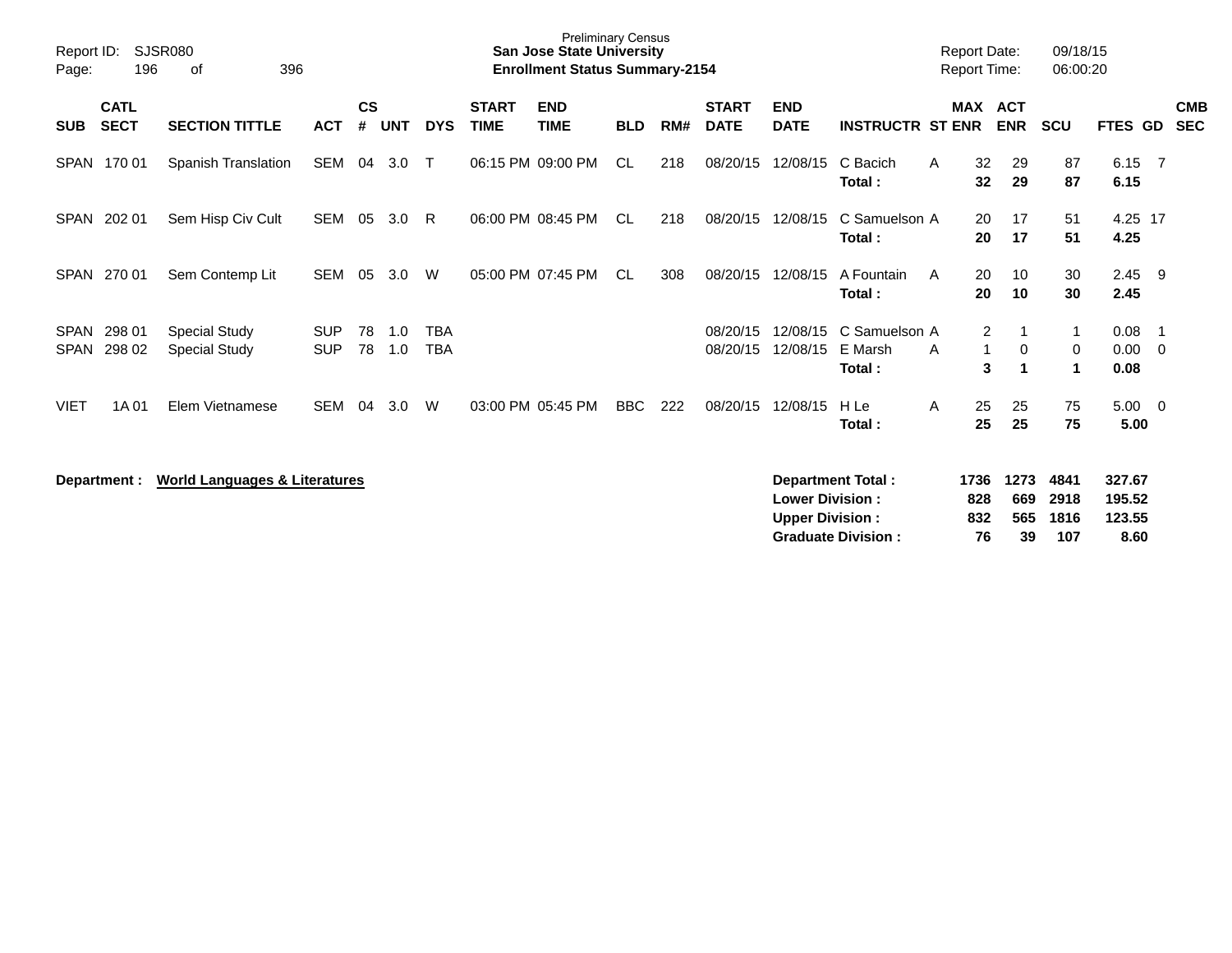| Report ID:<br>Page: | 197                        | SJSR080<br>396<br>οf             |               |                    |     |            |                             | <b>Preliminary Census</b><br><b>San Jose State University</b><br><b>Enrollment Status Summary-2154</b> |            |      |                             |                              |                         |   | <b>Report Date:</b><br><b>Report Time:</b> |            | 09/18/15<br>06:00:20 |                  |         |                          |
|---------------------|----------------------------|----------------------------------|---------------|--------------------|-----|------------|-----------------------------|--------------------------------------------------------------------------------------------------------|------------|------|-----------------------------|------------------------------|-------------------------|---|--------------------------------------------|------------|----------------------|------------------|---------|--------------------------|
| <b>SUB</b>          | <b>CATL</b><br><b>SECT</b> | <b>SECTION TITTLE</b>            | ACT           | $\mathsf{cs}$<br># | UNT | <b>DYS</b> | <b>START</b><br><b>TIME</b> | <b>END</b><br><b>TIME</b>                                                                              | <b>BLD</b> | RM#  | <b>START</b><br><b>DATE</b> | <b>END</b><br><b>DATE</b>    | <b>INSTRUCTR ST ENR</b> |   | MAX ACT                                    | <b>ENR</b> | <b>SCU</b>           | <b>FTES</b>      | GD.     | <b>CMB</b><br><b>SEC</b> |
| <b>College</b>      |                            | <b>Humanities &amp; the Arts</b> |               |                    |     |            |                             |                                                                                                        |            |      |                             |                              |                         |   |                                            |            |                      |                  |         |                          |
|                     | Department :               | <b>Humanities</b>                |               |                    |     |            |                             |                                                                                                        |            |      |                             |                              |                         |   |                                            |            |                      |                  |         |                          |
| AMS                 | 1A 10                      | American Civ                     | <b>LEC</b>    | 01                 | 0.0 | МW         |                             | 01:30 PM 02:45 PM                                                                                      | <b>BBC</b> | 004  | 08/20/15                    | 12/08/15                     | S Guenter               | Α | 31                                         | 31         | 93                   | 0.00             | 0       |                          |
| AMS                 | 1A 11                      | American Civ                     | <b>SEM</b>    | 05                 | 6.0 | МW         |                             | 03:00 PM 04:15 PM                                                                                      | <b>BBC</b> | 128  | 08/20/15                    | 12/08/15                     | S Guenter               | A | 31                                         | 31         | 93                   | 12.40            | 0       |                          |
| AMS                 | 1A 20                      | American Civ                     | <b>LEC</b>    | 01                 | 0.0 | МW         |                             | 01:30 PM 02:45 PM                                                                                      | <b>BBC</b> | 004  | 08/20/15                    | 12/08/15                     | T Jackson               | A | 30                                         | 30         | 90                   | 0.00             | 0       |                          |
| AMS                 | 1A 21                      | American Civ                     | SEM           | 05                 | 6.0 | МW         |                             | 03:00 PM 04:15 PM                                                                                      | <b>DMH</b> | 354  | 08/20/15                    | 12/08/15                     | T Jackson               | Α | 30                                         | 30         | 90                   | 12.00            | 0       |                          |
| AMS                 | 1A 30                      | American Civ                     | <b>LEC</b>    | 01                 | 0.0 | МW         |                             | 01:30 PM 02:45 PM                                                                                      | <b>BBC</b> | 004  | 08/20/15                    | 12/08/15 V Lo                |                         | A | 30                                         | 29         | 87                   | 0.00             | 0       |                          |
| AMS                 | 1A 31                      | American Civ                     | <b>SEM</b>    | 05                 | 6.0 | МW         |                             | 03:00 PM 04:15 PM                                                                                      | <b>DMH</b> | 226B | 08/20/15                    | 12/08/15                     | V Lo                    | Α | 30                                         | 29         | 87                   | 11.60            | 0       |                          |
| AMS                 | 1A 40                      | American Civ                     | <b>LEC</b>    | 01                 | 0.0 | TR         |                             | 12:00 PM 01:15 PM                                                                                      | <b>BBC</b> | 004  | 08/20/15                    | 12/08/15                     | F Hsu                   | A | 30                                         | 30         | 90                   | 0.00             | 0       |                          |
| AMS                 | 1A 41                      | American Civ                     | SEM           | 05                 | 6.0 | <b>TR</b>  |                             | 01:30 PM 02:45 PM                                                                                      | SН         | 240  | 08/20/15                    | 12/08/15                     | F Hsu                   | A | 30                                         | 30         | 90                   | 12.00            | 0       |                          |
| AMS                 | 1A 50                      | American Civ                     | <b>LEC</b>    | 01                 | 0.0 | <b>TR</b>  |                             | 12:00 PM 01:15 PM                                                                                      | <b>BBC</b> | 004  | 08/20/15                    | 12/08/15                     | J Brahinsky             | A | 30                                         | 30         | 90                   | 0.00             | 0       |                          |
| AMS                 | 1A 51                      | American Civ                     | SEM           | 05                 | 6.0 | <b>TR</b>  |                             | 01:30 PM 02:45 PM                                                                                      | <b>CL</b>  | 308  | 08/20/15                    | 12/08/15                     | J Brahinsky             | A | 30                                         | 30         | 90                   | 12.00            | 0       |                          |
| AMS                 | 1A60                       | American Civ                     | <b>LEC</b>    | 01                 | 0.0 | TR         |                             | 12:00 PM 01:15 PM                                                                                      | <b>BBC</b> | 004  | 08/20/15                    | 12/08/15                     | J Franks                | A | 30                                         | 30         | 90                   | 0.00             | 0       |                          |
| AMS                 | 1A 61                      | American Civ                     | SEM           | 05                 | 6.0 | <b>TR</b>  |                             | 01:30 PM 02:45 PM                                                                                      | <b>SH</b>  | 241  | 08/20/15                    | 12/08/15                     | J Franks                | A | 30                                         | 30         | 90                   | 12.00            | 0       |                          |
| AMS                 | 1A 70                      | American Civ                     | <b>LEC</b>    | 01                 | 0.0 | МW         |                             | 09:00 AM 10:15 AM                                                                                      | <b>BBC</b> | 004  | 08/20/15                    | 12/08/15                     | K English               | A | 30                                         | 29         | 87                   | 0.00             | 0       |                          |
| AMS                 | 1A 71                      | American Civ                     | SEM           | 05                 | 6.0 | МW         |                             | 10:30 AM 11:45 AM                                                                                      | <b>SH</b>  | 240  | 08/20/15                    | 12/08/15                     | K English               | A | 30                                         | 29         | 87                   | 11.60            | 0       |                          |
| AMS                 | 1A 80                      | American Civ                     | <b>LEC</b>    | 01                 | 0.0 | МW         |                             | 09:00 AM 10:15 AM                                                                                      | <b>BBC</b> | 004  | 08/20/15                    | 12/08/15                     | J Georges               | A | 30                                         | 30         | 90                   | 0.00             | 0       |                          |
| AMS                 | 1A 81                      | American Civ                     | SEM           | 05                 | 6.0 | МW         |                             | 10:30 AM 11:45 AM                                                                                      | <b>DMH</b> | 354  | 08/20/15                    | 12/08/15                     | J Georges               | A | 30                                         | 30         | 90                   | 12.00            | 0       |                          |
| AMS                 | 1A 90                      | American Civ                     | <b>LEC</b>    | 01                 | 0.0 | МW         |                             | 09:00 AM 10:15 AM                                                                                      | <b>BBC</b> | 004  | 08/20/15                    | 12/08/15                     | M Moore                 | A | 30                                         | 30         | 90                   | 0.00             | 0       |                          |
| AMS                 | 1A 91                      | American Civ                     | SEM           | 05                 | 6.0 | МW         |                             | 10:30 AM 11:45 AM                                                                                      | <b>CL</b>  | 224  | 08/20/15                    | 12/08/15                     | M Moore                 | A | 30                                         | 30         | 90                   | 12.00            | 0       |                          |
|                     |                            |                                  |               |                    |     |            |                             |                                                                                                        |            |      |                             |                              | Total:                  |   | 542                                        | 538        | 1614                 | 107.60           |         |                          |
|                     |                            |                                  |               |                    |     |            |                             |                                                                                                        |            |      |                             |                              |                         |   |                                            |            |                      |                  |         |                          |
| AMS                 | 1B 10                      | American Civ                     | <b>LEC</b>    | 01                 | 0.0 | TR         |                             | 01:30 PM 02:45 PM                                                                                      | <b>BBC</b> | 004  | 08/20/15                    | 12/08/15                     | J Ormsbee               | A | 30                                         | 18         | 54                   | 0.00             | 0       |                          |
| AMS                 | 1B 11                      | American Civ                     | SEM           | 05                 | 6.0 | TR         |                             | 03:00 PM 04:15 PM                                                                                      | SН         | 240  | 08/20/15                    | 12/08/15                     | J Ormsbee               | A | 30                                         | 18         | 54                   | 7.20             | 0       |                          |
| AMS                 | 1B 20                      | American Civ                     | <b>LEC</b>    | 01                 | 0.0 | <b>TR</b>  |                             | 01:30 PM 02:45 PM                                                                                      | <b>BBC</b> | 004  | 08/20/15                    | 12/08/15                     | A Cushner               | A | 30                                         | 30         | 90                   | 0.00             | 0       |                          |
| AMS                 | 1B 21                      | American Civ                     | SEM           | 05                 | 6.0 | <b>TR</b>  |                             | 03:00 PM 04:15 PM                                                                                      | <b>BBC</b> | 226  | 08/20/15                    | 12/08/15                     | A Cushner               | A | 30                                         | 30         | 90                   | 12.00            | 0       |                          |
| AMS                 | 1B 30                      | American Civ                     | <b>LEC</b>    | 01                 | 0.0 | TR         |                             | 01:30 PM 02:45 PM                                                                                      | <b>BBC</b> | 004  | 08/20/15                    | 12/08/15                     | J Wozniak               | A | 30                                         | 30         | 90                   | 0.00             | 0       |                          |
| AMS                 | 1B 31                      | American Civ                     | SEM           | 05                 | 6.0 | <b>TR</b>  |                             | 03:00 PM 04:15 PM                                                                                      | <b>SH</b>  | 241  | 08/20/15                    | 12/08/15                     | J Wozniak               | A | 30                                         | 30         | 90                   | 12.00            | 0       |                          |
|                     |                            |                                  |               |                    |     |            |                             |                                                                                                        |            |      |                             |                              | Total :                 |   | 180                                        | 156        | 468                  | 31.20            |         |                          |
|                     |                            |                                  |               |                    |     |            |                             |                                                                                                        |            |      |                             |                              |                         |   |                                            |            |                      |                  |         |                          |
| AMS                 | 159 01                     | Nat & World Cult                 | SEM           | 05                 | 3.0 | U          |                             | 04:00 PM 06:45 PM                                                                                      |            |      |                             | 08/20/15 12/08/15            | J Pfeiffer              | A | 50                                         | 13         | 39                   | 2.60             | $0\,C$  |                          |
|                     | ENVS 159 01                | Nat & World Cult                 | SEM 05        |                    | 3.0 | U          |                             | 04:00 PM 06:45 PM                                                                                      |            |      |                             | 08/20/15 12/08/15 J Pfeiffer |                         | A | 0                                          | 4          | 12                   | 0.80             | $0\,$ C |                          |
|                     | HUM 159 01                 | Nat & World Cult                 | SEM           | 05                 | 3.0 | U          |                             | 04:00 PM 06:45 PM                                                                                      |            |      |                             | 08/20/15 12/08/15 J Pfeiffer |                         | A | 0                                          | 5          | 15                   | 1.00             | $0\,$ C |                          |
|                     | AMS 159 02                 | Nat & World Cult                 | SEM 05        |                    | 3.0 | W          |                             | 06:00 PM 08:45 PM CL                                                                                   |            | 111  |                             | 08/20/15 12/08/15 J Pfeiffer |                         | A | 40                                         | 11         | 33                   | 2.25 1 C         |         |                          |
|                     | ENVS 159 02                | Nat & World Cult                 | SEM 05        |                    | 3.0 | W          |                             | 06:00 PM 08:45 PM CL                                                                                   |            | 111  |                             | 08/20/15 12/08/15 J Pfeiffer |                         | A | 0                                          | 6          | 18                   | $1.20 \t 0 C$    |         |                          |
|                     | HUM 159 02                 | Nat & World Cult                 | SEM 05 3.0    |                    |     | <b>W</b>   |                             | 06:00 PM 08:45 PM CL                                                                                   |            | 111  |                             | 08/20/15 12/08/15 J Pfeiffer |                         | A | 0                                          | 4          | 12                   | $0.80 \t 0 \t C$ |         |                          |
|                     |                            |                                  |               |                    |     |            |                             |                                                                                                        |            |      |                             |                              | Total:                  |   | 90                                         | 43         | 129                  | 8.65             |         |                          |
|                     | AMS 169 01                 | Amer Dream                       | SEM 05 3.0 TR |                    |     |            |                             | 09:00 AM 10:15 AM SH                                                                                   |            | 241  | 08/20/15 12/08/15 F Hsu     |                              |                         | A | 40                                         | 25         | 75                   | 5.00 0 C         |         |                          |
|                     |                            |                                  |               |                    |     |            |                             |                                                                                                        |            |      |                             |                              |                         |   |                                            |            |                      |                  |         |                          |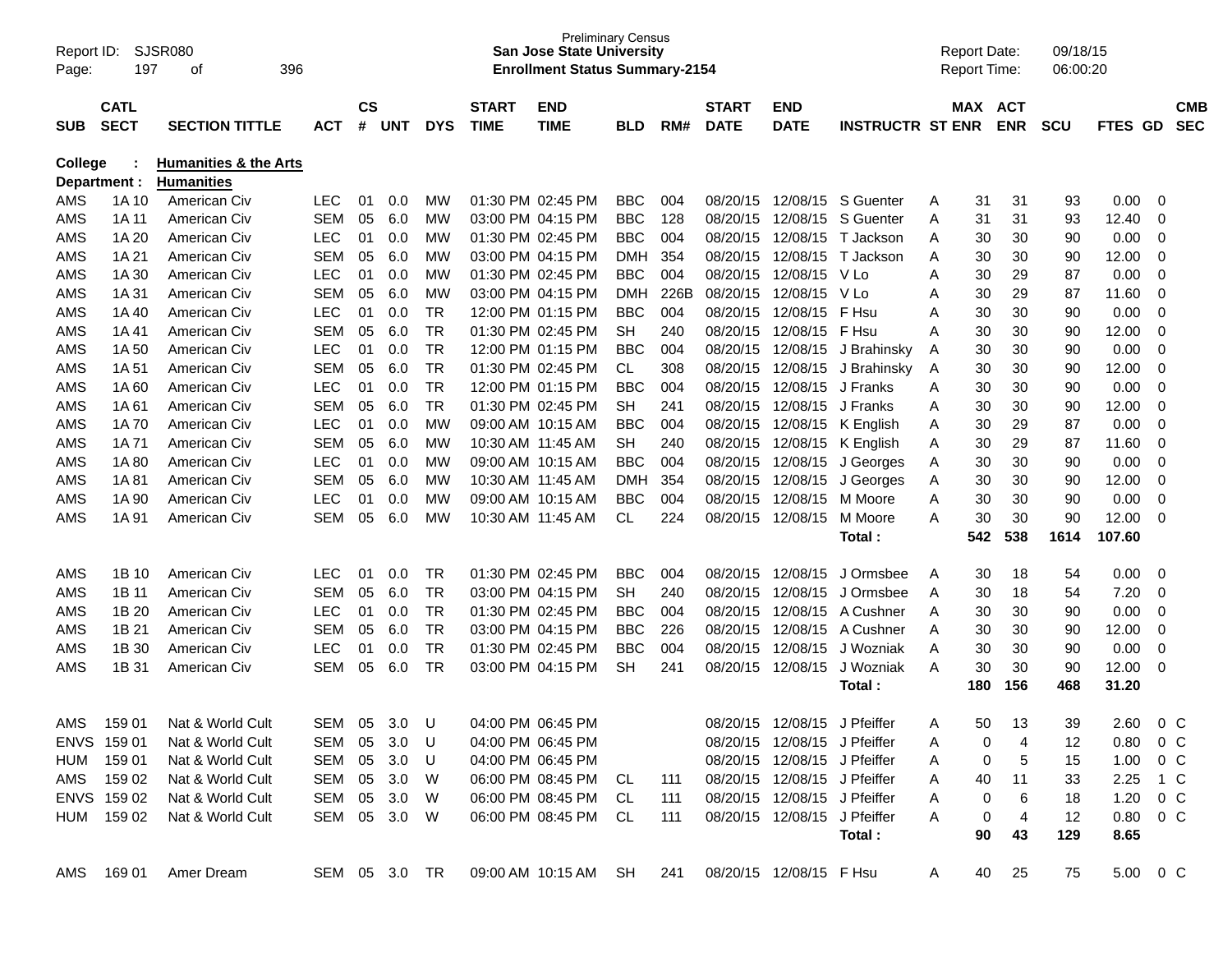| Report ID:<br>Page:             | 198                                            | SJSR080<br>396<br>οf                                                                                             |                                                      |                      |                                      |                                        |                                        | <b>Preliminary Census</b><br><b>San Jose State University</b><br><b>Enrollment Status Summary-2154</b> |                                               |                   |                                                                                                 |                                                                                                                  |                                                                                          | <b>Report Date:</b><br><b>Report Time:</b> |                                                           | 09/18/15<br>06:00:20       |                                                                  |                                                           |  |
|---------------------------------|------------------------------------------------|------------------------------------------------------------------------------------------------------------------|------------------------------------------------------|----------------------|--------------------------------------|----------------------------------------|----------------------------------------|--------------------------------------------------------------------------------------------------------|-----------------------------------------------|-------------------|-------------------------------------------------------------------------------------------------|------------------------------------------------------------------------------------------------------------------|------------------------------------------------------------------------------------------|--------------------------------------------|-----------------------------------------------------------|----------------------------|------------------------------------------------------------------|-----------------------------------------------------------|--|
| <b>SUB</b>                      | <b>CATL</b><br><b>SECT</b>                     | <b>SECTION TITTLE</b>                                                                                            | ACT                                                  | $\mathsf{cs}$<br>#   | <b>UNT</b>                           | <b>DYS</b>                             | <b>START</b><br><b>TIME</b>            | <b>END</b><br><b>TIME</b>                                                                              | <b>BLD</b>                                    | RM#               | <b>START</b><br><b>DATE</b>                                                                     | <b>END</b><br><b>DATE</b>                                                                                        | <b>INSTRUCTR ST ENR</b>                                                                  |                                            | MAX ACT<br><b>ENR</b>                                     | <b>SCU</b>                 | FTES GD SEC                                                      | <b>CMB</b>                                                |  |
| <b>HUM</b><br>AMS<br><b>HUM</b> | 169 01<br>169 02<br>169 02                     | Amer Dream<br>Amer Dream<br>Amer Dream                                                                           | SEM<br><b>SEM</b><br>SEM                             | 05<br>05<br>05       | 3.0<br>3.0<br>3.0                    | TR<br>МW<br>MW                         | 09:00 AM 10:15 AM                      | 09:00 AM 10:15 AM<br>09:00 AM 10:15 AM                                                                 | <b>SH</b><br><b>DMH</b><br><b>DMH</b>         | 241<br>354<br>354 | 08/20/15                                                                                        | 08/20/15 12/08/15 F Hsu<br>12/08/15                                                                              | D Williamson A<br>08/20/15 12/08/15 D Williamson A<br>Total:                             | A<br>38                                    | 0<br>4<br>26<br>0<br>8<br>78<br>63                        | 12<br>78<br>24<br>189      | 0.80<br>5.20<br>1.60<br>12.60                                    | 0 C<br>0 <sup>o</sup><br>0 <sup>o</sup>                   |  |
| AMS<br><b>HUM</b>               | 179 01<br>179 01                               | Amer Pop Culture<br>Amer Pop Culture                                                                             | SEM<br>SEM                                           | 05<br>05             | 3.0<br>3.0                           | TR<br>TR                               | 10:30 AM 11:45 AM<br>10:30 AM 11:45 AM |                                                                                                        | DMH<br><b>DMH</b>                             | 354<br>354        |                                                                                                 | 08/20/15 12/08/15                                                                                                | S Guenter<br>08/20/15 12/08/15 S Guenter<br>Total:                                       | 38<br>A<br>A                               | 29<br>0<br>5<br>34<br>38                                  | 87<br>15<br>102            | 5.80<br>1.00<br>6.80                                             | $0\,$ C<br>0 <sup>o</sup>                                 |  |
| AMS<br>AMS                      | 180 01<br>180 02                               | <b>Individual Studies</b><br><b>Individual Studies</b>                                                           | SUP<br><b>SUP</b>                                    | 78<br>78             | 3.0<br>2.0                           | TBA<br><b>TBA</b>                      |                                        |                                                                                                        |                                               |                   |                                                                                                 | 08/20/15 12/08/15<br>08/20/15 12/08/15 J Pfeiffer                                                                | S Guenter<br>Total:                                                                      | A<br>A                                     | 2<br>2<br>$\mathbf{1}$<br>1<br>3<br>3                     | 6<br>2<br>8                | 0.45<br>$0.13 \ 0$<br>0.58                                       | $\overline{\phantom{1}}$                                  |  |
| CA                              | 60 01                                          | <b>Creativity Matters</b>                                                                                        | LEC                                                  | 02                   | 3.0                                  | R                                      |                                        | 01:30 PM 04:15 PM                                                                                      |                                               |                   | DMH 226B 08/20/15 12/08/15                                                                      |                                                                                                                  | S Riley<br>Total:                                                                        | 25<br>Α                                    | 24<br>25<br>24                                            | 72<br>72                   | $4.80\ 0$<br>4.80                                                |                                                           |  |
| CA<br>CA                        |                                                | 100W 01 Writing for the Arts<br>100W 02 Writing for the Arts                                                     | SEM<br><b>SEM</b>                                    | 04                   | 3.0<br>3.0                           | TR                                     |                                        | 09:00 AM 10:15 AM                                                                                      | CL                                            | 216               |                                                                                                 | 08/20/15 12/08/15                                                                                                | T Cooper<br>Total:                                                                       | Χ<br>A<br>25<br>25                         | 0<br>0<br>15<br>15                                        | 0<br>45<br>45              | $0.00 \t 0$<br>$3.00 \ 0$<br>3.00                                |                                                           |  |
| CA<br>TA                        | 172 01<br>ENGL 172 01<br>MUSC 172 01<br>172 01 | Arts in US Society<br>Arts in US Society<br>Arts in US Society<br>Arts in US Society                             | <b>LEC</b><br><b>LEC</b><br><b>LEC</b><br>LEC        | 01<br>01<br>01<br>01 | 3.0<br>3.0<br>3.0<br>3.0             | $\top$<br>$\top$<br>$\top$<br>$\top$   |                                        | 01:30 PM 04:15 PM<br>01:30 PM 04:15 PM<br>01:30 PM 04:15 PM<br>01:30 PM 04:15 PM                       | DMH<br><b>DMH</b><br><b>DMH</b><br><b>DMH</b> | 226B              | 226B 08/20/15 12/08/15<br>226B 08/20/15 12/08/15<br>226B 08/20/15 12/08/15<br>08/20/15 12/08/15 |                                                                                                                  | J Rycenga<br>J Rycenga<br>J Rycenga<br>J Rycenga<br>Total:                               | 40<br>A<br>A<br>A<br>A<br>40               | 27<br>0<br>$\overline{4}$<br>0<br>4<br>0<br>3<br>38       | 81<br>12<br>12<br>9<br>114 | 5.40<br>0.80<br>0.80<br>0.60<br>7.60                             | 0 C<br>0 <sup>o</sup><br>0 <sup>o</sup><br>0 <sup>o</sup> |  |
| CА                              | 175 01                                         | <b>Creative Process</b>                                                                                          | <b>LEC</b>                                           | 02                   | 3.0                                  | W                                      | 06:00 PM 08:45 PM                      |                                                                                                        | <b>BBC</b>                                    | 128               |                                                                                                 | 08/20/15 12/08/15                                                                                                | <b>B</b> Jamrus<br>Total:                                                                | A<br>30<br>30                              | 19<br>19                                                  | 57<br>57                   | $3.80 \ 0$<br>3.80                                               |                                                           |  |
| CА<br>CA<br>CA                  | 17701<br>17702<br>17703                        | Arts for teaching<br>Arts for teaching<br>Arts for teaching                                                      | <b>LEC</b><br><b>LEC</b><br>LEC.                     | 02<br>02             | 3.0<br>3.0<br>02 3.0 W               | F<br><b>TR</b>                         |                                        | 01:00 PM 03:45 PM<br>09:00 AM 10:15 AM<br>03:00 PM 05:45 PM SH                                         | <b>ART</b><br><b>DMH</b>                      | 203<br>354<br>241 | 08/20/15                                                                                        | 12/08/15                                                                                                         | K Kratochvil<br>08/20/15 12/08/15 S Verducci - A<br>08/20/15 12/08/15 W McCraw<br>Total: | 30<br>A<br>Α                               | 30<br>30<br>30<br>30<br>30<br>90<br>90                    | 90<br>90<br>90<br>270      | 6.00<br>6.00<br>$6.00 \t 0$<br>18.00                             | $\overline{\phantom{0}}$<br>$\overline{0}$                |  |
| CA<br>CA<br>CA<br>CA            | 18001<br>180 02<br>180 03<br>180 04            | <b>Individual Studies</b><br><b>Individual Studies</b><br><b>Individual Studies</b><br><b>Individual Studies</b> | <b>SUP</b><br><b>SUP</b><br><b>SUP</b><br><b>SUP</b> |                      | 78 1.0<br>78 2.0<br>78 3.0<br>78 4.0 | TBA<br><b>TBA</b><br><b>TBA</b><br>TBA |                                        |                                                                                                        |                                               |                   |                                                                                                 | 08/20/15 12/08/15 S Riley<br>08/20/15 12/08/15 S Riley<br>08/20/15 12/08/15 S Riley<br>08/20/15 12/08/15 S Riley | Total:                                                                                   | A<br>Α<br>Α<br>A                           | 0<br>1<br>0<br>1<br>$\mathbf{1}$<br>0<br>1<br>0<br>4<br>0 | 0<br>0<br>0<br>0<br>0      | $0.00 \t 0$<br>$0.00 \t 0$<br>$0.00 \t 0$<br>$0.00 \t 0$<br>0.00 |                                                           |  |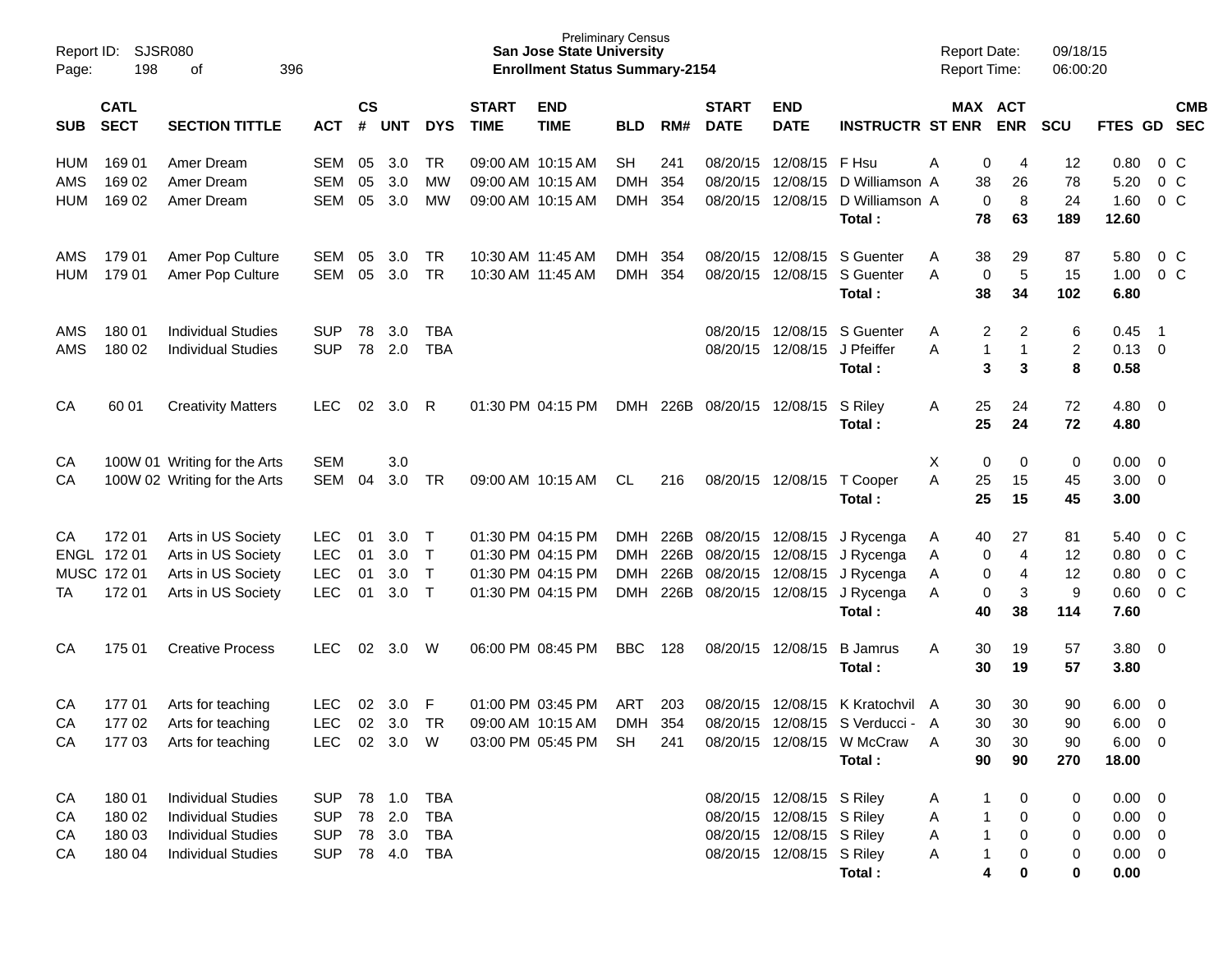| Report ID:<br>Page: | 199                        | SJSR080<br>396<br>οf  |            |                    |            |            |                             | <b>Preliminary Census</b><br><b>San Jose State University</b><br><b>Enrollment Status Summary-2154</b> |            |          |                             |                             |                              | <b>Report Date:</b><br><b>Report Time:</b> |                       | 09/18/15<br>06:00:20 |             |                         |                          |
|---------------------|----------------------------|-----------------------|------------|--------------------|------------|------------|-----------------------------|--------------------------------------------------------------------------------------------------------|------------|----------|-----------------------------|-----------------------------|------------------------------|--------------------------------------------|-----------------------|----------------------|-------------|-------------------------|--------------------------|
| <b>SUB</b>          | <b>CATL</b><br><b>SECT</b> | <b>SECTION TITTLE</b> | <b>ACT</b> | $\mathsf{cs}$<br># | <b>UNT</b> | <b>DYS</b> | <b>START</b><br><b>TIME</b> | <b>END</b><br><b>TIME</b>                                                                              | <b>BLD</b> | RM#      | <b>START</b><br><b>DATE</b> | <b>END</b><br><b>DATE</b>   | <b>INSTRUCTR ST ENR</b>      |                                            | MAX ACT<br><b>ENR</b> | <b>SCU</b>           | FTES GD     |                         | <b>CMB</b><br><b>SEC</b> |
|                     |                            |                       |            |                    |            |            |                             |                                                                                                        |            |          |                             |                             |                              |                                            |                       |                      |             |                         |                          |
| CA                  | 190 01                     | Field Work-Intern     | <b>SUP</b> | 78                 | 1.0        | <b>TBA</b> |                             |                                                                                                        |            |          | 08/20/15                    | 12/08/15                    | S Riley                      | Α                                          | 0                     | 0                    | 0.00        | 0                       |                          |
| CA                  | 190 02                     | Field Work-Intern     | <b>SUP</b> | 78                 | 2.0        | <b>TBA</b> |                             |                                                                                                        |            |          | 08/20/15                    | 12/08/15                    | S Riley                      | Α                                          | 0<br>1                | 0                    | 0.00        | $\mathbf 0$             |                          |
| CA                  | 190 03                     | Field Work-Intern     | <b>SUP</b> | 78                 | 3.0        | <b>TBA</b> |                             |                                                                                                        |            |          | 08/20/15                    | 12/08/15                    | S Riley                      | A                                          | 0<br>1                | 0                    | 0.00        | $\overline{0}$          |                          |
|                     |                            |                       |            |                    |            |            |                             |                                                                                                        |            |          |                             |                             | Total:                       |                                            | 3<br>0                | 0                    | 0.00        |                         |                          |
| <b>HUM</b>          | 1A 10                      | Hum Honors 1A         | <b>LEC</b> | 01                 | 0.0        | TR         |                             | 10:30 AM 11:45 AM                                                                                      | MD         | 101      | 08/20/15                    | 12/08/15                    | J Lindahl                    | Α                                          | 35<br>33              | 99                   | 0.00        | - 0                     |                          |
| <b>HUM</b>          | 1A 11                      | Hum Honors 1A         | <b>SEM</b> | 05                 | 6.0        | <b>TR</b>  |                             | 12:00 PM 01:15 PM                                                                                      | <b>SH</b>  | 240      | 08/20/15                    | 12/08/15                    | J Lindahl                    | Α                                          | 33<br>35              | 99                   | 13.20       | 0                       |                          |
| <b>HUM</b>          | 1A 20                      | Hum Honors 1A         | <b>LEC</b> | 01                 | 0.0        | <b>TR</b>  |                             | 10:30 AM 11:45 AM                                                                                      | MD         | 101      | 08/20/15                    | 12/08/15                    | S Scaff                      | Α                                          | 33<br>35              | 99                   | 0.00        | $\mathbf 0$             |                          |
| <b>HUM</b>          | 1A 21                      | Hum Honors 1A         | <b>SEM</b> | 05                 | 6.0        | <b>TR</b>  |                             | 12:00 PM 01:15 PM                                                                                      | <b>SH</b>  | 346      | 08/20/15                    | 12/08/15                    | S Scaff                      | Α                                          | 33<br>35              | 99                   | 13.20       | $\mathbf 0$             |                          |
| <b>HUM</b>          | 1A 30                      | Hum Honors 1A         | <b>LEC</b> | 01                 | 0.0        | <b>TR</b>  |                             | 10:30 AM 11:45 AM                                                                                      | MD         | 101      | 08/20/15                    | 12/08/15                    | T Cooper                     | Α                                          | 32<br>35              | 96                   | 0.00        | $\mathbf 0$             |                          |
| <b>HUM</b>          | 1A 31                      | Hum Honors 1A         | <b>SEM</b> | 05                 | 6.0        | <b>TR</b>  |                             | 12:00 PM 01:15 PM                                                                                      | <b>DMH</b> | 354      | 08/20/15                    | 12/08/15                    | T Cooper                     | Α                                          | 32<br>35              | 96                   | 12.80       | 0                       |                          |
| <b>HUM</b>          | 1A 40                      | Hum Honors 1A         | LEC        | 01                 | 0.0        | <b>TR</b>  |                             | 10:30 AM 11:45 AM                                                                                      | MD         | 101      | 08/20/15                    | 12/08/15                    | K Peter                      | Α                                          | 35<br>33              | 99                   | 0.00        | $\mathbf 0$             |                          |
| <b>HUM</b>          | 1A41                       | Hum Honors 1A         | <b>SEM</b> | 05                 | 6.0        | <b>TR</b>  |                             | 12:00 PM 01:15 PM                                                                                      | <b>DMH</b> | 226B     | 08/20/15                    | 12/08/15                    | K Peter                      | A                                          | 35<br>33              | 99                   | 13.20       | $\mathbf 0$             |                          |
|                     |                            |                       |            |                    |            |            |                             |                                                                                                        |            |          |                             |                             | Total:                       | 280                                        | 262                   | 786                  | 52.40       |                         |                          |
| <b>HUM</b>          | 1B 10                      | Hum Honors 1B         | <b>LEC</b> | 01                 | 0.0        | MW         | 10:30 AM 11:45 AM           |                                                                                                        | <b>BBC</b> | 004      | 08/20/15                    | 12/08/15                    | M Santamaria A               |                                            | 23<br>21              | 63                   | 0.00        | 0                       |                          |
| <b>HUM</b>          | 1B 11                      | Hum Honors 1B         | <b>SEM</b> | 05                 | 6.0        | MW         |                             | 12:00 PM 01:15 PM                                                                                      | <b>DMH</b> | 354      | 08/20/15                    | 12/08/15                    | M Santamaria A               |                                            | 30<br>22              | 66                   | 8.80        | 0                       |                          |
| <b>HUM</b>          | 1B 20                      | Hum Honors 1B         | <b>LEC</b> | 01                 | 0.0        | MW         |                             | 10:30 AM 11:45 AM                                                                                      | <b>BBC</b> | 004      | 08/20/15                    | 12/08/15                    | C RostankowsA                |                                            | 21<br>23              | 63                   | 0.00        | $\mathbf 0$             |                          |
| <b>HUM</b>          | 1B 21                      | Hum Honors 1B         | <b>SEM</b> | 05                 | 6.0        | MW         |                             | 12:00 PM 01:15 PM                                                                                      | <b>SH</b>  | 240      | 08/20/15                    | 12/08/15 L Trost            |                              | Α                                          | 30<br>20              | 60                   | 8.00        | $\mathbf 0$             |                          |
| <b>HUM</b>          | 1B 30                      | Hum Honors 1B         | <b>LEC</b> |                    | 0.0        |            |                             |                                                                                                        |            |          |                             |                             |                              | X                                          | 0<br>0                | 0                    | 0.00        | $\mathbf 0$             |                          |
|                     |                            |                       |            |                    |            |            |                             |                                                                                                        |            |          |                             |                             | Total:                       | 106                                        | 84                    | 252                  | 16.80       |                         |                          |
| HUM                 | 2A 10                      | Hum Honors 2A         | <b>LEC</b> | 01                 | 0.0        | TR         |                             | 09:00 AM 10:15 AM                                                                                      | WSQ 109    |          | 08/20/15                    | 12/08/15                    | L Trost                      | A                                          | 30<br>27              | 81                   | 0.00        | 0                       |                          |
| <b>HUM</b>          | 2A 11                      | Hum Honors 2A         | <b>SEM</b> | 05                 | 6.0        | <b>TR</b>  |                             | 10:30 AM 11:45 AM                                                                                      | <b>SH</b>  | 241      | 08/20/15                    | 12/08/15                    | L Trost                      | Α                                          | 27<br>30              | 81                   | 10.80       | 0                       |                          |
| <b>HUM</b>          | 2A 20                      | Hum Honors 2A         | <b>LEC</b> | 01                 | 0.0        | <b>TR</b>  |                             | 09:00 AM 10:15 AM                                                                                      | WSQ        | 109      | 08/20/15                    | 12/08/15                    | G Smay                       | Α                                          | 27<br>30              | 81                   | 0.00        | 0                       |                          |
| <b>HUM</b>          | 2A 21                      | Hum Honors 2A         | <b>SEM</b> | 05                 | 6.0        | <b>TR</b>  |                             | 10:30 AM 11:45 AM                                                                                      | <b>SH</b>  | 242      | 08/20/15                    | 12/08/15                    | G Smay                       | Α                                          | 27<br>30              | 81                   | 10.80       | $\mathbf 0$             |                          |
| <b>HUM</b>          | 2A 30                      | Hum Honors 2A         | <b>LEC</b> | 01                 | 0.0        | <b>TR</b>  |                             | 09:00 AM 10:15 AM                                                                                      | WSQ        | 109      | 08/20/15                    | 12/08/15                    | A Wood                       | Α                                          | 25<br>30              | 75                   | 0.00        | $\mathbf 0$             |                          |
| <b>HUM</b>          | 2A 31                      | Hum Honors 2A         | <b>SEM</b> | 05                 | 6.0        | <b>TR</b>  |                             | 10:30 AM 11:45 AM                                                                                      | <b>HGH</b> | 124      | 08/20/15                    | 12/08/15                    | A Wood                       | Α                                          | 30<br>25              | 75                   | 10.00       | 0                       |                          |
| <b>HUM</b>          | 2A 40                      | Hum Honors 2A         | <b>LEC</b> | 01                 | 0.0        | <b>TR</b>  |                             | 09:00 AM 10:15 AM                                                                                      | <b>WSQ</b> | 109      | 08/20/15                    | 12/08/15                    | D Mesher                     | Α                                          | 30<br>28              | 84                   | 0.00        | 0                       |                          |
| <b>HUM</b>          | 2A 41                      | Hum Honors 2A         | <b>SEM</b> | 05                 | 6.0        | <b>TR</b>  |                             | 10:30 AM 11:45 AM                                                                                      | <b>SH</b>  | 240      | 08/20/15                    | 12/08/15                    | D Mesher                     | А                                          | 30<br>28              | 84                   | 11.20       | $\Omega$                |                          |
|                     |                            |                       |            |                    |            |            |                             |                                                                                                        |            |          |                             |                             | Total:                       |                                            | 214<br>240            | 642                  | 42.80       |                         |                          |
| HUM                 | 2B 10                      | Hum Honors 2B         | <b>LEC</b> | 01                 | 0.0        | МW         |                             | 10:30 AM 11:45 AM                                                                                      | BBC        | 222      |                             | 08/20/15 12/08/15 J Lindahl |                              |                                            | 23<br>30              | 69                   | 0.00        | $\overline{\mathbf{0}}$ |                          |
| HUM                 | 2B 11                      | Hum Honors 2B         | <b>SEM</b> | 05                 | 6.0        | МW         |                             | 12:00 PM 01:15 PM                                                                                      |            | DMH 226B | 08/20/15                    | 12/08/15 J Lindahl          |                              | Α<br>A                                     | 24<br>30              | 72                   | 9.60        | $\overline{\mathbf{0}}$ |                          |
| HUM                 | 2B 20                      | Hum Honors 2B         | <b>LEC</b> | 01                 | 0.0        | MW         |                             | 10:30 AM 11:45 AM                                                                                      | <b>BBC</b> | 222      |                             | 08/20/15 12/08/15           | J Movassat                   | A                                          | 22<br>30              | 66                   | 0.00        | $\overline{0}$          |                          |
| <b>HUM</b>          | 2B 21                      | Hum Honors 2B         | SEM        | 05                 | 6.0        | MW         |                             | 12:00 PM 01:15 PM                                                                                      | <b>SH</b>  | 241      |                             |                             | 08/20/15 12/08/15 J Movassat | Α                                          | 21<br>30              | 63                   | 8.40        | $\overline{\mathbf{0}}$ |                          |
| <b>HUM</b>          | 2B 30                      | Hum Honors 2B         | <b>LEC</b> |                    | 0.0        |            |                             |                                                                                                        |            |          |                             |                             |                              | Χ                                          | 0<br>0                | 0                    | $0.00 \t 0$ |                         |                          |
|                     |                            |                       |            |                    |            |            |                             |                                                                                                        |            |          |                             |                             | Total:                       | 120                                        | 90                    | 270                  | 18.00       |                         |                          |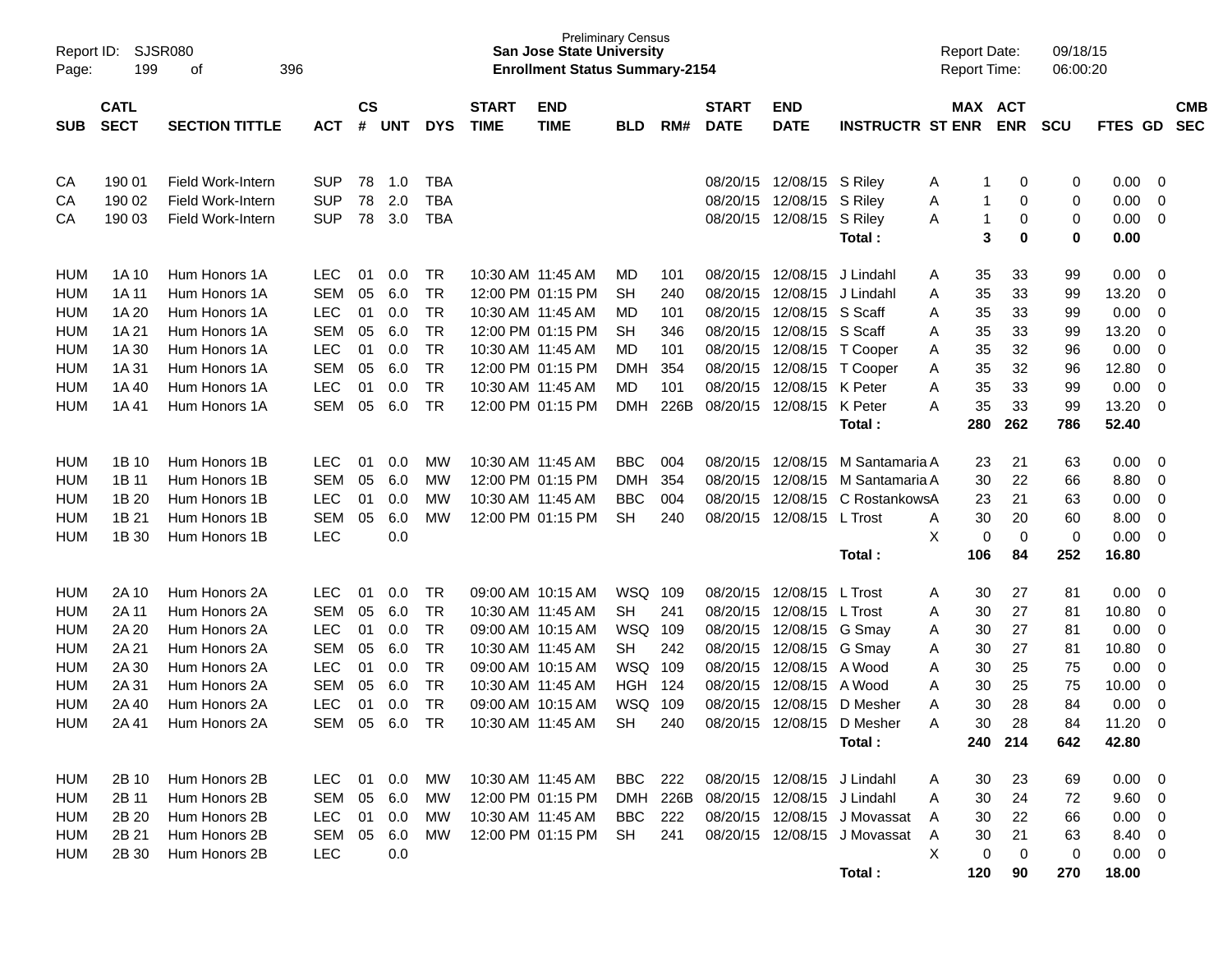| Report ID:<br>Page:                                             | SJSR080<br>200                                                                         | 396<br>οf                                                                                                                                                                        |                                                                                                              |                                              |                                                      |                                              |                             | <b>San Jose State University</b><br><b>Enrollment Status Summary-2154</b>                                                                                            | <b>Preliminary Census</b>                                   |                                                              |                                  |                                                                                                                                                  |                                                                                                                                        | <b>Report Date:</b><br>Report Time:                                                  |                                                                       | 09/18/15<br>06:00:20                             |                                                                       |                                                     |                                                                                                                                       |
|-----------------------------------------------------------------|----------------------------------------------------------------------------------------|----------------------------------------------------------------------------------------------------------------------------------------------------------------------------------|--------------------------------------------------------------------------------------------------------------|----------------------------------------------|------------------------------------------------------|----------------------------------------------|-----------------------------|----------------------------------------------------------------------------------------------------------------------------------------------------------------------|-------------------------------------------------------------|--------------------------------------------------------------|----------------------------------|--------------------------------------------------------------------------------------------------------------------------------------------------|----------------------------------------------------------------------------------------------------------------------------------------|--------------------------------------------------------------------------------------|-----------------------------------------------------------------------|--------------------------------------------------|-----------------------------------------------------------------------|-----------------------------------------------------|---------------------------------------------------------------------------------------------------------------------------------------|
| <b>SUB</b>                                                      | <b>CATL</b><br><b>SECT</b>                                                             | <b>SECTION TITTLE</b>                                                                                                                                                            | <b>ACT</b>                                                                                                   | $\mathsf{cs}$<br>#                           | <b>UNT</b>                                           | <b>DYS</b>                                   | <b>START</b><br><b>TIME</b> | <b>END</b><br><b>TIME</b>                                                                                                                                            | <b>BLD</b>                                                  | RM#                                                          | <b>START</b><br><b>DATE</b>      | <b>END</b><br><b>DATE</b>                                                                                                                        | <b>INSTRUCTR ST ENR</b>                                                                                                                | MAX ACT                                                                              | <b>ENR</b>                                                            | <b>SCU</b>                                       | FTES GD                                                               |                                                     | <b>CMB</b><br><b>SEC</b>                                                                                                              |
| HUM<br><b>HUM</b>                                               | 85 01<br>85 02                                                                         | Intro Liberal Ed<br>Intro Liberal Ed                                                                                                                                             | <b>LEC</b><br><b>LEC</b>                                                                                     | 03<br>03                                     | 1.0<br>1.0                                           | M<br>W                                       |                             | 09:00 AM 09:50 AM<br>09:00 AM 09:50 AM                                                                                                                               | <b>ENG</b><br><b>ENG</b>                                    | 303<br>303                                                   |                                  | 08/20/15 12/08/15<br>08/20/15 12/08/15                                                                                                           | <b>B</b> Walters<br><b>B</b> Walters<br>Total:                                                                                         | 35<br>Α<br>35<br>Α<br>70                                                             | 32<br>31<br>63                                                        | 32<br>31<br>63                                   | 2.13<br>2.07<br>4.20                                                  | $\overline{\mathbf{0}}$<br>$\overline{\phantom{0}}$ |                                                                                                                                       |
| HUM<br>AMS<br><b>RELS</b><br><b>HUM</b><br>AMS<br><b>RELS</b>   |                                                                                        | 100W 01 Writing Humanities<br>100W 01 Writing Humanities<br>100W 01 Writing Humanities<br>100W 02 Writing Humanities<br>100W 02 Writing Humanities<br>100W 02 Writing Humanities | SEM<br><b>SEM</b><br>SEM<br><b>SEM</b><br><b>SEM</b><br>SEM                                                  | 04<br>04<br>04<br>04<br>04<br>04             | 3.0<br>3.0<br>3.0<br>3.0<br>3.0<br>3.0               | MW<br>MW<br>MW<br>F<br>F<br>F                |                             | 01:30 PM 02:45 PM<br>01:30 PM 02:45 PM<br>01:30 PM 02:45 PM<br>09:00 AM 11:45 AM<br>09:00 AM 11:45 AM<br>09:00 AM 11:45 AM                                           | DMH 161<br>DMH 161<br>DMH 161<br>DMH<br><b>DMH</b><br>DMH   | 226B<br>226B<br>226B                                         |                                  | 08/20/15 12/08/15<br>08/20/15 12/08/15<br>08/20/15 12/08/15<br>08/20/15 12/08/15<br>08/20/15 12/08/15<br>08/20/15 12/08/15                       | J Georges<br>J Georges<br>J Georges<br><b>B</b> Walters<br><b>B</b> Walters<br><b>B</b> Walters<br>Total:                              | 25<br>A<br>0<br>Α<br>0<br>A<br>25<br>Α<br>0<br>Α<br>Α<br>0<br>50                     | 23<br>$\mathbf{1}$<br>$\mathbf 1$<br>21<br>0<br>2<br>48               | 69<br>3<br>3<br>63<br>0<br>6<br>144              | 4.60<br>0.20<br>0.20<br>4.25<br>0.00<br>0.40<br>9.65                  |                                                     | $0\,$ C<br>0 <sup>o</sup><br>0 <sup>o</sup><br>1 C<br>0 <sup>o</sup><br>0 <sup>o</sup>                                                |
| <b>HUM</b>                                                      | 101 01                                                                                 | Human Life                                                                                                                                                                       | <b>LEC</b>                                                                                                   | 02                                           | 3.0                                                  | TR                                           |                             | 09:00 AM 10:15 AM                                                                                                                                                    | <b>SH</b>                                                   | 240                                                          |                                  | 08/20/15 12/08/15                                                                                                                                | J Ormsbee<br>Total:                                                                                                                    | 30<br>A<br>30                                                                        | 22<br>22                                                              | 66<br>66                                         | 4.40<br>4.40                                                          | $\overline{\phantom{0}}$                            |                                                                                                                                       |
| HUM<br><b>RELS</b><br>ASIA<br><b>HUM</b><br><b>RELS</b><br>ASIA | 114 01<br>ANTH 114 01<br>114 01<br>114 01<br>114 02<br>ANTH 114 02<br>114 02<br>114 02 | Legacy of Asia<br>Legacy of Asia<br>Legacy of Asia<br>Legacy of Asia<br>Legacy of Asia<br>Legacy of Asia<br>Legacy of Asia<br>Legacy of Asia                                     | <b>LEC</b><br><b>LEC</b><br><b>LEC</b><br><b>LEC</b><br><b>LEC</b><br><b>LEC</b><br><b>LEC</b><br><b>LEC</b> | 03<br>03<br>03<br>03<br>03<br>03<br>03<br>03 | 3.0<br>3.0<br>3.0<br>3.0<br>3.0<br>3.0<br>3.0<br>3.0 | MW<br>MW<br>MW<br>MW<br>MW<br>MW<br>MW<br>MW |                             | 09:00 AM 10:15 AM<br>09:00 AM 10:15 AM<br>09:00 AM 10:15 AM<br>09:00 AM 10:15 AM<br>01:30 PM 02:45 PM<br>01:30 PM 02:45 PM<br>01:30 PM 02:45 PM<br>01:30 PM 02:45 PM | DMH<br>DMH<br>DMH<br>DMH<br>DMH<br>DMH<br><b>DMH</b><br>DMH | 226B<br>226B<br>226B<br>226B<br>226B<br>226B<br>226B<br>226B | 08/20/15<br>08/20/15<br>08/20/15 | 08/20/15 12/08/15<br>12/08/15<br>12/08/15<br>12/08/15<br>08/20/15 12/08/15<br>08/20/15 12/08/15<br>08/20/15 12/08/15<br>08/20/15 12/08/15 C Phan | C Phan<br>C Phan<br>C Phan<br>C Phan<br>C Phan<br>C Phan<br>C Phan<br>Total:                                                           | 40<br>Α<br>Α<br>0<br>Α<br>0<br>0<br>Α<br>40<br>Α<br>Α<br>0<br>0<br>Α<br>0<br>А<br>80 | 12<br>10<br>0<br>8<br>18<br>8<br>$\overline{c}$<br>$\mathbf{1}$<br>59 | 36<br>30<br>0<br>24<br>54<br>24<br>6<br>3<br>177 | 2.40<br>2.00<br>0.00<br>1.60<br>3.60<br>1.60<br>0.40<br>0.20<br>11.80 |                                                     | $0\,$ C<br>0 <sup>o</sup><br>0 <sup>o</sup><br>0 <sup>o</sup><br>0 <sup>o</sup><br>0 <sup>o</sup><br>0 <sup>o</sup><br>0 <sup>o</sup> |
| HUM                                                             | 119A 01                                                                                | <b>Antiquity Studies</b>                                                                                                                                                         | <b>SEM</b>                                                                                                   |                                              | 3.0                                                  |                                              |                             |                                                                                                                                                                      |                                                             |                                                              |                                  |                                                                                                                                                  | Total:                                                                                                                                 | X<br>0<br>$\mathbf 0$                                                                | 0<br>0                                                                | 0<br>0                                           | 0.00<br>0.00                                                          | $\overline{\mathbf{0}}$                             |                                                                                                                                       |
| HUM                                                             | 120A 01                                                                                | Renis Broque Eras                                                                                                                                                                | <b>SEM</b>                                                                                                   |                                              | 3.0                                                  |                                              |                             |                                                                                                                                                                      |                                                             |                                                              |                                  |                                                                                                                                                  | Total:                                                                                                                                 | X<br>0<br>0                                                                          | 0<br>0                                                                | 0<br>0                                           | 0.00<br>0.00                                                          | $\overline{\mathbf{0}}$                             |                                                                                                                                       |
|                                                                 | HUM 128 02                                                                             | <b>Twentieth Century</b>                                                                                                                                                         | <b>LEC</b>                                                                                                   |                                              | 02 3.0                                               | TBA                                          |                             |                                                                                                                                                                      |                                                             |                                                              |                                  | 08/20/15 12/08/15                                                                                                                                | Total:                                                                                                                                 | 40<br>40                                                                             | 39<br>39                                                              | 117<br>117                                       | 7.85 1<br>7.85                                                        |                                                     |                                                                                                                                       |
| HUM<br><b>HUM</b><br>HUM<br>HUM                                 |                                                                                        | 177A 10 Advanced Honors<br>177A 11 Advanced Honors<br>177A 20 Advanced Honors<br>177A 21 Advanced Honors                                                                         | LEC.<br>SEM<br><b>LEC</b><br>SEM                                                                             | 01<br>05<br>01<br>05                         | 6.0<br>0.0<br>6.0<br>0.0                             | TR<br><b>TR</b><br><b>TR</b><br><b>TR</b>    |                             | 01:30 PM 02:45 PM<br>03:00 PM 04:15 PM<br>01:30 PM 02:45 PM<br>03:00 PM 04:15 PM                                                                                     | DMH 150<br>DMH 234<br>DMH 150<br>DH                         | 250                                                          |                                  |                                                                                                                                                  | 08/20/15 12/08/15 C RostankowsA<br>08/20/15 12/08/15 C RostankowsA<br>08/20/15 12/08/15 L Stenmark A<br>08/20/15 12/08/15 L Stenmark A | 45<br>45<br>45<br>45                                                                 | 26<br>26<br>26<br>26                                                  | 78<br>78<br>78<br>78                             | $10.40 \ 0$<br>$0.00 \t 0$<br>10.40 0<br>$0.00 \t 0$                  |                                                     |                                                                                                                                       |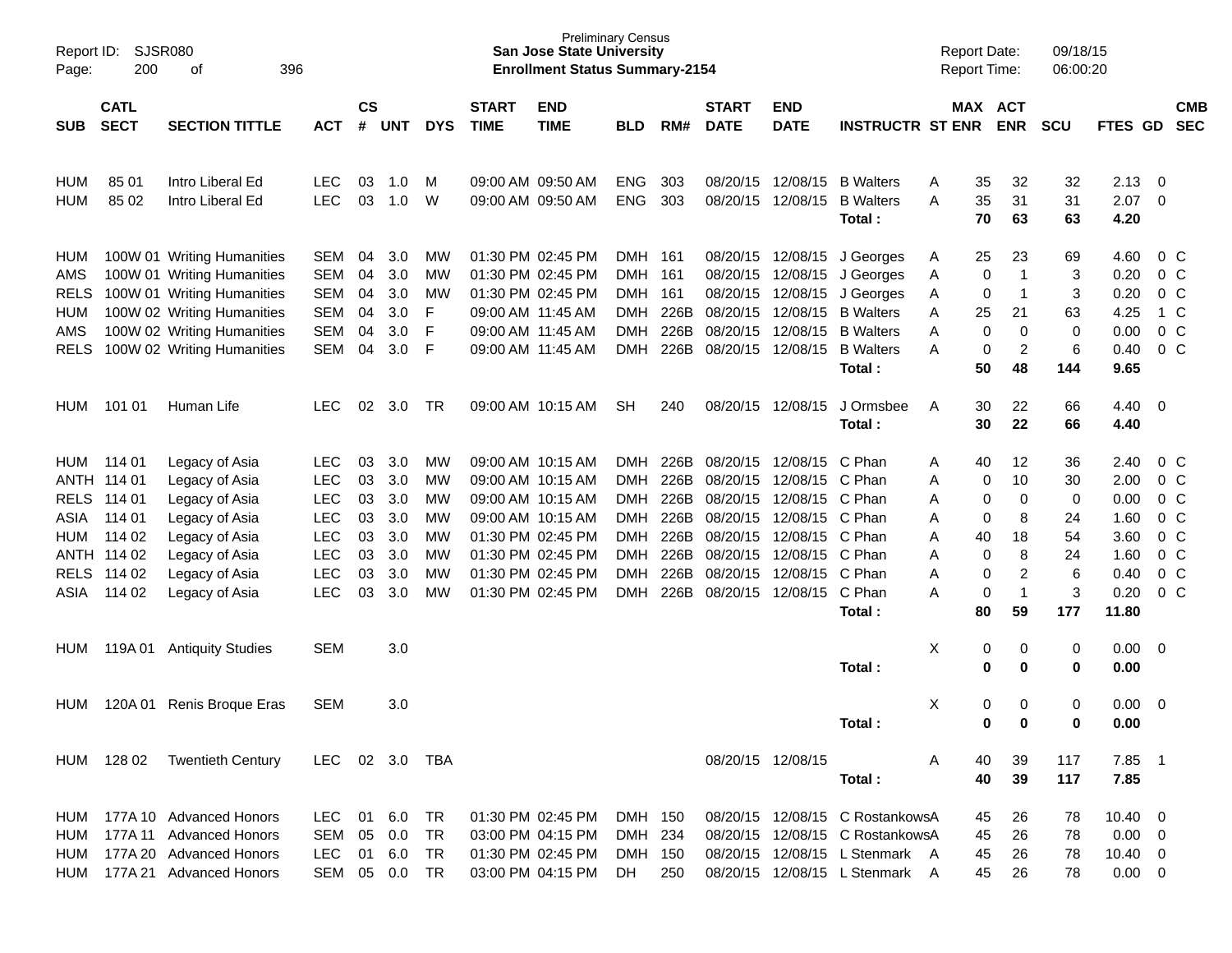| $\mathsf{cs}$<br><b>CATL</b><br><b>START</b><br><b>END</b><br><b>START</b><br><b>END</b><br>MAX ACT<br><b>CMB</b><br><b>SECT</b><br><b>TIME</b><br><b>SEC</b><br><b>SECTION TITTLE</b><br>#<br><b>DYS</b><br><b>TIME</b><br>RM#<br><b>DATE</b><br><b>DATE</b><br><b>INSTRUCTR ST ENR</b><br><b>ENR</b><br><b>SCU</b><br>FTES GD<br><b>SUB</b><br><b>ACT</b><br><b>UNT</b><br><b>BLD</b><br>Total:<br>312<br>20.80<br>180<br>104<br>180 01<br><b>Indiv Studies</b><br>3.0<br>12/08/15<br><b>SUP</b><br>78<br><b>TBA</b><br>08/20/15<br>C RostankowsA<br>0<br>0<br>0.00<br>- 0<br>HUM<br>78<br>S Verducci - A<br>$\overline{c}$<br>2<br>180 02<br><b>Indiv Studies</b><br><b>SUP</b><br>1.0<br><b>TBA</b><br>08/20/15<br>12/08/15<br>2<br>0.13<br>$\overline{0}$<br><b>HUM</b><br>$\mathbf 2$<br>$\mathbf{2}$<br>3<br>0.13<br>Total:<br>185 01<br>02<br>3.0<br>08/20/15 12/08/15<br>Fld Exp Sem<br><b>LEC</b><br><b>TBA</b><br>Α<br>30<br>25<br>50<br>5.00<br>- 0<br>HUM<br>25<br>185 02<br>LAB<br>15<br>0.0<br><b>TBA</b><br>08/20/15<br>12/08/15<br>S Verducci - A<br>30<br>25<br>0.00<br>$\overline{0}$<br><b>HUM</b><br>Fld Exp Sem<br>75<br>Total:<br>60<br>50<br>5.00<br>190 01<br>Sr Sem in Hum<br>3.0<br>10:30 AM 11:45 AM<br>08/20/15 12/08/15<br>22<br>66<br>HUM<br>SEM<br>05<br>TR<br><b>DMH</b><br>226B<br>S Verducci - A<br>25<br>4.40<br>0 <sup>o</sup><br>$\overline{4}$<br>AMS<br>190 01<br>Sr Sem in Hum<br><b>SEM</b><br>05<br>3.0<br><b>TR</b><br>10:30 AM 11:45 AM<br><b>DMH</b><br>226B<br>08/20/15<br>S Verducci - A<br>$\mathbf 0$<br>12<br>0.80<br>0 <sup>o</sup><br>12/08/15<br><b>RELS</b><br>190 01<br><b>SEM</b><br>05<br>3.0<br><b>TR</b><br>10:30 AM 11:45 AM<br><b>DMH</b><br>226B<br>08/20/15<br>12/08/15<br>S Verducci - A<br>0<br>0<br>0<br>0.00<br>0 <sup>o</sup><br>Sr Sem in Hum<br>0 <sub>C</sub><br>190 02<br><b>SEM</b><br>05<br>3.0<br>M<br>03:00 PM 05:45 PM<br>08/20/15<br>12/08/15<br>29<br>23<br>69<br>4.60<br><b>HUM</b><br>Sr Sem in Hum<br><b>SH</b><br>241<br>J Rycenga<br>A<br>$\overline{4}$<br>AMS<br>190 02<br><b>SEM</b><br>05<br>3.0<br>M<br>03:00 PM 05:45 PM<br><b>SH</b><br>241<br>08/20/15<br>12/08/15<br>0<br>12<br>0.80<br>0 <sup>o</sup><br>Sr Sem in Hum<br>J Rycenga<br>Α<br>$\mathbf 0$<br><b>RELS</b><br>190 02<br>Sr Sem in Hum<br><b>SEM</b><br>05<br>3.0<br>M<br>03:00 PM 05:45 PM<br><b>SH</b><br>08/20/15 12/08/15<br>J Rycenga<br>0<br>0<br>0.00<br>0 <sup>o</sup><br>241<br>Α<br>54<br>Total:<br>53<br>159<br>10.60<br>70A 01<br><b>LEC</b><br>3.0<br>Х<br>0<br>0<br><b>RELS</b><br><b>Western Religions</b><br>0<br>0.00<br>- 0<br>Χ<br>70A01<br><b>Western Religions</b><br><b>LEC</b><br>3.0<br>0<br>0<br>0.00<br>$\mathbf 0$<br>0<br>X<br>70A 01<br><b>Western Religions</b><br><b>LEC</b><br>3.0<br>0<br>0<br>0<br>0.00<br>0<br><b>RELS</b><br>70A 02<br><b>Western Religions</b><br><b>LEC</b><br>3.0<br>03:00 PM 04:15 PM<br>08/20/15<br>12/08/15<br>A<br>38<br>15<br>45<br>3.00<br>$0\,C$<br>02<br>TR<br><b>DMH</b><br>354<br>V Rue<br>02<br>12<br>0 <sub>C</sub><br><b>HUM</b><br>70A 02<br><b>Western Religions</b><br><b>LEC</b><br>3.0<br><b>TR</b><br>03:00 PM 04:15 PM<br><b>DMH</b><br>354<br>08/20/15<br>12/08/15<br>V Rue<br>36<br>2.40<br>A<br>0<br>02<br>5<br><b>MDES</b><br>70A 02<br><b>LEC</b><br>3.0<br><b>TR</b><br><b>DMH</b><br>354<br>08/20/15 12/08/15<br>V Rue<br>A<br>15<br>1.00<br>0 <sup>o</sup><br><b>Western Religions</b><br>03:00 PM 04:15 PM<br>0<br>32<br>Total:<br>38<br>96<br>6.40<br>70B 01<br>10:30 AM 11:45 AM<br>12/08/15<br>C Jochim<br><b>Eastern Religions</b><br><b>LEC</b><br>02<br>3.0<br>МW<br>SH<br>241<br>08/20/15<br>A<br>40<br>15<br>45<br>3.00<br>0 <sup>o</sup><br>3<br>9<br>70B 01<br><b>Eastern Religions</b><br><b>LEC</b><br>02<br>3.0<br>10:30 AM 11:45 AM<br>241<br>08/20/15<br>12/08/15<br>C Jochim<br>0.60<br>0 <sub>c</sub><br>HUM<br>MW<br><b>SH</b><br>A<br>0<br>C Jochim<br>70B 01<br><b>LEC</b><br>02<br>3.0<br>241<br>08/20/15<br>12/08/15<br>22<br>66<br>4.40<br>0 <sup>o</sup><br>ASIA<br>Eastern Religions<br><b>MW</b><br>10:30 AM 11:45 AM<br><b>SH</b><br>A<br>0<br>Total:<br>40<br>120<br>8.00<br>40<br>RELS 90 01<br>Bible Hist and Lit<br>02<br>3.0<br>TR<br>09:00 AM 10:15 AM<br>40<br>19<br>3.80<br>0 <sup>o</sup><br>LEC.<br>DMH 226B 08/20/15 12/08/15 B Walters<br>Α<br>57<br>JWSS 90 01<br>02<br>3.0<br>Bible Hist and Lit<br><b>LEC</b><br>TR<br>09:00 AM 10:15 AM<br>226B 08/20/15 12/08/15<br>$\mathbf 1$<br>3<br>0.20<br>$0\,C$<br>DMH<br><b>B</b> Walters<br>0<br>Α<br>HUM<br>90 01<br>02 3.0<br>$0\,C$<br>Bible Hist and Lit<br>LEC<br>TR<br>09:00 AM 10:15 AM<br>DMH 226B 08/20/15 12/08/15 B Walters<br>13<br>2.60<br>0<br>39<br>A<br>MDES 90 01<br>02 3.0<br>$0\,C$<br>Bible Hist and Lit<br>LEC<br>TR<br>09:00 AM 10:15 AM<br>DMH 226B 08/20/15 12/08/15 B Walters<br>4<br>12<br>0.80<br>0<br>A<br>RELS 90 02<br>02 3.0<br>Bible Hist and Lit<br>LEC<br>W<br>06:00 PM 08:45 PM<br>240<br>08/20/15 12/08/15 B Walters<br>3.40<br>$0\,C$<br>SH<br>40<br>17<br>51<br>A<br>JWSS 90 02<br>02 3.0<br>3<br>$0\,C$<br>Bible Hist and Lit<br>LEC<br>06:00 PM 08:45 PM<br>08/20/15 12/08/15 B Walters<br>9<br>0.60<br>W<br>-SH<br>240<br>0<br>Α<br>90 02<br>02 3.0<br>08/20/15 12/08/15 B Walters<br>$0\,C$<br>HUM<br>Bible Hist and Lit<br>LEC<br>06:00 PM 08:45 PM<br>14<br>42<br>2.80<br>W<br>SH<br>240<br>0<br>A<br>MDES 90 02<br>LEC 02 3.0 W<br>06:00 PM 08:45 PM SH<br>08/20/15 12/08/15 B Walters<br>$0\,$ C | Report ID:<br>Page: | SJSR080<br>201 | 396<br>of          |  |  | <b>Preliminary Census</b><br><b>San Jose State University</b><br><b>Enrollment Status Summary-2154</b> |     |  |   |   | <b>Report Date:</b><br>Report Time: | 09/18/15<br>06:00:20 |      |  |
|-----------------------------------------------------------------------------------------------------------------------------------------------------------------------------------------------------------------------------------------------------------------------------------------------------------------------------------------------------------------------------------------------------------------------------------------------------------------------------------------------------------------------------------------------------------------------------------------------------------------------------------------------------------------------------------------------------------------------------------------------------------------------------------------------------------------------------------------------------------------------------------------------------------------------------------------------------------------------------------------------------------------------------------------------------------------------------------------------------------------------------------------------------------------------------------------------------------------------------------------------------------------------------------------------------------------------------------------------------------------------------------------------------------------------------------------------------------------------------------------------------------------------------------------------------------------------------------------------------------------------------------------------------------------------------------------------------------------------------------------------------------------------------------------------------------------------------------------------------------------------------------------------------------------------------------------------------------------------------------------------------------------------------------------------------------------------------------------------------------------------------------------------------------------------------------------------------------------------------------------------------------------------------------------------------------------------------------------------------------------------------------------------------------------------------------------------------------------------------------------------------------------------------------------------------------------------------------------------------------------------------------------------------------------------------------------------------------------------------------------------------------------------------------------------------------------------------------------------------------------------------------------------------------------------------------------------------------------------------------------------------------------------------------------------------------------------------------------------------------------------------------------------------------------------------------------------------------------------------------------------------------------------------------------------------------------------------------------------------------------------------------------------------------------------------------------------------------------------------------------------------------------------------------------------------------------------------------------------------------------------------------------------------------------------------------------------------------------------------------------------------------------------------------------------------------------------------------------------------------------------------------------------------------------------------------------------------------------------------------------------------------------------------------------------------------------------------------------------------------------------------------------------------------------------------------------------------------------------------------------------------------------------------------------------------------------------------------------------------------------------------------------------------------------------------------------------------------------------------------------------------------------------------------------------------------------------------------------------------------------------------------------------------------------------------------------------------------------------------------------------------------------------------------------------------------------------------------------------------------------------------------------------------------------------------------------------------------------------------------------------------------------------------------------------------------------------------------------------------------------------------------------------------------------------------------------------------------------------------------------------------------------------------------------------------------------------------------------------------------------------------------------------------------------------------------------------------------------------------------|---------------------|----------------|--------------------|--|--|--------------------------------------------------------------------------------------------------------|-----|--|---|---|-------------------------------------|----------------------|------|--|
|                                                                                                                                                                                                                                                                                                                                                                                                                                                                                                                                                                                                                                                                                                                                                                                                                                                                                                                                                                                                                                                                                                                                                                                                                                                                                                                                                                                                                                                                                                                                                                                                                                                                                                                                                                                                                                                                                                                                                                                                                                                                                                                                                                                                                                                                                                                                                                                                                                                                                                                                                                                                                                                                                                                                                                                                                                                                                                                                                                                                                                                                                                                                                                                                                                                                                                                                                                                                                                                                                                                                                                                                                                                                                                                                                                                                                                                                                                                                                                                                                                                                                                                                                                                                                                                                                                                                                                                                                                                                                                                                                                                                                                                                                                                                                                                                                                                                                                                                                                                                                                                                                                                                                                                                                                                                                                                                                                                                                                                                                   |                     |                |                    |  |  |                                                                                                        |     |  |   |   |                                     |                      |      |  |
|                                                                                                                                                                                                                                                                                                                                                                                                                                                                                                                                                                                                                                                                                                                                                                                                                                                                                                                                                                                                                                                                                                                                                                                                                                                                                                                                                                                                                                                                                                                                                                                                                                                                                                                                                                                                                                                                                                                                                                                                                                                                                                                                                                                                                                                                                                                                                                                                                                                                                                                                                                                                                                                                                                                                                                                                                                                                                                                                                                                                                                                                                                                                                                                                                                                                                                                                                                                                                                                                                                                                                                                                                                                                                                                                                                                                                                                                                                                                                                                                                                                                                                                                                                                                                                                                                                                                                                                                                                                                                                                                                                                                                                                                                                                                                                                                                                                                                                                                                                                                                                                                                                                                                                                                                                                                                                                                                                                                                                                                                   |                     |                |                    |  |  |                                                                                                        |     |  |   |   |                                     |                      |      |  |
|                                                                                                                                                                                                                                                                                                                                                                                                                                                                                                                                                                                                                                                                                                                                                                                                                                                                                                                                                                                                                                                                                                                                                                                                                                                                                                                                                                                                                                                                                                                                                                                                                                                                                                                                                                                                                                                                                                                                                                                                                                                                                                                                                                                                                                                                                                                                                                                                                                                                                                                                                                                                                                                                                                                                                                                                                                                                                                                                                                                                                                                                                                                                                                                                                                                                                                                                                                                                                                                                                                                                                                                                                                                                                                                                                                                                                                                                                                                                                                                                                                                                                                                                                                                                                                                                                                                                                                                                                                                                                                                                                                                                                                                                                                                                                                                                                                                                                                                                                                                                                                                                                                                                                                                                                                                                                                                                                                                                                                                                                   |                     |                |                    |  |  |                                                                                                        |     |  |   |   |                                     |                      |      |  |
|                                                                                                                                                                                                                                                                                                                                                                                                                                                                                                                                                                                                                                                                                                                                                                                                                                                                                                                                                                                                                                                                                                                                                                                                                                                                                                                                                                                                                                                                                                                                                                                                                                                                                                                                                                                                                                                                                                                                                                                                                                                                                                                                                                                                                                                                                                                                                                                                                                                                                                                                                                                                                                                                                                                                                                                                                                                                                                                                                                                                                                                                                                                                                                                                                                                                                                                                                                                                                                                                                                                                                                                                                                                                                                                                                                                                                                                                                                                                                                                                                                                                                                                                                                                                                                                                                                                                                                                                                                                                                                                                                                                                                                                                                                                                                                                                                                                                                                                                                                                                                                                                                                                                                                                                                                                                                                                                                                                                                                                                                   |                     |                |                    |  |  |                                                                                                        |     |  |   |   |                                     |                      |      |  |
|                                                                                                                                                                                                                                                                                                                                                                                                                                                                                                                                                                                                                                                                                                                                                                                                                                                                                                                                                                                                                                                                                                                                                                                                                                                                                                                                                                                                                                                                                                                                                                                                                                                                                                                                                                                                                                                                                                                                                                                                                                                                                                                                                                                                                                                                                                                                                                                                                                                                                                                                                                                                                                                                                                                                                                                                                                                                                                                                                                                                                                                                                                                                                                                                                                                                                                                                                                                                                                                                                                                                                                                                                                                                                                                                                                                                                                                                                                                                                                                                                                                                                                                                                                                                                                                                                                                                                                                                                                                                                                                                                                                                                                                                                                                                                                                                                                                                                                                                                                                                                                                                                                                                                                                                                                                                                                                                                                                                                                                                                   |                     |                |                    |  |  |                                                                                                        |     |  |   |   |                                     |                      |      |  |
|                                                                                                                                                                                                                                                                                                                                                                                                                                                                                                                                                                                                                                                                                                                                                                                                                                                                                                                                                                                                                                                                                                                                                                                                                                                                                                                                                                                                                                                                                                                                                                                                                                                                                                                                                                                                                                                                                                                                                                                                                                                                                                                                                                                                                                                                                                                                                                                                                                                                                                                                                                                                                                                                                                                                                                                                                                                                                                                                                                                                                                                                                                                                                                                                                                                                                                                                                                                                                                                                                                                                                                                                                                                                                                                                                                                                                                                                                                                                                                                                                                                                                                                                                                                                                                                                                                                                                                                                                                                                                                                                                                                                                                                                                                                                                                                                                                                                                                                                                                                                                                                                                                                                                                                                                                                                                                                                                                                                                                                                                   |                     |                |                    |  |  |                                                                                                        |     |  |   |   |                                     |                      |      |  |
|                                                                                                                                                                                                                                                                                                                                                                                                                                                                                                                                                                                                                                                                                                                                                                                                                                                                                                                                                                                                                                                                                                                                                                                                                                                                                                                                                                                                                                                                                                                                                                                                                                                                                                                                                                                                                                                                                                                                                                                                                                                                                                                                                                                                                                                                                                                                                                                                                                                                                                                                                                                                                                                                                                                                                                                                                                                                                                                                                                                                                                                                                                                                                                                                                                                                                                                                                                                                                                                                                                                                                                                                                                                                                                                                                                                                                                                                                                                                                                                                                                                                                                                                                                                                                                                                                                                                                                                                                                                                                                                                                                                                                                                                                                                                                                                                                                                                                                                                                                                                                                                                                                                                                                                                                                                                                                                                                                                                                                                                                   |                     |                |                    |  |  |                                                                                                        |     |  |   |   |                                     |                      |      |  |
|                                                                                                                                                                                                                                                                                                                                                                                                                                                                                                                                                                                                                                                                                                                                                                                                                                                                                                                                                                                                                                                                                                                                                                                                                                                                                                                                                                                                                                                                                                                                                                                                                                                                                                                                                                                                                                                                                                                                                                                                                                                                                                                                                                                                                                                                                                                                                                                                                                                                                                                                                                                                                                                                                                                                                                                                                                                                                                                                                                                                                                                                                                                                                                                                                                                                                                                                                                                                                                                                                                                                                                                                                                                                                                                                                                                                                                                                                                                                                                                                                                                                                                                                                                                                                                                                                                                                                                                                                                                                                                                                                                                                                                                                                                                                                                                                                                                                                                                                                                                                                                                                                                                                                                                                                                                                                                                                                                                                                                                                                   |                     |                |                    |  |  |                                                                                                        |     |  |   |   |                                     |                      |      |  |
|                                                                                                                                                                                                                                                                                                                                                                                                                                                                                                                                                                                                                                                                                                                                                                                                                                                                                                                                                                                                                                                                                                                                                                                                                                                                                                                                                                                                                                                                                                                                                                                                                                                                                                                                                                                                                                                                                                                                                                                                                                                                                                                                                                                                                                                                                                                                                                                                                                                                                                                                                                                                                                                                                                                                                                                                                                                                                                                                                                                                                                                                                                                                                                                                                                                                                                                                                                                                                                                                                                                                                                                                                                                                                                                                                                                                                                                                                                                                                                                                                                                                                                                                                                                                                                                                                                                                                                                                                                                                                                                                                                                                                                                                                                                                                                                                                                                                                                                                                                                                                                                                                                                                                                                                                                                                                                                                                                                                                                                                                   |                     |                |                    |  |  |                                                                                                        |     |  |   |   |                                     |                      |      |  |
|                                                                                                                                                                                                                                                                                                                                                                                                                                                                                                                                                                                                                                                                                                                                                                                                                                                                                                                                                                                                                                                                                                                                                                                                                                                                                                                                                                                                                                                                                                                                                                                                                                                                                                                                                                                                                                                                                                                                                                                                                                                                                                                                                                                                                                                                                                                                                                                                                                                                                                                                                                                                                                                                                                                                                                                                                                                                                                                                                                                                                                                                                                                                                                                                                                                                                                                                                                                                                                                                                                                                                                                                                                                                                                                                                                                                                                                                                                                                                                                                                                                                                                                                                                                                                                                                                                                                                                                                                                                                                                                                                                                                                                                                                                                                                                                                                                                                                                                                                                                                                                                                                                                                                                                                                                                                                                                                                                                                                                                                                   |                     |                |                    |  |  |                                                                                                        |     |  |   |   |                                     |                      |      |  |
|                                                                                                                                                                                                                                                                                                                                                                                                                                                                                                                                                                                                                                                                                                                                                                                                                                                                                                                                                                                                                                                                                                                                                                                                                                                                                                                                                                                                                                                                                                                                                                                                                                                                                                                                                                                                                                                                                                                                                                                                                                                                                                                                                                                                                                                                                                                                                                                                                                                                                                                                                                                                                                                                                                                                                                                                                                                                                                                                                                                                                                                                                                                                                                                                                                                                                                                                                                                                                                                                                                                                                                                                                                                                                                                                                                                                                                                                                                                                                                                                                                                                                                                                                                                                                                                                                                                                                                                                                                                                                                                                                                                                                                                                                                                                                                                                                                                                                                                                                                                                                                                                                                                                                                                                                                                                                                                                                                                                                                                                                   |                     |                |                    |  |  |                                                                                                        |     |  |   |   |                                     |                      |      |  |
|                                                                                                                                                                                                                                                                                                                                                                                                                                                                                                                                                                                                                                                                                                                                                                                                                                                                                                                                                                                                                                                                                                                                                                                                                                                                                                                                                                                                                                                                                                                                                                                                                                                                                                                                                                                                                                                                                                                                                                                                                                                                                                                                                                                                                                                                                                                                                                                                                                                                                                                                                                                                                                                                                                                                                                                                                                                                                                                                                                                                                                                                                                                                                                                                                                                                                                                                                                                                                                                                                                                                                                                                                                                                                                                                                                                                                                                                                                                                                                                                                                                                                                                                                                                                                                                                                                                                                                                                                                                                                                                                                                                                                                                                                                                                                                                                                                                                                                                                                                                                                                                                                                                                                                                                                                                                                                                                                                                                                                                                                   |                     |                |                    |  |  |                                                                                                        |     |  |   |   |                                     |                      |      |  |
|                                                                                                                                                                                                                                                                                                                                                                                                                                                                                                                                                                                                                                                                                                                                                                                                                                                                                                                                                                                                                                                                                                                                                                                                                                                                                                                                                                                                                                                                                                                                                                                                                                                                                                                                                                                                                                                                                                                                                                                                                                                                                                                                                                                                                                                                                                                                                                                                                                                                                                                                                                                                                                                                                                                                                                                                                                                                                                                                                                                                                                                                                                                                                                                                                                                                                                                                                                                                                                                                                                                                                                                                                                                                                                                                                                                                                                                                                                                                                                                                                                                                                                                                                                                                                                                                                                                                                                                                                                                                                                                                                                                                                                                                                                                                                                                                                                                                                                                                                                                                                                                                                                                                                                                                                                                                                                                                                                                                                                                                                   |                     |                |                    |  |  |                                                                                                        |     |  |   |   |                                     |                      |      |  |
|                                                                                                                                                                                                                                                                                                                                                                                                                                                                                                                                                                                                                                                                                                                                                                                                                                                                                                                                                                                                                                                                                                                                                                                                                                                                                                                                                                                                                                                                                                                                                                                                                                                                                                                                                                                                                                                                                                                                                                                                                                                                                                                                                                                                                                                                                                                                                                                                                                                                                                                                                                                                                                                                                                                                                                                                                                                                                                                                                                                                                                                                                                                                                                                                                                                                                                                                                                                                                                                                                                                                                                                                                                                                                                                                                                                                                                                                                                                                                                                                                                                                                                                                                                                                                                                                                                                                                                                                                                                                                                                                                                                                                                                                                                                                                                                                                                                                                                                                                                                                                                                                                                                                                                                                                                                                                                                                                                                                                                                                                   |                     |                |                    |  |  |                                                                                                        |     |  |   |   |                                     |                      |      |  |
|                                                                                                                                                                                                                                                                                                                                                                                                                                                                                                                                                                                                                                                                                                                                                                                                                                                                                                                                                                                                                                                                                                                                                                                                                                                                                                                                                                                                                                                                                                                                                                                                                                                                                                                                                                                                                                                                                                                                                                                                                                                                                                                                                                                                                                                                                                                                                                                                                                                                                                                                                                                                                                                                                                                                                                                                                                                                                                                                                                                                                                                                                                                                                                                                                                                                                                                                                                                                                                                                                                                                                                                                                                                                                                                                                                                                                                                                                                                                                                                                                                                                                                                                                                                                                                                                                                                                                                                                                                                                                                                                                                                                                                                                                                                                                                                                                                                                                                                                                                                                                                                                                                                                                                                                                                                                                                                                                                                                                                                                                   |                     |                |                    |  |  |                                                                                                        |     |  |   |   |                                     |                      |      |  |
|                                                                                                                                                                                                                                                                                                                                                                                                                                                                                                                                                                                                                                                                                                                                                                                                                                                                                                                                                                                                                                                                                                                                                                                                                                                                                                                                                                                                                                                                                                                                                                                                                                                                                                                                                                                                                                                                                                                                                                                                                                                                                                                                                                                                                                                                                                                                                                                                                                                                                                                                                                                                                                                                                                                                                                                                                                                                                                                                                                                                                                                                                                                                                                                                                                                                                                                                                                                                                                                                                                                                                                                                                                                                                                                                                                                                                                                                                                                                                                                                                                                                                                                                                                                                                                                                                                                                                                                                                                                                                                                                                                                                                                                                                                                                                                                                                                                                                                                                                                                                                                                                                                                                                                                                                                                                                                                                                                                                                                                                                   | <b>HUM</b>          |                |                    |  |  |                                                                                                        |     |  |   |   |                                     |                      |      |  |
|                                                                                                                                                                                                                                                                                                                                                                                                                                                                                                                                                                                                                                                                                                                                                                                                                                                                                                                                                                                                                                                                                                                                                                                                                                                                                                                                                                                                                                                                                                                                                                                                                                                                                                                                                                                                                                                                                                                                                                                                                                                                                                                                                                                                                                                                                                                                                                                                                                                                                                                                                                                                                                                                                                                                                                                                                                                                                                                                                                                                                                                                                                                                                                                                                                                                                                                                                                                                                                                                                                                                                                                                                                                                                                                                                                                                                                                                                                                                                                                                                                                                                                                                                                                                                                                                                                                                                                                                                                                                                                                                                                                                                                                                                                                                                                                                                                                                                                                                                                                                                                                                                                                                                                                                                                                                                                                                                                                                                                                                                   | <b>MDES</b>         |                |                    |  |  |                                                                                                        |     |  |   |   |                                     |                      |      |  |
|                                                                                                                                                                                                                                                                                                                                                                                                                                                                                                                                                                                                                                                                                                                                                                                                                                                                                                                                                                                                                                                                                                                                                                                                                                                                                                                                                                                                                                                                                                                                                                                                                                                                                                                                                                                                                                                                                                                                                                                                                                                                                                                                                                                                                                                                                                                                                                                                                                                                                                                                                                                                                                                                                                                                                                                                                                                                                                                                                                                                                                                                                                                                                                                                                                                                                                                                                                                                                                                                                                                                                                                                                                                                                                                                                                                                                                                                                                                                                                                                                                                                                                                                                                                                                                                                                                                                                                                                                                                                                                                                                                                                                                                                                                                                                                                                                                                                                                                                                                                                                                                                                                                                                                                                                                                                                                                                                                                                                                                                                   |                     |                |                    |  |  |                                                                                                        |     |  |   |   |                                     |                      |      |  |
|                                                                                                                                                                                                                                                                                                                                                                                                                                                                                                                                                                                                                                                                                                                                                                                                                                                                                                                                                                                                                                                                                                                                                                                                                                                                                                                                                                                                                                                                                                                                                                                                                                                                                                                                                                                                                                                                                                                                                                                                                                                                                                                                                                                                                                                                                                                                                                                                                                                                                                                                                                                                                                                                                                                                                                                                                                                                                                                                                                                                                                                                                                                                                                                                                                                                                                                                                                                                                                                                                                                                                                                                                                                                                                                                                                                                                                                                                                                                                                                                                                                                                                                                                                                                                                                                                                                                                                                                                                                                                                                                                                                                                                                                                                                                                                                                                                                                                                                                                                                                                                                                                                                                                                                                                                                                                                                                                                                                                                                                                   |                     |                |                    |  |  |                                                                                                        |     |  |   |   |                                     |                      |      |  |
|                                                                                                                                                                                                                                                                                                                                                                                                                                                                                                                                                                                                                                                                                                                                                                                                                                                                                                                                                                                                                                                                                                                                                                                                                                                                                                                                                                                                                                                                                                                                                                                                                                                                                                                                                                                                                                                                                                                                                                                                                                                                                                                                                                                                                                                                                                                                                                                                                                                                                                                                                                                                                                                                                                                                                                                                                                                                                                                                                                                                                                                                                                                                                                                                                                                                                                                                                                                                                                                                                                                                                                                                                                                                                                                                                                                                                                                                                                                                                                                                                                                                                                                                                                                                                                                                                                                                                                                                                                                                                                                                                                                                                                                                                                                                                                                                                                                                                                                                                                                                                                                                                                                                                                                                                                                                                                                                                                                                                                                                                   |                     |                |                    |  |  |                                                                                                        |     |  |   |   |                                     |                      |      |  |
|                                                                                                                                                                                                                                                                                                                                                                                                                                                                                                                                                                                                                                                                                                                                                                                                                                                                                                                                                                                                                                                                                                                                                                                                                                                                                                                                                                                                                                                                                                                                                                                                                                                                                                                                                                                                                                                                                                                                                                                                                                                                                                                                                                                                                                                                                                                                                                                                                                                                                                                                                                                                                                                                                                                                                                                                                                                                                                                                                                                                                                                                                                                                                                                                                                                                                                                                                                                                                                                                                                                                                                                                                                                                                                                                                                                                                                                                                                                                                                                                                                                                                                                                                                                                                                                                                                                                                                                                                                                                                                                                                                                                                                                                                                                                                                                                                                                                                                                                                                                                                                                                                                                                                                                                                                                                                                                                                                                                                                                                                   |                     |                |                    |  |  |                                                                                                        |     |  |   |   |                                     |                      |      |  |
|                                                                                                                                                                                                                                                                                                                                                                                                                                                                                                                                                                                                                                                                                                                                                                                                                                                                                                                                                                                                                                                                                                                                                                                                                                                                                                                                                                                                                                                                                                                                                                                                                                                                                                                                                                                                                                                                                                                                                                                                                                                                                                                                                                                                                                                                                                                                                                                                                                                                                                                                                                                                                                                                                                                                                                                                                                                                                                                                                                                                                                                                                                                                                                                                                                                                                                                                                                                                                                                                                                                                                                                                                                                                                                                                                                                                                                                                                                                                                                                                                                                                                                                                                                                                                                                                                                                                                                                                                                                                                                                                                                                                                                                                                                                                                                                                                                                                                                                                                                                                                                                                                                                                                                                                                                                                                                                                                                                                                                                                                   | <b>RELS</b>         |                |                    |  |  |                                                                                                        |     |  |   |   |                                     |                      |      |  |
|                                                                                                                                                                                                                                                                                                                                                                                                                                                                                                                                                                                                                                                                                                                                                                                                                                                                                                                                                                                                                                                                                                                                                                                                                                                                                                                                                                                                                                                                                                                                                                                                                                                                                                                                                                                                                                                                                                                                                                                                                                                                                                                                                                                                                                                                                                                                                                                                                                                                                                                                                                                                                                                                                                                                                                                                                                                                                                                                                                                                                                                                                                                                                                                                                                                                                                                                                                                                                                                                                                                                                                                                                                                                                                                                                                                                                                                                                                                                                                                                                                                                                                                                                                                                                                                                                                                                                                                                                                                                                                                                                                                                                                                                                                                                                                                                                                                                                                                                                                                                                                                                                                                                                                                                                                                                                                                                                                                                                                                                                   |                     |                |                    |  |  |                                                                                                        |     |  |   |   |                                     |                      |      |  |
|                                                                                                                                                                                                                                                                                                                                                                                                                                                                                                                                                                                                                                                                                                                                                                                                                                                                                                                                                                                                                                                                                                                                                                                                                                                                                                                                                                                                                                                                                                                                                                                                                                                                                                                                                                                                                                                                                                                                                                                                                                                                                                                                                                                                                                                                                                                                                                                                                                                                                                                                                                                                                                                                                                                                                                                                                                                                                                                                                                                                                                                                                                                                                                                                                                                                                                                                                                                                                                                                                                                                                                                                                                                                                                                                                                                                                                                                                                                                                                                                                                                                                                                                                                                                                                                                                                                                                                                                                                                                                                                                                                                                                                                                                                                                                                                                                                                                                                                                                                                                                                                                                                                                                                                                                                                                                                                                                                                                                                                                                   |                     |                |                    |  |  |                                                                                                        |     |  |   |   |                                     |                      |      |  |
|                                                                                                                                                                                                                                                                                                                                                                                                                                                                                                                                                                                                                                                                                                                                                                                                                                                                                                                                                                                                                                                                                                                                                                                                                                                                                                                                                                                                                                                                                                                                                                                                                                                                                                                                                                                                                                                                                                                                                                                                                                                                                                                                                                                                                                                                                                                                                                                                                                                                                                                                                                                                                                                                                                                                                                                                                                                                                                                                                                                                                                                                                                                                                                                                                                                                                                                                                                                                                                                                                                                                                                                                                                                                                                                                                                                                                                                                                                                                                                                                                                                                                                                                                                                                                                                                                                                                                                                                                                                                                                                                                                                                                                                                                                                                                                                                                                                                                                                                                                                                                                                                                                                                                                                                                                                                                                                                                                                                                                                                                   |                     |                |                    |  |  |                                                                                                        |     |  |   |   |                                     |                      |      |  |
|                                                                                                                                                                                                                                                                                                                                                                                                                                                                                                                                                                                                                                                                                                                                                                                                                                                                                                                                                                                                                                                                                                                                                                                                                                                                                                                                                                                                                                                                                                                                                                                                                                                                                                                                                                                                                                                                                                                                                                                                                                                                                                                                                                                                                                                                                                                                                                                                                                                                                                                                                                                                                                                                                                                                                                                                                                                                                                                                                                                                                                                                                                                                                                                                                                                                                                                                                                                                                                                                                                                                                                                                                                                                                                                                                                                                                                                                                                                                                                                                                                                                                                                                                                                                                                                                                                                                                                                                                                                                                                                                                                                                                                                                                                                                                                                                                                                                                                                                                                                                                                                                                                                                                                                                                                                                                                                                                                                                                                                                                   |                     |                |                    |  |  |                                                                                                        |     |  |   |   |                                     |                      |      |  |
|                                                                                                                                                                                                                                                                                                                                                                                                                                                                                                                                                                                                                                                                                                                                                                                                                                                                                                                                                                                                                                                                                                                                                                                                                                                                                                                                                                                                                                                                                                                                                                                                                                                                                                                                                                                                                                                                                                                                                                                                                                                                                                                                                                                                                                                                                                                                                                                                                                                                                                                                                                                                                                                                                                                                                                                                                                                                                                                                                                                                                                                                                                                                                                                                                                                                                                                                                                                                                                                                                                                                                                                                                                                                                                                                                                                                                                                                                                                                                                                                                                                                                                                                                                                                                                                                                                                                                                                                                                                                                                                                                                                                                                                                                                                                                                                                                                                                                                                                                                                                                                                                                                                                                                                                                                                                                                                                                                                                                                                                                   |                     |                |                    |  |  |                                                                                                        |     |  |   |   |                                     |                      |      |  |
|                                                                                                                                                                                                                                                                                                                                                                                                                                                                                                                                                                                                                                                                                                                                                                                                                                                                                                                                                                                                                                                                                                                                                                                                                                                                                                                                                                                                                                                                                                                                                                                                                                                                                                                                                                                                                                                                                                                                                                                                                                                                                                                                                                                                                                                                                                                                                                                                                                                                                                                                                                                                                                                                                                                                                                                                                                                                                                                                                                                                                                                                                                                                                                                                                                                                                                                                                                                                                                                                                                                                                                                                                                                                                                                                                                                                                                                                                                                                                                                                                                                                                                                                                                                                                                                                                                                                                                                                                                                                                                                                                                                                                                                                                                                                                                                                                                                                                                                                                                                                                                                                                                                                                                                                                                                                                                                                                                                                                                                                                   |                     |                |                    |  |  |                                                                                                        |     |  |   |   |                                     |                      |      |  |
|                                                                                                                                                                                                                                                                                                                                                                                                                                                                                                                                                                                                                                                                                                                                                                                                                                                                                                                                                                                                                                                                                                                                                                                                                                                                                                                                                                                                                                                                                                                                                                                                                                                                                                                                                                                                                                                                                                                                                                                                                                                                                                                                                                                                                                                                                                                                                                                                                                                                                                                                                                                                                                                                                                                                                                                                                                                                                                                                                                                                                                                                                                                                                                                                                                                                                                                                                                                                                                                                                                                                                                                                                                                                                                                                                                                                                                                                                                                                                                                                                                                                                                                                                                                                                                                                                                                                                                                                                                                                                                                                                                                                                                                                                                                                                                                                                                                                                                                                                                                                                                                                                                                                                                                                                                                                                                                                                                                                                                                                                   |                     |                |                    |  |  |                                                                                                        |     |  |   |   |                                     |                      |      |  |
|                                                                                                                                                                                                                                                                                                                                                                                                                                                                                                                                                                                                                                                                                                                                                                                                                                                                                                                                                                                                                                                                                                                                                                                                                                                                                                                                                                                                                                                                                                                                                                                                                                                                                                                                                                                                                                                                                                                                                                                                                                                                                                                                                                                                                                                                                                                                                                                                                                                                                                                                                                                                                                                                                                                                                                                                                                                                                                                                                                                                                                                                                                                                                                                                                                                                                                                                                                                                                                                                                                                                                                                                                                                                                                                                                                                                                                                                                                                                                                                                                                                                                                                                                                                                                                                                                                                                                                                                                                                                                                                                                                                                                                                                                                                                                                                                                                                                                                                                                                                                                                                                                                                                                                                                                                                                                                                                                                                                                                                                                   |                     |                |                    |  |  |                                                                                                        |     |  |   |   |                                     |                      |      |  |
|                                                                                                                                                                                                                                                                                                                                                                                                                                                                                                                                                                                                                                                                                                                                                                                                                                                                                                                                                                                                                                                                                                                                                                                                                                                                                                                                                                                                                                                                                                                                                                                                                                                                                                                                                                                                                                                                                                                                                                                                                                                                                                                                                                                                                                                                                                                                                                                                                                                                                                                                                                                                                                                                                                                                                                                                                                                                                                                                                                                                                                                                                                                                                                                                                                                                                                                                                                                                                                                                                                                                                                                                                                                                                                                                                                                                                                                                                                                                                                                                                                                                                                                                                                                                                                                                                                                                                                                                                                                                                                                                                                                                                                                                                                                                                                                                                                                                                                                                                                                                                                                                                                                                                                                                                                                                                                                                                                                                                                                                                   |                     |                |                    |  |  |                                                                                                        |     |  |   |   |                                     |                      |      |  |
|                                                                                                                                                                                                                                                                                                                                                                                                                                                                                                                                                                                                                                                                                                                                                                                                                                                                                                                                                                                                                                                                                                                                                                                                                                                                                                                                                                                                                                                                                                                                                                                                                                                                                                                                                                                                                                                                                                                                                                                                                                                                                                                                                                                                                                                                                                                                                                                                                                                                                                                                                                                                                                                                                                                                                                                                                                                                                                                                                                                                                                                                                                                                                                                                                                                                                                                                                                                                                                                                                                                                                                                                                                                                                                                                                                                                                                                                                                                                                                                                                                                                                                                                                                                                                                                                                                                                                                                                                                                                                                                                                                                                                                                                                                                                                                                                                                                                                                                                                                                                                                                                                                                                                                                                                                                                                                                                                                                                                                                                                   |                     |                | Bible Hist and Lit |  |  |                                                                                                        | 240 |  | A | 0 | 3                                   | 9                    | 0.60 |  |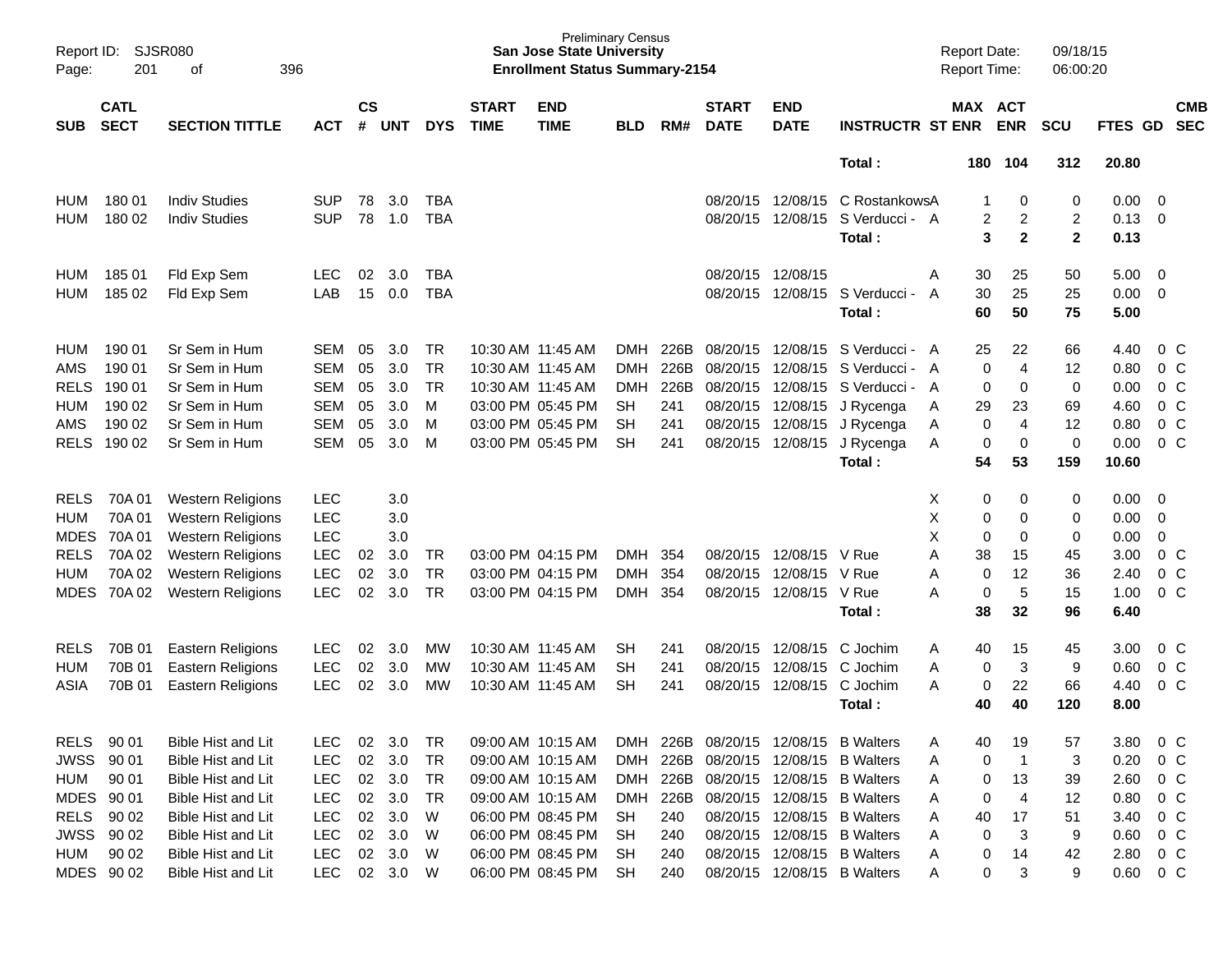| Page:              | Report ID: SJSR080<br>202  | 396<br>оf                |            |                    |            |            |                             | <b>San Jose State University</b><br><b>Enrollment Status Summary-2154</b> | <b>Preliminary Census</b> |      |                             |                           |                            | <b>Report Date:</b><br><b>Report Time:</b> |          |                | 09/18/15<br>06:00:20 |             |                |                          |
|--------------------|----------------------------|--------------------------|------------|--------------------|------------|------------|-----------------------------|---------------------------------------------------------------------------|---------------------------|------|-----------------------------|---------------------------|----------------------------|--------------------------------------------|----------|----------------|----------------------|-------------|----------------|--------------------------|
| <b>SUB</b>         | <b>CATL</b><br><b>SECT</b> | <b>SECTION TITTLE</b>    | <b>ACT</b> | $\mathsf{cs}$<br># | <b>UNT</b> | <b>DYS</b> | <b>START</b><br><b>TIME</b> | <b>END</b><br><b>TIME</b>                                                 | <b>BLD</b>                | RM#  | <b>START</b><br><b>DATE</b> | <b>END</b><br><b>DATE</b> | <b>INSTRUCTR ST ENR</b>    | MAX ACT                                    |          | <b>ENR</b>     | <b>SCU</b>           | FTES GD     |                | <b>CMB</b><br><b>SEC</b> |
|                    |                            |                          |            |                    |            |            |                             |                                                                           |                           |      |                             |                           | Total:                     |                                            | 80       | 74             | 222                  | 14.80       |                |                          |
| <b>RELS</b>        | 99 01                      | Death Dying & Rels       | <b>LEC</b> | 02                 | 3.0        | MW         |                             | 03:00 PM 04:15 PM                                                         | CL.                       | 222  | 08/20/15                    |                           | 12/08/15 T Perreira        | A                                          | 42       | 28             | 84                   | 5.60        |                | $0\,C$                   |
| GERO               | 99 01                      | Death Dying & Rels       | <b>LEC</b> | 02                 | 3.0        | MW         |                             | 03:00 PM 04:15 PM                                                         | CL                        | 222  | 08/20/15                    | 12/08/15                  | T Perreira                 | A                                          | 0        | $\overline{7}$ | 21                   | 1.40        |                | 0 <sup>C</sup>           |
| <b>HUM</b>         | 99 01                      | Death Dying & Rels       | <b>LEC</b> | $02\,$             | 3.0        | МW         |                             | 03:00 PM 04:15 PM                                                         | CL                        | 222  | 08/20/15                    | 12/08/15                  | T Perreira                 | A                                          | 0        | $\overline{2}$ | 6                    | 0.40        |                | 0 <sup>C</sup>           |
| <b>RELS</b>        | 99 02                      | Death Dying & Rels       | <b>LEC</b> | 02                 | 3.0        | W          |                             | 06:00 PM 08:45 PM                                                         | <b>DMH</b>                | 149A | 08/20/15                    | 12/08/15                  | T Perreira                 | A                                          | 40       | 24             | 72                   | 4.80        |                | $0\,C$                   |
| GERO               | 99 02                      | Death Dying & Rels       | <b>LEC</b> | 02                 | 3.0        | W          |                             | 06:00 PM 08:45 PM                                                         | <b>DMH</b>                |      | 149A 08/20/15               | 12/08/15                  | T Perreira                 | A                                          | 0        | $\overline{7}$ | 21                   | 1.40        |                | 0 <sup>o</sup>           |
| <b>HUM</b>         | 99 02                      | Death Dying & Rels       | <b>LEC</b> | 02                 | 3.0        | W          |                             | 06:00 PM 08:45 PM                                                         | <b>DMH</b>                | 149A | 08/20/15                    |                           | 12/08/15 T Perreira        | Α                                          | 0        | 9              | 27                   | 1.80        |                | $0\,C$                   |
| <b>RELS</b>        | 99 03                      | Death Dying & Rels       | <b>LEC</b> |                    | 3.0        |            |                             |                                                                           |                           |      |                             |                           |                            | Х                                          | 0        | 0              | 0                    | 0.00        | $\mathbf 0$    |                          |
| GERO               | 99 03                      | Death Dying & Rels       | <b>LEC</b> |                    | 3.0        |            |                             |                                                                           |                           |      |                             |                           |                            | X                                          | 0        | 0              | 0                    | 0.00        | $\overline{0}$ |                          |
| <b>HUM</b>         | 99 03                      | Death Dying & Rels       | <b>LEC</b> |                    | 3.0        |            |                             |                                                                           |                           |      |                             |                           |                            | X                                          | 0        | $\mathbf 0$    | $\mathbf 0$          | 0.00        | - 0            |                          |
|                    |                            |                          |            |                    |            |            |                             |                                                                           |                           |      |                             |                           | Total:                     |                                            | 82       | 77             | 231                  | 15.40       |                |                          |
| RELS 122 01        |                            | Magic Science Reli       | <b>LEC</b> | 02                 | 3.0        | <b>TBA</b> |                             |                                                                           |                           |      |                             | 08/20/15 12/08/15         |                            | A                                          | 40       | 14             | 42                   | 2.80        |                | $0\,C$                   |
| ANTH 122 01        |                            | Magic Science Reli       | <b>LEC</b> | 02                 | 3.0        | <b>TBA</b> |                             |                                                                           |                           |      | 08/20/15                    | 12/08/15                  |                            | A                                          | 0        | 22             | 66                   | 4.45        |                | 1 C                      |
| <b>RELS</b>        | 122 02                     | Magic Science Reli       | <b>LEC</b> | 02                 | 3.0        | MW         | 10:30 AM 11:45 AM           |                                                                           | DMH                       | 226B | 08/20/15 12/08/15           |                           | K Lipman                   | A                                          | 40       | 16             | 48                   | 3.20        |                | 0 <sup>C</sup>           |
| ANTH 122 02        |                            | Magic Science Reli       | <b>LEC</b> | 02                 | 3.0        | MW         |                             | 10:30 AM 11:45 AM                                                         | <b>DMH</b>                | 226B |                             |                           | 08/20/15 12/08/15 K Lipman | A                                          | 0        | 25             | 75                   | 5.00        |                | $0\,C$                   |
|                    |                            |                          |            |                    |            |            |                             |                                                                           |                           |      |                             |                           | Total:                     |                                            | 80       | 77             | 231                  | 15.45       |                |                          |
| RELS 131 01        |                            | Gender Sex & Relgn       | SEM        | 04                 | 3.0        | R          |                             | 06:00 PM 08:45 PM                                                         | <b>DMH</b>                | 226B | 08/20/15                    | 12/08/15                  | V Rue                      | A                                          | 30       | 25             | 75                   | 5.00        |                | 0 <sup>C</sup>           |
| <b>WOMS 131 01</b> |                            | Gender Sex & Relgn       | SEM        | 04                 | 3.0        | R          |                             | 06:00 PM 08:45 PM                                                         | <b>DMH</b>                | 226B | 08/20/15                    | 12/08/15                  | V Rue                      | A                                          | 0        | $\overline{c}$ | 6                    | 0.40        |                | 0 <sup>C</sup>           |
|                    |                            |                          |            |                    |            |            |                             |                                                                           |                           |      |                             |                           | Total:                     |                                            | 30       | 27             | 81                   | 5.40        |                |                          |
| <b>RELS</b>        | 134 01                     | Religion, Film and M     | <b>LEC</b> | 02                 | 3.0        | <b>TBA</b> |                             |                                                                           |                           |      | 08/20/15                    | 12/08/15                  | L Gilmore                  | A                                          | 30       | 13             | 39                   | 2.60        |                | 0 <sup>C</sup>           |
| CA                 | 134 01                     | Religion, Film and M     | <b>LEC</b> | 02                 | 3.0        | <b>TBA</b> |                             |                                                                           |                           |      | 08/20/15                    |                           | 12/08/15 L Gilmore         | A                                          | 0        | 8              | 24                   | 1.70        |                | 2 C                      |
| <b>HUM</b>         | 134 01                     | Religion, Film and M     | <b>LEC</b> | 02                 | 3.0        | <b>TBA</b> |                             |                                                                           |                           |      | 08/20/15                    |                           | 12/08/15 L Gilmore         | A                                          | 0        | $\,6$          | 18                   | 1.20        |                | 0 <sup>C</sup>           |
|                    |                            |                          |            |                    |            |            |                             |                                                                           |                           |      |                             |                           | Total:                     |                                            | 30       | 27             | 81                   | 5.50        |                |                          |
| <b>RELS</b>        | 145 01                     | <b>Mideast Tradition</b> | <b>LEC</b> | 02                 | 3.0        | TR         |                             | 09:00 AM 10:15 AM                                                         | <b>CCB</b>                | 102  | 08/20/15                    | 12/08/15                  | P Karim                    | A                                          | 40       | 18             | 54                   | 3.60        |                | $0\,C$                   |
| ANTH 145 01        |                            | <b>Mideast Tradition</b> | <b>LEC</b> | 02                 | 3.0        | <b>TR</b>  |                             | 09:00 AM 10:15 AM                                                         | <b>CCB</b>                | 102  | 08/20/15                    | 12/08/15                  | P Karim                    | A                                          | 0        | 10             | 30                   | 2.00        |                | $0\,C$                   |
| MDES 145 01        |                            | <b>Mideast Tradition</b> | <b>LEC</b> | 02                 | 3.0        | <b>TR</b>  |                             | 09:00 AM 10:15 AM                                                         | <b>CCB</b>                | 102  | 08/20/15                    | 12/08/15                  | P Karim                    | A                                          | 0        | $\overline{7}$ | 21                   | 1.40        |                | 0 <sup>o</sup>           |
|                    |                            |                          |            |                    |            |            |                             |                                                                           |                           |      |                             |                           | Total:                     |                                            | 40       | 35             | 105                  | 7.00        |                |                          |
|                    | RELS 151 01                | Catholic/Protestan       | <b>SEM</b> |                    | 3.0        |            |                             |                                                                           |                           |      |                             |                           |                            | X                                          | 0        | 0              | 0                    | $0.00 \t 0$ |                |                          |
|                    |                            |                          |            |                    |            |            |                             |                                                                           |                           |      |                             |                           | Total:                     |                                            | $\bf{0}$ | $\bf{0}$       | 0                    | 0.00        |                |                          |
|                    | RELS 155 01                | Pagan Traditions         | <b>SEM</b> |                    | 3.0        |            |                             |                                                                           |                           |      |                             |                           |                            | X                                          | 0        | 0              | 0                    | $0.00 \t 0$ |                |                          |
| HUM                | 155 01                     | Pagan Traditions         | <b>SEM</b> |                    | 3.0        |            |                             |                                                                           |                           |      |                             |                           |                            | X                                          | 0        | $\pmb{0}$      | 0                    | $0.00 \t 0$ |                |                          |
|                    |                            |                          |            |                    |            |            |                             |                                                                           |                           |      |                             |                           | Total:                     |                                            | 0        | 0              | 0                    | 0.00        |                |                          |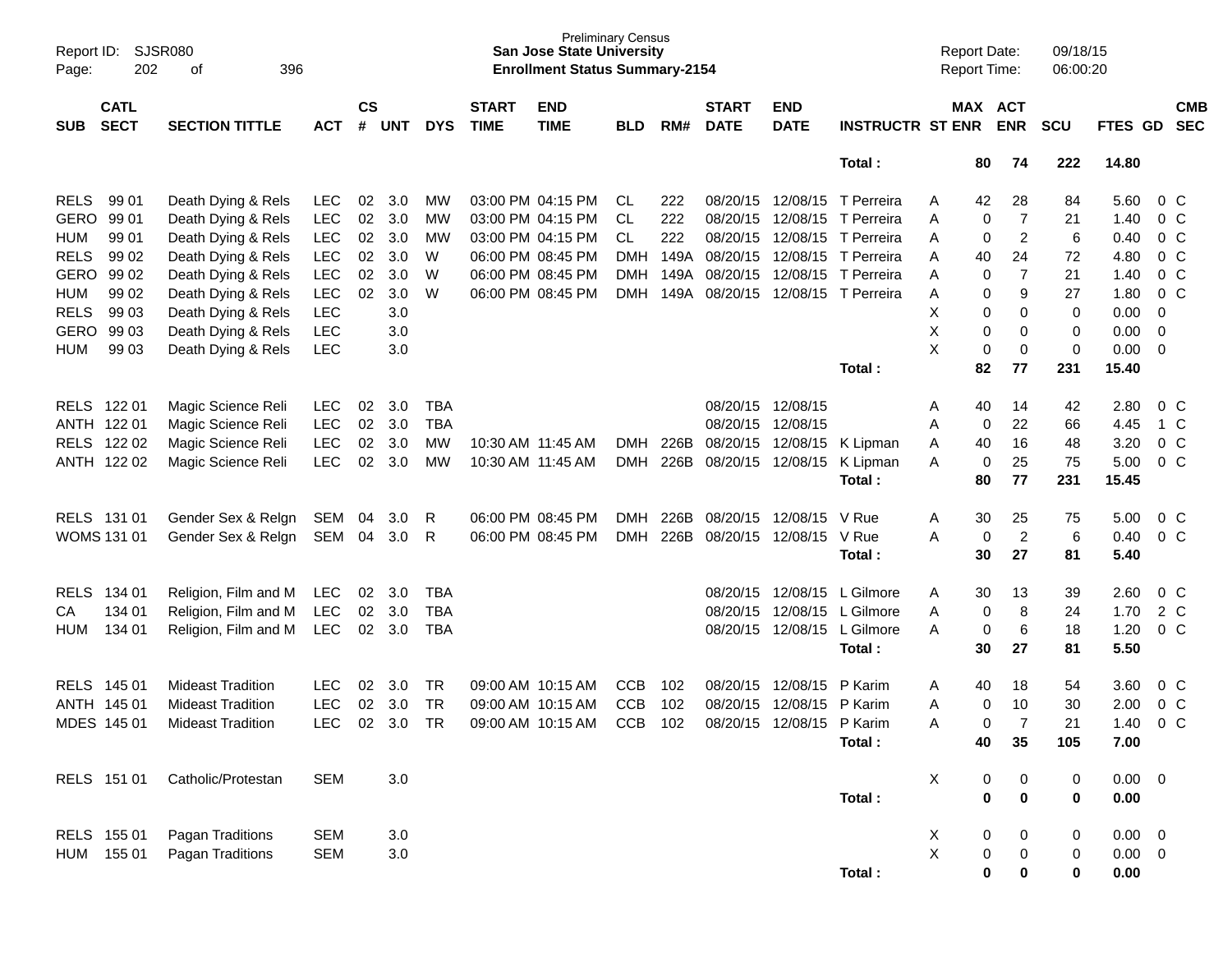| Report ID:<br>Page:                                                                            | <b>SJSR080</b><br>396<br>203<br>οf<br><b>CATL</b>                            |                                                      |                      |                          |                                      |                             | <b>Preliminary Census</b><br><b>San Jose State University</b><br><b>Enrollment Status Summary-2154</b> |                                                    |                            |                                              |                                              |                                                            |                  | <b>Report Date:</b><br><b>Report Time:</b> |                              | 09/18/15<br>06:00:20           |                                       |                                      |
|------------------------------------------------------------------------------------------------|------------------------------------------------------------------------------|------------------------------------------------------|----------------------|--------------------------|--------------------------------------|-----------------------------|--------------------------------------------------------------------------------------------------------|----------------------------------------------------|----------------------------|----------------------------------------------|----------------------------------------------|------------------------------------------------------------|------------------|--------------------------------------------|------------------------------|--------------------------------|---------------------------------------|--------------------------------------|
| <b>SECT</b><br><b>SUB</b>                                                                      | <b>SECTION TITTLE</b>                                                        | <b>ACT</b>                                           | $\mathsf{cs}$<br>#   | <b>UNT</b>               | <b>DYS</b>                           | <b>START</b><br><b>TIME</b> | <b>END</b><br><b>TIME</b>                                                                              | <b>BLD</b>                                         | RM#                        | <b>START</b><br><b>DATE</b>                  | <b>END</b><br><b>DATE</b>                    | <b>INSTRUCTR ST ENR</b>                                    |                  |                                            | <b>MAX ACT</b><br><b>ENR</b> | <b>SCU</b>                     | FTES GD                               | <b>CMB</b><br><b>SEC</b>             |
| RELS 156 02<br>MDES 156 02<br>POLS 156 02                                                      | Islam, Pol & West<br>Islam, Pol & West<br>Islam, Pol & West                  | <b>SEM</b><br><b>SEM</b><br>SEM                      | 04<br>04<br>04       | 3.0<br>3.0<br>3.0        | MW<br><b>MW</b><br><b>MW</b>         |                             | 10:30 AM 11:45 AM<br>10:30 AM 11:45 AM<br>10:30 AM 11:45 AM                                            | CL.<br>CL.<br>CL.                                  | 303<br>303<br>303          | 08/20/15<br>08/20/15<br>08/20/15             | 12/08/15<br>12/08/15                         | 12/08/15 S Pinnell<br>S Pinnell<br>S Pinnell<br>Total:     | A<br>A<br>A      | 38<br>0<br>$\mathbf 0$<br>38               | 5<br>1<br>18<br>24           | 15<br>$\mathbf{3}$<br>54<br>72 | 1.00<br>0.20<br>3.60<br>4.80          | $0\,C$<br>$0\,C$<br>$0\,C$           |
| <b>RELS</b><br>162 01                                                                          | <b>Relig Controversy</b>                                                     | <b>LEC</b>                                           | 02                   | 3.0                      | MW                                   |                             | 01:30 PM 02:45 PM                                                                                      | <b>DMH</b>                                         | 354                        |                                              | 08/20/15 12/08/15                            | C Jochim<br>Total:                                         | A                | 38<br>38                                   | 36<br>36                     | 108<br>108                     | $7.20 \ 0$<br>7.20                    |                                      |
| <b>RELS</b><br>18001<br>MDES 180 01                                                            | <b>Indiv Studies</b><br><b>Indiv Studies</b>                                 | <b>SUP</b><br><b>SUP</b>                             | 78<br>78             | 3.0<br>3.0               | <b>TBA</b><br><b>TBA</b>             |                             |                                                                                                        |                                                    |                            | 08/20/15<br>08/20/15                         | 12/08/15<br>12/08/15                         | J Rycenga<br>J Rycenga<br>Total:                           | Α<br>Α           | 1<br>0<br>1                                | 1<br>0<br>-1                 | 3<br>0<br>3                    | 0.20<br>0.00<br>0.20                  | $0\,C$<br>0 <sup>C</sup>             |
| <b>RELS</b><br>184 01<br>MDES 184 01                                                           | <b>Directed Reading</b><br>Directed Reading                                  | <b>SUP</b><br><b>SUP</b>                             | 78<br>78             | 3.0<br>3.0               | <b>TBA</b><br><b>TBA</b>             |                             |                                                                                                        |                                                    |                            | 08/20/15<br>08/20/15                         | 12/08/15<br>12/08/15                         | P Karim<br>P Karim<br>Total:                               | A<br>A           | 1<br>0<br>1                                | 0<br>0<br>$\bf{0}$           | 0<br>0<br>$\bf{0}$             | 0.00<br>0.00<br>0.00                  | $0\,C$<br>$0\,C$                     |
| <b>RELS</b><br>191 01<br>191 01<br><b>HUM</b><br><b>RELS</b><br>191 02<br><b>HUM</b><br>191 02 | Relig in America<br>Relig in America<br>Relig in America<br>Relig in America | <b>LEC</b><br><b>LEC</b><br><b>LEC</b><br><b>LEC</b> | 02<br>02<br>02<br>02 | 3.0<br>3.0<br>3.0<br>3.0 | T<br>$\mathsf{T}$<br><b>MW</b><br>MW |                             | 06:00 PM 08:45 PM<br>06:00 PM 08:45 PM<br>09:00 AM 10:15 AM<br>09:00 AM 10:15 AM                       | <b>DMH</b><br><b>DMH</b><br><b>SH</b><br><b>SH</b> | 226B<br>226B<br>240<br>240 | 08/20/15<br>08/20/15<br>08/20/15<br>08/20/15 | 12/08/15<br>12/08/15<br>12/08/15<br>12/08/15 | J Rycenga<br>J Rycenga<br>J Rycenga<br>J Rycenga<br>Total: | A<br>A<br>A<br>A | 40<br>0<br>40<br>$\Omega$<br>80            | 16<br>6<br>24<br>6<br>52     | 48<br>18<br>72<br>18<br>156    | 3.20<br>1.20<br>4.80<br>1.20<br>10.40 | $0\,C$<br>$0\,C$<br>$0\,C$<br>$0\,C$ |
| Donartmant · Humanitiae                                                                        |                                                                              |                                                      |                      |                          |                                      |                             |                                                                                                        |                                                    |                            |                                              |                                              | Donartmont Total -                                         |                  |                                            | $2020 2645 7620$             |                                | END ED.                               |                                      |

| Department: | <b>Humanities</b> | Department Total:         | 3039 | 2615 | 7639 | 509.62 |
|-------------|-------------------|---------------------------|------|------|------|--------|
|             |                   | <b>Lower Division:</b>    | 1803 | 1654 | 4836 | 322.40 |
|             |                   | <b>Upper Division:</b>    | 1236 | 961  | 2803 | 187.22 |
|             |                   | <b>Graduate Division:</b> |      |      |      | 0.00   |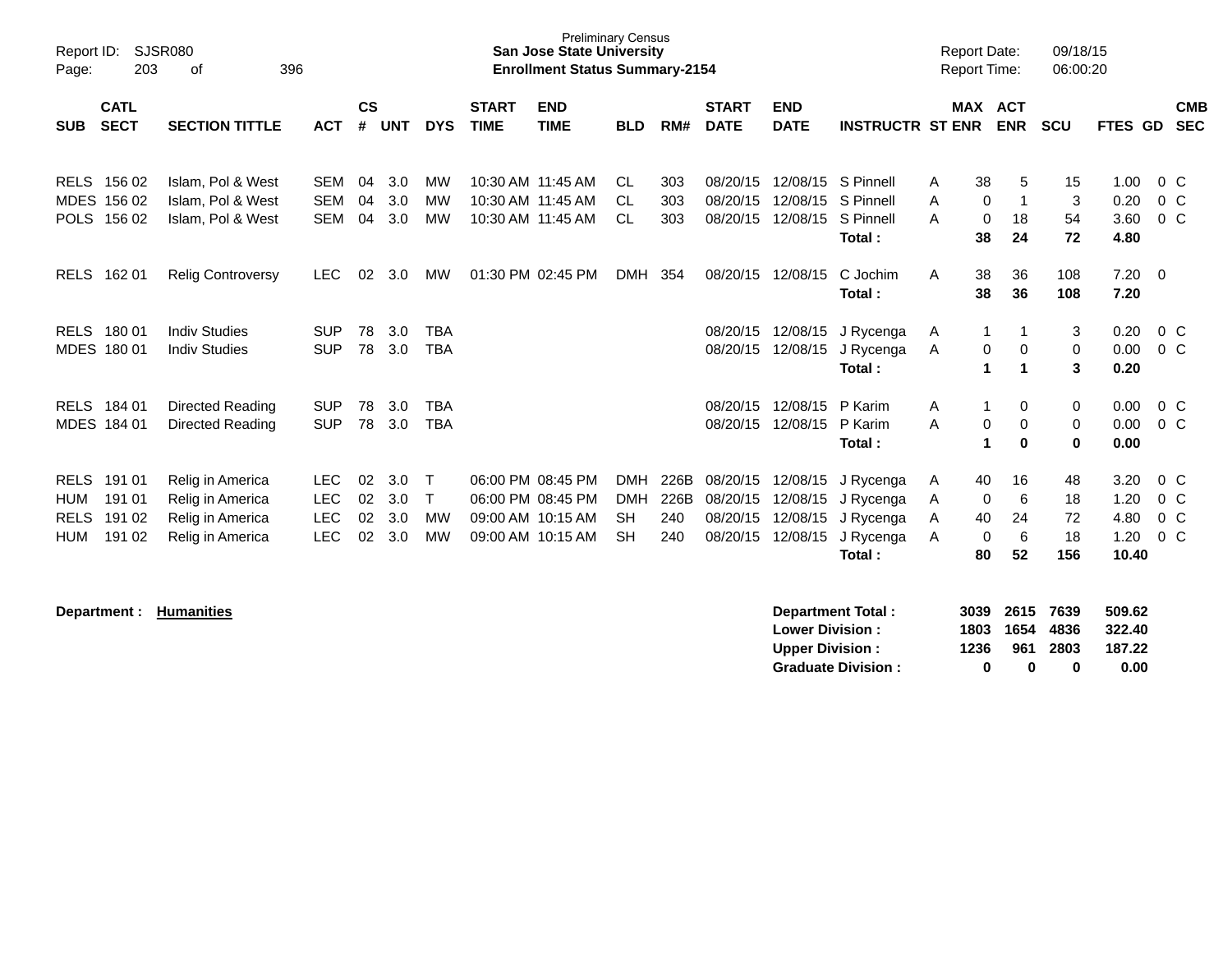| Report ID:<br>Page: | 204                                                        | SJSR080<br>396<br>οf                          |              |                    |            |            |                             | <b>Preliminary Census</b><br><b>San Jose State University</b><br><b>Enrollment Status Summary-2154</b> |            |       |                             |                           |                          |   | <b>Report Date:</b><br><b>Report Time:</b> |                       | 09/18/15<br>06:00:20 |                    |                  |                          |
|---------------------|------------------------------------------------------------|-----------------------------------------------|--------------|--------------------|------------|------------|-----------------------------|--------------------------------------------------------------------------------------------------------|------------|-------|-----------------------------|---------------------------|--------------------------|---|--------------------------------------------|-----------------------|----------------------|--------------------|------------------|--------------------------|
| SUB                 | <b>CATL</b><br><b>SECT</b><br><b>SECTION TITTLE</b><br>ACT |                                               |              | $\mathsf{cs}$<br># | <b>UNT</b> | <b>DYS</b> | <b>START</b><br><b>TIME</b> | <b>END</b><br><b>TIME</b>                                                                              | <b>BLD</b> | RM#   | <b>START</b><br><b>DATE</b> | <b>END</b><br><b>DATE</b> | <b>INSTRUCTR ST ENR</b>  |   |                                            | MAX ACT<br><b>ENR</b> | <b>SCU</b>           | <b>FTES GD</b>     |                  | <b>CMB</b><br><b>SEC</b> |
| College             |                                                            | <b>Humanities &amp; the Arts</b>              |              |                    |            |            |                             |                                                                                                        |            |       |                             |                           |                          |   |                                            |                       |                      |                    |                  |                          |
|                     | Department :                                               | <b>Linguistics &amp; Language Development</b> |              |                    |            |            |                             |                                                                                                        |            |       |                             |                           |                          |   |                                            |                       |                      |                    |                  |                          |
| <b>LING</b>         | 20 01                                                      | Nature of Language                            | <b>LEC</b>   | 02                 | 3.0        | MW         |                             | 01:30 PM 02:45 PM                                                                                      | <b>BBC</b> | 130   | 08/20/15                    | 12/08/15                  | K Glover                 | Α | 30                                         | 29                    | 87                   | 5.80               | - 0              |                          |
| <b>LING</b>         | 20 02                                                      | Nature of Language                            | <b>LEC</b>   | 02                 | 3.0        | TR         |                             | 10:30 AM 11:45 AM                                                                                      | <b>DMH</b> | 355   | 08/20/15                    | 12/08/15                  | K Moore<br>Total :       | A | 30<br>60                                   | 28<br>57              | 84<br>171            | 5.60<br>11.40      | 0                |                          |
| LING                | 21 01                                                      | Langu and Thinking                            | <b>SEM</b>   | 04                 | 3.0        | F          |                             | 09:30 AM 12:15 PM                                                                                      | CL.        | 225   | 08/20/15                    | 12/08/15                  | J Kitajima               | Α | 28                                         | 26                    | 78                   | 5.20               | - 0              |                          |
| <b>LING</b>         | 21 02                                                      | Langu and Thinking                            | <b>SEM</b>   |                    | 3.0        |            |                             |                                                                                                        |            |       |                             |                           |                          | Χ | 0                                          | 0                     | 0                    | 0.00               | 0                |                          |
| <b>LING</b>         | 21 03                                                      | Langu and Thinking                            | SEM          | 04                 | 3.0        | МW         |                             | 07:30 AM 08:45 AM                                                                                      | CL.        | 225   | 08/20/15                    | 12/08/15                  | C Donlay                 | Α | 28                                         | 22                    | 66                   | 4.40               | 0                |                          |
| LING                | 21 04                                                      | Langu and Thinking                            | SEM          | 04                 | 3.0        | МW         |                             | 09:00 AM 10:15 AM                                                                                      | CL         | 225   | 08/20/15                    | 12/08/15                  | K Moore                  | Α | 28                                         | 28                    | 84                   | 5.60               | 0                |                          |
| <b>LING</b>         | 21 05                                                      | Langu and Thinking                            | <b>SEM</b>   | 04                 | 3.0        | МW         |                             | 10:30 AM 11:45 AM                                                                                      | CL         | 225   | 08/20/15                    | 12/08/15                  | K Moore                  | Α | 28                                         | 28                    | 84                   | 5.60               | 0                |                          |
| <b>LING</b>         | 21 06                                                      | Langu and Thinking                            | SEM          | 04                 | 3.0        | МW         |                             | 12:00 PM 01:15 PM                                                                                      | CL         | 225   | 08/20/15                    | 12/08/15                  | L Lambertino A           |   | 28                                         | 29                    | 87                   | 5.80               | $\mathbf 0$      |                          |
| <b>LING</b>         | 21 07                                                      | Langu and Thinking                            | <b>SEM</b>   | 04                 | 3.0        | МW         |                             | 04:30 PM 05:45 PM                                                                                      | <b>BBC</b> | 130   | 08/20/15                    | 12/08/15                  | D Hunter                 | A | 28                                         | 27                    | 81                   | 5.40               | 0                |                          |
| <b>LING</b>         | 21 08                                                      | Langu and Thinking                            | <b>SEM</b>   | 04                 | 3.0        | МW         |                             | 01:30 PM 02:45 PM                                                                                      | <b>BBC</b> | 221   | 08/20/15                    | 12/08/15                  | N Ben-Meir               | A | 28                                         | 26                    | 78                   | 5.20               | 0                |                          |
| <b>LING</b>         | 21 09                                                      | Langu and Thinking                            | <b>SEM</b>   | 04                 | 3.0        | <b>MW</b>  |                             | 03:00 PM 04:15 PM                                                                                      | <b>BBC</b> | 130   | 08/20/15                    | 12/08/15                  | D Hunter                 | Α | 28                                         | 27                    | 81                   | 5.40               | $\mathbf 0$      |                          |
| <b>LING</b>         | 21 10                                                      | Langu and Thinking                            | <b>SEM</b>   |                    | 3.0        |            |                             |                                                                                                        |            |       |                             |                           |                          | х | 0                                          | 0                     | 0                    | 0.00               | $\mathbf 0$      |                          |
| LING                | 21 11                                                      | Langu and Thinking                            | <b>SEM</b>   | 04                 | 3.0        | TR         |                             | 07:30 AM 08:45 AM                                                                                      | <b>BBC</b> | 130   | 08/20/15                    | 12/08/15                  | R Melnick                | Α | 28                                         | 21                    | 63                   | 4.20               | 0                |                          |
| <b>LING</b>         | 21 12                                                      | Langu and Thinking                            | SEM          | 04                 | 3.0        | TR         |                             | 09:00 AM 10:15 AM                                                                                      | <b>BBC</b> | 130   | 08/20/15                    | 12/08/15                  | <b>R</b> Melnick         | Α | 28                                         | 28                    | 84                   | 5.60               | $\boldsymbol{0}$ |                          |
| <b>LING</b>         | 21 13                                                      | Langu and Thinking                            | <b>SEM</b>   | 04                 | 3.0        | TR         |                             | 10:30 AM 11:45 AM                                                                                      | <b>BBC</b> | 130   | 08/20/15                    | 12/08/15                  | M ModirzadehA            |   | 28                                         | 26                    | 78                   | 5.20               | $\mathbf 0$      |                          |
| <b>LING</b>         | 21 14                                                      | Langu and Thinking                            | <b>SEM</b>   | 04                 | 3.0        | <b>TR</b>  |                             | 12:00 PM 01:15 PM                                                                                      | CL         | 225   | 08/20/15                    | 12/08/15                  | K Moore                  | A | 28                                         | 28                    | 84                   | 5.60               | 0                |                          |
| <b>LING</b>         | 21 15                                                      | Langu and Thinking                            | <b>SEM</b>   | 04                 | 3.0        | <b>TR</b>  |                             | 01:30 PM 02:45 PM                                                                                      | <b>BBC</b> | 130   | 08/20/15                    | 12/08/15                  | K VanBik                 | A | 28                                         | 28                    | 84                   | 5.60               | $\boldsymbol{0}$ |                          |
| <b>LING</b>         | 21 16                                                      | Langu and Thinking                            | <b>SEM</b>   | 04                 | 3.0        | <b>TR</b>  |                             | 03:00 PM 04:15 PM                                                                                      | <b>BBC</b> | 130   | 08/20/15                    | 12/08/15                  | J Robinson               | Α | 28                                         | 25                    | 75                   | 5.00               | $\boldsymbol{0}$ |                          |
| <b>LING</b>         | 21 17                                                      | Langu and Thinking                            | <b>SEM</b>   |                    | 3.0        |            |                             |                                                                                                        |            |       |                             |                           |                          | Χ | 0                                          | 0                     | 0                    | 0.00               | $\mathbf 0$      |                          |
| <b>LING</b>         | 21 18                                                      | Langu and Thinking                            | <b>SEM</b>   |                    | 3.0        |            |                             |                                                                                                        |            |       |                             |                           |                          | Χ | 0                                          | 0                     | 0                    | 0.00               | 0                |                          |
| <b>LING</b>         | 21 19                                                      | Langu and Thinking                            | <b>SEM</b>   |                    | 3.0        |            |                             |                                                                                                        |            |       |                             |                           |                          | X | 0                                          | 0                     | 0                    | 0.00               | 0                |                          |
|                     |                                                            |                                               |              |                    |            |            |                             |                                                                                                        |            |       |                             |                           | Total:                   |   | 392                                        | 369                   | 1107                 | 73.80              |                  |                          |
| LING                | 22 01                                                      | Lang across Life                              | LEC          | 02                 | 3.0        | МW         |                             | 01:30 PM 02:45 PM                                                                                      | <b>SH</b>  | 414   | 08/20/15                    | 12/08/15                  | S Phillabaum A<br>Total: |   | 30<br>30                                   | 30<br>30              | 90<br>90             | 6.00<br>6.00       | - 0              |                          |
| LING                | 101 01                                                     | Intro to Ling                                 | SEM          | 04                 | 3.0        | W          |                             | 06:00 PM 08:45 PM                                                                                      | <b>DMH</b> | - 163 | 08/20/15                    | 12/08/15                  | C Donlay<br>Total:       | A | 45<br>45                                   | 43<br>43              | 129<br>129           | 9.50 18<br>9.50    |                  |                          |
|                     | LING 107 01                                                | Patterns English                              | SEM 05 3.0 T |                    |            |            |                             | 06:00 PM 08:45 PM HGH 217                                                                              |            |       | 08/20/15 12/08/15           |                           | S Frazier<br>Total:      | A | 32<br>32                                   | 30<br>30              | 90<br>90             | 6.80 16<br>6.80    |                  |                          |
|                     | LING 108 01                                                | Sec Lang Dev/Teach SEM 04 3.0 MW              |              |                    |            |            |                             | 12:00 PM 01:15 PM CL                                                                                   |            | 242   | 08/20/15 12/08/15           |                           | S Phillabaum A<br>Total: |   | 25<br>25                                   | 21<br>21              | 63<br>63             | $4.20 \ 0$<br>4.20 |                  |                          |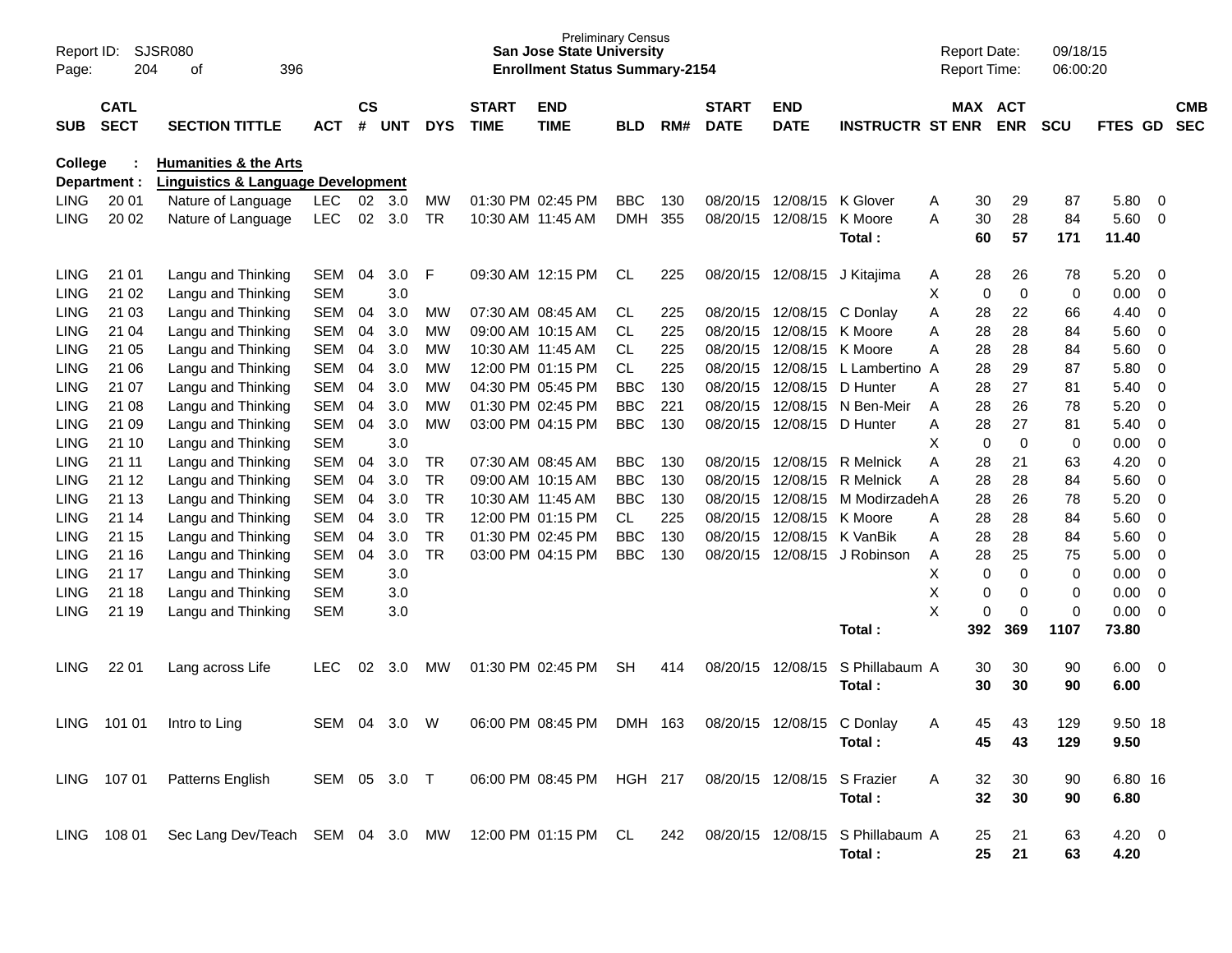| Report ID:<br>Page: | 205         | SJSR080<br>396<br>οf  |               |           |            |            |                   | <b>Preliminary Census</b><br><b>San Jose State University</b><br><b>Enrollment Status Summary-2154</b> |            |      |                   |                           |                             | <b>Report Date:</b><br>Report Time: |            | 09/18/15<br>06:00:20 |                 |                |                |
|---------------------|-------------|-----------------------|---------------|-----------|------------|------------|-------------------|--------------------------------------------------------------------------------------------------------|------------|------|-------------------|---------------------------|-----------------------------|-------------------------------------|------------|----------------------|-----------------|----------------|----------------|
|                     | <b>CATL</b> |                       |               | <b>CS</b> |            |            | <b>START</b>      | <b>END</b>                                                                                             |            |      | <b>START</b>      | <b>END</b>                |                             |                                     | MAX ACT    |                      |                 |                | <b>CMB</b>     |
| <b>SUB</b>          | <b>SECT</b> | <b>SECTION TITTLE</b> | <b>ACT</b>    | #         | <b>UNT</b> | <b>DYS</b> | <b>TIME</b>       | <b>TIME</b>                                                                                            | <b>BLD</b> | RM#  | <b>DATE</b>       | <b>DATE</b>               | <b>INSTRUCTR ST ENR</b>     |                                     | <b>ENR</b> | <b>SCU</b>           | FTES GD         |                | <b>SEC</b>     |
| LING                | 111 01      | <b>Ling Phonetics</b> | SEM           | 04        | 3.0        | МW         |                   | 04:30 PM 05:45 PM                                                                                      | <b>DMH</b> | 226A | 08/20/15          | 12/08/15                  | C Donlay<br>Total:          | 40<br>Α<br>40                       | 32<br>32   | 96<br>96             | 6.95 11<br>6.95 |                |                |
| <b>LING</b>         | 112 01      | Intro to Syntax       | SEM           | 04        | 3.0        | МW         |                   | 10:30 AM 11:45 AM                                                                                      | <b>BBC</b> | 128  | 08/20/15          | 12/08/15                  | S Svorou<br>Total:          | 25<br>A<br>25                       | 25<br>25   | 75<br>75             | 5.45<br>5.45    | - 9            |                |
| <b>LING</b>         | 114 01      | Intr Seman & Discrse  | SEM           | 04        | 3.0        | МW         |                   | 03:00 PM 04:15 PM                                                                                      | DH         | 415  | 08/20/15          | 12/08/15                  | S Svorou<br>Total:          | A<br>40<br>40                       | 36<br>36   | 108<br>108           | 7.75 11<br>7.75 |                |                |
| <b>LING</b>         | 122 01      | English World Lang    | <b>SEM</b>    | 04        | 3.0        | МW         |                   | 09:00 AM 10:15 AM                                                                                      | CL         | 242  | 08/20/15          | 12/08/15                  | K VanBik                    | 25<br>A                             | 15         | 45                   | 3.00            |                | $0\,$ C        |
| ASIA                | 122 01      | English World Lang    | <b>SEM</b>    | 04        | 3.0        | МW         |                   | 09:00 AM 10:15 AM                                                                                      | CL         | 242  | 08/20/15          | 12/08/15                  | K VanBik                    | Α                                   | 0          | 9<br>27              | 1.80            |                | $0\,C$         |
| <b>LING</b>         | 122 02      | English World Lang    | <b>SEM</b>    | 04        | 3.0        | <b>TR</b>  |                   | 10:30 AM 11:45 AM                                                                                      | CL         | 242  | 08/20/15          | 12/08/15                  | <b>B Kumaravadi A</b>       | 25                                  | 17         | 51                   | 3.40            |                | $0\,C$         |
| ASIA                | 122 02      | English World Lang    | <b>SEM</b>    | 04        | 3.0        | <b>TR</b>  |                   | 10:30 AM 11:45 AM                                                                                      | CL         | 242  | 08/20/15          | 12/08/15                  | <b>B Kumaravadi A</b>       |                                     | 0          | 7<br>21              | 1.40            |                | $0\,C$         |
| <b>LING</b>         | 122 03      | English World Lang    | <b>SEM</b>    | 04        | 3.0        | <b>TR</b>  |                   | 09:00 AM 10:15 AM                                                                                      | CL         | 242  | 08/20/15          | 12/08/15                  | <b>B Kumaravadi A</b>       | 25                                  | 20         | 60                   | 4.00            |                | $0\,C$         |
| <b>ASIA</b>         | 122 03      | English World Lang    | <b>SEM</b>    | 04        | 3.0        | <b>TR</b>  |                   | 09:00 AM 10:15 AM                                                                                      | <b>CL</b>  | 242  | 08/20/15          | 12/08/15                  | <b>B Kumaravadi A</b>       |                                     | 0          | 5<br>15              | 1.00            | $\overline{0}$ | C              |
| <b>LING</b>         | 122 04      | English World Lang    | <b>SEM</b>    | 04        | 3.0        | <b>TR</b>  |                   | 12:00 PM 01:15 PM                                                                                      | <b>CL</b>  | 242  | 08/20/15          | 12/08/15                  | S Khan                      | 25<br>Α                             | 17         | 51                   | 3.40            |                | $0\,C$         |
| ASIA                | 122 04      | English World Lang    | <b>SEM</b>    | 04        | 3.0        | <b>TR</b>  |                   | 12:00 PM 01:15 PM                                                                                      | <b>CL</b>  | 242  | 08/20/15          | 12/08/15                  | S Khan                      | Α                                   | 0          | 8<br>24              | 1.60            |                | $0\,C$         |
| <b>LING</b>         | 122 05      | English World Lang    | <b>SEM</b>    | 04        | 3.0        | <b>TR</b>  |                   | 01:30 PM 02:45 PM                                                                                      | <b>CL</b>  | 242  | 08/20/15          | 12/08/15                  | S Khan                      | 25<br>Α                             |            | 18<br>54             | 3.60            | $\overline{0}$ | - C            |
| ASIA                | 122 05      | English World Lang    | <b>SEM</b>    | 04        | 3.0        | <b>TR</b>  |                   | 01:30 PM 02:45 PM                                                                                      | <b>CL</b>  | 242  | 08/20/15          | 12/08/15                  | S Khan                      | А                                   | 0          | 7<br>21              | 1.40            |                | 0 <sup>o</sup> |
|                     |             |                       |               |           |            |            |                   |                                                                                                        |            |      |                   |                           | Total :                     | 125                                 | 123        | 369                  | 24.60           |                |                |
| <b>LING</b>         | 123 01      | Sound Comm            | SEM           | 04        | 3.0        | F          |                   | 09:30 AM 12:15 PM                                                                                      | <b>CL</b>  | 242  | 08/20/15          | 12/08/15                  | R Kataoka                   | Α<br>25                             | 25         | 75                   | 5.00            | - 0            |                |
| <b>LING</b>         | 123 02      | Sound Comm            | <b>SEM</b>    | 04        | 3.0        | MW         |                   | 12:00 PM 01:15 PM                                                                                      | <b>BBC</b> | 130  | 08/20/15          | 12/08/15                  | <b>R</b> Melnick            | 25<br>Α                             | 25         | 75                   | 5.00            | - 0            |                |
| <b>LING</b>         | 123 03      | Sound Comm            | <b>SEM</b>    | 04        | 3.0        | МW         |                   | 01:30 PM 02:45 PM                                                                                      | <b>CL</b>  | 218  | 08/20/15          | 12/08/15                  | K VanBik                    | 25<br>Α                             | 25         | 75                   | 5.00            | - 0            |                |
| <b>LING</b>         | 123 04      | Sound Comm            | <b>SEM</b>    | 04        | 3.0        | <b>MW</b>  |                   | 03:00 PM 04:15 PM                                                                                      | MH         | 234  | 08/20/15          | 12/08/15                  | <b>R</b> Melnick            | 25<br>Α                             | 23         | 69                   | 4.60            | - 0            |                |
| <b>LING</b>         | 123 05      | Sound Comm            | <b>SEM</b>    | 04        | 3.0        | <b>TR</b>  |                   | 09:00 AM 10:15 AM                                                                                      | <b>HGH</b> | 120  | 08/20/15          | 12/08/15                  | K VanBik                    | 25<br>Α                             | 25         | 75                   | 5.00            | - 0            |                |
| <b>LING</b>         | 123 06      | Sound Comm            | <b>SEM</b>    | 04        | 3.0        | <b>TR</b>  | 10:30 AM 11:45 AM |                                                                                                        | <b>SH</b>  | 414  | 08/20/15          | 12/08/15                  | H Koo                       | 25<br>Α                             | 25         | 75                   | 5.00            | 0              |                |
| <b>LING</b>         | 123 07      | Sound Comm            | <b>SEM</b>    | 04        | 3.0        | <b>TR</b>  |                   | 12:00 PM 01:15 PM                                                                                      | <b>SH</b>  | 414  | 08/20/15          | 12/08/15                  | R Kataoka                   | 25<br>A                             | 25         | 75                   | 5.00            | - 0            |                |
| <b>LING</b>         | 123 08      | Sound Comm            | <b>SEM</b>    | 04        | 3.0        | <b>TR</b>  |                   | 01:30 PM 02:45 PM                                                                                      | <b>SH</b>  | 414  | 08/20/15          | 12/08/15                  | R Kataoka                   | 25<br>Α                             | 25         | 75                   | 5.00            | - 0            |                |
| <b>LING</b>         | 123 09      | Sound Comm            | SEM           | 04        | 3.0        | <b>TR</b>  |                   | 03:00 PM 04:15 PM                                                                                      | <b>CL</b>  | 242  | 08/20/15          | 12/08/15                  | H Koo                       | 25<br>Α                             | 25         | 75                   | 5.00            | -0             |                |
|                     |             |                       |               |           |            |            |                   |                                                                                                        |            |      |                   |                           | Total:                      | 225                                 | 223        | 669                  | 44.60           |                |                |
| LING                | 129 01      | Cult/Lg/Ethn/ in US   | SEM 04        |           | 3.0        | TR         |                   | 09:00 AM 10:15 AM                                                                                      | SH         | 414  |                   |                           | 08/20/15 12/08/15 R Kataoka | 28<br>A                             | 27         | 81                   | $5.40 \quad 0$  |                |                |
| <b>LING</b>         | 129 02      | Cult/Lg/Ethn/ in US   | SEM           | 04        | 3.0        | <b>TR</b>  |                   | 10:30 AM 11:45 AM                                                                                      | ENG        | 232  |                   | 08/20/15 12/08/15 R Henze |                             | 28<br>Α                             | 28         | 84                   | 5.60 0          |                |                |
| LING                | 129 03      | Cult/Lg/Ethn/ in US   | SEM 04 3.0    |           |            | TR         |                   | 01:30 PM 02:45 PM                                                                                      | CL         | 218  |                   | 08/20/15 12/08/15 R Henze |                             | 28<br>Α                             | 26         | 78                   | $5.25$ 1        |                |                |
|                     |             |                       |               |           |            |            |                   |                                                                                                        |            |      |                   |                           | Total:                      | 84                                  | 81         | 243                  | 16.25           |                |                |
| <b>LING</b>         | 161 01      | Psycholinguistics     | SEM 04 3.0 TR |           |            |            |                   | 12:00 PM 01:15 PM                                                                                      | BBC        | 130  | 08/20/15 12/08/15 |                           | H Koo<br>Total:             | A<br>25<br>25                       | 24<br>24   | 72<br>72             | 5.50 14<br>5.50 |                |                |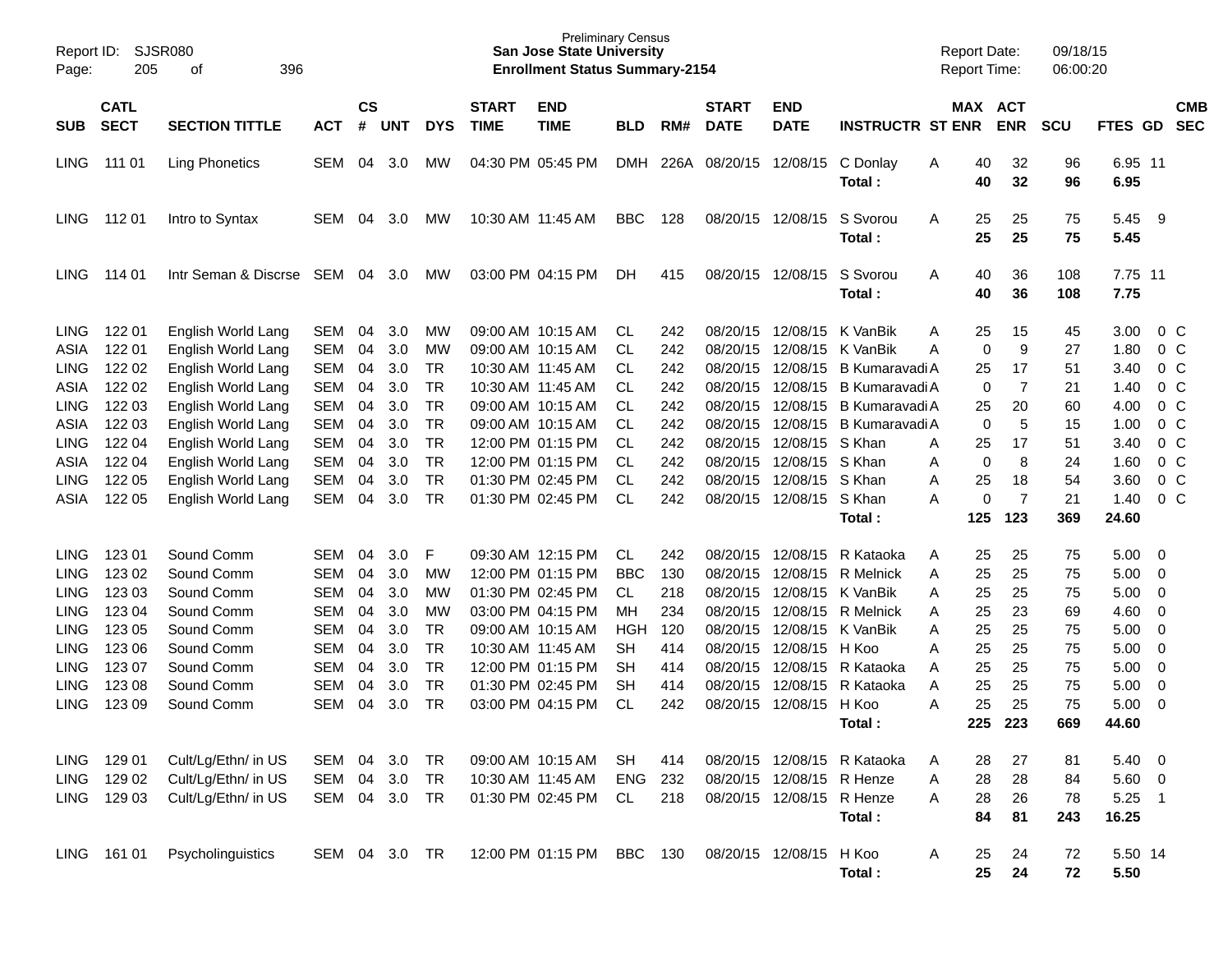| Page:                      | Report ID: SJSR080<br>206<br>396<br>of |                                            |                          |                    |                |                   |                             | <b>Preliminary Census</b><br><b>San Jose State University</b><br><b>Enrollment Status Summary-2154</b> |            |     |                             |                            |                                 |        | <b>Report Date:</b><br>Report Time: |                   | 09/18/15<br>06:00:20                      |                       |                                 |            |
|----------------------------|----------------------------------------|--------------------------------------------|--------------------------|--------------------|----------------|-------------------|-----------------------------|--------------------------------------------------------------------------------------------------------|------------|-----|-----------------------------|----------------------------|---------------------------------|--------|-------------------------------------|-------------------|-------------------------------------------|-----------------------|---------------------------------|------------|
| SUB                        | <b>CATL</b><br><b>SECT</b>             | <b>SECTION TITTLE</b>                      | <b>ACT</b>               | $\mathsf{cs}$<br># | <b>UNT</b>     | <b>DYS</b>        | <b>START</b><br><b>TIME</b> | <b>END</b><br><b>TIME</b>                                                                              | <b>BLD</b> | RM# | <b>START</b><br><b>DATE</b> | <b>END</b><br><b>DATE</b>  | <b>INSTRUCTR ST ENR</b>         |        | MAX ACT                             | <b>ENR</b>        | <b>SCU</b>                                | FTES GD SEC           |                                 | <b>CMB</b> |
| LING.                      | 162 01                                 | Intro Morphology                           | SEM                      | 04                 | 3.0            | <b>MW</b>         |                             | 01:30 PM 02:45 PM                                                                                      | MUS 211    |     |                             | 08/20/15 12/08/15          | C Donlay<br>Total:              | A      | 25<br>25                            | 23<br>23          | 69<br>69                                  | 4.85<br>4.85          | $-5$                            |            |
| LING.                      | 16501                                  | Intro Nat Lg Proc                          | <b>SEM</b>               |                    | 3.0            |                   |                             |                                                                                                        |            |     |                             |                            | Total:                          | Χ      | 0<br>$\bf{0}$                       | 0<br>$\bf{0}$     | $\pmb{0}$<br>$\bf{0}$                     | $0.00 \t 0$<br>0.00   |                                 |            |
| LING.                      | 180 01                                 | <b>Individ Studies</b>                     | <b>SUP</b>               |                    | 78 1.0         | TBA               |                             |                                                                                                        |            |     |                             | 08/20/15 12/08/15          | S Svorou<br>Total:              | A      | $\overline{c}$<br>$\mathbf{2}$      | 2<br>$\mathbf{2}$ | $\overline{c}$<br>$\overline{\mathbf{2}}$ | $0.13 \ 0$<br>0.13    |                                 |            |
| <b>LING</b>                |                                        | 202A 01 Syntactic Theory                   | <b>SEM</b>               |                    | 3.0            |                   |                             |                                                                                                        |            |     |                             |                            | Total:                          | Χ      | 0<br>0                              | 0<br>$\bf{0}$     | $\pmb{0}$<br>$\bf{0}$                     | $0.00 \t 0$<br>0.00   |                                 |            |
| <b>LING</b><br><b>LING</b> | 298 01<br>298 02                       | <b>Spec Studies</b><br><b>Spec Studies</b> | <b>SUP</b><br><b>SUP</b> | 78<br>78           | 4.0<br>3.0     | TBA<br><b>TBA</b> |                             |                                                                                                        |            |     | 08/20/15 12/08/15           | 08/20/15 12/08/15          | H Koo<br>Total:                 | A<br>A | 0<br>8<br>8                         | 0<br>6<br>6       | $\pmb{0}$<br>18<br>18                     | 0.00<br>1.50<br>1.50  | $\overline{\phantom{0}}$<br>- 6 |            |
| <b>LING</b>                | 299 01                                 | <b>Thesis</b>                              | <b>SUP</b>               | 78                 | 6.0            | <b>TBA</b>        |                             |                                                                                                        |            |     | 08/20/15 12/08/15           |                            |                                 | A      | 0                                   | 0                 | 0                                         | 0.00                  | $\overline{\phantom{0}}$        |            |
| <b>LING</b>                | 299 02                                 | <b>Thesis</b>                              | <b>SUP</b>               | 78                 | 3.0            | <b>TBA</b>        |                             |                                                                                                        |            |     | 08/20/15 12/08/15           |                            |                                 | A      | 3                                   | 0                 | 0                                         | 0.00                  | $\overline{0}$                  |            |
| <b>LING</b>                | 299 03                                 | <b>Thesis</b>                              | <b>SUP</b>               |                    | 78 6.0         | <b>TBA</b>        |                             |                                                                                                        |            |     |                             | 08/20/15 12/08/15 S Svorou | Total:                          | A      | $\overline{\mathbf{c}}$<br>5        | 1<br>1            | $\,6$<br>6                                | 0.50<br>0.50          | $\overline{\phantom{0}}$ 1      |            |
| <b>LLD</b>                 | 1 0 1                                  | Academic English I                         | SEM                      | 05                 | 5.0            | F                 |                             | 09:30 AM 12:15 PM                                                                                      | CL         | 238 |                             |                            | 08/20/15 12/08/15 B McCluskey A |        | 20                                  | 17                | 51                                        | 5.67                  | $\overline{0}$                  |            |
| <b>LLD</b>                 | 1 0 2                                  | Academic English I                         | <b>SEM</b>               | 05                 | 5.0            | MW                |                             | 07:30 AM 08:45 AM                                                                                      | CL         | 205 |                             | 08/20/15 12/08/15          | Y Sokolenko A                   |        | 20                                  | 20                | 60                                        | 6.67                  | $\overline{\mathbf{0}}$         |            |
| LLD                        | 1 0 3                                  | Academic English I                         | <b>SEM</b>               | 05                 | 5.0            | МW                |                             | 09:00 AM 10:15 AM                                                                                      | <b>SH</b>  | 414 |                             | 08/20/15 12/08/15          | Y Sokolenko A                   |        | 20                                  | 20                | 60                                        | 6.67                  | $\overline{\mathbf{0}}$         |            |
| <b>LLD</b>                 | 1 04                                   | Academic English I                         | <b>SEM</b>               | 05                 | 5.0            | MW                |                             | 10:30 AM 11:45 AM                                                                                      |            |     |                             | 08/20/15 12/08/15 A Petty  |                                 | A      | 20                                  | 21                | 63                                        | 7.00                  | $\overline{\mathbf{0}}$         |            |
| <b>LLD</b>                 | 1 0 5                                  | Academic English I                         | <b>SEM</b>               |                    | 5.0            |                   |                             |                                                                                                        |            |     |                             |                            |                                 | X      | $\mathbf 0$                         | 0                 | 0                                         | 0.00                  | 0                               |            |
| LLD                        | 1 0 6                                  | Academic English I                         | <b>SEM</b>               | 05                 | 5.0            | MW                |                             | 01:30 PM 02:45 PM                                                                                      | CL         | 243 |                             | 08/20/15 12/08/15          | V Sansome                       | A      | 20                                  | 19                | 57                                        | 6.33                  | $\overline{\mathbf{0}}$         |            |
| LLD                        | 1 0 7                                  | Academic English I                         | <b>SEM</b>               | 05                 | 5.0            | MW                |                             | 03:00 PM 04:15 PM                                                                                      | CL         | 242 | 08/20/15                    | 12/08/15                   | J Perchalski                    | A      | 20                                  | 20                | 60                                        | 6.67                  | $\overline{\mathbf{0}}$         |            |
| <b>LLD</b>                 | 1 0 8                                  | Academic English I                         | <b>SEM</b>               |                    | 5.0            |                   |                             |                                                                                                        |            |     |                             |                            |                                 | X      | $\mathbf 0$                         | 0                 | 0                                         | 0.00                  | $\overline{\mathbf{0}}$         |            |
| <b>LLD</b>                 | 1 0 9                                  | Academic English I                         | <b>SEM</b>               |                    | 5.0            |                   |                             |                                                                                                        |            |     |                             |                            |                                 | X      | 0                                   | 0                 | 0                                         | 0.00                  | $\overline{0}$                  |            |
| LLD                        | 1 1 0                                  | Academic English I                         | <b>SEM</b>               |                    | $5.0\,$        |                   |                             |                                                                                                        |            |     |                             |                            |                                 | Χ      | 0                                   | 0                 | $\pmb{0}$                                 | $0.00 \t 0$           |                                 |            |
| LLD                        | $111$                                  | Academic English I                         | <b>SEM</b>               | 05                 | 5.0            | <b>TR</b>         |                             | 12:00 PM 01:15 PM CL                                                                                   |            | 218 |                             | 08/20/15 12/08/15 S Alkire |                                 | Α      | 20                                  | 18                | 54                                        | $6.00 \t 0$           |                                 |            |
| LLD                        | 112                                    | Academic English I                         | <b>SEM</b>               |                    | 5.0            |                   |                             |                                                                                                        |            |     |                             |                            |                                 | Х      | $\mathbf 0$                         | 0                 | 0                                         | $0.00 \t 0$           |                                 |            |
| LLD<br>LLD                 | 1 1 3<br>1 14                          | Academic English I<br>Academic English I   | SEM<br><b>SEM</b>        | 05                 | 5.0<br>$5.0\,$ | <b>TR</b>         |                             | 03:00 PM 04:15 PM ENG 232                                                                              |            |     |                             | 08/20/15 12/08/15 K Haven  |                                 | A<br>х | 20<br>$\mathbf 0$                   | 20<br>$\pmb{0}$   | 60<br>$\boldsymbol{0}$                    | 6.67 0<br>$0.00 \t 0$ |                                 |            |
| <b>LLD</b>                 | 150                                    | Academic English I                         | <b>ACT</b>               | 14                 | 0.0            | <b>TBA</b>        |                             |                                                                                                        |            |     | 08/20/15 12/08/15           |                            |                                 | Α      | 20                                  | 18                | 36                                        | $0.00 \t 0$           |                                 |            |
| LLD                        | 151                                    | Academic English I                         | <b>ACT</b>               | 14                 | 0.0            | <b>TBA</b>        |                             |                                                                                                        |            |     |                             | 08/20/15 12/08/15          |                                 | A      | 20                                  | 18                | 36                                        | $0.00 \t 0$           |                                 |            |
| LLD                        | 152                                    | Academic English I                         | ACT 14 0.0               |                    |                | TBA               |                             |                                                                                                        |            |     |                             | 08/20/15 12/08/15          |                                 | Α      | 20                                  | 17                | 34                                        | $0.00 \t 0$           |                                 |            |
|                            |                                        |                                            |                          |                    |                |                   |                             |                                                                                                        |            |     |                             |                            |                                 |        |                                     |                   |                                           |                       |                                 |            |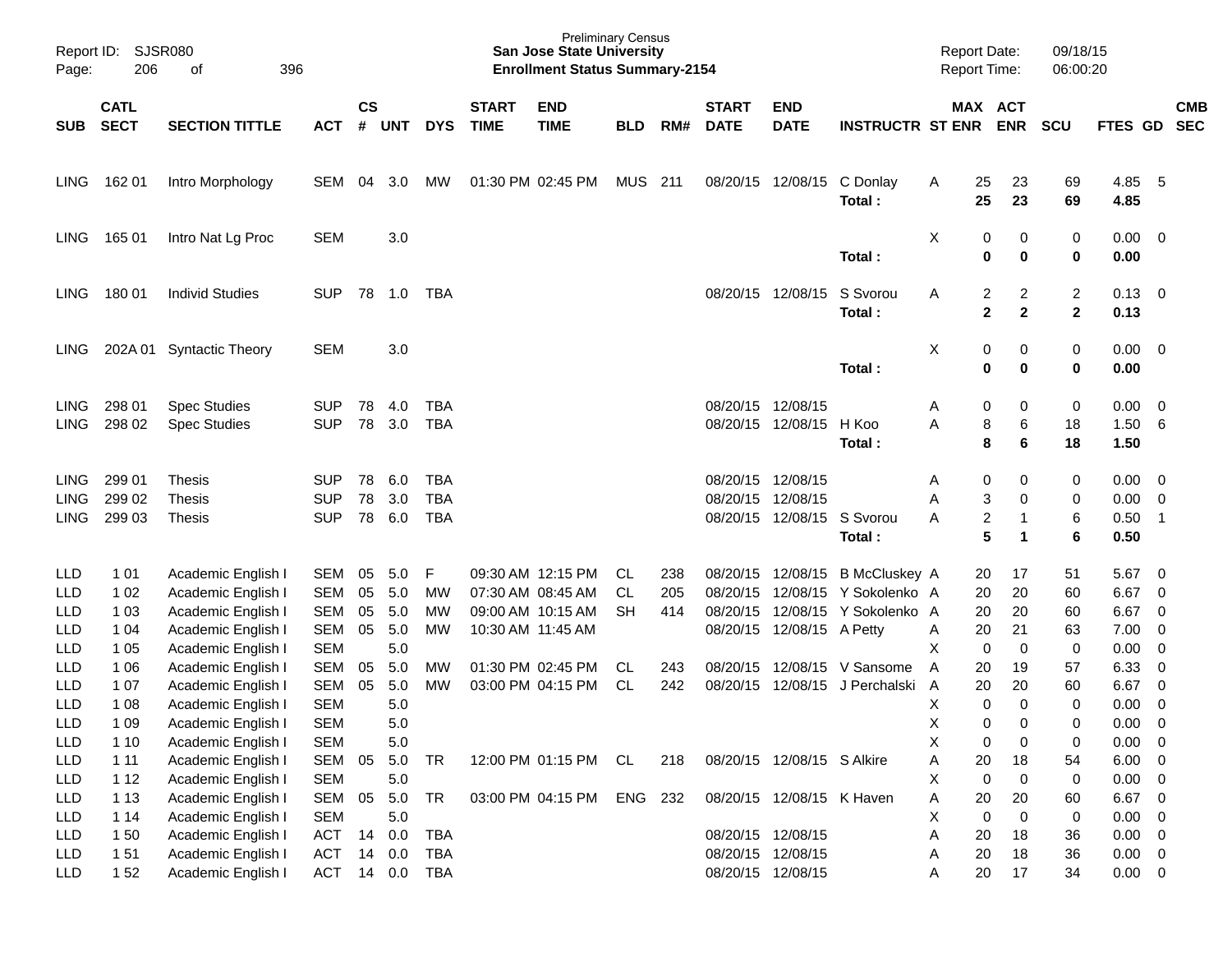| Report ID:<br>Page: | SJSR080<br>207             | 396<br>оf                  |            |                |            |            |                             | <b>Preliminary Census</b><br><b>San Jose State University</b><br><b>Enrollment Status Summary-2154</b> |            |     |                             |                            |                             | <b>Report Date:</b><br><b>Report Time:</b> |          |                       | 09/18/15<br>06:00:20 |             |                          |                          |
|---------------------|----------------------------|----------------------------|------------|----------------|------------|------------|-----------------------------|--------------------------------------------------------------------------------------------------------|------------|-----|-----------------------------|----------------------------|-----------------------------|--------------------------------------------|----------|-----------------------|----------------------|-------------|--------------------------|--------------------------|
| <b>SUB</b>          | <b>CATL</b><br><b>SECT</b> | <b>SECTION TITTLE</b>      | <b>ACT</b> | <b>CS</b><br># | <b>UNT</b> | <b>DYS</b> | <b>START</b><br><b>TIME</b> | <b>END</b><br><b>TIME</b>                                                                              | <b>BLD</b> | RM# | <b>START</b><br><b>DATE</b> | <b>END</b><br><b>DATE</b>  | <b>INSTRUCTR ST ENR</b>     |                                            |          | MAX ACT<br><b>ENR</b> | <b>SCU</b>           | <b>FTES</b> | <b>GD</b>                | <b>CMB</b><br><b>SEC</b> |
| LLD                 | 1 53                       | Academic English I         | <b>ACT</b> | 14             | 0.0        | <b>TBA</b> |                             |                                                                                                        |            |     | 08/20/15                    | 12/08/15                   |                             | A                                          | 20       | 20                    | 40                   | 0.00        | - 0                      |                          |
| <b>LLD</b>          | 1 54                       | Academic English I         | ACT        | 14             | 0.0        | <b>TBA</b> |                             |                                                                                                        |            |     | 08/20/15                    | 12/08/15                   |                             | Α                                          | 20       | 18                    | 36                   | 0.00        | 0                        |                          |
| <b>LLD</b>          | 1 55                       | Academic English I         | <b>ACT</b> |                | 0.0        |            |                             |                                                                                                        |            |     |                             |                            |                             | х                                          | 0        | 0                     | 0                    | 0.00        | 0                        |                          |
| <b>LLD</b>          | 156                        | Academic English I         | <b>ACT</b> |                | 0.0        |            |                             |                                                                                                        |            |     |                             |                            |                             | х                                          | 0        | 0                     | 0                    | 0.00        | 0                        |                          |
| <b>LLD</b>          | 157                        | Academic English I         | <b>ACT</b> | 14             | 0.0        | <b>TBA</b> |                             |                                                                                                        |            |     | 08/20/15                    | 12/08/15                   |                             | A                                          | 20       | 19                    | 38                   | 0.00        | 0                        |                          |
| <b>LLD</b>          | 158                        | Academic English I         | ACT        | 14             | 0.0        | <b>TBA</b> |                             |                                                                                                        |            |     | 08/20/15                    | 12/08/15                   |                             | Α                                          | 20       | 18                    | 36                   | 0.00        | 0                        |                          |
| <b>LLD</b>          | 159                        | Academic English I         | <b>ACT</b> |                | 0.0        |            |                             |                                                                                                        |            |     |                             |                            |                             | х                                          | 0        | 0                     | 0                    | 0.00        | 0                        |                          |
| LLD                 | 160                        | Academic English I         | <b>ACT</b> |                | 0.0        |            |                             |                                                                                                        |            |     |                             |                            |                             | х                                          | 0        | 0                     | 0                    | 0.00        | 0                        |                          |
| <b>LLD</b>          | 161                        | Academic English I         | ACT        | 14             | 0.0        | <b>TBA</b> |                             |                                                                                                        |            |     | 08/20/15                    | 12/08/15                   |                             | Α                                          | 20       | 20                    | 40                   | 0.00        | 0                        |                          |
| <b>LLD</b>          | 1 62                       | Academic English I         | <b>ACT</b> |                | 0.0        |            |                             |                                                                                                        |            |     |                             |                            |                             | X                                          | 0        | $\mathbf 0$           | 0                    | 0.00        | 0                        |                          |
| <b>LLD</b>          | 163                        | Academic English I         | <b>ACT</b> | 14             | 0.0        | TR         |                             | 12:30 PM 01:20 PM                                                                                      | CL         | 205 | 08/20/15                    | 12/08/15                   | A Petty                     | A                                          | 20       | 7                     | 14                   | 0.00        | 0                        |                          |
|                     |                            |                            |            |                |            |            |                             |                                                                                                        |            |     |                             |                            | Total:                      |                                            | 340      | 310                   | 775                  | 51.67       |                          |                          |
| LLD                 | 2 0 1                      | Academic Engl II           | <b>SEM</b> | 05             | 3.0        | F          |                             | 09:30 AM 12:15 PM                                                                                      | <b>CL</b>  | 205 | 08/20/15                    | 12/08/15                   | T Khuu                      | A                                          | 20       | 9                     | 27                   | 1.80        | 0                        |                          |
| <b>LLD</b>          | 202                        | Academic Engl II           | <b>SEM</b> | 05             | 3.0        | F          |                             | 09:30 AM 12:15 PM                                                                                      | CL         | 308 | 08/20/15                    | 12/08/15                   | M Benavides A               |                                            | 20       | 13                    | 39                   | 2.60        | 0                        |                          |
| LLD                 | 2 0 3                      | Academic Engl II           | <b>SEM</b> | 05             | 3.0        | MW         |                             | 07:30 AM 08:45 AM                                                                                      | <b>SH</b>  | 414 | 08/20/15                    | 12/08/15                   | L Cabral                    | A                                          | 20       | 17                    | 51                   | 3.40        | 0                        |                          |
| <b>LLD</b>          | 2 0 4                      | Academic Engl II           | <b>SEM</b> | 05             | 3.0        | МW         |                             | 07:30 AM 08:45 AM                                                                                      | CL         | 242 | 08/20/15                    | 12/08/15                   | J Perchalski                | A                                          | 20       | 14                    | 42                   | 2.80        | 0                        |                          |
| <b>LLD</b>          | 205                        | Academic Engl II           | <b>SEM</b> | 05             | 3.0        | МW         |                             | 09:00 AM 10:15 AM                                                                                      | <b>SH</b>  | 444 | 08/20/15                    | 12/08/15                   | L Cabral                    | A                                          | 20       | 18                    | 54                   | 3.60        | 0                        |                          |
| <b>LLD</b>          | 206                        | Academic Engl II           | <b>SEM</b> | 05             | 3.0        | МW         |                             | 10:30 AM 11:45 AM                                                                                      | <b>SH</b>  | 414 | 08/20/15                    | 12/08/15                   | A Sarver                    | A                                          | 20       | 20                    | 60                   | 4.00        | 0                        |                          |
| <b>LLD</b>          | 207                        | Academic Engl II           | <b>SEM</b> | 05             | 3.0        | МW         |                             | 12:00 PM 01:15 PM                                                                                      | <b>BBC</b> | 221 | 08/20/15                    | 12/08/15                   | S Ball                      | A                                          | 20       | 19                    | 57                   | 3.80        | 0                        |                          |
| <b>LLD</b>          | 2 0 8                      | Academic Engl II           | <b>SEM</b> | 05             | 3.0        | MW         |                             | 01:30 PM 02:45 PM                                                                                      | HB         | 405 | 08/20/15                    | 12/08/15 S Ball            |                             | A                                          | 20       | 18                    | 54                   | 3.60        | 0                        |                          |
| <b>LLD</b>          | 209                        | Academic Engl II           | <b>SEM</b> |                | 3.0        |            |                             |                                                                                                        |            |     |                             |                            |                             | х                                          | 0        | $\mathbf 0$           | 0                    | 0.00        | 0                        |                          |
| <b>LLD</b>          | 2 10                       | Academic Engl II           | <b>SEM</b> |                | 3.0        |            |                             |                                                                                                        |            |     |                             |                            |                             | X                                          | 0        | 0                     | 0                    | 0.00        | 0                        |                          |
| <b>LLD</b>          | 2 1 1                      | Academic Engl II           | <b>SEM</b> |                | 3.0        |            |                             |                                                                                                        |            |     |                             |                            |                             | X                                          | 0        | 0                     | $\pmb{0}$            | 0.00        | 0                        |                          |
| <b>LLD</b>          | 2 1 2                      | Academic Engl II           | <b>SEM</b> | 05             | 3.0        | TR         |                             | 09:00 AM 10:15 AM                                                                                      | CL         | 225 | 08/20/15                    | 12/08/15                   | <b>B</b> McCluskey A        |                                            | 20       | 20                    | 60                   | 4.00        | 0                        |                          |
| <b>LLD</b>          | 2 1 3                      | Academic Engl II           | <b>SEM</b> | 05             | 3.0        | <b>TR</b>  |                             | 10:30 AM 11:45 AM                                                                                      | HB         | 405 | 08/20/15                    | 12/08/15                   | M Benavides A               |                                            | 20       | 19                    | 57                   | 3.80        | 0                        |                          |
| <b>LLD</b>          | 2 14                       | Academic Engl II           | <b>SEM</b> | 05             | 3.0        | <b>TR</b>  |                             | 12:00 PM 01:15 PM                                                                                      | <b>CL</b>  | 308 | 08/20/15                    | 12/08/15                   | Z Erkal                     | A                                          | 20       | 20                    | 60                   | 4.00        | 0                        |                          |
| LLD                 | 2 1 5                      | Academic Engl II           | <b>SEM</b> | 05             | 3.0        | <b>TR</b>  |                             | 01:30 PM 02:45 PM                                                                                      | <b>SH</b>  | 444 | 08/20/15                    | 12/08/15                   | Z Erkal                     | A                                          | 20       | 20                    | 60                   | 4.00        | 0                        |                          |
| <b>LLD</b>          | 2 1 6                      | Academic Engl II           | <b>SEM</b> | 05             | 3.0        | <b>TR</b>  |                             | 03:00 PM 04:15 PM                                                                                      | IS         | 215 | 08/20/15                    |                            | 12/08/15 V Barnev           | A                                          | 20       | 20                    | 60                   | 4.00        | 0                        |                          |
| <b>LLD</b>          | 2 1 7                      | Academic Engl II           | <b>SEM</b> |                | 3.0        |            |                             |                                                                                                        |            |     |                             |                            |                             | х                                          | 0        | 0                     | 0                    | 0.00        | 0                        |                          |
| <b>LLD</b>          | 2 1 8                      | Academic Engl II           | <b>SEM</b> |                | 3.0        |            |                             |                                                                                                        |            |     |                             |                            |                             | X                                          | $\Omega$ | 0                     | 0                    | 0.00        | $\overline{\mathbf{0}}$  |                          |
|                     |                            |                            |            |                |            |            |                             |                                                                                                        |            |     |                             |                            | Total:                      |                                            | 260      | 227                   | 681                  | 45.40       |                          |                          |
| LLD                 |                            | 100A 01 Writing Competency | SEM        |                | 05 3.0     | MW         |                             | 09:00 AM 10:15 AM                                                                                      | BBC        | 130 |                             | 08/20/15 12/08/15 K Kanda  |                             | A                                          | 25       | 24                    | 72                   | 4.80        | $\overline{\phantom{0}}$ |                          |
| LLD                 |                            | 100A 02 Writing Competency | SEM        | 05             | 3.0        | МW         |                             | 12:00 PM 01:15 PM                                                                                      | <b>SH</b>  | 444 |                             |                            | 08/20/15 12/08/15 R Joseph  | Α                                          | 25       | 25                    | 75                   | 5.00        | $\overline{\mathbf{0}}$  |                          |
| LLD                 |                            | 100A 03 Writing Competency | SEM        | 05             | 3.0        | TR         |                             | 12:00 PM 01:15 PM                                                                                      | <b>BBC</b> | 221 |                             |                            | 08/20/15 12/08/15 V Barney  | A                                          | 25       | 25                    | 75                   | 5.00        | $\overline{\mathbf{0}}$  |                          |
| LLD                 |                            | 100A 04 Writing Competency | SEM        | 05             | 3.0        | <b>TR</b>  |                             | 01:30 PM 02:45 PM                                                                                      | ENG        | 232 |                             | 08/20/15 12/08/15 S Alkire |                             | Α                                          | 25       | 26                    | 78                   | 5.20        | $\overline{0}$           |                          |
| LLD                 |                            | 100A 05 Writing Competency | SEM        | 05             | 3.0        | МW         |                             | 12:00 PM 01:15 PM                                                                                      | <b>SH</b>  | 414 |                             | 08/20/15 12/08/15 T Khuu   |                             | Α                                          | 25       | 23                    | 69                   | 4.60        | $\overline{\mathbf{0}}$  |                          |
| LLD                 |                            | 100A 06 Writing Competency | SEM        |                | 05 3.0 TR  |            |                             | 01:30 PM 02:45 PM                                                                                      | BBC 125    |     |                             |                            | 08/20/15 12/08/15 K Sanders | A                                          | 25       | 25                    | 75                   | $5.00 \t 0$ |                          |                          |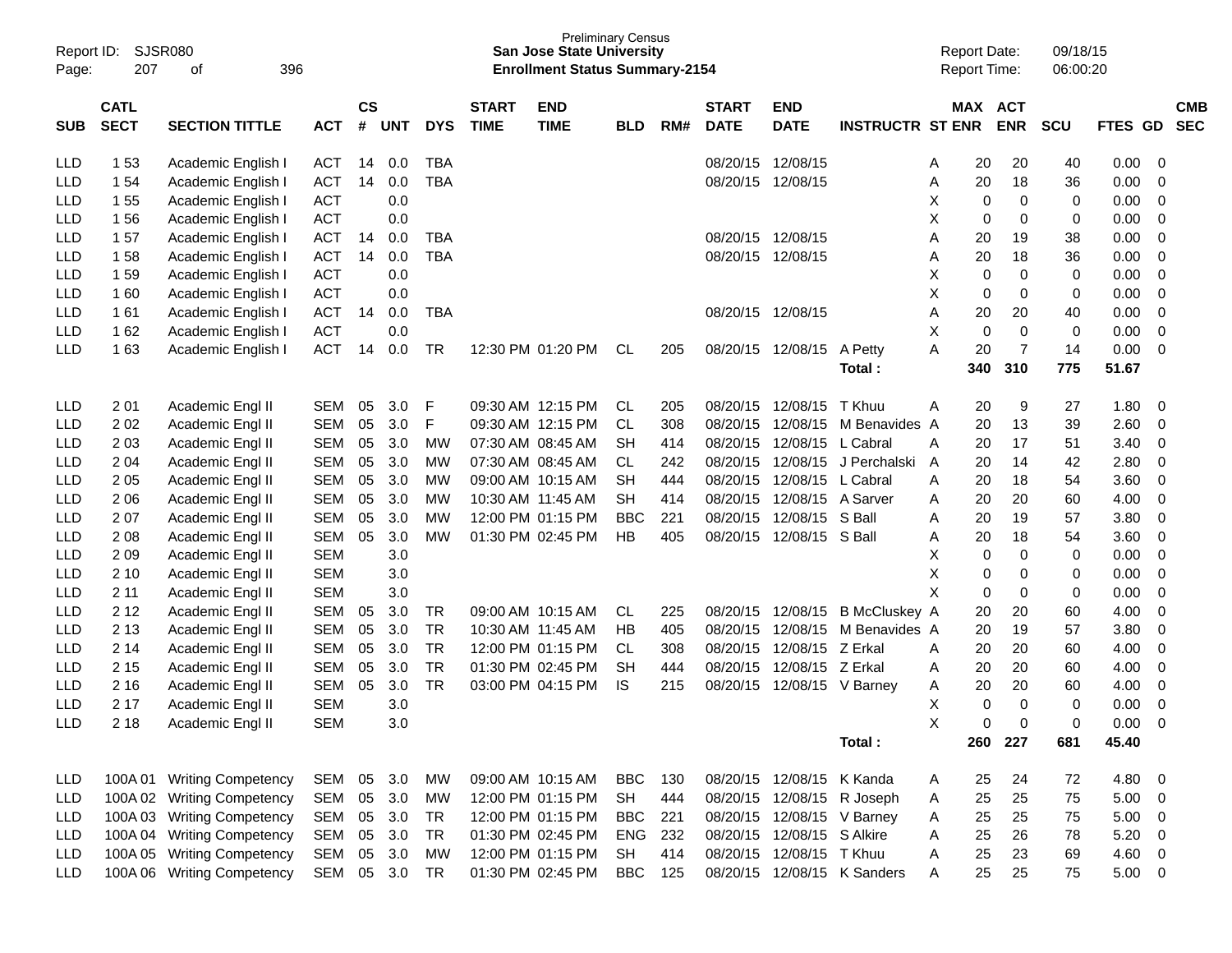| Report ID:<br>Page: | <b>SJSR080</b><br>208      | 396<br>οf                        |              |                    |            |            |                             | <b>Preliminary Census</b><br><b>San Jose State University</b><br><b>Enrollment Status Summary-2154</b> |            |     |                             |                           |                                  | <b>Report Date:</b><br><b>Report Time:</b> |             |             | 09/18/15<br>06:00:20 |               |                          |                          |
|---------------------|----------------------------|----------------------------------|--------------|--------------------|------------|------------|-----------------------------|--------------------------------------------------------------------------------------------------------|------------|-----|-----------------------------|---------------------------|----------------------------------|--------------------------------------------|-------------|-------------|----------------------|---------------|--------------------------|--------------------------|
| <b>SUB</b>          | <b>CATL</b><br><b>SECT</b> | <b>SECTION TITTLE</b>            | <b>ACT</b>   | $\mathsf{cs}$<br># | <b>UNT</b> | <b>DYS</b> | <b>START</b><br><b>TIME</b> | <b>END</b><br><b>TIME</b>                                                                              | <b>BLD</b> | RM# | <b>START</b><br><b>DATE</b> | <b>END</b><br><b>DATE</b> | <b>INSTRUCTR ST ENR</b>          |                                            | MAX ACT     | <b>ENR</b>  | <b>SCU</b>           | FTES GD       |                          | <b>CMB</b><br><b>SEC</b> |
| <b>LLD</b>          |                            | 100A 07 Writing Competency       | SEM          | 05                 | 3.0        | МW         |                             | 03:00 PM 04:15 PM                                                                                      | MН         | 223 | 08/20/15                    | 12/08/15                  | R Joseph                         | Α                                          | 25          | 25          | 75                   | 5.00          | - 0                      |                          |
| <b>LLD</b>          | 100A08                     | <b>Writing Competency</b>        | <b>SEM</b>   | 05                 | 3.0        | <b>TR</b>  |                             | 01:30 PM 02:45 PM                                                                                      | <b>HGH</b> | 217 | 08/20/15                    | 12/08/15                  | T Khuu<br>Total:                 | A                                          | 25<br>200   | 23<br>196   | 69<br>588            | 4.60<br>39.20 | $\overline{0}$           |                          |
| <b>LLD</b>          |                            | 100W 01 Writing Workshop         | SEM          | 04                 | 3.0        | TR         |                             | 09:00 AM 10:15 AM                                                                                      | <b>BBC</b> | 205 | 08/20/15 12/08/15           |                           | S Khan<br>Total:                 | Α                                          | 25<br>25    | 25<br>25    | 75<br>75             | 5.00<br>5.00  | $\overline{\phantom{0}}$ |                          |
| <b>LLD</b>          |                            | 100WB 01Wrtg Wrkshp Bsns Std SEM |              | 04                 | 3.0        | F          |                             | 09:30 AM 12:15 PM                                                                                      | HGH        | 120 |                             | 08/20/15 12/08/15         | S Stranahan A                    |                                            | 25          | 24          | 72                   | 4.80          | - 0                      |                          |
| LLD                 |                            | 100WB 02Wrtg Wrkshp Bsns Std SEM |              |                    | 3.0        |            |                             |                                                                                                        |            |     |                             |                           |                                  | X                                          | 0           | $\mathbf 0$ | $\pmb{0}$            | 0.00          | $\overline{0}$           |                          |
| LLD                 |                            | 100WB 03Wrtg Wrkshp Bsns Std SEM |              | 04                 | 3.0        | MW         | 07:30 AM 08:45 AM           |                                                                                                        | <b>BBC</b> | 130 |                             | 08/20/15 12/08/15         | J Norgord                        | Α                                          | 25          | 23          | 69                   | 4.60          | $\overline{0}$           |                          |
| LLD                 |                            | 100WB 04Wrtg Wrkshp Bsns Std SEM |              | 04                 | 3.0        | MW         |                             | 12:00 PM 01:15 PM                                                                                      | <b>ENG</b> | 232 | 08/20/15                    | 12/08/15                  | K Sanders                        | Α                                          | 25          | 25          | 75                   | 5.00          | $\overline{0}$           |                          |
| LLD                 |                            | 100WB 05Wrtg Wrkshp Bsns Std SEM |              | 04                 | 3.0        | MW         |                             | 01:30 PM 02:45 PM                                                                                      | <b>SH</b>  | 444 | 08/20/15                    | 12/08/15                  | Z Erkal                          | Α                                          | 25          | 25          | 75                   | 5.00          | $\mathbf 0$              |                          |
| LLD                 |                            | 100WB 06Wrtg Wrkshp Bsns Std SEM |              |                    | 3.0        |            |                             |                                                                                                        |            |     |                             |                           |                                  | Χ                                          | $\mathbf 0$ | $\mathbf 0$ | $\pmb{0}$            | 0.00          | $\overline{0}$           |                          |
| LLD                 |                            | 100WB 07Wrtg Wrkshp Bsns Std SEM |              | 04                 | 3.0        | <b>TR</b>  |                             | 07:30 AM 08:45 AM                                                                                      | CL.        | 234 | 08/20/15                    | 12/08/15                  | K Sanders                        | Α                                          | 25          | 25          | 75                   | 5.00          | $\mathbf 0$              |                          |
| LLD                 |                            | 100WB 08Wrtg Wrkshp Bsns Std SEM |              | 04                 | 3.0        | <b>TR</b>  |                             | 12:00 PM 01:15 PM                                                                                      | <b>HGH</b> | 217 | 08/20/15                    | 12/08/15                  | T Khuu                           | Α                                          | 25          | 22          | 66                   | 4.40          | $\mathbf 0$              |                          |
| LLD                 |                            | 100WB 09Wrtg Wrkshp Bsns Std SEM |              |                    | 3.0        |            |                             |                                                                                                        |            |     |                             |                           |                                  | Χ                                          | 0           | $\mathbf 0$ | 0                    | 0.00          | $\mathbf 0$              |                          |
| LLD                 |                            | 100WB 10Wrtg Wrkshp Bsns Std SEM |              | 04                 | 3.0        | <b>TR</b>  |                             | 04:30 PM 05:45 PM                                                                                      | <b>BBC</b> | 130 | 08/20/15                    | 12/08/15                  | S Stranahan                      | A                                          | 25          | 25          | 75                   | 5.00          | $\mathbf 0$              |                          |
| LLD                 |                            | 100WB 11Wrtg Wrkshp Bsns Std SEM |              |                    | 3.0        |            |                             |                                                                                                        |            |     |                             |                           |                                  | X                                          | 0           | $\mathbf 0$ | 0                    | 0.00          | $\overline{0}$           |                          |
| LLD                 |                            | 100WB 12Wrtg Wrkshp Bsns Std SEM |              | 04                 | 3.0        | R          |                             | 06:00 PM 08:45 PM                                                                                      | <b>BBC</b> | 221 | 08/20/15                    | 12/08/15                  | S Alkire                         | A                                          | 25          | 25          | 75                   | 5.00          | $\mathbf 0$              |                          |
| LLD                 |                            | 100WB 80Wrtg Wrkshp Bsns Std SEM |              | 04                 | 3.0        | <b>TBA</b> |                             |                                                                                                        |            |     | 08/20/15                    | 12/08/15                  | E Chiu                           | Α                                          | 25          | 24          | 72                   | 4.80          | $\mathbf 0$              |                          |
| LLD                 |                            | 100WB 81Wrtg Wrkshp Bsns Std SEM |              | 04                 | 3.0        | <b>TBA</b> |                             |                                                                                                        |            |     | 08/20/15                    | 12/08/15                  | E Chiu                           | A                                          | 25          | 25          | 75                   | 5.00          | $\mathbf 0$              |                          |
| LLD                 |                            | 100WB 82Wrtg Wrkshp Bsns Std SEM |              | 04                 | 3.0        | <b>TBA</b> |                             |                                                                                                        |            |     | 08/20/15                    | 12/08/15                  | K Haven                          | Α                                          | 25          | 25          | 75                   | 5.00          | $\mathbf 0$              |                          |
| LLD                 |                            | 100WB 83Wrtg Wrkshp Bsns Std SEM |              | 04                 | 3.0        | <b>TBA</b> |                             |                                                                                                        |            |     | 08/20/15                    | 12/08/15                  | M ModirzadehA                    |                                            | 25          | 22          | 66                   | 4.40          | $\mathbf 0$              |                          |
| LLD                 |                            | 100WB 84Wrtg Wrkshp Bsns Std SEM |              | 04                 | 3.0        | <b>TBA</b> |                             |                                                                                                        |            |     | 08/20/15                    | 12/08/15                  | M ModirzadehA                    |                                            | 25          | 25          | 75                   | 5.00          | $\mathbf 0$              |                          |
| LLD                 |                            | 100WB 85Wrtg Wrkshp Bsns Std SEM |              |                    | 3.0        |            |                             |                                                                                                        |            |     |                             |                           |                                  | Χ                                          | 0           | $\mathbf 0$ | 0                    | 0.00          | $\mathbf 0$              |                          |
| LLD                 |                            | 100WB 86Wrtg Wrkshp Bsns Std SEM |              | 04                 | 3.0        | <b>TBA</b> |                             |                                                                                                        |            |     | 08/20/15                    | 12/08/15                  | J Norgord                        | Α                                          | 25          | 21          | 63                   | 4.20          | $\mathbf 0$              |                          |
| <b>LLD</b>          |                            | 100WB 87Wrtg Wrkshp Bsns Std SEM |              |                    | 3.0        |            |                             |                                                                                                        |            |     |                             |                           |                                  | X                                          | 0           | $\mathbf 0$ | 0                    | 0.00          | $\overline{0}$           |                          |
|                     |                            |                                  |              |                    |            |            |                             |                                                                                                        |            |     |                             |                           | Total:                           |                                            | 350         | 336         | 1008                 | 67.20         |                          |                          |
| <b>LLD</b>          | 18201                      | <b>Tutorial Practicum</b>        | <b>SEM</b>   |                    | 1.0        |            |                             |                                                                                                        |            |     |                             |                           |                                  | Χ                                          | 0           | 0           | 0                    | 0.00          | - 0                      |                          |
|                     |                            |                                  |              |                    |            |            |                             |                                                                                                        |            |     |                             |                           | Total:                           |                                            | 0           | $\bf{0}$    | 0                    | 0.00          |                          |                          |
| <b>LLD</b>          |                            | 250W 01 Prof in Ling TESOL       | SEM 04 3.0   |                    |            | MW         | 10:30 AM 11:45 AM           |                                                                                                        | HB         | 405 |                             | 08/20/15 12/08/15         | S Frazier                        | A                                          | 15          | 15          | 45                   | 3.75 15       |                          |                          |
|                     |                            |                                  |              |                    |            |            |                             |                                                                                                        |            |     |                             |                           | Total:                           |                                            | 15          | 15          | 45                   | 3.75          |                          |                          |
| <b>LLD</b>          | 261 01                     | Eng Struct Teach II              | SEM 05 3.0 M |                    |            |            |                             | 06:00 PM 08:45 PM HB                                                                                   |            | 405 |                             | 08/20/15 12/08/15         | S Phillabaum A                   |                                            | 15          | 13          | 39                   | 3.25 13       |                          |                          |
|                     |                            |                                  |              |                    |            |            |                             |                                                                                                        |            |     |                             |                           | Total:                           |                                            | 15          | 13          | 39                   | 3.25          |                          |                          |
| LLD                 | 270 01                     | Second Lang Acq                  | SEM 05 3.0   |                    |            | TR         |                             | 01:30 PM 02:45 PM HB                                                                                   |            | 405 |                             |                           | 08/20/15 12/08/15 B Kumaravadi A |                                            | 15          | 11          | 33                   | 2.75 11       |                          |                          |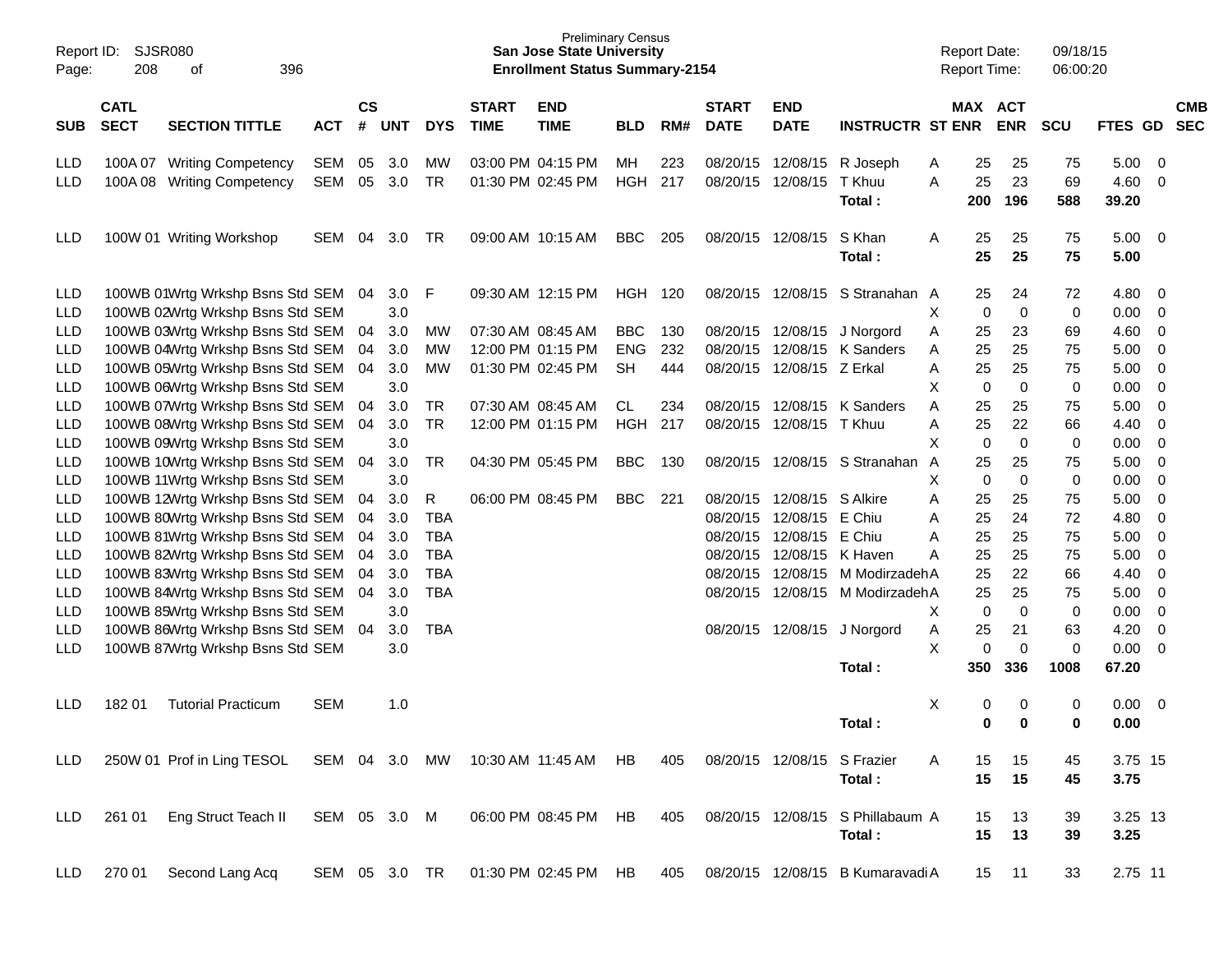| Page:                    | SJSR080<br>Report ID:<br>209<br>396<br>οf |                                               |                          |                    |            |                          |                             | <b>Preliminary Census</b><br><b>San Jose State University</b><br><b>Enrollment Status Summary-2154</b> |            |     |                             |                                                  |                          | <b>Report Date:</b><br>Report Time: |                     | 09/18/15<br>06:00:20  |                             |                                                    |
|--------------------------|-------------------------------------------|-----------------------------------------------|--------------------------|--------------------|------------|--------------------------|-----------------------------|--------------------------------------------------------------------------------------------------------|------------|-----|-----------------------------|--------------------------------------------------|--------------------------|-------------------------------------|---------------------|-----------------------|-----------------------------|----------------------------------------------------|
| <b>SUB</b>               | <b>CATL</b><br><b>SECT</b>                | <b>SECTION TITTLE</b>                         | <b>ACT</b>               | $\mathsf{cs}$<br># | <b>UNT</b> | <b>DYS</b>               | <b>START</b><br><b>TIME</b> | <b>END</b><br><b>TIME</b>                                                                              | <b>BLD</b> | RM# | <b>START</b><br><b>DATE</b> | <b>END</b><br><b>DATE</b>                        | <b>INSTRUCTR ST ENR</b>  | MAX ACT                             | <b>ENR</b>          | <b>SCU</b>            | FTES GD                     | <b>CMB</b><br><b>SEC</b>                           |
|                          |                                           |                                               |                          |                    |            |                          |                             |                                                                                                        |            |     |                             |                                                  | Total:                   | 15                                  | 11                  | 33                    | 2.75                        |                                                    |
| <b>LLD</b>               | 271 01                                    | <b>Intercultural SLA</b>                      | SEM                      | 05                 | 3.0        | <b>TR</b>                |                             | 03:00 PM 04:15 PM                                                                                      | HB         | 405 | 08/20/15                    | 12/08/15                                         | R Henze<br>Total:        | A<br>15<br>15                       | 15<br>15            | 45<br>45              | 3.75 15<br>3.75             |                                                    |
| <b>LLD</b>               | 280 01                                    | Methods TESOL                                 | <b>SEM</b>               | 05                 | 3.0        | <b>TR</b>                |                             | 04:30 PM 05:45 PM                                                                                      | HB         | 405 | 08/20/15                    | 12/08/15                                         | B Kumaravadi A<br>Total: | 15<br>15                            | 15<br>15            | 45<br>45              | 3.75 15<br>3.75             |                                                    |
| <b>LLD</b>               | 293 01                                    | Dev Read/Writ                                 | <b>SEM</b>               | 05                 | 3.0        | R.                       |                             | 06:00 PM 08:45 PM                                                                                      | <b>CL</b>  | 242 | 08/20/15                    | 12/08/15                                         | R Henze<br>Total:        | 15<br>A<br>15                       | 10<br>10            | 30<br>30              | 2.50 10<br>2.50             |                                                    |
| <b>LLD</b><br>LLD        | 298 01<br>298 02                          | <b>Indiv Studies</b><br><b>Indiv Studies</b>  | <b>SUP</b><br><b>SUP</b> | 78<br>78           | 4.0<br>3.0 | <b>TBA</b><br><b>TBA</b> |                             |                                                                                                        |            |     | 08/20/15<br>08/20/15        | 12/08/15<br>12/08/15                             | Total:                   | 0<br>Α<br>3<br>A<br>3               | 0<br>0<br>$\bf{0}$  | 0<br>0<br>$\mathbf 0$ | 0.00<br>0.00<br>0.00        | $\overline{\mathbf{0}}$<br>$\overline{\mathbf{0}}$ |
| <b>LLD</b><br><b>LLD</b> | 299 01<br>299 02                          | <b>Thesis</b><br>Thesis                       | <b>SUP</b><br><b>SUP</b> | 78<br>78           | 6.0<br>3.0 | <b>TBA</b><br><b>TBA</b> |                             |                                                                                                        |            |     | 08/20/15<br>08/20/15        | 12/08/15<br>12/08/15                             | Total:                   | 0<br>A<br>3<br>A<br>3               | 0<br>0<br>$\bf{0}$  | 0<br>0<br>$\bf{0}$    | $0.00 \t 0$<br>0.00<br>0.00 | $\overline{0}$                                     |
|                          | Department :                              | <b>Linguistics &amp; Language Development</b> |                          |                    |            |                          |                             |                                                                                                        |            |     |                             | <b>Lower Division:</b><br><b>Upper Division:</b> | <b>Department Total:</b> | 2459<br>1082<br>1268                | 2299<br>993<br>1220 | 6741<br>2824<br>3656  | 458.00<br>188.27<br>247.98  |                                                    |

**Graduate Division : 109 86 261 21.75**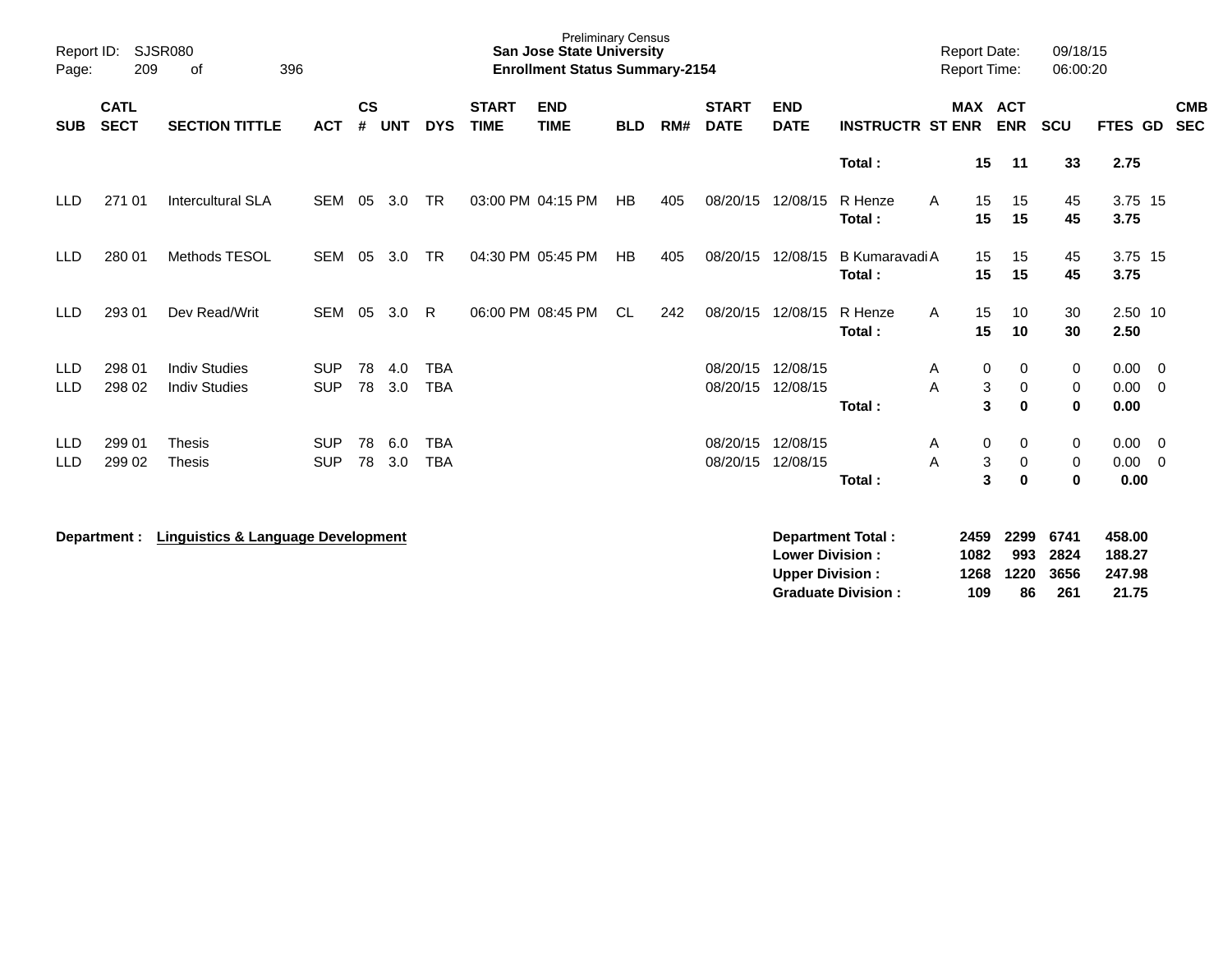| Page:       | SJSR080<br>Report ID:<br>210<br>396<br>οf |                                                              |            |                    |                |            |                             | <b>San Jose State University</b><br><b>Enrollment Status Summary-2154</b> | <b>Preliminary Census</b> |     |                             |                                                        |                         | <b>Report Date:</b> |          | <b>Report Time:</b>   | 09/18/15<br>06:00:20 |                |                   |                   |
|-------------|-------------------------------------------|--------------------------------------------------------------|------------|--------------------|----------------|------------|-----------------------------|---------------------------------------------------------------------------|---------------------------|-----|-----------------------------|--------------------------------------------------------|-------------------------|---------------------|----------|-----------------------|----------------------|----------------|-------------------|-------------------|
| <b>SUB</b>  | <b>CATL</b><br><b>SECT</b>                | <b>SECTION TITTLE</b>                                        | <b>ACT</b> | $\mathsf{cs}$<br># | <b>UNT</b>     | <b>DYS</b> | <b>START</b><br><b>TIME</b> | <b>END</b><br><b>TIME</b>                                                 | <b>BLD</b>                | RM# | <b>START</b><br><b>DATE</b> | <b>END</b><br><b>DATE</b>                              | <b>INSTRUCTR ST ENR</b> |                     |          | MAX ACT<br><b>ENR</b> | <b>SCU</b>           | <b>FTES GD</b> |                   | <b>CMB</b><br>SEC |
| College     | Department :                              | <b>Humanities &amp; the Arts</b><br><b>Music &amp; Dance</b> |            |                    |                |            |                             |                                                                           |                           |     |                             |                                                        |                         |                     |          |                       |                      |                |                   |                   |
|             | DANC 1001                                 | Dance Appreciation                                           | <b>LEC</b> | 01                 | 3.0            | МW         |                             | 12:00 PM 01:15 PM                                                         | <b>MUS</b>                | 161 |                             | 08/20/15 12/08/15                                      | J Walton                | A                   | 70       | 70                    | 210                  | 14.00          | 0                 |                   |
| <b>DANC</b> | 10 02                                     | Dance Appreciation                                           | <b>LEC</b> | 01                 | 3.0            | TR         | 01:30 PM 02:45 PM           |                                                                           | <b>MUS</b>                | 161 |                             | 08/20/15 12/08/15                                      | J Scott                 | Α                   | 70       | 69                    | 207                  | 13.80          | 0                 |                   |
| <b>DANC</b> | 10 03                                     | Dance Appreciation                                           | <b>LEC</b> | 01                 | 3.0            | <b>TR</b>  |                             | 12:00 PM 01:15 PM                                                         | <b>MUS</b>                | 161 |                             | 08/20/15 12/08/15                                      | J Scott                 | A                   | 70       | 69                    | 207                  | 13.80          | 0                 |                   |
| <b>DANC</b> | 10 04                                     | Dance Appreciation                                           | <b>LEC</b> | 01                 | 3.0            | TR         |                             | 07:30 AM 08:45 AM                                                         | CL.                       | 117 |                             | 08/20/15 12/08/15                                      | J Yager                 | A                   | 70       | 68                    | 204                  | 13.60          | 0                 |                   |
|             |                                           |                                                              |            |                    |                |            |                             |                                                                           |                           |     |                             |                                                        | Total:                  |                     | 280      | 276                   | 828                  | 55.20          |                   |                   |
|             | DANC 1201                                 | ENS:DancRehrslPerf ACT                                       |            | 20                 | 2.0            | <b>MW</b>  |                             | 03:30 PM 05:50 PM                                                         | WSQ 204                   |     |                             | 08/20/15 12/08/15                                      | R Boumaila<br>Total:    | A                   | 10<br>10 | 7<br>$\overline{7}$   | 14<br>14             | 0.93<br>0.93   | - 0               |                   |
| <b>DANC</b> | 40A 01                                    | Tpcs Modern Dance   ACT                                      |            |                    | $12 \quad 2.0$ | <b>TR</b>  | 07:30 AM 08:50 AM           |                                                                           | WSQ 201                   |     |                             | 08/20/15 12/08/15                                      | M Basile                | A                   | 40       | 19                    | 38                   | 2.53           | $0\,C$            |                   |
| KIN         | 40A 01                                    | Tpcs Modern Dance   ACT                                      |            |                    | 12 2.0         | TR.        |                             | 07:30 AM 08:50 AM                                                         | WSQ 201                   |     |                             | 08/20/15 12/08/15                                      | M Basile                | A                   | 0        | 12                    | 24                   | 1.60           | 0 <sup>C</sup>    |                   |
|             |                                           |                                                              |            |                    |                |            |                             |                                                                           |                           |     |                             |                                                        | Total:                  |                     | 40       | 31                    | 62                   | 4.13           |                   |                   |
| <b>DANC</b> | 41A 01                                    | Tpcs in Ballet I                                             | ACT        | 12                 | 2.0            | МW         | 10:30 AM 11:50 AM           |                                                                           | WSQ 204                   |     |                             | 08/20/15 12/08/15                                      | D Lomuljo               | A                   | 40       | 12                    | 24                   | 1.60           | $0\,C$            |                   |
| <b>KIN</b>  | 41A01                                     | Tpcs in Ballet I                                             | <b>ACT</b> | 12                 | 2.0            | MW         | 10:30 AM 11:50 AM           |                                                                           | WSQ 204                   |     |                             | 08/20/15 12/08/15                                      | D Lomulio               | A                   | 0        | 10                    | 20                   | 1.33           | $0\,$ C           |                   |
| DANC.       | 41A 02                                    | Tpcs in Ballet I                                             | <b>ACT</b> | 12                 | 2.0            | МW         | 01:30 PM 02:50 PM           |                                                                           | WSQ 201                   |     | 08/20/15                    | 12/08/15                                               | M Basile                | A                   | 40       | 7                     | 14                   | 0.93           | 0 <sup>C</sup>    |                   |
| <b>KIN</b>  | 41A 02                                    | Tpcs in Ballet I                                             | <b>ACT</b> | 12                 | 2.0            | МW         | 01:30 PM 02:50 PM           |                                                                           | WSQ 201                   |     |                             | 08/20/15 12/08/15 M Basile                             |                         | A                   | 0        | 6                     | 12                   | 0.80           | 0 <sup>C</sup>    |                   |
| <b>DANC</b> | 41A03                                     | Tpcs in Ballet I                                             | <b>ACT</b> |                    | 2.0            |            |                             |                                                                           |                           |     |                             |                                                        |                         | X                   | 0        | 0                     | 0                    | 0.00           | 0                 |                   |
| <b>KIN</b>  | 41A03                                     | Tpcs in Ballet I                                             | <b>ACT</b> |                    | 2.0            |            |                             |                                                                           |                           |     |                             |                                                        |                         | X                   | 0        | 0                     | 0                    | 0.00           | 0                 |                   |
| <b>DANC</b> | 41A 05                                    | Tpcs in Ballet I                                             | <b>ACT</b> | 12                 | 2.0            | TBA        |                             |                                                                           |                           |     | 08/20/15 12/08/15           |                                                        |                         | Α                   | 40       | 16                    | 32                   | 2.13           | $0\,$ C           |                   |
| KIN         | 41A05                                     | Tpcs in Ballet I                                             | <b>ACT</b> | 12                 | 2.0            | <b>TBA</b> |                             |                                                                           |                           |     | 08/20/15 12/08/15           |                                                        |                         | Α                   | 0        | 8                     | 16                   | 1.07           | 0 <sup>C</sup>    |                   |
|             |                                           |                                                              |            |                    |                |            |                             |                                                                           |                           |     |                             |                                                        | Total:                  |                     | 120      | 59                    | 118                  | 7.87           |                   |                   |
| <b>DANC</b> | 42A 01                                    | Tpcs in Jazz Dance I                                         | ACT        | 12                 | 2.0            | МW         |                             | 09:00 AM 10:20 AM                                                         | WSQ 106                   |     |                             | 08/20/15 12/08/15                                      | J Yager                 | A                   | 40       | 15                    | 30                   | 2.00           | $0\,$ C           |                   |
| <b>KIN</b>  | 42A 01                                    | Tpcs in Jazz Dance I                                         | ACT        |                    | 12 2.0         | MW         |                             | 09:00 AM 10:20 AM                                                         | WSQ 106                   |     | 08/20/15 12/08/15           |                                                        | J Yager                 | A                   | 0        | 3                     | 6                    | 0.40           | $0\,$ C           |                   |
| <b>DANC</b> | 42A 02                                    | Tpcs in Jazz Dance I                                         | <b>ACT</b> |                    | $12 \quad 2.0$ | МW         | 10:30 AM 11:50 AM           |                                                                           | WSQ 106                   |     |                             | 08/20/15 12/08/15                                      | J Yager                 | A                   | 40       | 0                     | 0                    | 0.00           | 0 <sup>C</sup>    |                   |
| <b>KIN</b>  | 42A 02                                    | Tpcs in Jazz Dance I                                         | ACT        |                    | 12 2.0         | МW         | 10:30 AM 11:50 AM           |                                                                           | WSQ 106                   |     | 08/20/15 12/08/15           |                                                        | J Yager                 | A                   | 0        | 0                     | 0                    | 0.00           | $0\,C$            |                   |
| <b>DANC</b> | 42A03                                     | Tpcs in Jazz Dance I                                         | ACT        | 12                 | 2.0            | MW         | 12:00 PM 01:20 PM           |                                                                           | WSQ 106                   |     | 08/20/15                    | 12/08/15                                               | J Yager                 | Α                   | 40       | 20                    | 40                   | 2.67           | $0\,C$            |                   |
| KIN         | 42A 03                                    | Tpcs in Jazz Dance I                                         | <b>ACT</b> |                    | $12 \quad 2.0$ | МW         |                             | 12:00 PM 01:20 PM                                                         | WSQ 106                   |     |                             | 08/20/15 12/08/15                                      | J Yager                 | A                   | $\Omega$ | 7                     | 14                   | 0.93           | $0\,C$            |                   |
| DANC        | 42A 04                                    | Tpcs in Jazz Dance   ACT 12 2.0                              |            |                    |                | TR         |                             | 09:00 AM 10:20 AM                                                         | WSQ 106                   |     |                             | 08/20/15 12/08/15 K Pinto                              |                         | Α                   | 45       | 20                    | 40                   | 2.67           | $0\,C$            |                   |
| <b>KIN</b>  | 42A 04                                    | Tpcs in Jazz Dance I                                         | ACT        |                    | 12 2.0         | TR         |                             | 09:00 AM 10:20 AM                                                         | WSQ 106                   |     |                             | 08/20/15 12/08/15 K Pinto                              |                         | Α                   | 0        | 17                    | 34                   | 2.27           | $0\,C$            |                   |
| DANC        | 42A 05                                    | Tpcs in Jazz Dance I                                         | ACT        |                    | 12 2.0         | TR         | 10:30 AM 11:50 AM           |                                                                           | WSQ 106                   |     |                             | 08/20/15 12/08/15 K Pinto                              |                         | Α                   | 45       | 21                    | 42                   | 2.80           | $0\,C$            |                   |
| KIN.        | 42A 05                                    | Tpcs in Jazz Dance I ACT<br>Tpcs in Jazz Dance I             |            |                    | 12 2.0         | TR         | 10:30 AM 11:50 AM           |                                                                           | WSQ 106                   |     |                             | 08/20/15 12/08/15 K Pinto<br>08/20/15 12/08/15 K Pinto |                         | Α                   | 0        | 23                    | 46                   | 3.07           | $0\,C$            |                   |
| <b>DANC</b> | 42A 06<br>42A 06                          | Tpcs in Jazz Dance   ACT 12 2.0                              | ACT 12 2.0 |                    |                | TR<br>TR   | 12:00 PM 01:20 PM           | 12:00 PM 01:20 PM                                                         | WSQ 106<br>WSQ 106        |     |                             | 08/20/15 12/08/15 K Pinto                              |                         | Α<br>Α              | 45<br>0  | 17<br>19              | 34                   | 2.27<br>2.53   | $0\,$ C<br>$0\,C$ |                   |
| KIN.        |                                           |                                                              |            |                    |                |            |                             |                                                                           |                           |     |                             |                                                        | Total:                  |                     |          | 255 162               | 38<br>324            | 21.60          |                   |                   |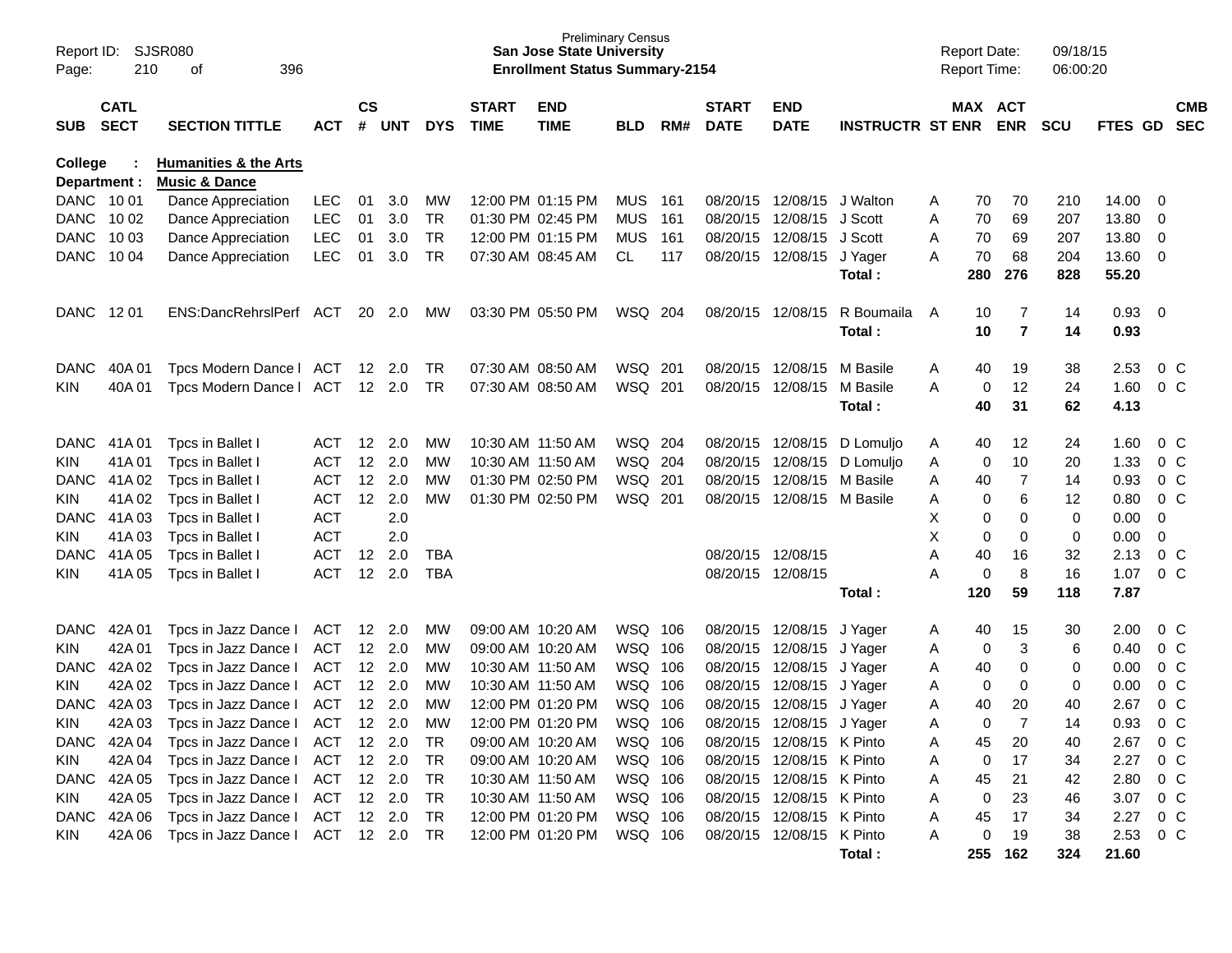| Report ID:<br>Page:                                                                            | SJSR080<br>211<br>396<br>οf                                                                                                              |                                                      |                |                               |                  |                             | <b>San Jose State University</b><br><b>Enrollment Status Summary-2154</b> | <b>Preliminary Census</b> |            |                                              |                                              |                                                                          | <b>Report Date:</b><br><b>Report Time:</b> |                                                | 09/18/15<br>06:00:20       |                                                             |                                                    |                          |
|------------------------------------------------------------------------------------------------|------------------------------------------------------------------------------------------------------------------------------------------|------------------------------------------------------|----------------|-------------------------------|------------------|-----------------------------|---------------------------------------------------------------------------|---------------------------|------------|----------------------------------------------|----------------------------------------------|--------------------------------------------------------------------------|--------------------------------------------|------------------------------------------------|----------------------------|-------------------------------------------------------------|----------------------------------------------------|--------------------------|
| <b>CATL</b><br><b>SECT</b><br><b>SUB</b>                                                       | <b>SECTION TITTLE</b>                                                                                                                    | <b>ACT</b>                                           | <b>CS</b><br># | UNT                           | <b>DYS</b>       | <b>START</b><br><b>TIME</b> | <b>END</b><br><b>TIME</b>                                                 | <b>BLD</b>                | RM#        | <b>START</b><br><b>DATE</b>                  | <b>END</b><br><b>DATE</b>                    | <b>INSTRUCTR ST ENR</b>                                                  |                                            | MAX ACT<br><b>ENR</b>                          | <b>SCU</b>                 | <b>FTES GD</b>                                              |                                                    | <b>CMB</b><br><b>SEC</b> |
| <b>DANC</b><br>43 01<br>DANC<br>43 03                                                          | Dance Improv<br>Dance Improv                                                                                                             | LAB<br>LAB                                           | 15             | 1.0<br>1.0                    | <b>TBA</b>       |                             |                                                                           |                           |            |                                              | 08/20/15 12/08/15                            | Total:                                                                   | Χ<br>Α<br>35<br>35                         | 0<br>0<br>26<br>26                             | 0<br>26<br>26              | 0.00<br>1.73<br>1.73                                        | $\overline{0}$<br>0                                |                          |
| <b>DANC</b><br>49A 01<br>49A 01<br><b>KIN</b><br><b>DANC</b><br>49A 02<br>49A 02<br><b>KIN</b> | Tpcs in Tap Dance<br>Tpcs in Tap Dance<br>Tpcs in Tap Dance I<br>Tpcs in Tap Dance I                                                     | LAB<br>LAB<br>LAB<br>LAB                             |                | 1.0<br>1.0<br>1.0<br>1.0      |                  |                             |                                                                           |                           |            |                                              |                                              | Total:                                                                   | X<br>Χ<br>Χ<br>X                           | 0<br>0<br>0<br>0<br>0<br>0<br>0<br>0<br>0<br>0 | 0<br>0<br>0<br>0<br>0      | 0.00<br>0.00<br>0.00<br>0.00<br>0.00                        | $\overline{\mathbf{0}}$<br>0<br>$\mathbf 0$<br>0   |                          |
| DANC<br>51A 01<br><b>DANC</b><br>51A02                                                         | <b>Dance Production</b><br><b>Dance Production</b>                                                                                       | ACT<br><b>LEC</b>                                    | $12 \,$<br>02  | 3.0<br>0.0                    | TR<br><b>TBA</b> |                             | 01:30 PM 03:20 PM                                                         | WSQ 106                   |            | 08/20/15<br>08/20/15                         | 12/08/15<br>12/08/15                         | H Cooper<br>H Cooper<br>Total:                                           | 40<br>Α<br>Α<br>40<br>80                   | 33<br>33<br>66                                 | 33<br>66<br>99             | 6.60<br>0.00<br>6.60                                        | $\overline{\mathbf{0}}$<br>$\overline{\mathbf{0}}$ |                          |
| DANC 54 01<br>DANC<br>54 02                                                                    | TPCS in Danc II<br>TPCS in Danc II                                                                                                       | LAB<br>LAB                                           | 15             | 3.0<br>3.0                    |                  | MTWE 09:00 AM 10:20 AM      |                                                                           | WSQ 204                   |            |                                              | 08/20/15 12/08/15                            | D Lomuljo<br>Total:                                                      | X<br>A<br>35<br>35                         | 0<br>0<br>24<br>24                             | 0<br>72<br>72              | 0.00<br>4.80<br>4.80                                        | $\overline{\mathbf{0}}$<br>0                       |                          |
| DANC<br>75 01<br><b>DANC</b><br>75 02<br><b>DANC</b><br>75 03<br><b>DANC</b><br>75 04          | Rhym and Dynam DancACT<br>Rhym and Dynam DancSEM<br>Rhym and Dynam DanGEM 04<br>Rhym and Dynam DancACT                                   |                                                      | 04<br>12       | 12  0.0<br>-1.0<br>1.0<br>0.0 | М<br>W           |                             | 02:30 PM 03:20 PM<br>02:30 PM 03:20 PM                                    | WSQ<br>WSQ 204            | 204        | 08/20/15<br>08/20/15<br>08/20/15<br>08/20/15 | 12/08/15<br>12/08/15<br>12/08/15<br>12/08/15 | R Boumaila<br>R Boumaila<br>R Boumaila<br>R Boumaila<br>Total:           | X<br>$\times$<br>35<br>A<br>35<br>A<br>70  | 0<br>0<br>0<br>0<br>33<br>33<br>66             | 0<br>0<br>33<br>33<br>66   | 0.00<br>0.00<br>2.20<br>0.00<br>2.20                        | $\overline{\mathbf{0}}$<br>0<br>0<br>0             |                          |
| DANC 102 01<br>DANC 102 02<br>DANC 102 03<br>DANC 102 04                                       | Dance in Wrld Cult<br>Dance in Wrld Cult<br>Dance in Wrld Cult<br>Dance in Wrld Cult                                                     | <b>LEC</b><br><b>LEC</b><br><b>LEC</b><br><b>LEC</b> | 02<br>02       | 3.0<br>3.0<br>3.0<br>3.0      | MW<br>TR         |                             | 03:00 PM 04:15 PM<br>03:30 PM 04:45 PM                                    | <b>MUS</b><br><b>MUS</b>  | 161<br>161 | 08/20/15<br>08/20/15                         | 12/08/15<br>12/08/15                         | J Walton<br>J Walton<br>Total:                                           | х<br>Χ<br>Α<br>45<br>Α<br>45<br>90         | 0<br>0<br>0<br>0<br>39<br>33<br>72             | 0<br>0<br>117<br>99<br>216 | 0.00<br>0.00<br>7.80<br>6.60<br>14.40                       | 0<br>0<br>0<br>0                                   |                          |
| DANC 112 01<br>DANC 112 02                                                                     | ENS:Dance Reh/Perf ACT<br>ENS:Dance Reh/Perf ACT 20 2.0 MTWE 03:30 PM 05:50 PM WSQ 204                                                   |                                                      |                | 20 2.0                        |                  |                             |                                                                           |                           |            | 08/20/15                                     | 12/08/15                                     | R Boumaila<br>08/20/15 12/08/15 R Boumaila<br>Total:                     | X<br>20<br>A<br>20                         | 0<br>$\Omega$<br>13<br>13                      | 0<br>26<br>26              | 0.00<br>$1.73 \t 0$<br>1.73                                 | - 0                                                |                          |
|                                                                                                | DANC 144A 01 Dance Hist and Rep<br>DANC 144A 02 Dance Hist and Rep<br>DANC 144A 03 Dance Hist and Rep<br>DANC 144A 04 Dance Hist and Rep | LAB<br>SEM<br>SEM<br>LAB                             | 04<br>15       | 0.0<br>3.0<br>3.0<br>0.0      | R<br>$\top$      |                             | 01:30 PM 03:20 PM<br>01:30 PM 03:20 PM                                    | <b>MUS 250</b><br>MUS 250 |            |                                              |                                              | 08/20/15 12/08/15 B Gonzalez<br>08/20/15 12/08/15 B Gonzalez A<br>Total: | X<br>Χ<br>A<br>40<br>40<br>80              | 0<br>0<br>0<br>0<br>14<br>14<br>28             | 0<br>0<br>28<br>14<br>42   | $0.00 \t 0$<br>$0.00 \t 0$<br>2.80 0<br>$0.00 \t 0$<br>2.80 |                                                    |                          |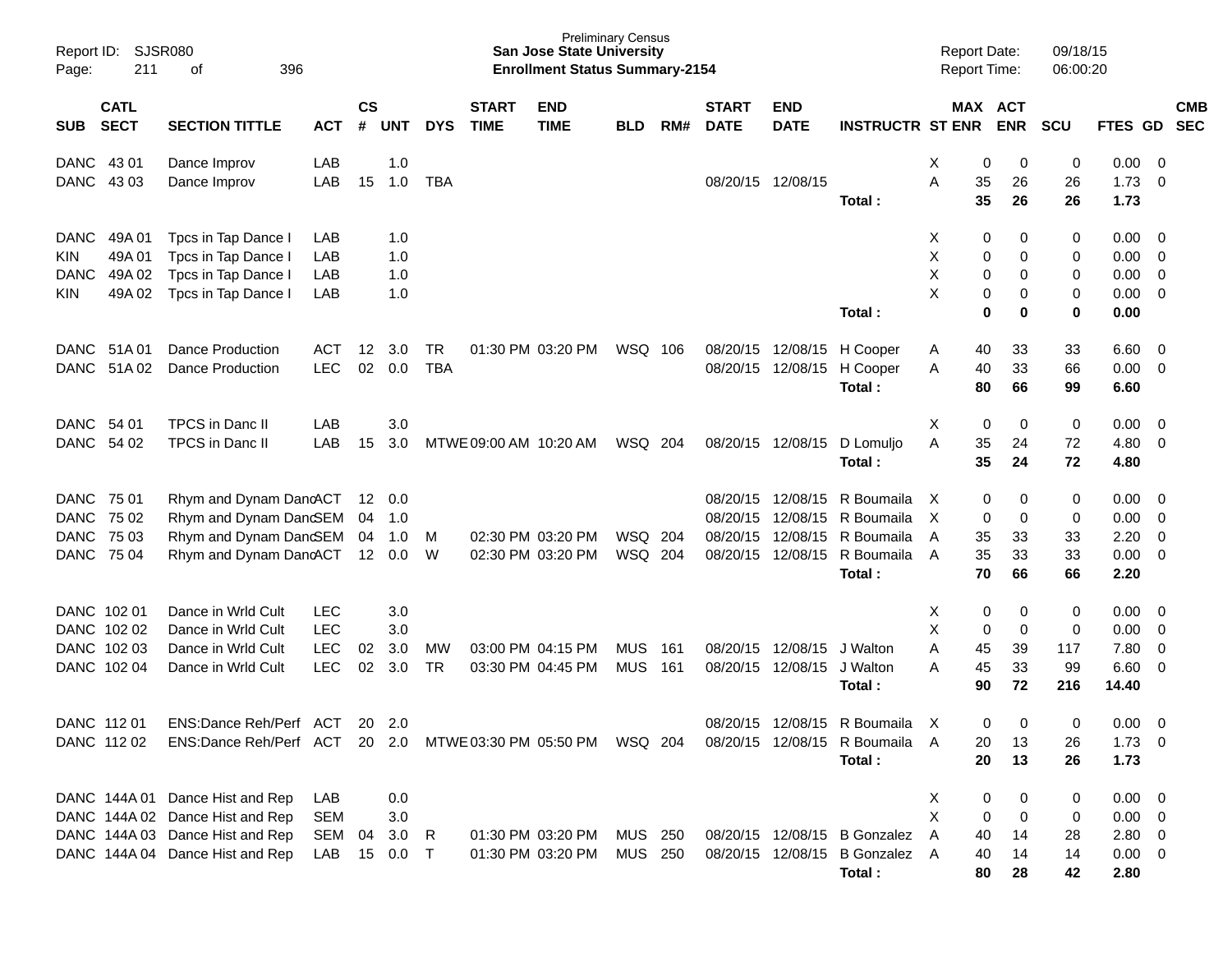| Page:      | SJSR080<br>Report ID:<br>212<br>396<br>оf |                               |            |                |            |            |                             | <b>San Jose State University</b><br><b>Enrollment Status Summary-2154</b> | <b>Preliminary Census</b> |     |                             |                           |                                 | <b>Report Date:</b><br>Report Time: |                       |              | 09/18/15<br>06:00:20 |                |                          |            |
|------------|-------------------------------------------|-------------------------------|------------|----------------|------------|------------|-----------------------------|---------------------------------------------------------------------------|---------------------------|-----|-----------------------------|---------------------------|---------------------------------|-------------------------------------|-----------------------|--------------|----------------------|----------------|--------------------------|------------|
| <b>SUB</b> | <b>CATL</b><br><b>SECT</b>                | <b>SECTION TITTLE</b>         | <b>ACT</b> | <b>CS</b><br># | <b>UNT</b> | <b>DYS</b> | <b>START</b><br><b>TIME</b> | <b>END</b><br><b>TIME</b>                                                 | <b>BLD</b>                | RM# | <b>START</b><br><b>DATE</b> | <b>END</b><br><b>DATE</b> | <b>INSTRUCTR ST ENR</b>         |                                     | MAX ACT<br><b>ENR</b> | <b>SCU</b>   |                      | FTES GD SEC    |                          | <b>CMB</b> |
|            |                                           |                               |            |                |            |            |                             |                                                                           |                           |     |                             |                           |                                 |                                     |                       |              |                      |                |                          |            |
|            |                                           | DANC 145B 01 Choreography II  | <b>ACT</b> |                | 3.0        |            |                             |                                                                           |                           |     |                             |                           |                                 | X                                   | 0                     | 0            | 0                    | 0.00           | $\overline{\mathbf{0}}$  |            |
|            |                                           | DANC 145B 02 Choreography II  | <b>LEC</b> |                | 0.0        |            |                             |                                                                           |                           |     |                             |                           |                                 | X                                   | 0                     | 0            | 0                    | 0.00           | 0                        |            |
|            |                                           | DANC 145B 03 Choreography II  | <b>ACT</b> | 12             | 3.0        | MW         |                             | 01:30 PM 03:20 PM                                                         | WSQ 106                   |     |                             | 08/20/15 12/08/15         | <b>F</b> Mathews                | A                                   | 20                    | 18           | 18                   | 3.60           | 0                        |            |
|            |                                           | DANC 145B 04 Choreography II  | <b>LEC</b> | 02             | 0.0        | <b>TBA</b> |                             |                                                                           |                           |     |                             | 08/20/15 12/08/15         | F Mathews                       | A                                   | 20                    | 18           | 36                   | 0.00           | $\overline{\mathbf{0}}$  |            |
|            |                                           |                               |            |                |            |            |                             |                                                                           |                           |     |                             |                           | Total:                          |                                     | 40                    | 36           | 54                   | 3.60           |                          |            |
|            |                                           |                               |            |                |            |            |                             |                                                                           |                           |     |                             |                           |                                 |                                     |                       |              |                      |                |                          |            |
|            | DANC 148 01                               | <b>Children's Dance</b>       | <b>ACT</b> |                | 0.0        |            |                             |                                                                           |                           |     |                             |                           |                                 | X                                   | 0                     | 0            | 0                    | 0.00           | - 0                      |            |
| HUM        | 148 01                                    | <b>Children's Dance</b>       | <b>ACT</b> | 13             | 0.0        |            |                             |                                                                           |                           |     | 08/20/15 12/08/15           |                           |                                 | X                                   | 0                     | 0            | 0                    | 0.00           | 0                        |            |
|            | DANC 148 02                               | Children's Dance              | LEC        |                | 3.0        |            |                             |                                                                           |                           |     |                             |                           |                                 | X                                   | 0                     | 0            | 0                    | 0.00           | 0                        |            |
| HUM        | 148 02                                    | Children's Dance              | <b>LEC</b> | 02             | 3.0        |            |                             |                                                                           |                           |     | 08/20/15 12/08/15           |                           |                                 | X                                   | 0                     | 0            | 0                    | 0.00           | 0                        |            |
|            | DANC 148 03                               | <b>Children's Dance</b>       | LEC        |                | 3.0        |            |                             |                                                                           |                           |     |                             |                           |                                 | X                                   | 0                     | 0            | 0                    | 0.00           | 0                        |            |
| HUM        | 148 03                                    | <b>Children's Dance</b>       | <b>LEC</b> |                | 3.0        |            |                             |                                                                           |                           |     |                             |                           |                                 | X                                   | 0                     | 0            | 0                    | 0.00           | 0                        |            |
|            | DANC 148 04                               | Children's Dance              | <b>ACT</b> |                | 0.0        |            |                             |                                                                           |                           |     |                             |                           |                                 | X                                   | 0                     | 0            | 0                    | 0.00           | $\overline{0}$           |            |
| HUM        | 148 04                                    | <b>Children's Dance</b>       | <b>ACT</b> |                | 0.0        |            |                             |                                                                           |                           |     |                             |                           |                                 | X                                   | 0                     | 0            | 0                    | 0.00           | 0                        |            |
|            |                                           |                               |            |                |            |            |                             |                                                                           |                           |     |                             |                           | Total:                          |                                     | $\bf{0}$              | 0            | 0                    | 0.00           |                          |            |
|            |                                           | DANC 154A 01 TPCS in Danc III | LAB        |                | 3.0        |            |                             |                                                                           |                           |     |                             |                           |                                 | X                                   | 0                     | 0            | 0                    | 0.00           | $\overline{\mathbf{0}}$  |            |
|            |                                           | DANC 154A 02 TPCS in Danc III | LAB        | 16             | 3.0        |            | MTWE 10:30 AM 11:50 AM      |                                                                           | WSQ 204                   |     |                             | 08/20/15 12/08/15         | J Yager                         | A                                   | 30                    | 30           | 90                   | 6.00           | $\overline{\mathbf{0}}$  |            |
|            |                                           |                               |            |                |            |            |                             |                                                                           |                           |     |                             |                           | Total:                          |                                     | 30                    | 30           | 90                   | 6.00           |                          |            |
|            |                                           | DANC 154B 01 TPCS in Danc IV  | LAB        | 16             | 3.0        |            | MTWE 12:00 PM 01:20 PM      |                                                                           | WSQ 204                   |     |                             | 08/20/15 12/08/15         | H Cooper                        | A                                   | 30                    | 15           | 45                   | 3.00           | $\overline{\phantom{0}}$ |            |
|            |                                           |                               |            |                |            |            |                             |                                                                           |                           |     |                             |                           | Total:                          |                                     | 30<br>15              |              | 45                   | 3.00           |                          |            |
|            |                                           |                               |            |                |            |            |                             |                                                                           |                           |     |                             |                           |                                 |                                     |                       |              |                      |                |                          |            |
|            | DANC 194 01                               | <b>REP Dance Activity</b>     | <b>ACT</b> |                | 20 1.0     | TBA        |                             |                                                                           |                           |     |                             | 08/20/15 12/08/15         | F Mathews                       | Α                                   | 20                    | 19           | 19                   | 1.27           | $\overline{\phantom{0}}$ |            |
|            |                                           |                               |            |                |            |            |                             |                                                                           |                           |     |                             |                           | Total:                          |                                     | 20<br>19              |              | 19                   | 1.27           |                          |            |
|            |                                           |                               |            |                |            |            |                             |                                                                           |                           |     |                             |                           |                                 |                                     |                       |              |                      |                |                          |            |
|            | DANC 198 01                               | Dance Internship              | <b>SUP</b> | 36             | 1.0        | TBA        |                             |                                                                           |                           |     |                             | 08/20/15 12/08/15         | H Cooper                        | A                                   | 5                     | -1           | $\mathbf{1}$         | 0.07           | $\overline{\phantom{0}}$ |            |
|            | DANC 198 02                               | Dance Internship              | <b>SUP</b> | 36             | 2.0        | TBA        |                             |                                                                           |                           |     |                             | 08/20/15 12/08/15         | <b>B</b> Gonzalez               | A                                   | 5                     | 0            | 0                    | 0.00           | $\mathbf 0$              |            |
|            | DANC 198 03                               | Dance Internship              | <b>SUP</b> | 36             | 3.0        | <b>TBA</b> |                             |                                                                           |                           |     |                             | 08/20/15 12/08/15         | H Cooper                        | Α                                   | 5                     | -1           | 3                    | 0.20           | 0                        |            |
|            |                                           |                               |            |                |            |            |                             |                                                                           |                           |     |                             |                           | Total:                          |                                     | 15                    | $\mathbf{2}$ | 4                    | 0.27           |                          |            |
|            | MUED 140 01                               | Foundations Mu Ed             | LEC        |                | 02 3.0 TR  |            |                             | 09:00 AM 10:15 AM MUS 182                                                 |                           |     |                             |                           | 08/20/15 12/08/15 D Hollinger A |                                     | 28<br>30              |              | 84                   | $5.60 \quad 0$ |                          |            |
|            |                                           |                               |            |                |            |            |                             |                                                                           |                           |     |                             |                           | Total:                          |                                     | 30<br>28              |              | 84                   | 5.60           |                          |            |
|            |                                           |                               |            |                |            |            |                             |                                                                           |                           |     |                             |                           |                                 |                                     |                       |              |                      |                |                          |            |
|            | MUED 142 01                               | Intro Mus Ed/EFE              | ACT        |                |            |            |                             |                                                                           |                           |     |                             |                           | 08/20/15 12/08/15 D Hollinger A |                                     | 24                    | 22           | 22                   | $1.47 \ 0$     |                          |            |
|            |                                           |                               |            |                |            |            |                             |                                                                           |                           |     |                             |                           | Total:                          |                                     | 24<br>22              |              | 22                   | 1.47           |                          |            |
|            |                                           |                               |            |                |            |            |                             |                                                                           |                           |     |                             |                           |                                 |                                     |                       |              |                      |                |                          |            |
|            |                                           | MUED 170B 01 Tch Choral Mus   | <b>SEM</b> |                | 2.0        |            |                             |                                                                           |                           |     |                             |                           |                                 | X                                   | 0                     | 0            | 0                    | $0.00 \t 0$    |                          |            |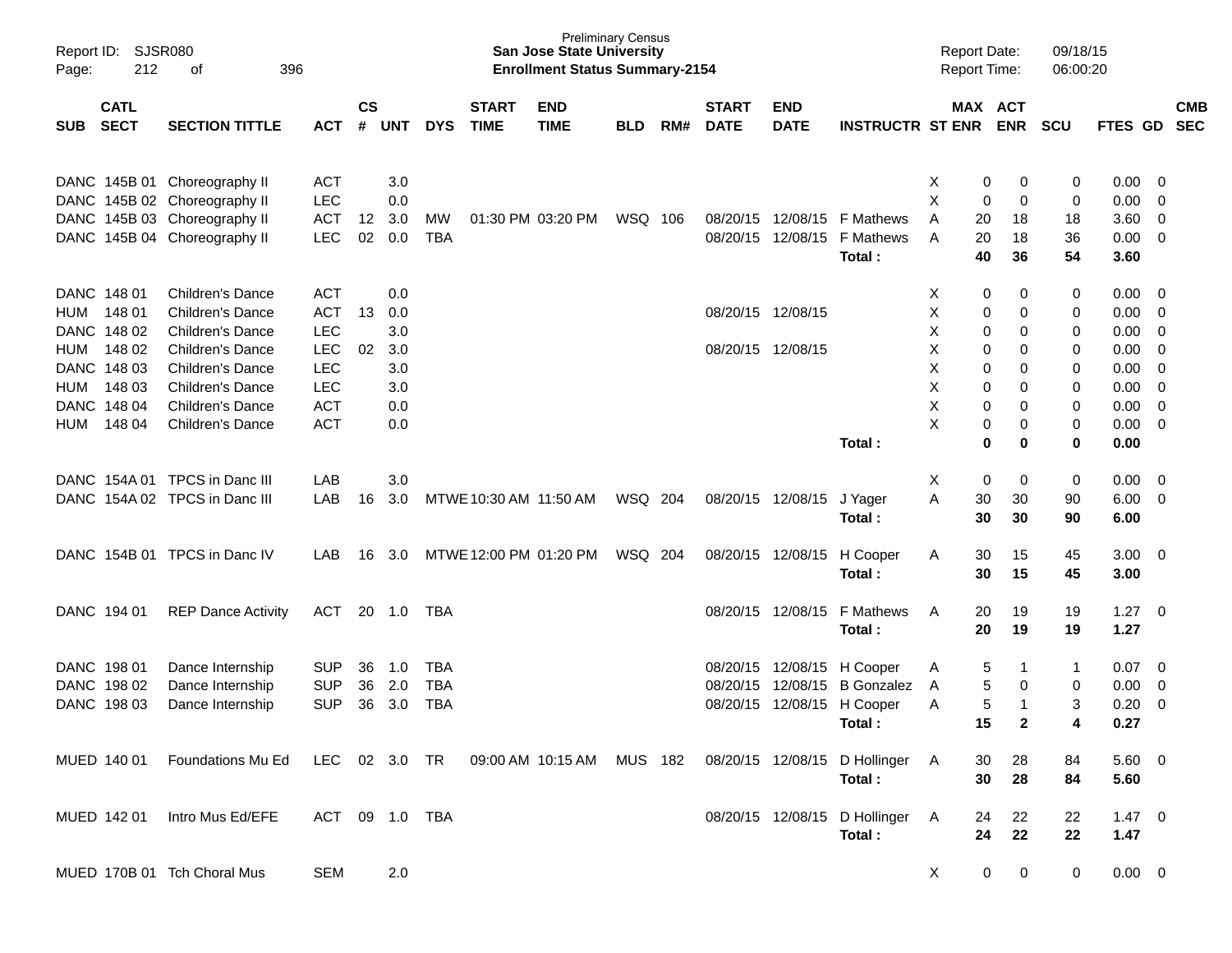| Page:                      | Report ID: SJSR080<br>213 | 396<br>of                                                                              |                                        |                |                   |                                 |                             | <b>Preliminary Census</b><br><b>San Jose State University</b><br><b>Enrollment Status Summary-2154</b> |                           |            |                             |                            |                                                                            | <b>Report Date:</b><br><b>Report Time:</b> |                             | 09/18/15<br>06:00:20                  |                                          |                                                                                 |            |
|----------------------------|---------------------------|----------------------------------------------------------------------------------------|----------------------------------------|----------------|-------------------|---------------------------------|-----------------------------|--------------------------------------------------------------------------------------------------------|---------------------------|------------|-----------------------------|----------------------------|----------------------------------------------------------------------------|--------------------------------------------|-----------------------------|---------------------------------------|------------------------------------------|---------------------------------------------------------------------------------|------------|
| SUB SECT                   | <b>CATL</b>               | <b>SECTION TITTLE</b>                                                                  | ACT                                    | <b>CS</b><br># | <b>UNT</b>        | <b>DYS</b>                      | <b>START</b><br><b>TIME</b> | <b>END</b><br><b>TIME</b>                                                                              | <b>BLD</b>                | RM#        | <b>START</b><br><b>DATE</b> | <b>END</b><br><b>DATE</b>  | <b>INSTRUCTR ST ENR</b>                                                    |                                            | MAX ACT<br><b>ENR</b>       | <b>SCU</b>                            | FTES GD SEC                              |                                                                                 | <b>CMB</b> |
|                            |                           | MUED 170B 02 Tch Choral Mus                                                            | SEM                                    |                | 04 2.0            | TR                              | 10:30 AM 11:20 AM           |                                                                                                        | <b>MUS</b>                | 182        |                             | 08/20/15 12/08/15          | J Benson<br>Total:                                                         | A<br>20<br>20                              | 10<br>10                    | 20<br>20                              | $1.37 \quad 1$<br>1.37                   |                                                                                 |            |
|                            | MUED 184101               | Student tchng Ind In                                                                   | SUP 25 4.0 TBA                         |                |                   |                                 |                             |                                                                                                        |                           |            | 08/20/15 12/08/15           |                            | Total:                                                                     | A<br>10<br>10                              | 0<br>$\bf{0}$               | 0<br>0                                | $0.00 \t 0$<br>0.00                      |                                                                                 |            |
|                            |                           | MUED 184Y 01 Stdt Tchg II<br>MUED 184Y 02 Stdt Tchg II                                 | <b>SUP</b><br><b>SUP</b>               | 25<br>25       | 4.0<br>4.0        | <b>TBA</b><br><b>TBA</b>        |                             |                                                                                                        |                           |            | 08/20/15 12/08/15           |                            | 08/20/15 12/08/15 P Yonemura                                               | 10<br>A<br>10<br>A                         | 0<br>$\overline{2}$         | 0<br>8                                | 0.00<br>$0.53$ 0                         | $\overline{\phantom{0}}$                                                        |            |
|                            |                           | MUED 184Y 03 Stdt Tchg II<br>MUED 184Y 04 Stdt Tchg II                                 | <b>SUP</b><br><b>SUP</b>               | 25             | 4.0<br>25 4.0     | <b>TBA</b><br><b>TBA</b>        |                             |                                                                                                        |                           |            | 08/20/15 12/08/15           | 08/20/15 12/08/15          | M Millman<br>Total:                                                        | 10<br>A<br>A<br>10<br>40                   | $\mathbf{1}$<br>0<br>3      | $\overline{4}$<br>0<br>12             | $0.27 \ 0$<br>$0.00 \t 0$<br>0.80        |                                                                                 |            |
|                            |                           | MUED 184Z 01 Stdt Tchg III<br>MUED 184Z 02 Stdt Tchg III<br>MUED 184Z 03 Stdt Tchg III | <b>SUP</b><br><b>SUP</b><br><b>SUP</b> | 25<br>25<br>25 | 4.0<br>4.0<br>4.0 | TBA<br><b>TBA</b><br><b>TBA</b> |                             |                                                                                                        |                           |            |                             | 08/20/15 12/08/15          | 08/20/15 12/08/15 D Hollinger<br>08/20/15 12/08/15 P Yonemura<br>M Millman | 10<br>A<br>10<br>A<br>10<br>A              | $\mathbf 1$<br>$\mathbf{1}$ | 4<br>$\overline{4}$<br>$\overline{4}$ | 0.27<br>0.27<br>0.27                     | $\overline{\phantom{0}}$<br>$\overline{\phantom{0}}$<br>$\overline{\mathbf{0}}$ |            |
|                            |                           | MUED 184Z 04 Stdt Tchg III                                                             | <b>SUP</b>                             | 25             | 4.0               | <b>TBA</b>                      |                             |                                                                                                        |                           |            | 08/20/15 12/08/15           |                            | Total:                                                                     | A<br>10<br>40                              | 0<br>3                      | 0<br>12                               | $0.00 \t 0$<br>0.80                      |                                                                                 |            |
| MUED 221 01                |                           | FoundMusEd                                                                             | SEM                                    | 05             | 3.0 T             |                                 |                             | 04:00 PM 06:45 PM                                                                                      | MUS 163                   |            |                             | 08/20/15 12/08/15          | D Hollinger<br>Total:                                                      | 15<br>A<br>15                              | 4<br>4                      | 12<br>12                              | 1.004<br>1.00                            |                                                                                 |            |
|                            | MUED 370A 01              | Meth Mus Ed K-8                                                                        | SEM 04                                 |                | 2.0 T             |                                 |                             | 05:30 PM 07:10 PM                                                                                      | <b>MUS 250</b>            |            | 08/20/15 12/08/15           |                            | K Ireland D'<br>Total:                                                     | 18<br>A<br>18                              | 8<br>8                      | 16<br>16                              | $1.07 \t 0$<br>1.07                      |                                                                                 |            |
| <b>MUSC</b>                | 1A 01                     | Music Systems IA                                                                       | SEM                                    | 04             | 2.0               | МW                              |                             | 09:30 AM 10:20 AM                                                                                      | <b>MUS 210</b>            |            | 08/20/15 12/08/15           |                            | <b>B</b> Belet<br>Total:                                                   | 30<br>A<br>30                              | 30<br>30                    | 60<br>60                              | $4.00 \ 0$<br>4.00                       |                                                                                 |            |
| <b>MUSC</b><br><b>MUSC</b> | 1B 01<br>1B 02            | Music Systems IB<br>Music Systems IB                                                   | ACT<br><b>ACT</b>                      | 10<br>10       | 1.0<br>1.0        | MW<br>МW                        |                             | 10:30 AM 11:20 AM<br>10:30 AM 11:20 AM                                                                 | MUS<br>MUS                | 210<br>250 | 08/20/15 12/08/15           | 08/20/15 12/08/15          | <b>B</b> Belet<br>M Adduci<br>Total:                                       | 30<br>A<br>30<br>A<br>60                   | 16<br>21<br>37              | 16<br>21<br>37                        | $1.07 \quad 0$<br>$1.42 \quad 1$<br>2.48 |                                                                                 |            |
| MUSC 3A 01<br>MUSC         | 3A 02                     | Music Systems IIIA<br>Music Systems IIIA                                               | SEM<br>SEM 04 2.0                      | 04             | 2.0               | TR<br>TR                        |                             | 10:30 AM 11:20 AM<br>10:30 AM 11:20 AM                                                                 | MUS 210<br>MUS 211        |            |                             | 08/20/15 12/08/15 M Adduci | 08/20/15 12/08/15 P Furman<br>Total:                                       | 30<br>А<br>35<br>Α<br>65                   | 23<br>21<br>44              | 46<br>42<br>88                        | $3.07$ 0<br>2.80 0<br>5.87               |                                                                                 |            |
| MUSC<br><b>MUSC</b>        | 3B 01<br>3B 02            | Music Systems IIIB<br>Music Systems IIIB                                               | ACT<br>ACT                             |                | 10 1.0<br>10 1.0  | TR<br>TR                        |                             | 11:30 AM 12:20 PM<br>11:30 AM 12:20 PM                                                                 | MUS 210<br><b>MUS 211</b> |            |                             | 08/20/15 12/08/15 M Adduci | 08/20/15 12/08/15 P Furman<br>Total:                                       | 30<br>A<br>Α<br>30<br>60                   | 17<br>17<br>34              | 17<br>17<br>34                        | $1.13 \ 0$<br>$1.13 \t 0$<br>2.27        |                                                                                 |            |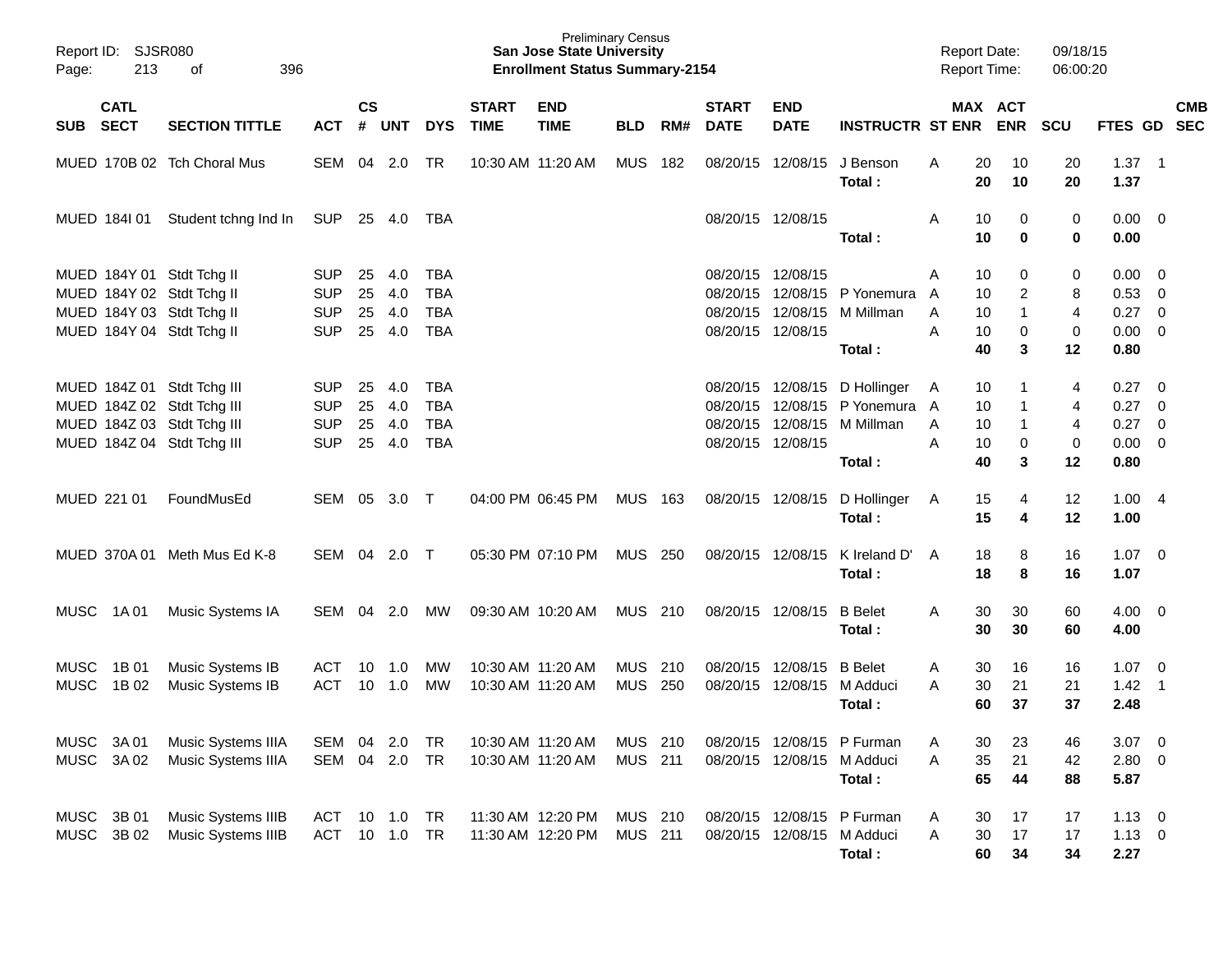| Report ID:<br>Page: | 214                        | <b>SJSR080</b><br>396<br>οf                                                                            |               |                    |            |            |                             | <b>Preliminary Census</b><br><b>San Jose State University</b><br><b>Enrollment Status Summary-2154</b> |            |      |                             |                           |                         |   | <b>Report Date:</b><br><b>Report Time:</b> |                       | 09/18/15<br>06:00:20 |                |                |                          |
|---------------------|----------------------------|--------------------------------------------------------------------------------------------------------|---------------|--------------------|------------|------------|-----------------------------|--------------------------------------------------------------------------------------------------------|------------|------|-----------------------------|---------------------------|-------------------------|---|--------------------------------------------|-----------------------|----------------------|----------------|----------------|--------------------------|
| <b>SUB</b>          | <b>CATL</b><br><b>SECT</b> | <b>SECTION TITTLE</b>                                                                                  | <b>ACT</b>    | $\mathsf{cs}$<br># | <b>UNT</b> | <b>DYS</b> | <b>START</b><br><b>TIME</b> | <b>END</b><br><b>TIME</b>                                                                              | <b>BLD</b> | RM#  | <b>START</b><br><b>DATE</b> | <b>END</b><br><b>DATE</b> | <b>INSTRUCTR ST ENR</b> |   |                                            | MAX ACT<br><b>ENR</b> | <b>SCU</b>           | FTES GD        |                | <b>CMB</b><br><b>SEC</b> |
| <b>MUSC</b>         | 901                        | Music Fund                                                                                             | <b>ACT</b>    |                    | 0.0        |            |                             |                                                                                                        |            |      |                             |                           |                         | X | 0                                          | 0                     | 0                    | 0.00           | 0              |                          |
| <b>MUSC</b>         | 902                        | <b>Music Fund</b>                                                                                      | <b>SEM</b>    |                    | 3.0        |            |                             |                                                                                                        |            |      |                             |                           |                         | X | 0                                          | 0                     | 0                    | 0.00           | 0              |                          |
| <b>MUSC</b>         | 903                        | Music Fund                                                                                             | <b>SEM</b>    | 04                 | 3.0        | МW         |                             | 09:00 AM_10:15 AM                                                                                      | <b>MUS</b> | 211  | 08/20/15                    | 12/08/15                  | M Adduci                | A | 30                                         | 28                    | 56                   | 5.60           | 0              |                          |
| <b>MUSC</b>         | 904                        | <b>Music Fund</b>                                                                                      | <b>ACT</b>    | 10                 | 0.0        | <b>TBA</b> |                             |                                                                                                        |            |      | 08/20/15                    | 12/08/15                  | M Adduci                | A | 30                                         | 28                    | 28                   | 0.00           | 0              |                          |
| <b>MUSC</b>         | 9 10                       | <b>Music Fund</b>                                                                                      | <b>ACT</b>    | 10                 | 0.0        | <b>TBA</b> |                             |                                                                                                        |            |      | 08/20/15                    | 12/08/15                  | V Lington               | A | 30                                         | 25                    | 25                   | 0.00           | $\mathbf 0$    |                          |
| <b>MUSC</b>         | 9 11                       | Music Fund                                                                                             | <b>SEM</b>    | 04                 | 3.0        | <b>TBA</b> |                             |                                                                                                        |            |      | 08/20/15                    | 12/08/15                  | V Lington               | A | 30                                         | 25                    | 50                   | 5.00           | $\mathbf 0$    |                          |
|                     |                            |                                                                                                        |               |                    |            |            |                             |                                                                                                        |            |      |                             |                           | Total:                  |   | 120                                        | 106                   | 159                  | 10.60          |                |                          |
|                     | MUSC 10A 01                | <b>Music Appreciation</b>                                                                              | <b>LEC</b>    | 02                 | 3.0        | МW         | 09:00 AM 10:15 AM           |                                                                                                        | <b>MUS</b> | 161  | 08/20/15                    | 12/08/15                  | J Stubbe                | A | 70                                         | 69                    | 207                  | 13.80          | 0              |                          |
| <b>MUSC</b>         | 10A 02                     | <b>Music Appreciation</b>                                                                              | <b>LEC</b>    | 02                 | 3.0        | TR         |                             | 09:00 AM_10:15 AM                                                                                      | <b>MUS</b> | 176  | 08/20/15                    | 12/08/15                  | G Haramaki              | A | 160                                        | 153                   | 459                  | 30.60          | 0              |                          |
| <b>MUSC</b>         | 10A03                      | <b>Music Appreciation</b>                                                                              | <b>LEC</b>    | 02                 | 3.0        | МW         | 10:30 AM 11:45 AM           |                                                                                                        | <b>MUS</b> | 161  | 08/20/15                    | 12/08/15                  | J Stubbe                | A | 70                                         | 69                    | 207                  | 13.80          | 0              |                          |
| <b>MUSC</b>         | 10A 04                     | <b>Music Appreciation</b>                                                                              | <b>LEC</b>    | 02                 | 3.0        | МW         |                             | 01:30 PM 02:45 PM                                                                                      | <b>MUS</b> | -250 | 08/20/15                    | 12/08/15                  | G Lease                 | A | 65                                         | 65                    | 195                  | 13.00          | 0              |                          |
| <b>MUSC</b>         | 10A 10                     | <b>Music Appreciation</b>                                                                              | <b>LEC</b>    | 02                 | 3.0        | <b>TBA</b> |                             |                                                                                                        |            |      | 08/20/15                    | 12/08/15                  | T Hornig                | A | 70                                         | 69                    | 207                  | 13.80          | $\mathbf 0$    |                          |
| <b>MUSC</b>         | 10A 11                     | <b>Music Appreciation</b>                                                                              | <b>LEC</b>    | 02                 | 3.0        | <b>TBA</b> |                             |                                                                                                        |            |      | 08/20/15                    | 12/08/15                  | <b>B</b> Belet          | A | 70                                         | 65                    | 195                  | 13.00          | $\mathbf 0$    |                          |
|                     |                            |                                                                                                        |               |                    |            |            |                             |                                                                                                        |            |      |                             |                           | Total :                 |   | 505                                        | 490                   | 1470                 | 98.00          |                |                          |
| MUSC                | 10B 01                     | Intro to Music                                                                                         | SEM           | 04                 | 3.0        | TR         | 10:30 AM 11:45 AM           |                                                                                                        | <b>MUS</b> | 266  | 08/20/15                    | 12/08/15                  | G Mok                   | A | 45                                         | 45                    | 135                  | 9.00           | 0              |                          |
| <b>MUSC</b>         | 10B 02                     | Intro to Music                                                                                         | SEM           | 04                 | 3.0        | МW         | 09:00 AM 10:15 AM           |                                                                                                        | <b>MUS</b> | 266  | 08/20/15                    | 12/08/15                  | N Boaz                  | A | 45                                         | 44                    | 132                  | 8.80           | 0              |                          |
| <b>MUSC</b>         | 10B 03                     | Intro to Music                                                                                         | <b>SEM</b>    | 04                 | 3.0        | МW         | 10:30 AM 11:45 AM           |                                                                                                        | <b>MUS</b> | 266  | 08/20/15                    | 12/08/15                  | S Brook                 | A | 45                                         | 44                    | 132                  | 8.80           | 0              |                          |
|                     |                            |                                                                                                        |               |                    |            |            |                             |                                                                                                        |            |      |                             |                           | Total :                 |   | 135                                        | 133                   | 399                  | 26.60          |                |                          |
| MUSC 1301           |                            | Music Tech                                                                                             | <b>ACT</b>    |                    | 1.0        |            |                             |                                                                                                        |            |      |                             |                           |                         | Х | 0                                          | $\mathbf 0$           | 0                    | 0.00           | $\mathbf 0$    |                          |
| <b>MUSC</b>         | 13 02                      | Music Tech                                                                                             | <b>ACT</b>    | 10                 | 1.0        | TR         | 09:30 AM 10:20 AM           |                                                                                                        | <b>MUS</b> | 213  | 08/20/15                    | 12/08/15                  | M Adduci                | A | 24                                         | 23                    | 23                   | 1.53           | 0              |                          |
|                     |                            |                                                                                                        |               |                    |            |            |                             |                                                                                                        |            |      |                             |                           | Total :                 |   | 24                                         | 23                    | 23                   | 1.53           |                |                          |
| <b>MUSC</b>         | 19 01                      | <b>Mus Wrld Cultures</b>                                                                               | <b>LEC</b>    | 01                 | 3.0        | F          |                             | 12:30 PM 02:20 PM                                                                                      | <b>MUS</b> | -161 | 08/20/15                    | 12/08/15                  | M Lindsey               | A | 40                                         | 41                    | 123                  | 8.20           | 0 <sup>o</sup> |                          |
| ASIA                | 19 01                      | <b>Mus Wrld Cultures</b>                                                                               | <b>LEC</b>    | 01                 | 3.0        | F          |                             | 12:30 PM 02:20 PM                                                                                      | <b>MUS</b> | -161 | 08/20/15                    | 12/08/15                  | M Lindsey               | A | 0                                          | 0                     | 0                    | 0.00           | 0 <sup>o</sup> |                          |
| <b>MUSC</b>         | 19 10                      | <b>Mus Wrld Cultures</b>                                                                               | <b>LEC</b>    | 01                 | 3.0        | <b>TBA</b> |                             |                                                                                                        |            |      | 08/20/15                    | 12/08/15                  | T Harris                | A | 100                                        | 82                    | 246                  | 16.40          |                | 0 <sup>o</sup>           |
| ASIA                | 19 10                      | <b>Mus Wrld Cultures</b>                                                                               | <b>LEC</b>    | 01                 | 3.0        | <b>TBA</b> |                             |                                                                                                        |            |      | 08/20/15                    | 12/08/15                  | T Harris                | A | 0                                          | 18                    | 54                   | 3.60           | $0\,$ C        |                          |
|                     |                            |                                                                                                        |               |                    |            |            |                             |                                                                                                        |            |      |                             |                           | Total :                 |   | 140                                        | 141                   | 423                  | 28.20          |                |                          |
|                     |                            | MUSC 25A 01 PianoProf1                                                                                 | ACT 10 1.0 TR |                    |            |            |                             | 09:30 AM 10:20 AM MUS 266                                                                              |            |      |                             | 08/20/15 12/08/15 S Brook |                         | A | 30                                         | 25                    | 25                   | $1.67 \t 0$    |                |                          |
|                     |                            | MUSC 25A 02 PianoProf1                                                                                 | ACT 10 1.0 TR |                    |            |            |                             | 08:30 AM 09:20 AM                                                                                      | MUS 266    |      |                             | 08/20/15 12/08/15 N Boaz  |                         | A | 24                                         | 23                    | 23                   | $1.53 \t 0$    |                |                          |
|                     |                            |                                                                                                        |               |                    |            |            |                             |                                                                                                        |            |      |                             |                           | Total:                  |   | 54                                         | 48                    | 48                   | 3.20           |                |                          |
|                     |                            | MUSC 25C 01 PianoProf3                                                                                 |               |                    |            |            |                             | ACT 10 1.0 MW 12:30 PM 01:20 PM MUS 266 08/20/15 12/08/15 S Brook                                      |            |      |                             |                           |                         | A | 25                                         | 21                    | 21                   | $1.40 \quad 0$ |                |                          |
|                     |                            |                                                                                                        |               |                    |            |            |                             |                                                                                                        |            |      |                             |                           | Total:                  |   | 25                                         | 21                    | 21                   | 1.40           |                |                          |
|                     |                            | MUSC 26A 01 Voice Fundamentals ACT 10 1.0 MW 08:30 AM 09:20 AM MUS 157 08/20/15 12/08/15 L Chianakas A |               |                    |            |            |                             |                                                                                                        |            |      |                             |                           |                         |   |                                            | 20 18                 | 18                   | $1.20 \t 0$    |                |                          |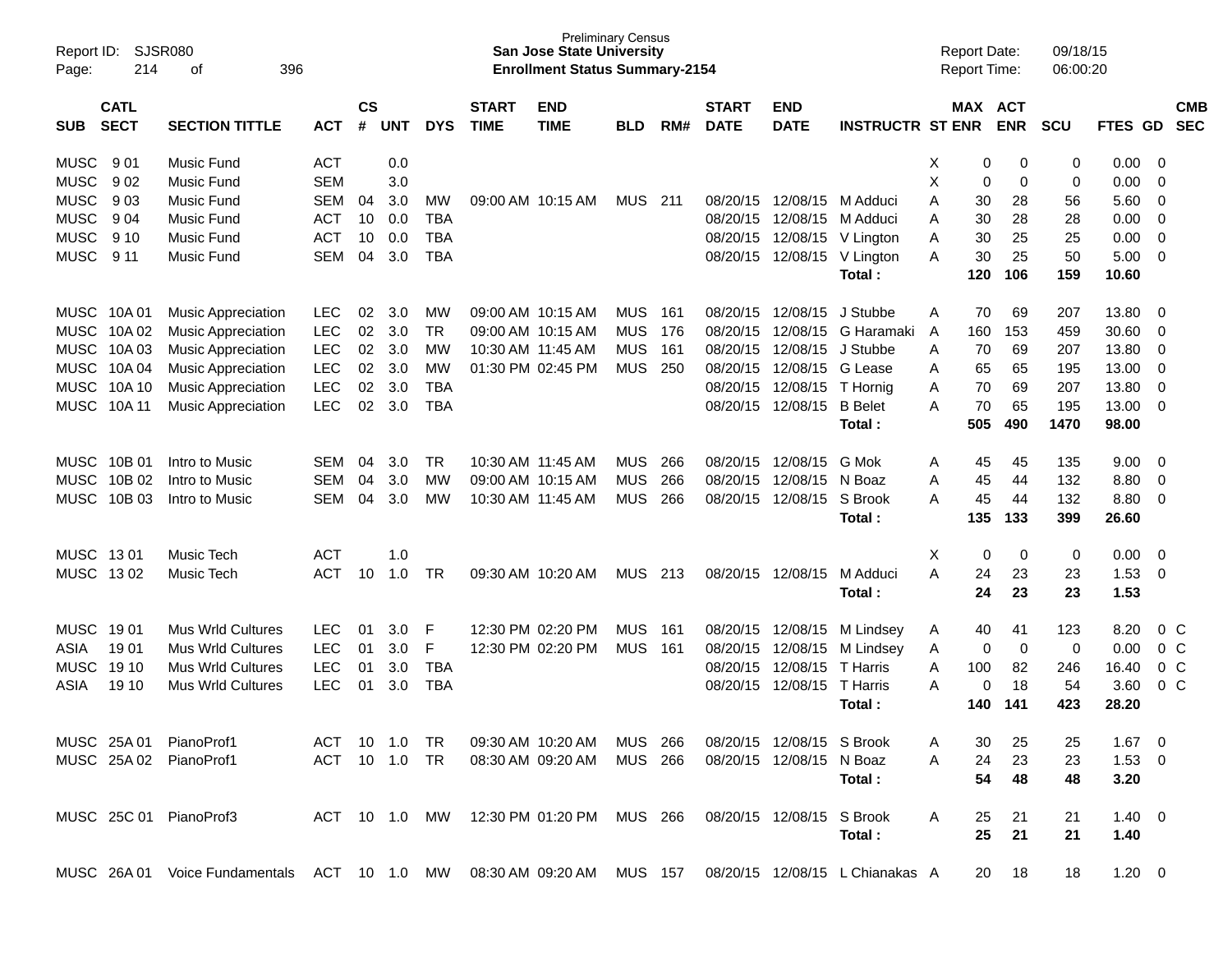| Report ID:<br>Page:                        | SJSR080<br>215<br>396<br>оf          |                              |                    |            |                          |                             | <b>Preliminary Census</b><br><b>San Jose State University</b><br><b>Enrollment Status Summary-2154</b> |            |     |                             |                                              |                              |        | <b>Report Date:</b><br>Report Time: |                     | 09/18/15<br>06:00:20      |                                  |                                                    |                          |
|--------------------------------------------|--------------------------------------|------------------------------|--------------------|------------|--------------------------|-----------------------------|--------------------------------------------------------------------------------------------------------|------------|-----|-----------------------------|----------------------------------------------|------------------------------|--------|-------------------------------------|---------------------|---------------------------|----------------------------------|----------------------------------------------------|--------------------------|
| <b>CATL</b><br><b>SECT</b><br><b>SUB</b>   | <b>SECTION TITTLE</b>                | <b>ACT</b>                   | $\mathsf{cs}$<br># | <b>UNT</b> | <b>DYS</b>               | <b>START</b><br><b>TIME</b> | <b>END</b><br><b>TIME</b>                                                                              | <b>BLD</b> | RM# | <b>START</b><br><b>DATE</b> | <b>END</b><br><b>DATE</b>                    | <b>INSTRUCTR ST ENR</b>      |        | MAX ACT                             | <b>ENR</b>          | <b>SCU</b>                | FTES GD                          |                                                    | <b>CMB</b><br><b>SEC</b> |
|                                            |                                      |                              |                    |            |                          |                             |                                                                                                        |            |     |                             |                                              | Total:                       |        | 20                                  | 18                  | 18                        | 1.20                             |                                                    |                          |
| MUSC 28 01                                 | <b>Guitar Fundamentals</b>           | ACT                          | 08                 | 1.0 F      |                          |                             | 12:30 PM 02:20 PM                                                                                      | MUS        | 150 |                             | 08/20/15 12/08/15                            | R Vandivier<br>Total:        | A      | 25<br>25                            | 21<br>21            | 21<br>21                  | $1.40 \ 0$<br>1.40               |                                                    |                          |
| MUSC 29 01                                 | <b>Electro Acoustics</b>             | <b>SUP</b>                   | 48                 | 1.0        | <b>TBA</b>               |                             |                                                                                                        |            |     |                             | 08/20/15 12/08/15                            | P Furman                     | A      | 5                                   | -1                  | $\mathbf 1$               | 0.07                             | $\overline{0}$                                     |                          |
| MUSC 29 02                                 | <b>Electro Acoustics</b>             | <b>SUP</b>                   | 48                 | 2.0        | <b>TBA</b>               |                             |                                                                                                        |            |     |                             | 08/20/15 12/08/15                            | Total:                       | Α      | 5<br>10                             | 0<br>$\mathbf 1$    | 0<br>$\blacktriangleleft$ | 0.00<br>0.07                     | $\overline{0}$                                     |                          |
| MUSC 29A 01                                | ElecAcous1                           | <b>SUP</b>                   | 48                 | 1.0        | <b>TBA</b>               |                             |                                                                                                        |            |     | 08/20/15 12/08/15           |                                              |                              | A      | 5                                   | 0                   | 0                         | 0.00                             | $\overline{\mathbf{0}}$                            |                          |
| MUSC 29A 02                                | ElecAcous1                           | <b>SUP</b>                   | 48                 | 2.0        | <b>TBA</b>               |                             |                                                                                                        |            |     |                             | 08/20/15 12/08/15                            | Total:                       | А      | 5<br>10                             | 0<br>0              | 0<br>0                    | 0.00<br>0.00                     | $\overline{\mathbf{0}}$                            |                          |
| MUSC 29B 01                                | ElecAcous2                           | <b>SUP</b>                   | 48                 | 1.0        | <b>TBA</b>               |                             |                                                                                                        |            |     |                             | 08/20/15 12/08/15                            |                              | A      | 5                                   | 0                   | 0                         | 0.00                             | $\overline{0}$                                     |                          |
| MUSC 29B 02                                | ElecAcous2                           | <b>SUP</b>                   | 48                 | 2.0        | <b>TBA</b>               |                             |                                                                                                        |            |     |                             | 08/20/15 12/08/15                            | Total:                       | А      | 5<br>10                             | 0<br>0              | 0<br>0                    | 0.00<br>0.00                     | $\overline{\mathbf{0}}$                            |                          |
| MUSC 29C 01                                | ElecAcous3                           | <b>SUP</b>                   | 48                 | 1.0        | <b>TBA</b>               |                             |                                                                                                        |            |     | 08/20/15 12/08/15           |                                              |                              | A      | 5                                   | 0                   | 0                         | 0.00                             | $\overline{\mathbf{0}}$                            |                          |
|                                            | MUSC 29C 02 ElecAcous3               | <b>SUP</b>                   | 48                 | 2.0        | <b>TBA</b>               |                             |                                                                                                        |            |     |                             | 08/20/15 12/08/15                            | Total:                       | А      | 5<br>10                             | 0<br>0              | 0<br>0                    | 0.00<br>0.00                     | $\overline{\mathbf{0}}$                            |                          |
| MUSC 29D 01                                | ElecAcous4<br>MUSC 29D 02 ElecAcous4 | <b>SUP</b><br><b>SUP</b>     | 48<br>48           | 1.0<br>2.0 | <b>TBA</b><br><b>TBA</b> |                             |                                                                                                        |            |     | 08/20/15 12/08/15           | 08/20/15 12/08/15                            |                              | A<br>А | 5<br>5                              | 0<br>0              | 0<br>0                    | 0.00<br>0.00                     | $\overline{\mathbf{0}}$<br>$\overline{\mathbf{0}}$ |                          |
|                                            |                                      |                              |                    |            |                          |                             |                                                                                                        |            |     |                             |                                              | Total:                       |        | 10                                  | 0                   | 0                         | 0.00                             |                                                    |                          |
| MUSC 30 01<br>MUSC 30 02                   | Piano<br>Piano                       | <b>SUP</b><br><b>SUP</b>     | 48<br>48           | 1.0<br>2.0 | <b>TBA</b><br><b>TBA</b> |                             |                                                                                                        |            |     | 08/20/15 12/08/15           | 08/20/15 12/08/15                            |                              | A<br>А | 5<br>5                              | 0<br>0              | 0<br>0                    | 0.00<br>0.00                     | $\overline{\mathbf{0}}$<br>$\overline{\mathbf{0}}$ |                          |
|                                            |                                      |                              |                    |            |                          |                             |                                                                                                        |            |     |                             |                                              | Total:                       |        | 10                                  | 0                   | 0                         | 0.00                             |                                                    |                          |
| MUSC 30A 01<br>MUSC 30A 02 Piano 1         | Piano 1                              | <b>SUP</b><br>SUP 48 2.0 TBA | 48                 | 1.0        | <b>TBA</b>               |                             |                                                                                                        |            |     |                             | 08/20/15 12/08/15<br>08/20/15 12/08/15 G Mok |                              | A<br>A | 10<br>10 <sup>1</sup>               | 0<br>$\overline{1}$ | 0<br>$\overline{2}$       | 0.00<br>$0.13 \ 0$               | $\overline{\mathbf{0}}$                            |                          |
| MUSC 30A 03 Piano 1                        |                                      | SUP 48 1.0 TBA               |                    |            |                          |                             |                                                                                                        |            |     |                             | 08/20/15 12/08/15 F Levy                     |                              | A      | 10                                  | $\overline{1}$      | 1                         | $0.07 \quad 0$                   |                                                    |                          |
| MUSC 30A 04 Piano 1                        |                                      | SUP 48 2.0                   |                    |            | TBA                      |                             |                                                                                                        |            |     |                             | 08/20/15 12/08/15                            |                              | A      | 10                                  | 0                   | 0                         | $0.00 \t 0$                      |                                                    |                          |
| MUSC 30A 05 Piano 1<br>MUSC 30A 06 Piano 1 |                                      | SUP 48 1.0<br>SUP 48 2.0 TBA |                    |            | TBA                      |                             |                                                                                                        |            |     |                             | 08/20/15 12/08/15                            | 08/20/15 12/08/15 N Sultanov | A<br>A | 10<br>10                            | $\overline{1}$<br>0 | $\mathbf{1}$<br>0         | $0.07 \quad 0$<br>$0.00 \quad 0$ |                                                    |                          |
|                                            |                                      |                              |                    |            |                          |                             |                                                                                                        |            |     |                             |                                              | Total:                       |        | 60                                  | 3                   | 4                         | 0.27                             |                                                    |                          |
| MUSC 30B 01 Piano 2<br>MUSC 30B 02 Piano 2 |                                      | SUP 48 1.0 TBA               |                    |            | SUP 48 2.0 TBA           |                             |                                                                                                        |            |     |                             | 08/20/15 12/08/15<br>08/20/15 12/08/15       |                              | A<br>A | 10<br>10                            | 0<br>$\mathbf 0$    | 0<br>0                    | $0.00 \quad 0$<br>$0.00 \t 0$    |                                                    |                          |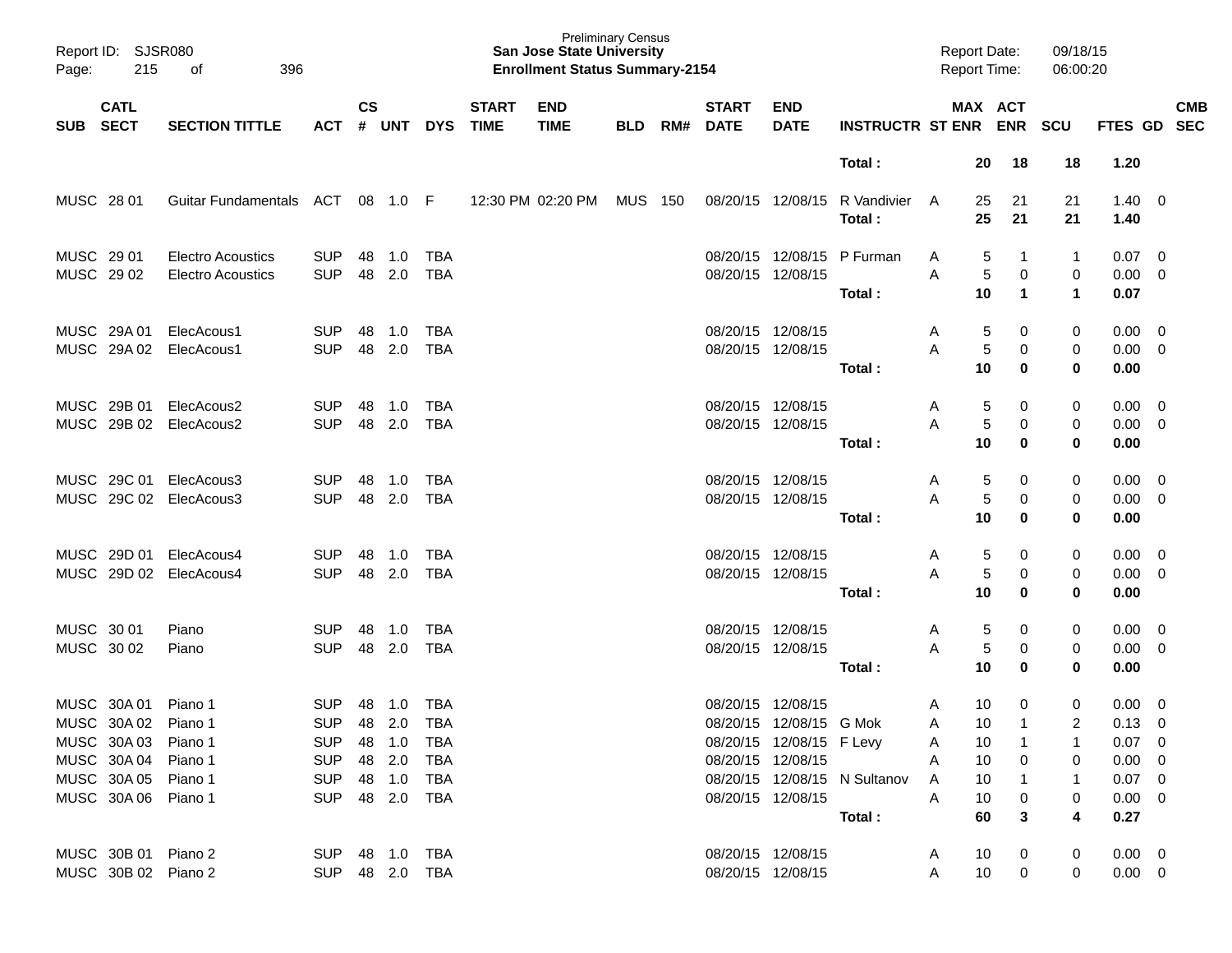| Report ID: SJSR080<br>216<br>Page: | 396<br>οf             |                |                          |            |            |              | <b>San Jose State University</b><br><b>Enrollment Status Summary-2154</b> | <b>Preliminary Census</b> |     |                   |                   |                         |              | <b>Report Date:</b><br><b>Report Time:</b> |                  | 09/18/15<br>06:00:20 |                |            |
|------------------------------------|-----------------------|----------------|--------------------------|------------|------------|--------------|---------------------------------------------------------------------------|---------------------------|-----|-------------------|-------------------|-------------------------|--------------|--------------------------------------------|------------------|----------------------|----------------|------------|
| <b>CATL</b>                        |                       |                | $\mathsf{CS}\phantom{0}$ |            |            | <b>START</b> | <b>END</b>                                                                |                           |     | <b>START</b>      | <b>END</b>        |                         |              | MAX ACT                                    |                  |                      |                | <b>CMB</b> |
| <b>SECT</b><br><b>SUB</b>          | <b>SECTION TITTLE</b> | <b>ACT</b>     | #                        | <b>UNT</b> | <b>DYS</b> | <b>TIME</b>  | <b>TIME</b>                                                               | <b>BLD</b>                | RM# | <b>DATE</b>       | <b>DATE</b>       | <b>INSTRUCTR ST ENR</b> |              |                                            | <b>ENR</b>       | <b>SCU</b>           | FTES GD        | <b>SEC</b> |
| MUSC 30B 03                        | Piano 2               | <b>SUP</b>     | 48                       | 1.0        | TBA        |              |                                                                           |                           |     | 08/20/15          | 12/08/15          |                         | A            | 10                                         | 0                | 0                    | 0.00           | 0          |
| MUSC 30B 04                        | Piano 2               | <b>SUP</b>     | 48                       | 2.0        | <b>TBA</b> |              |                                                                           |                           |     | 08/20/15          | 12/08/15          |                         | Α            | 10                                         | 0                | 0                    | 0.00           | 0          |
| MUSC 30B 05                        | Piano 2               | <b>SUP</b>     | 48                       | 1.0        | TBA        |              |                                                                           |                           |     | 08/20/15          | 12/08/15          |                         | Α            | 10                                         | 0                | 0                    | 0.00           | 0          |
| MUSC 30B 06                        | Piano 2               | <b>SUP</b>     | 48                       | 2.0        | TBA        |              |                                                                           |                           |     | 08/20/15          | 12/08/15          |                         | Α            | 10                                         | 0                | 0                    | 0.00           | 0          |
|                                    |                       |                |                          |            |            |              |                                                                           |                           |     |                   |                   | Total:                  |              | 60                                         | 0                | 0                    | 0.00           |            |
| MUSC 30C 01                        | Piano 3               | <b>SUP</b>     | 48                       | 1.0        | TBA        |              |                                                                           |                           |     | 08/20/15          | 12/08/15          |                         | A            | 10                                         | 0                | 0                    | 0.00           | 0          |
| MUSC 30C 02                        | Piano 3               | <b>SUP</b>     | 48                       | 2.0        | TBA        |              |                                                                           |                           |     | 08/20/15          | 12/08/15          |                         | Α            | 10                                         | 0                | 0                    | 0.00           | 0          |
| MUSC 30C 03                        | Piano 3               | <b>SUP</b>     | 48                       | 1.0        | <b>TBA</b> |              |                                                                           |                           |     | 08/20/15          | 12/08/15          | F Levy                  | Α            | 10                                         | 1                | 1                    | 0.07           | 0          |
| MUSC 30C 04                        | Piano 3               | <b>SUP</b>     | 48                       | 2.0        | <b>TBA</b> |              |                                                                           |                           |     | 08/20/15          | 12/08/15          |                         | A            | 10                                         | 0                | 0                    | 0.00           | 0          |
| MUSC 30C 05                        | Piano 3               | <b>SUP</b>     | 48                       | 1.0        | <b>TBA</b> |              |                                                                           |                           |     | 08/20/15          | 12/08/15          | N Sultanov              | A            | 10                                         | 2                | 2                    | 0.13           | 0          |
| MUSC 30C 06                        | Piano 3               | <b>SUP</b>     | 48                       | 2.0        | <b>TBA</b> |              |                                                                           |                           |     | 08/20/15          | 12/08/15          |                         | A            | 10                                         | 0                | 0                    | 0.00           | 0          |
|                                    |                       |                |                          |            |            |              |                                                                           |                           |     |                   |                   | Total:                  |              | 60                                         | 3                | 3                    | 0.20           |            |
| MUSC 30D 01                        | Piano 4               | <b>SUP</b>     | 48                       | 1.0        | TBA        |              |                                                                           |                           |     | 08/20/15          | 12/08/15          |                         | A            | 10                                         | 0                | 0                    | 0.00           | 0          |
| MUSC 30D 02                        | Piano 4               | <b>SUP</b>     | 48                       | 2.0        | TBA        |              |                                                                           |                           |     | 08/20/15          | 12/08/15          |                         | Α            | 10                                         | 0                | 0                    | 0.00           | 0          |
| MUSC 30D 03                        | Piano 4               | <b>SUP</b>     | 48                       | 1.0        | <b>TBA</b> |              |                                                                           |                           |     | 08/20/15          | 12/08/15          |                         | Α            | 10                                         | 0                | 0                    | 0.00           | 0          |
| MUSC 30D 04                        | Piano 4               | <b>SUP</b>     | 48                       | 2.0        | <b>TBA</b> |              |                                                                           |                           |     | 08/20/15          | 12/08/15          |                         | Α            | 10                                         | 0                | 0                    | 0.00           | 0          |
| MUSC 30D 05                        | Piano 4               | <b>SUP</b>     | 48                       | 1.0        | <b>TBA</b> |              |                                                                           |                           |     | 08/20/15          | 12/08/15          |                         | A            | 10                                         | 0                | 0                    | 0.00           | 0          |
| MUSC 30D 06                        | Piano 4               | <b>SUP</b>     | 48                       | 2.0        | <b>TBA</b> |              |                                                                           |                           |     | 08/20/15 12/08/15 |                   |                         | Α            | 10                                         | 0                | 0                    | 0.00           | 0          |
|                                    |                       |                |                          |            |            |              |                                                                           |                           |     |                   |                   | Total:                  |              | 60                                         | 0                | 0                    | 0.00           |            |
| MUSC 31 01                         | HarpsiOrgan           | <b>SUP</b>     | 48                       | 1.0        | TBA        |              |                                                                           |                           |     | 08/20/15 12/08/15 |                   |                         | Α            | 5                                          | 0                | 0                    | 0.00           | 0          |
| MUSC 31 02                         | HarpsiOrgan           | <b>SUP</b>     | 48                       | 2.0        | TBA        |              |                                                                           |                           |     | 08/20/15 12/08/15 |                   |                         | Α            | 5                                          | 0                | 0                    | 0.00           | 0          |
|                                    |                       |                |                          |            |            |              |                                                                           |                           |     |                   |                   | Total:                  |              | 10                                         | 0                | 0                    | 0.00           |            |
| MUSC 31A01                         | HarpsOrgan 1          | <b>SUP</b>     | 48                       | 1.0        | TBA        |              |                                                                           |                           |     | 08/20/15 12/08/15 |                   |                         | Α            | 5                                          | 0                | 0                    | 0.00           | 0          |
| MUSC 31A02                         | HarpsOrgan 1          | <b>SUP</b>     | 48                       | 2.0        | TBA        |              |                                                                           |                           |     | 08/20/15 12/08/15 |                   |                         | A            | 5                                          | 0                | 0                    | 0.00           | 0          |
|                                    |                       |                |                          |            |            |              |                                                                           |                           |     |                   |                   | Total:                  |              | 10                                         | 0                | 0                    | 0.00           |            |
| MUSC 31B 01 HarpsOrgan 2           |                       | SUP 48 1.0 TBA |                          |            |            |              |                                                                           |                           |     | 08/20/15 12/08/15 |                   |                         | A            | 5.                                         | 0                | $\Omega$             | $0.00 \t 0$    |            |
| MUSC 31B 02 HarpsOrgan 2           |                       | SUP 48 2.0 TBA |                          |            |            |              |                                                                           |                           |     |                   | 08/20/15 12/08/15 |                         | A            | 5                                          | $\boldsymbol{0}$ | 0                    | $0.00 \t 0$    |            |
|                                    |                       |                |                          |            |            |              |                                                                           |                           |     |                   |                   | Total:                  |              | 10                                         | 0                | $\mathbf 0$          | 0.00           |            |
|                                    |                       |                |                          |            |            |              |                                                                           |                           |     |                   |                   |                         |              |                                            |                  |                      |                |            |
| MUSC 31C 01 HarpsOrgan 3           |                       | SUP 48 1.0 TBA |                          |            |            |              |                                                                           |                           |     |                   | 08/20/15 12/08/15 |                         | A            | 5                                          | 0                | 0                    | $0.00 \t 0$    |            |
| MUSC 31C 02 HarpsOrgan 3           |                       | SUP 48 2.0 TBA |                          |            |            |              |                                                                           |                           |     |                   | 08/20/15 12/08/15 |                         | $\mathsf{A}$ | $\overline{5}$                             | $\mathbf 0$      | 0                    | $0.00 \quad 0$ |            |
|                                    |                       |                |                          |            |            |              |                                                                           |                           |     |                   |                   | Total :                 |              | 10                                         | 0                | $\mathbf 0$          | 0.00           |            |
| MUSC 31D 01 HarpsOrgan 4           |                       | SUP 48 1.0 TBA |                          |            |            |              |                                                                           |                           |     |                   | 08/20/15 12/08/15 |                         | A            | $5^{\circ}$                                | $\overline{0}$   | $\overline{0}$       | $0.00 \t 0$    |            |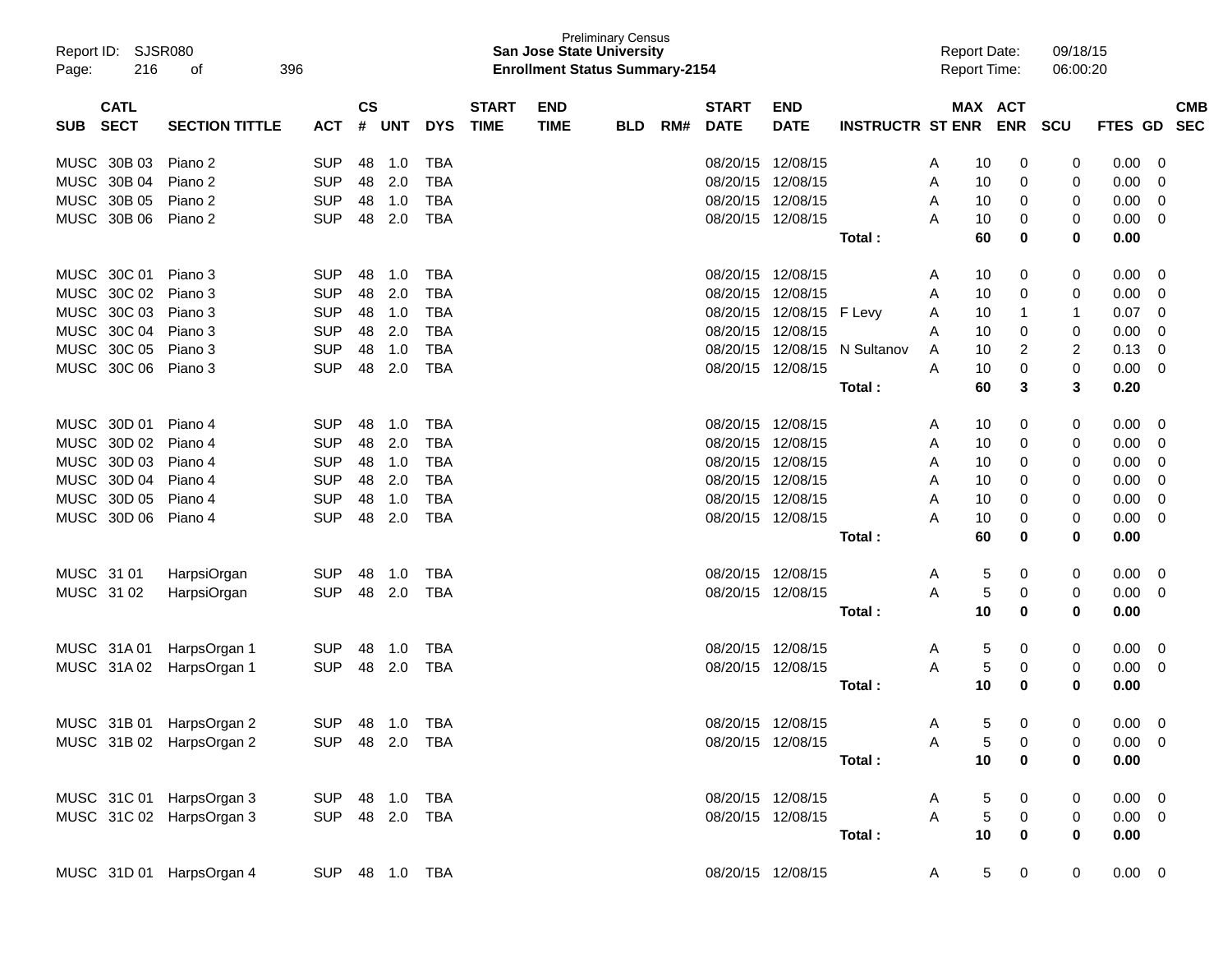| Report ID: SJSR080<br>217<br>Page: | 396<br>οf             |                |               |       |            |              | <b>San Jose State University</b><br><b>Enrollment Status Summary-2154</b> | <b>Preliminary Census</b> |     |              |                          |                                 | <b>Report Date:</b><br><b>Report Time:</b> |            | 09/18/15<br>06:00:20 |                |            |
|------------------------------------|-----------------------|----------------|---------------|-------|------------|--------------|---------------------------------------------------------------------------|---------------------------|-----|--------------|--------------------------|---------------------------------|--------------------------------------------|------------|----------------------|----------------|------------|
| <b>CATL</b>                        |                       |                | $\mathsf{cs}$ |       |            | <b>START</b> | <b>END</b>                                                                |                           |     | <b>START</b> | <b>END</b>               |                                 |                                            | MAX ACT    |                      |                | <b>CMB</b> |
| <b>SECT</b><br><b>SUB</b>          | <b>SECTION TITTLE</b> | ACT            |               | # UNT | <b>DYS</b> | <b>TIME</b>  | <b>TIME</b>                                                               | <b>BLD</b>                | RM# | <b>DATE</b>  | <b>DATE</b>              | <b>INSTRUCTR ST ENR</b>         |                                            | <b>ENR</b> | <b>SCU</b>           | FTES GD        | <b>SEC</b> |
| MUSC 31D 02                        | HarpsOrgan 4          | <b>SUP</b>     | 48            | 2.0   | TBA        |              |                                                                           |                           |     |              | 08/20/15 12/08/15        |                                 | A                                          | 5<br>0     | 0                    | 0.00           | - 0        |
|                                    |                       |                |               |       |            |              |                                                                           |                           |     |              |                          | Total :                         | 10                                         | 0          | 0                    | 0.00           |            |
| MUSC 33 01                         | Voice                 | <b>SUP</b>     | 48            | 1.0   | TBA        |              |                                                                           |                           |     |              | 08/20/15 12/08/15        |                                 | A                                          | 0<br>5     | 0                    | 0.00           | - 0        |
| MUSC 33 02                         | Voice                 | <b>SUP</b>     | 48            | 2.0   | TBA        |              |                                                                           |                           |     |              | 08/20/15 12/08/15        |                                 | A                                          | 5<br>0     | 0                    | 0.00           | 0          |
|                                    |                       |                |               |       |            |              |                                                                           |                           |     |              |                          | Total :                         | 10                                         | 0          | 0                    | 0.00           |            |
| MUSC 33A 01                        | Voice 1               | <b>SUP</b>     | 48            | 1.0   | TBA        |              |                                                                           |                           |     |              | 08/20/15 12/08/15        |                                 | 10<br>A                                    | 0          | 0                    | 0.00           | - 0        |
| MUSC 33A 02                        | Voice 1               | <b>SUP</b>     | 48            | 2.0   | TBA        |              |                                                                           |                           |     |              |                          | 08/20/15 12/08/15 S Bengochea A | 10                                         | 3          | 6                    | 0.40           | 0          |
| MUSC 33A 03                        | Voice 1               | <b>SUP</b>     | 48            | 1.0   | TBA        |              |                                                                           |                           |     | 08/20/15     |                          | 12/08/15 L Chianakas A          |                                            | 10<br>1    | 1                    | 0.07           | 0          |
| MUSC 33A 04                        | Voice 1               | <b>SUP</b>     | 48            | 2.0   | TBA        |              |                                                                           |                           |     | 08/20/15     |                          | 12/08/15 L Chianakas A          | 10                                         | 3          | 6                    | 0.40           | 0          |
| MUSC 33A 05                        | Voice 1               | <b>SUP</b>     | 48            | 1.0   | TBA        |              |                                                                           |                           |     |              | 08/20/15 12/08/15 L Pugh |                                 | 10<br>A                                    | 4          | 4                    | 0.27           | 0          |
| MUSC 33A 06                        | Voice 1               | <b>SUP</b>     | 48            | 2.0   | TBA        |              |                                                                           |                           |     | 08/20/15     | 12/08/15 L Pugh          |                                 | 10<br>A                                    | 0          | 0                    | 0.00           | 0          |
| MUSC 33A 07                        | Voice 1               | <b>SUP</b>     | 48            | 1.0   | TBA        |              |                                                                           |                           |     | 08/20/15     | 12/08/15 J Frank         |                                 | 10<br>A                                    | 3          | 3                    | 0.20           | 0          |
| MUSC 33A 08                        | Voice 1               | <b>SUP</b>     | 48            | 2.0   | TBA        |              |                                                                           |                           |     |              | 08/20/15 12/08/15        | J Frank                         | 10<br>A                                    | 1          | $\overline{c}$       | 0.13           | 0          |
|                                    |                       |                |               |       |            |              |                                                                           |                           |     |              |                          | Total:                          | 80                                         | 15         | 22                   | 1.47           |            |
| MUSC 33B 01                        | Voice 2               | <b>SUP</b>     | 48            | 1.0   | TBA        |              |                                                                           |                           |     |              | 08/20/15 12/08/15        |                                 | 10<br>A                                    | 0          | 0                    | 0.00           | - 0        |
| MUSC 33B 02                        | Voice 2               | <b>SUP</b>     | 48            | 2.0   | TBA        |              |                                                                           |                           |     |              |                          | 08/20/15 12/08/15 S Bengochea A |                                            | 10<br>1    | 2                    | 0.13           | 0          |
| MUSC 33B 03                        | Voice 2               | <b>SUP</b>     | 48            | 1.0   | TBA        |              |                                                                           |                           |     | 08/20/15     |                          | 12/08/15 L Chianakas A          | 10                                         | 0          | 0                    | 0.00           | 0          |
| MUSC 33B 04                        | Voice 2               | <b>SUP</b>     | 48            | 2.0   | TBA        |              |                                                                           |                           |     | 08/20/15     |                          | 12/08/15 L Chianakas A          | 10                                         |            | 2                    | 0.13           | 0          |
| MUSC 33B 05                        | Voice 2               | <b>SUP</b>     | 48            | 1.0   | TBA        |              |                                                                           |                           |     |              | 08/20/15 12/08/15 L Pugh |                                 | A                                          | 10         | 1                    | 0.07           | 0          |
| MUSC 33B 06                        | Voice 2               | <b>SUP</b>     | 48            | 2.0   | TBA        |              |                                                                           |                           |     | 08/20/15     | 12/08/15                 |                                 | A                                          | 10<br>0    | 0                    | 0.00           | 0          |
| MUSC 33B 07                        | Voice 2               | <b>SUP</b>     | 48            | 1.0   | TBA        |              |                                                                           |                           |     | 08/20/15     | 12/08/15                 | J Frank                         | 10<br>A                                    |            | 1                    | 0.07           | 0          |
| MUSC 33B 08                        | Voice 2               | <b>SUP</b>     | 48            | 2.0   | TBA        |              |                                                                           |                           |     |              | 08/20/15 12/08/15        |                                 | 10<br>A                                    | 0          | 0                    | 0.00           | 0          |
|                                    |                       |                |               |       |            |              |                                                                           |                           |     |              |                          | Total:                          | 80                                         | 4          | 6                    | 0.40           |            |
| MUSC 33C 01                        | Voice 3               | <b>SUP</b>     | 48            | 1.0   | TBA        |              |                                                                           |                           |     |              |                          | 08/20/15 12/08/15 S Bengochea A |                                            | 2<br>10    | 2                    | 0.13           | 0          |
| MUSC 33C 02                        | Voice 3               | <b>SUP</b>     | 48            | 2.0   | TBA        |              |                                                                           |                           |     | 08/20/15     | 12/08/15                 |                                 | 10<br>A                                    | 0          | 0                    | 0.00           | 0          |
| MUSC 33C 03                        | Voice 3               | <b>SUP</b>     | 48            | 1.0   | <b>TBA</b> |              |                                                                           |                           |     |              | 08/20/15 12/08/15        |                                 | A                                          | 10<br>0    | 0                    | 0.00           | 0          |
| MUSC 33C 04 Voice 3                |                       | <b>SUP</b>     | 48            | 2.0   | TBA        |              |                                                                           |                           |     |              |                          | 08/20/15 12/08/15 L Chianakas A |                                            | 10<br>2    | 4                    | 0.27           | $\Omega$   |
| MUSC 33C 05 Voice 3                |                       | SUP 48 1.0     |               |       | TBA        |              |                                                                           |                           |     |              | 08/20/15 12/08/15 L Pugh |                                 | A                                          | 10<br>2    |                      | $0.13 \quad 0$ |            |
| MUSC 33C 06 Voice 3                |                       | SUP 48 2.0     |               |       | TBA        |              |                                                                           |                           |     |              | 08/20/15 12/08/15        |                                 | 10<br>A                                    | 0          | 0                    | $0.00 \t 0$    |            |
| MUSC 33C 07 Voice 3                |                       | SUP 48 1.0     |               |       | TBA        |              |                                                                           |                           |     |              | 08/20/15 12/08/15        |                                 | 10<br>A                                    | 0          | 0                    | $0.00 \t 0$    |            |
| MUSC 33C 08 Voice 3                |                       | SUP 48 2.0 TBA |               |       |            |              |                                                                           |                           |     |              | 08/20/15 12/08/15        |                                 | Α                                          | 10<br>0    | 0                    | $0.00 \t 0$    |            |
|                                    |                       |                |               |       |            |              |                                                                           |                           |     |              |                          | Total:                          | 80                                         | 6          | 8                    | 0.53           |            |
| MUSC 33D 01 Voice 4                |                       | SUP 48 1.0 TBA |               |       |            |              |                                                                           |                           |     |              |                          | 08/20/15 12/08/15 S Bengochea A | 10                                         |            |                      | $0.07 \quad 0$ |            |
| MUSC 33D 02 Voice 4                |                       | SUP 48 2.0 TBA |               |       |            |              |                                                                           |                           |     |              | 08/20/15 12/08/15        |                                 | A                                          | 0<br>10    | 0                    | $0.00 \t 0$    |            |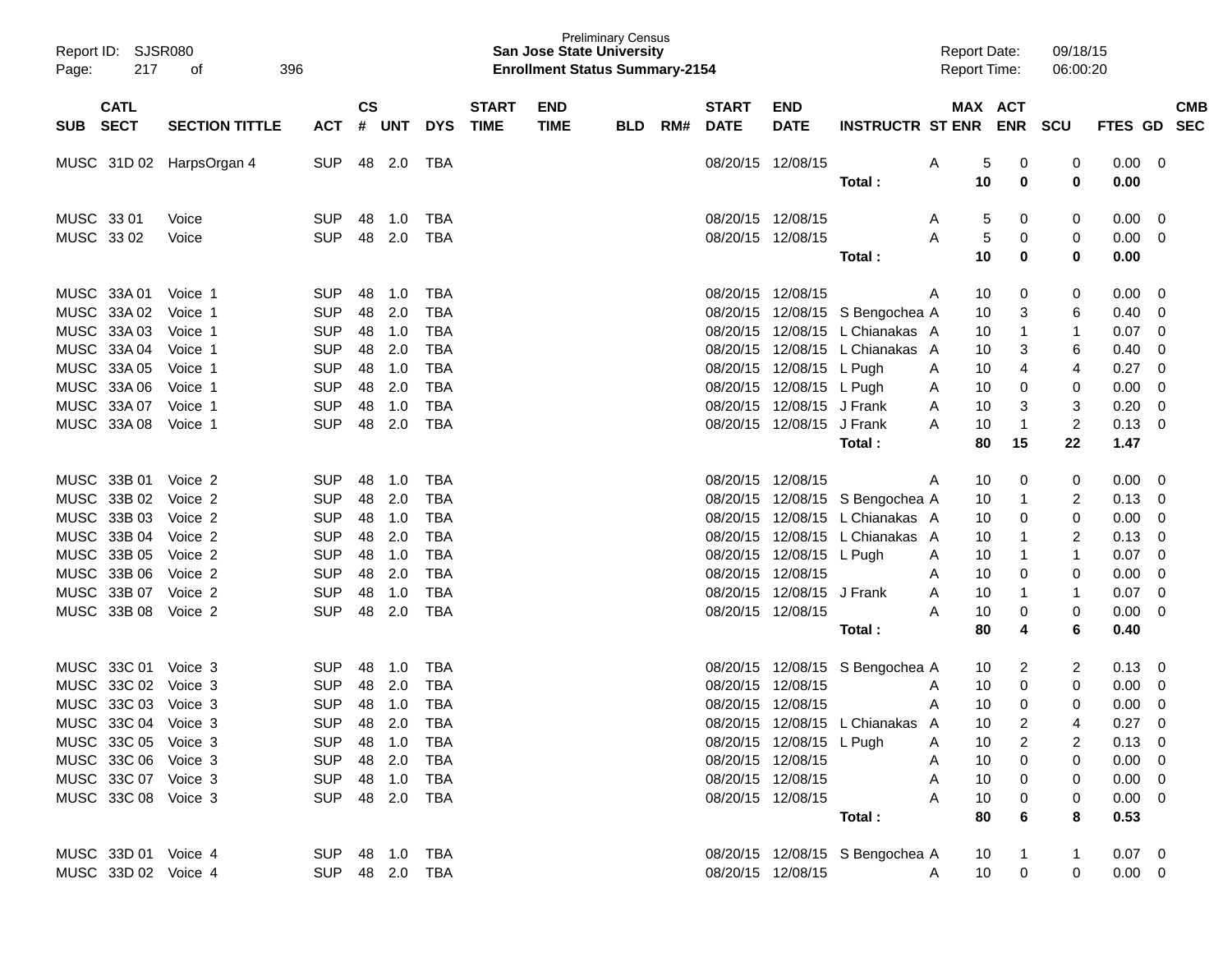| Report ID: SJSR080<br>Page: | 218         | 396<br>οf             |            |               |              |            |              | <b>San Jose State University</b><br><b>Enrollment Status Summary-2154</b> | <b>Preliminary Census</b> |     |                   |                           |                                  | <b>Report Date:</b><br><b>Report Time:</b> |         |            | 09/18/15<br>06:00:20 |                |             |  |
|-----------------------------|-------------|-----------------------|------------|---------------|--------------|------------|--------------|---------------------------------------------------------------------------|---------------------------|-----|-------------------|---------------------------|----------------------------------|--------------------------------------------|---------|------------|----------------------|----------------|-------------|--|
|                             | <b>CATL</b> |                       |            | $\mathsf{cs}$ |              |            | <b>START</b> | <b>END</b>                                                                |                           |     | <b>START</b>      | <b>END</b>                |                                  |                                            | MAX ACT |            |                      |                | <b>CMB</b>  |  |
| <b>SUB</b>                  | <b>SECT</b> | <b>SECTION TITTLE</b> | <b>ACT</b> | #             | <b>UNT</b>   | <b>DYS</b> | <b>TIME</b>  | <b>TIME</b>                                                               | <b>BLD</b>                | RM# | <b>DATE</b>       | <b>DATE</b>               | <b>INSTRUCTR ST ENR</b>          |                                            |         | <b>ENR</b> | <b>SCU</b>           | <b>FTES GD</b> | <b>SEC</b>  |  |
| MUSC 33D 03                 |             | Voice 4               | <b>SUP</b> | 48            | 1.0          | TBA        |              |                                                                           |                           |     |                   | 08/20/15 12/08/15         |                                  | A                                          | 10      | 0          | 0                    | 0.00           | 0           |  |
| MUSC 33D 04                 |             | Voice 4               | <b>SUP</b> | 48            | 2.0          | TBA        |              |                                                                           |                           |     |                   | 08/20/15 12/08/15         | L Chianakas                      | A                                          | 10      | 1          | 2                    | 0.13           | 0           |  |
| MUSC 33D 05                 |             | Voice 4               | <b>SUP</b> | 48            | 1.0          | TBA        |              |                                                                           |                           |     |                   | 08/20/15 12/08/15 L Pugh  |                                  | A                                          | 10      | 2          | 2                    | 0.13           | 0           |  |
| MUSC 33D 06                 |             | Voice 4               | <b>SUP</b> | 48            | 2.0          | <b>TBA</b> |              |                                                                           |                           |     | 08/20/15 12/08/15 |                           |                                  | A                                          | 10      | 0          | 0                    | 0.00           | 0           |  |
| MUSC 33D 07                 |             | Voice 4               | <b>SUP</b> | 48            | 1.0          | <b>TBA</b> |              |                                                                           |                           |     |                   | 08/20/15 12/08/15 J Frank |                                  | A                                          | 10      |            | -1                   | 0.07           | 0           |  |
| MUSC 33D 08                 |             | Voice 4               | <b>SUP</b> | 48            | 2.0          | <b>TBA</b> |              |                                                                           |                           |     |                   | 08/20/15 12/08/15         |                                  | Α                                          | 10      | 0          | 0                    | 0.00           | 0           |  |
|                             |             |                       |            |               |              |            |              |                                                                           |                           |     |                   |                           | Total :                          |                                            | 80      | 5          | 6                    | 0.40           |             |  |
| MUSC 34 01                  |             | Strings               | <b>SUP</b> | 48            | 1.0          | TBA        |              |                                                                           |                           |     |                   | 08/20/15 12/08/15         |                                  | A                                          | 5       | 0          | 0                    | 0.00           | 0           |  |
| MUSC 34 02                  |             | <b>Strings</b>        | <b>SUP</b> | 48            | 2.0          | TBA        |              |                                                                           |                           |     | 08/20/15 12/08/15 |                           |                                  | Α                                          | 5       | 0          | 0                    | 0.00           | 0           |  |
|                             |             |                       |            |               |              |            |              |                                                                           |                           |     |                   |                           | Total :                          |                                            | 10      | 0          | 0                    | 0.00           |             |  |
| MUSC 34A 01                 |             | Strings 1             | <b>SUP</b> | 48            | 1.0          | TBA        |              |                                                                           |                           |     |                   | 08/20/15 12/08/15 S Lin   |                                  | A                                          | 10      | 1          | -1                   | 0.07           | 0           |  |
| MUSC 34A 02                 |             | Strings 1             | <b>SUP</b> | 48            | 2.0          | TBA        |              |                                                                           |                           |     | 08/20/15 12/08/15 |                           |                                  | Α                                          | 10      | 0          | 0                    | 0.00           | 0           |  |
| MUSC 34A 03                 |             | Strings 1             | <b>SUP</b> | 48            | 1.0          | TBA        |              |                                                                           |                           |     |                   | 08/20/15 12/08/15         | D Nicholeris                     | A                                          | 10      |            | -1                   | 0.07           | 0           |  |
| MUSC 34A 04                 |             | Strings 1             | <b>SUP</b> | 48            | 2.0          | <b>TBA</b> |              |                                                                           |                           |     | 08/20/15 12/08/15 |                           |                                  | A                                          | 10      | 0          | 0                    | 0.00           | 0           |  |
| MUSC 34A 05                 |             | Strings 1             | <b>SUP</b> | 48            | 1.0          | <b>TBA</b> |              |                                                                           |                           |     | 08/20/15 12/08/15 |                           |                                  | Α                                          | 10      | 0          | 0                    | 0.00           | 0           |  |
| MUSC 34A 06                 |             | Strings 1             | <b>SUP</b> | 48            | 2.0          | <b>TBA</b> |              |                                                                           |                           |     |                   | 08/20/15 12/08/15         |                                  | Α                                          | 10      | 0          | 0                    | 0.00           | 0           |  |
| MUSC 34A 07                 |             | Strings 1             | <b>SUP</b> | 48            | 1.0          | TBA        |              |                                                                           |                           |     |                   | 08/20/15 12/08/15         |                                  | Α                                          | 10      | 0          | 0                    | 0.00           | 0           |  |
| MUSC 34A 08                 |             | Strings 1             | <b>SUP</b> | 48            | 2.0          | <b>TBA</b> |              |                                                                           |                           |     |                   | 08/20/15 12/08/15         | <b>B</b> Moyer                   | Α                                          | 10      |            | 2                    | 0.13           | 0           |  |
|                             |             |                       |            |               |              |            |              |                                                                           |                           |     |                   |                           | Total :                          |                                            | 80      | 3          | 4                    | 0.27           |             |  |
| MUSC 34B 01                 |             | Strings 2             | <b>SUP</b> | 48            | 1.0          | TBA        |              |                                                                           |                           |     |                   | 08/20/15 12/08/15         |                                  | A                                          | 10      | 0          | 0                    | 0.00           | 0           |  |
| MUSC 34B 02                 |             | Strings 2             | <b>SUP</b> | 48            | 2.0          | TBA        |              |                                                                           |                           |     | 08/20/15 12/08/15 |                           |                                  | Α                                          | 10      | 0          | 0                    | 0.00           | 0           |  |
| MUSC 34B 03                 |             | Strings 2             | <b>SUP</b> | 48            | 1.0          | <b>TBA</b> |              |                                                                           |                           |     |                   | 08/20/15 12/08/15         | D Nicholeris                     | A                                          | 10      | 0          | 0                    | 0.00           | 0           |  |
| MUSC 34B 04                 |             | Strings 2             | <b>SUP</b> | 48            | 2.0          | <b>TBA</b> |              |                                                                           |                           |     | 08/20/15 12/08/15 |                           |                                  | A                                          | 10      | 0          | 0                    | 0.00           | 0           |  |
| MUSC 34B 05                 |             | Strings 2             | <b>SUP</b> | 48            | 1.0          | <b>TBA</b> |              |                                                                           |                           |     | 08/20/15 12/08/15 |                           |                                  | A                                          | 10      | 0          | 0                    | 0.00           | 0           |  |
| MUSC 34B 06                 |             | Strings 2             | <b>SUP</b> | 48            | 2.0          | <b>TBA</b> |              |                                                                           |                           |     | 08/20/15 12/08/15 |                           |                                  | A                                          | 10      | 0          | 0                    | 0.00           | 0           |  |
| MUSC 34B 07                 |             | Strings 2             | <b>SUP</b> | 48            | 1.0          | TBA        |              |                                                                           |                           |     |                   | 08/20/15 12/08/15         |                                  | Α                                          | 10      | 0          | 0                    | 0.00           | 0           |  |
| MUSC 34B 08                 |             | Strings 2             | <b>SUP</b> | 48            | 2.0          | <b>TBA</b> |              |                                                                           |                           |     | 08/20/15 12/08/15 |                           |                                  | Α                                          | 10      | 0          | $\Omega$             | 0.00           | 0           |  |
|                             |             |                       |            |               |              |            |              |                                                                           |                           |     |                   |                           | Total:                           |                                            | 80      |            | O                    | 0.00           |             |  |
|                             |             | MUSC 34C 01 Strings 3 | <b>SUP</b> |               | 48 1.0       | TBA        |              |                                                                           |                           |     |                   | 08/20/15 12/08/15 S Lin   |                                  | A                                          | 10      |            |                      | $0.07 \quad 0$ |             |  |
|                             |             | MUSC 34C 02 Strings 3 | <b>SUP</b> |               | 48 2.0       | TBA        |              |                                                                           |                           |     |                   | 08/20/15 12/08/15         |                                  | A                                          | 10      | 0          | 0                    | 0.00           | 0           |  |
|                             |             | MUSC 34C 03 Strings 3 | <b>SUP</b> |               | 48 1.0       | TBA        |              |                                                                           |                           |     |                   |                           | 08/20/15 12/08/15 D Nicholeris A |                                            | 10      | 1          |                      | 0.07           | - 0         |  |
|                             |             | MUSC 34C 04 Strings 3 | <b>SUP</b> |               | 48 2.0       | TBA        |              |                                                                           |                           |     |                   | 08/20/15 12/08/15         |                                  | A                                          | 10      | 0          | 0                    | 0.00           | 0           |  |
|                             |             | MUSC 34C 05 Strings 3 | <b>SUP</b> |               | 48 1.0       | TBA        |              |                                                                           |                           |     |                   | 08/20/15 12/08/15         |                                  | A                                          | 10      | 0          | 0                    | 0.00           | 0           |  |
|                             |             | MUSC 34C 06 Strings 3 | <b>SUP</b> |               | 48 2.0       | TBA        |              |                                                                           |                           |     |                   | 08/20/15 12/08/15         |                                  | A                                          | 10      | 0          | 0                    | 0.00           | $\mathbf 0$ |  |
|                             |             | MUSC 34C 07 Strings 3 | <b>SUP</b> |               | 48  1.0  TBA |            |              |                                                                           |                           |     |                   | 08/20/15 12/08/15         |                                  | A                                          | 10      | 0          | 0                    | $0.00 \t 0$    |             |  |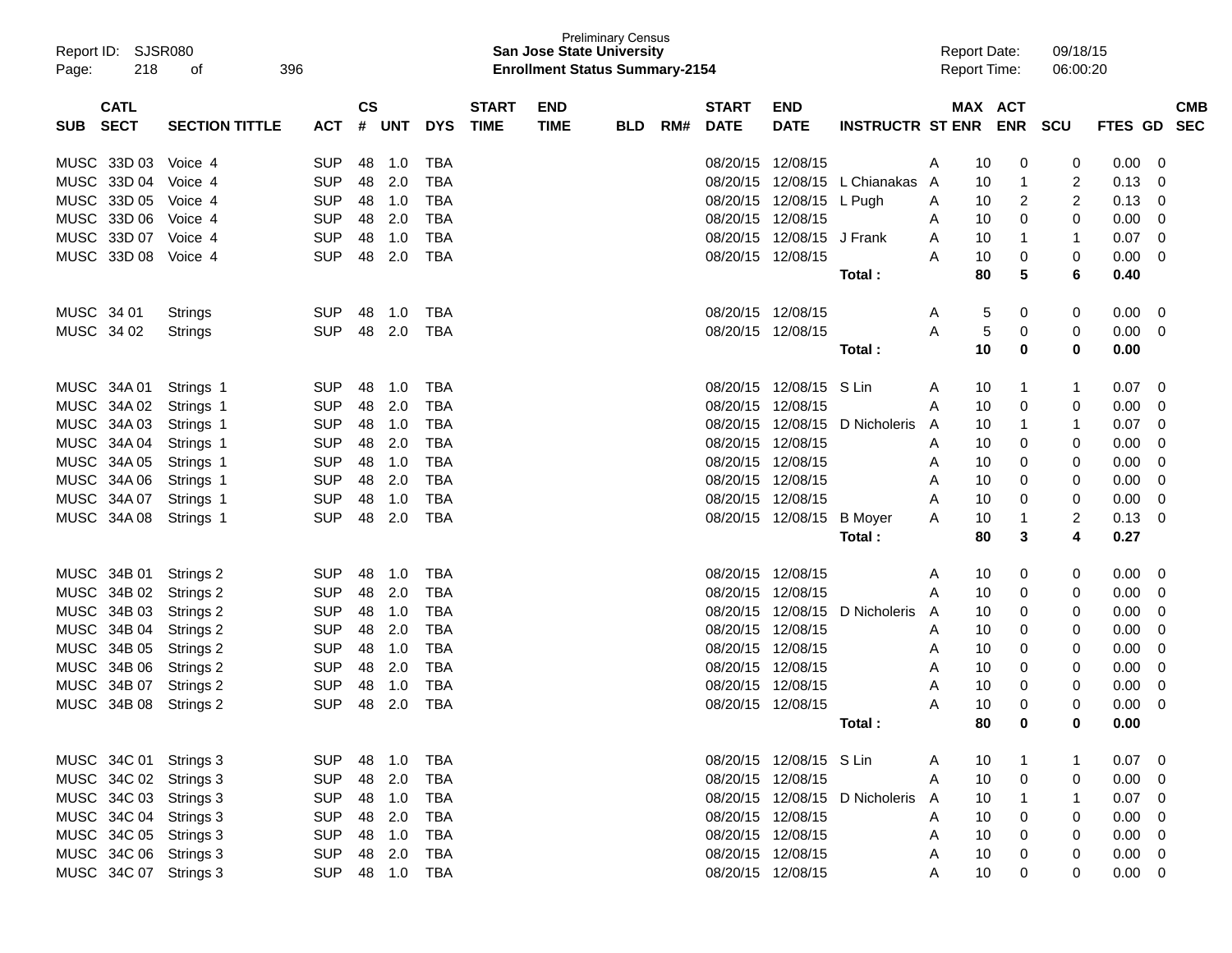| Report ID:<br>219<br>Page: | SJSR080<br>396<br>οf  |                |               |              |              |              | <b>San Jose State University</b><br><b>Enrollment Status Summary-2154</b> | <b>Preliminary Census</b> |     |                   |                             |                         | <b>Report Date:</b><br><b>Report Time:</b> |              | 09/18/15<br>06:00:20 |                |          |            |
|----------------------------|-----------------------|----------------|---------------|--------------|--------------|--------------|---------------------------------------------------------------------------|---------------------------|-----|-------------------|-----------------------------|-------------------------|--------------------------------------------|--------------|----------------------|----------------|----------|------------|
| <b>CATL</b>                |                       |                | $\mathsf{cs}$ |              |              | <b>START</b> | <b>END</b>                                                                |                           |     | <b>START</b>      | <b>END</b>                  |                         |                                            | MAX ACT      |                      |                |          | <b>CMB</b> |
| <b>SECT</b><br><b>SUB</b>  | <b>SECTION TITTLE</b> | ACT            | #             | <b>UNT</b>   | <b>DYS</b>   | <b>TIME</b>  | <b>TIME</b>                                                               | <b>BLD</b>                | RM# | <b>DATE</b>       | <b>DATE</b>                 | <b>INSTRUCTR ST ENR</b> |                                            | <b>ENR</b>   | <b>SCU</b>           | FTES GD        |          | <b>SEC</b> |
| MUSC 34C 08                | Strings 3             | <b>SUP</b>     | 48            | 2.0          | TBA          |              |                                                                           |                           |     | 08/20/15 12/08/15 |                             |                         | A<br>10                                    | 0            | 0                    | 0.00           | 0        |            |
|                            |                       |                |               |              |              |              |                                                                           |                           |     |                   |                             | Total :                 | 80                                         | $\mathbf{2}$ | 2                    | 0.13           |          |            |
| MUSC 34D 01                | Strings 4             | <b>SUP</b>     | 48            | 1.0          | TBA          |              |                                                                           |                           |     |                   | 08/20/15 12/08/15           | S Lin                   | 10<br>A                                    | 1            | -1                   | 0.07           | 0        |            |
| MUSC 34D 02                | Strings 4             | <b>SUP</b>     | 48            | 2.0          | <b>TBA</b>   |              |                                                                           |                           |     | 08/20/15 12/08/15 |                             |                         | 10<br>A                                    | 0            | 0                    | 0.00           | 0        |            |
| MUSC 34D 03                | Strings 4             | <b>SUP</b>     | 48            | 1.0          | <b>TBA</b>   |              |                                                                           |                           |     | 08/20/15 12/08/15 |                             |                         | 10<br>A                                    | 0            | 0                    | 0.00           | 0        |            |
| MUSC 34D 04                | Strings 4             | <b>SUP</b>     | 48            | 2.0          | <b>TBA</b>   |              |                                                                           |                           |     | 08/20/15 12/08/15 |                             |                         | 10<br>A                                    | 0            | 0                    | 0.00           | 0        |            |
| MUSC 34D 05                | Strings 4             | <b>SUP</b>     | 48            | 1.0          | <b>TBA</b>   |              |                                                                           |                           |     | 08/20/15 12/08/15 |                             |                         | 10<br>A                                    | 0            | 0                    | 0.00           | 0        |            |
| MUSC 34D 06                | Strings 4             | <b>SUP</b>     | 48            | 2.0          | <b>TBA</b>   |              |                                                                           |                           |     | 08/20/15 12/08/15 |                             |                         | 10<br>A                                    | 0            | 0                    | 0.00           | 0        |            |
| MUSC 34D 07                | Strings 4             | <b>SUP</b>     | 48            | 1.0          | <b>TBA</b>   |              |                                                                           |                           |     |                   | 08/20/15 12/08/15           | B Moyer                 | 10<br>A                                    | -1           | -1                   | 0.07           | 0        |            |
| MUSC 34D 08                | Strings 4             | <b>SUP</b>     | 48            | 2.0          | <b>TBA</b>   |              |                                                                           |                           |     | 08/20/15 12/08/15 |                             |                         | 10<br>А                                    | 0            | 0                    | 0.00           | 0        |            |
|                            |                       |                |               |              |              |              |                                                                           |                           |     |                   |                             | Total :                 | 80                                         | $\mathbf{2}$ | 2                    | 0.13           |          |            |
|                            |                       |                |               |              |              |              |                                                                           |                           |     |                   |                             |                         |                                            |              |                      |                |          |            |
| MUSC 35 01                 | Woodwinds             | <b>SUP</b>     | 48            | 1.0          | TBA          |              |                                                                           |                           |     | 08/20/15 12/08/15 |                             |                         | A<br>10                                    | 0            | 0                    | 0.00           | 0        |            |
| MUSC 3502                  | Woodwinds             | <b>SUP</b>     | 48            | 2.0          | <b>TBA</b>   |              |                                                                           |                           |     | 08/20/15 12/08/15 |                             |                         | Α<br>10                                    | 0            | 0                    | 0.00           | 0        |            |
|                            |                       |                |               |              |              |              |                                                                           |                           |     |                   |                             | Total :                 | 20                                         | 0            | 0                    | 0.00           |          |            |
| MUSC 35A 01                | Woodwinds 1           | <b>SUP</b>     | 48            | 1.0          | TBA          |              |                                                                           |                           |     | 08/20/15 12/08/15 |                             |                         | 10<br>A                                    | 0            | 0                    | 0.00           | 0        |            |
| MUSC 35A 02                | Woodwinds 1           | <b>SUP</b>     | 48            | 2.0          | <b>TBA</b>   |              |                                                                           |                           |     | 08/20/15 12/08/15 |                             |                         | 10<br>A                                    | 0            | 0                    | 0.00           | 0        |            |
| MUSC 35A 03                | Woodwinds 1           | <b>SUP</b>     | 48            | 1.0          | <b>TBA</b>   |              |                                                                           |                           |     |                   | 08/20/15 12/08/15 M Adduci  |                         | 10<br>A                                    | -1           | -1                   | 0.07           | 0        |            |
| MUSC 35A 04                | Woodwinds 1           | <b>SUP</b>     | 48            | 2.0          | <b>TBA</b>   |              |                                                                           |                           |     |                   | 08/20/15 12/08/15 M Adduci  |                         | 10<br>A                                    | -1           | 2                    | 0.13           | 0        |            |
| MUSC 35A 05                | Woodwinds 1           | <b>SUP</b>     | 48            | 1.0          | <b>TBA</b>   |              |                                                                           |                           |     |                   | 08/20/15 12/08/15           | J Averett               | 10<br>A                                    | 2            | 2                    | 0.13           | 0        |            |
| MUSC 35A 06                | Woodwinds 1           | <b>SUP</b>     | 48            | 2.0          | <b>TBA</b>   |              |                                                                           |                           |     | 08/20/15 12/08/15 |                             |                         | 10<br>A                                    | 0            | 0                    | 0.00           | 0        |            |
| MUSC 35A 07                | Woodwinds 1           | <b>SUP</b>     | 48            | 1.0          | <b>TBA</b>   |              |                                                                           |                           |     |                   | 08/20/15 12/08/15 Y Chou    |                         | А<br>10                                    | -1           | -1                   | 0.07           | 0        |            |
| MUSC 35A 08                | Woodwinds 1           | <b>SUP</b>     | 48            | 2.0          | <b>TBA</b>   |              |                                                                           |                           |     |                   | 08/20/15 12/08/15 Y Chou    |                         | Α<br>10                                    | -1           | 2                    | 0.13           | 0        |            |
| MUSC 35A 09                | Woodwinds 1           | <b>SUP</b>     | 48            | 1.0          | <b>TBA</b>   |              |                                                                           |                           |     |                   | 08/20/15 12/08/15           | M Hernandez A           | 10                                         | -1           | -1                   | 0.07           | 0        |            |
| MUSC 35A 10                | Woodwinds 1           | <b>SUP</b>     | 48            | 2.0          | <b>TBA</b>   |              |                                                                           |                           |     | 08/20/15 12/08/15 |                             |                         | Α<br>10                                    | 0            | 0                    | 0.00           | 0        |            |
|                            |                       |                |               |              |              |              |                                                                           |                           |     |                   |                             | Total :                 | 100                                        | 7            | 9                    | 0.60           |          |            |
|                            |                       |                |               |              |              |              |                                                                           |                           |     |                   |                             |                         |                                            |              |                      |                |          |            |
| MUSC 35B 01                | Woodwinds 2           | <b>SUP</b>     | 48            | 1.0          | <b>TBA</b>   |              |                                                                           |                           |     | 08/20/15 12/08/15 |                             |                         | 10<br>A                                    | 0            | 0                    | 0.00           | 0        |            |
| MUSC 35B 02                | Woodwinds 2           | <b>SUP</b>     |               | 48 2.0 TBA   |              |              |                                                                           |                           |     | 08/20/15 12/08/15 |                             |                         | 10<br>A                                    | 0            | 0                    | 0.00           | $\Omega$ |            |
| MUSC 35B 03 Woodwinds 2    |                       | SUP 48 1.0 TBA |               |              |              |              |                                                                           |                           |     |                   | 08/20/15 12/08/15           |                         | 10<br>A                                    | 0            | 0                    | $0.00 \quad 0$ |          |            |
| MUSC 35B 04 Woodwinds 2    |                       | SUP            |               | 48 2.0       | TBA          |              |                                                                           |                           |     |                   | 08/20/15 12/08/15           |                         | 10<br>A                                    | 0            | 0                    | $0.00 \t 0$    |          |            |
| MUSC 35B 05 Woodwinds 2    |                       | SUP            |               |              | 48  1.0  TBA |              |                                                                           |                           |     |                   | 08/20/15 12/08/15 J Averett |                         | 10<br>$\mathsf{A}$                         |              |                      | $0.07 \quad 0$ |          |            |
| MUSC 35B 06 Woodwinds 2    |                       | SUP            |               |              | 48 2.0 TBA   |              |                                                                           |                           |     |                   | 08/20/15 12/08/15 J Averett |                         | 10<br>A                                    |              |                      | $0.13 \quad 0$ |          |            |
| MUSC 35B 07 Woodwinds 2    |                       | SUP            |               |              | 48  1.0  TBA |              |                                                                           |                           |     | 08/20/15 12/08/15 |                             |                         | 10<br>A                                    | 0            | 0                    | $0.00 \quad 0$ |          |            |
| MUSC 35B 08 Woodwinds 2    |                       | SUP            |               | 48  2.0  TBA |              |              |                                                                           |                           |     |                   | 08/20/15 12/08/15           |                         | 10<br>A                                    | 0            | 0                    | $0.00 \quad 0$ |          |            |
| MUSC 35B 09 Woodwinds 2    |                       | SUP            |               |              |              |              |                                                                           |                           |     |                   | 08/20/15 12/08/15           |                         | 10                                         | 0            | 0                    | $0.00 \quad 0$ |          |            |
| MUSC 35B 10 Woodwinds 2    |                       | SUP 48 2.0 TBA |               |              |              |              |                                                                           |                           |     |                   | 08/20/15 12/08/15           |                         | 10<br>A                                    | 0            | 0                    | $0.00 \t 0$    |          |            |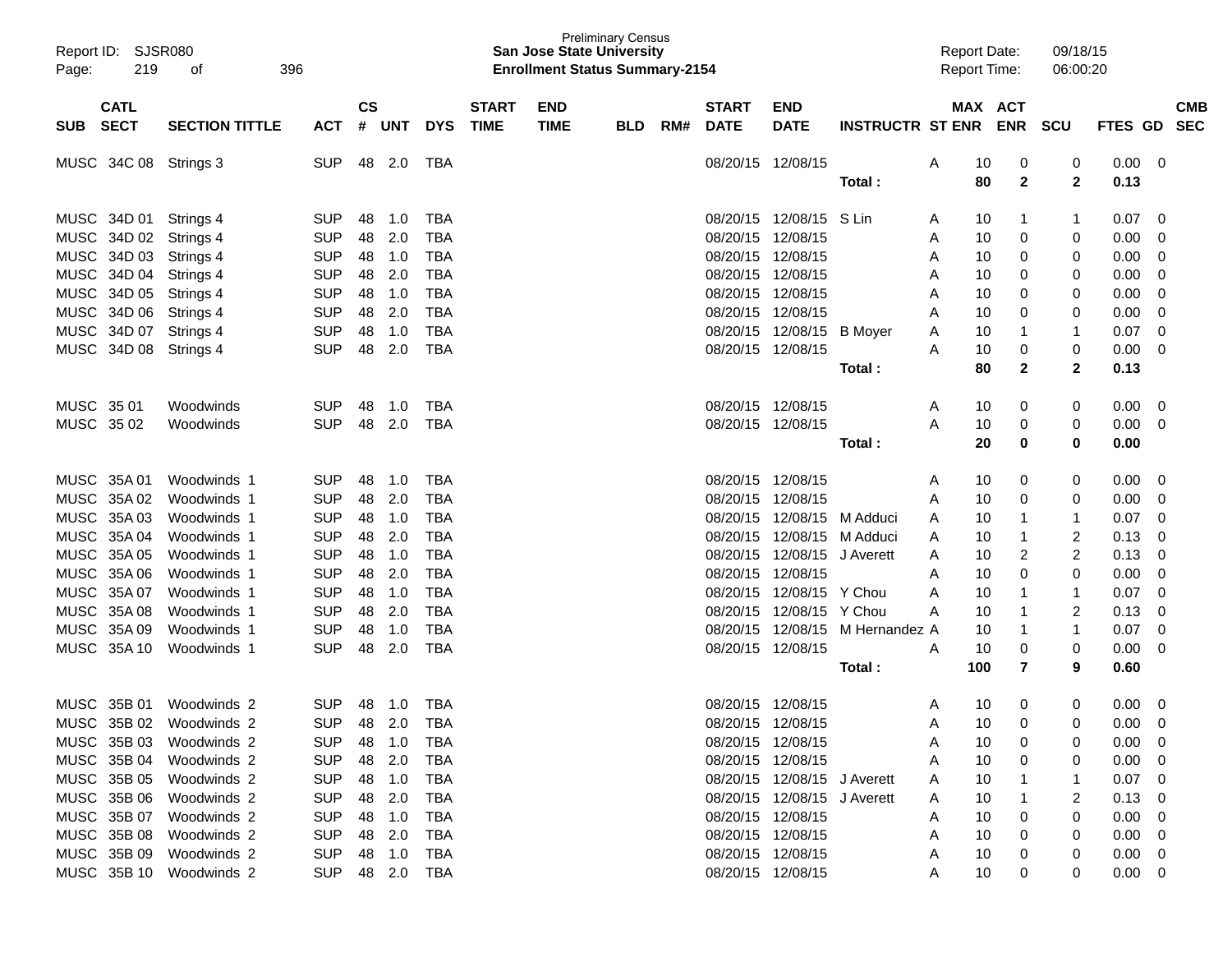| Report ID: SJSR080        |                       |            |               |        |            |              | <b>San Jose State University</b>      | <b>Preliminary Census</b> |     |                   |                            |                         | <b>Report Date:</b> |            | 09/18/15 |             |                          |
|---------------------------|-----------------------|------------|---------------|--------|------------|--------------|---------------------------------------|---------------------------|-----|-------------------|----------------------------|-------------------------|---------------------|------------|----------|-------------|--------------------------|
| Page:                     | 220<br>396<br>οf      |            |               |        |            |              | <b>Enrollment Status Summary-2154</b> |                           |     |                   |                            |                         | <b>Report Time:</b> |            | 06:00:20 |             |                          |
|                           |                       |            |               |        |            |              |                                       |                           |     |                   |                            |                         |                     |            |          |             |                          |
| <b>CATL</b>               |                       |            | $\mathsf{cs}$ |        |            | <b>START</b> | <b>END</b>                            |                           |     | <b>START</b>      | <b>END</b>                 |                         |                     | MAX ACT    |          |             | <b>CMB</b>               |
| <b>SECT</b><br><b>SUB</b> | <b>SECTION TITTLE</b> | <b>ACT</b> | #             | UNT    | <b>DYS</b> | <b>TIME</b>  | <b>TIME</b>                           | <b>BLD</b>                | RM# | <b>DATE</b>       | <b>DATE</b>                | <b>INSTRUCTR ST ENR</b> |                     | <b>ENR</b> | SCU      | FTES GD     | <b>SEC</b>               |
|                           |                       |            |               |        |            |              |                                       |                           |     |                   |                            | Total:                  | 100                 | 2          | 3        | 0.20        |                          |
|                           |                       |            |               |        |            |              |                                       |                           |     |                   |                            |                         |                     |            |          |             |                          |
| MUSC 35C 01               | Woodwinds 3           | <b>SUP</b> | 48            | 1.0    | <b>TBA</b> |              |                                       |                           |     | 08/20/15 12/08/15 |                            |                         | A                   | 0<br>10    | 0        | 0.00        | 0                        |
| <b>MUSC</b><br>35C 02     | Woodwinds 3           | <b>SUP</b> | 48            | 2.0    | <b>TBA</b> |              |                                       |                           |     | 08/20/15          | 12/08/15                   |                         | Α                   | 10<br>0    | 0        | 0.00        | 0                        |
| <b>MUSC</b><br>35C 03     | Woodwinds 3           | <b>SUP</b> | 48            | 1.0    | <b>TBA</b> |              |                                       |                           |     | 08/20/15          | 12/08/15                   |                         | A                   | 10<br>0    | 0        | 0.00        | 0                        |
| MUSC<br>35C 04            | Woodwinds 3           | <b>SUP</b> | 48            | 2.0    | <b>TBA</b> |              |                                       |                           |     | 08/20/15          | 12/08/15                   |                         | Α                   | 10<br>0    | 0        | 0.00        | 0                        |
| MUSC 35C 05               | Woodwinds 3           | <b>SUP</b> | 48            | 1.0    | <b>TBA</b> |              |                                       |                           |     | 08/20/15          | 12/08/15                   | J Averett               | Α                   | 10<br>2    | 2        | 0.13        | 0                        |
| MUSC 35C 06               | Woodwinds 3           | <b>SUP</b> | 48            | 2.0    | <b>TBA</b> |              |                                       |                           |     | 08/20/15          | 12/08/15                   | J Averett               | Α                   | 10<br>1    | 2        | 0.13        | 0                        |
| MUSC 35C 07               | Woodwinds 3           | <b>SUP</b> | 48            | 1.0    | <b>TBA</b> |              |                                       |                           |     | 08/20/15          | 12/08/15                   |                         | Α                   | 10<br>0    | 0        | 0.00        | 0                        |
| MUSC<br>35C 08            | Woodwinds 3           | <b>SUP</b> | 48            | 2.0    | <b>TBA</b> |              |                                       |                           |     | 08/20/15          | 12/08/15                   | Y Chou                  | A                   | 10<br>0    | 0        | 0.00        | 0                        |
| MUSC 35C 09               | Woodwinds 3           | <b>SUP</b> | 48            | 1.0    | <b>TBA</b> |              |                                       |                           |     | 08/20/15          | 12/08/15                   | M Hernandez A           |                     | 10<br>2    | 2        | 0.13        | 0                        |
| MUSC 35C 10               | Woodwinds 3           | <b>SUP</b> | 48            | 2.0    | <b>TBA</b> |              |                                       |                           |     | 08/20/15 12/08/15 |                            |                         | A                   | 0<br>10    | 0        | 0.00        | 0                        |
|                           |                       |            |               |        |            |              |                                       |                           |     |                   |                            | Total:                  | 100                 | 5          | 6        | 0.40        |                          |
| MUSC 35D 01               | Woodwinds 4           | <b>SUP</b> | 48            | 1.0    | TBA        |              |                                       |                           |     | 08/20/15 12/08/15 |                            |                         | A                   | 0<br>10    | 0        | 0.00        | 0                        |
| MUSC<br>35D 02            | Woodwinds 4           | <b>SUP</b> | 48            | 2.0    | <b>TBA</b> |              |                                       |                           |     | 08/20/15          | 12/08/15                   |                         | A                   | 10<br>0    | 0        | 0.00        | 0                        |
| MUSC<br>35D 03            | Woodwinds 4           | <b>SUP</b> | 48            | 1.0    | <b>TBA</b> |              |                                       |                           |     | 08/20/15          | 12/08/15                   |                         | Α                   | 10<br>0    | 0        | 0.00        | 0                        |
| MUSC 35D 04               | Woodwinds 4           | <b>SUP</b> | 48            | 2.0    | <b>TBA</b> |              |                                       |                           |     | 08/20/15          | 12/08/15                   |                         | Α                   | 10<br>0    | 0        | 0.00        | 0                        |
| <b>MUSC</b><br>35D 05     | Woodwinds 4           | <b>SUP</b> | 48            | 1.0    | <b>TBA</b> |              |                                       |                           |     | 08/20/15          | 12/08/15                   |                         | Α                   | 10<br>0    | 0        | 0.00        | 0                        |
| <b>MUSC</b><br>35D 06     | Woodwinds 4           | <b>SUP</b> | 48            | 2.0    | <b>TBA</b> |              |                                       |                           |     | 08/20/15          | 12/08/15                   |                         | A                   | 10<br>0    | 0        | 0.00        | 0                        |
| <b>MUSC</b><br>35D 07     | Woodwinds 4           | <b>SUP</b> | 48            | 1.0    | <b>TBA</b> |              |                                       |                           |     | 08/20/15          | 12/08/15                   |                         | A                   | 10<br>0    | 0        | 0.00        | 0                        |
| MUSC 35D 08               | Woodwinds 4           | <b>SUP</b> | 48            | 2.0    | <b>TBA</b> |              |                                       |                           |     | 08/20/15          | 12/08/15                   | Y Chou                  | Α                   | 10<br>1    | 2        | 0.13        | 0                        |
| MUSC 35D 09               | Woodwinds 4           | <b>SUP</b> | 48            | 1.0    | <b>TBA</b> |              |                                       |                           |     | 08/20/15          | 12/08/15                   | M Hernandez A           |                     | 10<br>1    | 1        | 0.07        | 0                        |
| <b>MUSC</b><br>35D 10     | Woodwinds 4           | <b>SUP</b> | 48            | 2.0    | <b>TBA</b> |              |                                       |                           |     | 08/20/15 12/08/15 |                            |                         | A                   | 10<br>0    | 0        | 0.00        | 0                        |
|                           |                       |            |               |        |            |              |                                       |                           |     |                   |                            | Total:                  | 100                 | 2          | 3        | 0.20        |                          |
|                           |                       |            |               |        |            |              |                                       |                           |     |                   |                            |                         |                     |            |          |             |                          |
| MUSC 36 01                | <b>Brass</b>          | <b>SUP</b> | 48            | 1.0    | TBA        |              |                                       |                           |     | 08/20/15 12/08/15 |                            |                         | A                   | 0<br>10    | 0        | 0.00        | 0                        |
| MUSC 36 02                | <b>Brass</b>          | <b>SUP</b> | 48            | 2.0    | TBA        |              |                                       |                           |     | 08/20/15 12/08/15 |                            |                         | A                   | 10<br>0    | 0        | 0.00        | 0                        |
|                           |                       |            |               |        |            |              |                                       |                           |     |                   |                            | Total:                  |                     | 20<br>0    | 0        | 0.00        |                          |
| MUSC 36B 01               | Brass 1               | <b>SUP</b> |               | 48 1.0 | TBA        |              |                                       |                           |     | 08/20/15 12/08/15 |                            |                         | A                   | 10<br>-1   | 1        | 0.07        | 0                        |
|                           | MUSC 36B 02 Brass 1   | SUP 48 2.0 |               |        | TBA        |              |                                       |                           |     | 08/20/15 12/08/15 |                            |                         | Α                   | 10<br>0    | 0        | $0.00 \t 0$ |                          |
| MUSC 36B 03               | Brass 1               | <b>SUP</b> |               | 48 1.0 | TBA        |              |                                       |                           |     | 08/20/15 12/08/15 |                            |                         | Α                   | 10<br>0    | 0        | $0.00 \t 0$ |                          |
| MUSC 36B 04               | Brass 1               | <b>SUP</b> |               | 48 2.0 | TBA        |              |                                       |                           |     |                   | 08/20/15 12/08/15          |                         | Α                   | 10<br>0    | 0        | $0.00 \t 0$ |                          |
| MUSC 36B 05               | Brass 1               | <b>SUP</b> |               | 48 1.0 | <b>TBA</b> |              |                                       |                           |     |                   | 08/20/15 12/08/15 T Hornig |                         | Α                   | 10         |          | 0.07        | $\overline{\mathbf{0}}$  |
| MUSC 36B 06               | Brass 1               | <b>SUP</b> |               | 48 2.0 | TBA        |              |                                       |                           |     |                   | 08/20/15 12/08/15 T Hornig |                         | Α                   | 10         | 2        | 0.13        | $\overline{\phantom{0}}$ |
| MUSC 36B 07               | Brass 1               | <b>SUP</b> |               | 48 1.0 | TBA        |              |                                       |                           |     | 08/20/15 12/08/15 |                            |                         | Α                   | 10<br>0    | 0        | $0.00 \t 0$ |                          |
|                           | MUSC 36B 08 Brass 1   | SUP 48 2.0 |               |        | TBA        |              |                                       |                           |     |                   | 08/20/15 12/08/15          |                         | A                   | 10<br>0    | 0        | $0.00 \t 0$ |                          |
|                           |                       |            |               |        |            |              |                                       |                           |     |                   |                            | Total:                  |                     | 80<br>3    | 4        | 0.27        |                          |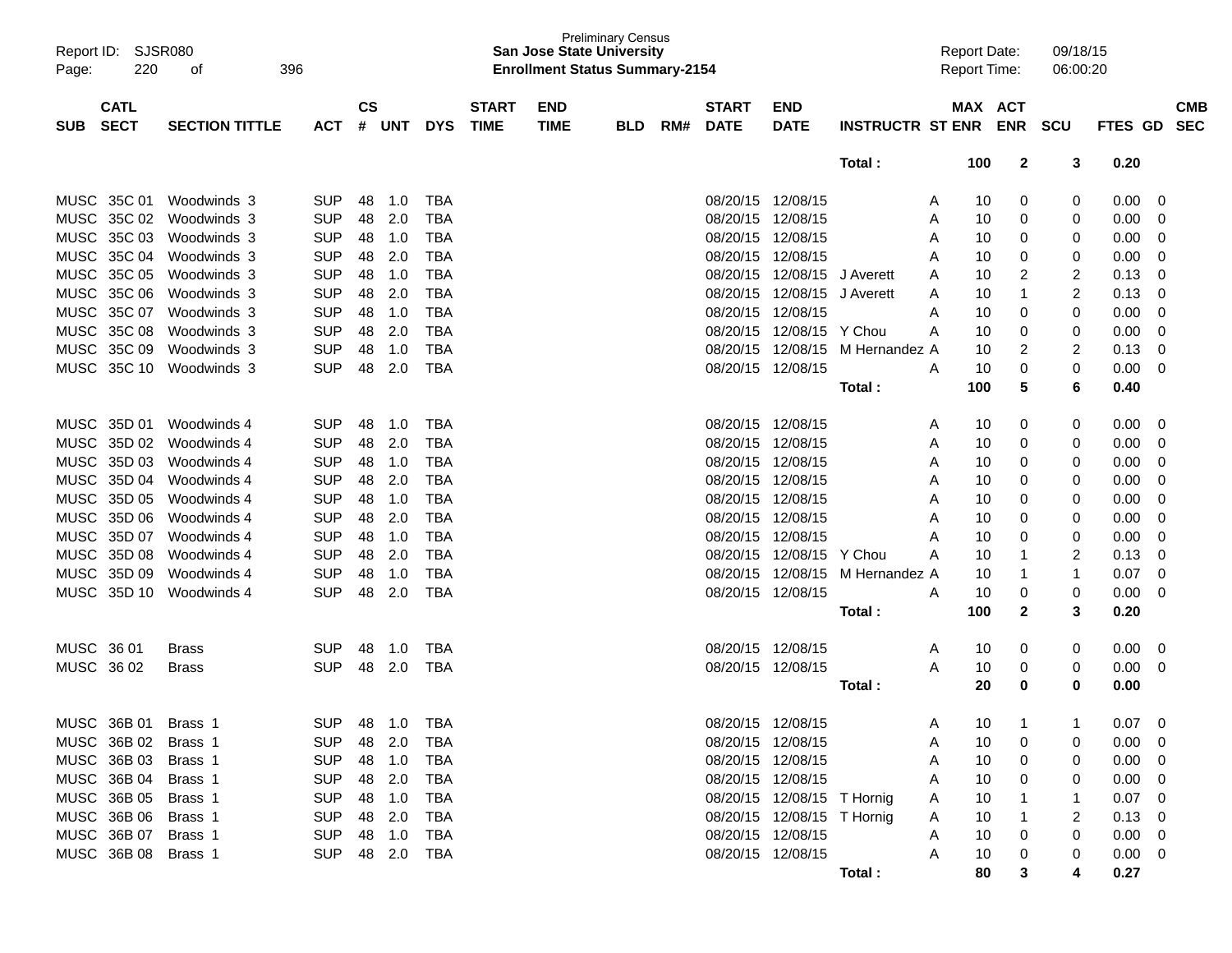| Report ID: SJSR080        |                          |                |               |            |                   |              | <b>San Jose State University</b>      | <b>Preliminary Census</b> |     |              |                            |                              |        | <b>Report Date:</b> |                | 09/18/15       |                |            |            |
|---------------------------|--------------------------|----------------|---------------|------------|-------------------|--------------|---------------------------------------|---------------------------|-----|--------------|----------------------------|------------------------------|--------|---------------------|----------------|----------------|----------------|------------|------------|
| Page:                     | 221<br>396<br>of         |                |               |            |                   |              | <b>Enrollment Status Summary-2154</b> |                           |     |              |                            |                              |        | <b>Report Time:</b> |                | 06:00:20       |                |            |            |
| <b>CATL</b>               |                          |                | $\mathsf{cs}$ |            |                   | <b>START</b> | <b>END</b>                            |                           |     | <b>START</b> | <b>END</b>                 |                              |        |                     | MAX ACT        |                |                |            | <b>CMB</b> |
| <b>SECT</b><br><b>SUB</b> | <b>SECTION TITTLE</b>    | <b>ACT</b>     | #             | UNT        | <b>DYS</b>        | <b>TIME</b>  | <b>TIME</b>                           | <b>BLD</b>                | RM# | <b>DATE</b>  | <b>DATE</b>                | INSTRUCTR ST ENR ENR SCU     |        |                     |                |                | <b>FTES GD</b> | <b>SEC</b> |            |
|                           |                          |                |               |            |                   |              |                                       |                           |     |              |                            |                              |        |                     |                |                |                |            |            |
| MUSC 36C 01               | Brass 2                  | <b>SUP</b>     | 48            |            | TBA               |              |                                       |                           |     |              | 08/20/15 12/08/15          |                              |        |                     |                |                |                |            |            |
|                           | MUSC 36C 02 Brass 2      | <b>SUP</b>     | 48            | 1.0<br>2.0 | <b>TBA</b>        |              |                                       |                           |     |              | 08/20/15 12/08/15          |                              | A<br>A | 10<br>10            | 0<br>1         | 0<br>2         | 0.00<br>0.13   | - 0<br>0   |            |
| MUSC 36C 03               | Brass 2                  | <b>SUP</b>     | 48            | 1.0        | <b>TBA</b>        |              |                                       |                           |     |              | 08/20/15 12/08/15          |                              | A      | 10                  | 0              | 0              | 0.00           | 0          |            |
|                           | MUSC 36C 04 Brass 2      | <b>SUP</b>     | 48            | 2.0        | <b>TBA</b>        |              |                                       |                           |     |              | 08/20/15 12/08/15          |                              | A      | 10                  | 0              | 0              | 0.00           | 0          |            |
| MUSC 36C 05               | Brass 2                  | <b>SUP</b>     | 48            | 1.0        | <b>TBA</b>        |              |                                       |                           |     |              | 08/20/15 12/08/15          | T Hornig                     | A      | 10                  | 1              | 1              | 0.07           | -0         |            |
| MUSC 36C 06               | Brass 2                  | <b>SUP</b>     | 48            | 2.0        | <b>TBA</b>        |              |                                       |                           |     |              | 08/20/15 12/08/15          |                              | A      | 10                  | 0              | 0              | 0.00           | -0         |            |
|                           | MUSC 36C 07 Brass 2      | <b>SUP</b>     | 48            | 1.0        | <b>TBA</b>        |              |                                       |                           |     |              | 08/20/15 12/08/15          |                              | A      | 10                  | 0              | 0              | 0.00           | 0          |            |
| MUSC 36C 08               | Brass 2                  | <b>SUP</b>     | 48            | 2.0        | <b>TBA</b>        |              |                                       |                           |     |              | 08/20/15 12/08/15          |                              | A      | 10                  | 0              | 0              | 0.00           | 0          |            |
|                           |                          |                |               |            |                   |              |                                       |                           |     |              |                            | Total:                       |        | 80                  | $\mathbf{2}$   | 3              | 0.20           |            |            |
|                           |                          |                |               |            |                   |              |                                       |                           |     |              |                            |                              |        |                     |                |                |                |            |            |
| MUSC 36D 01               | Brass 3                  | <b>SUP</b>     | 48            | 1.0        | TBA               |              |                                       |                           |     |              | 08/20/15 12/08/15 K Adduci |                              | A      | 10                  | 1              | 1              | 0.07           | 0          |            |
|                           | MUSC 36D 02 Brass 3      | <b>SUP</b>     | 48            | 2.0        | <b>TBA</b>        |              |                                       |                           |     | 08/20/15     | 12/08/15 K Adduci          |                              | A      | 10                  | 2              | 4              | 0.27           | 0          |            |
|                           | MUSC 36D 03 Brass 3      | <b>SUP</b>     | 48            | 1.0        | <b>TBA</b>        |              |                                       |                           |     |              | 08/20/15 12/08/15          |                              | A      | 10                  | 0              | 0              | 0.00           | 0          |            |
|                           | MUSC 36D 04 Brass 3      | <b>SUP</b>     | 48            | 2.0        | <b>TBA</b>        |              |                                       |                           |     |              | 08/20/15 12/08/15          |                              | A      | 10                  | 0              | 0              | 0.00           | 0          |            |
|                           | MUSC 36D 05 Brass 3      | <b>SUP</b>     | 48            | 1.0        | <b>TBA</b>        |              |                                       |                           |     |              | 08/20/15 12/08/15          |                              | A      | 10                  | 0              | 0              | 0.00           | 0          |            |
|                           | MUSC 36D 06 Brass 3      | <b>SUP</b>     | 48            | 2.0        | <b>TBA</b>        |              |                                       |                           |     |              | 08/20/15 12/08/15          |                              | Α      | 10                  | 0              | 0              | 0.00           | 0          |            |
|                           | MUSC 36D 07 Brass 3      | <b>SUP</b>     | 48            | 1.0        | <b>TBA</b>        |              |                                       |                           |     |              | 08/20/15 12/08/15 F Byram  |                              | A      | 10                  | 0              | 0              | 0.00           | 0          |            |
| MUSC 36D 08               | Brass 3                  | <b>SUP</b>     | 48            | 2.0        | <b>TBA</b>        |              |                                       |                           |     |              | 08/20/15 12/08/15 F Byram  |                              | A      | 10                  | 1              | 2              | 0.13           | 0          |            |
|                           |                          |                |               |            |                   |              |                                       |                           |     |              |                            | Total:                       |        | 80                  | 4              | $\overline{7}$ | 0.47           |            |            |
| MUSC 36E 01               | Brass 4                  | <b>SUP</b>     | 48            |            |                   |              |                                       |                           |     |              | 08/20/15 12/08/15          |                              |        |                     |                |                |                | 0          |            |
| MUSC 36E 02               | Brass 4                  | <b>SUP</b>     | 48            | 1.0<br>2.0 | TBA<br><b>TBA</b> |              |                                       |                           |     |              | 08/20/15 12/08/15          |                              | A<br>A | 10<br>10            | 0<br>0         | 0<br>0         | 0.00<br>0.00   | 0          |            |
| MUSC 36E 03               | Brass 4                  | <b>SUP</b>     | 48            | 1.0        | <b>TBA</b>        |              |                                       |                           |     |              | 08/20/15 12/08/15          |                              | A      | 10                  | 0              | 0              | 0.00           | 0          |            |
| MUSC 36E 04               | Brass 4                  | <b>SUP</b>     | 48            | 2.0        | <b>TBA</b>        |              |                                       |                           |     |              | 08/20/15 12/08/15          |                              | A      | 10                  | 0              | 0              | 0.00           | 0          |            |
| MUSC 36E 05               | Brass 4                  | <b>SUP</b>     | 48            | 1.0        | <b>TBA</b>        |              |                                       |                           |     |              | 08/20/15 12/08/15          |                              | A      | 10                  | 0              | 0              | 0.00           | 0          |            |
| MUSC 36E 06               | Brass 4                  | <b>SUP</b>     | 48            | 2.0        | <b>TBA</b>        |              |                                       |                           |     |              | 08/20/15 12/08/15          |                              | A      | 10                  | 0              | 0              | 0.00           | 0          |            |
| MUSC 36E 07               | Brass 4                  | <b>SUP</b>     | 48            | 1.0        | <b>TBA</b>        |              |                                       |                           |     |              | 08/20/15 12/08/15          |                              | Α      | 10                  | 0              | 0              | 0.00           | 0          |            |
| MUSC 36E 08               | Brass 4                  | <b>SUP</b>     | 48            | 2.0        | <b>TBA</b>        |              |                                       |                           |     |              | 08/20/15 12/08/15          |                              | A      | 10                  | 0              | 0              | 0.00           | 0          |            |
|                           |                          |                |               |            |                   |              |                                       |                           |     |              |                            | Total :                      |        | 80                  | 0              | 0              | 0.00           |            |            |
|                           |                          |                |               |            |                   |              |                                       |                           |     |              |                            |                              |        |                     |                |                |                |            |            |
| MUSC 3701                 | Percussion               | SUP 48 1.0 TBA |               |            |                   |              |                                       |                           |     |              | 08/20/15 12/08/15          |                              | A      | 10                  | 0              |                | $0.00 \t 0$    |            |            |
| MUSC 3702                 | Percussion               | SUP 48 2.0 TBA |               |            |                   |              |                                       |                           |     |              | 08/20/15 12/08/15          |                              | A      | 10                  | 0              |                | $0.00 \t 0$    |            |            |
|                           |                          |                |               |            |                   |              |                                       |                           |     |              |                            | Total:                       |        | 20                  | 0              | 0              | 0.00           |            |            |
|                           |                          |                |               |            |                   |              |                                       |                           |     |              |                            |                              |        |                     |                |                |                |            |            |
|                           | MUSC 37A01 Percussion 1  | SUP 48 1.0 TBA |               |            |                   |              |                                       |                           |     |              |                            | 08/20/15 12/08/15 G Lemmon   | - A    | 10                  | 3              | 3              | $0.20 \ 0$     |            |            |
|                           | MUSC 37A 02 Percussion 1 | SUP 48 2.0 TBA |               |            |                   |              |                                       |                           |     |              |                            | 08/20/15 12/08/15 G Lemmon A |        | 10                  | $\overline{2}$ | 4              | $0.27 \quad 0$ |            |            |
|                           |                          |                |               |            |                   |              |                                       |                           |     |              |                            | Total :                      |        | 20                  | 5              | 7              | 0.47           |            |            |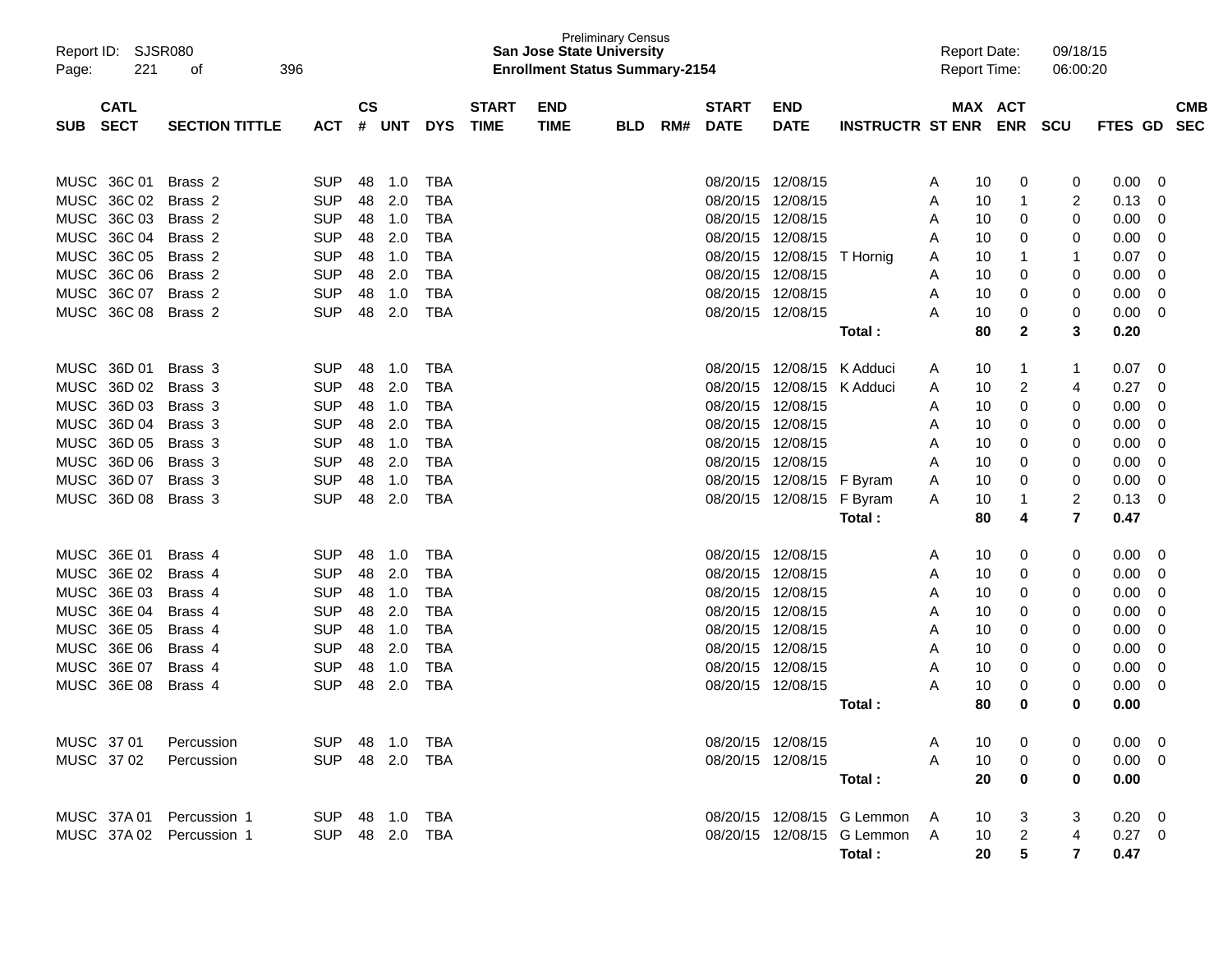| Report ID:<br>222<br>Page: | <b>SJSR080</b><br>396<br>οf |            |               |            |            |              | <b>San Jose State University</b><br><b>Enrollment Status Summary-2154</b> | <b>Preliminary Census</b> |     |                   |                           |                                      | <b>Report Date:</b> | <b>Report Time:</b>                      | 09/18/15<br>06:00:20                      |              |                         |
|----------------------------|-----------------------------|------------|---------------|------------|------------|--------------|---------------------------------------------------------------------------|---------------------------|-----|-------------------|---------------------------|--------------------------------------|---------------------|------------------------------------------|-------------------------------------------|--------------|-------------------------|
| <b>CATL</b>                |                             |            | $\mathsf{cs}$ |            |            | <b>START</b> | <b>END</b>                                                                |                           |     | <b>START</b>      | <b>END</b>                |                                      |                     | MAX ACT                                  |                                           |              | <b>CMB</b>              |
| <b>SECT</b><br><b>SUB</b>  | <b>SECTION TITTLE</b>       | <b>ACT</b> | #             | UNT        | <b>DYS</b> | <b>TIME</b>  | <b>TIME</b>                                                               | <b>BLD</b>                | RM# | <b>DATE</b>       | <b>DATE</b>               | <b>INSTRUCTR ST ENR ENR</b>          |                     |                                          | <b>SCU</b>                                |              | FTES GD SEC             |
| MUSC 37B 01                | Percussion 2                | <b>SUP</b> | 48            | 1.0        | <b>TBA</b> |              |                                                                           |                           |     | 08/20/15 12/08/15 |                           |                                      | A                   | 10<br>0                                  | 0                                         | 0.00         | 0                       |
| MUSC 37B 02                | Percussion 2                | <b>SUP</b> | 48            | 2.0        | <b>TBA</b> |              |                                                                           |                           |     |                   |                           | 08/20/15 12/08/15 G Lemmon<br>Total: | A                   | 10<br>$\mathbf{1}$<br>$\mathbf{1}$<br>20 | $\overline{c}$<br>$\overline{\mathbf{2}}$ | 0.13<br>0.13 | 0                       |
|                            |                             |            |               |            |            |              |                                                                           |                           |     |                   |                           |                                      |                     |                                          |                                           |              |                         |
| MUSC 37C 01                | Percussion 3                | <b>SUP</b> | 48            | 1.0        | TBA        |              |                                                                           |                           |     |                   |                           | 08/20/15 12/08/15 G Lemmon           | A                   | 10<br>1                                  | 1                                         | 0.07         | 0                       |
| MUSC 37C 02                | Percussion 3                | <b>SUP</b> | 48            | 2.0        | <b>TBA</b> |              |                                                                           |                           |     |                   |                           | 08/20/15 12/08/15 G Lemmon           | A                   | $\overline{c}$<br>10                     | 4                                         | 0.27         | 0                       |
|                            |                             |            |               |            |            |              |                                                                           |                           |     |                   |                           | Total:                               |                     | $\mathbf{3}$<br>20                       | 5                                         | 0.33         |                         |
| MUSC 37D 01                | Percussion 4                | <b>SUP</b> | 48            | 1.0        | TBA        |              |                                                                           |                           |     | 08/20/15 12/08/15 |                           |                                      | A                   | 10<br>0                                  | 0                                         | 0.00         | 0                       |
| MUSC 37D 02                | Percussion 4                | <b>SUP</b> | 48            | 2.0        | <b>TBA</b> |              |                                                                           |                           |     |                   | 08/20/15 12/08/15         |                                      | A                   | 0<br>10                                  | 0                                         | 0.00         | 0                       |
|                            |                             |            |               |            |            |              |                                                                           |                           |     |                   |                           | Total:                               |                     | $\bf{0}$<br>20                           | $\mathbf 0$                               | 0.00         |                         |
| MUSC 38 01                 | Composition                 | <b>SUP</b> | 48            | 1.0        | TBA        |              |                                                                           |                           |     | 08/20/15 12/08/15 |                           |                                      | A                   | 10<br>0                                  | 0                                         | 0.00         | 0                       |
| MUSC 38 02                 | Composition                 | <b>SUP</b> | 48            | 2.0        | <b>TBA</b> |              |                                                                           |                           |     |                   | 08/20/15 12/08/15         |                                      | A                   | 10<br>0                                  | 0                                         | 0.00         | 0                       |
|                            |                             |            |               |            |            |              |                                                                           |                           |     |                   |                           | Total :                              |                     | 20<br>0                                  | 0                                         | 0.00         |                         |
| MUSC 38B 01                | Composition 1               | <b>SUP</b> | 48            | 1.0        | <b>TBA</b> |              |                                                                           |                           |     |                   |                           | 08/20/15 12/08/15 P Furman           | A                   | 10<br>0                                  | 0                                         | 0.00         | 0                       |
| MUSC 38B 02 Composition 1  |                             | <b>SUP</b> | 48            | 2.0        | <b>TBA</b> |              |                                                                           |                           |     | 08/20/15 12/08/15 |                           |                                      | A                   | 0<br>10                                  | 0                                         | 0.00         | 0                       |
| MUSC 38B 03 Composition 1  |                             | <b>SUP</b> | 48            | 1.0        | <b>TBA</b> |              |                                                                           |                           |     |                   | 08/20/15 12/08/15 B Belet |                                      | A                   | $\overline{2}$<br>10                     | 2                                         | 0.13         | 0                       |
| MUSC 38B 04 Composition 1  |                             | <b>SUP</b> | 48            | 2.0        | <b>TBA</b> |              |                                                                           |                           |     |                   | 08/20/15 12/08/15         |                                      | А                   | $\pmb{0}$<br>10                          | 0                                         | 0.00         | 0                       |
|                            |                             |            |               |            |            |              |                                                                           |                           |     |                   |                           | Total:                               |                     | $\mathbf{2}$<br>40                       | $\overline{2}$                            | 0.13         |                         |
| MUSC 38C 01 Composition 2  |                             | <b>SUP</b> | 48            | 1.0        | <b>TBA</b> |              |                                                                           |                           |     |                   | 08/20/15 12/08/15         | P Furman                             | A                   | 2<br>10                                  | 2                                         | 0.13         | 0                       |
| MUSC 38C 02 Composition 2  |                             | <b>SUP</b> | 48            | 2.0        | <b>TBA</b> |              |                                                                           |                           |     | 08/20/15 12/08/15 |                           |                                      | A                   | 0<br>10                                  | 0                                         | 0.00         | 0                       |
| MUSC 38C 03 Composition 2  |                             | <b>SUP</b> | 48            | 1.0        | <b>TBA</b> |              |                                                                           |                           |     |                   | 08/20/15 12/08/15         | <b>B</b> Belet                       | A                   | $\overline{2}$<br>10                     | 2                                         | 0.13         | 0                       |
| MUSC 38C 04 Composition 2  |                             | <b>SUP</b> | 48            | 2.0        | <b>TBA</b> |              |                                                                           |                           |     |                   | 08/20/15 12/08/15         |                                      | А                   | $\pmb{0}$<br>10                          | 0                                         | 0.00         | 0                       |
|                            |                             |            |               |            |            |              |                                                                           |                           |     |                   |                           | Total:                               |                     | 4<br>40                                  | 4                                         | 0.27         |                         |
| MUSC 38D 01 Composition 3  |                             | <b>SUP</b> | 48            | 1.0        | <b>TBA</b> |              |                                                                           |                           |     | 08/20/15          | 12/08/15                  | P Furman                             | A                   | 10<br>2                                  | 2                                         | 0.13         | 0                       |
| MUSC                       | 38D 02 Composition 3        | <b>SUP</b> | 48            | 2.0        | <b>TBA</b> |              |                                                                           |                           |     |                   | 08/20/15 12/08/15         |                                      | A                   | 0<br>10                                  | 0                                         | 0.00         | 0                       |
| MUSC 38D 03 Composition 3  |                             | <b>SUP</b> | 48            | 1.0        | <b>TBA</b> |              |                                                                           |                           |     |                   | 08/20/15 12/08/15 B Belet |                                      | A                   | 10<br>$\mathbf{1}$                       | 1                                         | 0.07         | $\mathbf 0$             |
| MUSC 38D 04 Composition 3  |                             | <b>SUP</b> |               | 48 2.0 TBA |            |              |                                                                           |                           |     |                   | 08/20/15 12/08/15         |                                      | Α                   | 10<br>0                                  | 0                                         | 0.00         | $\overline{0}$          |
|                            |                             |            |               |            |            |              |                                                                           |                           |     |                   |                           | Total:                               |                     | 40<br>3                                  | 3                                         | 0.20         |                         |
| MUSC 38E 01 Composition 4  |                             | SUP        |               | 48 1.0     | <b>TBA</b> |              |                                                                           |                           |     |                   | 08/20/15 12/08/15         |                                      | A                   | 10<br>0                                  | 0                                         | 0.00         | $\overline{0}$          |
| MUSC 38E 02 Composition 4  |                             | <b>SUP</b> |               | 48 2.0     | <b>TBA</b> |              |                                                                           |                           |     | 08/20/15 12/08/15 |                           |                                      | A                   | 10<br>0                                  | 0                                         | $0.00 \t 0$  |                         |
| MUSC 38E 03 Composition 4  |                             | <b>SUP</b> |               | 48 1.0     | TBA        |              |                                                                           |                           |     |                   | 08/20/15 12/08/15 B Belet |                                      | A                   | 10<br>$\overline{1}$                     | -1                                        | 0.07         | $\overline{\mathbf{0}}$ |
| MUSC 38E 04 Composition 4  |                             | <b>SUP</b> |               |            | 48 2.0 TBA |              |                                                                           |                           |     |                   | 08/20/15 12/08/15         |                                      | A                   | 10<br>0                                  | 0                                         | 0.00         | 0                       |
|                            |                             |            |               |            |            |              |                                                                           |                           |     |                   |                           | Total:                               |                     | 40<br>1                                  |                                           | 0.07         |                         |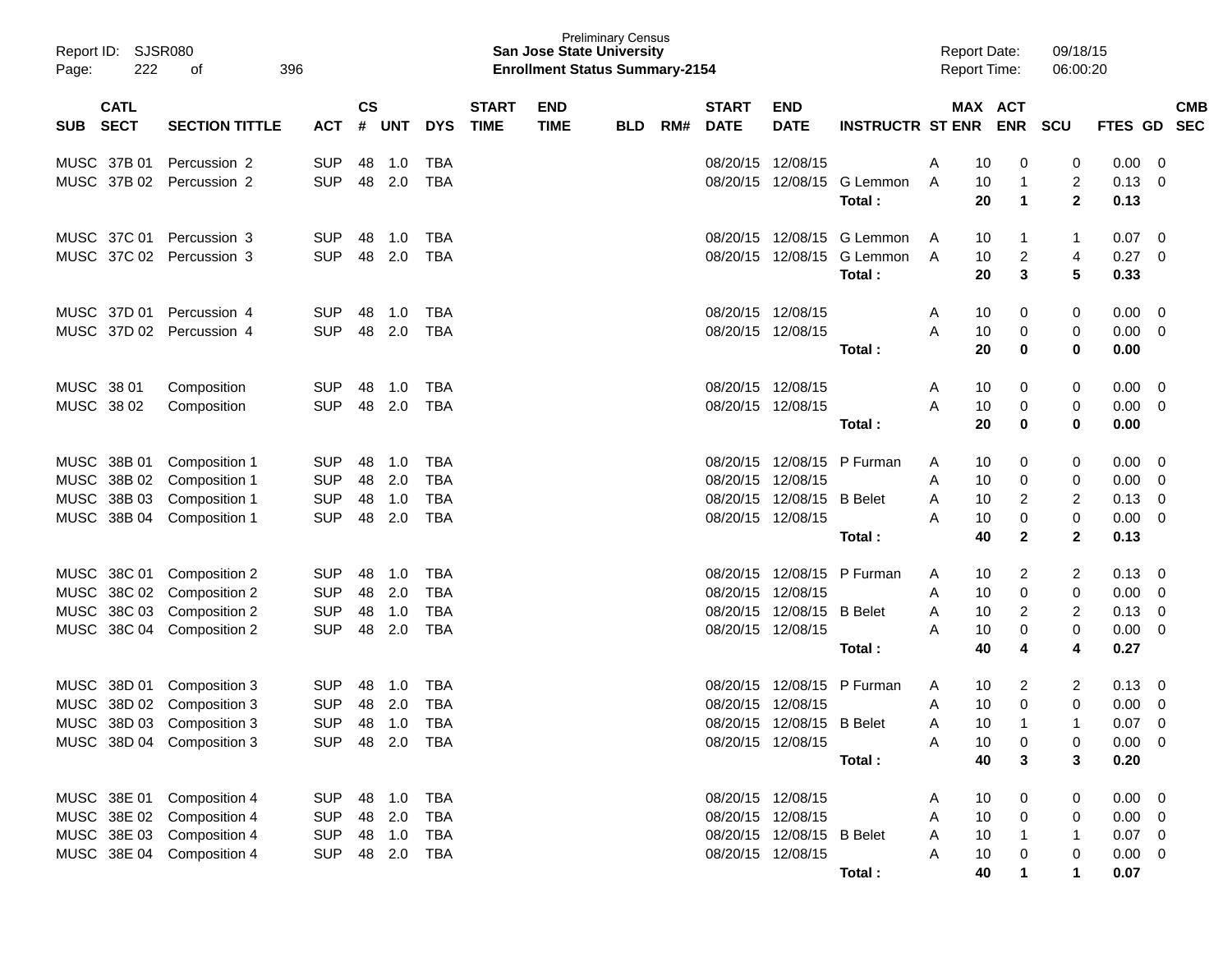| Report ID:<br>223<br>Page: | SJSR080<br>396<br>οf               |                          |                          |            |                          |              | <b>San Jose State University</b><br><b>Enrollment Status Summary-2154</b> | <b>Preliminary Census</b> |     |                      |                               |                               | <b>Report Date:</b><br><b>Report Time:</b> |              | 09/18/15<br>06:00:20 |              |             |            |
|----------------------------|------------------------------------|--------------------------|--------------------------|------------|--------------------------|--------------|---------------------------------------------------------------------------|---------------------------|-----|----------------------|-------------------------------|-------------------------------|--------------------------------------------|--------------|----------------------|--------------|-------------|------------|
| <b>CATL</b>                |                                    |                          | $\mathsf{CS}\phantom{0}$ |            |                          | <b>START</b> | <b>END</b>                                                                |                           |     | <b>START</b>         | <b>END</b>                    |                               |                                            | MAX ACT      |                      |              |             | <b>CMB</b> |
| <b>SECT</b><br><b>SUB</b>  | <b>SECTION TITTLE</b>              | <b>ACT</b>               | #                        | <b>UNT</b> | <b>DYS</b>               | <b>TIME</b>  | <b>TIME</b>                                                               | <b>BLD</b>                | RM# | <b>DATE</b>          | <b>DATE</b>                   | <b>INSTRUCTR ST ENR</b>       |                                            | <b>ENR</b>   | <b>SCU</b>           | FTES GD      |             | <b>SEC</b> |
|                            |                                    |                          |                          |            |                          |              |                                                                           |                           |     |                      |                               |                               |                                            |              |                      |              |             |            |
| MUSC 39A 01                | ImprovCompArr 1                    | <b>SUP</b>               | 48                       | 1.0        | <b>TBA</b>               |              |                                                                           |                           |     | 08/20/15             | 12/08/15                      |                               | 10<br>A                                    | 1            | 1                    | 0.07         | 0           |            |
| MUSC 39A 03<br>MUSC 39A 05 | ImprovCompArr 1                    | <b>SUP</b><br><b>SUP</b> | 48                       | 1.0<br>1.0 | <b>TBA</b><br><b>TBA</b> |              |                                                                           |                           |     | 08/20/15<br>08/20/15 | 12/08/15<br>12/08/15          | J Lewis                       | Α<br>10<br>10<br>Α                         | 1<br>0       | 1<br>0               | 0.07<br>0.00 | 0<br>0      |            |
| MUSC 39A 07                | ImprovCompArr 1<br>ImprovCompArr 1 | <b>SUP</b>               | 48<br>48                 | 1.0        | <b>TBA</b>               |              |                                                                           |                           |     | 08/20/15             | 12/08/15                      | D Behroozi                    | 10<br>A                                    | 1            | 1                    | 0.07         | 0           |            |
| MUSC 39A 09                | ImprovCompArr 1                    | <b>SUP</b>               | 48                       | 1.0        | <b>TBA</b>               |              |                                                                           |                           |     | 08/20/15             | 12/08/15                      | R Vandivier                   | 10<br>A                                    | 1            | 1                    | 0.07         | 0           |            |
| MUSC 39A 11                | ImprovCompArr 1                    | <b>SUP</b>               | 48                       | 1.0        | <b>TBA</b>               |              |                                                                           |                           |     | 08/20/15             | 12/08/15                      | J Shifflett                   | 10<br>A                                    | 1            | 1                    | 0.07         | $\mathbf 0$ |            |
| MUSC 39A 13                | ImprovCompArr 1                    | <b>SUP</b>               | 48                       | 1.0        | <b>TBA</b>               |              |                                                                           |                           |     | 08/20/15             | 12/08/15                      | J Lewis                       | Α<br>10                                    | 3            | 3                    | 0.20         | 0           |            |
|                            |                                    |                          |                          |            |                          |              |                                                                           |                           |     |                      |                               | Total:                        | 70                                         | 8            | 8                    | 0.53         |             |            |
|                            |                                    |                          |                          |            |                          |              |                                                                           |                           |     |                      |                               |                               |                                            |              |                      |              |             |            |
| MUSC 39B 01                | ImprovCompArr 2                    | <b>SUP</b>               | 48                       | 1.0        | TBA                      |              |                                                                           |                           |     | 08/20/15             | 12/08/15                      |                               | 10<br>A                                    | 0            | 0                    | 0.00         | 0           |            |
| MUSC 39B 03                | ImprovCompArr 2                    | <b>SUP</b>               | 48                       | 1.0        | <b>TBA</b>               |              |                                                                           |                           |     | 08/20/15             | 12/08/15                      | J Lewis                       | Α<br>10                                    | 0            | 0                    | 0.00         | 0           |            |
| MUSC 39B 05                | ImprovCompArr 2                    | <b>SUP</b>               | 48                       | 1.0        | <b>TBA</b>               |              |                                                                           |                           |     | 08/20/15             | 12/08/15                      |                               | 10<br>Α                                    | 0            | 0                    | 0.00         | 0           |            |
| MUSC 39B 07                | ImprovCompArr 2                    | <b>SUP</b>               | 48                       | 1.0        | <b>TBA</b>               |              |                                                                           |                           |     | 08/20/15             | 12/08/15                      | D Behroozi                    | 10<br>A                                    | 0            | 0                    | 0.00         | 0           |            |
| MUSC 39B 09                | ImprovCompArr 2                    | <b>SUP</b>               | 48                       | 1.0        | <b>TBA</b>               |              |                                                                           |                           |     | 08/20/15             | 12/08/15                      |                               | 10<br>Α                                    | 0            | 0                    | 0.00         | 0           |            |
| MUSC 39B 11                | ImprovCompArr 2                    | <b>SUP</b>               | 48                       | 1.0        | <b>TBA</b>               |              |                                                                           |                           |     | 08/20/15             | 12/08/15                      |                               | 10<br>Α                                    | 0            | 0                    | 0.00         | 0           |            |
| MUSC 39B 13                | ImprovCompArr 2                    | <b>SUP</b>               | 48                       | 1.0        | <b>TBA</b>               |              |                                                                           |                           |     |                      | 08/20/15 12/08/15             |                               | А<br>10                                    | 0            | 0                    | 0.00         | 0           |            |
|                            |                                    |                          |                          |            |                          |              |                                                                           |                           |     |                      |                               | Total:                        | 70                                         | 0            | 0                    | 0.00         |             |            |
| MUSC 39C 01                | ImprovCompArr 3                    | <b>SUP</b>               | 48                       | 1.0        | TBA                      |              |                                                                           |                           |     | 08/20/15             | 12/08/15                      |                               | 10<br>A                                    | 0            | 0                    | 0.00         | 0           |            |
| MUSC 39C 03                | ImprovCompArr 3                    | <b>SUP</b>               | 48                       | 1.0        | <b>TBA</b>               |              |                                                                           |                           |     | 08/20/15             | 12/08/15                      | J Lewis                       | 10<br>A                                    | 1            | 1                    | 0.07         | 0           |            |
| MUSC 39C 05                | ImprovCompArr 3                    | <b>SUP</b>               | 48                       | 1.0        | <b>TBA</b>               |              |                                                                           |                           |     | 08/20/15             | 12/08/15                      |                               | 10<br>Α                                    | 0            | 0                    | 0.00         | 0           |            |
| MUSC 39C 07                | ImprovCompArr 3                    | <b>SUP</b>               | 48                       | 1.0        | <b>TBA</b>               |              |                                                                           |                           |     | 08/20/15             | 12/08/15                      | D Behroozi                    | 10<br>A                                    | 1            | 1                    | 0.07         | $\mathbf 0$ |            |
| MUSC 39C 09                | ImprovCompArr 3                    | <b>SUP</b>               | 48                       | 1.0        | <b>TBA</b>               |              |                                                                           |                           |     | 08/20/15             | 12/08/15                      |                               | 10<br>Α                                    | 0            | 0                    | 0.00         | 0           |            |
| MUSC 39C 11                | ImprovCompArr 3                    | <b>SUP</b>               | 48                       | 1.0        | <b>TBA</b>               |              |                                                                           |                           |     | 08/20/15             | 12/08/15                      |                               | 10<br>A                                    | 0            | 0                    | 0.00         | 0           |            |
| MUSC 39C 13                | ImprovCompArr 3                    | <b>SUP</b>               | 48                       | 1.0        | <b>TBA</b>               |              |                                                                           |                           |     |                      | 08/20/15 12/08/15             |                               | Α<br>10                                    | 0            | 0                    | 0.00         | 0           |            |
|                            |                                    |                          |                          |            |                          |              |                                                                           |                           |     |                      |                               | Total:                        | 70                                         | $\mathbf{2}$ | $\mathbf{2}$         | 0.13         |             |            |
| MUSC 39D 01                | ImprovCompArr 4                    | <b>SUP</b>               | 48                       | 1.0        | TBA                      |              |                                                                           |                           |     | 08/20/15             | 12/08/15                      |                               | 10<br>A                                    | 0            | 0                    | 0.00         | 0           |            |
| MUSC 39D 03                | ImprovCompArr 4                    | <b>SUP</b>               | 48                       | 1.0        | <b>TBA</b>               |              |                                                                           |                           |     | 08/20/15             | 12/08/15                      |                               | 10<br>A                                    | 0            | 0                    | 0.00         | 0           |            |
| MUSC 39D 05                | ImprovCompArr 4                    | <b>SUP</b>               | 48                       | 1.0        | <b>TBA</b>               |              |                                                                           |                           |     | 08/20/15             | 12/08/15                      | S Whitfield                   | 10<br>A                                    | 1            | 1                    | 0.07         | $\Omega$    |            |
|                            | MUSC 39D 07 ImprovCompArr 4        | <b>SUP</b>               | 48                       | 1.0        | <b>TBA</b>               |              |                                                                           |                           |     |                      |                               | 08/20/15 12/08/15 D Behroozi  | 10                                         |              |                      | 0.07         | $\mathbf 0$ |            |
| MUSC 39D 09                | ImprovCompArr 4                    | <b>SUP</b>               | 48                       | 1.0        | <b>TBA</b>               |              |                                                                           |                           |     |                      |                               | 08/20/15 12/08/15 R Vandivier | 10<br>A                                    | $\mathbf{1}$ |                      | 0.07         | 0           |            |
| MUSC 39D 11                | ImprovCompArr 4                    | <b>SUP</b>               | 48                       | 1.0        | <b>TBA</b>               |              |                                                                           |                           |     |                      | 08/20/15 12/08/15 J Shifflett |                               | 10<br>A                                    | 2            | 2                    | 0.13         | 0           |            |
|                            | MUSC 39D 13 ImprovCompArr 4        | <b>SUP</b>               | 48                       | 1.0        | <b>TBA</b>               |              |                                                                           |                           |     |                      | 08/20/15 12/08/15 J Lewis     |                               | Α<br>10                                    | $\mathbf{1}$ | 1                    | 0.07         | 0           |            |
|                            |                                    |                          |                          |            |                          |              |                                                                           |                           |     |                      |                               | Total:                        | 70                                         | 6            | 6                    | 0.40         |             |            |
| MUSC 40A 01                | Jazz Improv - I                    | SEM                      | 09                       | 2.0        | TR                       |              | 10:30 AM 11:45 AM                                                         | <b>MUS 150</b>            |     |                      | 08/20/15 12/08/15 N Boaz      |                               | 35<br>A                                    | 35           | 35                   | 4.67         | - 0         |            |
| MUSC 40A 02                | Jazz Improv - I                    | ACT                      |                          | 09 0.0     | <b>TBA</b>               |              |                                                                           |                           |     |                      | 08/20/15 12/08/15 N Boaz      |                               | 40<br>A                                    | 35           | 35                   | $0.00 \t 0$  |             |            |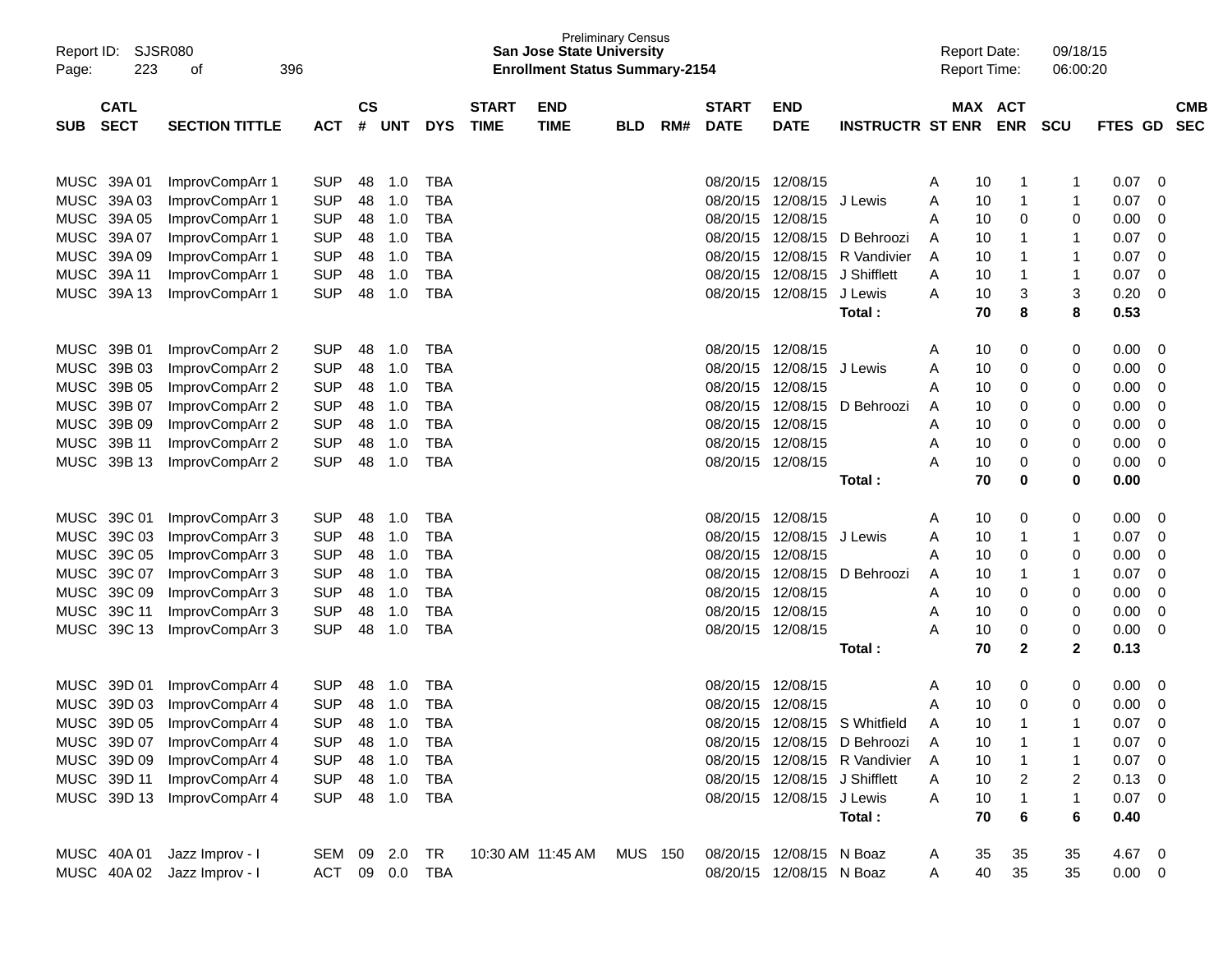| Page:                    | Report ID: SJSR080<br>224  | 396<br>of                           |               |                    |            |                 |                             | <b>Preliminary Census</b><br><b>San Jose State University</b><br><b>Enrollment Status Summary-2154</b> |                          |            |                             |                               |                                | <b>Report Date:</b><br><b>Report Time:</b> |                |                                  | 09/18/15<br>06:00:20             |                                |                          |            |
|--------------------------|----------------------------|-------------------------------------|---------------|--------------------|------------|-----------------|-----------------------------|--------------------------------------------------------------------------------------------------------|--------------------------|------------|-----------------------------|-------------------------------|--------------------------------|--------------------------------------------|----------------|----------------------------------|----------------------------------|--------------------------------|--------------------------|------------|
| <b>SUB</b>               | <b>CATL</b><br><b>SECT</b> | <b>SECTION TITTLE</b>               | <b>ACT</b>    | $\mathsf{cs}$<br># | UNT        | <b>DYS</b>      | <b>START</b><br><b>TIME</b> | <b>END</b><br><b>TIME</b>                                                                              | <b>BLD</b>               | RM#        | <b>START</b><br><b>DATE</b> | <b>END</b><br><b>DATE</b>     | <b>INSTRUCTR ST ENR</b>        |                                            |                | MAX ACT<br><b>ENR</b>            | SCU                              | FTES GD SEC                    |                          | <b>CMB</b> |
|                          |                            |                                     |               |                    |            |                 |                             |                                                                                                        |                          |            |                             |                               | Total:                         |                                            | 75             | 70                               | 70                               | 4.67                           |                          |            |
|                          | MUSC 41A 01                | <b>Applied Lyric Dict</b>           | ACT           | 09                 | 1.0        | МW              |                             | 08:30 AM 09:20 AM                                                                                      | <b>MUS 210</b>           |            |                             | 08/20/15 12/08/15             | L Pugh<br>Total:               | A                                          | 20<br>20       | 16<br>16                         | 16<br>16                         | 1.08<br>1.08                   | $\overline{\phantom{1}}$ |            |
|                          | MUSC 50A 01                | ConcertChoir                        | ACT           |                    | 21 1.0     | МW              |                             | 01:30 PM 03:20 PM                                                                                      | <b>MUS 150</b>           |            | 08/20/15 12/08/15           |                               | J Benson<br>Total:             | A                                          | 55<br>55       | 51<br>51                         | 51<br>51                         | $3.40 \ 0$<br>3.40             |                          |            |
| MUSC 51 01<br>MUSC 51 02 |                            | <b>UnivChorales</b><br>UnivChorales | ACT<br>ACT    | 09<br>09           | 1.0<br>1.0 | <b>TR</b><br>MW |                             | 03:30 PM 04:20 PM<br>03:30 PM 04:20 PM                                                                 | <b>MUS</b><br><b>MUS</b> | 182<br>182 | 08/20/15                    | 08/20/15 12/08/15<br>12/08/15 | J Benson<br>J Benson<br>Total: | Α<br>A                                     | 30<br>20<br>50 | 14<br>11<br>25                   | 14<br>11<br>25                   | 0.95<br>$0.73 \quad 0$<br>1.68 | $\overline{\phantom{0}}$ |            |
| MUSC 52 01               |                            | <b>ENS: OperaTheater</b>            | ACT 21 1.0 TR |                    |            |                 |                             | 03:30 PM 05:20 PM                                                                                      | <b>MUS 150</b>           |            | 08/20/15 12/08/15           |                               | L Chianakas A<br>Total:        |                                            | 20<br>20       | 9<br>9                           | 9<br>9                           | $0.60 \quad 0$<br>0.60         |                          |            |
| MUSC 53 01               |                            | ENS: UnivSymphOrcheACT 21 1.0 TR    |               |                    |            |                 |                             | 01:30 PM 03:20 PM                                                                                      | MUS 176                  |            | 08/20/15 12/08/15           |                               | <b>B</b> Turner<br>Total:      | A                                          | 30<br>30       | 13<br>13                         | 13<br>13                         | $0.87$ 0<br>0.87               |                          |            |
| MUSC 54 01               |                            | SymphBand                           | ACT           |                    | 21 1.0     | TR              |                             | 01:30 PM 03:20 PM                                                                                      | <b>MUS 150</b>           |            | 08/20/15 12/08/15           |                               | P Herrera<br>Total:            | A                                          | 30<br>30       | 25<br>25                         | 25<br>25                         | $1.67$ 0<br>1.67               |                          |            |
| MUSC 55 01               |                            | ENS: WindEnsemble ACT               |               |                    | 21 1.0     | MW              |                             | 01:30 PM 03:20 PM                                                                                      | MUS 176                  |            | 08/20/15 12/08/15           |                               | E Harris<br>Total:             | A                                          | 60<br>60       | 18<br>18                         | 18<br>18                         | $1.20 \t 0$<br>1.20            |                          |            |
| MUSC 56 01               |                            | MarchBand                           | ACT           | 21                 | 2.0        |                 |                             | MWF 03:45 PM 06:00 PM                                                                                  | MUS                      | 150        | 08/20/15 12/08/15           |                               | <b>G</b> Pierson<br>Total:     | A                                          | 100<br>100     | 87<br>87                         | 87<br>87                         | 11.60 0<br>11.60               |                          |            |
| MUSC 57 01               |                            | <b>JazzOrch</b>                     | <b>ACT</b>    | 20                 | 1.0        | <b>TR</b>       |                             | 03:30 PM 05:20 PM                                                                                      | MUS                      | 176        | 08/20/15 12/08/15           |                               | S Whitfield<br>Total:          | A                                          | 30<br>30       | 12<br>12                         | 12<br>12                         | $0.80 \ 0$<br>0.80             |                          |            |
| MUSC 59 01               |                            | AfroLatinJazzEns                    | ACT           |                    | 20 1.0 MW  |                 |                             | 01:30 PM 03:20 PM                                                                                      | MUS 186                  |            |                             | 08/20/15 12/08/15 J Lewis     | Total:                         | Α                                          | 20<br>20       | $\overline{7}$<br>$\overline{7}$ | $\overline{7}$<br>$\overline{7}$ | $0.47 \quad 0$<br>0.47         |                          |            |
|                          |                            | MUSC 60A 01 Choraliers              |               |                    |            |                 |                             | ACT 21 1.0 TR  01:30 PM  03:20 PM  MUS  182                                                            |                          |            | 08/20/15 12/08/15           |                               | J Benson<br>Total:             | A                                          | 20<br>20       | 14<br>14                         | 14<br>14                         | $0.93$ 0<br>0.93               |                          |            |
|                          |                            | MUSC 60C 01 EnsChamberMusic         |               |                    |            |                 |                             | ACT 10 1.0 T 03:30 PM 05:20 PM MUS 211                                                                 |                          |            | 08/20/15 12/08/15           |                               | G Mok<br>Total:                | A                                          | 15<br>15       | 5<br>5                           | 5<br>5                           | 0.33 0<br>0.33                 |                          |            |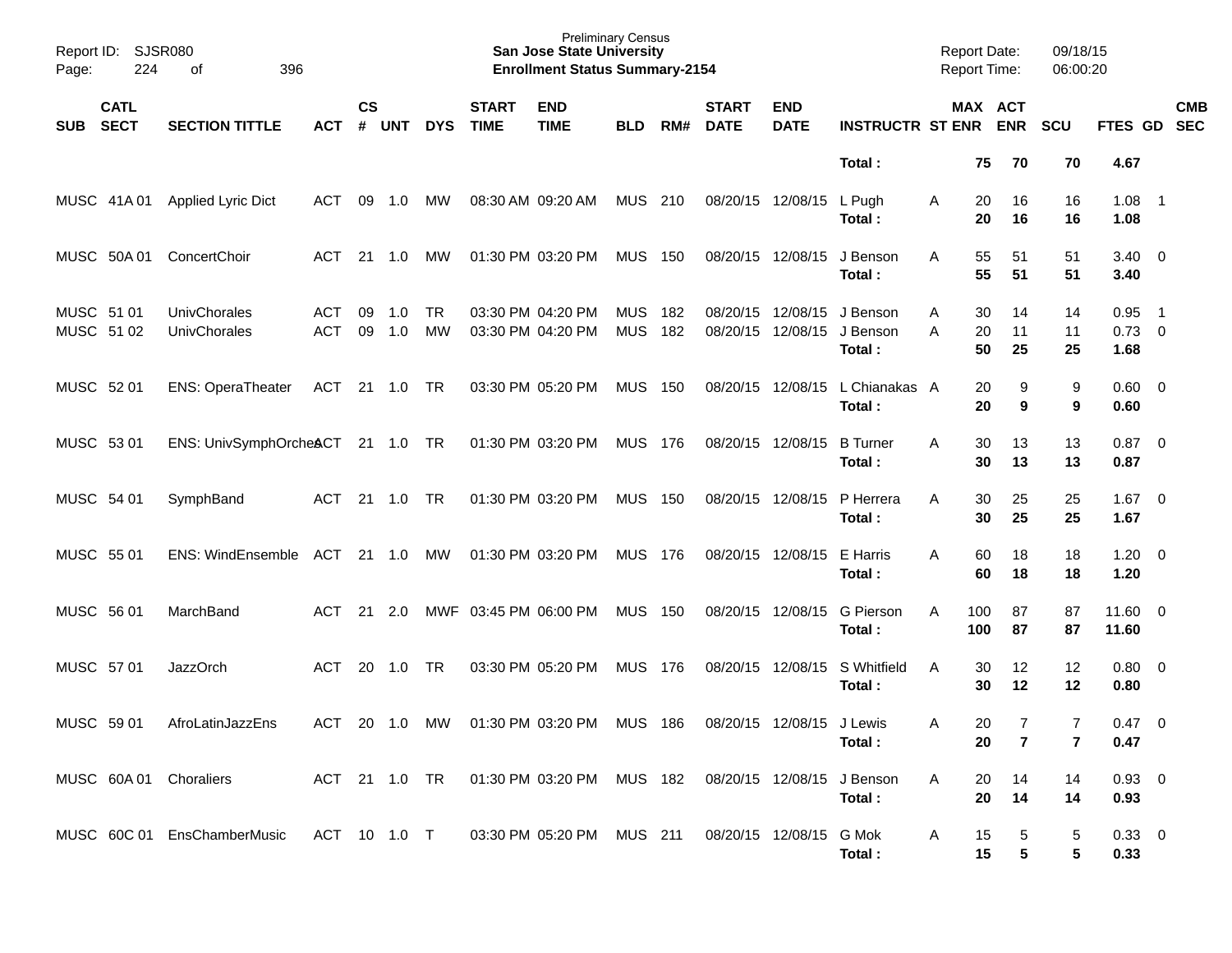| Page:      | Report ID: SJSR080<br>225  | 396<br>of                     |                   |                |            |                          |                             | <b>Preliminary Census</b><br><b>San Jose State University</b><br><b>Enrollment Status Summary-2154</b> |                |       |                             |                                                            |                                            | <b>Report Date:</b><br><b>Report Time:</b> |                                  | 09/18/15<br>06:00:20                      |                             |                                           |            |
|------------|----------------------------|-------------------------------|-------------------|----------------|------------|--------------------------|-----------------------------|--------------------------------------------------------------------------------------------------------|----------------|-------|-----------------------------|------------------------------------------------------------|--------------------------------------------|--------------------------------------------|----------------------------------|-------------------------------------------|-----------------------------|-------------------------------------------|------------|
| SUB SECT   | <b>CATL</b>                | <b>SECTION TITTLE</b>         | <b>ACT</b>        | <b>CS</b><br># | UNT        | <b>DYS</b>               | <b>START</b><br><b>TIME</b> | <b>END</b><br><b>TIME</b>                                                                              | <b>BLD</b>     | RM#   | <b>START</b><br><b>DATE</b> | <b>END</b><br><b>DATE</b>                                  | <b>INSTRUCTR ST ENR ENR</b>                |                                            | MAX ACT                          | <b>SCU</b>                                | FTES GD SEC                 |                                           | <b>CMB</b> |
|            | MUSC 60D 01                | CollMusicum                   | <b>ACT</b>        |                | 10  1.0    | <b>TBA</b>               |                             |                                                                                                        |                |       | 08/20/15                    | 12/08/15                                                   | G Haramaki A<br>Total:                     | 15<br>15                                   | 5<br>5                           | 5<br>5                                    | 0.33<br>0.33                | - 0                                       |            |
|            | MUSC 60F 01<br>MUSC 60F 02 | SmallJazzEns<br>SmallJazzEns  | ACT<br><b>ACT</b> | 10<br>10       | 1.0<br>1.0 | <b>TBA</b><br><b>TBA</b> |                             |                                                                                                        |                |       |                             | 08/20/15 12/08/15 J Lewis<br>08/20/15 12/08/15 J Shifflett | Total:                                     | 15<br>A<br>15<br>Α<br>30                   | 6<br>5<br>11                     | 6<br>5<br>11                              | 0.40<br>0.33<br>0.73        | $\overline{0}$<br>$\overline{\mathbf{0}}$ |            |
|            |                            | MUSC 60H 01 PercEns           | ACT               |                | 10 1.0 F   |                          |                             | 10:30 AM 12:20 PM                                                                                      | MUS 176        |       |                             | 08/20/15 12/08/15                                          | G Lemmon<br>Total:                         | 20<br>A<br>20                              | 6<br>6                           | 6<br>6                                    | 0.40<br>0.40                | $\overline{\mathbf{0}}$                   |            |
|            | MUSC 60101                 | EnsJazzEnsemble               | ACT               |                | 10 1.0 F   |                          |                             | 12:30 PM 02:20 PM                                                                                      | MUS 182        |       |                             | 08/20/15 12/08/15                                          | C Manzana<br>Total:                        | 15<br>A<br>15                              | 8<br>8                           | 8<br>8                                    | 0.53<br>0.53                | $\overline{\mathbf{0}}$                   |            |
|            | MUSC 60J 01                | StringEns                     | ACT               |                | 10 1.0 F   |                          |                             | 03:30 PM 06:15 PM                                                                                      | MUS 210        |       |                             | 08/20/15 12/08/15                                          | P Gelfand<br>Total:                        | A<br>15<br>15                              | $\overline{2}$<br>$\mathbf{2}$   | $\overline{c}$<br>$\mathbf 2$             | 0.13<br>0.13                | $\overline{\mathbf{0}}$                   |            |
|            | MUSC 60K 01                | <b>BrassEns</b>               | <b>ACT</b>        |                | 10 1.0 F   |                          |                             | 10:30 AM 12:20 PM                                                                                      | <b>MUS 150</b> |       |                             | 08/20/15 12/08/15                                          | K Adduci<br>Total:                         | A<br>20<br>20                              | $\overline{7}$<br>$\overline{7}$ | $\overline{7}$<br>$\overline{\mathbf{r}}$ | 0.47<br>0.47                | $\overline{\mathbf{0}}$                   |            |
|            | MUSC 60L01<br>MUSC 60L02   | WoodwindEns<br>WoodwindEns    | ACT<br><b>ACT</b> | 10<br>10       | 1.0<br>1.0 | -F<br><b>TBA</b>         |                             | 10:30 AM 12:20 PM                                                                                      | MUS            | - 182 |                             | 08/20/15 12/08/15<br>08/20/15 12/08/15 C Payne             | J Averett<br>Total:                        | 15<br>Α<br>15<br>A<br>30                   | 9<br>0<br>9                      | 9<br>0<br>9                               | 0.60<br>$0.00 \t 0$<br>0.60 | $\overline{0}$                            |            |
|            |                            | MUSC 60M 01 SaxophoneEns      | ACT               | 10             | 1.0 T      |                          |                             | 07:00 PM 09:00 PM                                                                                      | MUS            | 150   |                             | 08/20/15 12/08/15                                          | M Hernandez A<br>Total:                    | 15<br>15                                   | 4<br>4                           | 4<br>4                                    | 0.27<br>0.27                | $\overline{0}$                            |            |
|            | MUSC 60O 01                | TromboneEns                   | <b>ACT</b>        |                | 10 1.0     | - F                      |                             | 08:30 AM 10:20 AM                                                                                      | MUS            | 150   |                             | 08/20/15 12/08/15                                          | T Hornig<br>Total:                         | 15<br>A<br>15                              | $\overline{2}$<br>$\mathbf{2}$   | $\overline{c}$<br>$\mathbf{2}$            | 0.13<br>0.13                | $\overline{\mathbf{0}}$                   |            |
| MUSC 61 01 |                            | StylesIntrpOpera1             | ACT               | 09             | 1.0        | TBA                      |                             |                                                                                                        |                |       | 08/20/15                    | 12/08/15                                                   | S Snitkovska A<br>Total:                   | 15<br>15                                   | $\overline{2}$<br>$\mathbf{2}$   | 2<br>$\mathbf{2}$                         | 0.13<br>0.13                | $\overline{\mathbf{0}}$                   |            |
| MUSC 63 01 |                            | StylesIntrpOpera2             | ACT 09 1.0 TBA    |                |            |                          |                             |                                                                                                        |                |       |                             |                                                            | 08/20/15 12/08/15 S Snitkovska A<br>Total: | 15<br>15                                   | 3<br>3                           | 3<br>3                                    | $0.20 \ 0$<br>0.20          |                                           |            |
| MUSC 81 01 |                            | Concert Listening I           | ACT 09 1.0 TR     |                |            |                          |                             | 12:30 PM 01:20 PM MUS 176                                                                              |                |       |                             | 08/20/15 12/08/15 A Cohen                                  | Total:                                     | 150<br>Α<br>150                            | 30<br>30                         | 30<br>30                                  | $2.00 \t 0$<br>2.00         |                                           |            |
|            |                            | MUSC 100W 01 Writing Workshop | SEM 04 3.0 MW     |                |            |                          |                             | 09:00 AM 10:15 AM MUS 213                                                                              |                |       |                             | 08/20/15 12/08/15 A Cohen                                  |                                            | 25<br>A                                    | 25                               | 75                                        | $5.00 \t 0$                 |                                           |            |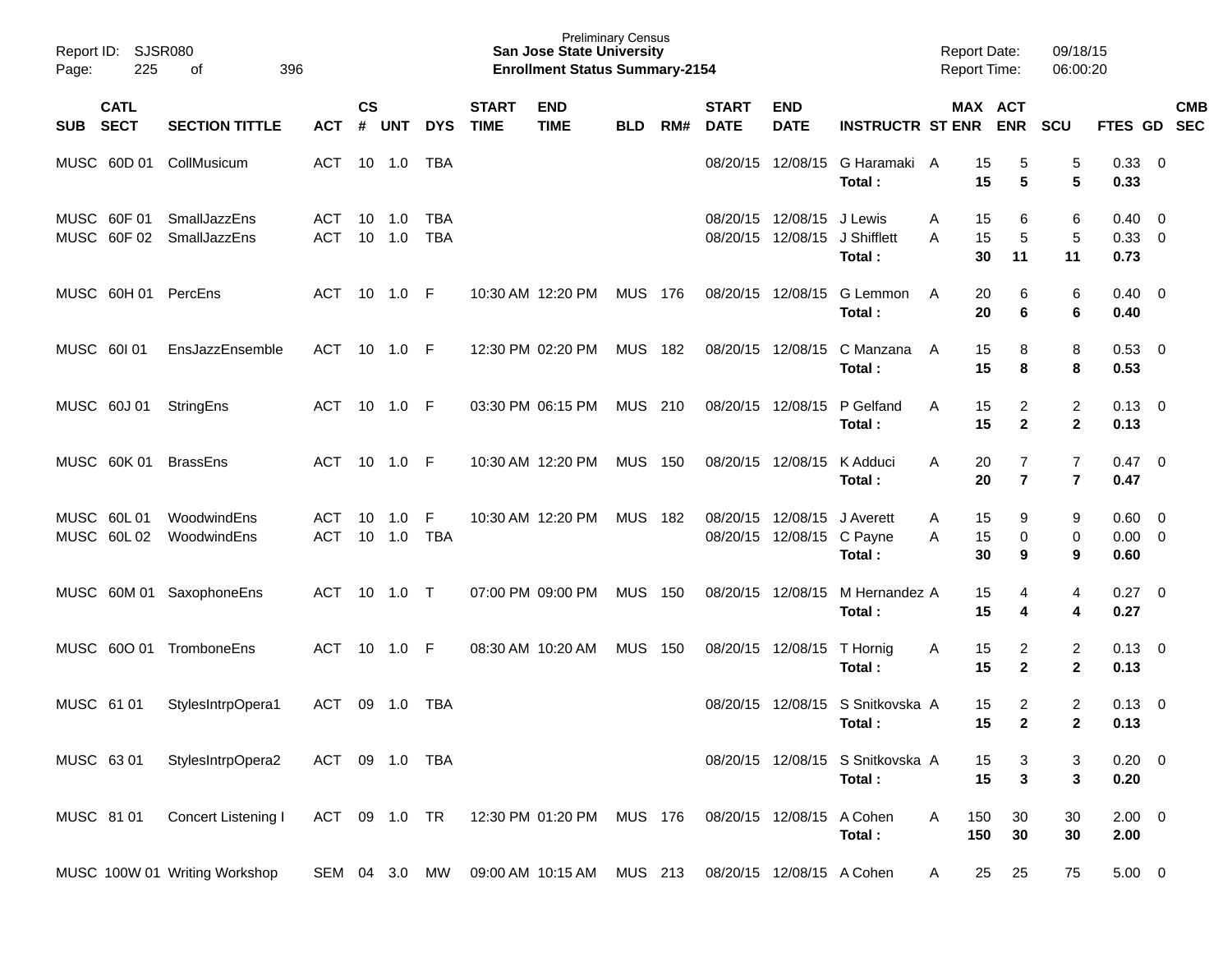| Report ID: SJSR080<br>Page:       | 226 | 396<br>of                                          |                                  |                    |                |                          |                             | <b>San Jose State University</b><br><b>Enrollment Status Summary-2154</b> | <b>Preliminary Census</b> |       |                             |                                        |                              |        |                  | <b>Report Date:</b><br><b>Report Time:</b> | 09/18/15<br>06:00:20 |                                    |                          |            |
|-----------------------------------|-----|----------------------------------------------------|----------------------------------|--------------------|----------------|--------------------------|-----------------------------|---------------------------------------------------------------------------|---------------------------|-------|-----------------------------|----------------------------------------|------------------------------|--------|------------------|--------------------------------------------|----------------------|------------------------------------|--------------------------|------------|
| <b>CATL</b><br><b>SECT</b><br>SUB |     | <b>SECTION TITTLE</b>                              | <b>ACT</b>                       | $\mathsf{cs}$<br># | <b>UNT</b>     | <b>DYS</b>               | <b>START</b><br><b>TIME</b> | <b>END</b><br><b>TIME</b>                                                 | <b>BLD</b>                | RM#   | <b>START</b><br><b>DATE</b> | <b>END</b><br><b>DATE</b>              | <b>INSTRUCTR ST ENR</b>      |        |                  | MAX ACT<br><b>ENR</b>                      | <b>SCU</b>           | FTES GD SEC                        |                          | <b>CMB</b> |
|                                   |     |                                                    |                                  |                    |                |                          |                             |                                                                           |                           |       |                             |                                        | Total:                       |        | 25               | 25                                         | 75                   | 5.00                               |                          |            |
| MUSC 103 01                       |     | Form & Analysis                                    | SEM                              | 04                 | 3.0            | <b>TR</b>                | 09:00 AM 10:15 AM           |                                                                           | <b>MUS</b>                | 160   |                             | 08/20/15 12/08/15                      | P Furman<br>Total:           | A      | 30<br>30         | 29<br>29                                   | 87<br>87             | 5.85<br>5.85                       | $\overline{\phantom{1}}$ |            |
| MUSC 104 01                       |     | Counterpoint                                       | SEM                              | 04                 | 3.0            | МW                       |                             | 12:00 PM 01:15 PM                                                         | MUS 210                   |       |                             | 08/20/15 12/08/15                      | <b>B</b> Belet<br>Total:     | A      | 25<br>25         | 20<br>20                                   | 60<br>60             | 4.05<br>4.05                       | $\overline{\phantom{1}}$ |            |
| MUSC 106A01                       |     | Jazz Arranging I                                   | SEM                              |                    | 04 2.0         | МW                       | 10:30 AM 11:45 AM           |                                                                           | <b>MUS</b>                | 160   |                             | 08/20/15 12/08/15                      | J Shifflett<br>Total:        | A      | 18<br>18         | 18<br>18                                   | 36<br>36             | $2.50\quad 3$<br>2.50              |                          |            |
| MUSC 110 01                       |     | Bar/Class Mus Histor LEC                           |                                  |                    | $02 \quad 3.0$ | MW                       | 09:00 AM 10:15 AM           |                                                                           | <b>MUS</b>                | 250   |                             | 08/20/15 12/08/15                      | G Haramaki A<br>Total:       |        | 50<br>50         | 41<br>41                                   | 123<br>123           | $8.20 \ 0$<br>8.20                 |                          |            |
| MUSC 120 01<br>MUSC 120 10        |     | Worlds of Jazz<br>Worlds of Jazz                   | <b>LEC</b><br><b>LEC</b>         | 01<br>01           | 3.0<br>3.0     | МW<br><b>TBA</b>         |                             | 10:30 AM 11:45 AM                                                         | <b>MUS</b>                | - 150 | 08/20/15<br>08/20/15        | 12/08/15<br>12/08/15                   | J Lewis<br>J Lewis<br>Total: | Α<br>A | 70<br>100<br>170 | 69<br>98<br>167                            | 207<br>294<br>501    | 13.80 0<br>19.60 0<br>33.40        |                          |            |
|                                   |     | MUSC 122A 01 Fund Tech Woodwnds ACT 10 1.0 TR      |                                  |                    |                |                          | 11:30 AM 12:20 PM           |                                                                           | <b>MUS</b>                | 182   |                             | 08/20/15 12/08/15                      | J Averett<br>Total:          | A      | 18<br>18         | 18<br>18                                   | 18<br>18             | $1.20 \t 0$<br>1.20                |                          |            |
|                                   |     | MUSC 123A 01 Fund Tech Brass                       | ACT                              |                    | 10 1.0         | МW                       | 10:30 AM 11:20 AM           |                                                                           | <b>MUS</b>                | 269   |                             | 08/20/15 12/08/15                      | K Adduci<br>Total:           | A      | 18<br>18         | 18<br>18                                   | 18<br>18             | $1.20 \t 0$<br>1.20                |                          |            |
|                                   |     | MUSC 127A 01 Fund Tech Strings                     | ACT                              |                    | 10 1.0         | <b>TR</b>                | 08:00 AM 08:50 AM           |                                                                           | <b>MUS</b>                | 150   |                             | 08/20/15 12/08/15                      | <b>B</b> Moyer<br>Total:     | A      | 20<br>20         | 20<br>20                                   | 20<br>20             | 1.35<br>1.35                       | $\overline{\phantom{0}}$ |            |
| MUSC 129 01<br>MUSC 129 02        |     | Electro-Acoustics<br>Electro-Acoustics             | <b>SUP</b><br><b>SUP</b>         | 36<br>36           | 1.0<br>2.0     | <b>TBA</b><br><b>TBA</b> |                             |                                                                           |                           |       |                             | 08/20/15 12/08/15<br>08/20/15 12/08/15 | Total:                       | Α<br>A | 10<br>10<br>20   | 0<br>0<br>$\bf{0}$                         | 0<br>0<br>0          | $0.00 \t 0$<br>$0.00 \ 0$<br>0.00  |                          |            |
|                                   |     | MUSC 129A 01 ElecAcous5<br>MUSC 129A 02 ElecAcous5 | SUP 36 1.0 TBA<br>SUP 36 2.0 TBA |                    |                |                          |                             |                                                                           |                           |       |                             | 08/20/15 12/08/15<br>08/20/15 12/08/15 | Total:                       | A<br>А | 10<br>10<br>20   | 0<br>0<br>0                                | 0<br>0<br>0          | $0.00 \t 0$<br>$0.00 \t 0$<br>0.00 |                          |            |
|                                   |     | MUSC 129B 01 ElecAcous6<br>MUSC 129B 02 ElecAcous6 | SUP 36 1.0 TBA<br>SUP 36 2.0 TBA |                    |                |                          |                             |                                                                           |                           |       |                             | 08/20/15 12/08/15<br>08/20/15 12/08/15 | Total:                       | A<br>A | 10<br>10<br>20   | 0<br>0<br>0                                | 0<br>0<br>0          | $0.00 \t 0$<br>$0.00 \t 0$<br>0.00 |                          |            |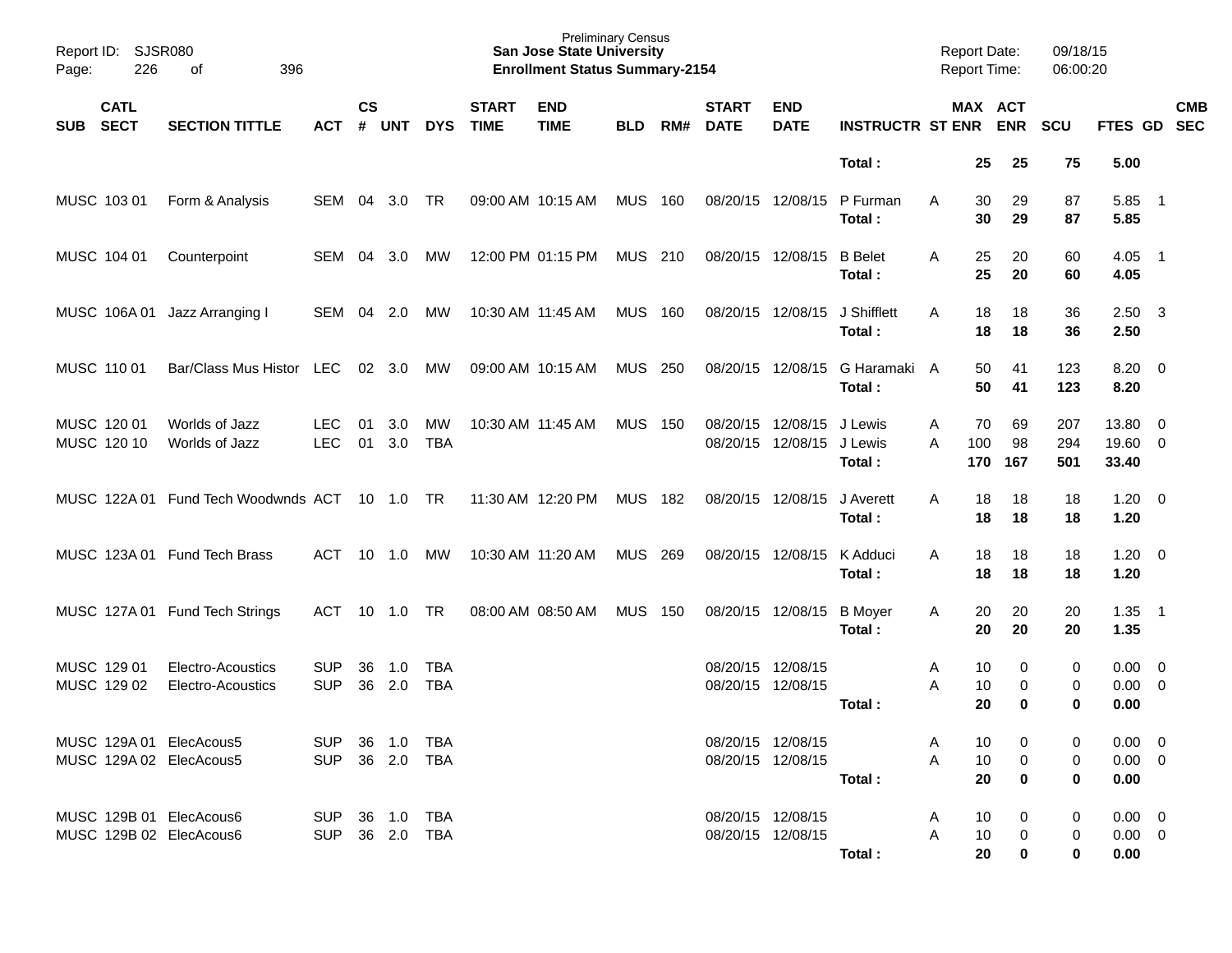| Page: | Report ID: SJSR080<br>227  | 396<br>οf               |                |                    |                |            |                             | San Jose State University<br><b>Enrollment Status Summary-2154</b> | <b>Preliminary Census</b> |     |                             |                           |                              | <b>Report Date:</b><br><b>Report Time:</b> |                    | 09/18/15<br>06:00:20 |                |                          |
|-------|----------------------------|-------------------------|----------------|--------------------|----------------|------------|-----------------------------|--------------------------------------------------------------------|---------------------------|-----|-----------------------------|---------------------------|------------------------------|--------------------------------------------|--------------------|----------------------|----------------|--------------------------|
| SUB   | <b>CATL</b><br><b>SECT</b> | <b>SECTION TITTLE</b>   | ACT            | $\mathsf{cs}$<br># | UNT            | <b>DYS</b> | <b>START</b><br><b>TIME</b> | <b>END</b><br><b>TIME</b>                                          | <b>BLD</b>                | RM# | <b>START</b><br><b>DATE</b> | <b>END</b><br><b>DATE</b> | INSTRUCTR ST ENR ENR SCU     |                                            | MAX ACT            |                      | <b>FTES GD</b> | <b>CMB</b><br><b>SEC</b> |
|       |                            | MUSC 129C 01 ElecAcous7 | <b>SUP</b>     | 36                 | 1.0            | TBA        |                             |                                                                    |                           |     |                             | 08/20/15 12/08/15         |                              | A                                          | 0<br>10            | 0                    | 0.00           | - 0                      |
|       |                            | MUSC 129C 02 ElecAcous7 | <b>SUP</b>     | 36                 | 2.0            | TBA        |                             |                                                                    |                           |     |                             | 08/20/15 12/08/15         |                              | A                                          | 0<br>10            | 0                    | 0.00           | - 0                      |
|       |                            |                         |                |                    |                |            |                             |                                                                    |                           |     |                             |                           | Total:                       |                                            | 20<br>0            | 0                    | 0.00           |                          |
|       |                            | MUSC 129D 01 ElecAcous8 | <b>SUP</b>     | 36                 | 1.0            | TBA        |                             |                                                                    |                           |     |                             | 08/20/15 12/08/15         |                              | A                                          | 0<br>10            | 0                    | $0.00 \quad 0$ |                          |
|       |                            | MUSC 129D 02 ElecAcous8 | <b>SUP</b>     | 36                 | 2.0            | TBA        |                             |                                                                    |                           |     |                             | 08/20/15 12/08/15         |                              | A                                          | 0<br>10            | 0                    | 0.00           | $\overline{\mathbf{0}}$  |
|       |                            |                         |                |                    |                |            |                             |                                                                    |                           |     |                             |                           | Total:                       |                                            | 20<br>0            | 0                    | 0.00           |                          |
|       | MUSC 130 01                | Piano                   | <b>SUP</b>     | 36                 | 1.0            | TBA        |                             |                                                                    |                           |     |                             | 08/20/15 12/08/15         |                              | A                                          | 0<br>10            | 0                    | 0.00           | $\overline{\mathbf{0}}$  |
|       | MUSC 130 02                | Piano                   | <b>SUP</b>     | 36                 | 2.0            | TBA        |                             |                                                                    |                           |     |                             | 08/20/15 12/08/15         |                              | A                                          | 0<br>10            | 0                    | 0.00           | $\overline{\mathbf{0}}$  |
|       |                            |                         |                |                    |                |            |                             |                                                                    |                           |     |                             |                           | Total:                       |                                            | 20<br>0            | 0                    | 0.00           |                          |
|       | MUSC 130A 01 Piano 5       |                         | <b>SUP</b>     | 36                 | 1.0            | TBA        |                             |                                                                    |                           |     |                             | 08/20/15 12/08/15         |                              | A                                          | 0<br>10            | 0                    | 0.00           | - 0                      |
|       | MUSC 130A 02 Piano 5       |                         | <b>SUP</b>     | 36                 | 2.0            | <b>TBA</b> |                             |                                                                    |                           |     |                             | 08/20/15 12/08/15         |                              | A                                          | 10<br>0            | 0                    | 0.00           | - 0                      |
|       | MUSC 130A 03 Piano 5       |                         | <b>SUP</b>     | 36                 | 1.0            | <b>TBA</b> |                             |                                                                    |                           |     |                             | 08/20/15 12/08/15         |                              | A                                          | 10<br>0            | 0                    | 0.00           | 0                        |
|       | MUSC 130A 04 Piano 5       |                         | <b>SUP</b>     | 36                 | 2.0            | <b>TBA</b> |                             |                                                                    |                           |     |                             | 08/20/15 12/08/15         |                              | A                                          | 10<br>0            | 0                    | 0.00           | 0                        |
|       | MUSC 130A 05 Piano 5       |                         | <b>SUP</b>     | 36                 | 1.0            | <b>TBA</b> |                             |                                                                    |                           |     |                             | 08/20/15 12/08/15         |                              | A                                          | 10<br>0            | 0                    | 0.00           | 0                        |
|       | MUSC 130A 06 Piano 5       |                         | <b>SUP</b>     | 36                 | 2.0            | <b>TBA</b> |                             |                                                                    |                           |     |                             | 08/20/15 12/08/15         |                              | A                                          | 10<br>0            | 0                    | 0.00           | 0                        |
|       |                            |                         |                |                    |                |            |                             |                                                                    |                           |     |                             |                           | Total:                       |                                            | 60<br>0            | 0                    | 0.00           |                          |
|       | MUSC 130B 01 Piano 6       |                         | <b>SUP</b>     | 36                 | 1.0            | TBA        |                             |                                                                    |                           |     |                             | 08/20/15 12/08/15         |                              | A                                          | 0<br>10            | 0                    | 0.00           | - 0                      |
|       | MUSC 130B 02 Piano 6       |                         | <b>SUP</b>     | 36                 | 2.0            | <b>TBA</b> |                             |                                                                    |                           |     |                             | 08/20/15 12/08/15         | G Mok                        | A                                          | 10<br>2            | 4                    | 0.27           | 0                        |
|       | MUSC 130B 03 Piano 6       |                         | <b>SUP</b>     | 36                 | 1.0            | <b>TBA</b> |                             |                                                                    |                           |     |                             | 08/20/15 12/08/15         |                              | A                                          | 0<br>10            | 0                    | 0.00           | 0                        |
|       | MUSC 130B 04 Piano 6       |                         | <b>SUP</b>     | 36                 | 2.0            | <b>TBA</b> |                             |                                                                    |                           |     |                             | 08/20/15 12/08/15         |                              | A                                          | 10<br>0            | 0                    | 0.00           | 0                        |
|       | MUSC 130B 05 Piano 6       |                         | <b>SUP</b>     | 36                 | 1.0            | <b>TBA</b> |                             |                                                                    |                           |     |                             | 08/20/15 12/08/15         |                              | A                                          | 10<br>0            | 0                    | 0.00           | 0                        |
|       | MUSC 130B 06 Piano 6       |                         | <b>SUP</b>     | 36                 | 2.0            | <b>TBA</b> |                             |                                                                    |                           |     |                             | 08/20/15 12/08/15         |                              | A                                          | 0<br>10            | 0                    | 0.00           | - 0                      |
|       |                            |                         |                |                    |                |            |                             |                                                                    |                           |     |                             |                           | Total:                       |                                            | $\mathbf{2}$<br>60 | 4                    | 0.27           |                          |
|       | MUSC 130C 01 Piano 7       |                         | <b>SUP</b>     | 36                 | 1.0            | TBA        |                             |                                                                    |                           |     |                             | 08/20/15 12/08/15 G Mok   |                              | A                                          | 10<br>3            | 3                    | 0.20           | - 0                      |
|       | MUSC 130C 02 Piano 7       |                         | <b>SUP</b>     | 36                 | 2.0            | <b>TBA</b> |                             |                                                                    |                           |     | 08/20/15                    | 12/08/15 G Mok            |                              | A                                          | 3<br>10            | 6                    | 0.40           | 0                        |
|       | MUSC 130C 03 Piano 7       |                         | <b>SUP</b>     | 36                 | 1.0            | <b>TBA</b> |                             |                                                                    |                           |     |                             | 08/20/15 12/08/15         |                              | A                                          | 10<br>0            | 0                    | 0.00           | 0                        |
|       | MUSC 130C 04 Piano 7       |                         | SUP 36 2.0 TBA |                    |                |            |                             |                                                                    |                           |     |                             | 08/20/15 12/08/15         |                              | A                                          | 10<br>0            |                      | $0.00 \quad 0$ |                          |
|       | MUSC 130C 05 Piano 7       |                         | SUP 36 1.0 TBA |                    |                |            |                             |                                                                    |                           |     |                             |                           | 08/20/15 12/08/15 N Sultanov | $\mathsf{A}$                               | 10                 |                      | $0.07 \quad 0$ |                          |
|       | MUSC 130C 06 Piano 7       |                         | SUP 36 2.0 TBA |                    |                |            |                             |                                                                    |                           |     |                             | 08/20/15 12/08/15         |                              | A                                          | 10<br>0            | 0                    | $0.00 \quad 0$ |                          |
|       |                            |                         |                |                    |                |            |                             |                                                                    |                           |     |                             |                           | Total:                       |                                            | 60<br>7            | 10                   | 0.67           |                          |
|       | MUSC 130D 01 Piano 8       |                         | SUP 36 1.0 TBA |                    |                |            |                             |                                                                    |                           |     |                             | 08/20/15 12/08/15         |                              | A                                          | 10<br>0            | $\mathbf{0}$         | $0.00 \quad 0$ |                          |
|       | MUSC 130D 02 Piano 8       |                         | SUP 36 2.0 TBA |                    |                |            |                             |                                                                    |                           |     |                             | 08/20/15 12/08/15 G Mok   |                              | A                                          | 10<br>1            | 2                    | $0.13 \quad 0$ |                          |
|       | MUSC 130D 03 Piano 8       |                         |                |                    | SUP 36 1.0 TBA |            |                             |                                                                    |                           |     |                             | 08/20/15 12/08/15         |                              | A                                          | 10<br>0            | $\Omega$             | $0.00 \t 0$    |                          |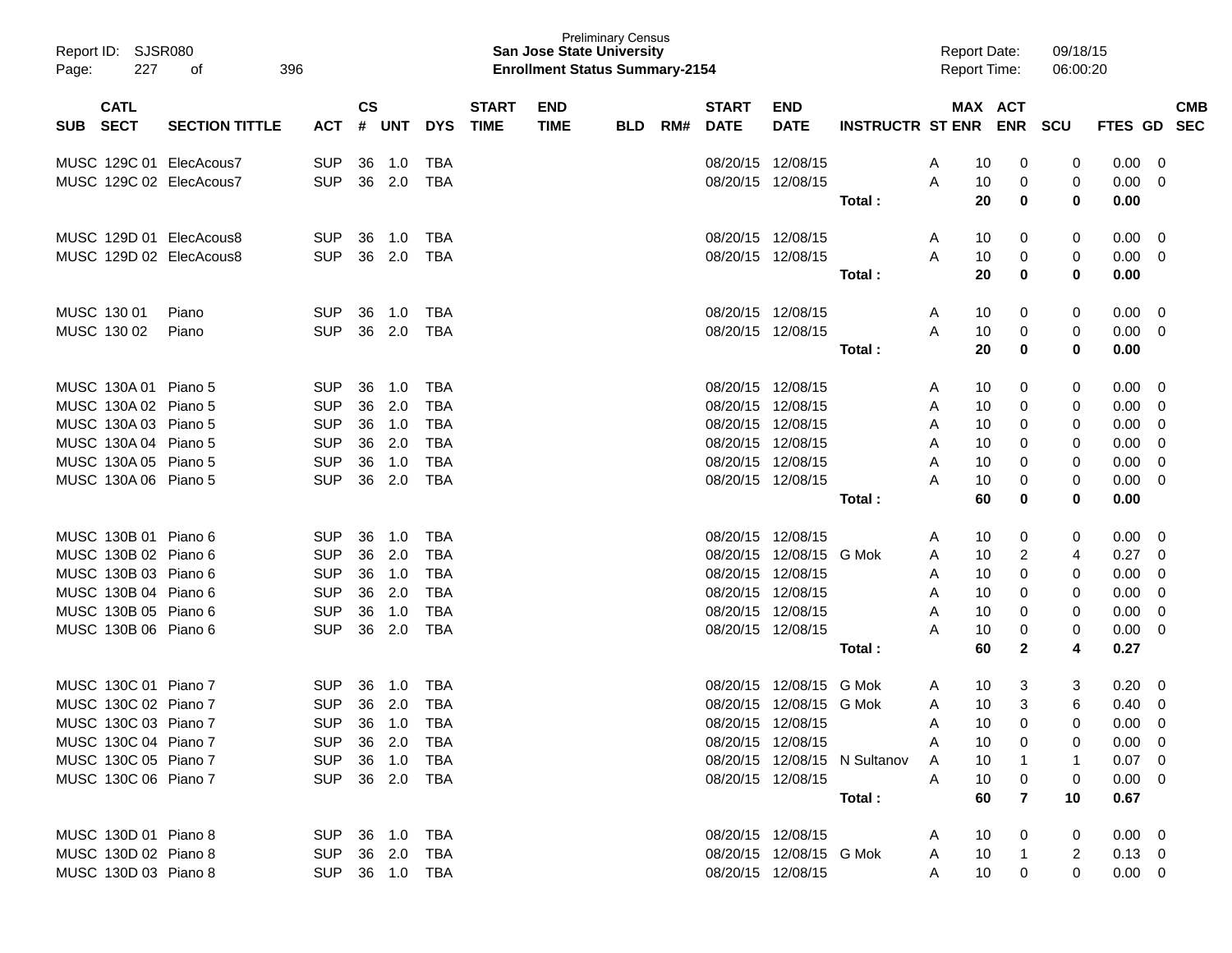| Report ID: SJSR080<br>228<br>396<br>Page:<br>οf |                            |                           |                          | <b>Preliminary Census</b><br><b>San Jose State University</b><br><b>Enrollment Status Summary-2154</b> |            |                          |                             |                           |            |     |                               |                           |                                 | <b>Report Date:</b><br>Report Time: |          |        | 09/18/15<br>06:00:20 |                |                          |
|-------------------------------------------------|----------------------------|---------------------------|--------------------------|--------------------------------------------------------------------------------------------------------|------------|--------------------------|-----------------------------|---------------------------|------------|-----|-------------------------------|---------------------------|---------------------------------|-------------------------------------|----------|--------|----------------------|----------------|--------------------------|
| <b>SUB</b>                                      | <b>CATL</b><br><b>SECT</b> | <b>SECTION TITTLE</b>     | ACT                      | $\mathsf{cs}$<br>$\#$                                                                                  | <b>UNT</b> | <b>DYS</b>               | <b>START</b><br><b>TIME</b> | <b>END</b><br><b>TIME</b> | <b>BLD</b> | RM# | <b>START</b><br><b>DATE</b>   | <b>END</b><br><b>DATE</b> | <b>INSTRUCTR ST ENR ENR</b>     |                                     | MAX ACT  |        | SCU                  | <b>FTES GD</b> | <b>CMB</b><br><b>SEC</b> |
|                                                 |                            |                           |                          |                                                                                                        |            |                          |                             |                           |            |     |                               |                           |                                 |                                     |          |        |                      |                |                          |
| MUSC 130D 04 Piano 8<br>MUSC 130D 05 Piano 8    |                            |                           | <b>SUP</b><br><b>SUP</b> | 36<br>36                                                                                               | 2.0<br>1.0 | <b>TBA</b><br><b>TBA</b> |                             |                           |            |     | 08/20/15 12/08/15<br>08/20/15 | 12/08/15                  |                                 | A<br>A                              | 10<br>10 | 0<br>0 | 0<br>0               | 0.00<br>0.00   | - 0<br>0                 |
| MUSC 130D 06 Piano 8                            |                            |                           | <b>SUP</b>               |                                                                                                        | 36 2.0     | <b>TBA</b>               |                             |                           |            |     |                               | 08/20/15 12/08/15         |                                 | A                                   | 10       | 0      | 0                    | 0.00           | $\mathbf{0}$             |
|                                                 |                            |                           |                          |                                                                                                        |            |                          |                             |                           |            |     |                               |                           | Total:                          |                                     | 60       | 1      | $\mathbf{2}$         | 0.13           |                          |
| MUSC 131 01                                     |                            | Keyboard                  | <b>SUP</b>               | 36                                                                                                     | 1.0        | TBA                      |                             |                           |            |     |                               | 08/20/15 12/08/15         |                                 | A                                   | 10       | 0      | 0                    | 0.00           | $\overline{0}$           |
| MUSC 131 02                                     |                            | Keyboard                  | <b>SUP</b>               |                                                                                                        | 36 2.0     | TBA                      |                             |                           |            |     | 08/20/15 12/08/15             |                           |                                 | A                                   | 10       | 0      | 0                    | 0.00           | $\overline{0}$           |
|                                                 |                            |                           |                          |                                                                                                        |            |                          |                             |                           |            |     |                               |                           | Total:                          |                                     | 20       | 0      | 0                    | 0.00           |                          |
|                                                 |                            | MUSC 131A 01 HarpsOrgan 5 | <b>SUP</b>               | 36                                                                                                     | 1.0        | TBA                      |                             |                           |            |     |                               | 08/20/15 12/08/15         |                                 | A                                   | 10       | 0      | 0                    | 0.00           | $\overline{0}$           |
|                                                 |                            | MUSC 131A 02 HarpsOrgan 5 | <b>SUP</b>               |                                                                                                        | 36 2.0     | TBA                      |                             |                           |            |     | 08/20/15 12/08/15             |                           |                                 | A                                   | 10       | 0      | 0                    | 0.00           | $\overline{0}$           |
|                                                 |                            |                           |                          |                                                                                                        |            |                          |                             |                           |            |     |                               |                           | Total:                          |                                     | 20       | 0      | 0                    | 0.00           |                          |
|                                                 |                            | MUSC 131B 01 HarpsOrgan 6 | <b>SUP</b>               | 36                                                                                                     | 1.0        | <b>TBA</b>               |                             |                           |            |     |                               | 08/20/15 12/08/15         |                                 | A                                   | 10       | 0      | 0                    | 0.00           | $\overline{0}$           |
|                                                 |                            | MUSC 131B 02 HarpsOrgan 6 | <b>SUP</b>               |                                                                                                        | 36 2.0     | TBA                      |                             |                           |            |     |                               | 08/20/15 12/08/15         |                                 | A                                   | 10       | 0      | 0                    | 0.00           | $\overline{0}$           |
|                                                 |                            |                           |                          |                                                                                                        |            |                          |                             |                           |            |     |                               |                           | Total:                          |                                     | 20       | 0      | 0                    | 0.00           |                          |
|                                                 |                            | MUSC 131C 01 HarpsOrgan 7 | <b>SUP</b>               | 36                                                                                                     | 1.0        | TBA                      |                             |                           |            |     |                               | 08/20/15 12/08/15         |                                 | A                                   | 10       | 0      | 0                    | 0.00           | $\overline{0}$           |
|                                                 |                            | MUSC 131C 02 HarpsOrgan 7 | <b>SUP</b>               |                                                                                                        | 36 2.0     | TBA                      |                             |                           |            |     | 08/20/15 12/08/15             |                           |                                 | A                                   | 10       | 0      | 0                    | 0.00           | $\overline{0}$           |
|                                                 |                            |                           |                          |                                                                                                        |            |                          |                             |                           |            |     |                               |                           | Total:                          |                                     | 20       | 0      | 0                    | 0.00           |                          |
|                                                 |                            | MUSC 131D 01 HarpsOrgan 8 | <b>SUP</b>               | 36                                                                                                     | 1.0        | <b>TBA</b>               |                             |                           |            |     |                               | 08/20/15 12/08/15         |                                 | A                                   | 10       | 0      | 0                    | 0.00           | $\overline{0}$           |
|                                                 |                            | MUSC 131D 02 HarpsOrgan 8 | <b>SUP</b>               |                                                                                                        | 36 2.0     | TBA                      |                             |                           |            |     | 08/20/15 12/08/15             |                           |                                 | A                                   | 10       | 0      | 0                    | 0.00           | $\overline{0}$           |
|                                                 |                            |                           |                          |                                                                                                        |            |                          |                             |                           |            |     |                               |                           | Total:                          |                                     | 20       | 0      | 0                    | 0.00           |                          |
| MUSC 133 01                                     |                            | Voice                     | <b>SUP</b>               | 36                                                                                                     | 1.0        | <b>TBA</b>               |                             |                           |            |     |                               | 08/20/15 12/08/15         |                                 | A                                   | 10       | 0      | 0                    | 0.00           | $\overline{0}$           |
| MUSC 133 02                                     |                            | Voice                     | <b>SUP</b>               |                                                                                                        | 36 2.0     | TBA                      |                             |                           |            |     | 08/20/15 12/08/15             |                           |                                 | A                                   | 10       | 0      | 0                    | 0.00           | $\overline{0}$           |
|                                                 |                            |                           |                          |                                                                                                        |            |                          |                             |                           |            |     |                               |                           | Total:                          |                                     | 20       | 0      | 0                    | 0.00           |                          |
| MUSC 133A 01 Voice 5                            |                            |                           | <b>SUP</b>               | 36                                                                                                     | 1.0        | <b>TBA</b>               |                             |                           |            |     |                               |                           | 08/20/15 12/08/15 S Bengochea A |                                     | 10       |        |                      | 0.08           | $\mathbf 1$              |
| MUSC 133A 02 Voice 5                            |                            |                           | <b>SUP</b>               |                                                                                                        | 36 2.0     | <b>TBA</b>               |                             |                           |            |     |                               |                           | 08/20/15 12/08/15 S Bengochea A |                                     | 10       | 1      | 2                    | 0.13           | $\overline{0}$           |
| MUSC 133A 03 Voice 5                            |                            |                           | <b>SUP</b>               |                                                                                                        | 36 1.0     | TBA                      |                             |                           |            |     |                               | 08/20/15 12/08/15         |                                 | A                                   | 10       | 0      |                      | $0.00 \t 0$    |                          |
| MUSC 133A 04 Voice 5                            |                            |                           | <b>SUP</b>               |                                                                                                        | 36 2.0     | <b>TBA</b>               |                             |                           |            |     |                               | 08/20/15 12/08/15         |                                 | A                                   | 10       | 0      |                      | 0.00           | $\overline{\phantom{0}}$ |
| MUSC 133A 05 Voice 5                            |                            |                           | <b>SUP</b>               |                                                                                                        | 36 1.0     | TBA                      |                             |                           |            |     |                               | 08/20/15 12/08/15 L Pugh  |                                 | A                                   | 10       | 4      | 4                    | 0.28           | $\overline{1}$           |
| MUSC 133A 06 Voice 5                            |                            |                           | <b>SUP</b>               |                                                                                                        | 36 2.0     | TBA                      |                             |                           |            |     |                               | 08/20/15 12/08/15         |                                 | A                                   | 10       | 0      |                      | 0.00           | - 0                      |
| MUSC 133A 07 Voice 5                            |                            |                           | <b>SUP</b>               |                                                                                                        | 36 1.0     | <b>TBA</b>               |                             |                           |            |     |                               | 08/20/15 12/08/15 J Frank |                                 | A                                   | 10       | 3      | 3                    | 0.20           | - 0                      |
| MUSC 133A 08 Voice 5                            |                            |                           | <b>SUP</b>               |                                                                                                        | 36 2.0 TBA |                          |                             |                           |            |     |                               | 08/20/15 12/08/15         |                                 | A                                   | 10       | 0      | 0                    | $0.00 \quad 0$ |                          |
|                                                 |                            |                           |                          |                                                                                                        |            |                          |                             |                           |            |     |                               |                           | Total:                          |                                     | 80       | 9      | 10                   | 0.70           |                          |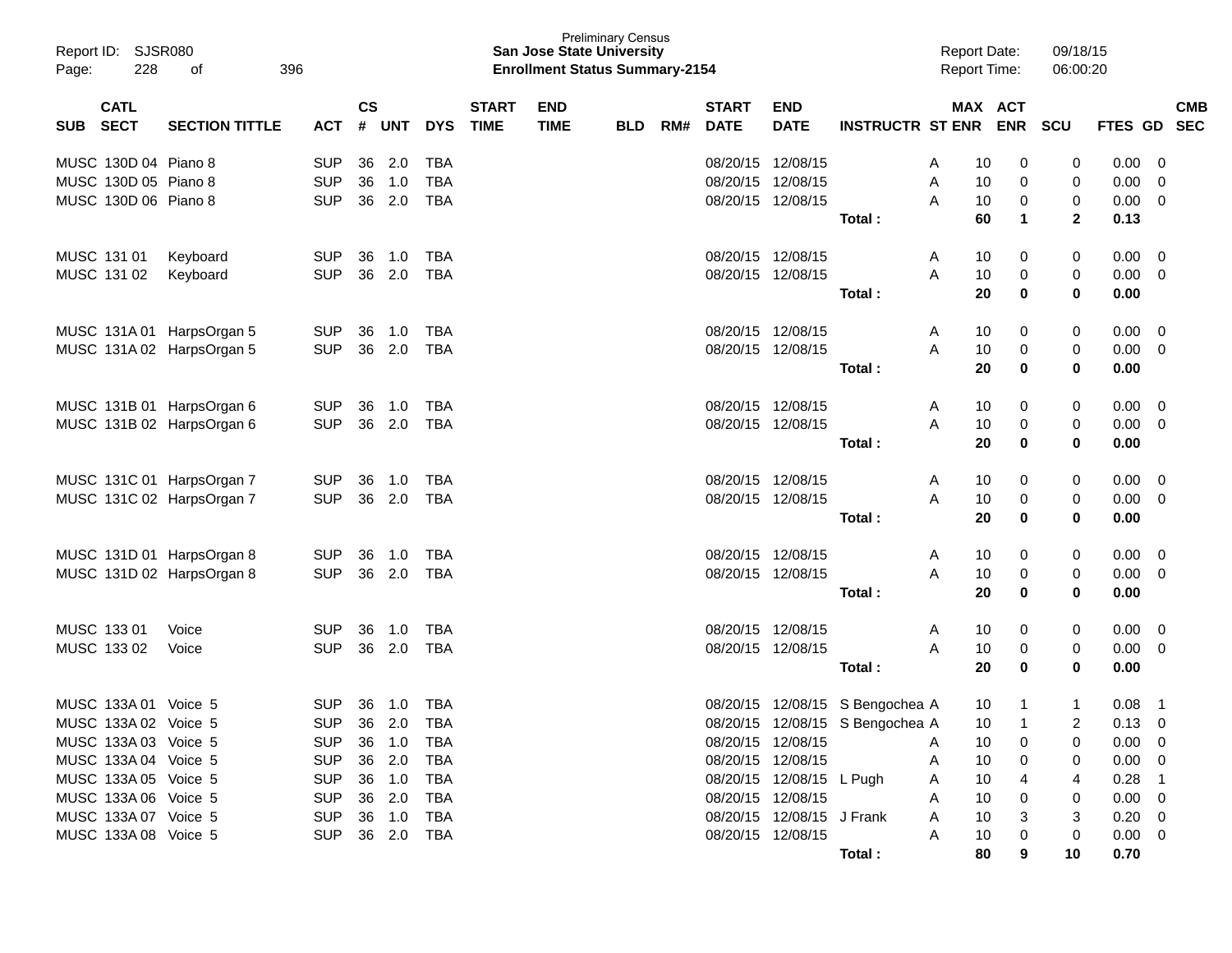| Report ID: SJSR080<br>229<br>Page:<br>οf                          | 396                                                |                                           | <b>Preliminary Census</b><br><b>San Jose State University</b><br><b>Enrollment Status Summary-2154</b> |     |                                        |                           |                                  | <b>Report Date:</b><br><b>Report Time:</b> |            | 09/18/15<br>06:00:20 |                |                          |
|-------------------------------------------------------------------|----------------------------------------------------|-------------------------------------------|--------------------------------------------------------------------------------------------------------|-----|----------------------------------------|---------------------------|----------------------------------|--------------------------------------------|------------|----------------------|----------------|--------------------------|
| <b>CATL</b><br><b>SECT</b><br><b>SECTION TITTLE</b><br><b>SUB</b> | $\mathsf{cs}$<br>#<br><b>UNT</b><br><b>ACT</b>     | <b>START</b><br><b>DYS</b><br><b>TIME</b> | <b>END</b><br><b>TIME</b><br><b>BLD</b>                                                                | RM# | <b>START</b><br><b>DATE</b>            | <b>END</b><br><b>DATE</b> | <b>INSTRUCTR ST ENR</b>          | MAX ACT                                    | <b>ENR</b> | <b>SCU</b>           | <b>FTES GD</b> | <b>CMB</b><br><b>SEC</b> |
|                                                                   |                                                    |                                           |                                                                                                        |     |                                        |                           |                                  |                                            |            |                      |                |                          |
| MUSC 133B 01 Voice 6                                              | <b>SUP</b><br>36<br>1.0                            | TBA                                       |                                                                                                        |     | 08/20/15 12/08/15                      |                           |                                  | A<br>10                                    | 0          | 0                    | 0.00           | 0                        |
| MUSC 133B 02 Voice 6<br>MUSC 133B 03 Voice 6                      | <b>SUP</b><br>2.0<br>36                            | <b>TBA</b>                                |                                                                                                        |     | 08/20/15 12/08/15<br>08/20/15 12/08/15 |                           |                                  | A<br>10                                    | 0          | 0                    | 0.00           | 0                        |
| MUSC 133B 04 Voice 6                                              | <b>SUP</b><br>36<br>1.0                            | <b>TBA</b>                                |                                                                                                        |     |                                        |                           |                                  | A<br>10                                    | 0          | 0                    | 0.00           | 0                        |
| MUSC 133B 05 Voice 6                                              | <b>SUP</b><br>36<br>2.0<br><b>SUP</b><br>36<br>1.0 | <b>TBA</b><br><b>TBA</b>                  |                                                                                                        |     | 08/20/15 12/08/15                      | 08/20/15 12/08/15         | L Chianakas                      | 10<br>A                                    | 0          | 0                    | 0.00<br>0.00   | 0                        |
| MUSC 133B 06 Voice 6                                              |                                                    |                                           |                                                                                                        |     |                                        |                           |                                  | 10<br>A                                    | 0          | 0                    |                | 0                        |
|                                                                   | <b>SUP</b><br>36<br>2.0                            | <b>TBA</b>                                |                                                                                                        |     | 08/20/15 12/08/15<br>08/20/15 12/08/15 |                           |                                  | A<br>10                                    | 0          | 0                    | 0.00           | 0                        |
| MUSC 133B 07 Voice 6<br>MUSC 133B 08 Voice 6                      | <b>SUP</b><br>36<br>1.0<br><b>SUP</b><br>2.0<br>36 | <b>TBA</b><br><b>TBA</b>                  |                                                                                                        |     | 08/20/15 12/08/15                      |                           |                                  | Α<br>10<br>A<br>10                         | 0<br>0     | 0                    | 0.00<br>0.00   | 0                        |
|                                                                   |                                                    |                                           |                                                                                                        |     |                                        |                           |                                  | 80                                         | 0          | 0<br>0               | 0.00           | 0                        |
|                                                                   |                                                    |                                           |                                                                                                        |     |                                        |                           | Total :                          |                                            |            |                      |                |                          |
| MUSC 133C 01 Voice 7                                              | <b>SUP</b><br>36<br>1.0                            | TBA                                       |                                                                                                        |     |                                        |                           | 08/20/15 12/08/15 S Bengochea A  | 10                                         | 2          | 2                    | 0.15           | -1                       |
| MUSC 133C 02 Voice 7                                              | <b>SUP</b><br>2.0<br>36                            | <b>TBA</b>                                |                                                                                                        |     | 08/20/15 12/08/15                      |                           |                                  | A<br>10                                    | 0          | 0                    | 0.00           | 0                        |
| MUSC 133C 03 Voice 7                                              | <b>SUP</b><br>36<br>1.0                            | <b>TBA</b>                                |                                                                                                        |     | 08/20/15 12/08/15                      |                           |                                  | Α<br>10                                    | 0          | 0                    | 0.00           | 0                        |
| MUSC 133C 04 Voice 7                                              | <b>SUP</b><br>36<br>2.0                            | <b>TBA</b>                                |                                                                                                        |     |                                        | 08/20/15 12/08/15         | L Chianakas                      | 10<br>A                                    | 3          | 6                    | 0.40           | 0                        |
| MUSC 133C 05 Voice 7                                              | <b>SUP</b><br>36<br>1.0                            | <b>TBA</b>                                |                                                                                                        |     |                                        | 08/20/15 12/08/15 L Pugh  |                                  | 10<br>A                                    | 1          | 1                    | 0.07           | 0                        |
| MUSC 133C 06 Voice 7                                              | <b>SUP</b><br>36<br>2.0                            | <b>TBA</b>                                |                                                                                                        |     | 08/20/15 12/08/15                      |                           |                                  | A<br>10                                    | 0          | 0                    | 0.00           | 0                        |
| MUSC 133C 07 Voice 7                                              | <b>SUP</b><br>36<br>1.0                            | <b>TBA</b>                                |                                                                                                        |     |                                        | 08/20/15 12/08/15 J Frank |                                  | A<br>10                                    | 1          | -1                   | 0.07           | 0                        |
| MUSC 133C 08 Voice 7                                              | <b>SUP</b><br>2.0<br>36                            | <b>TBA</b>                                |                                                                                                        |     |                                        | 08/20/15 12/08/15 J Frank |                                  | 10<br>A                                    | 2          | $\overline{4}$       | 0.27           | 0                        |
|                                                                   |                                                    |                                           |                                                                                                        |     |                                        |                           | Total :                          | 80                                         | 9          | 14                   | 0.95           |                          |
| MUSC 133D 01 Voice 8                                              | <b>SUP</b><br>36<br>1.0                            | TBA                                       |                                                                                                        |     |                                        |                           | 08/20/15 12/08/15 S Bengochea A  | 10                                         | 3          | 3                    | 0.22           | -1                       |
| MUSC 133D 02 Voice 8                                              | <b>SUP</b><br>2.0<br>36                            | <b>TBA</b>                                |                                                                                                        |     | 08/20/15 12/08/15                      |                           |                                  | A<br>10                                    | 0          | 0                    | 0.00           | 0                        |
| MUSC 133D 03 Voice 8                                              | <b>SUP</b><br>36<br>1.0                            | <b>TBA</b>                                |                                                                                                        |     | 08/20/15 12/08/15                      |                           |                                  | Α<br>10                                    | 0          | 0                    | 0.00           | 0                        |
| MUSC 133D 04 Voice 8                                              | <b>SUP</b><br>36<br>2.0                            | <b>TBA</b>                                |                                                                                                        |     |                                        | 08/20/15 12/08/15         | L Chianakas                      | 10<br>A                                    | 1          | 2                    | 0.13           | 0                        |
| MUSC 133D 05 Voice 8                                              | <b>SUP</b><br>36<br>1.0                            | <b>TBA</b>                                |                                                                                                        |     |                                        | 08/20/15 12/08/15 L Pugh  |                                  | 10<br>A                                    | 1          | 1                    | 0.07           | 0                        |
| MUSC 133D 06 Voice 8                                              | <b>SUP</b><br>36<br>2.0                            | <b>TBA</b>                                |                                                                                                        |     | 08/20/15 12/08/15                      |                           |                                  | 10<br>A                                    | 0          | 0                    | 0.00           | 0                        |
| MUSC 133D 07 Voice 8                                              | <b>SUP</b><br>36<br>1.0                            | <b>TBA</b>                                |                                                                                                        |     | 08/20/15 12/08/15                      |                           |                                  | Α<br>10                                    | 0          | 0                    | 0.00           | 0                        |
| MUSC 133D 08 Voice 8                                              | <b>SUP</b><br>2.0<br>36                            | <b>TBA</b>                                |                                                                                                        |     | 08/20/15 12/08/15                      |                           |                                  | A<br>10                                    | 0          | 0                    | 0.00           | 0                        |
|                                                                   |                                                    |                                           |                                                                                                        |     |                                        |                           | Total :                          | 80                                         | 5          | 6                    | 0.42           |                          |
|                                                                   |                                                    |                                           |                                                                                                        |     |                                        |                           |                                  |                                            |            |                      |                |                          |
| MUSC 134 01<br>Strings                                            | <b>SUP</b><br>36  1.0  TBA                         |                                           |                                                                                                        |     | 08/20/15 12/08/15                      |                           |                                  | 10<br>A                                    | $\Omega$   | 0                    | 0.00           | $\Omega$                 |
| MUSC 134 02 Strings                                               | SUP 36 2.0 TBA                                     |                                           |                                                                                                        |     |                                        | 08/20/15 12/08/15         |                                  | 10<br>A                                    | 0          | 0                    | $0.00 \t 0$    |                          |
|                                                                   |                                                    |                                           |                                                                                                        |     |                                        |                           | Total :                          | 20                                         | 0          | 0                    | 0.00           |                          |
| MUSC 134A 01 Strings 5                                            | SUP 36 1.0 TBA                                     |                                           |                                                                                                        |     | 08/20/15 12/08/15                      |                           |                                  | 10<br>A                                    | 0          | 0                    | $0.00 \t 0$    |                          |
| MUSC 134A 02 Strings 5                                            | 36 2.0<br>SUP                                      | TBA                                       |                                                                                                        |     | 08/20/15 12/08/15                      |                           |                                  | 10<br>A                                    | 0          | 0                    | $0.00 \t 0$    |                          |
| MUSC 134A 03 Strings 5                                            | SUP<br>36 1.0                                      | TBA                                       |                                                                                                        |     |                                        |                           | 08/20/15 12/08/15 D Nicholeris A | 10                                         | 1          | -1                   | $0.07 \ 0$     |                          |
| MUSC 134A 04 Strings 5                                            | SUP<br>36 2.0                                      | TBA                                       |                                                                                                        |     |                                        |                           | 08/20/15 12/08/15 D Nicholeris A | 10                                         | 1          | 2                    | $0.13 \ 0$     |                          |
| MUSC 134A 05 Strings 5                                            | SUP 36 1.0 TBA                                     |                                           |                                                                                                        |     |                                        | 08/20/15 12/08/15         |                                  | 10 <sup>°</sup><br>A                       | 0          | 0                    | $0.00 \t 0$    |                          |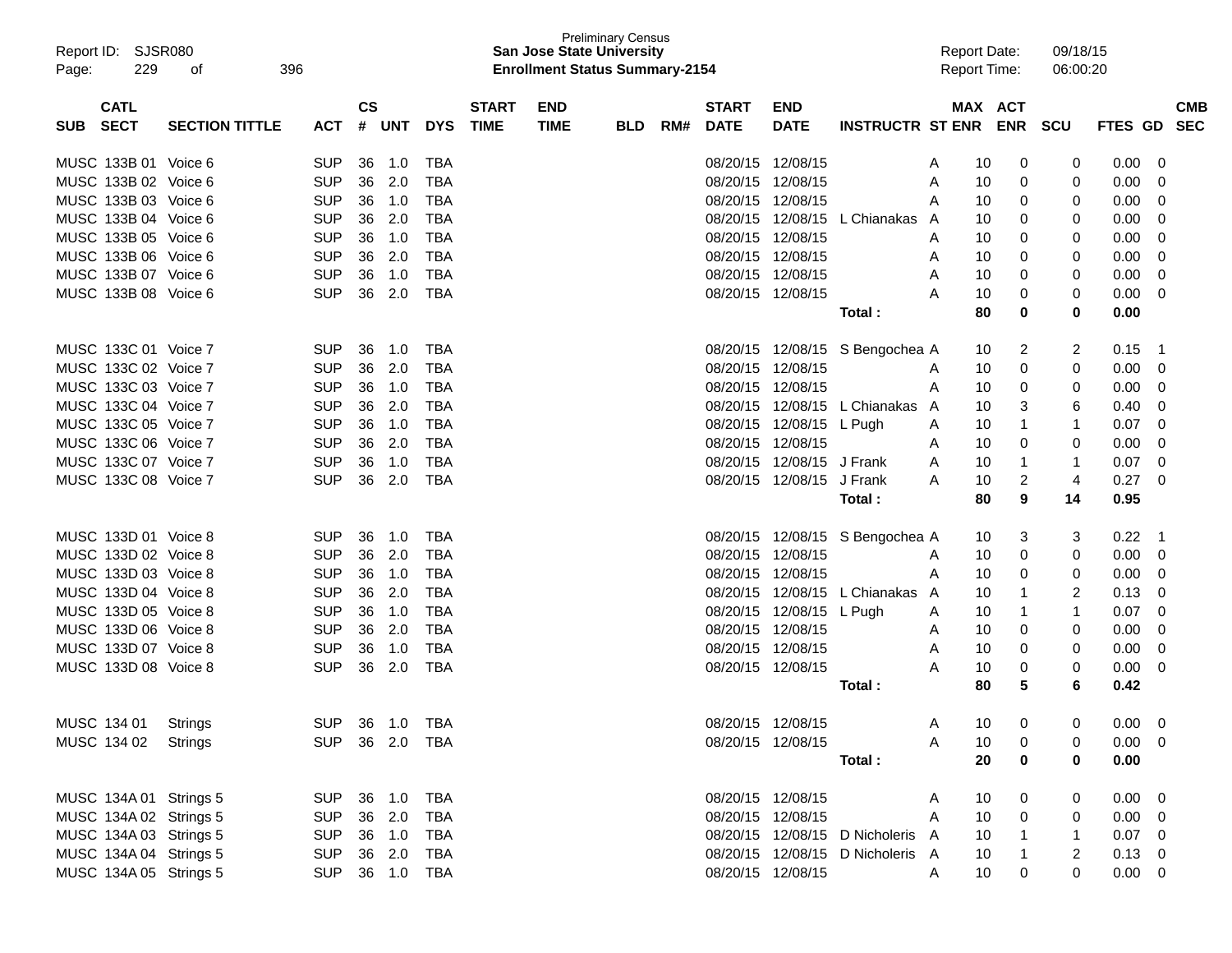| Report ID: SJSR080<br>230<br>Page:       | 396<br>οf             |                |               |        |            |                             | <b>San Jose State University</b><br><b>Enrollment Status Summary-2154</b> | <b>Preliminary Census</b> |     |                             |                           |                                |   | <b>Report Date:</b><br><b>Report Time:</b> |              | 09/18/15<br>06:00:20 |             |                          |
|------------------------------------------|-----------------------|----------------|---------------|--------|------------|-----------------------------|---------------------------------------------------------------------------|---------------------------|-----|-----------------------------|---------------------------|--------------------------------|---|--------------------------------------------|--------------|----------------------|-------------|--------------------------|
| <b>CATL</b><br><b>SECT</b><br><b>SUB</b> | <b>SECTION TITTLE</b> | ACT            | $\mathsf{cs}$ | # UNT  | <b>DYS</b> | <b>START</b><br><b>TIME</b> | <b>END</b><br><b>TIME</b>                                                 | <b>BLD</b>                | RM# | <b>START</b><br><b>DATE</b> | <b>END</b><br><b>DATE</b> | INSTRUCTR ST ENR ENR SCU       |   | MAX ACT                                    |              |                      | FTES GD     | <b>CMB</b><br><b>SEC</b> |
| MUSC 134A 06 Strings 5                   |                       | <b>SUP</b>     | 36            | 2.0    | TBA        |                             |                                                                           |                           |     | 08/20/15 12/08/15           |                           |                                | A | 10                                         | 0            | 0                    | 0.00        | 0                        |
| MUSC 134A 07 Strings 5                   |                       | <b>SUP</b>     | 36            | 1.0    | TBA        |                             |                                                                           |                           |     | 08/20/15 12/08/15           |                           |                                | A | 10                                         | 0            | 0                    | 0.00        | 0                        |
| MUSC 134A 08 Strings 5                   |                       | <b>SUP</b>     |               | 36 2.0 | TBA        |                             |                                                                           |                           |     |                             | 08/20/15 12/08/15         | <b>B</b> Moyer                 | A | 10                                         | $\mathbf{1}$ | 2                    | 0.13        | 0                        |
|                                          |                       |                |               |        |            |                             |                                                                           |                           |     |                             |                           | Total :                        |   | 80                                         | 3            | 5                    | 0.33        |                          |
| MUSC 134B 01 Strings 6                   |                       | <b>SUP</b>     | 36            | 1.0    | TBA        |                             |                                                                           |                           |     | 08/20/15 12/08/15           |                           |                                | A | 10                                         | 0            | 0                    | 0.00        | 0                        |
| MUSC 134B 02 Strings 6                   |                       | <b>SUP</b>     | 36            | 2.0    | TBA        |                             |                                                                           |                           |     | 08/20/15 12/08/15           |                           |                                | A | 10                                         | 0            | 0                    | 0.00        | 0                        |
| MUSC 134B 03 Strings 6                   |                       | <b>SUP</b>     | 36            | 1.0    | TBA        |                             |                                                                           |                           |     |                             | 08/20/15 12/08/15         |                                | A | 10                                         | 0            | 0                    | 0.00        | 0                        |
| MUSC 134B 04 Strings 6                   |                       | <b>SUP</b>     | 36            | 2.0    | <b>TBA</b> |                             |                                                                           |                           |     |                             | 08/20/15 12/08/15         |                                | A | 10                                         | 0            | 0                    | 0.00        | 0                        |
| MUSC 134B 05 Strings 6                   |                       | <b>SUP</b>     | 36            | 1.0    | <b>TBA</b> |                             |                                                                           |                           |     | 08/20/15 12/08/15           |                           |                                | A | 10                                         | 0            | 0                    | 0.00        | 0                        |
| MUSC 134B 06 Strings 6                   |                       | <b>SUP</b>     | 36            | 2.0    | <b>TBA</b> |                             |                                                                           |                           |     |                             | 08/20/15 12/08/15         | P Gelfand                      | A | 10                                         |              | 2                    | 0.13        | 0                        |
| MUSC 134B 07 Strings 6                   |                       | <b>SUP</b>     | 36            | 1.0    | <b>TBA</b> |                             |                                                                           |                           |     | 08/20/15 12/08/15           |                           |                                | A | 10                                         | 0            | 0                    | 0.00        | 0                        |
| MUSC 134B 08 Strings 6                   |                       | <b>SUP</b>     |               | 36 2.0 | <b>TBA</b> |                             |                                                                           |                           |     |                             | 08/20/15 12/08/15         | <b>B</b> Moyer                 | A | 10                                         | 1            | 2                    | 0.13        | 0                        |
|                                          |                       |                |               |        |            |                             |                                                                           |                           |     |                             |                           | Total :                        |   | 80                                         | $\mathbf{2}$ | 4                    | 0.27        |                          |
| MUSC 134C 01 Strings 7                   |                       | <b>SUP</b>     | 36            | 1.0    | TBA        |                             |                                                                           |                           |     | 08/20/15 12/08/15           |                           |                                | A | 10                                         | 0            | 0                    | 0.00        | 0                        |
| MUSC 134C 02 Strings 7                   |                       | <b>SUP</b>     | 36            | 2.0    | TBA        |                             |                                                                           |                           |     | 08/20/15 12/08/15           |                           |                                | A | 10                                         | 0            | 0                    | 0.00        | 0                        |
| MUSC 134C 03 Strings 7                   |                       | <b>SUP</b>     | 36            | 1.0    | TBA        |                             |                                                                           |                           |     |                             |                           | 08/20/15 12/08/15 D Nicholeris | A | 10                                         |              | -1                   | 0.07        | 0                        |
| MUSC 134C 04 Strings 7                   |                       | <b>SUP</b>     | 36            | 2.0    | <b>TBA</b> |                             |                                                                           |                           |     |                             | 08/20/15 12/08/15         | D Nicholeris                   | A | 10                                         |              | 2                    | 0.13        | 0                        |
| MUSC 134C 05 Strings 7                   |                       | <b>SUP</b>     | 36            | 1.0    | <b>TBA</b> |                             |                                                                           |                           |     | 08/20/15 12/08/15           |                           |                                | A | 10                                         | 0            | 0                    | 0.00        | 0                        |
| MUSC 134C 06 Strings 7                   |                       | <b>SUP</b>     | 36            | 2.0    | <b>TBA</b> |                             |                                                                           |                           |     |                             | 08/20/15 12/08/15         |                                | A | 10                                         | 0            | 0                    | 0.00        | 0                        |
| MUSC 134C 07 Strings 7                   |                       | <b>SUP</b>     | 36            | 1.0    | <b>TBA</b> |                             |                                                                           |                           |     | 08/20/15 12/08/15           |                           |                                | A | 10                                         | 0            | 0                    | 0.00        | 0                        |
| MUSC 134C 08 Strings 7                   |                       | <b>SUP</b>     |               | 36 2.0 | <b>TBA</b> |                             |                                                                           |                           |     |                             | 08/20/15 12/08/15         | <b>B</b> Moyer                 | A | 10                                         | 0            | 0                    | 0.00        | 0                        |
|                                          |                       |                |               |        |            |                             |                                                                           |                           |     |                             |                           | Total :                        |   | 80                                         | $\mathbf{2}$ | 3                    | 0.20        |                          |
| MUSC 134D 01 Strings 8                   |                       | <b>SUP</b>     | 36            | 1.0    | TBA        |                             |                                                                           |                           |     | 08/20/15 12/08/15           |                           |                                | A | 10                                         | 0            | 0                    | 0.00        | 0                        |
| MUSC 134D 02 Strings 8                   |                       | <b>SUP</b>     | 36            | 2.0    | <b>TBA</b> |                             |                                                                           |                           |     | 08/20/15 12/08/15           |                           |                                | A | 10                                         | 0            | 0                    | 0.00        | 0                        |
| MUSC 134D 03 Strings 8                   |                       | <b>SUP</b>     | 36            | 1.0    | <b>TBA</b> |                             |                                                                           |                           |     | 08/20/15 12/08/15           |                           |                                | A | 10                                         | 0            | 0                    | 0.00        | 0                        |
| MUSC 134D 04 Strings 8                   |                       | <b>SUP</b>     | 36            | 2.0    | <b>TBA</b> |                             |                                                                           |                           |     | 08/20/15 12/08/15           |                           |                                | A | 10                                         | 0            | 0                    | 0.00        | 0                        |
| MUSC 134D 05 Strings 8                   |                       | <b>SUP</b>     | 36            | 1.0    | <b>TBA</b> |                             |                                                                           |                           |     | 08/20/15 12/08/15           |                           |                                | A | 10                                         | $\Omega$     | 0                    | 0.00        | 0                        |
| MUSC 134D 06 Strings 8                   |                       | <b>SUP</b>     |               | 36 2.0 | <b>TBA</b> |                             |                                                                           |                           |     |                             | 08/20/15 12/08/15         |                                | Α | 10                                         | 0            | 0                    | 0.00        | $\Omega$                 |
| MUSC 134D 07 Strings 8                   |                       | SUP 36 1.0 TBA |               |        |            |                             |                                                                           |                           |     |                             | 08/20/15 12/08/15         |                                | A | 10                                         | 0            |                      | $0.00 \t 0$ |                          |
| MUSC 134D 08 Strings 8                   |                       | SUP 36 2.0 TBA |               |        |            |                             |                                                                           |                           |     |                             | 08/20/15 12/08/15         |                                | Α | 10                                         | 0            |                      | $0.00 \t 0$ |                          |
|                                          |                       |                |               |        |            |                             |                                                                           |                           |     |                             |                           | Total:                         |   | 80                                         | 0            | 0                    | 0.00        |                          |
| MUSC 135 01                              | Woodwinds             | SUP 36 1.0 TBA |               |        |            |                             |                                                                           |                           |     |                             | 08/20/15 12/08/15         |                                | A | 10                                         | 0            | 0                    | $0.00 \t 0$ |                          |
| MUSC 135 02                              | Woodwinds             | SUP 36 2.0 TBA |               |        |            |                             |                                                                           |                           |     |                             | 08/20/15 12/08/15         |                                | Α | 10                                         | 0            |                      | $0.00 \t 0$ |                          |
|                                          |                       |                |               |        |            |                             |                                                                           |                           |     |                             |                           | Total:                         |   | 20                                         | 0            |                      | 0.00        |                          |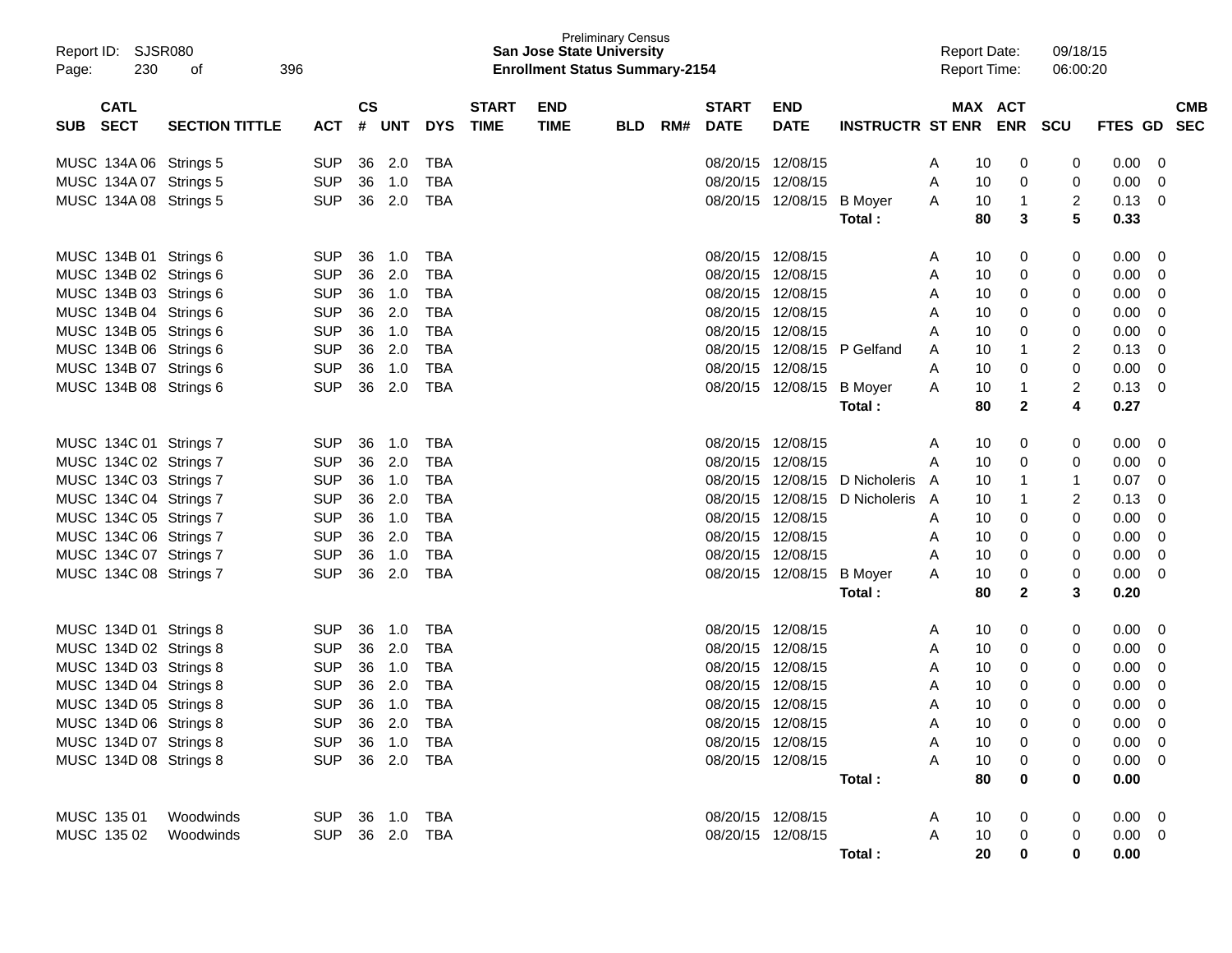| SJSR080<br>Report ID:<br>231<br>Page: | 396<br>οf             |                |                             |        |            |                             | <b>San Jose State University</b><br><b>Enrollment Status Summary-2154</b> | <b>Preliminary Census</b> |     |                             |                             |                                 | <b>Report Date:</b><br><b>Report Time:</b> |     |                              | 09/18/15<br>06:00:20 |                   |                          |
|---------------------------------------|-----------------------|----------------|-----------------------------|--------|------------|-----------------------------|---------------------------------------------------------------------------|---------------------------|-----|-----------------------------|-----------------------------|---------------------------------|--------------------------------------------|-----|------------------------------|----------------------|-------------------|--------------------------|
| <b>CATL</b><br><b>SECT</b><br>SUB     | <b>SECTION TITTLE</b> | <b>ACT</b>     | $\mathbf{c}\mathbf{s}$<br># | UNT    | <b>DYS</b> | <b>START</b><br><b>TIME</b> | <b>END</b><br><b>TIME</b>                                                 | <b>BLD</b>                | RM# | <b>START</b><br><b>DATE</b> | <b>END</b><br><b>DATE</b>   | <b>INSTRUCTR ST ENR</b>         |                                            |     | <b>MAX ACT</b><br><b>ENR</b> | <b>SCU</b>           | <b>FTES GD</b>    | <b>CMB</b><br><b>SEC</b> |
| MUSC 135A 01                          | Woodwinds 5           | <b>SUP</b>     | 36                          | 1.0    | TBA        |                             |                                                                           |                           |     | 08/20/15                    | 12/08/15 C Payne            |                                 | A                                          | 10  | 1                            | $\mathbf 1$          | 0.07              | 0                        |
| MUSC 135A 02 Woodwinds 5              |                       | <b>SUP</b>     | 36                          | 2.0    | TBA        |                             |                                                                           |                           |     | 08/20/15                    | 12/08/15                    |                                 | A                                          | 10  | 0                            | 0                    | 0.00              | 0                        |
| MUSC 135A 03 Woodwinds 5              |                       | <b>SUP</b>     | 36                          | 1.0    | TBA        |                             |                                                                           |                           |     | 08/20/15                    | 12/08/15                    |                                 | A                                          | 10  | 0                            | 0                    | 0.00              | 0                        |
| MUSC 135A 04 Woodwinds 5              |                       | <b>SUP</b>     | 36                          | 2.0    | <b>TBA</b> |                             |                                                                           |                           |     | 08/20/15                    | 12/08/15                    |                                 | Α                                          | 10  | 0                            | 0                    | 0.00              | 0                        |
| MUSC 135A 05 Woodwinds 5              |                       | <b>SUP</b>     | 36                          | 1.0    | TBA        |                             |                                                                           |                           |     | 08/20/15                    | 12/08/15 J Averett          |                                 | Α                                          | 10  | 2                            | 2                    | 0.13              | 0                        |
| MUSC 135A 06 Woodwinds 5              |                       | <b>SUP</b>     | 36                          | 2.0    | <b>TBA</b> |                             |                                                                           |                           |     | 08/20/15                    | 12/08/15 J Averett          |                                 | Α                                          | 10  | 1                            | 2                    | 0.13              | 0                        |
| MUSC 135A 07 Woodwinds 5              |                       | <b>SUP</b>     | 36                          | 1.0    | TBA        |                             |                                                                           |                           |     | 08/20/15                    | 12/08/15                    |                                 | Α                                          | 10  | 0                            | 0                    | 0.00              | 0                        |
| MUSC 135A 08 Woodwinds 5              |                       | <b>SUP</b>     | 36                          | 2.0    | TBA        |                             |                                                                           |                           |     | 08/20/15                    | 12/08/15                    |                                 | A                                          | 10  | 0                            | 0                    | 0.00              | 0                        |
| MUSC 135A 09 Woodwinds 5              |                       | <b>SUP</b>     | 36                          | 1.0    | <b>TBA</b> |                             |                                                                           |                           |     | 08/20/15                    | 12/08/15                    |                                 | Α                                          | 10  | 0                            | 0                    | 0.00              | 0                        |
| MUSC 135A 10 Woodwinds 5              |                       | <b>SUP</b>     | 36                          | 2.0    | <b>TBA</b> |                             |                                                                           |                           |     | 08/20/15                    | 12/08/15                    |                                 | Α                                          | 10  | 0                            | 0                    | 0.00              | 0                        |
|                                       |                       |                |                             |        |            |                             |                                                                           |                           |     |                             |                             | Total :                         |                                            | 100 | 4                            | 5                    | 0.33              |                          |
| MUSC 135B 01 Woodwinds 6              |                       | <b>SUP</b>     | 36                          | 1.0    | TBA        |                             |                                                                           |                           |     | 08/20/15                    | 12/08/15                    |                                 | Α                                          | 10  | 0                            | 0                    | 0.00              | 0                        |
| MUSC 135B 02 Woodwinds 6              |                       | <b>SUP</b>     | 36                          | 2.0    | TBA        |                             |                                                                           |                           |     | 08/20/15                    | 12/08/15                    |                                 | Α                                          | 10  | 0                            | 0                    | 0.00              | 0                        |
| MUSC 135B 03 Woodwinds 6              |                       | <b>SUP</b>     | 36                          | 1.0    | TBA        |                             |                                                                           |                           |     | 08/20/15                    | 12/08/15                    |                                 | Α                                          | 10  | 0                            | 0                    | 0.00              | 0                        |
| MUSC 135B 04 Woodwinds 6              |                       | <b>SUP</b>     | 36                          | 2.0    | <b>TBA</b> |                             |                                                                           |                           |     | 08/20/15                    | 12/08/15                    |                                 | Α                                          | 10  | 0                            | 0                    | 0.00              | 0                        |
| MUSC 135B 05 Woodwinds 6              |                       | <b>SUP</b>     | 36                          | 1.0    | TBA        |                             |                                                                           |                           |     | 08/20/15                    | 12/08/15                    |                                 | Α                                          | 10  | 0                            | 0                    | 0.00              | 0                        |
| MUSC 135B 06 Woodwinds 6              |                       | <b>SUP</b>     | 36                          | 2.0    | <b>TBA</b> |                             |                                                                           |                           |     | 08/20/15                    | 12/08/15                    |                                 | Α                                          | 10  | 0                            | 0                    | 0.00              | 0                        |
| MUSC 135B 07 Woodwinds 6              |                       | <b>SUP</b>     | 36                          | 1.0    | TBA        |                             |                                                                           |                           |     | 08/20/15                    | 12/08/15                    |                                 | Α                                          | 10  | 0                            | 0                    | 0.00              | 0                        |
| MUSC 135B 08 Woodwinds 6              |                       | <b>SUP</b>     | 36                          | 2.0    | TBA        |                             |                                                                           |                           |     | 08/20/15                    | 12/08/15                    |                                 | Α                                          | 10  | 0                            | 0                    | 0.00              | 0                        |
| MUSC 135B 09 Woodwinds 6              |                       | <b>SUP</b>     | 36                          | 1.0    | <b>TBA</b> |                             |                                                                           |                           |     | 08/20/15                    | 12/08/15                    |                                 | Α                                          | 10  | 0                            | 0                    | 0.00              | 0                        |
| MUSC 135B 10 Woodwinds 6              |                       | <b>SUP</b>     | 36                          | 2.0    | <b>TBA</b> |                             |                                                                           |                           |     | 08/20/15 12/08/15           |                             |                                 | Α                                          | 10  | 0                            | 0                    | 0.00              | 0                        |
|                                       |                       |                |                             |        |            |                             |                                                                           |                           |     |                             |                             | Total :                         |                                            | 100 | 0                            | 0                    | 0.00              |                          |
| MUSC 135C 01 Woodwinds 7              |                       | <b>SUP</b>     | 36                          | 1.0    | TBA        |                             |                                                                           |                           |     | 08/20/15                    | 12/08/15                    |                                 | Α                                          | 10  | 0                            | 0                    | 0.00 <sub>1</sub> | 0                        |
| MUSC 135C 02 Woodwinds 7              |                       | <b>SUP</b>     | 36                          | 2.0    | TBA        |                             |                                                                           |                           |     | 08/20/15                    | 12/08/15 C Payne            |                                 | Α                                          | 10  | 1                            | 2                    | 0.13              | 0                        |
| MUSC 135C 03 Woodwinds 7              |                       | <b>SUP</b>     | 36                          | 1.0    | TBA        |                             |                                                                           |                           |     | 08/20/15                    | 12/08/15                    |                                 | A                                          | 10  | 0                            | 0                    | 0.00              | 0                        |
| MUSC 135C 04 Woodwinds 7              |                       | <b>SUP</b>     | 36                          | 2.0    | TBA        |                             |                                                                           |                           |     | 08/20/15                    | 12/08/15                    |                                 | Α                                          | 10  | 0                            | 0                    | 0.00              | 0                        |
| MUSC 135C 05 Woodwinds 7              |                       | <b>SUP</b>     | 36                          | 1.0    | TBA        |                             |                                                                           |                           |     | 08/20/15                    | 12/08/15 J Averett          |                                 | Α                                          | 10  | 1                            | -1                   | 0.07              | 0                        |
| MUSC 135C 06 Woodwinds 7              |                       | <b>SUP</b>     | 36                          | 2.0    | TBA        |                             |                                                                           |                           |     |                             | 08/20/15 12/08/15 J Averett |                                 | Α                                          | 10  |                              | 2                    | 0.13              | 0                        |
| MUSC 135C 07 Woodwinds 7              |                       | <b>SUP</b>     |                             | 36 1.0 | <b>TBA</b> |                             |                                                                           |                           |     | 08/20/15 12/08/15           |                             |                                 | А                                          | 10  | ∩                            | 0                    | 0.00              | $\Omega$                 |
| MUSC 135C 08 Woodwinds 7              |                       | SUP 36 2.0 TBA |                             |        |            |                             |                                                                           |                           |     |                             | 08/20/15 12/08/15           |                                 | A                                          | 10  |                              | 0                    | $0.00 \quad 0$    |                          |
| MUSC 135C 09 Woodwinds 7              |                       | SUP 36 1.0     |                             |        | TBA        |                             |                                                                           |                           |     |                             | 08/20/15 12/08/15           |                                 | A                                          | 10  |                              | 0                    | $0.00 \t 0$       |                          |
| MUSC 135C 10 Woodwinds 7              |                       | SUP 36 2.0     |                             |        | TBA        |                             |                                                                           |                           |     |                             |                             | 08/20/15 12/08/15 M Hernandez A |                                            | 10  |                              | 2                    | $0.13 \quad 0$    |                          |
|                                       |                       |                |                             |        |            |                             |                                                                           |                           |     |                             |                             | Total:                          |                                            | 100 |                              | 7                    | 0.47              |                          |
| MUSC 135D 01 Woodwinds 8              |                       | SUP 36 1.0 TBA |                             |        |            |                             |                                                                           |                           |     | 08/20/15 12/08/15           |                             |                                 | A                                          | 10  | 0                            | 0                    | $0.00 \quad 0$    |                          |
| MUSC 135D 02 Woodwinds 8              |                       | SUP 36 2.0     |                             |        | TBA        |                             |                                                                           |                           |     | 08/20/15 12/08/15           |                             |                                 | A                                          | 10  | 0                            | 0                    | $0.00 \ 0$        |                          |
| MUSC 135D 03 Woodwinds 8              |                       | SUP 36 1.0 TBA |                             |        |            |                             |                                                                           |                           |     |                             | 08/20/15 12/08/15           |                                 | A                                          | 10  | 0                            | $\Omega$             | $0.00 \quad 0$    |                          |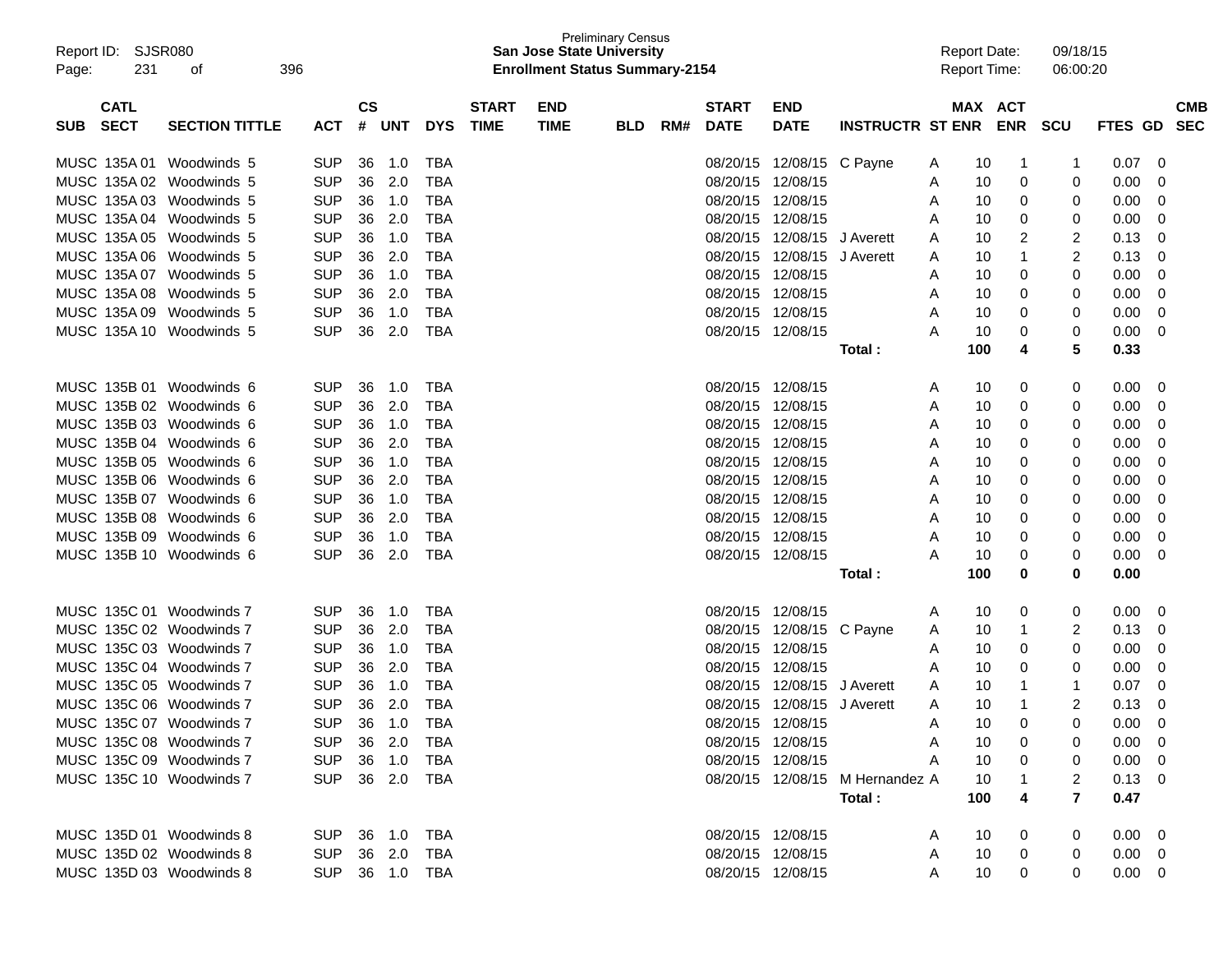| Report ID: SJSR080<br>232<br>Page: | 396<br>0f                       |                |                        |            |            |              | <b>San Jose State University</b><br><b>Enrollment Status Summary-2154</b> | <b>Preliminary Census</b> |     |                   |                            |                         | <b>Report Date:</b><br><b>Report Time:</b> |                 |              | 09/18/15<br>06:00:20 |                |            |
|------------------------------------|---------------------------------|----------------|------------------------|------------|------------|--------------|---------------------------------------------------------------------------|---------------------------|-----|-------------------|----------------------------|-------------------------|--------------------------------------------|-----------------|--------------|----------------------|----------------|------------|
| <b>CATL</b>                        |                                 |                | $\mathbf{c}\mathbf{s}$ |            |            | <b>START</b> | <b>END</b>                                                                |                           |     | <b>START</b>      | <b>END</b>                 |                         |                                            |                 | MAX ACT      |                      |                | <b>CMB</b> |
| <b>SECT</b><br>SUB.                | <b>SECTION TITTLE</b>           | <b>ACT</b>     | #                      | <b>UNT</b> | <b>DYS</b> | <b>TIME</b>  | <b>TIME</b>                                                               | <b>BLD</b>                | RM# | <b>DATE</b>       | <b>DATE</b>                | <b>INSTRUCTR ST ENR</b> |                                            |                 | <b>ENR</b>   | <b>SCU</b>           | FTES GD        | <b>SEC</b> |
| MUSC 135D 04 Woodwinds 8           |                                 | <b>SUP</b>     | 36                     | 2.0        | TBA        |              |                                                                           |                           |     | 08/20/15 12/08/15 |                            |                         | A                                          | 10              | 0            | 0                    | 0.00           | 0          |
| MUSC 135D 05 Woodwinds 8           |                                 | <b>SUP</b>     | 36                     | 1.0        | <b>TBA</b> |              |                                                                           |                           |     | 08/20/15          | 12/08/15                   | J Averett               | A                                          | 10              | 1            | -1                   | 0.07           | 0          |
| MUSC 135D 06 Woodwinds 8           |                                 | <b>SUP</b>     | 36                     | 2.0        | <b>TBA</b> |              |                                                                           |                           |     | 08/20/15          | 12/08/15                   |                         | A                                          | 10              | 0            | 0                    | 0.00           | 0          |
| MUSC 135D 07 Woodwinds 8           |                                 | <b>SUP</b>     | 36                     | 1.0        | <b>TBA</b> |              |                                                                           |                           |     | 08/20/15          | 12/08/15                   |                         | A                                          | 10              | 0            | 0                    | 0.00           | 0          |
| MUSC 135D 08 Woodwinds 8           |                                 | <b>SUP</b>     | 36                     | 2.0        | <b>TBA</b> |              |                                                                           |                           |     | 08/20/15          | 12/08/15                   |                         | A                                          | 10              | 0            | 0                    | 0.00           | 0          |
| MUSC 135D 09 Woodwinds 8           |                                 | <b>SUP</b>     | 36                     | 1.0        | <b>TBA</b> |              |                                                                           |                           |     | 08/20/15          | 12/08/15                   |                         | Α                                          | 10              | 0            | 0                    | 0.00           | 0          |
| MUSC 135D 10 Woodwinds 8           |                                 | <b>SUP</b>     | 36                     | 2.0        | <b>TBA</b> |              |                                                                           |                           |     | 08/20/15          | 12/08/15                   | M Hernandez A           |                                            | 10              | 0            | 0                    | 0.00           | 0          |
|                                    |                                 |                |                        |            |            |              |                                                                           |                           |     |                   |                            | Total :                 |                                            | 100             | 1            | 1                    | 0.07           |            |
| MUSC 136 01                        | <b>Brass</b>                    | <b>SUP</b>     | 36                     | 1.0        | TBA        |              |                                                                           |                           |     | 08/20/15 12/08/15 |                            |                         | A                                          | 10              | 0            | 0                    | 0.00           | 0          |
| MUSC 136 02                        | <b>Brass</b>                    | <b>SUP</b>     | 36                     | 2.0        | <b>TBA</b> |              |                                                                           |                           |     | 08/20/15          | 12/08/15                   | K Adduci                | A                                          | 10              | 2            | 4                    | 0.27           | 0          |
|                                    |                                 |                |                        |            |            |              |                                                                           |                           |     |                   |                            | Total :                 |                                            | 20              | 2            | 4                    | 0.27           |            |
|                                    | MUSC 136A 01 Vocal-Instr Improv | <b>SUP</b>     | 36                     | 1.0        | TBA        |              |                                                                           |                           |     | 08/20/15 12/08/15 |                            |                         | Α                                          | 5               | 0            | 0                    | 0.00           | 0          |
|                                    |                                 |                |                        |            |            |              |                                                                           |                           |     |                   |                            | Total :                 |                                            | 5               | 0            | 0                    | 0.00           |            |
| MUSC 136B 01 Brass 5               |                                 | <b>SUP</b>     | 36                     | 1.0        | TBA        |              |                                                                           |                           |     | 08/20/15 12/08/15 |                            |                         | A                                          | 10              | 0            | 0                    | 0.00           | 0          |
| MUSC 136B 02 Brass 5               |                                 | <b>SUP</b>     | 36                     | 2.0        | <b>TBA</b> |              |                                                                           |                           |     | 08/20/15          | 12/08/15                   |                         | A                                          | 10              | 0            | 0                    | 0.00           | 0          |
| MUSC 136B 03 Brass 5               |                                 | <b>SUP</b>     | 36                     | 1.0        | <b>TBA</b> |              |                                                                           |                           |     | 08/20/15          | 12/08/15                   |                         | Α                                          | 10              | 0            | 0                    | 0.00           | 0          |
| MUSC 136B 04 Brass 5               |                                 | <b>SUP</b>     | 36                     | 2.0        | <b>TBA</b> |              |                                                                           |                           |     |                   | 08/20/15 12/08/15 K Rivard |                         | A                                          | 10              | 1            | 2                    | 0.13           | 0          |
| MUSC 136B 05 Brass 5               |                                 | <b>SUP</b>     | 36                     | 1.0        | <b>TBA</b> |              |                                                                           |                           |     |                   | 08/20/15 12/08/15 T Hornig |                         | A                                          | 10              | 2            | 2                    | 0.13           | 0          |
| MUSC 136B 06 Brass 5               |                                 | <b>SUP</b>     | 36                     | 2.0        | <b>TBA</b> |              |                                                                           |                           |     |                   | 08/20/15 12/08/15 T Hornig |                         | A                                          | 10              | 2            | 4                    | 0.27           | 0          |
| MUSC 136B 07 Brass 5               |                                 | <b>SUP</b>     | 36                     | 1.0        | <b>TBA</b> |              |                                                                           |                           |     | 08/20/15 12/08/15 |                            |                         | Α                                          | 10              | 0            | 0                    | 0.00           | 0          |
| MUSC 136B 08 Brass 5               |                                 | <b>SUP</b>     | 36                     | 2.0        | <b>TBA</b> |              |                                                                           |                           |     | 08/20/15 12/08/15 |                            |                         | Α                                          | 10              | 0            | 0                    | 0.00           | 0          |
|                                    |                                 |                |                        |            |            |              |                                                                           |                           |     |                   |                            | Total :                 |                                            | 80              | 5            | 8                    | 0.53           |            |
| MUSC 136C 01 Brass 6               |                                 | <b>SUP</b>     | 36                     | 1.0        | TBA        |              |                                                                           |                           |     | 08/20/15 12/08/15 |                            |                         | A                                          | 10              | 0            | 0                    | 0.00           | 0          |
| MUSC 136C 02 Brass 6               |                                 | <b>SUP</b>     | 36                     | 2.0        | <b>TBA</b> |              |                                                                           |                           |     | 08/20/15          | 12/08/15                   |                         | A                                          | 10              | 0            | 0                    | 0.00           | 0          |
| MUSC 136C 03 Brass 6               |                                 | <b>SUP</b>     | 36                     | 1.0        | <b>TBA</b> |              |                                                                           |                           |     | 08/20/15          | 12/08/15                   |                         | Α                                          | 10              | 0            | 0                    | 0.00           | 0          |
| MUSC 136C 04 Brass 6               |                                 | <b>SUP</b>     | 36                     | 2.0        | <b>TBA</b> |              |                                                                           |                           |     | 08/20/15 12/08/15 |                            |                         | Α                                          | 10              | $\Omega$     | 0                    | 0.00           | 0          |
| MUSC 136C 05 Brass 6               |                                 | <b>SUP</b>     |                        | 36 1.0     | <b>TBA</b> |              |                                                                           |                           |     | 08/20/15 12/08/15 |                            |                         | Α                                          | 10              | <sup>n</sup> | 0                    | 0.00           | $\Omega$   |
| MUSC 136C 06 Brass 6               |                                 | SUP 36 2.0 TBA |                        |            |            |              |                                                                           |                           |     |                   | 08/20/15 12/08/15          |                         | A                                          | 10              | 0            | 0                    | $0.00 \quad 0$ |            |
| MUSC 136C 07 Brass 6               |                                 | SUP 36 1.0     |                        |            | TBA        |              |                                                                           |                           |     |                   | 08/20/15 12/08/15          |                         | A                                          | 10              | 0            | 0                    | $0.00 \t 0$    |            |
| MUSC 136C 08 Brass 6               |                                 | SUP 36 2.0     |                        |            | TBA        |              |                                                                           |                           |     |                   | 08/20/15 12/08/15 F Byram  |                         | A                                          | 10              | 1            | 2                    | $0.13 \ 0$     |            |
|                                    |                                 |                |                        |            |            |              |                                                                           |                           |     |                   |                            | Total:                  |                                            | 80              | 1            | $\mathbf{2}$         | 0.13           |            |
| MUSC 136D 01 Brass 7               |                                 | SUP 36 1.0 TBA |                        |            |            |              |                                                                           |                           |     |                   | 08/20/15 12/08/15 K Adduci |                         | A                                          | 10              | 1            |                      | $0.07 \quad 0$ |            |
| MUSC 136D 02 Brass 7               |                                 | SUP 36 2.0     |                        |            | TBA        |              |                                                                           |                           |     |                   | 08/20/15 12/08/15          |                         | A                                          | 10              | $\mathbf{0}$ | 0                    | $0.00 \quad 0$ |            |
| MUSC 136D 03 Brass 7               |                                 | SUP 36 1.0 TBA |                        |            |            |              |                                                                           |                           |     |                   | 08/20/15 12/08/15          |                         | A                                          | 10 <sup>°</sup> | 0            | 0                    | $0.00 \t 0$    |            |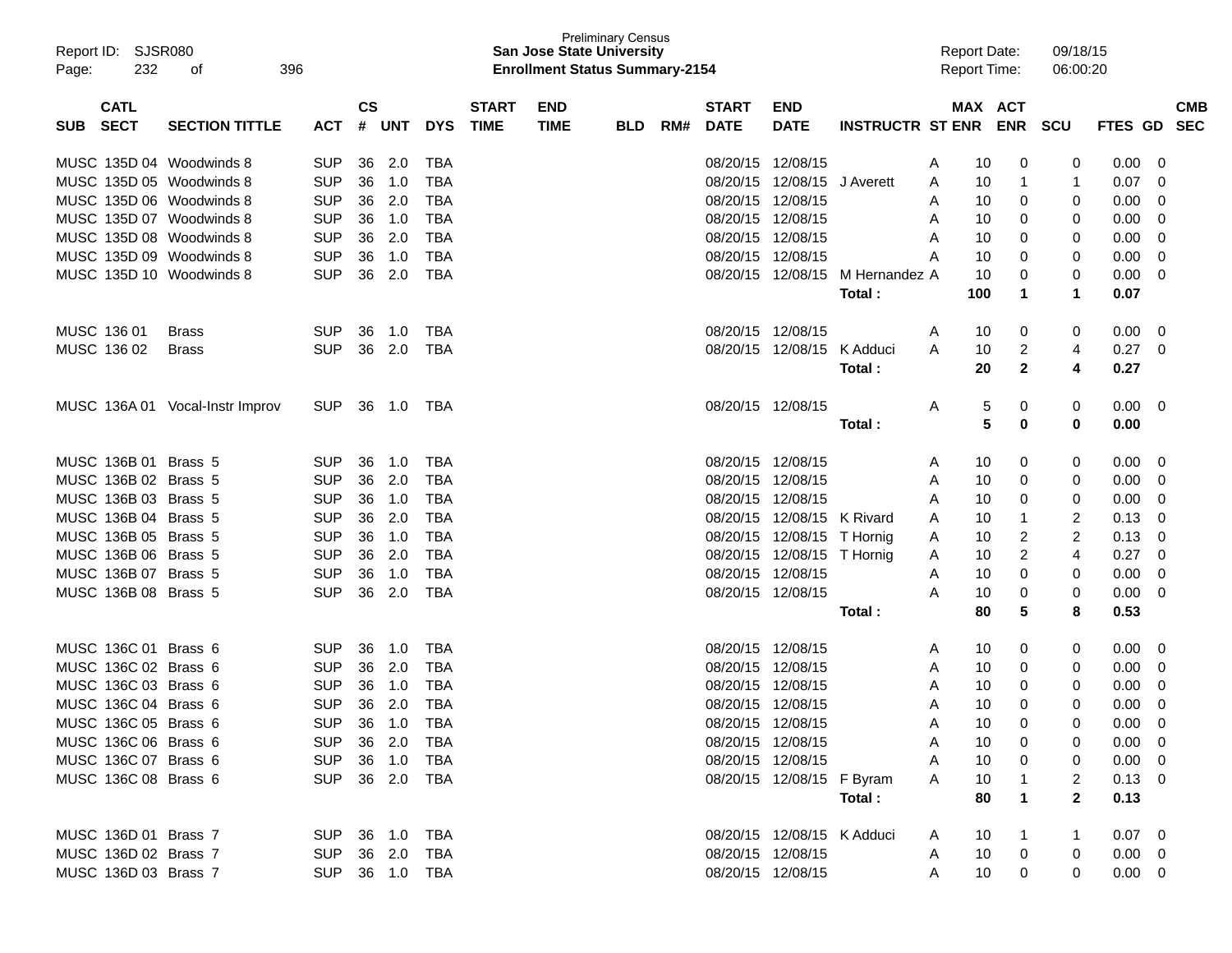| Report ID: SJSR080<br>233<br>Page: | 396<br>οf                                       |                |               |            |            |              | <b>San Jose State University</b><br><b>Enrollment Status Summary-2154</b> | <b>Preliminary Census</b> |     |                   |                   |                            |   | <b>Report Date:</b><br><b>Report Time:</b> |            | 09/18/15<br>06:00:20 |                |             |
|------------------------------------|-------------------------------------------------|----------------|---------------|------------|------------|--------------|---------------------------------------------------------------------------|---------------------------|-----|-------------------|-------------------|----------------------------|---|--------------------------------------------|------------|----------------------|----------------|-------------|
| <b>CATL</b>                        |                                                 |                | $\mathsf{cs}$ |            |            | <b>START</b> | <b>END</b>                                                                |                           |     | <b>START</b>      | <b>END</b>        |                            |   | <b>MAX ACT</b>                             |            |                      |                | <b>CMB</b>  |
| <b>SECT</b><br><b>SUB</b>          | <b>SECTION TITTLE</b>                           | <b>ACT</b>     | #             | <b>UNT</b> | <b>DYS</b> | <b>TIME</b>  | <b>TIME</b>                                                               | <b>BLD</b>                | RM# | <b>DATE</b>       | <b>DATE</b>       | <b>INSTRUCTR ST ENR</b>    |   |                                            | <b>ENR</b> | <b>SCU</b>           | <b>FTES GD</b> | <b>SEC</b>  |
| MUSC 136D 04 Brass 7               |                                                 | <b>SUP</b>     | 36            | 2.0        | TBA        |              |                                                                           |                           |     |                   | 08/20/15 12/08/15 |                            | A | 10                                         | 0          | 0                    | 0.00           | 0           |
| MUSC 136D 05 Brass 7               |                                                 | <b>SUP</b>     | 36            | 1.0        | TBA        |              |                                                                           |                           |     | 08/20/15          | 12/08/15          |                            | A | 10                                         | 0          | 0                    | 0.00           | 0           |
| MUSC 136D 06 Brass 7               |                                                 | <b>SUP</b>     | 36            | 2.0        | TBA        |              |                                                                           |                           |     |                   | 08/20/15 12/08/15 | T Hornig                   | A | 10                                         | 1          | 2                    | 0.13           | 0           |
| MUSC 136D 07 Brass 7               |                                                 | <b>SUP</b>     | 36            | 1.0        | TBA        |              |                                                                           |                           |     |                   | 08/20/15 12/08/15 |                            | A | 10                                         | 0          | 0                    | 0.00           | 0           |
| MUSC 136D 08 Brass 7               |                                                 | <b>SUP</b>     | 36            | 2.0        | TBA        |              |                                                                           |                           |     | 08/20/15 12/08/15 |                   |                            | A | 10                                         | 0          | 0                    | 0.00           | 0           |
|                                    |                                                 |                |               |            |            |              |                                                                           |                           |     |                   |                   | Total:                     |   | 80                                         | 2          | 3                    | 0.20           |             |
| MUSC 136E 01 Brass 8               |                                                 | <b>SUP</b>     | 36            | 1.0        | TBA        |              |                                                                           |                           |     | 08/20/15 12/08/15 |                   |                            | A | 10                                         | 0          | 0                    | 0.00           | 0           |
| MUSC 136E 02 Brass 8               |                                                 | <b>SUP</b>     | 36            | 2.0        | TBA        |              |                                                                           |                           |     | 08/20/15          | 12/08/15          |                            | A | 10                                         | 0          | 0                    | 0.00           | 0           |
| MUSC 136E 03 Brass 8               |                                                 | <b>SUP</b>     | 36            | 1.0        | TBA        |              |                                                                           |                           |     | 08/20/15 12/08/15 |                   |                            | A | 10                                         | 0          | 0                    | 0.00           | 0           |
| MUSC 136E 04 Brass 8               |                                                 | <b>SUP</b>     | 36            | 2.0        | TBA        |              |                                                                           |                           |     | 08/20/15 12/08/15 |                   |                            | A | 10                                         | 0          | 0                    | 0.00           | 0           |
| MUSC 136E 05 Brass 8               |                                                 | <b>SUP</b>     | 36            | 1.0        | TBA        |              |                                                                           |                           |     | 08/20/15 12/08/15 |                   |                            | A | 10                                         | 0          | 0                    | 0.00           | 0           |
| MUSC 136E 06 Brass 8               |                                                 | <b>SUP</b>     | 36            | 2.0        | TBA        |              |                                                                           |                           |     | 08/20/15 12/08/15 |                   |                            | A | 10                                         | 0          | 0                    | 0.00           | 0           |
| MUSC 136E 07 Brass 8               |                                                 | <b>SUP</b>     | 36            | 1.0        | TBA        |              |                                                                           |                           |     |                   | 08/20/15 12/08/15 |                            | A | 10                                         | 0          | 0                    | 0.00           | 0           |
| MUSC 136E 08 Brass 8               |                                                 | <b>SUP</b>     | 36            | 2.0        | <b>TBA</b> |              |                                                                           |                           |     | 08/20/15 12/08/15 |                   |                            | Α | 10                                         | 0          | 0                    | 0.00           | 0           |
|                                    |                                                 |                |               |            |            |              |                                                                           |                           |     |                   |                   | Total :                    |   | 80                                         | 0          | 0                    | 0.00           |             |
| MUSC 137 01                        | Percussion                                      | <b>SUP</b>     | 36            | 1.0        | TBA        |              |                                                                           |                           |     | 08/20/15 12/08/15 |                   |                            | A | 10                                         | 0          | 0                    | 0.00           | 0           |
| MUSC 137 02                        | Percussion                                      | <b>SUP</b>     | 36            | 2.0        | TBA        |              |                                                                           |                           |     | 08/20/15 12/08/15 |                   |                            | A | 10                                         | 0          | 0                    | 0.00           | 0           |
|                                    |                                                 |                |               |            |            |              |                                                                           |                           |     |                   |                   | Total:                     |   | 20                                         | 0          | 0                    | 0.00           |             |
| MUSC 137A 01                       | Percussion 5                                    | <b>SUP</b>     | 36            | 1.0        | TBA        |              |                                                                           |                           |     |                   |                   | 08/20/15 12/08/15 G Lemmon | A | 10                                         | 1          | 1                    | 0.07           | $\mathbf 0$ |
| MUSC 137A 02 Percussion 5          |                                                 | <b>SUP</b>     | 36            | 2.0        | TBA        |              |                                                                           |                           |     |                   | 08/20/15 12/08/15 | G Lemmon                   | A | 10                                         | 1          | $\overline{2}$       | 0.13           | 0           |
|                                    |                                                 |                |               |            |            |              |                                                                           |                           |     |                   |                   | Total:                     |   | 20                                         | 2          | 3                    | 0.20           |             |
| MUSC 137B 01                       | Percussion 6                                    | <b>SUP</b>     | 36            | 1.0        | TBA        |              |                                                                           |                           |     | 08/20/15 12/08/15 |                   |                            | A | 10                                         | 0          | 0                    | 0.00           | $\mathbf 0$ |
| MUSC 137B 02 Percussion 6          |                                                 | <b>SUP</b>     | 36            | 2.0        | TBA        |              |                                                                           |                           |     | 08/20/15 12/08/15 |                   |                            | A | 10                                         | 0          | 0                    | 0.00           | 0           |
|                                    |                                                 |                |               |            |            |              |                                                                           |                           |     |                   |                   | Total:                     |   | 20                                         | 0          | 0                    | 0.00           |             |
| MUSC 137C 01 Percussion 7          |                                                 | <b>SUP</b>     | 36            | 1.0        | TBA        |              |                                                                           |                           |     |                   |                   | 08/20/15 12/08/15 G Lemmon | A | 10                                         | 1          | 1                    | 0.07           | 0           |
| MUSC 137C 02 Percussion 7          |                                                 | <b>SUP</b>     |               | 36 2.0 TBA |            |              |                                                                           |                           |     |                   | 08/20/15 12/08/15 |                            | A | 10                                         | 0          | $\Omega$             | $0.00 \quad 0$ |             |
|                                    |                                                 |                |               |            |            |              |                                                                           |                           |     |                   |                   | Total:                     |   | 20                                         | 1          | 1                    | 0.07           |             |
| MUSC 137D 01 Percussion 8          |                                                 | SUP 36 1.0 TBA |               |            |            |              |                                                                           |                           |     |                   | 08/20/15 12/08/15 |                            | A | 10                                         | 0          | 0                    | $0.00 \quad 0$ |             |
| MUSC 137D 02 Percussion 8          |                                                 | SUP 36 2.0 TBA |               |            |            |              |                                                                           |                           |     |                   | 08/20/15 12/08/15 |                            | A | 10                                         | 0          | 0                    | $0.00 \quad 0$ |             |
|                                    |                                                 |                |               |            |            |              |                                                                           |                           |     |                   |                   | Total:                     |   | 20                                         | 0          | 0                    | 0.00           |             |
|                                    | MUSC 138A 01 Comp/Arr-Improv Mus SUP 36 1.0 TBA |                |               |            |            |              |                                                                           |                           |     | 08/20/15 12/08/15 |                   |                            | A | 10                                         | 0          | 0                    | $0.00 \t 0$    |             |
|                                    |                                                 |                |               |            |            |              |                                                                           |                           |     |                   |                   | Total:                     |   | 10                                         | 0          | $\bf{0}$             | 0.00           |             |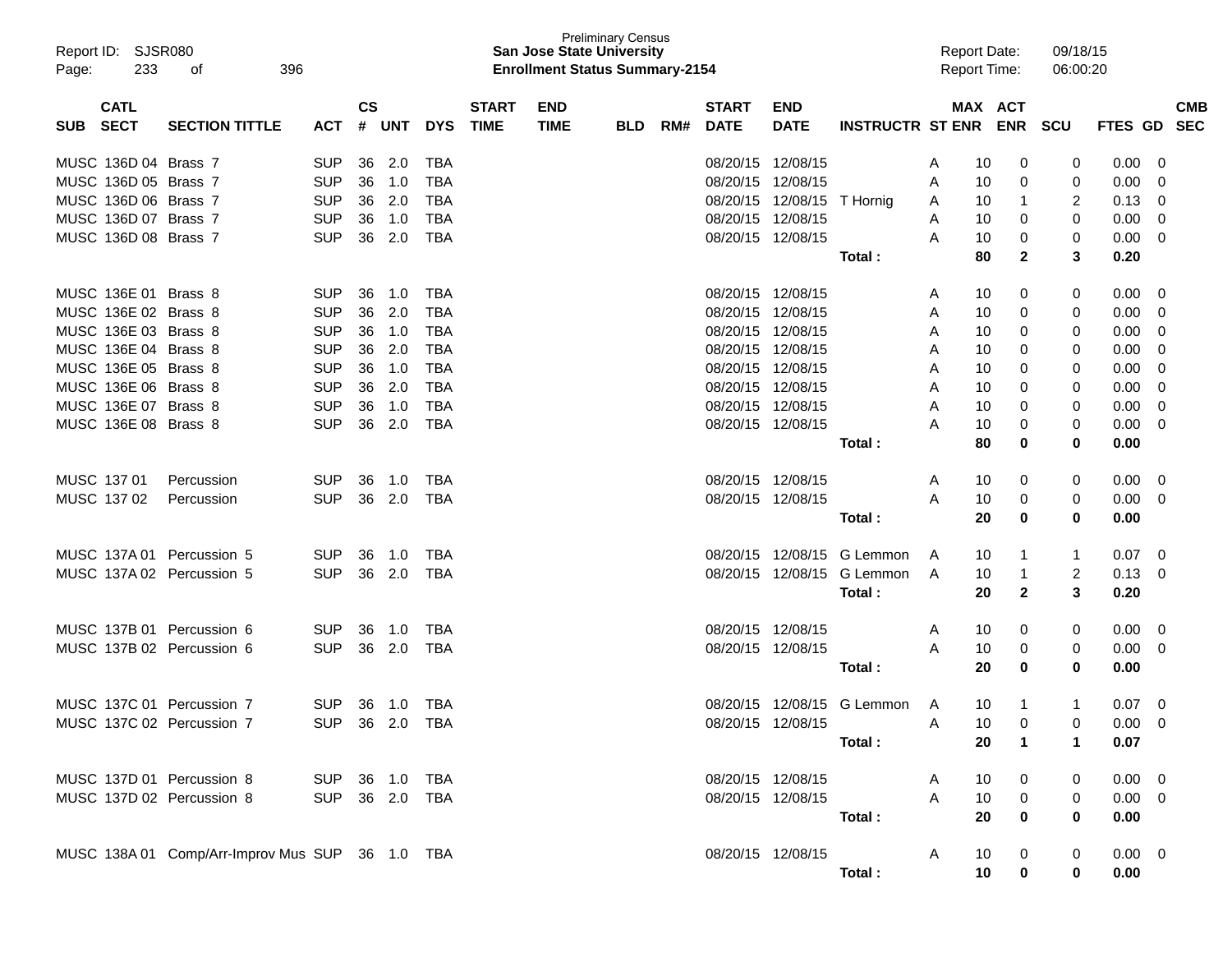| Report ID: SJSR080<br>234<br>Page:       | 396<br>оf                    |            |                |            |            |                             | <b>San Jose State University</b><br><b>Enrollment Status Summary-2154</b> | <b>Preliminary Census</b> |     |                             |                            |                               | <b>Report Date:</b><br><b>Report Time:</b> |                         | 09/18/15<br>06:00:20 |             |                          |
|------------------------------------------|------------------------------|------------|----------------|------------|------------|-----------------------------|---------------------------------------------------------------------------|---------------------------|-----|-----------------------------|----------------------------|-------------------------------|--------------------------------------------|-------------------------|----------------------|-------------|--------------------------|
| <b>CATL</b><br><b>SECT</b><br><b>SUB</b> | <b>SECTION TITTLE</b>        | <b>ACT</b> | <b>CS</b><br># | <b>UNT</b> | <b>DYS</b> | <b>START</b><br><b>TIME</b> | <b>END</b><br><b>TIME</b>                                                 | <b>BLD</b>                | RM# | <b>START</b><br><b>DATE</b> | <b>END</b><br><b>DATE</b>  | <b>INSTRUCTR ST ENR ENR</b>   |                                            | MAX ACT                 | SCU                  | FTES GD     | <b>CMB</b><br><b>SEC</b> |
| MUSC 138B 01 Composition 5               |                              | <b>SUP</b> | 36             | 1.0        | <b>TBA</b> |                             |                                                                           |                           |     |                             | 08/20/15 12/08/15          |                               | 10<br>A                                    | 0                       | 0                    | 0.00        | $\overline{0}$           |
| MUSC 138B 02 Composition 5               |                              | <b>SUP</b> | 36             | 2.0        | <b>TBA</b> |                             |                                                                           |                           |     |                             | 08/20/15 12/08/15          |                               | Α<br>10                                    | 0                       | 0                    | 0.00        | 0                        |
| MUSC 138B 03 Composition 5               |                              | <b>SUP</b> | 36             | 1.0        | <b>TBA</b> |                             |                                                                           |                           |     |                             | 08/20/15 12/08/15          |                               | 10<br>A                                    | 0                       | 0                    | 0.00        | 0                        |
| MUSC 138B 04 Composition 5               |                              | <b>SUP</b> | 36             | 2.0        | <b>TBA</b> |                             |                                                                           |                           |     |                             | 08/20/15 12/08/15          |                               | Α<br>10                                    | 0                       | 0                    | 0.00        | 0                        |
|                                          |                              |            |                |            |            |                             |                                                                           |                           |     |                             |                            | Total:                        | 40                                         | 0                       | 0                    | 0.00        |                          |
| MUSC 138C 01 Composition 6               |                              | <b>SUP</b> | 36             | 1.0        | TBA        |                             |                                                                           |                           |     |                             | 08/20/15 12/08/15 B Belet  |                               | 10<br>A                                    | $\mathbf{1}$            | 1                    | 0.07        | 0                        |
| MUSC 138C 02 Composition 6               |                              | <b>SUP</b> | 36             | 2.0        | <b>TBA</b> |                             |                                                                           |                           |     |                             | 08/20/15 12/08/15 P Furman |                               | 10<br>A                                    | $\overline{\mathbf{c}}$ | 4                    | 0.27        | 0                        |
| MUSC 138C 03 Composition 6               |                              | <b>SUP</b> | 36             | 1.0        | <b>TBA</b> |                             |                                                                           |                           |     |                             | 08/20/15 12/08/15          |                               | 10<br>A                                    | 0                       | 0                    | 0.00        | 0                        |
| MUSC 138C 04 Composition 6               |                              | <b>SUP</b> | 36             | 2.0        | <b>TBA</b> |                             |                                                                           |                           |     |                             | 08/20/15 12/08/15          | <b>B</b> Belet                | 10<br>A                                    | $\mathbf{1}$            | $\overline{c}$       | 0.13        | 0                        |
|                                          |                              |            |                |            |            |                             |                                                                           |                           |     |                             |                            | Total:                        | 40                                         | 4                       | $\overline{7}$       | 0.47        |                          |
| MUSC 138D 01 Composition 7               |                              | <b>SUP</b> | 36             | 1.0        | <b>TBA</b> |                             |                                                                           |                           |     |                             | 08/20/15 12/08/15          |                               | Α<br>10                                    | 0                       | 0                    | 0.00        | 0                        |
| MUSC 138D 02 Composition 7               |                              | <b>SUP</b> | 36             | 2.0        | <b>TBA</b> |                             |                                                                           |                           |     |                             | 08/20/15 12/08/15          | P Furman                      | 10<br>A                                    | $\mathbf{1}$            | $\overline{c}$       | 0.13        | 0                        |
| MUSC 138D 03 Composition 7               |                              | <b>SUP</b> | 36             | 1.0        | <b>TBA</b> |                             |                                                                           |                           |     |                             | 08/20/15 12/08/15          |                               | 10<br>A                                    | 0                       | 0                    | 0.00        | 0                        |
| MUSC 138D 04 Composition 7               |                              | <b>SUP</b> | 36             | 2.0        | <b>TBA</b> |                             |                                                                           |                           |     |                             | 08/20/15 12/08/15          |                               | Α<br>10                                    | 0                       | 0                    | 0.00        | 0                        |
|                                          |                              |            |                |            |            |                             |                                                                           |                           |     |                             |                            | Total:                        | 40                                         | 1                       | $\mathbf{2}$         | 0.13        |                          |
| MUSC 138E 01 Composition 8               |                              | <b>SUP</b> | 36             | 1.0        | <b>TBA</b> |                             |                                                                           |                           |     |                             | 08/20/15 12/08/15          |                               | 10<br>A                                    | 0                       | 0                    | 0.00        | 0                        |
| MUSC 138E 02 Composition 8               |                              | <b>SUP</b> | 36             | 2.0        | <b>TBA</b> |                             |                                                                           |                           |     |                             | 08/20/15 12/08/15          |                               | 10<br>A                                    | 0                       | 0                    | 0.00        | 0                        |
| MUSC 138E 03 Composition 8               |                              | <b>SUP</b> | 36             | 1.0        | <b>TBA</b> |                             |                                                                           |                           |     |                             | 08/20/15 12/08/15          |                               | 10<br>A                                    | 0                       | 0                    | 0.00        | 0                        |
| MUSC 138E 04 Composition 8               |                              | <b>SUP</b> | 36             | 2.0        | <b>TBA</b> |                             |                                                                           |                           |     |                             | 08/20/15 12/08/15          |                               | Α<br>10                                    | 0                       | 0                    | 0.00        | 0                        |
|                                          |                              |            |                |            |            |                             |                                                                           |                           |     |                             |                            | Total:                        | 40                                         | 0                       | 0                    | 0.00        |                          |
|                                          | MUSC 139A 01 ImprovCompArr 5 | <b>SUP</b> | 36             | 1.0        | <b>TBA</b> |                             |                                                                           |                           |     |                             | 08/20/15 12/08/15          | M Hernandez A                 | 10                                         | $\mathbf{1}$            | 1                    | 0.07        | 0                        |
|                                          | MUSC 139A 03 ImprovCompArr 5 | <b>SUP</b> | 36             | 1.0        | <b>TBA</b> |                             |                                                                           |                           |     | 08/20/15                    | 12/08/15 J Lewis           |                               | 10<br>Α                                    | 2                       | $\overline{c}$       | 0.13        | 0                        |
|                                          | MUSC 139A 05 ImprovCompArr 5 | <b>SUP</b> | 36             | 1.0        | <b>TBA</b> |                             |                                                                           |                           |     | 08/20/15                    |                            | 12/08/15 S Whitfield          | 10<br>A                                    | 0                       | 0                    | 0.00        | 0                        |
|                                          | MUSC 139A 07 ImprovCompArr 5 | <b>SUP</b> | 36             | 1.0        | <b>TBA</b> |                             |                                                                           |                           |     | 08/20/15                    |                            | 12/08/15 D Behroozi           | 10<br>A                                    | $\mathbf{1}$            | $\mathbf{1}$         | 0.07        | 0                        |
| MUSC 139A 09                             | ImprovCompArr 5              | <b>SUP</b> | 36             | 1.0        | <b>TBA</b> |                             |                                                                           |                           |     | 08/20/15                    |                            | 12/08/15 R Vandivier          | 10<br>A                                    | 3                       | 3                    | 0.22        | $\mathbf 1$              |
| MUSC 139A 11                             | ImprovCompArr 5              | <b>SUP</b> | 36             | 1.0        | <b>TBA</b> |                             |                                                                           |                           |     |                             | 08/20/15 12/08/15          |                               | 10<br>A                                    | $\Omega$                | 0                    | 0.00        | $\mathbf 0$              |
|                                          | MUSC 139A 13 ImprovCompArr 5 | <b>SUP</b> | 36             |            | 1.0 TBA    |                             |                                                                           |                           |     |                             | 08/20/15 12/08/15 J Lewis  |                               | 10<br>A                                    | -1                      |                      | $0.07$ 0    |                          |
|                                          |                              |            |                |            |            |                             |                                                                           |                           |     |                             |                            | Total:                        | 70                                         | 8                       | 8                    | 0.55        |                          |
|                                          | MUSC 139B 01 ImprovCompArr 6 | <b>SUP</b> | 36             | 1.0        | <b>TBA</b> |                             |                                                                           |                           |     |                             | 08/20/15 12/08/15          |                               | 10<br>A                                    | 0                       | 0                    | 0.00        | $\overline{\mathbf{0}}$  |
|                                          | MUSC 139B 03 ImprovCompArr 6 | <b>SUP</b> |                | 36 1.0     | <b>TBA</b> |                             |                                                                           |                           |     |                             | 08/20/15 12/08/15          |                               | 10<br>Α                                    | 0                       | 0                    | $0.00 \t 0$ |                          |
|                                          | MUSC 139B 05 ImprovCompArr 6 | <b>SUP</b> |                | 36 1.0     | <b>TBA</b> |                             |                                                                           |                           |     |                             | 08/20/15 12/08/15          |                               | 10<br>A                                    | 0                       | 0                    | 0.00        | $\overline{\mathbf{0}}$  |
|                                          | MUSC 139B 07 ImprovCompArr 6 | <b>SUP</b> |                | 36 1.0     | <b>TBA</b> |                             |                                                                           |                           |     |                             | 08/20/15 12/08/15          |                               | 10<br>A                                    | 0                       | 0                    | 0.00        | $\overline{0}$           |
|                                          | MUSC 139B 09 ImprovCompArr 6 | <b>SUP</b> |                |            | 36 1.0 TBA |                             |                                                                           |                           |     |                             |                            | 08/20/15 12/08/15 R Vandivier | 10<br>A                                    | $\mathbf{1}$            | $\mathbf{1}$         | $0.07$ 0    |                          |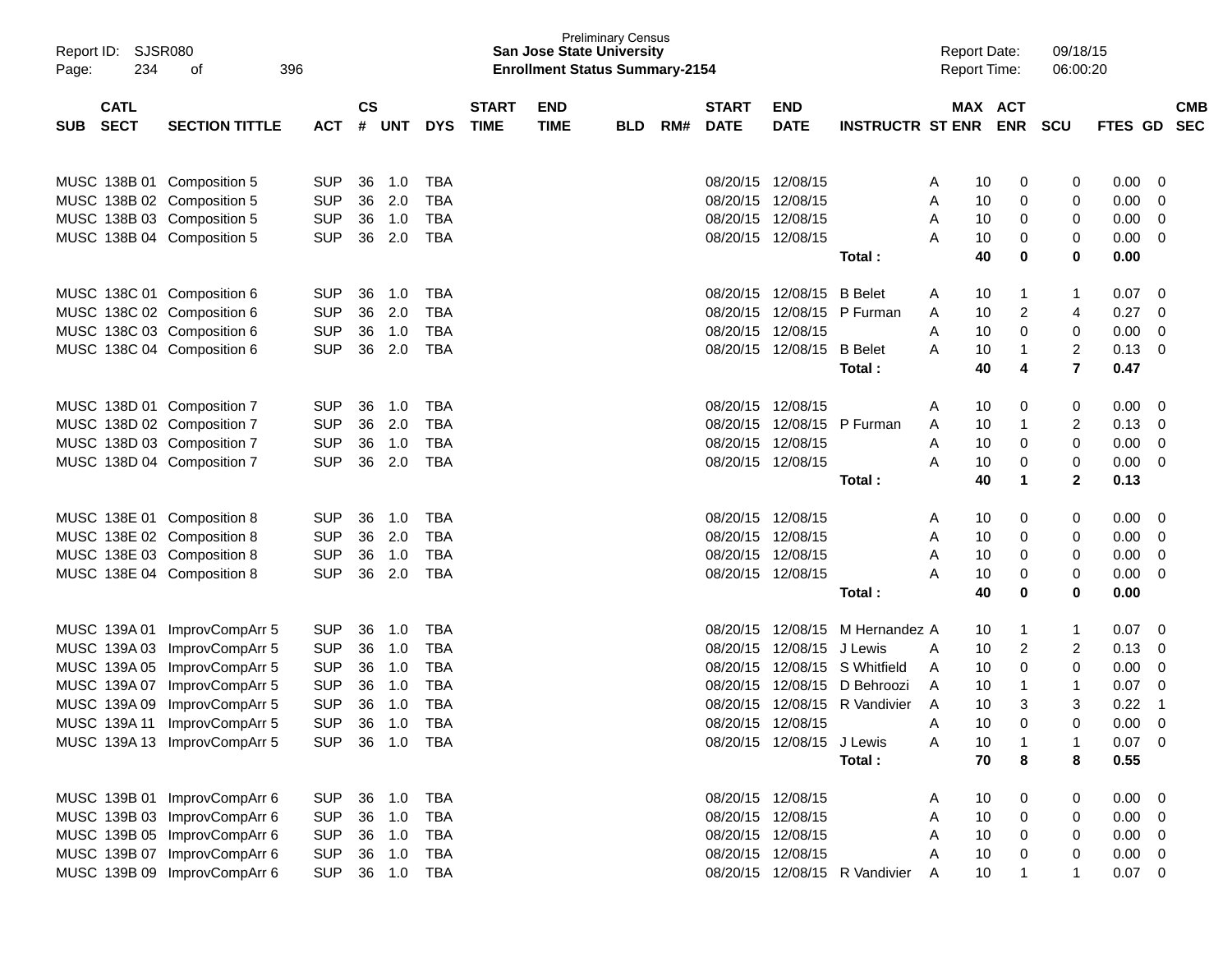| Report ID:<br>235<br>Page:               | <b>SJSR080</b><br>396<br>οf                                             |                |                |            |            |                             | <b>San Jose State University</b><br><b>Enrollment Status Summary-2154</b> | <b>Preliminary Census</b> |     |                             |                            |                            | <b>Report Date:</b><br><b>Report Time:</b> |          |                       | 09/18/15<br>06:00:20 |               |                         |                          |
|------------------------------------------|-------------------------------------------------------------------------|----------------|----------------|------------|------------|-----------------------------|---------------------------------------------------------------------------|---------------------------|-----|-----------------------------|----------------------------|----------------------------|--------------------------------------------|----------|-----------------------|----------------------|---------------|-------------------------|--------------------------|
| <b>CATL</b><br><b>SECT</b><br><b>SUB</b> | <b>SECTION TITTLE</b>                                                   | <b>ACT</b>     | <b>CS</b><br># | <b>UNT</b> | <b>DYS</b> | <b>START</b><br><b>TIME</b> | <b>END</b><br><b>TIME</b>                                                 | <b>BLD</b>                | RM# | <b>START</b><br><b>DATE</b> | <b>END</b><br><b>DATE</b>  | <b>INSTRUCTR ST ENR</b>    |                                            |          | MAX ACT<br><b>ENR</b> | <b>SCU</b>           | FTES GD       |                         | <b>CMB</b><br><b>SEC</b> |
| MUSC 139B 11                             | ImprovCompArr 6                                                         | <b>SUP</b>     | 36             | 1.0        | <b>TBA</b> |                             |                                                                           |                           |     |                             | 08/20/15 12/08/15          |                            | Α                                          | 10       | 0                     | 0                    | 0.00          | - 0                     |                          |
|                                          | MUSC 139B 13 ImprovCompArr 6                                            | <b>SUP</b>     | 36             | 1.0        | <b>TBA</b> |                             |                                                                           |                           |     |                             | 08/20/15 12/08/15          | Total:                     | A                                          | 10<br>70 | 0<br>$\mathbf{1}$     | 0<br>1               | 0.00<br>0.07  | - 0                     |                          |
|                                          |                                                                         |                |                |            |            |                             |                                                                           |                           |     |                             |                            |                            |                                            |          |                       |                      |               |                         |                          |
|                                          | MUSC 139C 01 ImprovCompArr 7                                            | <b>SUP</b>     | 36             | 1.0        | TBA        |                             |                                                                           |                           |     |                             | 08/20/15 12/08/15          |                            | Α                                          | 10       | 0                     | 0                    | 0.00          | - 0                     |                          |
|                                          | MUSC 139C 03 ImprovCompArr 7                                            | <b>SUP</b>     | 36             | 1.0        | <b>TBA</b> |                             |                                                                           |                           |     | 08/20/15                    | 12/08/15                   |                            | Α                                          | 10       | 0                     | 0                    | 0.00          | 0                       |                          |
|                                          | MUSC 139C 05 ImprovCompArr 7                                            | <b>SUP</b>     | 36             | 1.0        | <b>TBA</b> |                             |                                                                           |                           |     | 08/20/15                    | 12/08/15                   |                            | A                                          | 10       | 0                     | 0                    | 0.00          | 0                       |                          |
|                                          | MUSC 139C 07 ImprovCompArr 7                                            | <b>SUP</b>     | 36             | 1.0        | <b>TBA</b> |                             |                                                                           |                           |     | 08/20/15                    | 12/08/15                   |                            | A                                          | 10       | 0                     | 0                    | 0.00          | 0                       |                          |
|                                          | MUSC 139C 09 ImprovCompArr 7                                            | <b>SUP</b>     | 36             | 1.0        | <b>TBA</b> |                             |                                                                           |                           |     | 08/20/15                    | 12/08/15                   | R Vandivier                | A                                          | 10       | -1                    | 1                    | 0.07          | $\Omega$                |                          |
|                                          | MUSC 139C 11 ImprovCompArr 7                                            | <b>SUP</b>     | 36             | 1.0        | <b>TBA</b> |                             |                                                                           |                           |     | 08/20/15                    | 12/08/15                   |                            | Α                                          | 10       | 0                     | 0                    | 0.00          | $\mathbf 0$             |                          |
|                                          | MUSC 139C 13 ImprovCompArr 7                                            | <b>SUP</b>     | 36             | 1.0        | <b>TBA</b> |                             |                                                                           |                           |     |                             | 08/20/15 12/08/15          | J Lewis                    | A                                          | 10       | -1                    | 1                    | 0.07          | $\overline{0}$          |                          |
|                                          |                                                                         |                |                |            |            |                             |                                                                           |                           |     |                             |                            | Total:                     |                                            | 70       | $\mathbf{2}$          | $\mathbf 2$          | 0.13          |                         |                          |
|                                          | MUSC 139D 01 ImprovCompArr 8                                            | <b>SUP</b>     | 36             | 1.0        | TBA        |                             |                                                                           |                           |     |                             | 08/20/15 12/08/15          |                            | Α                                          | 10       | 0                     | 0                    | 0.00          | - 0                     |                          |
|                                          | MUSC 139D 03 ImprovCompArr 8                                            | <b>SUP</b>     | 36             | 1.0        | <b>TBA</b> |                             |                                                                           |                           |     |                             | 08/20/15 12/08/15          |                            | Α                                          | 10       | 0                     | 0                    | 0.00          | 0                       |                          |
|                                          | MUSC 139D 05 ImprovCompArr 8                                            | <b>SUP</b>     | 36             | 1.0        | <b>TBA</b> |                             |                                                                           |                           |     |                             | 08/20/15 12/08/15          |                            | A                                          | 10       | 0                     | 0                    | 0.00          | 0                       |                          |
|                                          | MUSC 139D 07 ImprovCompArr 8                                            | <b>SUP</b>     | 36             | 1.0        | <b>TBA</b> |                             |                                                                           |                           |     |                             | 08/20/15 12/08/15          |                            | A                                          | 10       | 0                     | 0                    | 0.00          | $\Omega$                |                          |
|                                          | MUSC 139D 09 ImprovCompArr 8                                            | <b>SUP</b>     | 36             | 1.0        | <b>TBA</b> |                             |                                                                           |                           |     |                             | 08/20/15 12/08/15          |                            | A                                          | 10       | 0                     | 0                    | 0.00          | 0                       |                          |
|                                          | MUSC 139D 11 ImprovCompArr 8                                            | <b>SUP</b>     | 36             | 1.0        | <b>TBA</b> |                             |                                                                           |                           |     |                             | 08/20/15 12/08/15          |                            | A                                          | 10       | 0                     | 0                    | 0.00          | $\mathbf 0$             |                          |
|                                          | MUSC 139D 13 ImprovCompArr 8                                            | <b>SUP</b>     | 36             | 1.0        | <b>TBA</b> |                             |                                                                           |                           |     |                             | 08/20/15 12/08/15          |                            | Α                                          | 10       | 0                     | 0                    | 0.00          | $\overline{0}$          |                          |
|                                          |                                                                         |                |                |            |            |                             |                                                                           |                           |     |                             |                            | Total :                    |                                            | 70       | $\bf{0}$              | 0                    | 0.00          |                         |                          |
| MUSC 144 01                              | REP:Solo Lit Perf Pr                                                    | ACT            | 09             | 1.0        | M          |                             | 03:30 PM 05:20 PM                                                         | <b>MUS</b>                | 176 |                             | 08/20/15 12/08/15          | G Mok                      | A                                          | 20       | 13                    | 13                   | 0.88          | $\overline{\mathbf{1}}$ |                          |
| MUSC 144 02                              | REP:Solo Lit Perf Pr                                                    | <b>ACT</b>     | 09             | 1.0        | W          |                             | 03:30 PM 05:20 PM                                                         | <b>MUS</b>                | 211 |                             | 08/20/15 12/08/15          | J Frank                    | A                                          | 20       | 21                    | 21                   | 1.45          | - 3                     |                          |
|                                          |                                                                         |                |                |            |            |                             |                                                                           |                           |     |                             |                            | Total:                     |                                            | 40       | 34                    | 34                   | 2.33          |                         |                          |
|                                          | MUSC 146A 01 Pedagogy Piano                                             | <b>ACT</b>     | 10             | 2.0        | TR         |                             | 01:30 PM 02:20 PM                                                         | <b>MUS</b>                | 210 |                             | 08/20/15 12/08/15          | G Mok                      | A                                          | 20       | 7                     | 14                   | 1.03          | - 3                     |                          |
|                                          |                                                                         |                |                |            |            |                             |                                                                           |                           |     |                             |                            | Total :                    |                                            | 20       | $\overline{7}$        | 14                   | 1.03          |                         |                          |
|                                          |                                                                         |                |                |            |            |                             |                                                                           |                           |     |                             |                            |                            |                                            |          |                       |                      |               |                         |                          |
|                                          | MUSC 147A 01 Begin Conducting                                           | SEM            | 04             | 2.0        | MW         |                             | 12:00 PM 01:15 PM                                                         | <b>MUS</b>                | 150 | 08/20/15                    | 12/08/15                   | J Benson                   | A                                          | 25       | 21                    | 21                   | 2.83          | - 1                     |                          |
|                                          | MUSC 147A 02 Begin Conducting                                           | <b>ACT</b>     | 10             | 0.0        | <b>TBA</b> |                             |                                                                           | <b>MUS</b>                | 150 |                             | 08/20/15 12/08/15          | J Benson                   | Α                                          | 25       | 21                    | 21                   | 0.00          | $\overline{1}$          |                          |
|                                          | MUSC 147A 03 Begin Conducting                                           | SEM 04 2.0 MW  |                |            |            |                             | 12:00 PM 01:15 PM                                                         | MUS 182                   |     |                             | 08/20/15 12/08/15          | E Harris                   |                                            | 25       | 21                    | 21                   | 2.80 0        |                         |                          |
|                                          | MUSC 147A 04 Begin Conducting                                           | ACT 10 0.0 TBA |                |            |            |                             |                                                                           | <b>MUS 182</b>            |     |                             | 08/20/15 12/08/15 E Harris |                            | Α                                          | 25       | 21                    | 21                   | $0.00 \t 0$   |                         |                          |
|                                          |                                                                         |                |                |            |            |                             |                                                                           |                           |     |                             |                            | Total:                     |                                            | 100      | 84                    | 84                   | 5.63          |                         |                          |
|                                          | MUSC 150A 01 ENS: Concert Choir ACT 09 1.0 MW 01:30 PM 03:20 PM MUS 150 |                |                |            |            |                             |                                                                           |                           |     |                             |                            | 08/20/15 12/08/15 J Benson | A                                          | 80       | 35                    | 35                   | $2.43\quad 6$ |                         |                          |
|                                          |                                                                         |                |                |            |            |                             |                                                                           |                           |     |                             |                            | Total:                     |                                            | 80       | 35                    | 35                   | 2.43          |                         |                          |
|                                          |                                                                         |                |                |            |            |                             |                                                                           |                           |     |                             |                            |                            |                                            |          |                       |                      |               |                         |                          |
| MUSC 151 01                              | <b>ENS: UnivChorales</b>                                                | ACT 09 1.0 TR  |                |            |            |                             | 03:30 PM 04:20 PM MUS 182                                                 |                           |     |                             |                            | 08/20/15 12/08/15 J Benson | A                                          | 40       | 12                    | 12                   | $0.83$ 2      |                         |                          |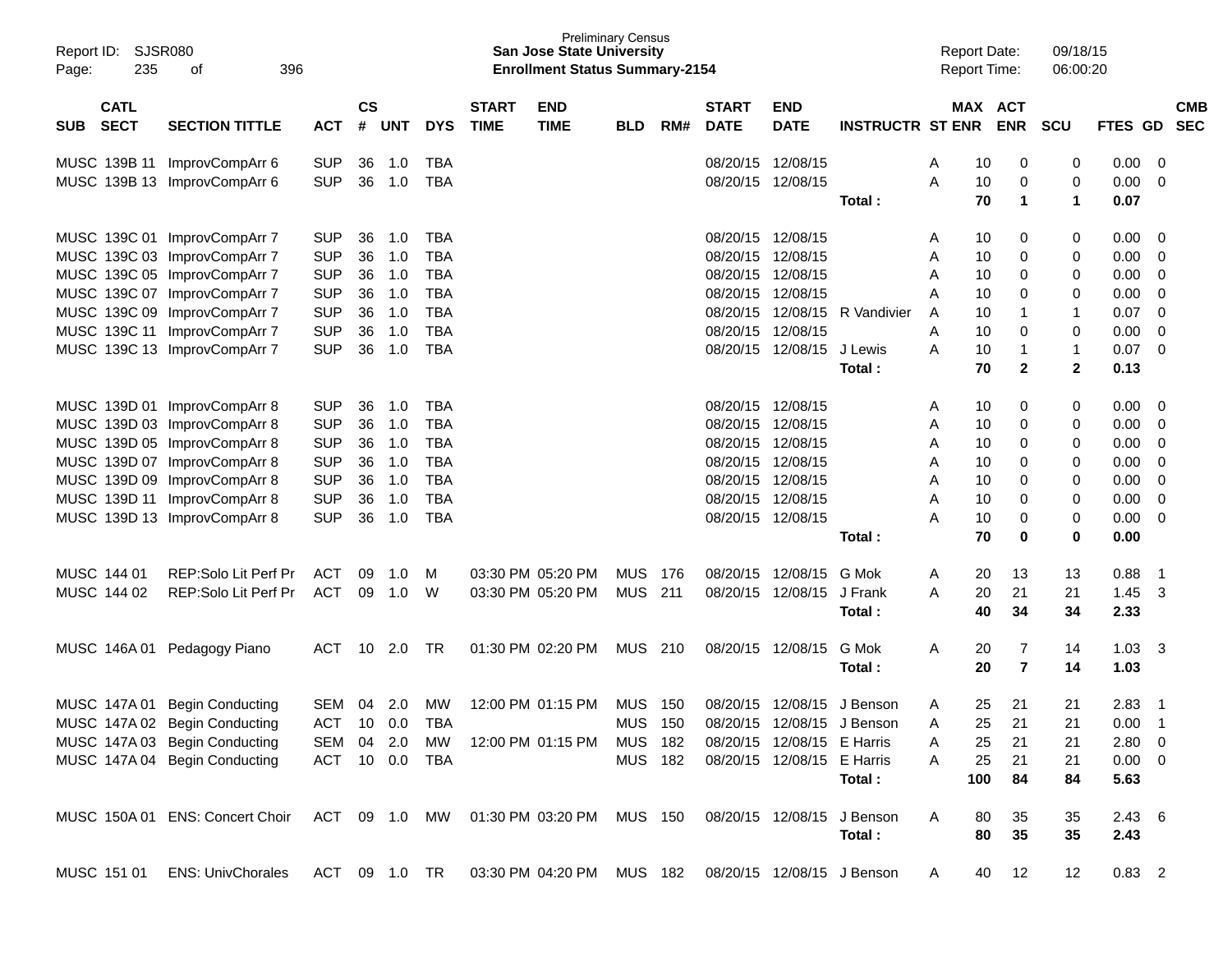| Report ID:<br>236<br>Page:               | <b>SJSR080</b><br>396<br>οf                                                                          |              |                             |                |            |                             | <b>Preliminary Census</b><br><b>San Jose State University</b><br><b>Enrollment Status Summary-2154</b> |            |     |                             |                           |                                          |        |                | <b>Report Date:</b><br><b>Report Time:</b> | 09/18/15<br>06:00:20 |                                    |                          |                          |
|------------------------------------------|------------------------------------------------------------------------------------------------------|--------------|-----------------------------|----------------|------------|-----------------------------|--------------------------------------------------------------------------------------------------------|------------|-----|-----------------------------|---------------------------|------------------------------------------|--------|----------------|--------------------------------------------|----------------------|------------------------------------|--------------------------|--------------------------|
| <b>CATL</b><br><b>SECT</b><br><b>SUB</b> | <b>SECTION TITTLE</b>                                                                                | <b>ACT</b>   | $\mathbf{c}\mathbf{s}$<br># | <b>UNT</b>     | <b>DYS</b> | <b>START</b><br><b>TIME</b> | <b>END</b><br><b>TIME</b>                                                                              | <b>BLD</b> | RM# | <b>START</b><br><b>DATE</b> | <b>END</b><br><b>DATE</b> | <b>INSTRUCTR ST ENR</b>                  |        |                | MAX ACT<br><b>ENR</b>                      | <b>SCU</b>           | FTES GD                            |                          | <b>CMB</b><br><b>SEC</b> |
| MUSC 151 02                              | <b>ENS: UnivChorales</b>                                                                             | <b>ACT</b>   | 09                          | 1.0            | МW         |                             | 03:30 PM 04:20 PM                                                                                      | <b>MUS</b> | 182 | 08/20/15                    | 12/08/15                  | J Benson<br>Total:                       | Α      | 20<br>60       | 8<br>20                                    | 8<br>20              | $0.58$ 3<br>1.42                   |                          |                          |
| MUSC 152 01                              | <b>ENS: Opera Theater</b>                                                                            | ACT          | 20                          | 1.0            | TR         |                             | 03:30 PM 05:20 PM                                                                                      | <b>MUS</b> | 150 | 08/20/15                    | 12/08/15                  | L Chianakas A<br>Total:                  |        | 20<br>20       | 7<br>$\overline{7}$                        | 7<br>$\overline{7}$  | $0.48$ 1<br>0.48                   |                          |                          |
| MUSC 153 01                              | ENS:UnivSymphOrchestCT                                                                               |              |                             | $21 \t 1.0$    | TR         |                             | 01:30 PM 03:20 PM                                                                                      | <b>MUS</b> | 176 | 08/20/15                    | 12/08/15                  | <b>B</b> Turner<br>Total:                | Α      | 60<br>60       | 12<br>12                                   | 12<br>12             | $0.82$ 1<br>0.82                   |                          |                          |
| MUSC 154 01                              | ENS: Symphonic Band ACT                                                                              |              |                             | $21 \t 1.0$    | TR         |                             | 01:30 PM 03:20 PM                                                                                      | <b>MUS</b> | 150 | 08/20/15                    | 12/08/15                  | P Herrera<br>Total:                      | Α      | 60<br>60       | 10<br>10                                   | 10<br>10             | $0.67$ 0<br>0.67                   |                          |                          |
| MUSC 155 01                              | ENS: Wind Ensemble ACT                                                                               |              |                             | $21 \quad 1.0$ | МW         |                             | 01:30 PM 03:20 PM                                                                                      | <b>MUS</b> | 176 | 08/20/15                    | 12/08/15                  | E Harris<br>Total:                       | Α      | 60<br>60       | 20<br>20                                   | 20<br>20             | 1.35<br>1.35                       | $\overline{\phantom{0}}$ |                          |
| MUSC 156 01                              | ENS: Spartan March B ACT                                                                             |              |                             | $21 \quad 2.0$ |            | MWF 03:45 PM 06:00 PM       |                                                                                                        | <b>MUS</b> | 150 | 08/20/15                    | 12/08/15                  | <b>G</b> Pierson<br>Total:               | Α      | 150<br>150     | 36<br>36                                   | 72<br>72             | $4.83$ 1<br>4.83                   |                          |                          |
| MUSC 157 01                              | ENS: Jazz Orch                                                                                       | <b>ACT</b>   | 20                          | 1.0            | TR         |                             | 03:30 PM 05:20 PM                                                                                      | <b>MUS</b> | 176 | 08/20/15                    | 12/08/15                  | S Whitfield<br>Total:                    | Α      | 50<br>50       | 9<br>9                                     | 9<br>9               | $0.65$ 3<br>0.65                   |                          |                          |
| MUSC 159 01                              | ENS: Afro-Latin Jazz                                                                                 | ACT          | 20                          | 1.0            | МW         |                             | 01:30 PM 03:20 PM                                                                                      | <b>MUS</b> | 186 | 08/20/15                    | 12/08/15                  | J Lewis<br>Total:                        | Α      | 20<br>20       | 6<br>6                                     | 6<br>6               | $0.43$ 2<br>0.43                   |                          |                          |
| MUSC 160A 01                             | <b>ENS: Choraliers</b>                                                                               | <b>ACT</b>   | 21                          | 1.0            | TR         |                             | 01:30 PM 03:20 PM                                                                                      | <b>MUS</b> | 182 | 08/20/15                    | 12/08/15                  | J Benson<br>Total:                       | Α      | 30<br>30       | 18<br>18                                   | 18<br>18             | 1.25<br>1.25                       | $\overline{\mathbf{3}}$  |                          |
|                                          | MUSC 160B 01 ENS: Chamber OrchestACT                                                                 |              |                             | 1.0            |            |                             |                                                                                                        |            |     |                             |                           | Total:                                   | Х      | 0<br>0         | 0<br>$\bf{0}$                              | 0<br>0               | $0.00 \t 0$<br>0.00                |                          |                          |
|                                          | MUSC 160C 01 EnsChamberMusic                                                                         | ACT 10 1.0 T |                             |                |            |                             | 03:30 PM 05:20 PM                                                                                      | MUS 211    |     |                             | 08/20/15 12/08/15 G Mok   | Total:                                   | A      | 15<br>15       | 8<br>8                                     | 8<br>8               | $0.55$ 1<br>0.55                   |                          |                          |
|                                          | MUSC 160D 01 ENS: Collegium Music ACT 10 1.0 TBA                                                     |              |                             |                |            |                             |                                                                                                        |            |     |                             |                           | 08/20/15 12/08/15 G Haramaki A<br>Total: |        | 15<br>15       | 7<br>$\overline{\mathbf{r}}$               | 7<br>$\overline{7}$  | $0.52$ 3<br>0.52                   |                          |                          |
|                                          | MUSC 160F 01 ENS: Small Jazz Ense ACT 10 1.0 TBA<br>MUSC 160F 02 ENS: Small Jazz Ense ACT 10 1.0 TBA |              |                             |                |            |                             |                                                                                                        |            |     |                             | 08/20/15 12/08/15 J Lewis | 08/20/15 12/08/15 J Shifflett<br>Total:  | A<br>A | 15<br>15<br>30 | 10<br>8<br>18                              | 10<br>8<br>18        | $0.72 \quad 3$<br>$0.58$ 3<br>1.30 |                          |                          |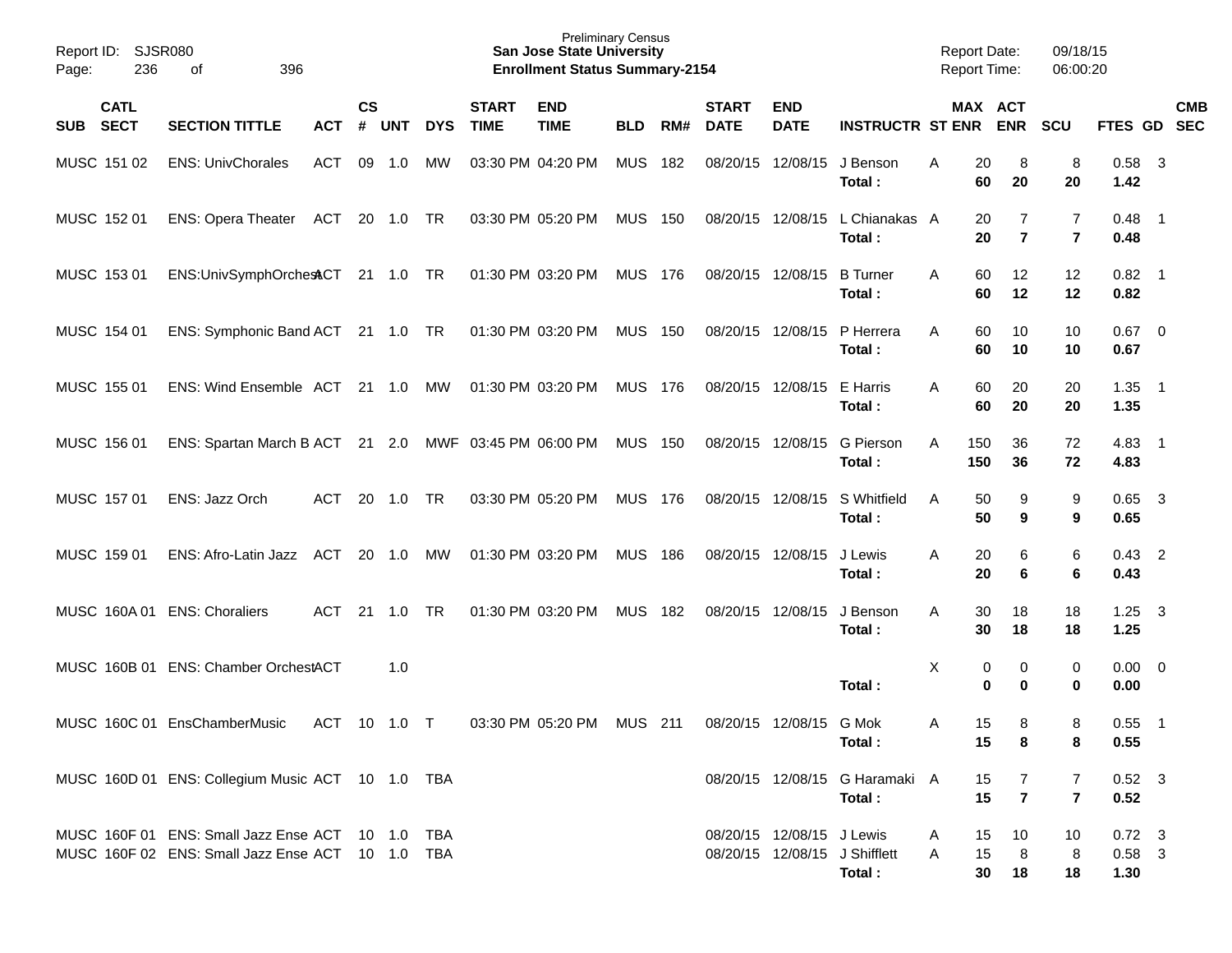| Page:      | Report ID: SJSR080<br>237                                | 396<br>of                                                                                    |                                                      |               |                                      |                                                      |                             | <b>Preliminary Census</b><br><b>San Jose State University</b><br><b>Enrollment Status Summary-2154</b> |                |     |                                                                                  |                           |                                      | <b>Report Date:</b><br><b>Report Time:</b> |                      |                                  | 09/18/15<br>06:00:20             |                                                          |            |
|------------|----------------------------------------------------------|----------------------------------------------------------------------------------------------|------------------------------------------------------|---------------|--------------------------------------|------------------------------------------------------|-----------------------------|--------------------------------------------------------------------------------------------------------|----------------|-----|----------------------------------------------------------------------------------|---------------------------|--------------------------------------|--------------------------------------------|----------------------|----------------------------------|----------------------------------|----------------------------------------------------------|------------|
| <b>SUB</b> | <b>CATL</b><br><b>SECT</b>                               | <b>SECTION TITTLE</b>                                                                        | <b>ACT</b>                                           | $\mathsf{cs}$ | # UNT                                | <b>DYS</b>                                           | <b>START</b><br><b>TIME</b> | <b>END</b><br><b>TIME</b>                                                                              | <b>BLD</b>     | RM# | <b>START</b><br><b>DATE</b>                                                      | <b>END</b><br><b>DATE</b> | <b>INSTRUCTR ST ENR ENR</b>          |                                            |                      | MAX ACT                          | <b>SCU</b>                       | FTES GD SEC                                              | <b>CMB</b> |
|            |                                                          | MUSC 160H 01 ENS: Percuss EnsemblACT 10 1.0 F                                                |                                                      |               |                                      |                                                      |                             | 10:30 AM 12:20 PM                                                                                      | MUS 176        |     | 08/20/15 12/08/15                                                                |                           | G Lemmon<br>Total:                   | A                                          | 20<br>20             | 6<br>6                           | 6<br>6                           | $0.40 \quad 0$<br>0.40                                   |            |
|            | MUSC 160101                                              | EnsJazzEnsemble                                                                              | ACT 10 1.0 F                                         |               |                                      |                                                      |                             | 12:30 PM 02:20 PM                                                                                      | MUS 182        |     | 08/20/15 12/08/15                                                                |                           | C Manzana<br>Total:                  | A                                          | 15<br>15             | 7<br>$\overline{7}$              | $\overline{7}$<br>$\overline{7}$ | $0.48$ 1<br>0.48                                         |            |
|            |                                                          | MUSC 160J 01 ENS: String Ensemble ACT 10 1.0 F                                               |                                                      |               |                                      |                                                      |                             | 03:30 PM 06:15 PM                                                                                      | MUS 210        |     | 08/20/15 12/08/15                                                                |                           | P Gelfand<br>Total:                  | A                                          | 15<br>15             | 1<br>$\mathbf 1$                 | 1<br>1                           | $0.07$ 0<br>0.07                                         |            |
|            |                                                          | MUSC 160K 01 ENS: Brass Ensemble ACT 10 1.0 F                                                |                                                      |               |                                      |                                                      |                             | 10:30 AM 12:20 PM                                                                                      | <b>MUS 150</b> |     | 08/20/15 12/08/15                                                                |                           | K Adduci<br>Total:                   | A                                          | 20<br>20             | 6<br>6                           | 6<br>6                           | $0.40 \quad 0$<br>0.40                                   |            |
|            |                                                          | MUSC 160L 01 ENS: Woodwind EnsemACT<br>MUSC 160L 02 ENS: Woodwind EnsemACT                   |                                                      |               | 10 1.0<br>$10 \quad 1.0$             | -F<br>TBA                                            |                             | 10:30 AM 12:20 PM                                                                                      | <b>MUS 182</b> |     | 08/20/15 12/08/15                                                                | 08/20/15 12/08/15 C Payne | J Averett<br>Total:                  | A<br>A                                     | 15<br>15<br>30       | 5<br>3<br>8                      | 5<br>$\mathbf{3}$<br>8           | 0.33 0<br>$0.22$ 1<br>0.55                               |            |
|            |                                                          | MUSC 160M 01 ENS: Saxophone EnserACT 10 1.0 T                                                |                                                      |               |                                      |                                                      |                             | 07:00 PM 09:00 PM                                                                                      | <b>MUS 150</b> |     | 08/20/15 12/08/15                                                                |                           | M Hernandez A<br>Total:              |                                            | 18<br>18             | $\overline{2}$<br>$\mathbf{2}$   | $\overline{c}$<br>$\mathbf{2}$   | $0.13 \quad 0$<br>0.13                                   |            |
|            |                                                          | MUSC 1600 01 Trombone Ensemble ACT 10 1.0 F                                                  |                                                      |               |                                      |                                                      |                             | 08:30 AM 10:20 AM                                                                                      | <b>MUS 150</b> |     | 08/20/15 12/08/15                                                                |                           | T Hornig<br>Total:                   | A                                          | 18<br>18             | 5<br>$5\phantom{1}$              | 5<br>5                           | 0.33 0<br>0.33                                           |            |
|            | MUSC 161 01                                              | REP: Styles Interp O ACT 09 1.0 TBA                                                          |                                                      |               |                                      |                                                      |                             |                                                                                                        |                |     |                                                                                  | 08/20/15 12/08/15         | S Snitkovska A<br>Total:             |                                            | 15<br>15             | 6<br>6                           | 6<br>6                           | $0.43$ 2<br>0.43                                         |            |
|            | MUSC 163 01                                              | REP: Styles Intrp Op ACT 09 1.0 TBA                                                          |                                                      |               |                                      |                                                      |                             |                                                                                                        |                |     |                                                                                  | 08/20/15 12/08/15         | S Snitkovska A<br>Total:             |                                            | 15<br>15             | $\overline{7}$<br>$\overline{7}$ | 7<br>$\overline{7}$              | $0.52$ 3<br>0.52                                         |            |
|            | MUSC 167 01                                              | Electro-Acoustic Mu                                                                          | SEM 04                                               |               | 3.0                                  | W                                                    |                             | 03:30 PM 06:15 PM                                                                                      | <b>MUS</b>     | 226 |                                                                                  | 08/20/15 12/08/15         | P Furman<br>Total:                   | A                                          | 20<br>20             | 18<br>18                         | 54<br>54                         | $3.60 \ 0$<br>3.60                                       |            |
|            |                                                          | MUSC 170A 01 Fund Sound Recordg SEM 04 3.0 M                                                 |                                                      |               |                                      |                                                      |                             | 07:00 PM 09:45 PM MUS 124                                                                              |                |     |                                                                                  |                           | 08/20/15 12/08/15 T Langan<br>Total: | A                                          | 20<br>20             | 20<br>20                         | 60<br>60                         | 4.05 1<br>4.05                                           |            |
|            | MUSC 180 01<br>MUSC 180 02<br>MUSC 180 03<br>MUSC 180 04 | <b>Indiv Studies</b><br><b>Indiv Studies</b><br><b>Indiv Studies</b><br><b>Indiv Studies</b> | <b>SUP</b><br><b>SUP</b><br><b>SUP</b><br><b>SUP</b> |               | 78 1.0<br>78 2.0<br>78 1.0<br>78 2.0 | <b>TBA</b><br><b>TBA</b><br><b>TBA</b><br><b>TBA</b> |                             |                                                                                                        |                |     | 08/20/15 12/08/15<br>08/20/15 12/08/15<br>08/20/15 12/08/15<br>08/20/15 12/08/15 |                           |                                      | A<br>A<br>A<br>A                           | 25<br>10<br>10<br>10 | 0<br>0<br>0<br>0                 | 0<br>0<br>0<br>0                 | $0.00 \t 0$<br>$0.00 \t 0$<br>$0.00 \t 0$<br>$0.00 \t 0$ |            |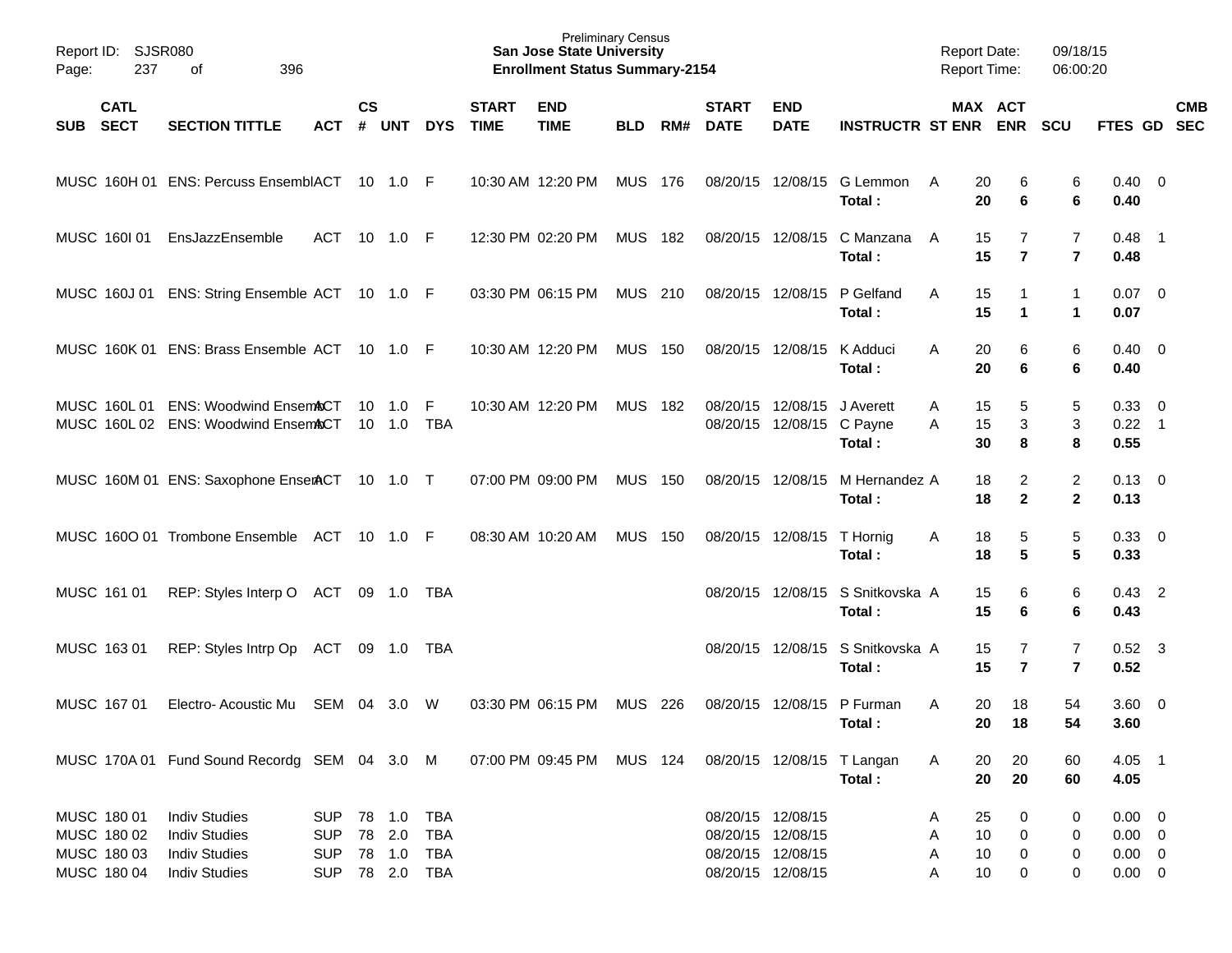| Report ID:<br>238<br>Page:               | <b>SJSR080</b><br>396<br>оf                          |                          |                |            |                          |                             | <b>Preliminary Census</b><br><b>San Jose State University</b><br><b>Enrollment Status Summary-2154</b> |            |       |                             |                               |                                 |        | <b>Report Date:</b><br><b>Report Time:</b> |                     | 09/18/15<br>06:00:20 |                 |                                  |                          |
|------------------------------------------|------------------------------------------------------|--------------------------|----------------|------------|--------------------------|-----------------------------|--------------------------------------------------------------------------------------------------------|------------|-------|-----------------------------|-------------------------------|---------------------------------|--------|--------------------------------------------|---------------------|----------------------|-----------------|----------------------------------|--------------------------|
| <b>CATL</b><br><b>SECT</b><br><b>SUB</b> | <b>SECTION TITTLE</b>                                | <b>ACT</b>               | <b>CS</b><br># | <b>UNT</b> | <b>DYS</b>               | <b>START</b><br><b>TIME</b> | <b>END</b><br><b>TIME</b>                                                                              | <b>BLD</b> | RM#   | <b>START</b><br><b>DATE</b> | <b>END</b><br><b>DATE</b>     | <b>INSTRUCTR ST ENR</b>         |        | MAX ACT                                    | <b>ENR</b>          | <b>SCU</b>           | FTES GD         |                                  | <b>CMB</b><br><b>SEC</b> |
| MUSC 180 05                              | <b>Indiv Studies</b>                                 | <b>SUP</b>               | 78             | 1.0        | <b>TBA</b>               |                             |                                                                                                        |            |       |                             | 08/20/15 12/08/15             |                                 | Α      | 10                                         | 0                   | 0                    | 0.00            | - 0                              |                          |
| MUSC 180 06                              | <b>Indiv Studies</b>                                 | <b>SUP</b>               | 78             | 2.0        | <b>TBA</b>               |                             |                                                                                                        |            |       |                             | 08/20/15 12/08/15             | Total:                          | Α      | 10<br>75                                   | 0<br>0              | 0<br>0               | 0.00<br>0.00    | - 0                              |                          |
| MUSC 181 01                              | Concert Listening II                                 | ACT                      | 09             | 1.0        | TR                       |                             | 12:30 PM 01:20 PM                                                                                      | <b>MUS</b> | - 176 |                             | 08/20/15 12/08/15             | A Cohen<br>Total:               | A      | 100<br>100                                 | 30<br>30            | 30<br>30             | 2.02<br>2.02    | $\overline{\phantom{1}}$         |                          |
| MUSC 182 01                              | <b>Senior Project</b>                                | ACT                      |                | 10 1.0     | TBA                      |                             |                                                                                                        |            |       |                             | 08/20/15 12/08/15             | J Averett<br>Total:             | A      | 30<br>30                                   | 3<br>3              | 3<br>3               | 0.20<br>0.20    | - 0                              |                          |
| MUSC 200 01                              | Meth Mus Res Writ                                    | SEM                      | 05             | 3.0        | W                        |                             | 04:00 PM 06:45 PM                                                                                      | <b>MUS</b> | 272   |                             | 08/20/15 12/08/15             | W Meredith<br>Total:            | A      | 18<br>18                                   | 13<br>13            | 39<br>39             | 3.25 13<br>3.25 |                                  |                          |
| MUSC 203 01                              | Sem in Styl & Perf                                   | SEM                      | 05             | 3.0        | M                        |                             | 04:00 PM 06:45 PM                                                                                      | <b>MUS</b> | 272   |                             | 08/20/15 12/08/15             | K Adduci<br>Total:              | A      | 18<br>18                                   | 7<br>$\overline{7}$ | 21<br>21             | 1.75<br>1.75    | $\overline{7}$                   |                          |
| MUSC 224 01                              | <b>Supv Grad Studies</b>                             | <b>SUP</b>               | 78             | 2.0        | <b>TBA</b>               |                             |                                                                                                        |            |       | 08/20/15                    | 12/08/15                      | E Harris                        | A      | 10                                         | 2                   | 4                    | 0.33            | $\overline{2}$                   |                          |
| MUSC 224 02                              | <b>Supv Grad Studies</b>                             | <b>SUP</b>               | 78             | 2.0        | <b>TBA</b>               |                             |                                                                                                        |            |       | 08/20/15                    | 12/08/15                      | J Benson                        | A      | 10                                         | $\overline{2}$      | 4                    | 0.33            | $\overline{2}$                   |                          |
| MUSC 224 03                              | <b>Supv Grad Studies</b>                             | <b>SUP</b>               | 78             | 2.0        | <b>TBA</b>               |                             |                                                                                                        |            |       | 08/20/15                    | 12/08/15                      | L Chianakas                     | A      | 10                                         | 3                   | 6                    | 0.50            | -3                               |                          |
| MUSC 224 04                              | <b>Supv Grad Studies</b>                             | <b>SUP</b>               | 78             | 2.0        | <b>TBA</b>               |                             |                                                                                                        |            |       |                             |                               | 08/20/15 12/08/15 S Whitfield   | A      | 10                                         | -1                  | 2                    | 0.17            | $\overline{1}$                   |                          |
| MUSC 224 05                              | <b>Supv Grad Studies</b>                             | <b>SUP</b>               | 78             | 2.0        | <b>TBA</b>               |                             |                                                                                                        |            |       | 08/20/15                    | 12/08/15                      | J Shifflett                     | A      | 10                                         | $\overline{2}$      | $\overline{4}$       | 0.33            | $\overline{2}$                   |                          |
| MUSC 224 06                              | <b>Supv Grad Studies</b>                             | <b>SUP</b>               | 78             | 2.0        | <b>TBA</b>               |                             |                                                                                                        |            |       | 08/20/15                    | 12/08/15                      | D Behroozi                      | A      | 10                                         | $\overline{2}$      | 4                    | 0.33            | $\overline{2}$                   |                          |
| MUSC 224 07<br>MUSC 224 08               | <b>Supv Grad Studies</b>                             | <b>SUP</b><br><b>SUP</b> | 78<br>78       | 2.0<br>2.0 | <b>TBA</b><br><b>TBA</b> |                             |                                                                                                        |            |       | 08/20/15                    | 08/20/15 12/08/15<br>12/08/15 | D Hollinger<br>C Payne          | A      | 10<br>10                                   | 2<br>1              | 4<br>2               | 0.33<br>0.17    | $\overline{2}$<br>$\overline{1}$ |                          |
| MUSC 224 09                              | <b>Supv Grad Studies</b><br><b>Supv Grad Studies</b> | <b>SUP</b>               | 78             | 2.0        | <b>TBA</b>               |                             |                                                                                                        |            |       | 08/20/15                    | 12/08/15                      | G Haramaki                      | Α<br>A | 10                                         | -1                  | $\overline{c}$       | 0.17            | $\overline{\phantom{0}}$ 1       |                          |
| MUSC 224 10                              | <b>Supv Grad Studies</b>                             | <b>SUP</b>               | 78             | 2.0        | <b>TBA</b>               |                             |                                                                                                        |            |       | 08/20/15                    | 12/08/15 F Levy               |                                 | Α      | 10                                         | -1                  | $\overline{c}$       | 0.17            | $\overline{1}$                   |                          |
| MUSC 224 21                              | <b>Supv Grad Studies</b>                             | <b>SUP</b>               | 78             | 2.0        | <b>TBA</b>               |                             |                                                                                                        |            |       | 08/20/15                    |                               | 12/08/15 R Vandivier            | A      | 10                                         | $\mathbf 1$         | $\overline{c}$       | 0.17            | $\overline{\phantom{0}}$ 1       |                          |
| MUSC 224 22                              | <b>Supv Grad Studies</b>                             | <b>SUP</b>               | 78             | 2.0        | <b>TBA</b>               |                             |                                                                                                        |            |       | 08/20/15                    | 12/08/15                      |                                 | A      | 10                                         | 0                   | 0                    | 0.00            | - 0                              |                          |
| MUSC 224 23                              | <b>Supv Grad Studies</b>                             | <b>SUP</b>               | 78             | 1.0        | <b>TBA</b>               |                             |                                                                                                        |            |       | 08/20/15                    | 12/08/15                      |                                 | A      | 10                                         | 0                   | 0                    | 0.00            | 0                                |                          |
| MUSC 224 24                              | <b>Supv Grad Studies</b>                             | <b>SUP</b>               | 78             | 1.0        | <b>TBA</b>               |                             |                                                                                                        |            |       |                             | 08/20/15 12/08/15             |                                 | A      | 10                                         | $\Omega$            | $\mathbf 0$          | 0.00            | $\mathbf 0$                      |                          |
| MUSC 224 25                              | <b>Supv Grad Studies</b>                             | SUP 78 1.0 TBA           |                |            |                          |                             |                                                                                                        |            |       |                             | 08/20/15 12/08/15             |                                 | A      | 10 <sup>°</sup>                            | 0                   | 0                    | 0.00            | $\overline{\mathbf{0}}$          |                          |
|                                          |                                                      |                          |                |            |                          |                             |                                                                                                        |            |       |                             |                               | Total:                          |        | 150                                        | 18                  | 36                   | 3.00            |                                  |                          |
| MUSC 232 01                              | Adv Fld Exp                                          | SUP                      |                |            | <b>TBA</b>               |                             |                                                                                                        |            |       |                             | 08/20/15 12/08/15 E Harris    |                                 | A      | 10                                         |                     | 1                    | $0.08$ 1        |                                  |                          |
| MUSC 232 02                              | Adv Fld Exp                                          | <b>SUP</b>               |                | 78 1.0     | <b>TBA</b>               |                             |                                                                                                        |            |       |                             |                               | 08/20/15 12/08/15 L Chianakas A |        | 10                                         | $\overline{1}$      | 1                    | $0.08$ 1        |                                  |                          |
| MUSC 232 03                              | Adv Fld Exp                                          | <b>SUP</b>               |                | 78 1.0     | TBA                      |                             |                                                                                                        |            |       |                             |                               | 08/20/15 12/08/15 D Hollinger A |        | 10                                         | $\overline{1}$      | 1                    | $0.08$ 1        |                                  |                          |
| MUSC 232 04                              | Adv Fld Exp                                          | <b>SUP</b>               |                | 78 1.0     | TBA                      |                             |                                                                                                        |            |       |                             |                               | 08/20/15 12/08/15 J Benson      | A      | 10                                         | $\mathbf{1}$        | 1                    | $0.08$ 1        |                                  |                          |
| MUSC 232 05                              | Adv Fld Exp                                          | <b>SUP</b>               |                | 78 1.0     | TBA                      |                             |                                                                                                        |            |       |                             |                               | 08/20/15 12/08/15 R Vandivier A |        | 10                                         | $\mathbf 1$         | 1                    | $0.08$ 1        |                                  |                          |
|                                          |                                                      |                          |                |            |                          |                             |                                                                                                        |            |       |                             |                               | Total:                          |        | 50                                         | 5                   | 5                    | 0.42            |                                  |                          |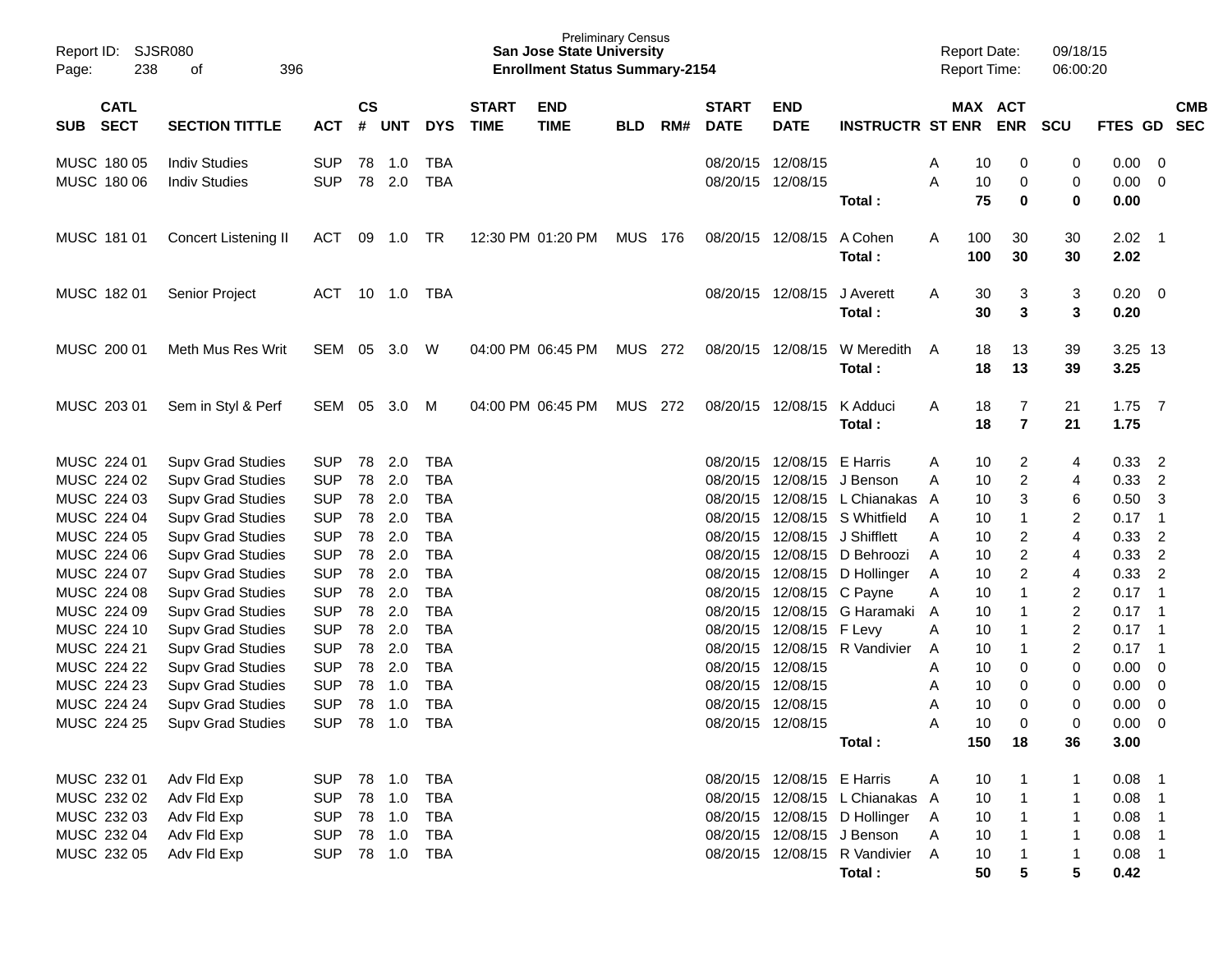| Report ID:<br>239<br>Page:                                                                            | <b>SJSR080</b><br>0f                                                                                                                         | 396                                                                                            |                                        |                                               |                                               |                             | <b>San Jose State University</b><br><b>Enrollment Status Summary-2154</b> | <b>Preliminary Census</b> |     |                                                                                  |                                                                                  |                         |                                 | <b>Report Date:</b><br><b>Report Time:</b>   |                                 | 09/18/15<br>06:00:20                            |                                                              |                                  |                          |
|-------------------------------------------------------------------------------------------------------|----------------------------------------------------------------------------------------------------------------------------------------------|------------------------------------------------------------------------------------------------|----------------------------------------|-----------------------------------------------|-----------------------------------------------|-----------------------------|---------------------------------------------------------------------------|---------------------------|-----|----------------------------------------------------------------------------------|----------------------------------------------------------------------------------|-------------------------|---------------------------------|----------------------------------------------|---------------------------------|-------------------------------------------------|--------------------------------------------------------------|----------------------------------|--------------------------|
| <b>CATL</b><br><b>SECT</b><br><b>SUB</b>                                                              | <b>SECTION TITTLE</b>                                                                                                                        | <b>ACT</b>                                                                                     | <b>CS</b><br>#                         | <b>UNT</b>                                    | <b>DYS</b>                                    | <b>START</b><br><b>TIME</b> | <b>END</b><br><b>TIME</b>                                                 | <b>BLD</b>                | RM# | <b>START</b><br><b>DATE</b>                                                      | <b>END</b><br><b>DATE</b>                                                        | <b>INSTRUCTR ST ENR</b> |                                 | <b>MAX</b>                                   | <b>ACT</b><br><b>ENR</b>        | <b>SCU</b>                                      | <b>FTES GD</b>                                               |                                  | <b>CMB</b><br><b>SEC</b> |
| MUSC 298 01<br>MUSC 298 02<br>MUSC 298 03<br>MUSC 298 04<br>MUSC 298 05<br>MUSC 298 06                | <b>Special Study</b><br><b>Special Study</b><br><b>Special Study</b><br><b>Special Study</b><br><b>Special Study</b><br><b>Special Study</b> | <b>SUP</b><br><b>SUP</b><br><b>SUP</b><br><b>SUP</b><br><b>SUP</b><br><b>SUP</b>               | 78<br>78<br>78<br>78<br>78<br>78       | 1.0<br>1.0<br>1.0<br>1.0<br>2.0<br>2.0        | TBA<br>TBA<br>TBA<br>ТВА<br>TBA<br>TBA        |                             |                                                                           |                           |     | 08/20/15<br>08/20/15<br>08/20/15<br>08/20/15<br>08/20/15<br>08/20/15             | 12/08/15<br>12/08/15<br>12/08/15<br>12/08/15<br>12/08/15<br>12/08/15             | Total:                  | A<br>A<br>A<br>A<br>Α<br>A      | 10<br>10<br>10<br>10<br>10<br>10<br>60       | 0<br>0<br>0<br>0<br>0<br>0<br>0 | 0<br>0<br>0<br>0<br>0<br>0<br>0                 | 0.00<br>0.00<br>0.00<br>0.00<br>0.00<br>0.00<br>0.00         | -0<br>-0<br>-0<br>-0<br>-0<br>0  |                          |
| MUSC 299 01<br>MUSC 299 02<br>MUSC 299 03<br>MUSC 299 04<br>MUSC 299 05<br>MUSC 299 06<br>MUSC 299 07 | Mstr Ths Rct Cmp<br>Mstr Ths Rct Cmp<br>Mstr Ths Rct Cmp<br>Mstr Ths Rct Cmp<br>Mstr Ths Rct Cmp<br>Mstr Ths Rct Cmp<br>Mstr Ths Rct Cmp     | <b>SUP</b><br><b>SUP</b><br><b>SUP</b><br><b>SUP</b><br><b>SUP</b><br><b>SUP</b><br><b>SUP</b> | 78<br>78<br>78<br>78<br>78<br>78<br>78 | 1.0<br>1.0<br>1.0<br>2.0<br>2.0<br>3.0<br>3.0 | TBA<br>TBA<br>TBA<br>TBA<br>TBA<br>TBA<br>TBA |                             |                                                                           |                           |     | 08/20/15<br>08/20/15<br>08/20/15<br>08/20/15<br>08/20/15<br>08/20/15<br>08/20/15 | 12/08/15<br>12/08/15<br>12/08/15<br>12/08/15<br>12/08/15<br>12/08/15<br>12/08/15 | G Haramaki<br>Total:    | A<br>A<br>A<br>A<br>A<br>A<br>A | 10<br>10<br>10<br>10<br>10<br>10<br>10<br>70 | 0<br>0<br>0<br>0<br>0<br>0      | 0<br>0<br>0<br>2<br>0<br>0<br>0<br>$\mathbf{2}$ | 0.00<br>0.00<br>0.00<br>0.17<br>0.00<br>0.00<br>0.00<br>0.17 | - 0<br>-0<br>-0<br>-0<br>-0<br>0 |                          |

**Department : Music & Dance** 

|     |    |    | 498.85                                              |
|-----|----|----|-----------------------------------------------------|
|     |    |    | 335.92                                              |
|     |    |    | 155.53                                              |
| 381 | 43 | 92 | 7.40                                                |
|     |    |    | 10336 3629 7380<br>5398 2408 4984<br>4557 1178 2304 |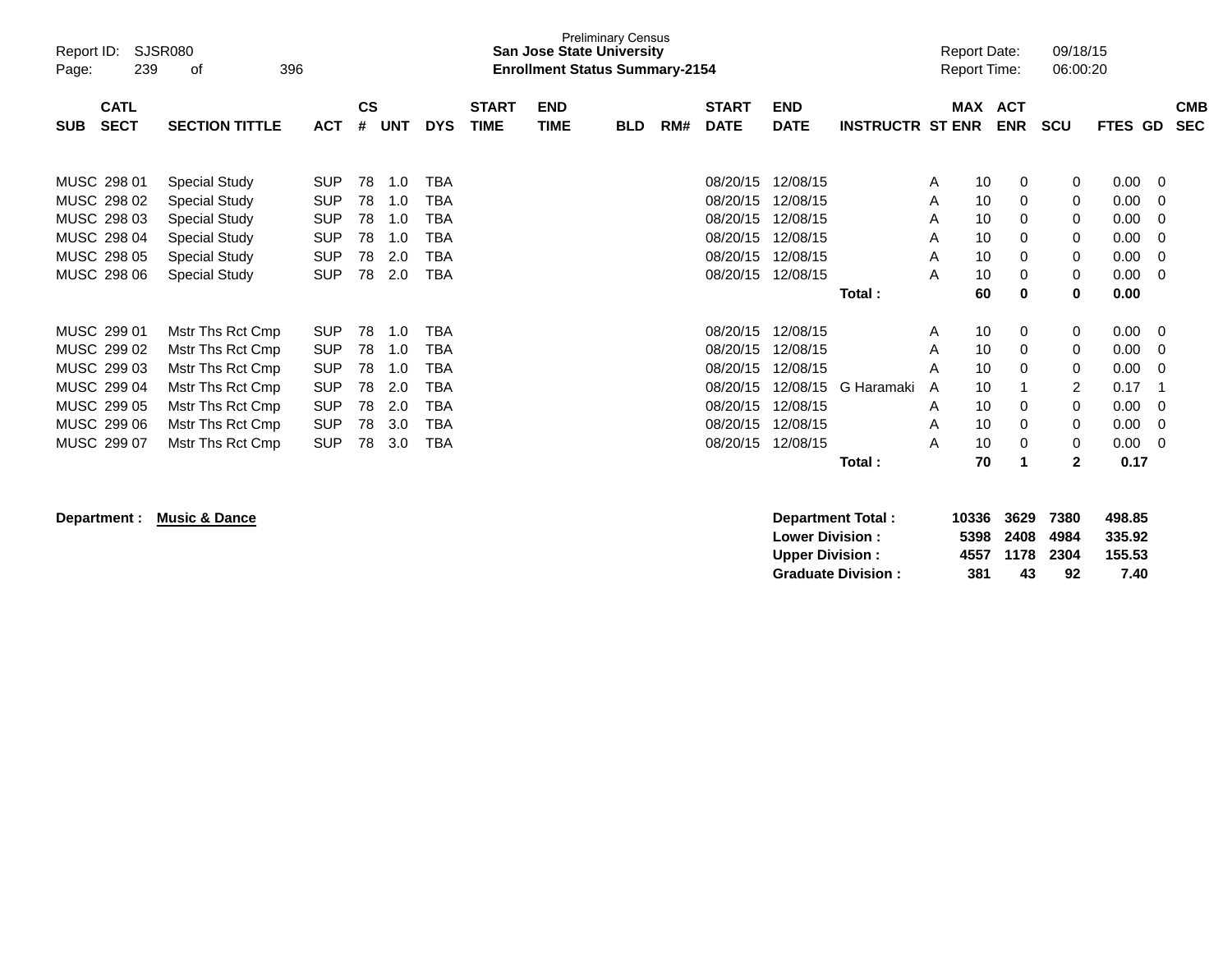| Report ID:<br>Page: | 240                        | SJSR080<br>396<br>οf                           |               | <b>Preliminary Census</b><br><b>San Jose State University</b><br><b>Enrollment Status Summary-2154</b> |        |            |                             |                           |            |          |                             |                                    | <b>Report Date:</b><br>Report Time: |          | 09/18/15<br>06:00:20 |            |                |                |                          |
|---------------------|----------------------------|------------------------------------------------|---------------|--------------------------------------------------------------------------------------------------------|--------|------------|-----------------------------|---------------------------|------------|----------|-----------------------------|------------------------------------|-------------------------------------|----------|----------------------|------------|----------------|----------------|--------------------------|
| SUB                 | <b>CATL</b><br><b>SECT</b> | <b>SECTION TITTLE</b>                          | <b>ACT</b>    | $\mathsf{cs}$<br>#                                                                                     | UNT    | <b>DYS</b> | <b>START</b><br><b>TIME</b> | <b>END</b><br><b>TIME</b> | BLD        | RM#      | <b>START</b><br><b>DATE</b> | <b>END</b><br><b>DATE</b>          | <b>INSTRUCTR ST ENR</b>             | MAX ACT  | <b>ENR</b>           | <b>SCU</b> | FTES GD        |                | <b>CMB</b><br><b>SEC</b> |
| College             | Department :               | <b>Humanities &amp; the Arts</b><br>Philosophy |               |                                                                                                        |        |            |                             |                           |            |          |                             |                                    |                                     |          |                      |            |                |                |                          |
| <b>PHIL</b>         | 901                        | Math/Logic for GE                              | <b>SEM</b>    | 04                                                                                                     | 3.0    | <b>MW</b>  |                             | 12:00 PM 01:15 PM         | <b>BBC</b> | 125      |                             | 08/20/15 12/08/15                  | N Friedman-B A<br>Total:            | 40<br>40 | 36<br>36             | 108<br>108 | 7.20<br>7.20   | - 0            |                          |
| <b>PHIL</b>         | 10 01                      | Intro to Phil                                  | <b>LEC</b>    | 03                                                                                                     | 3.0    | MW         |                             | 09:00 AM 10:15 AM         | <b>BBC</b> | 125      |                             | 08/20/15 12/08/15                  | T Gullion                           | 40<br>Α  | 37                   | 111        | 7.40           | 0              |                          |
| <b>PHIL</b>         | 10 02                      | Intro to Phil                                  | <b>LEC</b>    | 03                                                                                                     | 3.0    | <b>TR</b>  |                             | 09:00 AM 10:15 AM         | <b>DMH</b> | 208      |                             | 08/20/15 12/08/15                  | <b>F</b> Alberts                    | Α<br>45  | 42                   | 126        | 8.40           | $\mathbf 0$    |                          |
| <b>PHIL</b>         | 10 03                      | Intro to Phil                                  | <b>LEC</b>    | 03                                                                                                     | 3.0    | МW         |                             | 12:00 PM 01:15 PM         | <b>DMH</b> | 208      |                             | 08/20/15 12/08/15                  | T Lott                              | 45<br>Α  | 44                   | 132        | 8.80           | $\mathbf 0$    |                          |
| <b>PHIL</b>         | 10 04                      | Intro to Phil                                  | <b>LEC</b>    | 03                                                                                                     | 3.0    | <b>TR</b>  |                             | 12:00 PM 01:15 PM         | <b>BBC</b> | 203      |                             | 08/20/15 12/08/15                  | P Bashaw                            | 40<br>Α  | 39                   | 117        | 7.80           | $\mathbf 0$    |                          |
| <b>PHIL</b>         | 10 05                      | Intro to Phil                                  | <b>LEC</b>    | 03                                                                                                     | 3.0    | <b>TR</b>  |                             | 12:00 PM 01:15 PM         | <b>DMH</b> | 357      |                             | 08/20/15 12/08/15 T Gullion        |                                     | Α<br>40  | 40                   | 120        | 8.00           | $\mathbf 0$    |                          |
| <b>PHIL</b>         | 10 06                      | Intro to Phil                                  | <b>LEC</b>    | 03                                                                                                     | 3.0    | <b>MW</b>  |                             | 01:30 PM 02:45 PM         | <b>DMH</b> | 357      |                             | 08/20/15 12/08/15                  | D Williamson A                      | 40       | 38                   | 114        | 7.60           | $\mathbf 0$    |                          |
| <b>PHIL</b>         | 10 07                      | Intro to Phil                                  | <b>LEC</b>    | 03                                                                                                     | 3.0    | <b>TR</b>  |                             | 03:00 PM 04:15 PM         | DMH.       | 149B     |                             | 08/20/15 12/08/15                  | D Williamson A                      | 45       | 42                   | 126        | 8.40           | $\mathbf 0$    |                          |
| <b>PHIL</b>         | 10 08                      | Intro to Phil                                  | <b>LEC</b>    | 03                                                                                                     | 3.0    | <b>TR</b>  |                             | 03:00 PM 04:15 PM         | <b>BBC</b> | 203      |                             | 08/20/15 12/08/15                  | P Bashaw                            | 40<br>Α  | 38                   | 114        | 7.60           | $\mathbf 0$    |                          |
| PHIL                | 10 09                      | Intro to Phil                                  | <b>LEC</b>    | 03                                                                                                     | 3.0    | <b>TR</b>  |                             | 07:30 AM 08:45 AM         | <b>DMH</b> | 208      |                             | 08/20/15 12/08/15                  | <b>F</b> Alberts                    | 40<br>Α  | 39                   | 117        | 7.80           | $\mathbf 0$    |                          |
|                     |                            |                                                |               |                                                                                                        |        |            |                             |                           |            |          |                             |                                    | Total:                              | 375      | 359                  | 1077       | 71.80          |                |                          |
| <b>PHIL</b>         | 12 01                      | Phil of the Person                             | <b>LEC</b>    | 03                                                                                                     | 3.0    | TR         |                             | 03:00 PM 04:15 PM         | <b>DMH</b> | 208      |                             | 08/20/15 12/08/15                  | J Giddings                          | 45<br>A  | 44                   | 132        | 8.80           | 0              |                          |
| <b>PHIL</b>         | 12 02                      | Phil of the Person                             | <b>LEC</b>    | 03                                                                                                     | 3.0    | <b>TR</b>  |                             | 09:00 AM 10:15 AM         | <b>DMH</b> | 149B     |                             | 08/20/15 12/08/15                  | N Osborne                           | 45<br>A  | 43                   | 129        | 8.60           | 0              |                          |
|                     |                            |                                                |               |                                                                                                        |        |            |                             |                           |            |          |                             |                                    | Total:                              | 90       | 87                   | 261        | 17.40          |                |                          |
| <b>PHIL</b>         | 57 01                      | Logic & Crit Reas                              | <b>SEM</b>    | 04                                                                                                     | 3.0    | МW         |                             | 09:00 AM 10:15 AM         | <b>DMH</b> | 149B     |                             | 08/20/15 12/08/15                  | R Ruiz                              | 35<br>Α  | 32                   | 96         | 6.40           | 0              |                          |
| <b>PHIL</b>         | 57 02                      | Logic & Crit Reas                              | <b>SEM</b>    | 04                                                                                                     | 3.0    | MW         |                             | 09:00 AM 10:15 AM         | <b>DMH</b> | 208      |                             |                                    | 08/20/15 12/08/15 T Nguyen          | 45<br>Α  | 43                   | 129        | 8.60           | $\mathbf 0$    |                          |
| <b>PHIL</b>         | 57 03                      | Logic & Crit Reas                              | <b>SEM</b>    | 04                                                                                                     | 3.0    | <b>TR</b>  |                             | 10:30 AM 11:45 AM         | <b>DMH</b> | 149B     |                             | 08/20/15 12/08/15                  | N Osborne                           | Α<br>35  | 35                   | 105        | 7.00           | $\mathbf 0$    |                          |
| <b>PHIL</b>         | 57 04                      | Logic & Crit Reas                              | <b>SEM</b>    | 04                                                                                                     | 3.0    | <b>TR</b>  |                             | 10:30 AM 11:45 AM         | <b>BBC</b> | 125      |                             | 08/20/15 12/08/15                  | J Greene                            | 35<br>Α  | 34                   | 102        | 6.80           | $\mathbf 0$    |                          |
| <b>PHIL</b>         | 57 05                      | Logic & Crit Reas                              | SEM           | 04                                                                                                     | 3.0    | <b>TR</b>  |                             | 10:30 AM 11:45 AM         | <b>DMH</b> | 208      |                             | 08/20/15 12/08/15                  | D Runyan                            | 35<br>A  | 34                   | 102        | 6.80           | $\mathbf 0$    |                          |
| <b>PHIL</b>         | 57 06                      | Logic & Crit Reas                              | <b>SEM</b>    | 04                                                                                                     | 3.0    | <b>TR</b>  |                             | 12:00 PM 01:15 PM         | <b>DMH</b> | 208      |                             | 08/20/15 12/08/15                  | M Rubio                             | 35<br>Α  | 34                   | 102        | 6.80           | $\mathbf 0$    |                          |
| PHIL                | 57 07                      | Logic & Crit Reas                              | <b>SEM</b>    | 04                                                                                                     | 3.0    | <b>MW</b>  |                             | 01:30 PM 02:45 PM         | <b>BBC</b> | 125      |                             | 08/20/15 12/08/15                  | <b>B</b> Mou                        | 40<br>А  | 39                   | 117        | 7.80           | $\mathbf 0$    |                          |
|                     |                            |                                                |               |                                                                                                        |        |            |                             |                           |            |          |                             |                                    | Total:                              | 260      | 251                  | 753        | 50.20          |                |                          |
| <b>PHIL</b>         | 61 01                      | Moral Issues                                   | LEC           | 03                                                                                                     | 3.0    | МW         |                             | 10:30 AM 11:45 AM         | <b>DMH</b> | 357      | 08/20/15                    | 12/08/15                           | L Bernasconi A                      | 53       | 53                   | 159        | 10.60          | 0              |                          |
| <b>PHIL</b>         | 61 02                      | Moral Issues                                   | <b>LEC</b>    | 03                                                                                                     | 3.0    | МW         |                             | 10:30 AM 11:45 AM         | <b>BBC</b> | 125      |                             | 08/20/15 12/08/15 C Smith          |                                     | 40<br>Α  | 39                   | 117        | 7.80           | $\overline{0}$ |                          |
| <b>PHIL</b>         | 61 03                      | Moral Issues                                   | <b>LEC</b>    |                                                                                                        | 03 3.0 | МW         |                             | 12:00 PM 01:15 PM         | DMH 357    |          |                             |                                    | 08/20/15 12/08/15 L Bernasconi A    | 53       | 53                   | 159        | $10.60 \t 0$   |                |                          |
| <b>PHIL</b>         | 61 04                      | Moral Issues                                   | <b>LEC</b>    |                                                                                                        | 03 3.0 | МW         |                             | 01:30 PM 02:45 PM         |            | DMH 149B |                             | 08/20/15 12/08/15 S Yahn           |                                     | Α<br>40  | 36                   | 108        | $7.20 \t 0$    |                |                          |
| PHIL                | 61 05                      | Moral Issues                                   | <b>LEC</b>    |                                                                                                        | 03 3.0 | TR         |                             | 01:30 PM 02:45 PM         | DMH 357    |          |                             |                                    | 08/20/15 12/08/15 J Giddings        | 50<br>A  | 49                   | 147        | $9.80\ 0$      |                |                          |
| <b>PHIL</b>         | 61 06                      | Moral Issues                                   | <b>LEC</b>    |                                                                                                        | 03 3.0 | <b>TR</b>  |                             | 01:30 PM 02:45 PM         | DMH 208    |          |                             |                                    | 08/20/15 12/08/15 N Osborne         | 40<br>A  | 37                   | 111        | $7.40 \quad 0$ |                |                          |
|                     |                            |                                                |               |                                                                                                        |        |            |                             |                           |            |          |                             |                                    | Total:                              | 276      | 267                  | 801        | 53.40          |                |                          |
| <b>PHIL</b>         | 66 01                      | Intro Aesthetics                               | LEC           |                                                                                                        | 03 3.0 | МW         |                             | 10:30 AM 11:45 AM         |            |          |                             | DMH 149B 08/20/15 12/08/15 T Leddy |                                     | 45<br>A  | 44                   | 132        | 8.80 0         |                |                          |
| <b>PHIL</b>         | 66 02                      | Intro Aesthetics                               | LEC 03 3.0 MW |                                                                                                        |        |            |                             | 12:00 PM 01:15 PM         |            |          |                             | DMH 149B 08/20/15 12/08/15 T Leddy |                                     | 45<br>A  | 44                   | 132        | 8.80 0         |                |                          |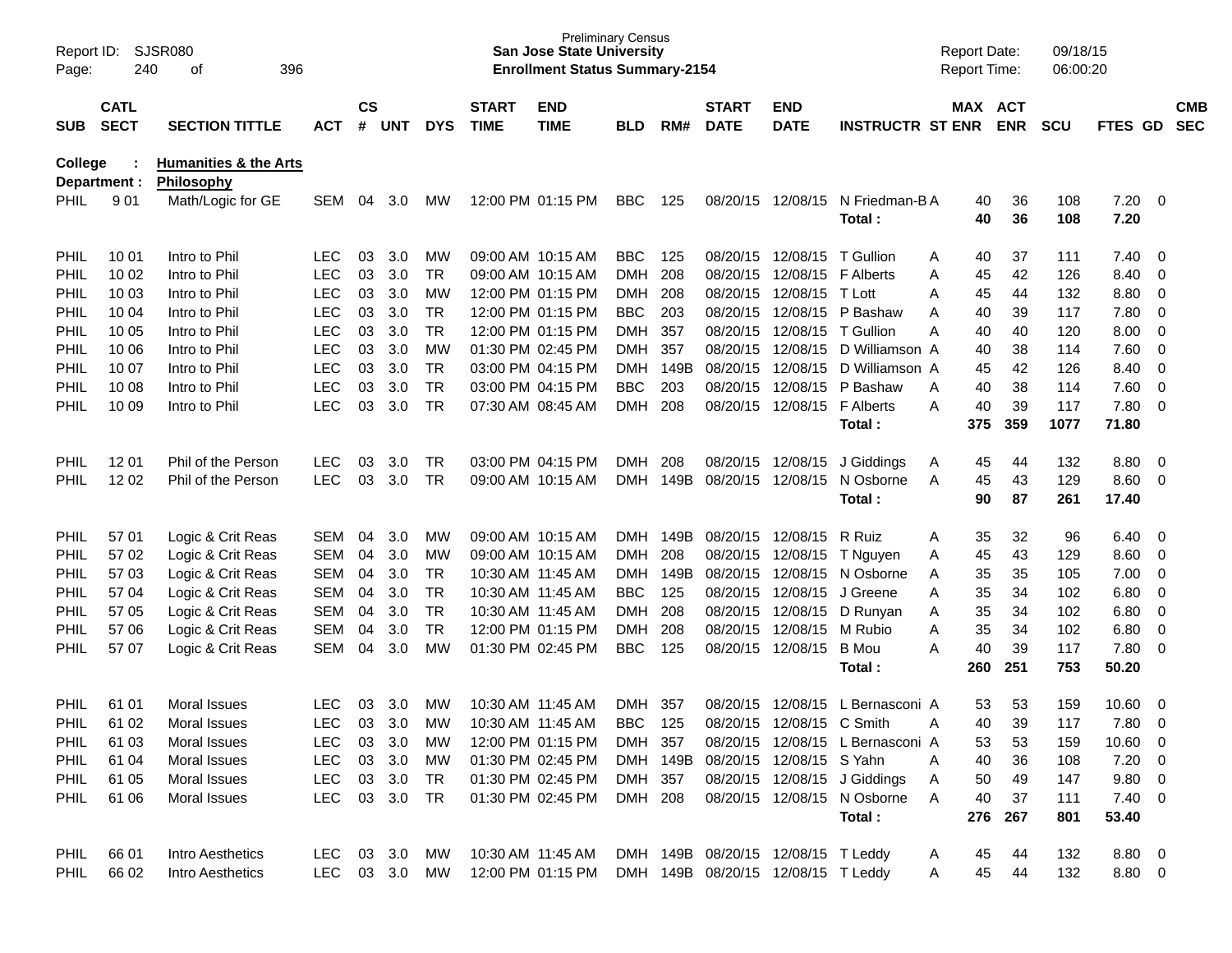| Page:                              | Report ID: SJSR080<br>241  | 396<br>оf                                                |                                        |                    |                   |                                        |                             | <b>San Jose State University</b><br><b>Enrollment Status Summary-2154</b> | <b>Preliminary Census</b>              |                   |                             |                                                                                  |                                    | <b>Report Date:</b><br><b>Report Time:</b> |                |                            | 09/18/15<br>06:00:20 |                       |                                                    |                                                    |
|------------------------------------|----------------------------|----------------------------------------------------------|----------------------------------------|--------------------|-------------------|----------------------------------------|-----------------------------|---------------------------------------------------------------------------|----------------------------------------|-------------------|-----------------------------|----------------------------------------------------------------------------------|------------------------------------|--------------------------------------------|----------------|----------------------------|----------------------|-----------------------|----------------------------------------------------|----------------------------------------------------|
| <b>SUB</b>                         | <b>CATL</b><br><b>SECT</b> | <b>SECTION TITTLE</b>                                    | ACT                                    | $\mathsf{cs}$<br># | <b>UNT</b>        | <b>DYS</b>                             | <b>START</b><br><b>TIME</b> | <b>END</b><br><b>TIME</b>                                                 | <b>BLD</b>                             | RM#               | <b>START</b><br><b>DATE</b> | <b>END</b><br><b>DATE</b>                                                        | <b>INSTRUCTR ST ENR</b>            |                                            |                | MAX ACT<br><b>ENR</b>      | <b>SCU</b>           | FTES GD SEC           |                                                    | <b>CMB</b>                                         |
|                                    |                            |                                                          |                                        |                    |                   |                                        |                             |                                                                           |                                        |                   |                             |                                                                                  | Total:                             |                                            | 90             | 88                         | 264                  | 17.60                 |                                                    |                                                    |
| PHIL                               | 70A 01                     | Ancient Philosophy                                       | LEC.                                   | 03                 | 3.0               | MW                                     |                             | 12:00 PM 01:15 PM                                                         | BBC                                    | 203               |                             | 08/20/15 12/08/15                                                                | W Shaw<br>Total:                   | A                                          | 40<br>40       | 39<br>39                   | 117<br>117           | 7.80<br>7.80          | $\overline{\mathbf{0}}$                            |                                                    |
| PHIL                               | 70B 01                     | Modern Philosophy                                        | LEC.                                   | 03                 | 3.0               | <b>MW</b>                              |                             | 01:30 PM 02:45 PM                                                         | DMH 208                                |                   |                             | 08/20/15 12/08/15                                                                | T Lott<br>Total:                   | Α                                          | 40<br>40       | 38<br>38                   | 114<br>114           | 7.60 0<br>7.60        |                                                    |                                                    |
| <b>PHIL</b><br><b>RELS</b>         | 104 01<br>104 01           | Asian Philosophy<br>Asian Philosophy                     | LEC.<br><b>LEC</b>                     | 02<br>02           | 3.0<br>3.0        | <b>MW</b><br>MW                        |                             | 10:30 AM 11:45 AM<br>10:30 AM 11:45 AM                                    | <b>DMH</b><br><b>DMH</b>               | 208<br>208        |                             | 08/20/15 12/08/15 C Phan<br>08/20/15 12/08/15 C Phan                             |                                    | A<br>A                                     | 45<br>0        | 22<br>$\mathbf{1}$         | 66<br>3              | 4.40<br>0.20          |                                                    | $0\,$ C<br>0 <sup>o</sup>                          |
| ASIA<br><b>PHIL</b><br><b>RELS</b> | 104 01<br>104 02<br>104 02 | Asian Philosophy<br>Asian Philosophy<br>Asian Philosophy | <b>LEC</b><br><b>LEC</b><br><b>LEC</b> | 02<br>02<br>02     | 3.0<br>3.0<br>3.0 | <b>MW</b><br>МW<br>МW                  |                             | 10:30 AM 11:45 AM<br>03:00 PM 04:15 PM<br>03:00 PM 04:15 PM               | <b>DMH</b><br><b>DMH</b><br><b>DMH</b> | 208<br>208<br>208 |                             | 08/20/15 12/08/15 C Phan<br>08/20/15 12/08/15 C Phan<br>08/20/15 12/08/15 C Phan |                                    | A<br>Α<br>A                                | 0<br>45<br>0   | 8<br>20<br>$\mathbf 1$     | 24<br>60<br>3        | 1.60<br>4.00<br>0.20  |                                                    | 0 <sup>o</sup><br>0 <sup>o</sup><br>0 <sup>o</sup> |
| ASIA<br><b>PHIL</b>                | 104 02<br>104 03           | Asian Philosophy<br>Asian Philosophy                     | <b>LEC</b><br><b>LEC</b>               | 02<br>02           | 3.0<br>3.0        | MW<br><b>TBA</b>                       |                             | 03:00 PM 04:15 PM                                                         | DMH 208                                |                   |                             | 08/20/15 12/08/15 C Phan<br>08/20/15 12/08/15                                    | B Mou                              | A<br>Α                                     | 0<br>45        | $\overline{2}$<br>27       | 6<br>81              | 0.40<br>5.40          |                                                    | 0 <sup>o</sup><br>0 <sup>o</sup>                   |
| <b>RELS</b><br>ASIA<br><b>PHIL</b> | 104 03<br>104 03<br>104 04 | Asian Philosophy<br>Asian Philosophy<br>Asian Philosophy | <b>LEC</b><br><b>LEC</b><br><b>LEC</b> | 02<br>02<br>02     | 3.0<br>3.0<br>3.0 | <b>TBA</b><br><b>TBA</b><br><b>TBA</b> |                             |                                                                           |                                        |                   |                             | 08/20/15 12/08/15<br>08/20/15 12/08/15<br>08/20/15 12/08/15                      | B Mou<br>B Mou<br>B Mou            | Α<br>A<br>A                                | 0<br>0<br>45   | $\overline{c}$<br>13<br>27 | 6<br>39<br>81        | 0.40<br>2.60<br>5.45  |                                                    | 0 <sup>o</sup><br>0 <sup>o</sup><br>1 C            |
| <b>RELS</b><br>ASIA                | 104 04<br>104 04           | Asian Philosophy<br>Asian Philosophy                     | <b>LEC</b><br><b>LEC</b>               | 02<br>02           | 3.0<br>3.0        | <b>TBA</b><br><b>TBA</b>               |                             |                                                                           |                                        |                   |                             | 08/20/15 12/08/15<br>08/20/15 12/08/15                                           | B Mou<br><b>B</b> Mou              | A<br>Α                                     | 0<br>0         | $\overline{c}$<br>13       | 6<br>39              | 0.40<br>2.60          |                                                    | 0 <sup>o</sup><br>0 <sup>o</sup>                   |
| <b>PHIL</b>                        | 106 01                     | Phil of Art                                              | <b>LEC</b>                             | 02                 | 3.0               | <b>MW</b>                              |                             | 03:00 PM 04:15 PM                                                         | <b>DMH</b>                             |                   | 149B 08/20/15 12/08/15      |                                                                                  | Total:<br>T Leddy                  | A                                          | 180<br>25      | 138<br>16                  | 414<br>48            | 27.65<br>3.25         | - 1                                                |                                                    |
|                                    |                            |                                                          |                                        |                    |                   |                                        |                             |                                                                           |                                        |                   |                             |                                                                                  | Total:                             |                                            | 25             | 16                         | 48                   | 3.25                  |                                                    |                                                    |
| <b>PHIL</b>                        | 107 01                     | Phil and Lit                                             | <b>LEC</b>                             | 02                 | 3.0               | M                                      |                             | 04:00 PM 06:45 PM                                                         | <b>BBC</b>                             | 203               |                             | 08/20/15 12/08/15                                                                | T Lott<br>Total :                  | A                                          | 30<br>30       | 10<br>10                   | 30<br>30             | 2.10<br>2.10          | $\overline{2}$                                     |                                                    |
| <b>PHIL</b><br><b>PHIL</b>         | 110 01<br>110 02           | Sci Tech & Hum Val<br>Sci Tech & Hum Val                 | <b>LEC</b><br><b>LEC</b>               | 03<br>03           | 3.0<br>3.0        | <b>MW</b><br>MW                        | 10:30 AM 11:45 AM           | 01:30 PM 02:45 PM                                                         | <b>BBC</b><br><b>BBC</b>               | 203<br>203        |                             | 08/20/15 12/08/15<br>08/20/15 12/08/15                                           | K Yrigoyen<br>K Yrigoyen<br>Total: | A<br>A                                     | 45<br>45<br>90 | 44<br>45<br>89             | 132<br>135<br>267    | 8.80<br>9.00<br>17.80 | $\overline{\mathbf{0}}$<br>$\overline{\mathbf{0}}$ |                                                    |
|                                    | PHIL 111 01<br>GERO 111 01 | <b>Medical Ethics</b><br><b>Medical Ethics</b>           | LEC.<br><b>LEC</b>                     | 02                 | 3.0<br>02 3.0     | МW<br>МW                               |                             | 09:00 AM 10:15 AM<br>09:00 AM 10:15 AM                                    | <b>BBC</b><br><b>BBC</b>               | 203<br>203        |                             | 08/20/15 12/08/15 M Jordan<br>08/20/15 12/08/15 M Jordan                         |                                    | Α<br>A                                     | 30<br>0        | 14<br>5                    | 42<br>15             | 2.80<br>1.00          | $0\,$ C                                            | $0\,$ C                                            |
| HS.                                | NURS 111 01<br>111 01      | <b>Medical Ethics</b><br><b>Medical Ethics</b>           | <b>LEC</b><br><b>LEC</b>               |                    | 02 3.0<br>02 3.0  | <b>MW</b><br>МW                        |                             | 09:00 AM 10:15 AM<br>09:00 AM 10:15 AM                                    | BBC<br>BBC                             | 203<br>- 203      |                             | 08/20/15 12/08/15 M Jordan<br>08/20/15 12/08/15 M Jordan                         | Total:                             | A<br>A                                     | 0<br>0<br>30   | 0<br>10<br>29              | 0<br>30<br>87        | 0.00<br>2.00<br>5.80  | $0\,$ C<br>$0\,C$                                  |                                                    |
| PHIL                               | 132 01                     | <b>Ethical Theory</b>                                    | <b>SEM</b>                             |                    | 3.0               |                                        |                             |                                                                           |                                        |                   |                             |                                                                                  |                                    | X                                          | 0              | 0                          | 0                    | $0.00 \t 0$           |                                                    |                                                    |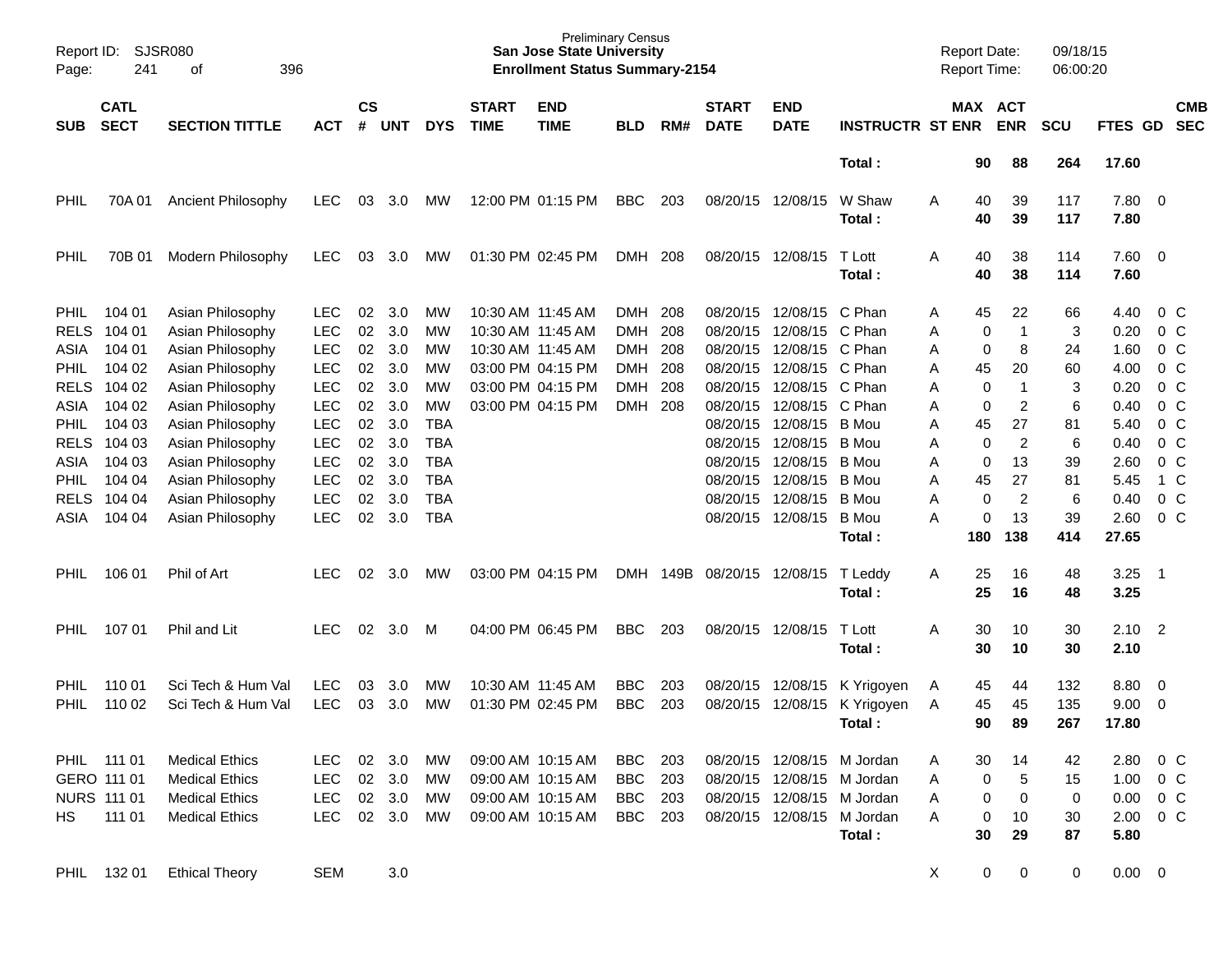| Page:       | <b>SJSR080</b><br>Report ID:<br>242<br>396<br>οf |                          |            |                    |            | <b>Preliminary Census</b><br><b>San Jose State University</b><br><b>Enrollment Status Summary-2154</b> |                             |                           |            |      |                             |                             |                                  |            | <b>Report Date:</b><br>09/18/15<br><b>Report Time:</b><br>06:00:20 |                  |                |                          |                          |
|-------------|--------------------------------------------------|--------------------------|------------|--------------------|------------|--------------------------------------------------------------------------------------------------------|-----------------------------|---------------------------|------------|------|-----------------------------|-----------------------------|----------------------------------|------------|--------------------------------------------------------------------|------------------|----------------|--------------------------|--------------------------|
| <b>SUB</b>  | <b>CATL</b><br><b>SECT</b>                       | <b>SECTION TITTLE</b>    | <b>ACT</b> | $\mathsf{cs}$<br># | <b>UNT</b> | <b>DYS</b>                                                                                             | <b>START</b><br><b>TIME</b> | <b>END</b><br><b>TIME</b> | <b>BLD</b> | RM#  | <b>START</b><br><b>DATE</b> | <b>END</b><br><b>DATE</b>   | <b>INSTRUCTR ST ENR</b>          |            | MAX ACT<br><b>ENR</b>                                              | <b>SCU</b>       | FTES GD        |                          | <b>CMB</b><br><b>SEC</b> |
|             |                                                  |                          |            |                    |            |                                                                                                        |                             |                           |            |      |                             |                             | Total:                           |            | 0                                                                  | 0<br>0           | 0.00           |                          |                          |
| <b>PHIL</b> | 13301                                            | <b>Ethics in Science</b> | <b>LEC</b> | 03                 | 3.0        | TR                                                                                                     |                             | 12:00 PM 01:15 PM         | <b>BBC</b> | 204  | 08/20/15                    | 12/08/15                    | J Stemwedel A<br>Total :         | 110<br>110 | 109<br>109                                                         | 327<br>327       | 21.80<br>21.80 | $\overline{\mathbf{0}}$  |                          |
| PHIL        | 134 01                                           | Computers, Ethics, S LEC |            | 02                 | 3.0        | <b>TBA</b>                                                                                             |                             |                           |            |      | 08/20/15                    | 12/08/15                    | E Sonnier                        | Α          | 48<br>47                                                           | 141              | 9.40           | - 0                      |                          |
| PHIL        | 134 02                                           | Computers, Ethics, S LEC |            | 02                 | 3.0        | <b>TBA</b>                                                                                             |                             |                           |            |      | 08/20/15                    |                             | 12/08/15 E Sonnier               | Α          | 42<br>42                                                           | 126              | 8.40           | - 0                      |                          |
| PHIL        | 134 03                                           | Computers, Ethics, S LEC |            | 02                 | 3.0        | <b>TBA</b>                                                                                             |                             |                           |            |      | 08/20/15                    |                             | 12/08/15 E Sonnier               | Α          | 48<br>48                                                           | 144              | 9.60           | 0                        |                          |
| <b>PHIL</b> | 134 04                                           | Computers, Ethics, S LEC |            | 02                 | 3.0        | <b>TBA</b>                                                                                             |                             |                           |            |      | 08/20/15                    | 12/08/15                    | E Sonnier                        | A          | 42<br>42                                                           | 126              | 8.40           | $\overline{\mathbf{0}}$  |                          |
|             |                                                  |                          |            |                    |            |                                                                                                        |                             |                           |            |      |                             |                             | Total :                          | 180        | 179                                                                | 537              | 35.80          |                          |                          |
| <b>PHIL</b> | 155 01                                           | Phil of Law              | SEM        | 04                 | 3.0        | TR                                                                                                     |                             | 10:30 AM 11:45 AM         | <b>BBC</b> | 203  |                             | 08/20/15 12/08/15           | W Shaw<br>Total :                | Α          | 28<br>30<br>30<br>28                                               | 84<br>84         | 5.70<br>5.70   | $\overline{2}$           |                          |
| <b>PHIL</b> | 159 01                                           | Philosophy of Mind       | SEM        | 04                 | 3.0        | TR                                                                                                     |                             | 03:00 PM 04:15 PM         | <b>BBC</b> | 125  |                             | 08/20/15 12/08/15           | A Vaidya<br>Total:               | Α          | 22<br>25<br>25<br>22                                               | 66<br>66         | 4.65 5<br>4.65 |                          |                          |
| PHIL        | 160 01                                           | <b>Phil of Science</b>   | <b>LEC</b> | 02                 | 3.0        | <b>TR</b>                                                                                              |                             | 09:00 AM 10:15 AM         | <b>BBC</b> | 222  | 08/20/15                    | 12/08/15                    | J Lindahl                        | Α          | 64<br>59                                                           | 177              | 11.85          | -1                       |                          |
| PHIL        | 160 02                                           | Phil of Science          | <b>LEC</b> | 02                 | 3.0        | <b>TR</b>                                                                                              |                             | 12:00 PM 01:15 PM         | <b>DMH</b> | 149B | 08/20/15                    | 12/08/15                    | A Korsund                        | Α          | 45<br>44                                                           | 132              | 8.80           | $\overline{\mathbf{0}}$  |                          |
| <b>PHIL</b> | 160 03                                           | Phil of Science          | <b>LEC</b> | 02                 | 3.0        | <b>TR</b>                                                                                              |                             | 01:30 PM 02:45 PM         | DMH        | 149B | 08/20/15                    | 12/08/15                    | K Yrigoyen                       | A          | 45<br>45                                                           | 135              | 9.00           | $\overline{\mathbf{0}}$  |                          |
|             |                                                  |                          |            |                    |            |                                                                                                        |                             |                           |            |      |                             |                             | Total:                           | 154        | 148                                                                | 444              | 29.65          |                          |                          |
| PHIL        | 180 01                                           | <b>Indiv Studies</b>     | SUP        | 78                 | 3.0        | TBA                                                                                                    |                             |                           |            |      |                             | 08/20/15 12/08/15           |                                  | Α          | 10                                                                 | 0<br>0           | 0.00           | $\overline{\mathbf{0}}$  |                          |
| <b>PHIL</b> | 180 02                                           | <b>Indiv Studies</b>     | <b>SUP</b> | 78                 | 3.0        | <b>TBA</b>                                                                                             |                             |                           |            |      |                             | 08/20/15 12/08/15           |                                  | Α          | 5                                                                  | 0<br>0           | 0.00           | $\overline{\phantom{0}}$ |                          |
|             |                                                  |                          |            |                    |            |                                                                                                        |                             |                           |            |      |                             |                             | Total:                           |            | 15                                                                 | 0<br>0           | 0.00           |                          |                          |
| PHIL        | 184 01                                           | Directed Reading         | <b>SUP</b> | 78                 | 3.0        | TBA                                                                                                    |                             |                           |            |      |                             | 08/20/15 12/08/15           | Total:                           | Α          | 5<br>5                                                             | 0<br>0<br>0<br>0 | 0.00<br>0.00   | $\overline{\phantom{0}}$ |                          |
|             |                                                  |                          |            |                    |            |                                                                                                        |                             |                           |            |      |                             |                             |                                  |            |                                                                    |                  |                |                          |                          |
| <b>PHIL</b> | 186 01                                           | Prof & Bus Ethics        | <b>LEC</b> | 03                 | 3.0        | MW                                                                                                     |                             | 07:30 AM 08:45 AM         | DMH 357    |      |                             |                             | 08/20/15 12/08/15 L Bernasconi A |            | 36<br>53                                                           | 108              | 7.20           | $0\,$ C                  |                          |
|             | BUS3 186 01                                      | Prof & Bus Ethics        | <b>LEC</b> |                    |            | 03 3.0 MW                                                                                              |                             | 07:30 AM 08:45 AM         | DMH 357    |      |                             |                             | 08/20/15 12/08/15 L Bernasconi A |            | $\overline{0}$<br>17                                               | 51               | 3.40           | 0 <sup>o</sup>           |                          |
|             | PHIL 186 02                                      | Prof & Bus Ethics        | <b>LEC</b> | 03                 | 3.0        | МW                                                                                                     | 07:30 AM 08:45 AM           |                           | DMH 208    |      |                             |                             | 08/20/15 12/08/15 T Nguyen       | Α          | 27<br>45                                                           | 81               | 5.40           | $0\,$ C                  |                          |
|             | BUS3 186 02                                      | Prof & Bus Ethics        | <b>LEC</b> | 03                 | 3.0        | МW                                                                                                     |                             | 07:30 AM 08:45 AM         | DMH 208    |      |                             |                             | 08/20/15 12/08/15 T Nguyen       | Α          | 18<br>0                                                            | 54               | 3.60           | $0\,C$                   |                          |
| <b>PHIL</b> | 186 03                                           | Prof & Bus Ethics        | LEC        | 03                 | 3.0        | МW                                                                                                     |                             | 09:00 AM 10:15 AM         | BBC 222    |      |                             | 08/20/15 12/08/15 J Lindahl |                                  | Α          | 64<br>44                                                           | 132              | 8.80           | 0 <sup>o</sup>           |                          |
|             | BUS3 186 03                                      | Prof & Bus Ethics        | <b>LEC</b> | 03                 | 3.0        | МW                                                                                                     |                             | 09:00 AM 10:15 AM         | BBC 222    |      |                             | 08/20/15 12/08/15 J Lindahl |                                  | Α          | 0<br>19                                                            | 57               | 3.80           | 0 <sup>o</sup>           |                          |
| <b>PHIL</b> | 186 04                                           | Prof & Bus Ethics        | <b>LEC</b> | 03                 | 3.0        | МW                                                                                                     |                             | 09:00 AM 10:15 AM         | DMH 357    |      |                             |                             | 08/20/15 12/08/15 L Bernasconi A |            | 53<br>40                                                           | 120              | 8.00           | 0 <sup>o</sup>           |                          |
|             | BUS3 186 04                                      | Prof & Bus Ethics        | LEC        | 03                 | 3.0        | МW                                                                                                     | 09:00 AM 10:15 AM           |                           | DMH 357    |      |                             |                             | 08/20/15 12/08/15 L Bernasconi A |            | 0<br>13                                                            | 39               | 2.60           | 0 <sup>o</sup>           |                          |
| <b>PHIL</b> | 186 05                                           | Prof & Bus Ethics        | <b>LEC</b> | 03                 | 3.0        | TR                                                                                                     |                             | 09:00 AM 10:15 AM         | DMH 357    |      |                             |                             | 08/20/15 12/08/15 J Giddings     | A          | 50<br>31                                                           | 93               | 6.20           | $0\,$ C                  |                          |
|             | BUS3 186 05                                      | Prof & Bus Ethics        | <b>LEC</b> |                    | 03 3.0     | TR                                                                                                     |                             | 09:00 AM 10:15 AM         | DMH 357    |      |                             |                             | 08/20/15 12/08/15 J Giddings     | A          | $\mathbf 0$<br>18                                                  | 54               | 3.60           | $0\,C$                   |                          |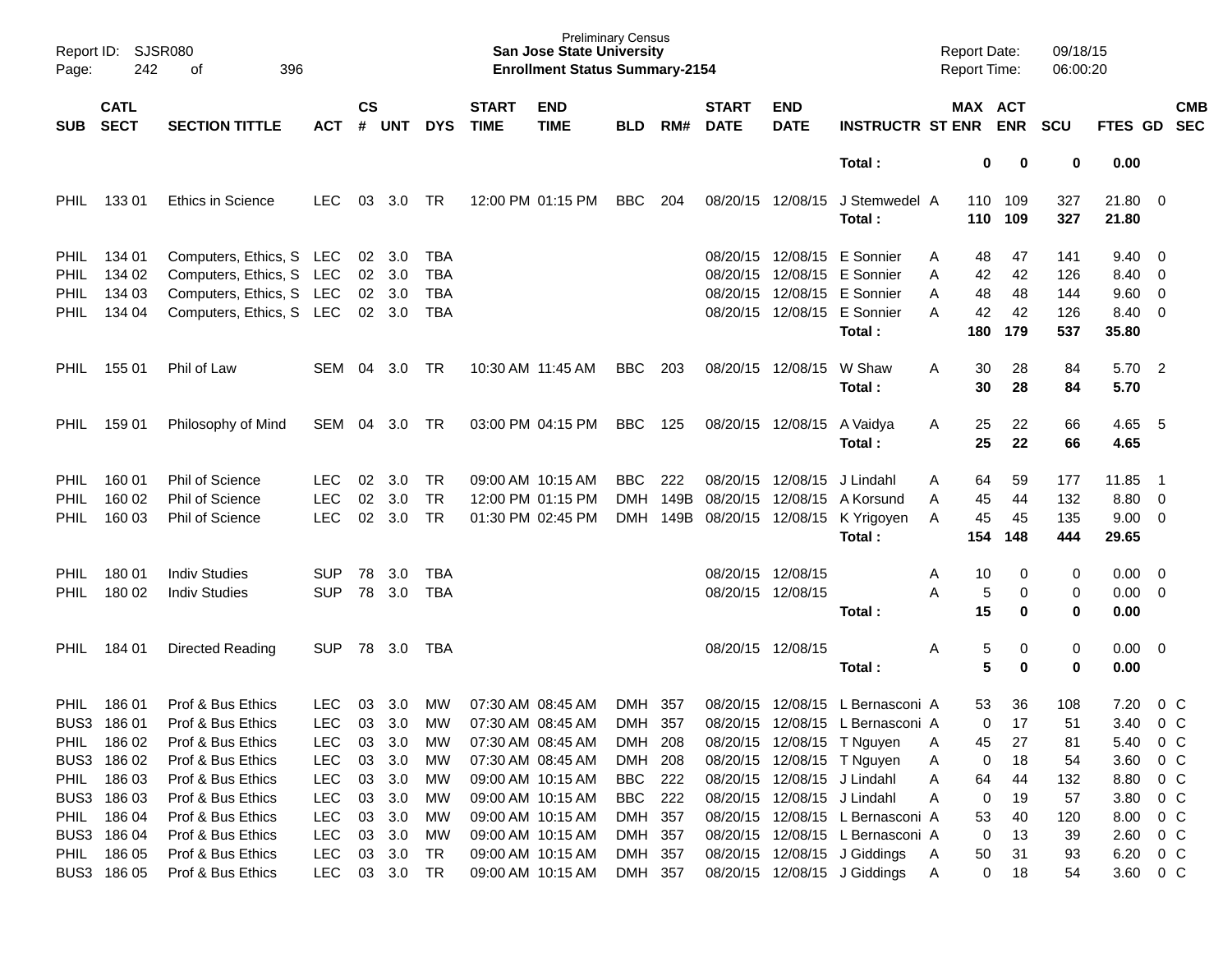| <b>Preliminary Census</b><br>SJSR080<br>Report ID:<br><b>San Jose State University</b><br>396<br>243<br><b>Enrollment Status Summary-2154</b><br>Page:<br>оf |                            |                                 |                              |                    |            |            |                             |                           |            |     |                             | <b>Report Date:</b><br><b>Report Time:</b> |                                  | 09/18/15<br>06:00:20 |                |                         |             |             |                |                          |
|--------------------------------------------------------------------------------------------------------------------------------------------------------------|----------------------------|---------------------------------|------------------------------|--------------------|------------|------------|-----------------------------|---------------------------|------------|-----|-----------------------------|--------------------------------------------|----------------------------------|----------------------|----------------|-------------------------|-------------|-------------|----------------|--------------------------|
| <b>SUB</b>                                                                                                                                                   | <b>CATL</b><br><b>SECT</b> | <b>SECTION TITTLE</b>           | <b>ACT</b>                   | $\mathsf{cs}$<br># | <b>UNT</b> | <b>DYS</b> | <b>START</b><br><b>TIME</b> | <b>END</b><br><b>TIME</b> | <b>BLD</b> | RM# | <b>START</b><br><b>DATE</b> | <b>END</b><br><b>DATE</b>                  | <b>INSTRUCTR ST ENR</b>          |                      | MAX ACT        | <b>ENR</b>              | <b>SCU</b>  | FTES GD     |                | <b>CMB</b><br><b>SEC</b> |
| <b>PHIL</b>                                                                                                                                                  | 186 06                     | Prof & Bus Ethics               | <b>LEC</b>                   | 03                 | 3.0        | F          | 09:30 AM 12:15 PM           |                           | <b>BBC</b> | 203 | 08/20/15                    | 12/08/15                                   | J Wilhelmsso A                   |                      | 45             | 35                      | 105         | 7.00        | 0 <sup>o</sup> |                          |
| BUS <sub>3</sub>                                                                                                                                             | 186 06                     | Prof & Bus Ethics               | LEC                          | 03                 | 3.0        | F          | 09:30 AM 12:15 PM           |                           | <b>BBC</b> | 203 | 08/20/15                    | 12/08/15                                   | J Wilhelmsso A                   |                      | 0              | 7                       | 21          | 1.40        | 0 <sup>o</sup> |                          |
| <b>PHIL</b>                                                                                                                                                  | 186 07                     | Prof & Bus Ethics               | <b>LEC</b>                   | 03                 | 3.0        | <b>MW</b>  | 10:30 AM 11:45 AM           |                           | WSQ        | 109 | 08/20/15                    | 12/08/15                                   | W Shaw                           | Α                    | 180            | 123                     | 369         | 24.60       | 0 <sup>o</sup> |                          |
| BUS3                                                                                                                                                         | 186 07                     | Prof & Bus Ethics               | <b>LEC</b>                   | 03                 | 3.0        | <b>MW</b>  | 10:30 AM 11:45 AM           |                           | WSQ        | 109 | 08/20/15                    | 12/08/15                                   | W Shaw                           | A                    | 0              | 53                      | 159         | 10.60       | 0 <sup>o</sup> |                          |
| PHIL                                                                                                                                                         | 186 08                     | Prof & Bus Ethics               | <b>LEC</b>                   | 03                 | 3.0        | <b>TR</b>  | 10:30 AM 11:45 AM           |                           | <b>BBC</b> | 222 | 08/20/15                    | 12/08/15                                   | D Williamson A                   |                      | 64             | 33                      | 99          | 6.60        | 0 <sup>o</sup> |                          |
| BUS3                                                                                                                                                         | 186 08                     | Prof & Bus Ethics               | <b>LEC</b>                   | 03                 | 3.0        | <b>TR</b>  | 10:30 AM 11:45 AM           |                           | <b>BBC</b> | 222 | 08/20/15                    | 12/08/15                                   | D Williamson A                   |                      | 0              | 21                      | 63          | 4.20        | 0 <sup>o</sup> |                          |
| PHIL                                                                                                                                                         | 186 09                     | Prof & Bus Ethics               | <b>LEC</b>                   | 03                 | 3.0        | <b>TR</b>  | 10:30 AM 11:45 AM           |                           | <b>DMH</b> | 357 | 08/20/15                    | 12/08/15                                   | J Giddings                       | A                    | 50             | 41                      | 123         | 8.20        | 0 <sup>o</sup> |                          |
| BUS3                                                                                                                                                         | 186 09                     | Prof & Bus Ethics               | <b>LEC</b>                   | 03                 | 3.0        | <b>TR</b>  | 10:30 AM 11:45 AM           |                           | <b>DMH</b> | 357 | 08/20/15                    | 12/08/15                                   | J Giddings                       | Α                    | 0              | 9                       | 27          | 1.80        | 0 <sup>o</sup> |                          |
| PHIL                                                                                                                                                         | 186 10                     | Prof & Bus Ethics               | <b>LEC</b>                   | 03                 | 3.0        | <b>TR</b>  | 10:30 AM 11:45 AM           |                           | <b>BBC</b> | 323 | 08/20/15                    | 12/08/15                                   | A Lawrence                       | A                    | 40             | 28                      | 84          | 5.60        | 0 <sup>o</sup> |                          |
| BUS <sub>3</sub>                                                                                                                                             | 186 10                     | Prof & Bus Ethics               | <b>LEC</b>                   | 03                 | 3.0        | <b>TR</b>  | 10:30 AM 11:45 AM           |                           | <b>BBC</b> | 323 | 08/20/15                    | 12/08/15                                   | A Lawrence                       | A                    | 0              | 12                      | 36          | 2.40        | 0 <sup>o</sup> |                          |
| <b>PHIL</b>                                                                                                                                                  | 186 11                     | Prof & Bus Ethics               | <b>LEC</b>                   | 03                 | 3.0        | <b>MW</b>  |                             | 12:00 PM 01:15 PM         | <b>BBC</b> | 222 | 08/20/15                    | 12/08/15                                   | M Jordan                         | Α                    | 64             | 43                      | 129         | 8.60        | 0 <sup>o</sup> |                          |
| BUS3                                                                                                                                                         | 186 11                     | Prof & Bus Ethics               | <b>LEC</b>                   | 03                 | 3.0        | <b>MW</b>  |                             | 12:00 PM 01:15 PM         | <b>BBC</b> | 222 | 08/20/15                    | 12/08/15                                   | M Jordan                         | Α                    | 0              | 20                      | 60          | 4.00        | 0 <sup>o</sup> |                          |
| PHIL                                                                                                                                                         | 186 12                     | Prof & Bus Ethics               | LEC                          | 03                 | 3.0        | <b>TR</b>  |                             | 12:00 PM 01:15 PM         | <b>BBC</b> | 222 | 08/20/15                    | 12/08/15                                   | D Williamson A                   |                      | 64             | 34                      | 102         | 6.80        | 0 <sup>o</sup> |                          |
| BUS <sub>3</sub>                                                                                                                                             | 186 12                     | Prof & Bus Ethics               | <b>LEC</b>                   | 03                 | 3.0        | <b>TR</b>  |                             | 12:00 PM 01:15 PM         | <b>BBC</b> | 222 | 08/20/15                    | 12/08/15                                   | D Williamson A                   |                      | 0              | 24                      | 72          | 4.80        | 0 <sup>o</sup> |                          |
| <b>PHIL</b>                                                                                                                                                  | 186 13                     | Prof & Bus Ethics               | <b>LEC</b>                   | 03                 | 3.0        | <b>MW</b>  | 01:30 PM 02:45 PM           |                           | <b>BBC</b> | 222 | 08/20/15                    | 12/08/15                                   | M Jordan                         | A                    | 64             | 51                      | 153         | 10.20       | 0 <sup>o</sup> |                          |
| BUS3                                                                                                                                                         | 186 13                     | Prof & Bus Ethics               | <b>LEC</b>                   | 03                 | 3.0        | <b>MW</b>  | 01:30 PM 02:45 PM           |                           | <b>BBC</b> | 222 | 08/20/15                    | 12/08/15                                   | M Jordan                         | A                    | 0              | 13                      | 39          | 2.60        | 0 <sup>o</sup> |                          |
| PHIL                                                                                                                                                         | 186 14                     | Prof & Bus Ethics               | LEC                          | 03                 | 3.0        | <b>TR</b>  | 01:30 PM 02:45 PM           |                           | <b>BBC</b> | 203 | 08/20/15                    | 12/08/15                                   | P Bashaw                         | A                    | 45             | 36                      | 108         | 7.20        | 0 <sup>o</sup> |                          |
| BUS <sub>3</sub>                                                                                                                                             | 186 14                     | Prof & Bus Ethics               | <b>LEC</b>                   | 03                 | 3.0        | <b>TR</b>  | 01:30 PM 02:45 PM           |                           | <b>BBC</b> | 203 | 08/20/15                    | 12/08/15                                   | P Bashaw                         | A                    | 0              | 9                       | 27          | 1.80        | 0 <sup>o</sup> |                          |
| PHIL                                                                                                                                                         | 186 15                     | Prof & Bus Ethics               | <b>LEC</b>                   | 03                 | 3.0        | <b>MW</b>  | 03:00 PM 04:15 PM           |                           | <b>BBC</b> | 125 | 08/20/15                    | 12/08/15                                   | M Jordan                         | A                    | 40             | 24                      | 72          | 4.80        | 0 <sup>o</sup> |                          |
| BUS3                                                                                                                                                         | 186 15                     | Prof & Bus Ethics               | <b>LEC</b>                   | 03                 | 3.0        | <b>MW</b>  | 03:00 PM 04:15 PM           |                           | <b>BBC</b> | 125 | 08/20/15                    | 12/08/15                                   | M Jordan                         | Α                    | 0              | 14                      | 42          | 2.80        | 0 <sup>o</sup> |                          |
| PHIL                                                                                                                                                         | 186 16                     | Prof & Bus Ethics               | LEC                          | 03                 | 3.0        | R          | 03:00 PM 05:45 PM           |                           | <b>BBC</b> | 323 | 08/20/15                    | 12/08/15                                   | M Ingerson                       | A                    | 40             | 20                      | 60          | 4.00        | 0 <sup>o</sup> |                          |
| BUS3                                                                                                                                                         | 186 16                     | Prof & Bus Ethics               | <b>LEC</b>                   | 03                 | 3.0        | R          | 03:00 PM 05:45 PM           |                           | <b>BBC</b> | 323 | 08/20/15                    | 12/08/15                                   | M Ingerson                       | A                    | 0              | 19                      | 57          | 3.80        | 0 <sup>o</sup> |                          |
| PHIL                                                                                                                                                         | 186 17                     | Prof & Bus Ethics               | <b>LEC</b>                   | 03                 | 3.0        | R          | 06:00 PM 08:45 PM           |                           | <b>BBC</b> | 323 | 08/20/15                    | 12/08/15                                   | M Ingerson                       | A                    | 40             | 27                      | 81          | 5.40        | 0 <sup>o</sup> |                          |
| BUS3                                                                                                                                                         | 186 17                     | Prof & Bus Ethics               | LEC                          | 03                 | 3.0        | R          | 06:00 PM 08:45 PM           |                           | <b>BBC</b> | 323 | 08/20/15                    | 12/08/15                                   | M Ingerson                       | Α                    | 0              | 9                       | 27          | 1.80        | 0 <sup>o</sup> |                          |
| PHIL                                                                                                                                                         | 186 18                     | Prof & Bus Ethics               | LEC                          | 03                 | 3.0        | <b>TBA</b> |                             |                           |            |     | 08/20/15                    | 12/08/15                                   | C Sanchez                        | A                    | 45             | 32                      | 96          | 6.40        | 0 <sup>o</sup> |                          |
| BUS3                                                                                                                                                         | 186 18                     | Prof & Bus Ethics               | <b>LEC</b>                   | 03                 | 3.0        | <b>TBA</b> |                             |                           |            |     | 08/20/15                    | 12/08/15                                   | C Sanchez                        | A                    | 0              | 13                      | 39          | 2.60        | 0 <sup>o</sup> |                          |
| PHIL                                                                                                                                                         | 186 19                     | Prof & Bus Ethics               | <b>LEC</b>                   | 03                 | 3.0        | <b>TBA</b> |                             |                           |            |     | 08/20/15                    | 12/08/15                                   | C Sanchez                        | A                    | 45             | 28                      | 84          | 5.60        | 0 <sup>o</sup> |                          |
| BUS3                                                                                                                                                         | 186 19                     | Prof & Bus Ethics               | <b>LEC</b>                   | 03                 | 3.0        | <b>TBA</b> |                             |                           |            |     | 08/20/15                    | 12/08/15                                   | C Sanchez                        | A                    | 0              | 15                      | 45          | 3.05        | $1\,C$         |                          |
|                                                                                                                                                              |                            |                                 |                              |                    |            |            |                             |                           |            |     |                             |                                            | Total:                           |                      | 1091 1056      |                         | 3168        | 211.25      |                |                          |
|                                                                                                                                                              |                            | PHIL 190 01 Sem Phil Classics   | $\sim$ $ \sim$ $\sim$<br>SEM |                    | 3.0        |            |                             |                           |            |     |                             |                                            |                                  | $\mathsf{X}$         | $\overline{0}$ | $\overline{\mathbf{0}}$ | $\mathbf 0$ | $0.00 \t 0$ |                |                          |
|                                                                                                                                                              |                            |                                 |                              |                    |            |            |                             |                           |            |     |                             |                                            | Total:                           |                      | 0              | 0                       | 0           | 0.00        |                |                          |
|                                                                                                                                                              | PHIL 291 01                | Epistem or Metaphy SEM 05 3.0 R |                              |                    |            |            |                             | 07:00 PM 09:45 PM BBC 125 |            |     |                             | 08/20/15 12/08/15 A Vaidya                 |                                  | A                    | 20             | 17                      | 51          | 4.05 13     |                |                          |
|                                                                                                                                                              |                            |                                 |                              |                    |            |            |                             |                           |            |     |                             |                                            | Total:                           |                      | 20             | 17                      | 51          | 4.05        |                |                          |
|                                                                                                                                                              | PHIL 293 01                | Sem Logic                       | SEM 05 3.0 T                 |                    |            |            |                             | 07:00 PM 09:45 PM BBC 125 |            |     |                             |                                            | 08/20/15 12/08/15 N Friedman-B A |                      | 20             | 14                      | 42          | 3.45 13     |                |                          |
|                                                                                                                                                              |                            |                                 |                              |                    |            |            |                             |                           |            |     |                             |                                            | Total:                           |                      | 20             | 14                      | 42          | 3.45        |                |                          |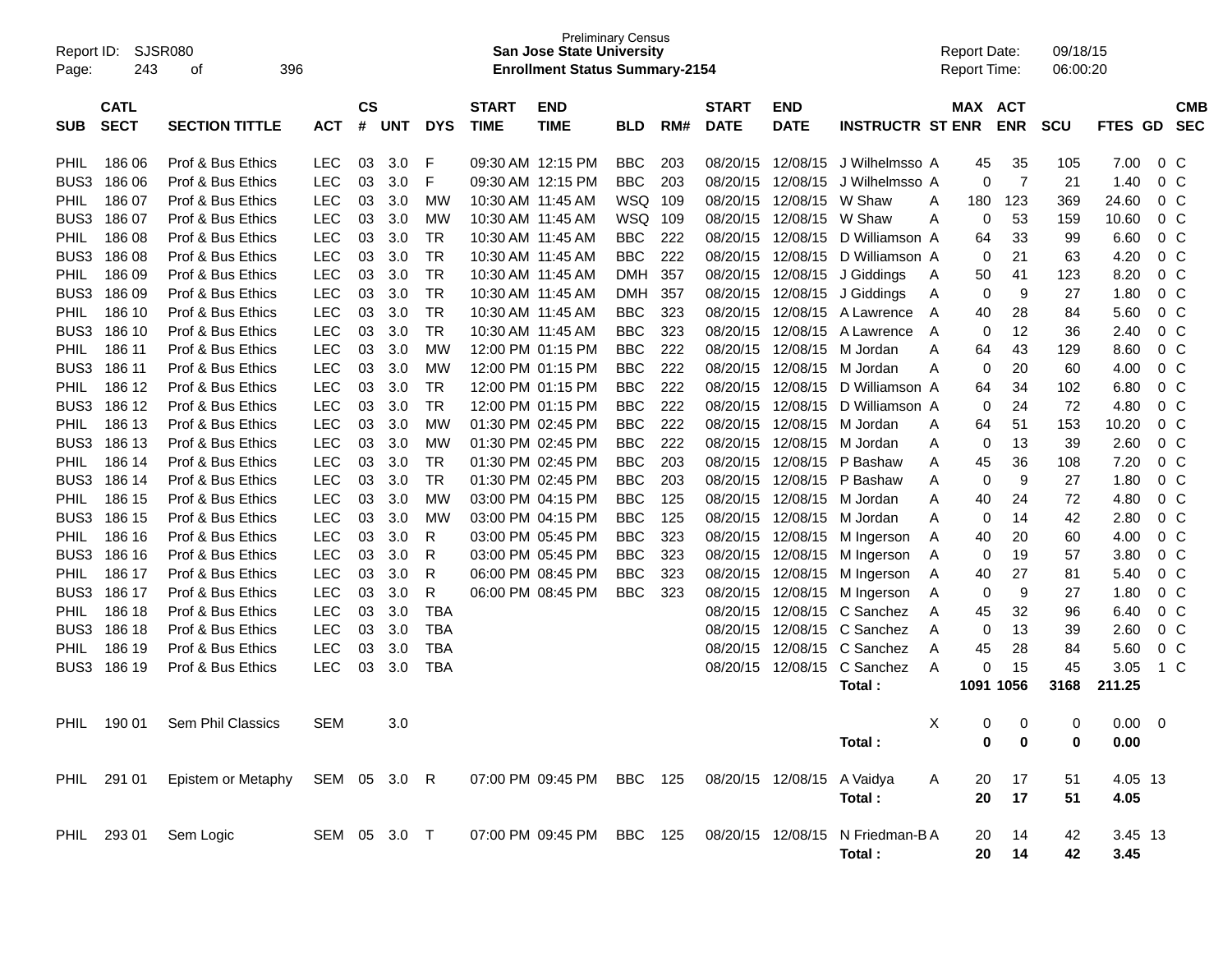| SJSR080<br>Report ID:<br>396<br>244<br>of<br>Page: |                            |                                            |                          |                | <b>Preliminary Census</b><br><b>San Jose State University</b><br><b>Enrollment Status Summary-2154</b> |                   |                             |                           |            |     |                             |                                                  |                                                       | <b>Report Date:</b><br><b>Report Time:</b> | 09/18/15<br>06:00:20           |                            |               |                                    |                    |                          |
|----------------------------------------------------|----------------------------|--------------------------------------------|--------------------------|----------------|--------------------------------------------------------------------------------------------------------|-------------------|-----------------------------|---------------------------|------------|-----|-----------------------------|--------------------------------------------------|-------------------------------------------------------|--------------------------------------------|--------------------------------|----------------------------|---------------|------------------------------------|--------------------|--------------------------|
| <b>SUB</b>                                         | <b>CATL</b><br><b>SECT</b> | <b>SECTION TITTLE</b>                      | <b>ACT</b>               | <b>CS</b><br># | <b>UNT</b>                                                                                             | <b>DYS</b>        | <b>START</b><br><b>TIME</b> | <b>END</b><br><b>TIME</b> | <b>BLD</b> | RM# | <b>START</b><br><b>DATE</b> | <b>END</b><br><b>DATE</b>                        | <b>INSTRUCTR ST ENR</b>                               |                                            | MAX ACT<br><b>ENR</b>          | <b>SCU</b>                 |               | FTES GD                            |                    | <b>CMB</b><br><b>SEC</b> |
| <b>PHIL</b><br><b>PHIL</b>                         | 298 01<br>298 02           | <b>Spec Studies</b><br><b>Spec Studies</b> | <b>SUP</b><br><b>SUP</b> | 78<br>78       | 3.0<br>3.0                                                                                             | <b>TBA</b><br>TBA |                             |                           |            |     | 08/20/15<br>08/20/15        | 12/08/15<br>12/08/15                             | C Sanchez<br>Total:                                   | A<br>A                                     | 5<br>3<br>8                    | 2<br>0<br>$\mathbf{2}$     | 6<br>0<br>6   | 0.50<br>0.00<br>0.50               | - 2<br>$\mathbf 0$ |                          |
| <b>PHIL</b>                                        | 299 01                     | <b>Masters Thesis</b>                      | <b>SUP</b>               | 78             | 3.0                                                                                                    | TBA               |                             |                           |            |     | 08/20/15                    | 12/08/15                                         | Total:                                                | A                                          | $\overline{2}$<br>$\mathbf{2}$ | $\mathbf 0$<br>$\bf{0}$    | 0<br>$\bf{0}$ | 0.00<br>0.00                       | - 0                |                          |
|                                                    | Department :               | <b>Philosophy</b>                          |                          |                |                                                                                                        |                   |                             |                           |            |     |                             | <b>Lower Division:</b><br><b>Upper Division:</b> | <b>Department Total:</b><br><b>Graduate Division:</b> | 3226<br>1211<br>1965                       | 3022<br>1165<br>1824<br>50     | 9066<br>3495<br>5472<br>33 | 99            | 606.45<br>233.00<br>365.45<br>8.00 |                    |                          |